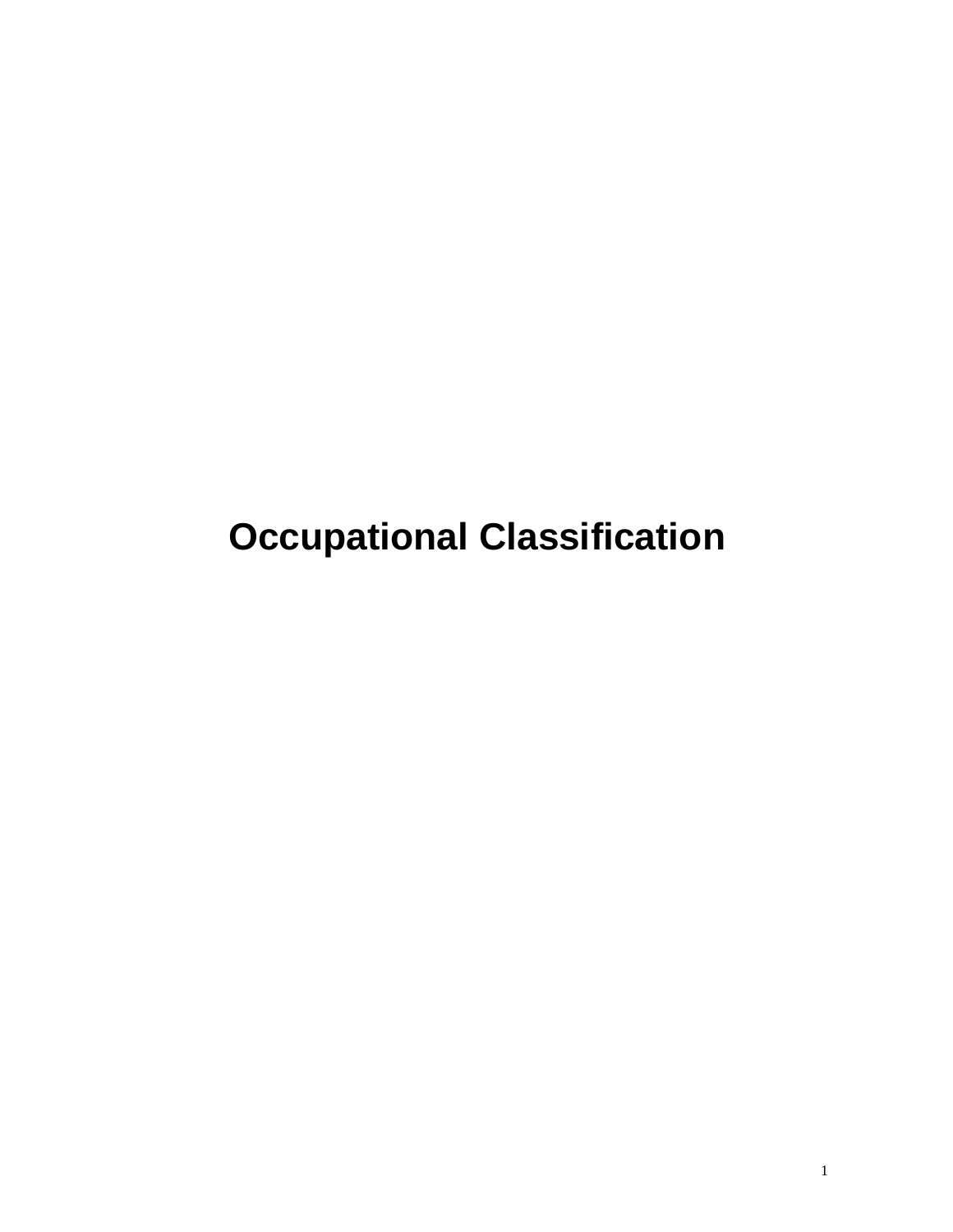| Ī                | LEGISLATORS, SENIOR OFFICIALS AND MANAGERS    |
|------------------|-----------------------------------------------|
| 11               | <b>LEGISLATORS AND SENIOR OFFICIALS</b>       |
|                  |                                               |
| $\overline{111}$ | <b>LEGISLATORS</b>                            |
| 1110             | Legislators                                   |
| 1110             | Chancellor, government                        |
| 1110             | Chief whip                                    |
| 1110             | Congressman                                   |
| 1110             | Congresswoman                                 |
| 1110             | Councillor, city                              |
| 1110             | Councilor, government                         |
| 1110             | Governor, commonwealth                        |
| 1110             | Governor, state                               |
| 1110             | Mayor                                         |
| 1110             | Member, parliament                            |
| 1110             | Minister, government                          |
| 1110             | Minister, government, junior                  |
| 1110             | Official, legislative                         |
| 1110             | Parliamentarian                               |
| 1110             | President, government                         |
| 1110             | Prime minister                                |
| 1110             | Secretary, government, legislative            |
| 1110             | Secretary, state                              |
| 1110             | Senator                                       |
| 1110             | Speaker                                       |
| 112              | <b>SENIOR GOVERNMENT OFFICIALS</b>            |
| 1120             | Senior government officials                   |
| 1120             | Administrator, city                           |
| 1120             | Administrator, government                     |
| 1120             | Administrator, intergovernmental organisation |
| 1120             | Ambassador                                    |
| 1120             | Commissioner, civil service                   |
| 1120             | Commissioner, fire                            |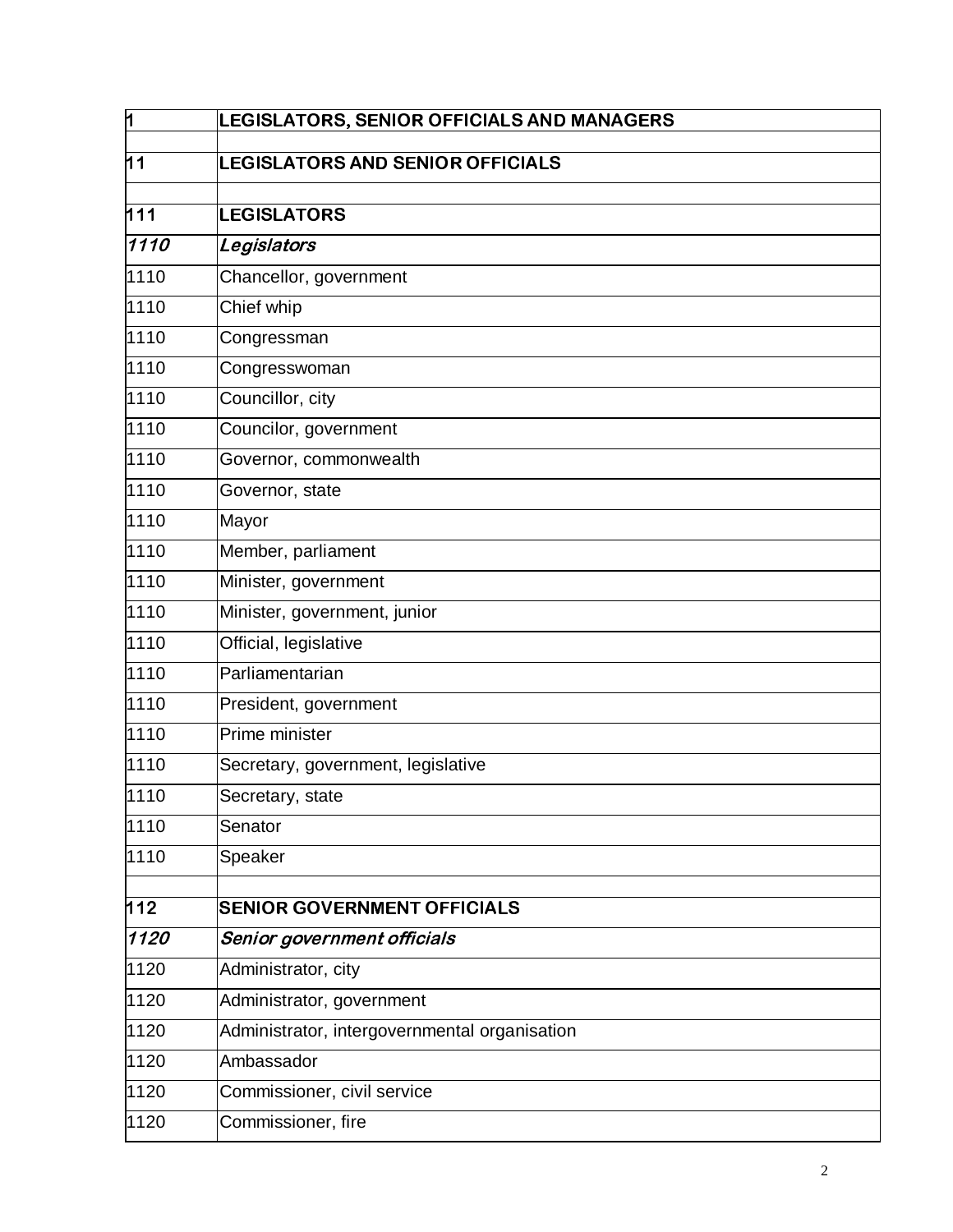| 1120 | Commissioner, inland revenue                         |
|------|------------------------------------------------------|
| 1120 | Commissioner, police                                 |
| 1120 | Consul-general                                       |
| 1120 | Diplomatic representative, embassy                   |
| 1120 | Director-general, Government Administration-Regional |
| 1120 | Director-general, government department              |
| 1120 | Director-general, intergovernmental organisation     |
| 1120 | Governor, prison                                     |
| 1120 | Head, chancery                                       |
| 1120 | Head, government department                          |
| 1120 | High commissioner, government                        |
| 1120 | Inspector-general, police                            |
| 1120 | Paymaster-general, government                        |
| 1120 | Postmaster-general, government                       |
| 1120 | Registrar-general, government                        |
| 1120 | Representative, diplomatic                           |
| 1120 | Secretary, embassy                                   |
| 1120 | Secretary, government, non-legislative               |
| 1120 | Secretary-general, government administration         |
| 1120 | Secretary-general, government administration, deputy |
| 1120 | Senior official, government                          |
| 1120 | Under-secretary, government                          |
| 113  | <b>TRADITIONAL CHIEFS AND HEADS OF VILLAGES</b>      |
| 1130 | Traditional chiefs and heads of villages             |
| 1130 | Chief, village                                       |
| 1130 | Head, village                                        |
| 114  | SENIOR OFFICIALS OF SPECIAL-INTEREST ORGANISATIONS   |
| 1141 | Senior officials of political party organisations    |
| 1141 | Chairperson, political party                         |
| 1141 | Leader, political party                              |
| 1141 | President, political party                           |
| 1141 | Secretary-general, political party                   |
| 1141 | Senior official, political party                     |
|      |                                                      |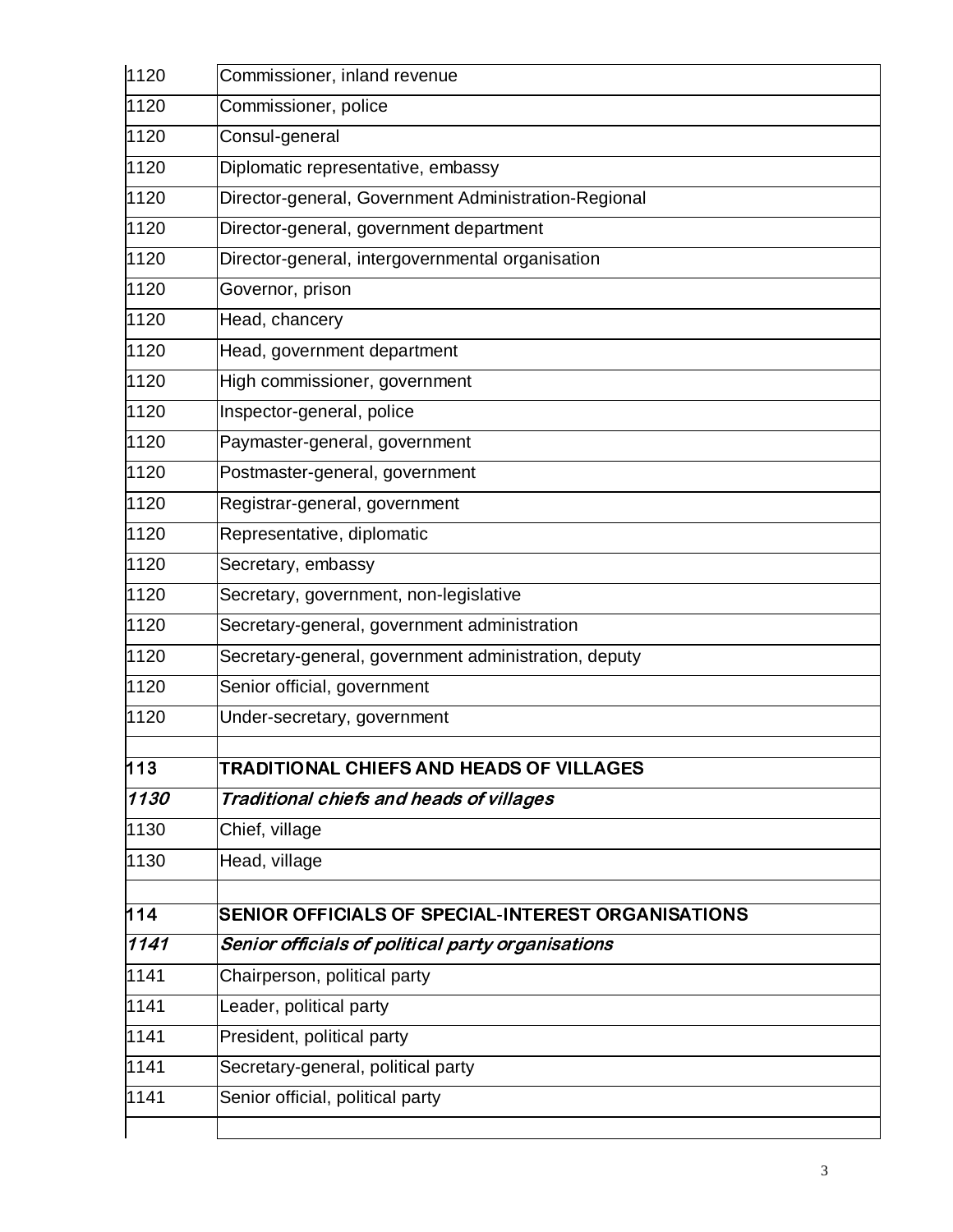| 1142            | Senior officials of employers', workers' and other economic-interest<br>organisations |
|-----------------|---------------------------------------------------------------------------------------|
| 1142            | Director-general, employers' organisation                                             |
| 1142            | Leader, trade union                                                                   |
| 1142            | President, employers' organisation                                                    |
| 1142            | Secretary-general, employers' organisation                                            |
| 1142            | Secretary-general, trade union                                                        |
| 1142            | Senior official, employers' organisation                                              |
| 1142            | Senior official, trade union                                                          |
| 1143            | Senior officials of humanitarian and other special-interest organisations             |
| 1143            | Secretary-general, environment protection organisation                                |
| 1143            | Secretary-general, human rights organisation                                          |
| 1143            | Secretary-general, humanitarian organisation                                          |
| 1143            | Secretary-general, Red Crescent organisation                                          |
| 1143            | Secretary-general, Red Cross organisation                                             |
| 1143            | Secretary-general, special-interest organisation                                      |
| 1143            | Secretary-general, wildlife protection organisation                                   |
| 1143            | Senior official, humanitarian organisation                                            |
| 1143            | Senior official, specialinterest organisation                                         |
| 119             | <b>EGISLATORS AND SENIOR OFFICIALS NOT ELSEWHERE CLASSIFIED.</b>                      |
| 1190            | Legislators and senior officials not elsewhere classified                             |
| $\overline{12}$ | <b>CORPORATE MANAGERS</b>                                                             |
| 121             | <b>DIRECTORS AND CHIEF EXECUTIVES</b>                                                 |
| 1210            | Directors and chief executives                                                        |
| 1210            | Director, school                                                                      |
| 1210            | Chairperson, enterprise                                                               |
| 1210            | Chairperson, organisation                                                             |
| 1210            | Chancellor, university                                                                |
| 1210            | Chief executive, enterprise                                                           |
| 1210            | Chief executive, enterprise, agriculture                                              |
| 1210            | Chief executive, enterprise, business services                                        |
| 1210            | Chief executive, enterprise, cleaning                                                 |
| 1210            | Chief executive, enterprise, communications                                           |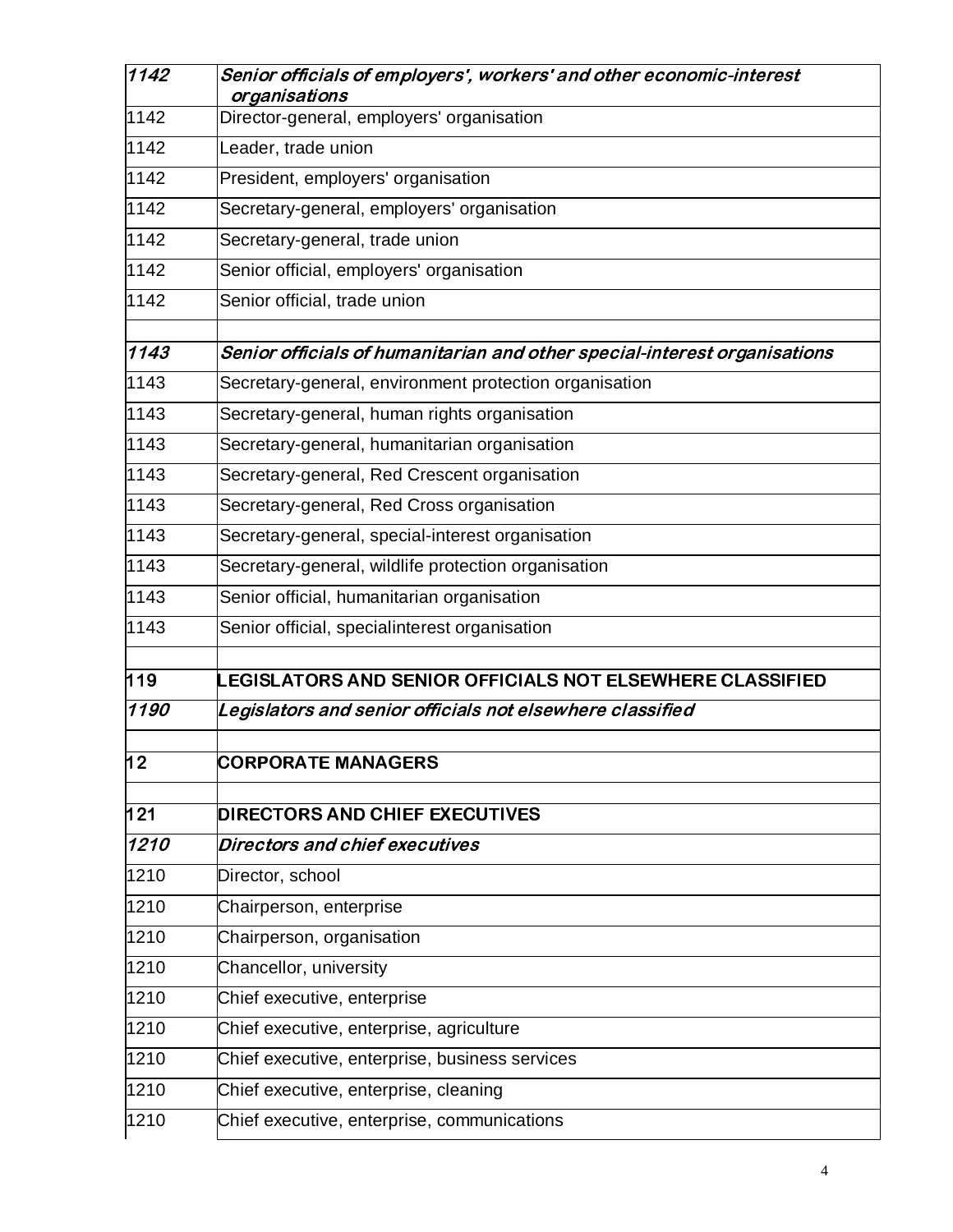| 1210 | Chief executive, enterprise, construction                     |
|------|---------------------------------------------------------------|
| 1210 | Chief executive, enterprise, cultural activities              |
| 1210 | Chief executive, enterprise, education                        |
| 1210 | Chief executive, enterprise, fishing                          |
| 1210 | Chief executive, enterprise, forestry                         |
| 1210 | Chief executive, enterprise, health                           |
| 1210 | Chief executive, enterprise, hotel                            |
| 1210 | Chief executive, enterprise, hunting                          |
| 1210 | Chief executive, enterprise, manufacturing                    |
| 1210 | Chief executive, enterprise, personal care                    |
| 1210 | Chief executive, enterprise, recreation                       |
| 1210 | Chief executive, enterprise, restaurant                       |
| 1210 | Chief executive, enterprise, retail trade                     |
| 1210 | Chief executive, enterprise, social work                      |
| 1210 | Chief executive, enterprise, sporting activities              |
| 1210 | Chief executive, enterprise, storage                          |
| 1210 | Chief executive, enterprise, transportation                   |
| 1210 | Chief executive, enterprise, travel agency                    |
| 1210 | Chief executive, enterprise, wholesale trade                  |
| 1210 | Chief executive, organisation                                 |
| 1210 | Chief executive, organisation, cultural activities            |
| 1210 | Chief executive, organisation, education                      |
| 1210 | Chief executive, organisation, extraterritorial organisations |
| 1210 | Chief executive, organisation, fishing                        |
| 1210 | Chief executive, organisation, forestry                       |
| 1210 | Chief executive, organisation, health                         |
| 1210 | Chief executive, organisation, public administration          |
| 1210 | Chief executive, organisation, recreation                     |
| 1210 | Chief executive, organisation, social work                    |
| 1210 | Chief executive, organisation, sporting activities            |
| 1210 | <b>Assistant, Chief Executive</b>                             |
| 1210 | Director-general, enterprise                                  |
| 1210 | Director-general, enterprise, agriculture                     |
| 1210 | Director-general, enterprise, business services               |
| 1210 | Director-general, enterprise, cleaning services               |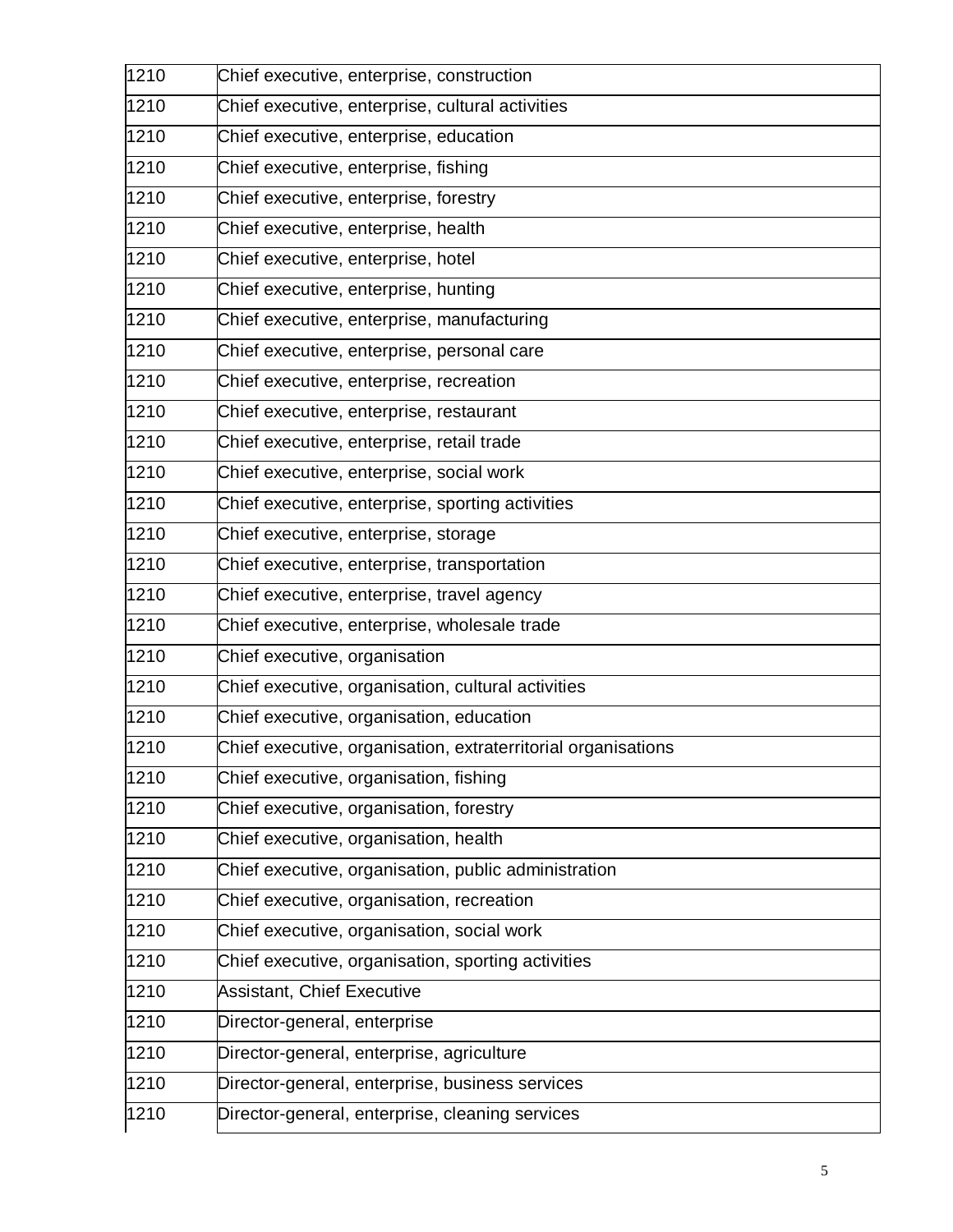| 1210 | Director-general, enterprise, communications                   |
|------|----------------------------------------------------------------|
| 1210 | Director-general, enterprise, construction                     |
| 1210 | Director-general, enterprise, cultural activities              |
| 1210 | Director-general, enterprise, education                        |
| 1210 | Director-general, enterprise, fishing                          |
| 1210 | Director-general, enterprise, forestry                         |
| 1210 | Director-general, enterprise, health                           |
| 1210 | Director-general, enterprise, hotel                            |
| 1210 | Director-general, enterprise, hunting                          |
| 1210 | Director-general, enterprise, manufacturing                    |
| 1210 | Director-general, enterprise, personal care                    |
| 1210 | Director-general, enterprise, recreation                       |
| 1210 | Director-general, enterprise, restaurant                       |
| 1210 | Director-general, enterprise, retail trade                     |
| 1210 | Director-general, enterprise, social work                      |
| 1210 | Director-general, enterprise, sporting activities              |
| 1210 | Director-general, enterprise, storage                          |
| 1210 | Director-general, enterprise, transportation                   |
| 1210 | Director-general, enterprise, travel agency                    |
| 1210 | Director-general, enterprise, wholesale trade                  |
| 1210 | Director-general, organisation                                 |
| 1210 | Director-general, organisation, cultural activities            |
| 1210 | Director-general, organisation, education                      |
| 1210 | Director-general, organisation, extraterritorial organisations |
| 1210 | Director-general, organisation, fishing                        |
| 1210 | Director-general, organisation, forestry                       |
| 1210 | Director-general, organisation, health                         |
| 1210 | Director-general, organisation, public administration          |
| 1210 | Director-general, organisation, recreation                     |
| 1210 | Director-general, organisation, social work                    |
| 1210 | Director-general, organisation, sporting activities            |
| 1210 | Managing director, enterprise                                  |
| 1210 | Managing director, enterprise, agriculture                     |
| 1210 | Managing director, enterprise, business services               |
| 1210 | Managing director, enterprise, cleaning services               |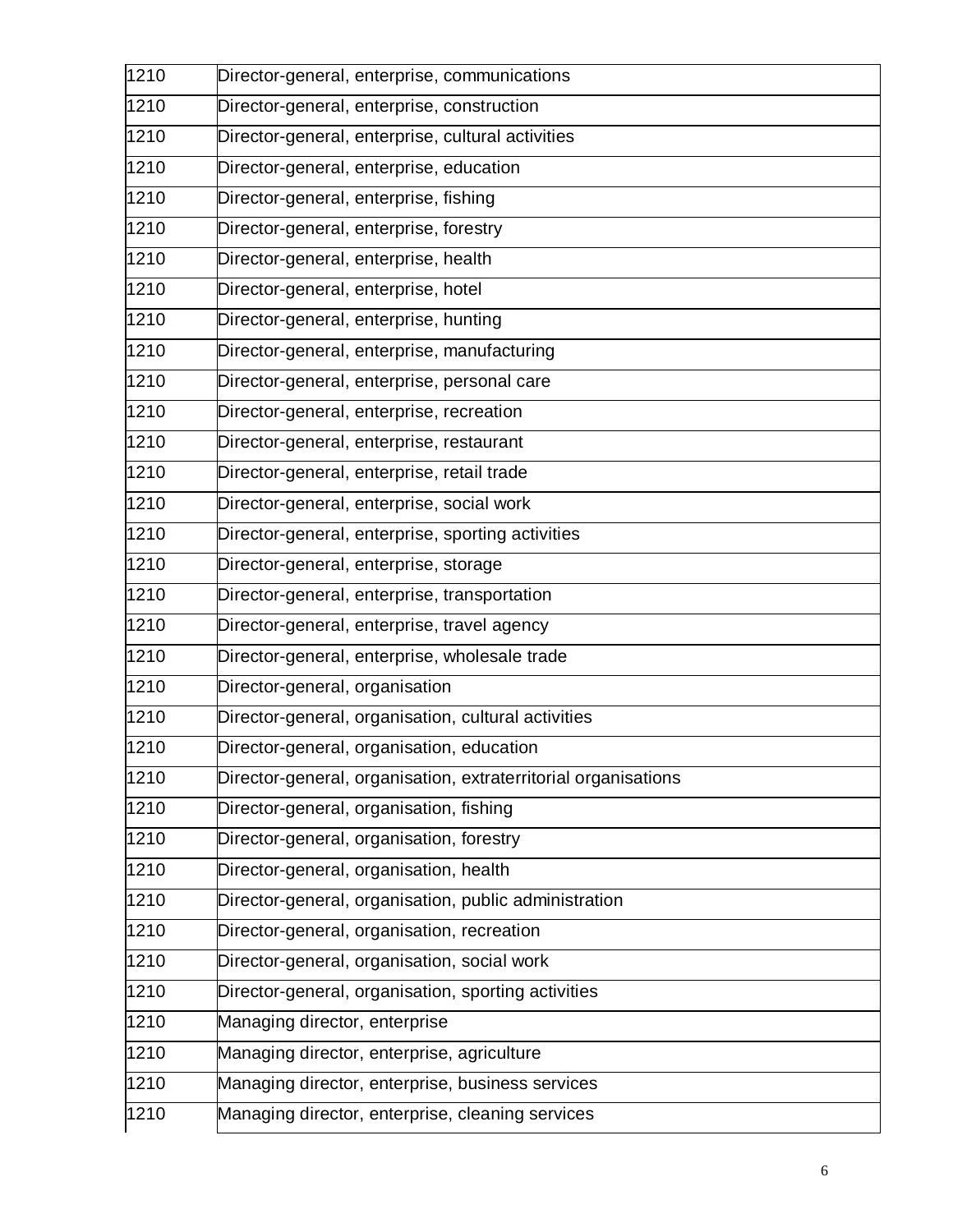| 1210 | Managing director, enterprise, communications                   |
|------|-----------------------------------------------------------------|
| 1210 | Managing director, enterprise, construction                     |
| 1210 | Managing director, enterprise, cultural activities              |
| 1210 | Managing director, enterprise, education                        |
| 1210 | Managing director, enterprise, fishing                          |
| 1210 | Managing director, enterprise, forestry                         |
| 1210 | Managing director, enterprise, health                           |
| 1210 | Managing director, enterprise, hotel                            |
| 1210 | Managing director, enterprise, hunting                          |
| 1210 | Managing director, enterprise, manufacturing                    |
| 1210 | Managing director, enterprise, personal care                    |
| 1210 | Managing director, enterprise, recreation                       |
| 1210 | Managing director, enterprise, restaurant                       |
| 1210 | Managing director, enterprise, retail trade                     |
| 1210 | Managing director, enterprise, social work                      |
| 1210 | Managing director, enterprise, sporting activities              |
| 1210 | Managing director, enterprise, storage                          |
| 1210 | Managing director, enterprise, transport                        |
| 1210 | Managing director, enterprise, travel agency                    |
| 1210 | Managing director, enterprise, wholesale trade                  |
| 1210 | Managing director, organisation                                 |
| 1210 | Managing director, organisation, cultural activities            |
| 1210 | Managing director, organisation, education                      |
| 1210 | Managing director, organisation, extraterritorial organisations |
| 1210 | Managing director, organisation, fishing                        |
| 1210 | Managing director, organisation, forestry                       |
| 1210 | Managing director, organisation, health                         |
| 1210 | Managing director, organisation, public administration          |
| 1210 | Managing director, organisation, recreation                     |
| 1210 | Managing director, organisation, social work                    |
| 1210 | Managing director, organisation, sporting activities            |
| 1210 | President, enterprise                                           |
| 1210 | President, organisation                                         |
| 1210 | Principal, college                                              |
| 1210 | Principal, university                                           |
|      |                                                                 |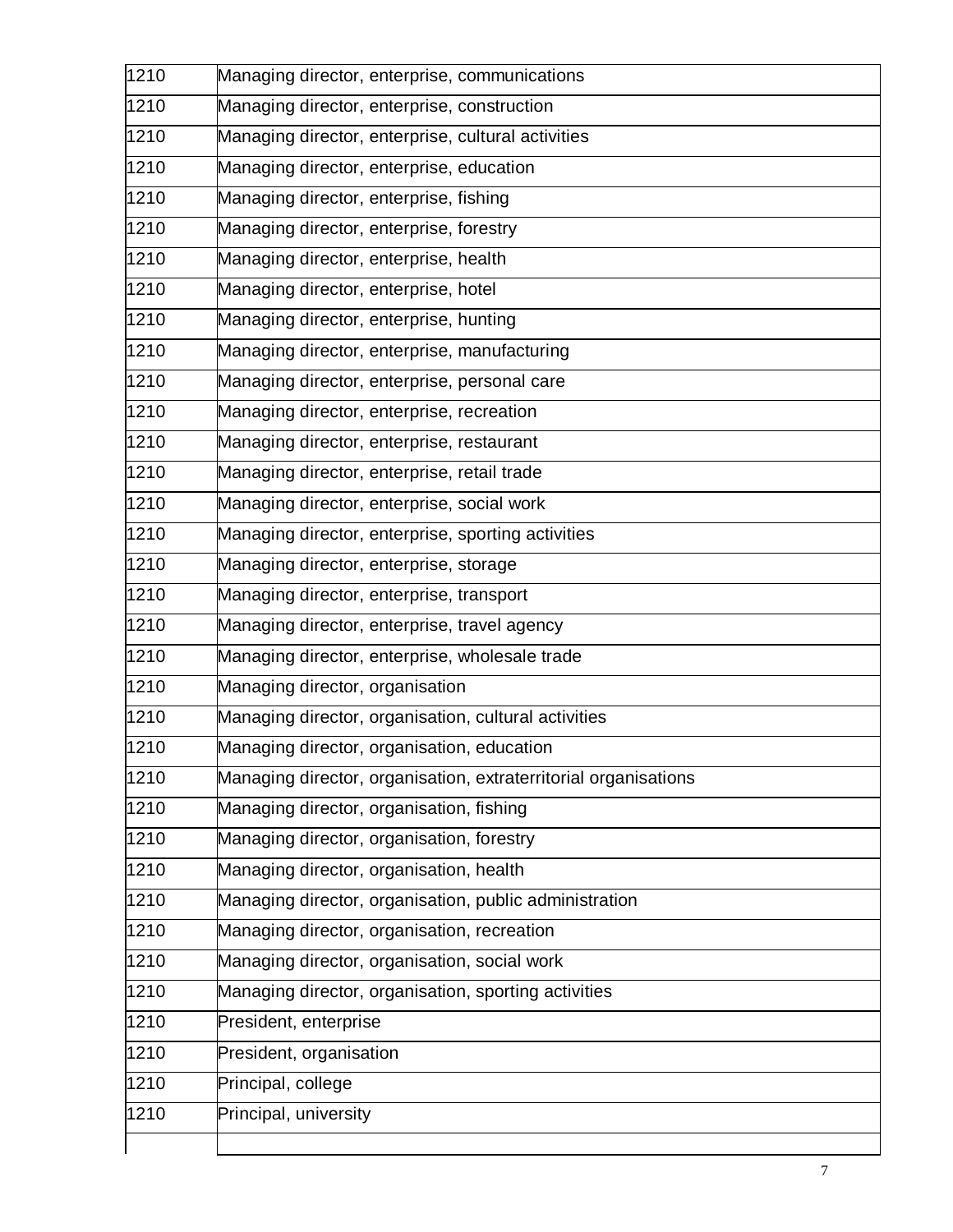| 122  | <b>PRODUCTION AND OPERATIONS MANAGERS/DEPARTMENT MANAGERS</b>                                                                  |
|------|--------------------------------------------------------------------------------------------------------------------------------|
| 1221 | Production and operations managers/department managers in agriculture,<br>hunting, forestry, fishing and mining                |
| 1221 | Department manager, production and operations, fishing                                                                         |
| 1221 | Department manager, production and operations, forestry                                                                        |
| 1221 | Department manager, production and operations, hunting                                                                         |
| 1221 | Department manager, production and operations, agriculture                                                                     |
| 1222 | Production and operations managers/department managers in manufacturing                                                        |
| 1222 | Department manager, production and operations, manufacturing                                                                   |
| 1223 | Production and operations managers/department managers in building and<br>construction                                         |
| 1223 | Department manager, production and operations, construction                                                                    |
| 1224 | $ $ Production and operations managers/department managers in wholesale and $\bar{z}$<br>retail trade                          |
| 1224 | Department manager, production and operations, retail trade                                                                    |
| 1224 | Department manager, production and operations, retail trade, store                                                             |
| 1224 | Department manager, production and operations, retail trade, supermarket                                                       |
| 1224 | Department manager, production and operations, wholesale trade                                                                 |
| 1224 | Department manager, production and operations, wholesale trade, import                                                         |
| 1225 | Production and operations managers/department managers in hotels,<br>restaurants and other catering and accommodation services |
| 1225 | Department manager, production and operations, hotel                                                                           |
| 1225 | Department manager, production and operations, restaurant                                                                      |
| 1226 | Production and operations managers/department managers in transport,<br>storage and communications                             |
| 1226 | Department manager, production and operations, communications                                                                  |
| 1226 | Department manager, production and operations, communications, postal service                                                  |
| 1226 | Department manager, production and operations, communications,<br>telecommunications service                                   |
| 1226 | Department manager, production and operations, storage                                                                         |
| 1226 | Department manager, production and operations, transport, freight traffic                                                      |
| 1226 | Department manager, production and operations, transport, passenger traffic                                                    |
| 1226 | Department manager, production and operations, transport, pipeline                                                             |
| 1226 | Department manager, production and operations, transport                                                                       |
|      |                                                                                                                                |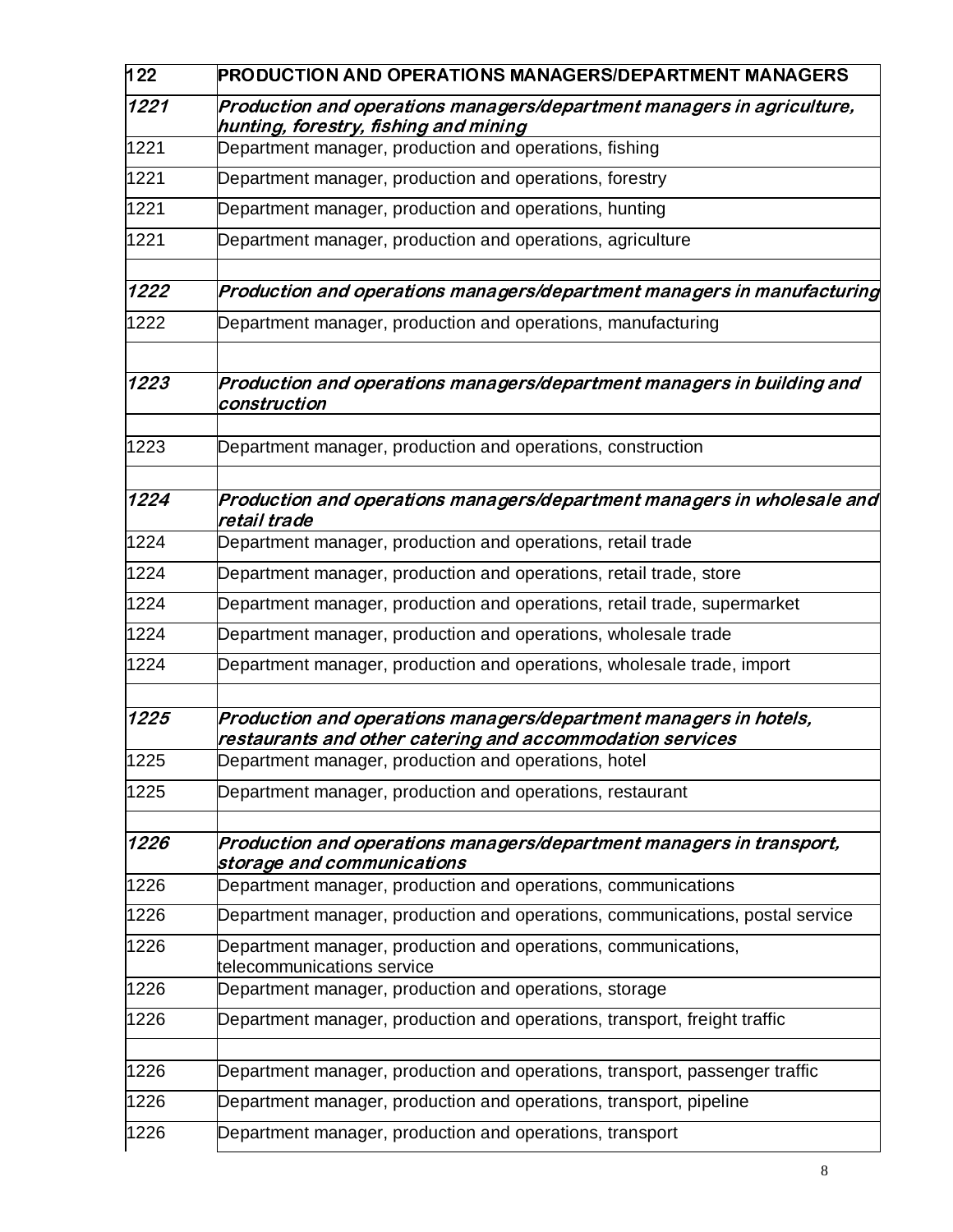| 1226 | Master, railway station                                                                                   |
|------|-----------------------------------------------------------------------------------------------------------|
| 1226 | Stationmaster, railway                                                                                    |
| 1226 | Postmaster                                                                                                |
| 1227 | Production and operations managers/department managers in business<br>services                            |
| 1227 | Department manager, production and operations, business services                                          |
| 1228 | Production and operations managers/department managers in personal care,<br>cleaning and related services |
| 1228 | Department manager, production and operations, cleaning                                                   |
| 1228 | Department manager, production and operations, personal care                                              |
| 1229 | Production and operations managers/department managers not elsewhere<br>classified                        |
| 1229 | Head teacher                                                                                              |
| 1229 | Principal, school                                                                                         |
| 1229 | Director, music                                                                                           |
| 1229 | Impressario                                                                                               |
| 1229 | Producer, stage                                                                                           |
| 1229 | Producer, theatre                                                                                         |
| 1229 | Producer, motion picture                                                                                  |
| 1229 | Producer, radio                                                                                           |
| 1229 | Producer, television                                                                                      |
| 1229 | Department manager, production and operations, stage                                                      |
| 1229 | Stage manager                                                                                             |
| 1229 | Headmaster/headmistress                                                                                   |
| 1229 | Dean                                                                                                      |
| 1229 | Department manager, production and operations, cultural activities                                        |
| 1229 | Department manager, production and operations, education                                                  |
| 1229 | Department manager, production and operations, extra-territorial organisations                            |
| 1229 | Department manager, production and operations, health                                                     |
| 1229 | Department manager, production and operations, public administration                                      |
| 1229 | Department manager, production and operations, recreation                                                 |
| 1229 | Department manager, production and operations, social work                                                |
| 1229 | Department manager, production and operations, sporting activities                                        |
| 1229 | Department manager, production and operation wholesale trade (export)                                     |
| 1229 | Department manager, production and operations, travel agency                                              |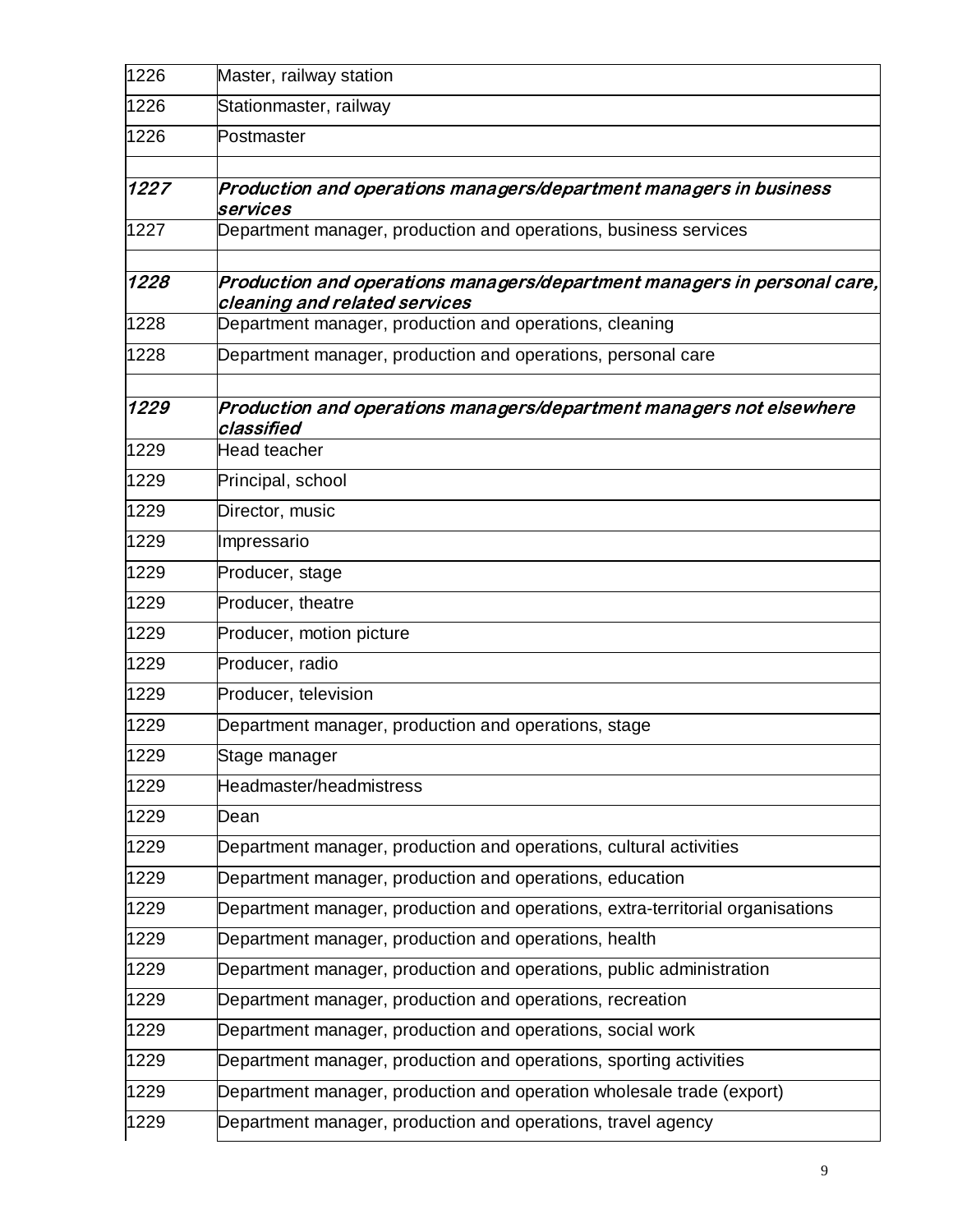| 1229 | Head, college faculty                                           |
|------|-----------------------------------------------------------------|
| 1229 | Head, university faculty                                        |
| 123  | OTHER MANAGERS/DEPARTMENT MANAGERS                              |
| 1231 | Finance and administration managers/department managers         |
| 1231 | Company secretary                                               |
| 1231 | Department manager, administrative                              |
| 1231 | Department manager, accounts                                    |
| 1231 | Department manager, budget                                      |
| 1231 | Department manager, finance                                     |
| 1231 | Purser, ship                                                    |
| 1232 | Personnel and industrial relations managers/department managers |
| 1232 | Department manager, industrial relations                        |
| 1232 | Department manager, personnel                                   |
| 1233 | Sales and marketing managers/department managers                |
| 1233 | Department manager, sales                                       |
| 1233 | Department manager, marketing                                   |
| 1233 | Department manager, sales promotion                             |
| 1234 | Advertising and public relations managers/department managers   |
| 1234 | Department manager, advertising                                 |
| 1234 | Department manager, public relations                            |
| 1235 | Supply and distribution managers/department managers            |
| 1235 | Department manager, distribution                                |
| 1235 | Department manager, purchases                                   |
| 1235 | Department manager, supplies                                    |
| 1235 | Department manager, warehouse                                   |
| 1236 | Computing services managers/department managers                 |
| 1236 | Department manager, computing services                          |
| 1237 | Research and development managers/department managers           |
| 1237 | Department manager, research and development                    |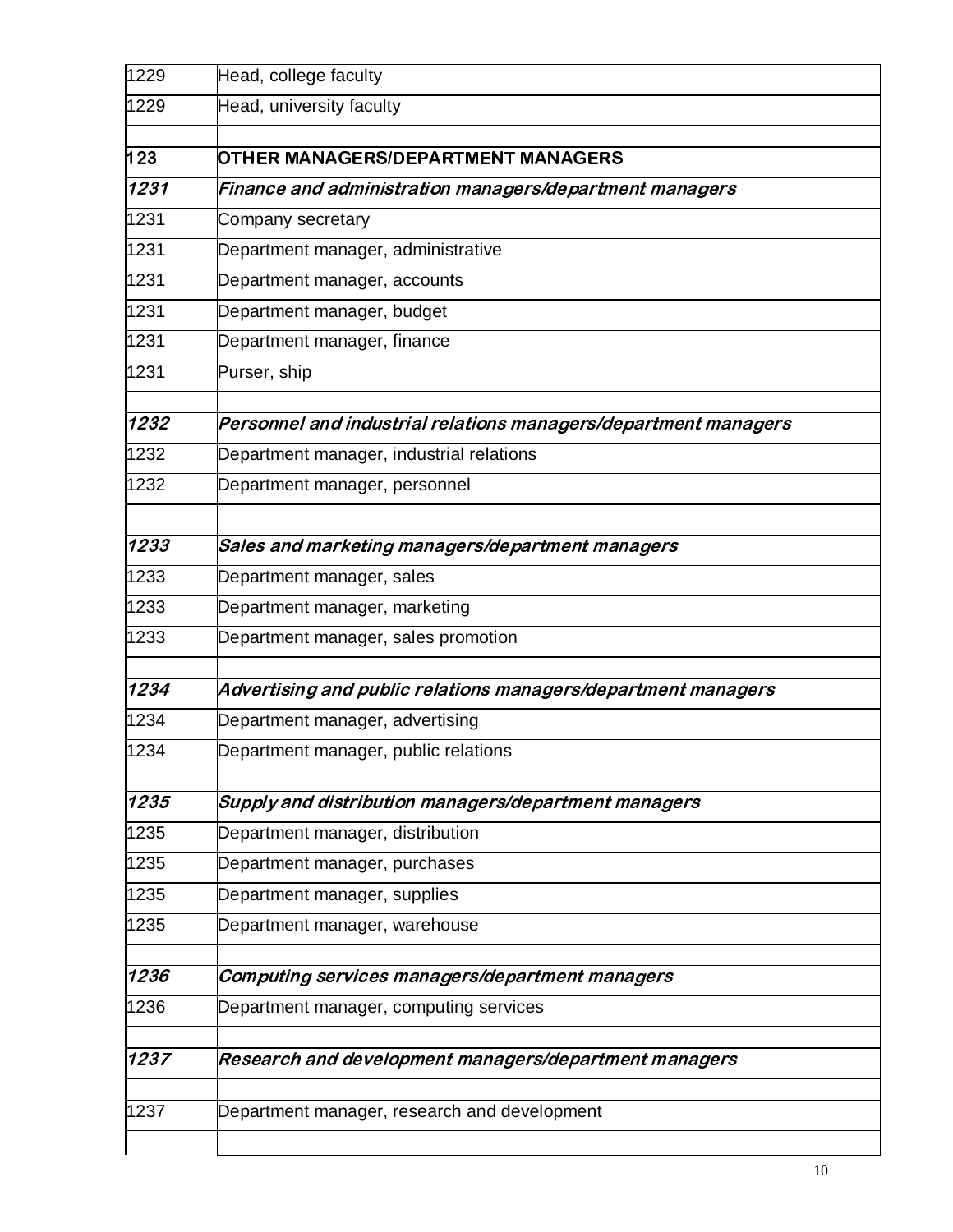| 123  | OTHER MANAGERS/DEPARTMENT MANAGERS NOT ELSEWHERE<br><b>CLASSIFIED</b> |
|------|-----------------------------------------------------------------------|
| 1239 | Other managers/department managers not elsewhere classified           |
| 129  | <b>CORPORATE MANAGERS NOT ELSEWHERE CLASSIFIED</b>                    |
| 1290 | Corporate managers not elsewhere classified                           |
| 1290 | Corporate managers not elsewhere classified                           |
| 13   | <b>GENERAL MANAGERS</b>                                               |
| 131  | <b>GENERAL MANAGERS</b>                                               |
| 1311 | General managers in agriculture, hunting, forestry and fishing        |
| 1311 | General manager, agriculture                                          |
| 1311 | General manager, fishing                                              |
| 1311 | General manager, forestry                                             |
| 1311 | General manager, hunting                                              |
| 1312 | General managers in manufacturing                                     |
| 1312 | General manager, manufacturing                                        |
| 1313 | General managers in construction                                      |
| 1313 | General manager, construction                                         |
| 1314 | General managers in wholesale and retail trade                        |
| 1314 | General manager, retail trade                                         |
| 1314 | General manager, retail trade, chain store                            |
| 1314 | General manager, retail trade, discount store                         |
| 1314 | General manager, retail trade, mail-order store                       |
| 1314 | General manager, retail trade, shop                                   |
| 1314 | General manager, retail trade, self-service store                     |
| 1314 | General manager, wholesale trade                                      |
| 1314 | General manager, wholesale trade, export                              |
| 1314 | General manager, wholesale trade, import                              |
| 1314 | Merchant, wholesale trade                                             |
| 1314 | Wholesaler                                                            |
| 1314 | Merchant, retail trade                                                |
| 1314 | Retailer                                                              |
|      |                                                                       |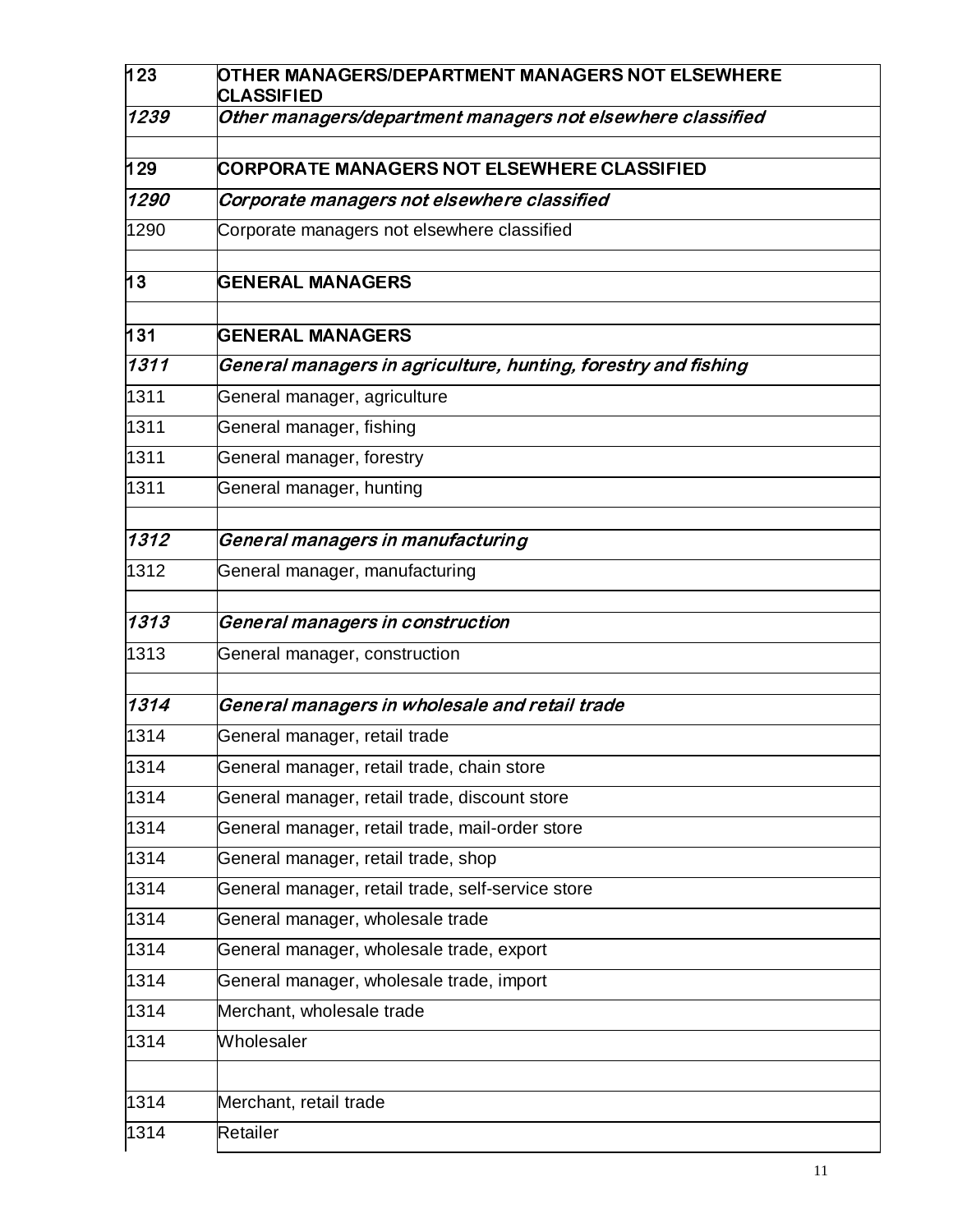| 1314 | Shopkeeper                                                                              |
|------|-----------------------------------------------------------------------------------------|
|      |                                                                                         |
| 1315 | General managers of hotels, restaurants and other catering or<br>accommodation services |
| 1315 | General manager, motel                                                                  |
| 1315 | General manager, restaurant                                                             |
| 1315 | General manager, boarding house                                                         |
| 1315 | General manager, café                                                                   |
| 1315 | General manager, camping site                                                           |
| 1315 | General manager, canteen                                                                |
| 1315 | General manager, hostel                                                                 |
| 1315 | General manager, refreshment-room                                                       |
| 1315 | General manager, hotel                                                                  |
| 1315 | General manager, inn                                                                    |
| 1315 | Innkeeper                                                                               |
| 1315 | Restauranteur                                                                           |
| 1315 | General manager, guest house                                                            |
| 1315 | Barkeeper                                                                               |
| 1315 | General manager, snack bar                                                              |
| 1315 | General manager, caravan park                                                           |
| 1315 | General manager, lodging house                                                          |
| 1315 | General manager, self-service restaurant                                                |
| 1316 | General managers in transport, storage and communication                                |
| 1316 | General manager, communications                                                         |
| 1316 | General manager, storage                                                                |
| 1316 | General manager, transport                                                              |
| 1317 | General managers of business services                                                   |
| 1317 | General manager, business services                                                      |
| 1318 | General managers in personal care, cleaning and related services                        |
| 1318 | General manager, cleaning services                                                      |
| 1318 | General manager, personal care                                                          |
| 139  | GENERAL MANAGERS NOT ELSEWHERE CLASSIFIED                                               |
| 1390 | General managers not elsewhere classified                                               |
| 1390 | General manager, cultural activities                                                    |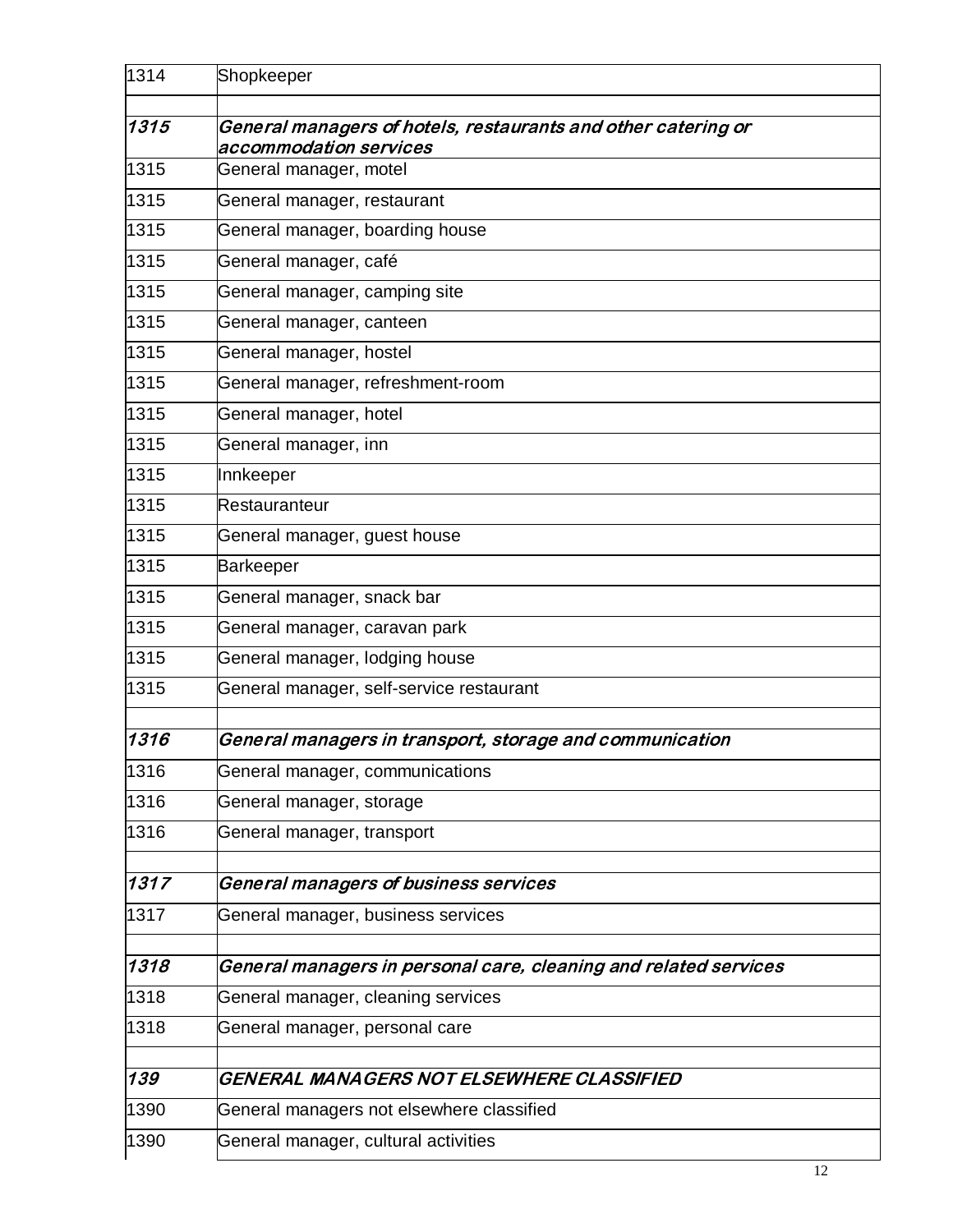| 1390 | General manager, education                        |
|------|---------------------------------------------------|
| 1390 | General manager, health                           |
| 1390 | General manager, recreation                       |
| 1390 | General manager, social work                      |
| 1390 | General manager, sporting activities              |
| 1390 | General manager, travel agency                    |
| 1390 | Travel agent                                      |
|      |                                                   |
| 150  | <b>MANAGERS IN ARMED FORCES AND SIVIL SERVICE</b> |
|      |                                                   |
| 1500 | <b>Director</b>                                   |
| 1500 | <b>Chief Direktor</b>                             |
| 1500 | General                                           |
| 1500 | <b>Brigadier</b>                                  |
| 1500 | Major General                                     |
| 1500 | Lieutenant General                                |
| 1500 | Assistant Commissioner                            |
| 1500 | <b>Provincial Commissioner</b>                    |
|      |                                                   |
| 1500 | <b>Deputy Nasional Commissioner</b>               |

| <b>PROFESSIONALS</b>                                                   |  |
|------------------------------------------------------------------------|--|
| PHYSICAL, MATHEMATICAL AND ENGINEERING SCIENCE<br><b>PROFESSIONALS</b> |  |
| PHYSICISTS, CHEMISTS AND RELATED PROFESSIONALS                         |  |
| Physicists and astronomers                                             |  |
| Astronomer                                                             |  |
| Physicist                                                              |  |
| Aerodynamicist                                                         |  |
|                                                                        |  |

| 2111<br>Ballistician             |  |
|----------------------------------|--|
|                                  |  |
| 2111<br>Hydrodynamicist          |  |
| 2111<br>Physicist, ballistics    |  |
| 2111<br>Physicist, hydrodynamics |  |
| 2111<br>Physicist, mechanics     |  |
| 2111<br>Physicist, rheology      |  |
| 2111<br>Rheologist               |  |
| 2111<br>Physicist, heat          |  |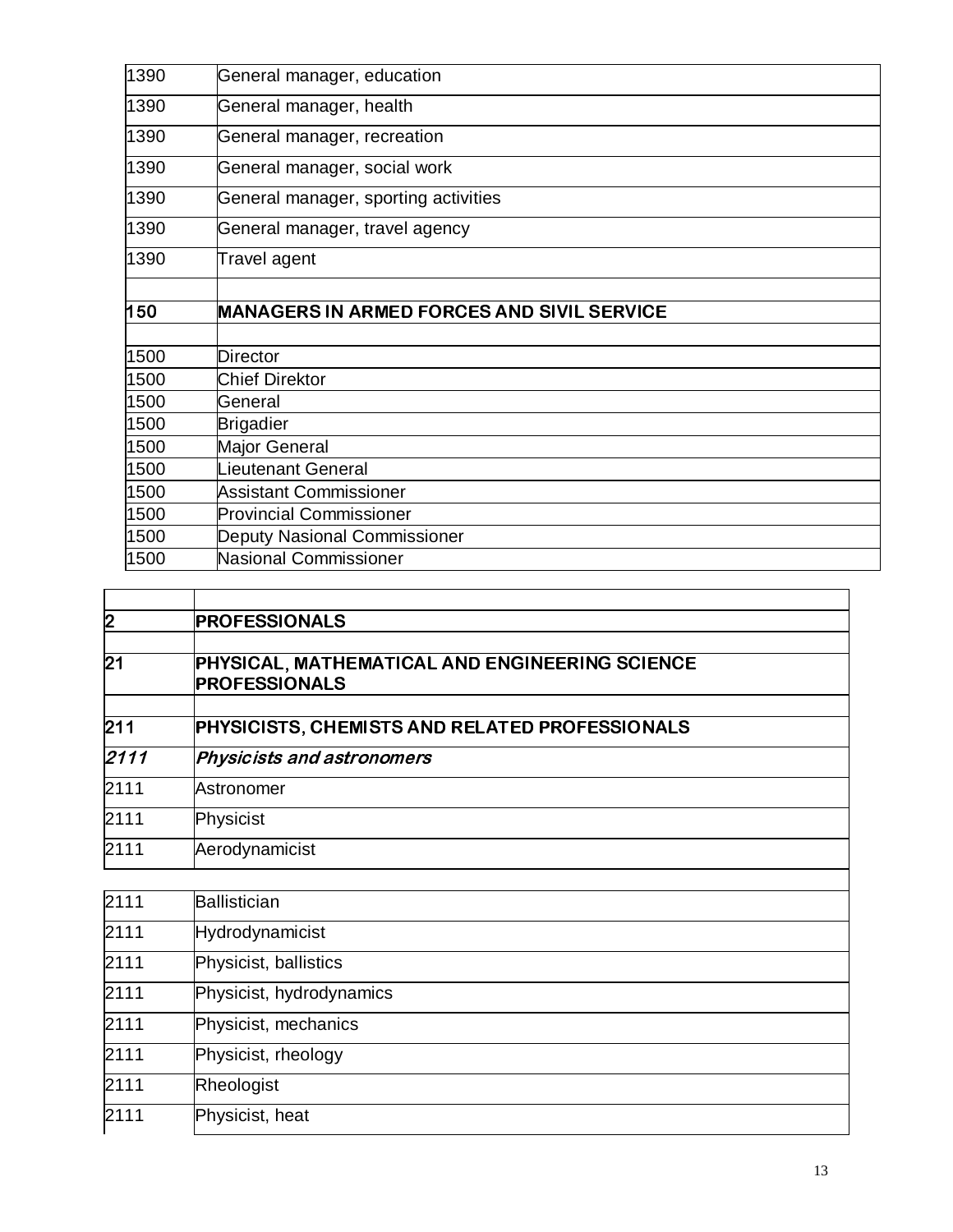| 2111 | Physicist, thermodynamics            |
|------|--------------------------------------|
| 2111 | Thermodynamicist                     |
| 2111 | Physicist, light                     |
| 2111 | Physicist, acoustics                 |
| 2111 | Physicist, optics                    |
| 2111 | Physicist, sound                     |
| 2111 | Physicist, electricity and magnetism |
| 2111 | Physicist, electronics               |
| 2111 | Physicist, atomic                    |
| 2111 | Physicist, molecular                 |
| 2111 | Physicist, nuclear                   |
| 2111 | Physicist, reactor                   |
| 2111 | Physicist, solid-state               |
| 2111 | Physicist, theoretical               |
| 2111 | Astronomer, radio                    |
| 2111 | Astrophysicist                       |
| 2111 | Physicist, astronomy                 |
|      |                                      |
| 2112 | Meteorologists                       |
| 2112 | Climatologist                        |
| 2112 | Forecaster, weather                  |
| 2112 | Meteorologist                        |
| 2112 | Meteorologist, climatology           |
| 2112 | Meteorologist, weather forecasting   |
| 2113 | <b>Chemists</b>                      |
| 2113 | Chemist                              |
| 2113 | Chemist, detergents                  |
|      |                                      |
| 2113 | Chemist, dye                         |
| 2113 | Chemist, food                        |
| 2113 | Chemist, leather                     |
| 2113 | Chemist, organic                     |
| 2113 | Chemist, paint                       |
| 2113 | Chemist, petroleum                   |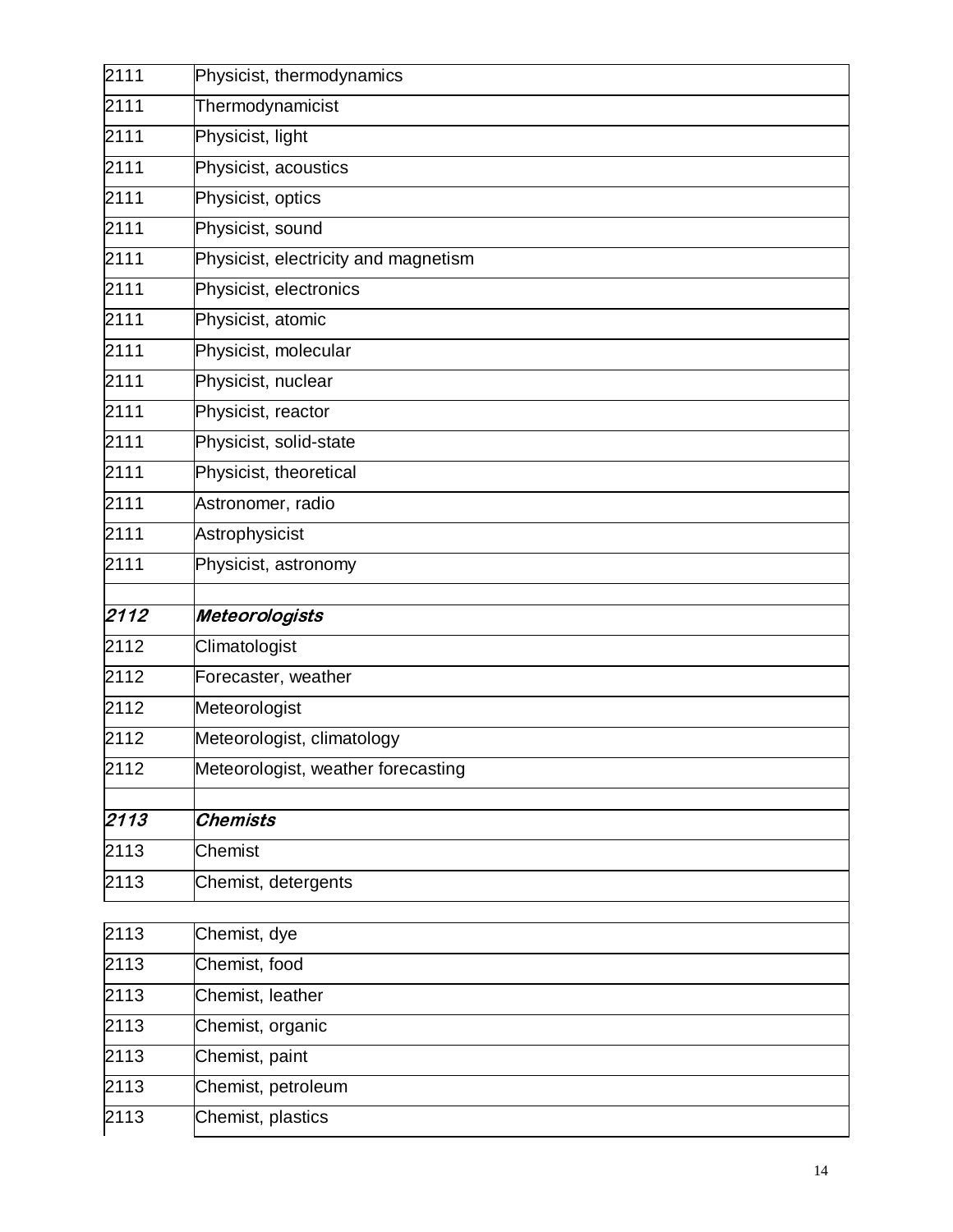| 2113                 | Chemist, polymer                           |
|----------------------|--------------------------------------------|
| 2113                 | Chemist, rubber                            |
| 2113                 | Chemist, textile                           |
| 2113                 | Chemist, glass                             |
| 2113                 | Chemist, inorganic                         |
| 2113                 | Chemist, metallurgical                     |
| 2113                 | Chemist, corrosion                         |
| 2113                 | Chemist, crystallography                   |
| 2113                 | Chemist, nuclear                           |
| 2113                 | Chemist, physical                          |
| 2113                 | Crystallographer                           |
| 2113                 | Chemist, analytical                        |
| 2113                 | Chemist, forensic                          |
| 2113                 | Chemist, quality control                   |
| 2113                 | Chemist, pharmaceutical                    |
| 2113                 | Pharmacist, industrial                     |
| 2114                 |                                            |
|                      | Geologists and geophysicists               |
| 2114                 | Geodesist                                  |
| 2114                 | Geomagnetician                             |
| 2114                 | Geomorphologist                            |
| 2114                 | Geophysicist                               |
| 2114                 | Geophysicist, geomagnetics                 |
| 2114                 | Geophysicist, geomorphology                |
| 2114                 |                                            |
|                      | Geophysicist, glaciology                   |
| 2114                 | Geophysicist, hydrology                    |
| 2114                 | Geophysicist, oceanography                 |
| 2114                 | Geophysicist, seismology                   |
|                      |                                            |
|                      | Geophysicist, volcanology                  |
| 2114                 | Glaciologist                               |
| 2114                 | Hydrologist                                |
| 2114<br>2114<br>2114 | Mineralogist<br>Oceanographer, geophysical |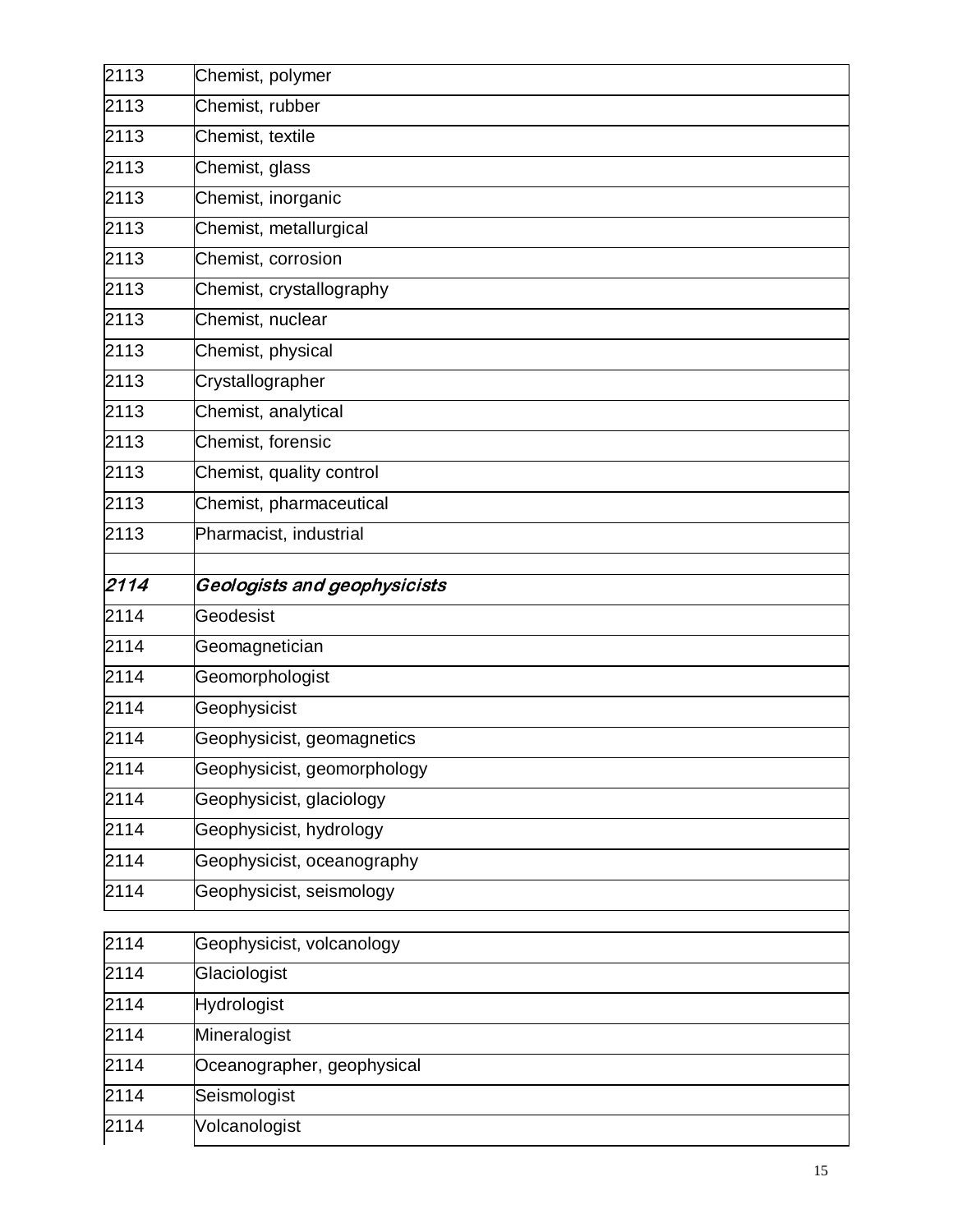| 2114             | Geologist                                               |
|------------------|---------------------------------------------------------|
| 2114             | Geologist, engineering                                  |
| 2114             | Geologist, micropalaeontology                           |
| 2114             | Geologist, mining                                       |
| 2114             | Geologist, oceanography                                 |
| 2114             | Geologist, oil                                          |
| 2114             | Geologist, palaeontology                                |
| 2114             | Geologist, petrology                                    |
| 2114             | Geologist, stratigraphy                                 |
| 2114             | Micropalaeontologist                                    |
| 2114             | Oceanographer, geological                               |
| 2114             | Palaeontologist                                         |
| 2114             | Petrologist                                             |
| 2114             | Stratigrapher                                           |
| $\overline{212}$ | MATHEMATICIANS, STATISTICIANS AND RELATED PROFESSIONALS |
| 2121             | Mathematicians and related professionals                |
| 2121             | Mathematician, pure mathematics                         |
| 2121             | Mathematician, actuarial science                        |
| 2121             | Mathematician, applied mathematics                      |
| 2121             | Analyst, operations research                            |
| 2121             | Actuary                                                 |
| 2122             | Statisticians                                           |
| 2122             | Statistician                                            |
| 2122             | Statistician, mathematical                              |

| 2122 | Biometrician                     |
|------|----------------------------------|
| 2122 | Demographer                      |
| 2122 | Statistician, agricultural       |
| 2122 | Statistician, applied statistics |
| 2122 | Statistician, biometrics         |
| 2122 | Statistician, biostatistics      |
| 2122 | Statistician, demography         |
| 2122 | Statistician, economics          |
| 2122 | Statistician, education          |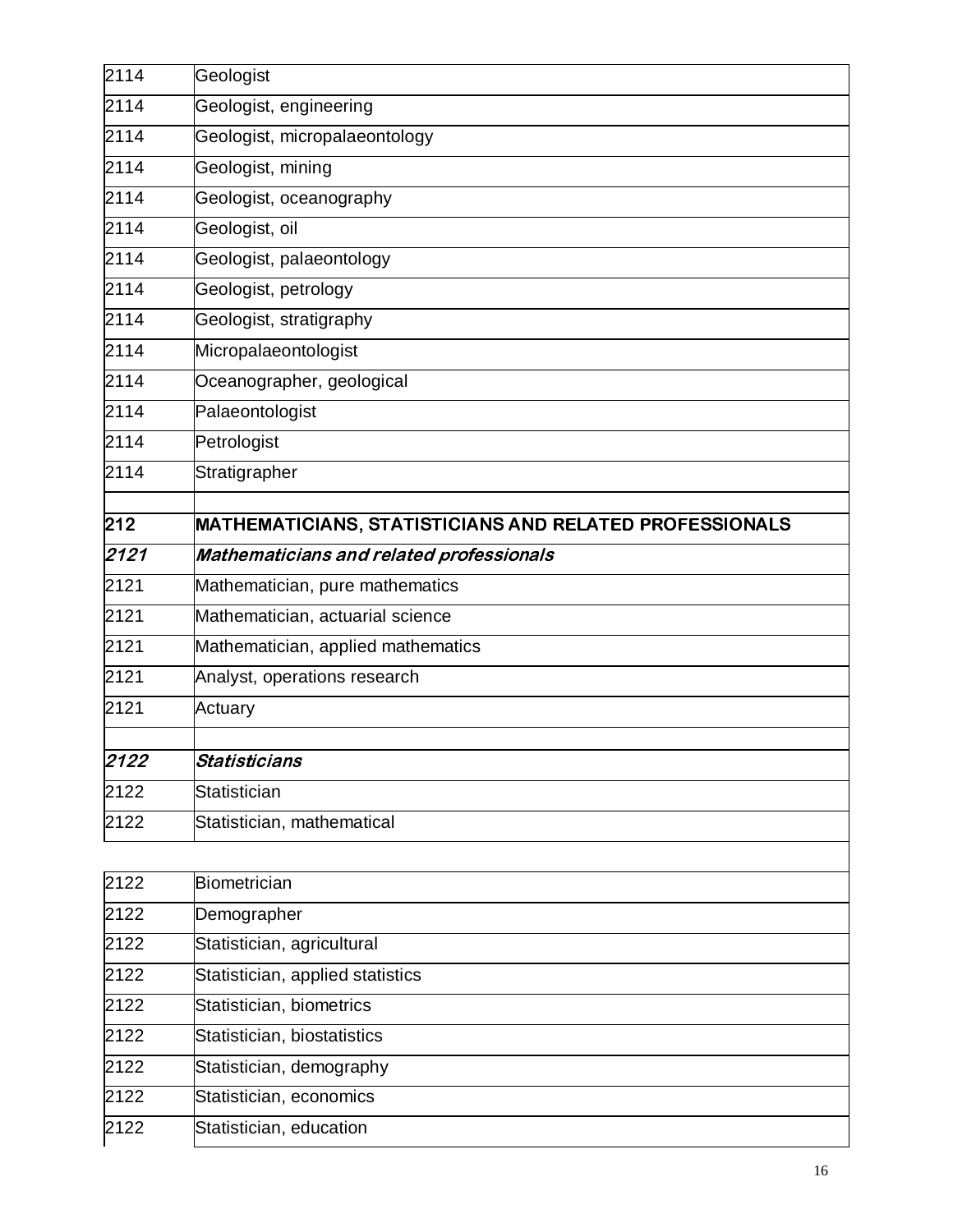| 2122 | Statistician, engineering               |
|------|-----------------------------------------|
| 2122 | Statistician, finance                   |
| 2122 | Statistician, health                    |
| 2122 | Statistician, opinion-polling           |
| 2122 | Statistician, physical sciences         |
| 2122 | Statistician, survey                    |
| 213  | <b>COMPUTING PROFESSIONALS</b>          |
| 2131 | Computer systems designers and analysts |
| 2131 | Analyst, communications, computers      |
| 2131 | Analyst, database, computers            |
| 2131 | Designer, systems, computers            |
| 2131 | Engineer, computer systems              |
| 2131 | Engineer, software                      |
| 2131 | Engineer, systems, computers            |
| 2131 | Software engineer                       |
| 2131 | Analyst, systems, computers             |
| 2131 | Database administrator                  |
| 2132 | <b>Computer programmers</b>             |
| 2132 | Programmer                              |
| 2132 | Programmer, communications              |
|      |                                         |

| 2132 | Programmer, database                                   |
|------|--------------------------------------------------------|
| 2132 | Programmer, technical                                  |
|      |                                                        |
| 2139 | Computing professionals not elsewhere classified       |
| 2139 | Engineer, computer applications                        |
|      |                                                        |
| 214  | <b>ARCHITECTS, ENGINEERS AND RELATED PROFESSIONALS</b> |
| 2141 | Architects, town and traffic planners                  |
| 2141 | Architect, building                                    |
| 2141 | Architect, interior                                    |
| 2141 | Planner, town                                          |
| 2141 | Planner, urban                                         |
| 2141 | Architect, landscape                                   |
| 2141 | Engineer, traffic                                      |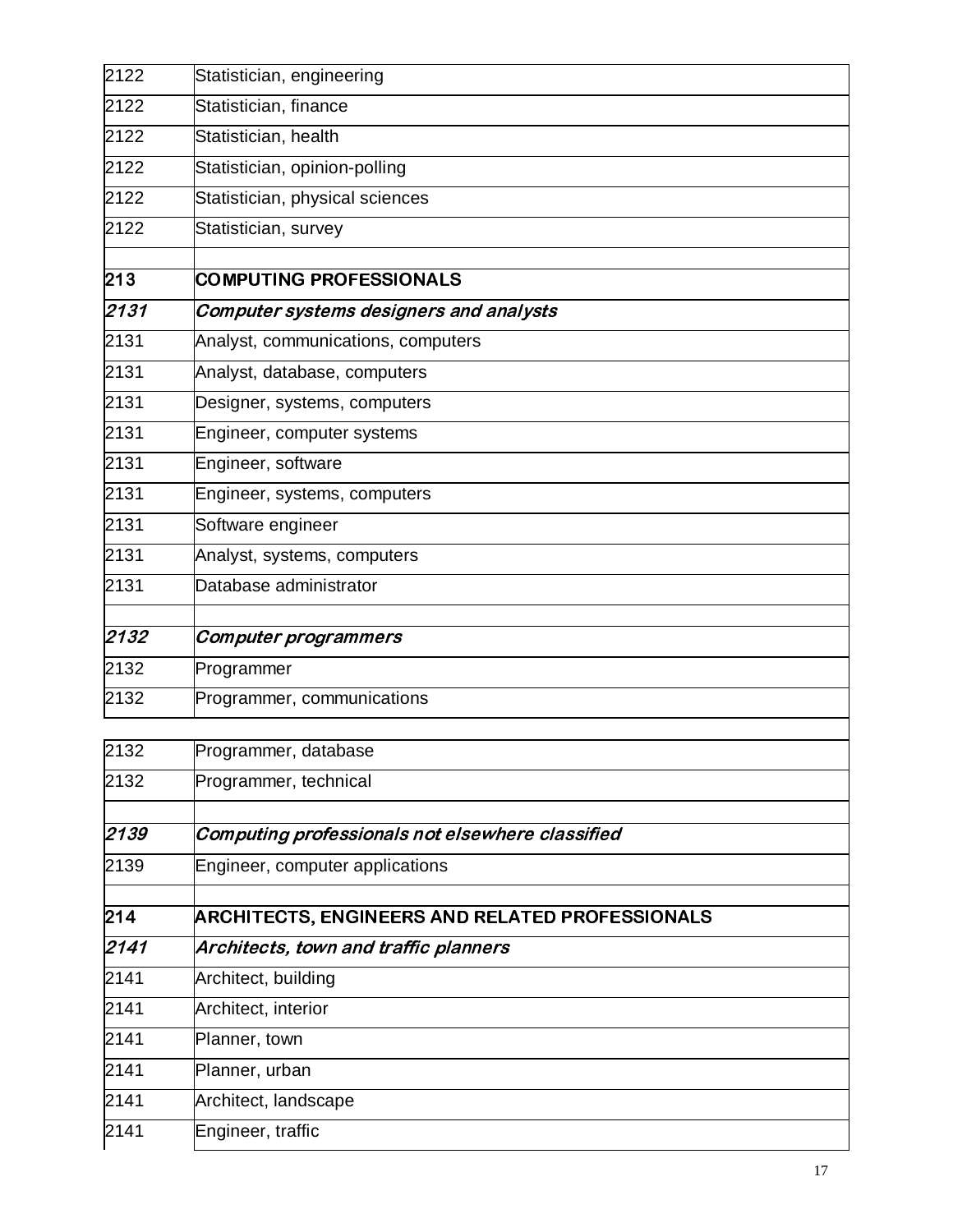| 2141 | Planner, traffic                                 |
|------|--------------------------------------------------|
| 2142 | Civil engineers                                  |
| 2142 | Engineer, civil                                  |
| 2142 | Engineer, building structure                     |
| 2142 | Engineer, civil, building construction           |
| 2142 | Engineer, civil, building structures             |
| 2142 | Engineer, civil, construction                    |
| 2142 | Engineer, civil, structural                      |
| 2142 | Engineer, civil, highway and street construction |
| 2142 | Engineer, civil, road construction               |
| 2142 | Engineer, civil, aerodome construction           |
| 2142 | Engineer, civil, railway construction            |
| 2142 | Engineer, civil, bridge construction             |
| 2142 | Engineer, civil, public health                   |
| 2142 | Engineer, civil, sanitary                        |
| 2142 | Engineer, sanitary                               |
| 2142 | Engineer, civil, hydraulic                       |
| 2142 | Engineer, civil, hydrology                       |
| 2142 | Engineer, civil, irrigation                      |
| 2142 | Engineer, hydraulics                             |
| 2142 | Engineer, irrigation                             |
| 2142 | Engineer, civil, soil mechanics                  |
| 2142 | Engineer, civil, chimney construction            |
| 2142 | Engineer, civil, dock and harbour construction   |
| 2142 | Engineer, civil, dredging                        |
| 2142 | Engineer, civil, tower construction              |
| 2142 | Engineer, civil, tunnel construction             |
| 2142 | Engineer, dredging                               |
| 2142 | Engineer, hydrology                              |
| 2143 | <b>Electrical engineers</b>                      |
| 2143 | Engineer, electrical                             |
| 2143 | Engineer, electrical, high voltage               |
| 2143 | Engineer, electrical, electric power generation  |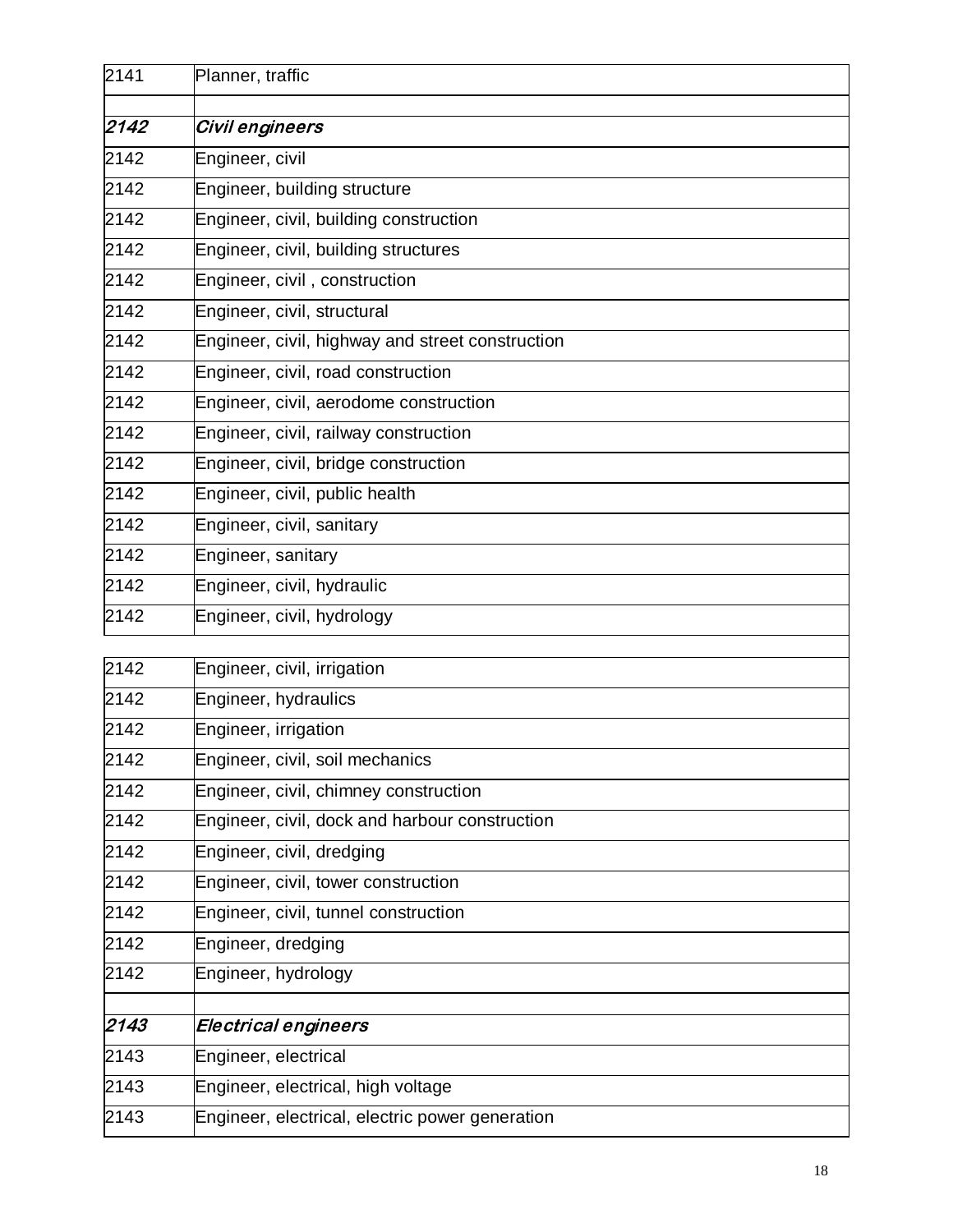| 2143 | Engineer, electrical, electric power distribution        |
|------|----------------------------------------------------------|
| 2143 | Engineer, electrical, electric power transmission        |
| 2143 | Engineer, transmission, electric power                   |
| 2143 | Engineer, electrical illumination                        |
| 2143 | Engineer, electrical systems                             |
| 2143 | Engineer, electrical, electric traction                  |
| 2143 | Engineer, electrical, electromechanical equipment        |
| 2144 |                                                          |
|      | Electronics and telecommunications engineers             |
| 2144 | Engineer, electronics                                    |
| 2144 | Engineer, telecommunications                             |
| 2144 | Engineer, telecommunications, telegraph                  |
| 2144 | Engineer, telecommunications, telephone                  |
| 2144 | Engineer, aerospace                                      |
| 2144 | Engineer, electronics, computer hardware design          |
| 2144 | Engineer, electronics, information engineering           |
| 2144 | Engineer, electronics, instrumentation                   |
| 2144 | Engineer, electronics, semiconductors                    |
| 2144 | Engineer, telecommunications, aerospace                  |
| 2144 | Engineer, telecommunications, radar                      |
| 2144 | Engineer, telecommunications, radio                      |
| 2144 | Engineer, telecommunications, signal systems             |
| 2144 | Engineer, telecommunications, television                 |
| 2145 |                                                          |
|      | <b>Mechanical engineers</b>                              |
| 2145 | Engineer, mechanical                                     |
| 2145 | Engineer, mechanical, industrial machinery and tools     |
| 2145 | Engineer, diesel                                         |
| 2145 | Engineer, gas turbine                                    |
| 2145 | Engineer, internal combustion engine                     |
| 2145 | Engineer, jet engine                                     |
| 2145 | Engineer, locomotive engine                              |
| 2145 | Engineer, mechanical, diesel                             |
| 2145 | Engineer, mechanical, gas turbine                        |
| 2145 | Engineer, mechanical, motors and engines (except marine) |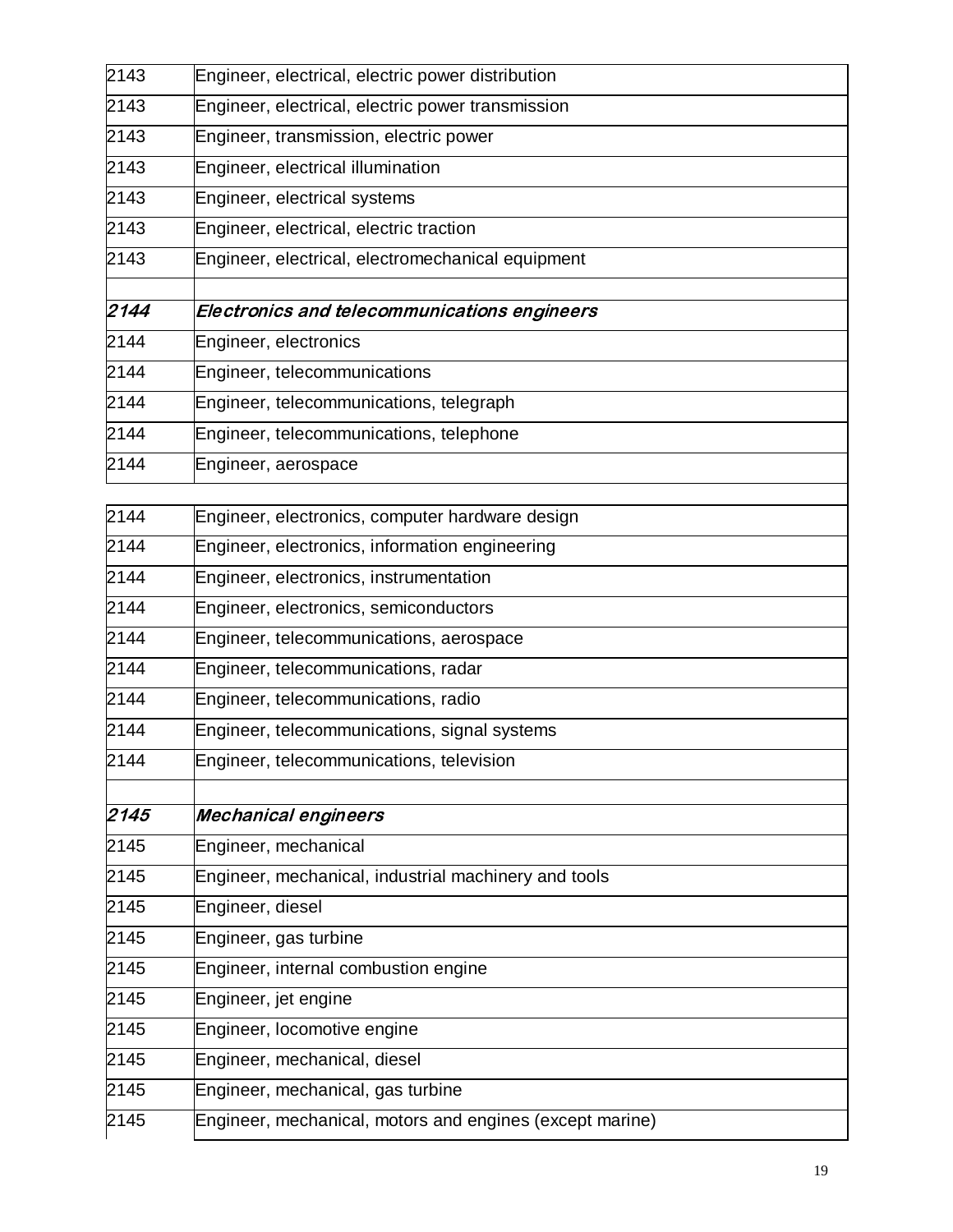| 2145 | Engineer, motor                                   |
|------|---------------------------------------------------|
| 2145 | Engineer, marine                                  |
| 2145 | Engineer, mechanical, motors and engines (marine) |
| 2145 | Architect, marine                                 |
| 2145 | Architect, naval                                  |
| 2145 | Engineer, mechanical, naval                       |
| 2145 | Engineer, mechanical, ship construction           |
| 2145 | Engineer, naval                                   |
|      |                                                   |

| 2147 | Metallurgist, extractive                                     |
|------|--------------------------------------------------------------|
| 2147 | Mining engineers, metallurgists and related professionals    |
| 2146 | Engineer, natural gas production and distribution            |
| 2146 | Engineer, chemical process                                   |
| 2146 | Engineer, petroleum                                          |
| 2146 | Engineer, chemical, petroleum and natural gas                |
| 2146 | Engineer, chemical                                           |
| 2146 | <b>Chemical engineers</b>                                    |
|      |                                                              |
| 2145 | Engineer, mechanical, agriculture                            |
| 2145 | Engineer, mechanical, instruments                            |
| 2145 | Engineer, lubrication                                        |
| 2145 | Engineer, cryogenics                                         |
| 2145 | Engineer, nuclear power                                      |
| 2145 | Engineer, mechanical, nuclear power                          |
| 2145 | Engineer, mechanical, refrigeration                          |
| 2145 | Engineer, mechanical, heating, ventilation and refrigeration |
| 2145 | Engineer, mechanical, air-conditioning                       |
| 2145 | Engineer, air-conditioning                                   |
| 2145 | Engineer, mechanical, automotive                             |
| 2145 | Engineer, automotive                                         |
| 2145 | Designer, motor car                                          |
| 2145 | Engineer, mechanical, aeronautics                            |
| 2145 | Engineer, aeronautical                                       |
| 2145 | Designer, aircraft                                           |
| 2145 | Engineer, ship construction                                  |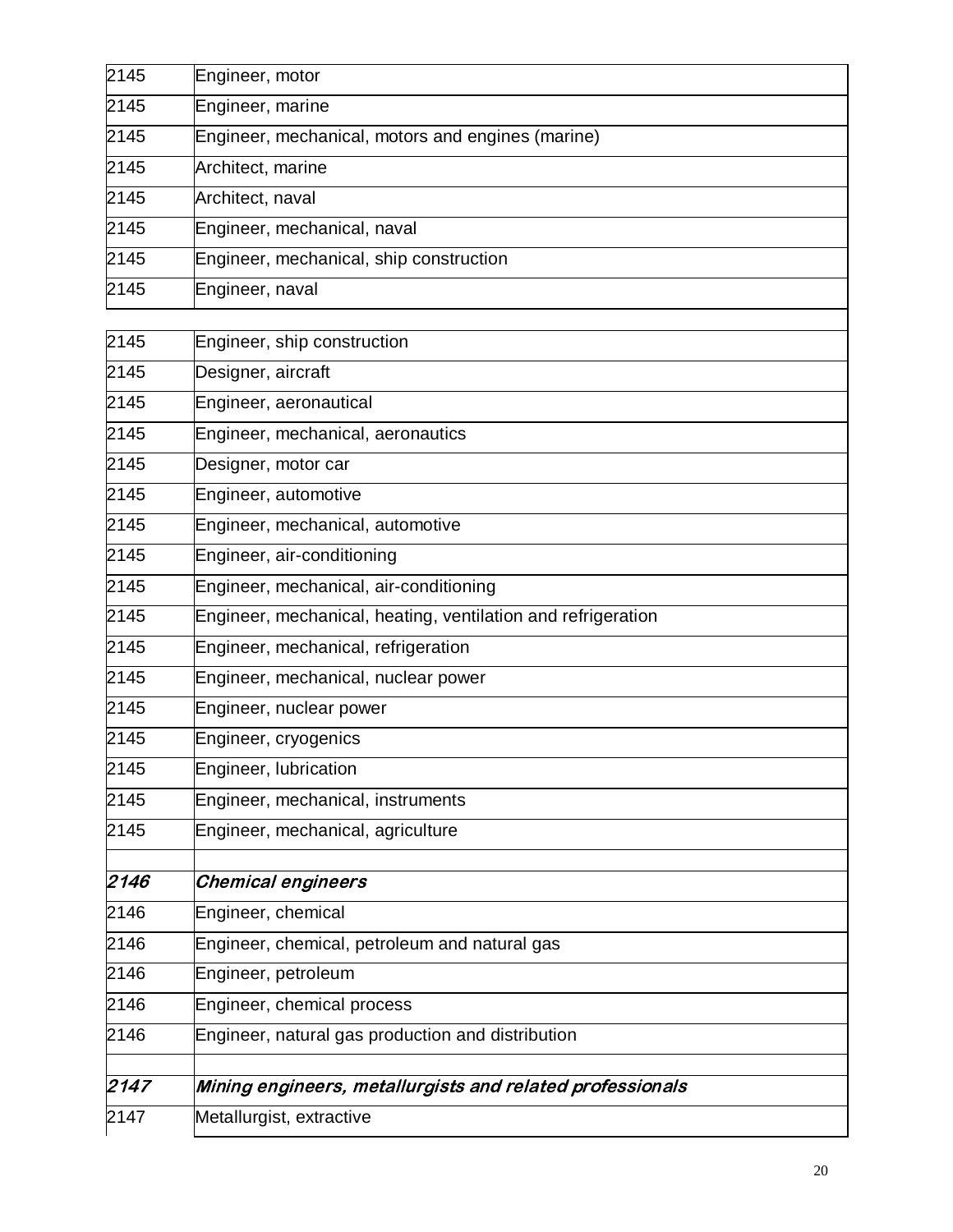| 2147 | Assayer                                                                  |
|------|--------------------------------------------------------------------------|
| 2147 | Metallurgist, assayer                                                    |
| 2147 | Metallurgist, foundry                                                    |
| 2147 | Metallurgist, physical                                                   |
| 2147 | Metallurgist, radioactive minerals                                       |
| 2147 | Engineer, mining                                                         |
| 2147 | Engineer, mining, coal                                                   |
| 2147 | Engineer, mining, metal                                                  |
| 2147 | Engineer, mining, petroleum and natural gas                              |
| 2147 | Engineer, mining, diamonds                                               |
| 2148 | <b>Cartographers and surveyers</b>                                       |
| 2148 | Surveyor, cadastral                                                      |
| 2148 | Surveyor, geodesic                                                       |
| 2148 | Surveyor, land                                                           |
| 2148 | Surveyor, topographic                                                    |
| 2148 | Surveyor, mining                                                         |
| 2148 | Surveyor, hydrographic                                                   |
| 2148 | Photogrammetrist                                                         |
| 2148 | Surveyor, aerial                                                         |
| 2148 | Surveyor, photographic                                                   |
| 2148 | Cartographer                                                             |
| 2148 | Cartographer, marine                                                     |
| 2148 | Map-maker                                                                |
| 2149 | Architects, engineers and related professionals not elsewhere classified |
| 2149 | Analyst, communications (except computers)                               |
| 2149 | Designer, systems (except computers)                                     |
| 2149 | Engineer, systems (except computers)                                     |
| 2149 | Engineer, industrial efficiency                                          |
| 2149 | Engineer, production                                                     |
| 2149 | Engineer, planning                                                       |
| 2149 | Engineer, time and motion study                                          |
| 2149 | Engineer, work study                                                     |
| 2149 | Engineer, cost evaluation                                                |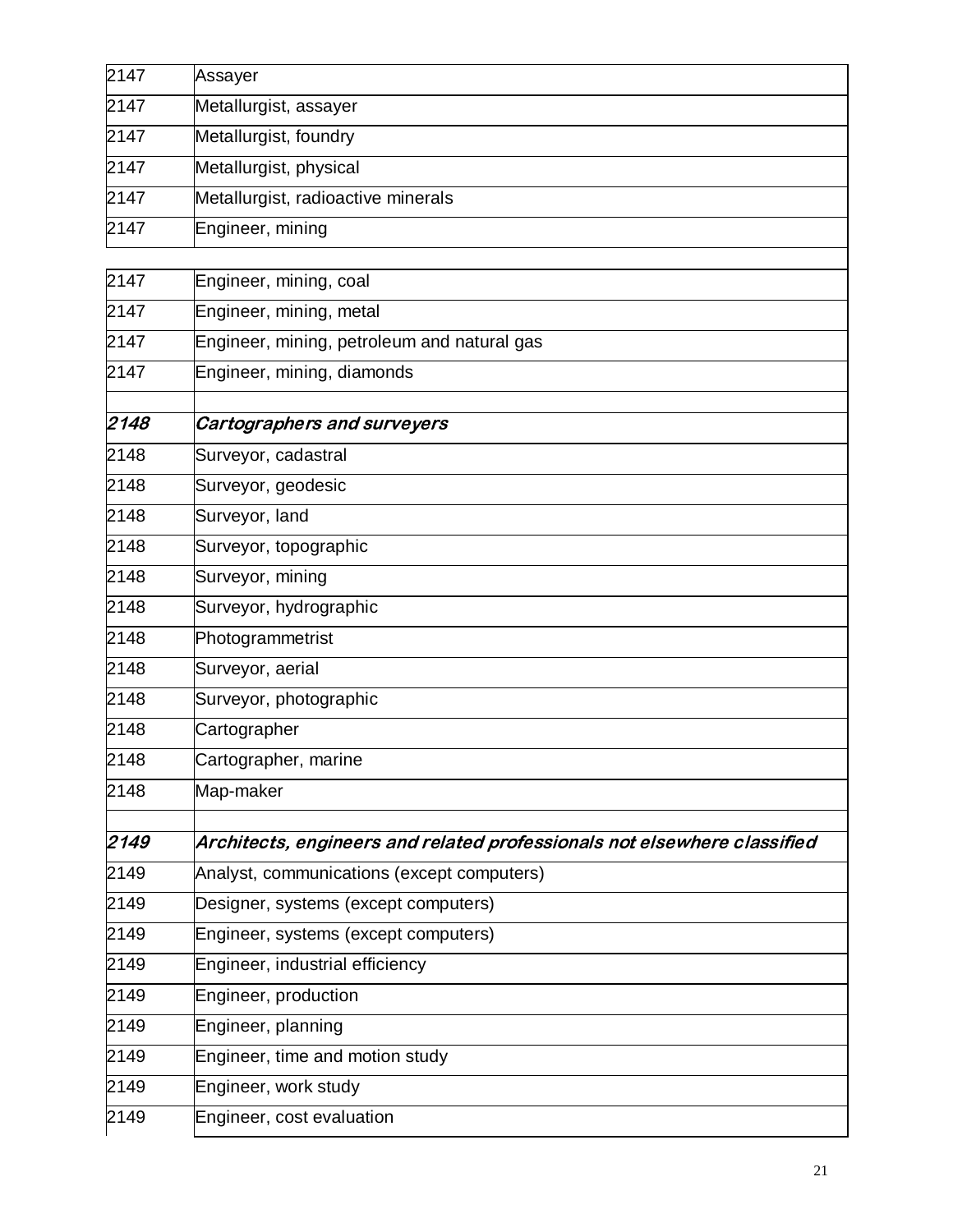| 2149 | Engineer, industrial        |
|------|-----------------------------|
| 2149 | Engineer, industrial layout |
| 2149 | Engineer, safety            |
| 2149 | Engineer, robotics          |

| 2149 | Surveyor, quantity                           |
|------|----------------------------------------------|
| 2149 | Analyst, systems (except computers)          |
|      |                                              |
| 215  | <b>PHYSICAL SCIENCES TECHNOLOGISTS</b>       |
| 2159 | Physical sciences technologists              |
| 2159 | Technologist, building materials             |
| 2159 | Technologist, fuel                           |
| 2159 | Technologist, leather                        |
| 2159 | Technologist, paper                          |
| 2159 | Technologist, plastics                       |
| 2159 | Technologist, rubber                         |
| 2159 | Technologist                                 |
| 2159 | Technologist, textile                        |
| 2159 | Technologist, paint                          |
| 2159 | Technologist, brewing                        |
| 2159 | Technologist, cement                         |
| 2159 | Technologist, ceramics                       |
| 2159 | Technologist, chemical process               |
| 2159 | Technologist, engineering, chemical          |
| 2159 | Technologist, engineering, civil             |
| 2159 | Technologist, engineering, electrical        |
| 2159 | Technologist, engineering, electronics       |
| 2159 | Technologist, engineering, mechanical        |
| 2159 | Technologist, engineering, telecommunication |
| 2159 | Technologist, extractive                     |
| 2159 | Technologist, fibre                          |
| 2159 | Technologist, food and drink                 |
| 2159 | Technologist, glass                          |
| 2159 | Technologist, packaging                      |
| 2159 | Technologist, polymer                        |
| 2159 | Technologist, printing                       |
|      |                                              |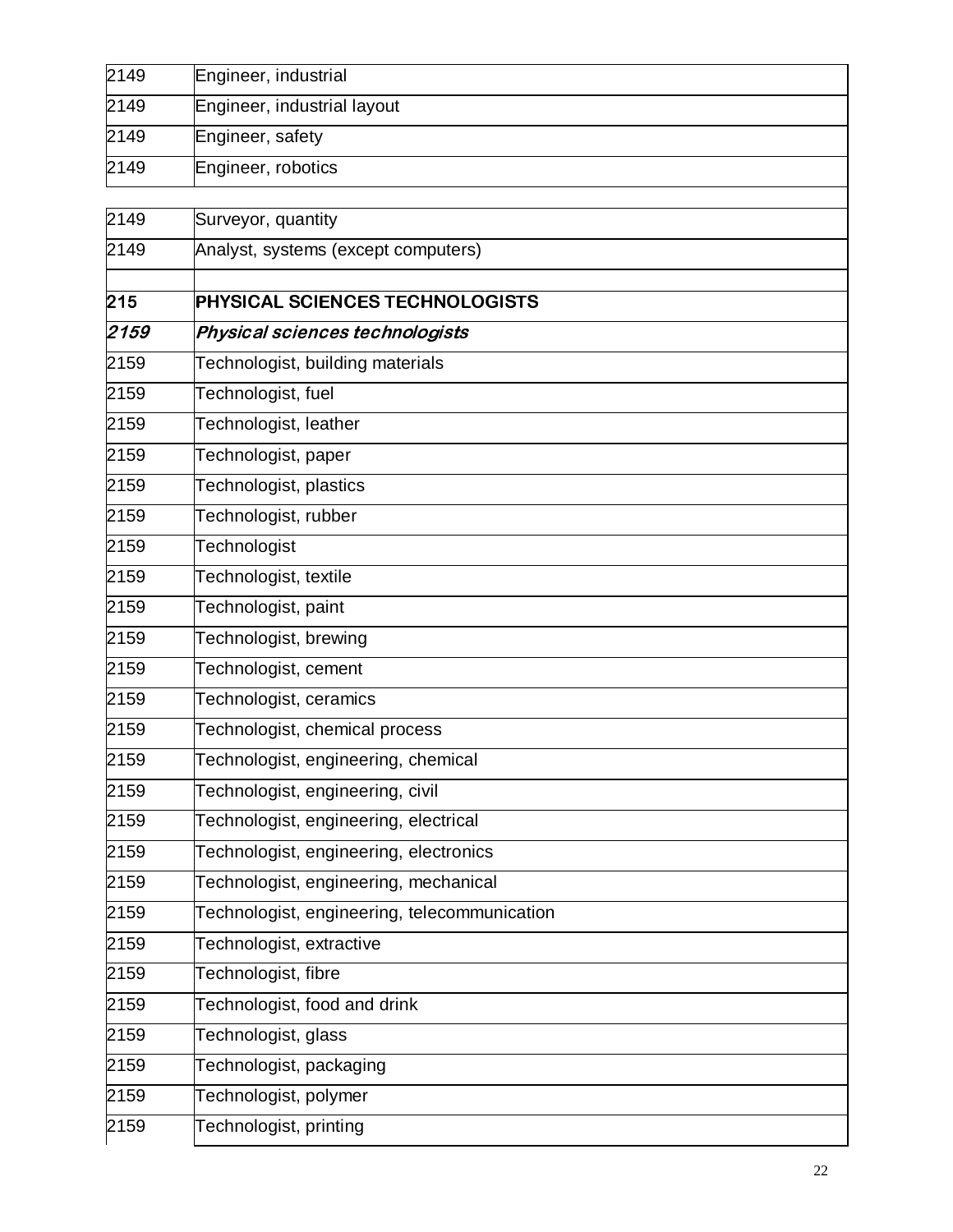| 2159 | Technologist, tyre                                                                              |
|------|-------------------------------------------------------------------------------------------------|
| 2159 | Technologist, welding                                                                           |
| 2159 | Technologist, wood                                                                              |
| 219  | PHYSICAL, MATHEMATICAL AND ENGINEERING SCIENCE<br><b>PROFESSIONALS NOT ELSEWHERE CLASSIFIED</b> |
| 2190 | Physical, mathematical and engineering science professionals not<br>elsewhere classified        |
| 22   | <b>LIFE SCIENCE AND HEALTH PROFESSIONALS</b>                                                    |
| 221  | <b>LIFE SCIENCE PROFESSIONALS</b>                                                               |
| 2211 | Biologists, botanists, zoologists and related professionals                                     |
| 2211 | Biologist                                                                                       |
| 2211 | <b>Botanist</b>                                                                                 |
| 2211 | Botanist, ecology                                                                               |
| 2211 | Botanist, economics                                                                             |
| 2211 | Botanist, histology                                                                             |
| 2211 | Botanist, mycology                                                                              |
| 2211 | Botanist, soil                                                                                  |
| 2211 | Botanist, taxonomy                                                                              |
| 2211 | Ecologist, plant                                                                                |
| 2211 | Histologist, plant                                                                              |
| 2211 | Mycologist                                                                                      |
| 2211 | Taxonomist, plant                                                                               |
| 2211 | Ecologist, animal                                                                               |
| 2211 | Embryologist                                                                                    |
| 2211 | Entomologist                                                                                    |
| 2211 | Histologist, animal                                                                             |
| 2211 | Ichthyologist                                                                                   |
| 2211 | Mammalogist                                                                                     |
| 2211 | Ornithologist                                                                                   |
| 2211 | Parasitologist                                                                                  |
| 2211 | Pisciculturist                                                                                  |
| 2211 | Taxonomist, animal                                                                              |
| 2211 | Zoologist                                                                                       |
| 2211 | Zoologist, ecology                                                                              |
| 2211 | Zoologist, embryology                                                                           |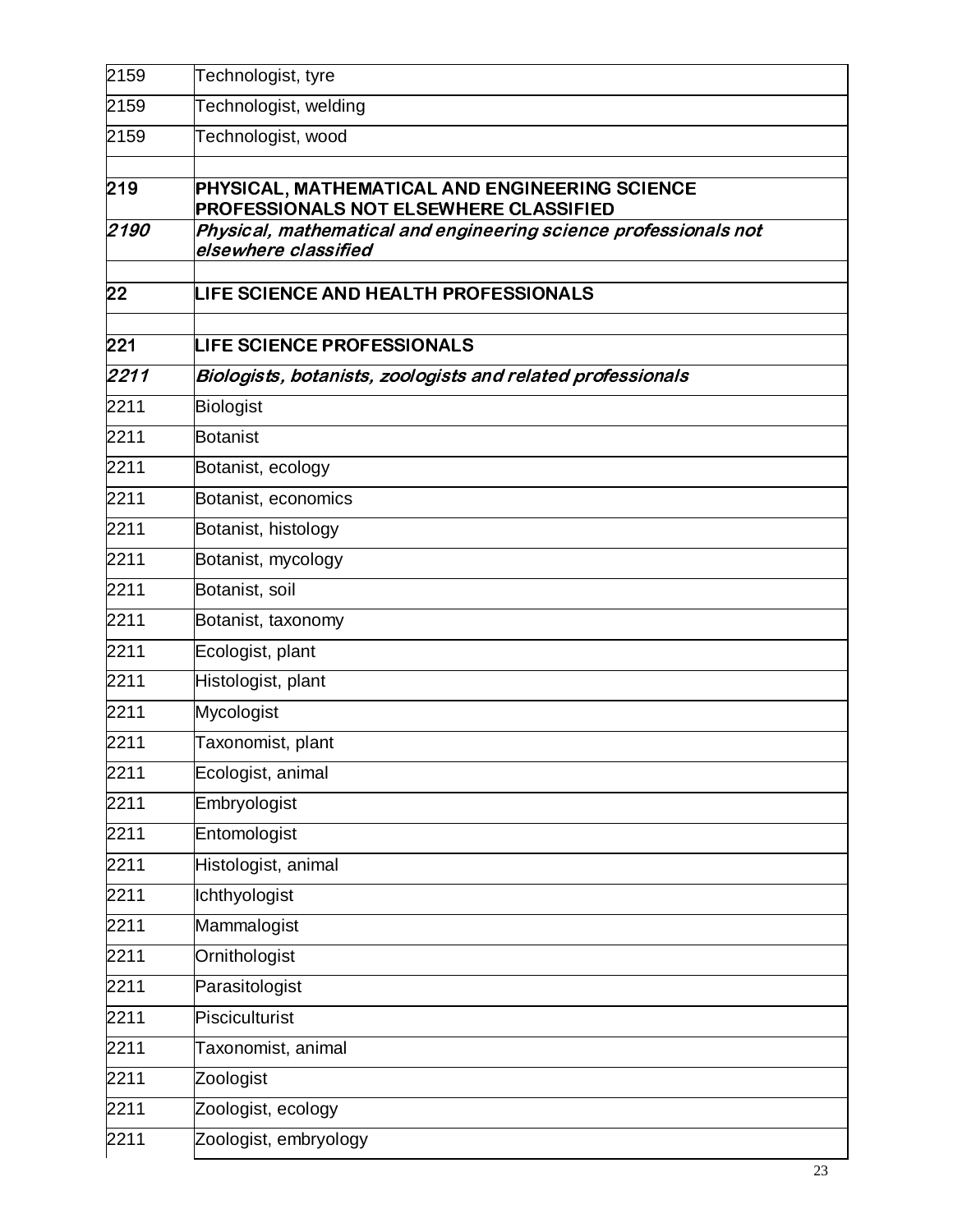| 2211 | Zoologist, entomology          |
|------|--------------------------------|
| 2211 | Zoologist, histology           |
| 2211 | Zoologist, ichthyology         |
| 2211 | Zoologist, mammalogy           |
| 2211 | Zoologist, ornithology         |
| 2211 | Zoologist, parasitology        |
| 2211 | Zoologist, pisciculture        |
| 2211 | Zoologist, taxonomy            |
| 2211 | Biologist, freshwater          |
| 2211 | Biologist, marine              |
| 2211 | Biologist, molecular           |
| 2211 | Cytologist                     |
| 2211 | Ecologist                      |
| 2211 | Histologist                    |
| 2211 | Hydrobiologist                 |
| 2211 | Immunologist                   |
| 2211 | <b>Taxonomist</b>              |
| 2211 | Bacteriologist                 |
| 2211 | Bacteriologist, agricultural   |
| 2211 | Bacteriologist, dairy          |
| 2211 | Bacteriologist, fishery        |
| 2211 | Bacteriologist, food           |
| 2211 | Bacteriologist, industrial     |
| 2211 | Bacteriologist, medical        |
| 2211 | Bacteriologist, pharmaceutical |
| 2211 | Bacteriologist, soil           |
| 2211 | Bacteriologist, veterinary     |
| 2211 | Microbiologist                 |
| 2211 | Virologist                     |
| 2211 | Cytologist, animal             |
|      |                                |
| 2211 | Cytologist, plant              |
| 2211 | Engineer, genetics             |
| 2211 | Geneticist                     |
| 2211 | Geneticist, animal             |
| 2211 | Geneticist, plant              |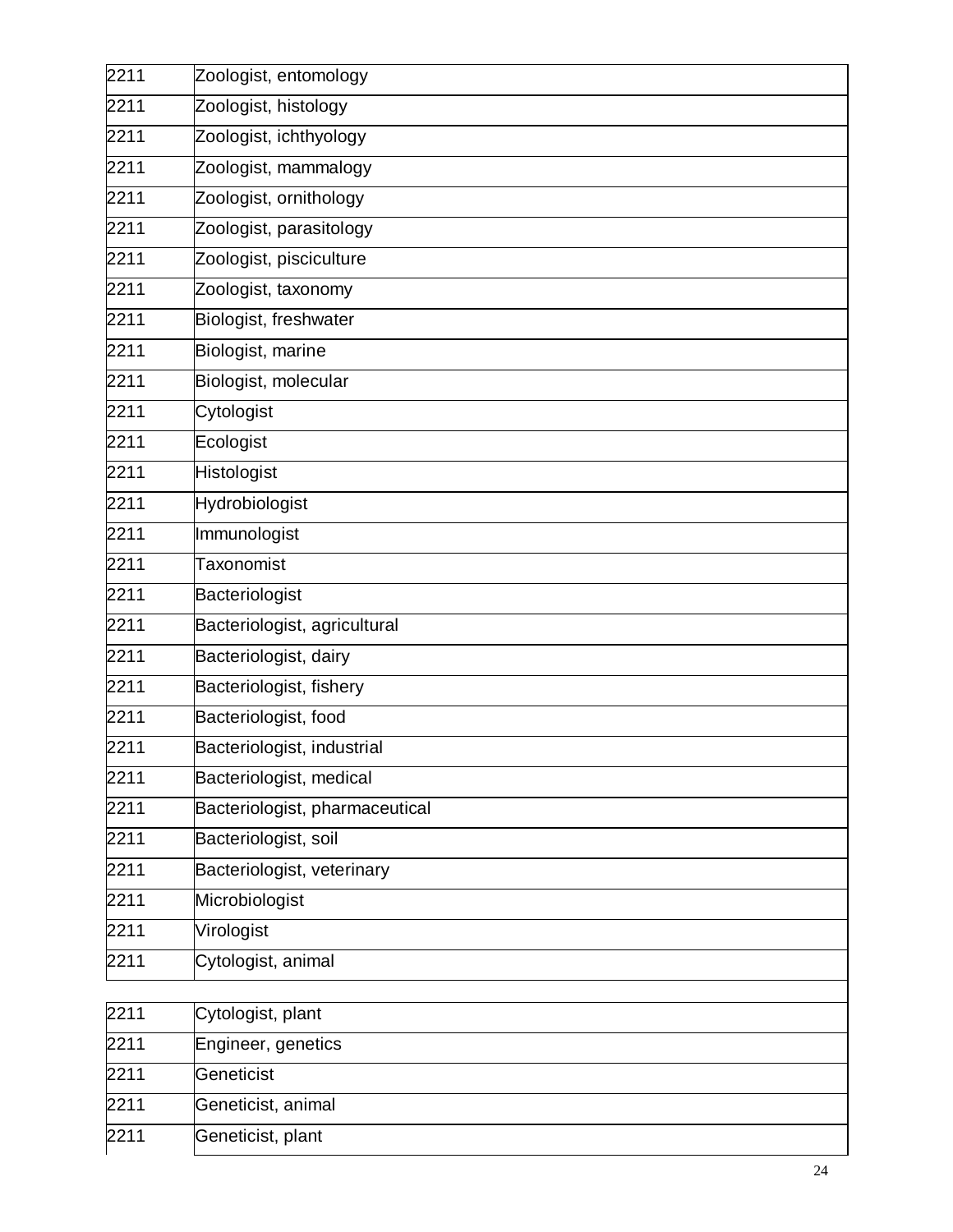| 2212 | Pharmacologists, pathologists and related professionals |
|------|---------------------------------------------------------|
| 2212 | Anatomist                                               |
| 2212 |                                                         |
|      | Biochemist                                              |
| 2212 | Endocrinologist                                         |
| 2212 | Epidemiologist                                          |
| 2212 | Physiologist                                            |
| 2212 | Physiologist, animal                                    |
| 2212 | Physiologist, endocrinology                             |
| 2212 | Physiologist, epidemiology                              |
| 2212 | Physiologist, neurology                                 |
| 2212 | Physiologist, plant                                     |
| 2212 | Histopathologist                                        |
| 2212 | Neuropathologist                                        |
| 2212 | Pathologist                                             |
| 2212 | Pathologist, clinical                                   |
| 2212 | Pathologist, forensic                                   |
| 2212 | Pathologist, histopathology                             |
| 2212 | Pathologist, medical                                    |
| 2212 | Pathologist, neuropathology                             |
| 2212 | Pathologist, surgical                                   |
| 2212 | Pathologist, animal                                     |
| 2212 | Pathologist, veterinary                                 |
| 2212 | Pharmacologist                                          |
| 2212 | Pharmacologist, toxicology                              |
| 2212 | Toxicologist                                            |
| 2212 | Biophysicist                                            |
| 2212 | Pathologist, plant                                      |
|      |                                                         |

| 2213 | Agronomists, food science and related professionals |
|------|-----------------------------------------------------|
| 2213 | Animal scientist                                    |
| 2213 | Agricultural scientist                              |
| 2213 | Agronomist                                          |
| 2213 | Crop research scientist                             |
| 2213 | Arboriculturist                                     |
| 2213 | Floriculturist                                      |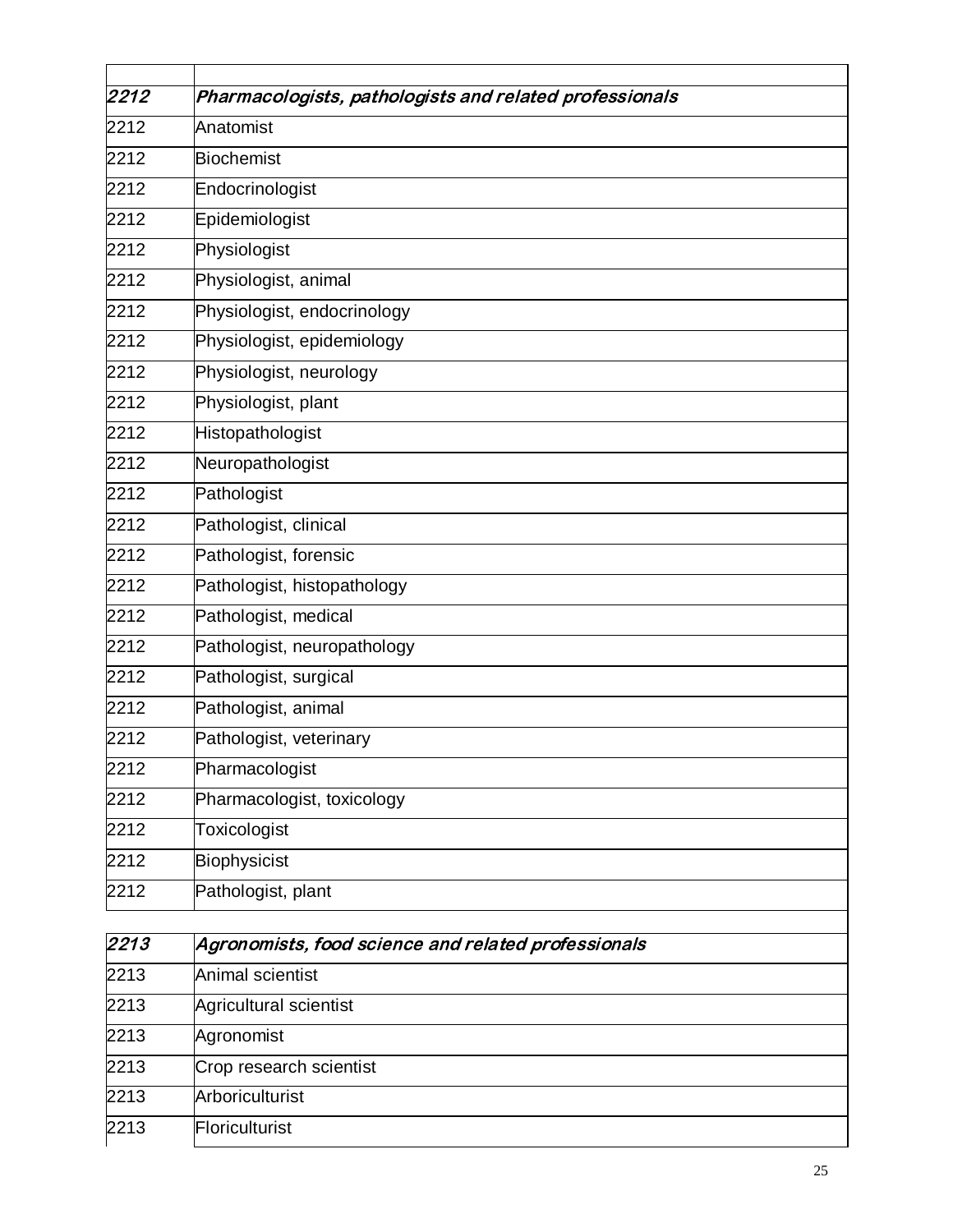| 2213 | Horticulturist                        |
|------|---------------------------------------|
| 2213 | <b>Olericulturist</b>                 |
| 2213 | Pomologist                            |
| 2213 | Forestry scientist                    |
| 2213 | Silviculturist                        |
| 2213 | Soil scientist                        |
| 222  | HEALTH PROFESSIONALS (EXCEPT NURSING) |
| 2221 | Medical doctors                       |
| 2221 | Doctor, medical, neurology            |
| 2221 | Neurologist                           |
| 2221 | Doctor, medical                       |
| 2221 | Physician                             |
| 2221 | Surgeon                               |
| 2221 | Anaesthetist                          |
| 2221 | Cardiologist                          |
| 2221 | Dermatologist                         |
| 2221 | Doctor, medical, anaesthetics         |
| 2221 | Doctor, medical, cardiology           |
| 2221 | Doctor, medical, dermatology          |
| 2221 | Doctor, medical, gynaecology          |
| 2221 | Doctor, medical, obstetrics           |
| 2221 | Doctor, medical, ophthalmology        |
| 2221 | Doctor, medical, osteopathy           |
| 2221 | Doctor, medical, otolaryngology       |
| 2221 | Doctor, medical, pediatrics           |
| 2221 | Doctor, medical, psychiatry           |
| 2221 | Doctor, medical, radiology            |
| 2221 | Gynaecologist                         |
| 2221 | Obstetrician                          |
| 2221 | Ophthalmologist                       |
| 2221 | Otolaryngologist                      |
| 2221 | Pediatrician                          |
| 2221 | Psychiatrist                          |
| 2221 | Radiologist                           |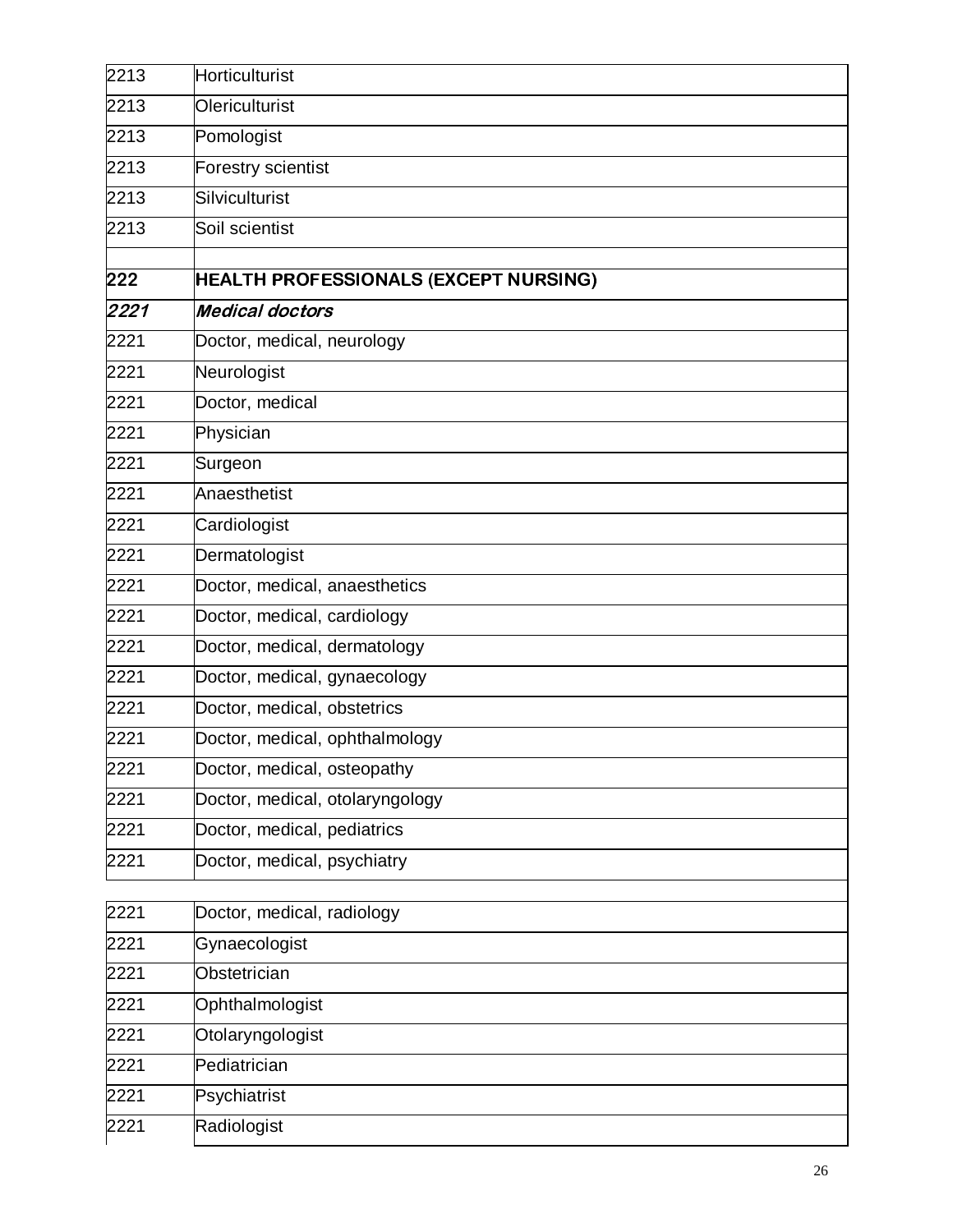| 2221 | Neurosurgeon                                   |
|------|------------------------------------------------|
| 2221 | Surgeon, cardiology                            |
| 2221 | Surgeon, cardiothoracic                        |
| 2221 | Surgeon, neurosurgery                          |
| 2221 | Surgeon, orthopaedic                           |
| 2221 | Surgeon, osteopathic                           |
| 2221 | Surgeon, plastic                               |
| 2221 | Surgeon, thoracic                              |
| 2221 | <b>Biokineticist</b>                           |
| 2221 | Urologist                                      |
| 2221 | Consultant, medical insurance                  |
| 2221 | Doctor, medical, medical insurance consultancy |
| 2221 | Osteopath                                      |
| 2221 | <b>Medical Practitioner</b>                    |
| 2222 | <b>Dentists</b>                                |
| 2222 | <b>Dentist</b>                                 |
| 2222 | Dentist, oral surgery                          |
| 2222 | Dentist, orthodontistry                        |
| 2222 | Dentist, pedodontistry                         |
| 2222 | Dentist, periodontistry                        |
| 2222 | Dentist, prosthodontistry                      |
| 2222 | Orthodontist                                   |
| 2222 | Pedodontist                                    |
| 2222 | Periodontist                                   |
| 2222 | Prosthodontist                                 |
| 2222 | Surgeon, oral, dentistry                       |
| 2223 | Veterinarians                                  |
| 2223 | Surgeon, veterinary                            |
| 2223 | Veterinarian                                   |
| 2223 | Veterinarian, epidemiology                     |
| 2223 | Veterinarian, surgery                          |
| 2223 | Epidemiologist, veterinary                     |
|      |                                                |

 $\blacksquare$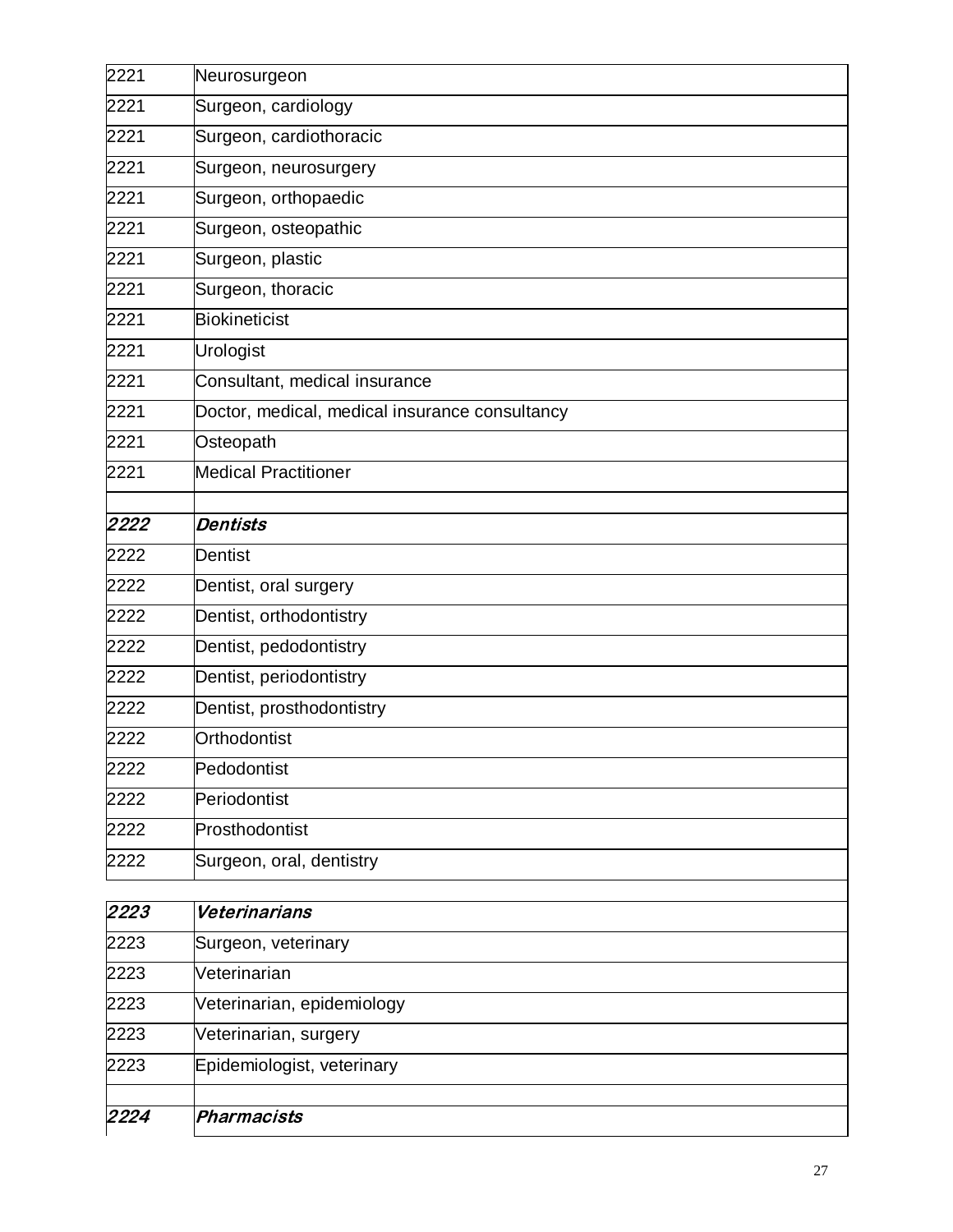| 23   | <b>TEACHING PROFESSIONALS</b>            |
|------|------------------------------------------|
| 2230 | Midwife, professional, district          |
|      |                                          |
| 2230 | Midwife, professional                    |
| 2230 | Nurse, professional, school              |
| 2230 | Nurse, professional, consultative        |
| 2230 | Nurse, professional, occupational health |
| 2230 | Nurse, professional, industrial          |
| 2230 | <b>Health visitor</b>                    |
| 2230 | Nurse, professional, psychiatric         |
| 2230 | Nurse, professional, pediatric           |
| 2230 | Nurse, professional, orthopaedic         |
| 2230 | Nurse, professional, obstetrics          |
| 2230 | Nurse, professional, maternity           |
| 2230 | Nurse, professional, anaesthetics        |
| 2230 | Sister, nursing, professional            |
| 2230 | Officer, principal nursing, professional |
| 2230 | Nurse, professional, district            |
| 2230 | Nurse, professional, clinic              |
| 2230 | Nurse, professional, charge              |
| 2230 | Nurse, professional                      |
| 2230 | Matron                                   |
| 2230 | Nursing and midwifery professionals      |
| 223  | NURSING AND MIDWIFERY PROFESSIONALS      |
| 2224 | Pharmacist, retail                       |
| 2224 | Pharmacist, hospital                     |
| 2224 | Pharmacist                               |
| 2224 | Druggist                                 |

| 231               | <b>COLLEGE, UNIVERSITY AND HIGHER EDUCATION TEACHING</b><br><b>PROFESSIONALS</b> |
|-------------------|----------------------------------------------------------------------------------|
| $\overline{2310}$ | College, university and higher education teaching professionals                  |
| 2310              | Lecturer, college                                                                |
| 2310              | Lecturer, university                                                             |
| 2310              | Professor, college                                                               |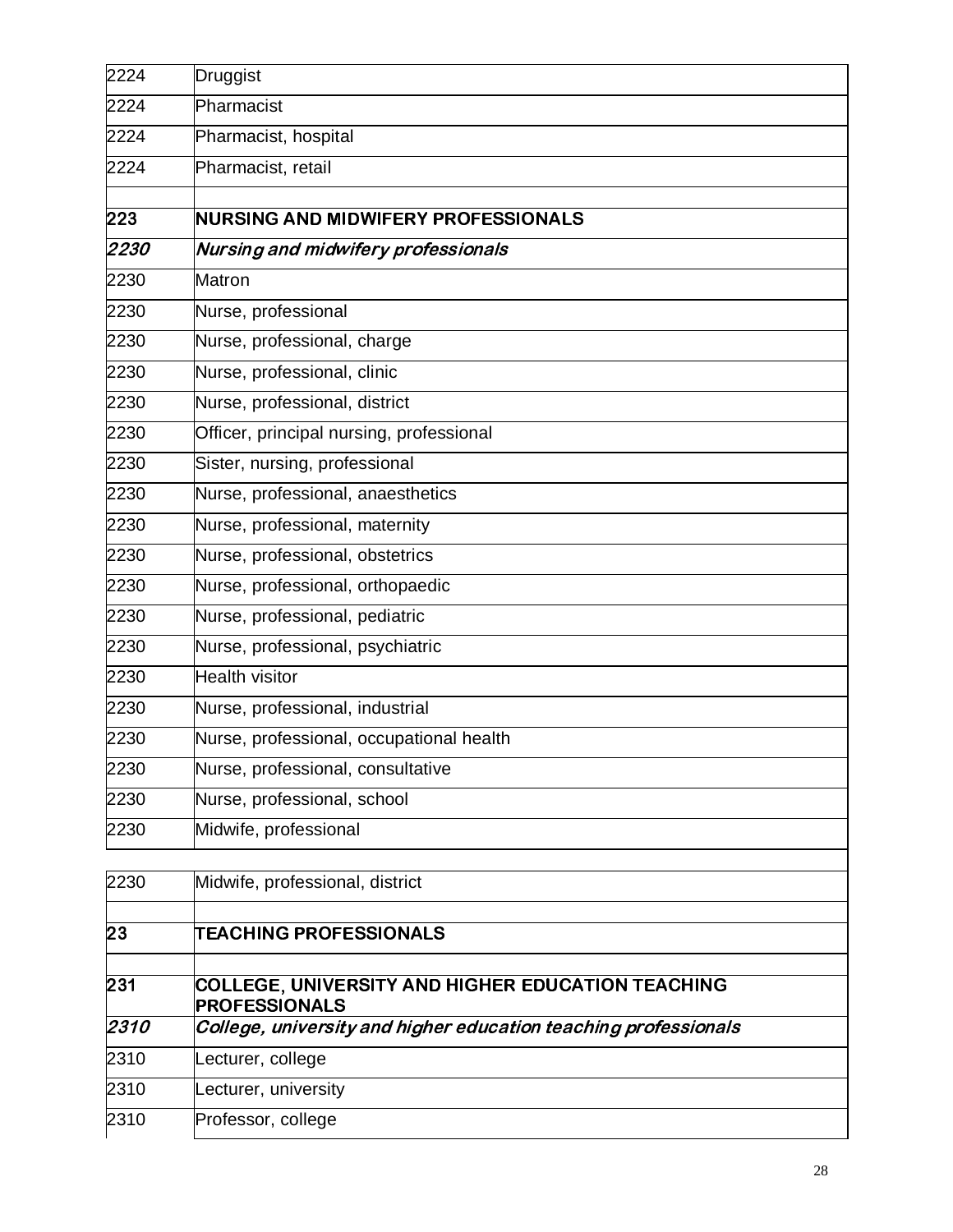| Professor, university                                              |
|--------------------------------------------------------------------|
| Reader, university                                                 |
| Teacher, post-secondary education                                  |
| Teacher, post-secondary education, astronomy                       |
| Teacher, post-secondary education, biochemistry                    |
| Teacher, post-secondary education, chemistry                       |
| Teacher, post-secondary education, geodesy                         |
| Teacher, post-secondary education, geology                         |
| Teacher, post-secondary education, geophysics                      |
| Teacher, post-secondary education, mineralogy                      |
| Teacher, post-secondary education, physical sciences               |
| Teacher, post-secondary education, physics                         |
| Teacher, post-secondary education, architecture                    |
| Teacher, post-secondary education, engineering                     |
| Teacher, post-secondary education, engineering, chemical           |
| Teacher, post-secondary education, engineering, civil              |
| Teacher, post-secondary education, engineering, electrical         |
| Teacher, post-secondary education, engineering, electronics        |
| Teacher, post-secondary education, engineering, mechanical         |
| Teacher, post-secondary education, engineering, telecommunications |
| Teacher, post-secondary education, anatomy                         |
| Teacher, post-secondary education, bacteriology                    |
| Teacher, post-secondary education, biology                         |
| Teacher, post-secondary education, botany                          |
| Teacher, post-secondary education, dentistry                       |
| Teacher, post-secondary education, entomology                      |
| Teacher, post-secondary education, life sciences                   |
| Teacher, post-secondary education, medical science                 |
| Teacher, post-secondary education, medicine                        |
| Teacher, post-secondary education, obstetrics                      |
| Teacher, post-secondary education, pathology                       |
| Teacher, post-secondary education, pharmacology                    |
| Teacher, post-secondary education, public health                   |
| Teacher, post-secondary education, veterinary science              |
| Teacher, post-secondary education, zoology                         |
|                                                                    |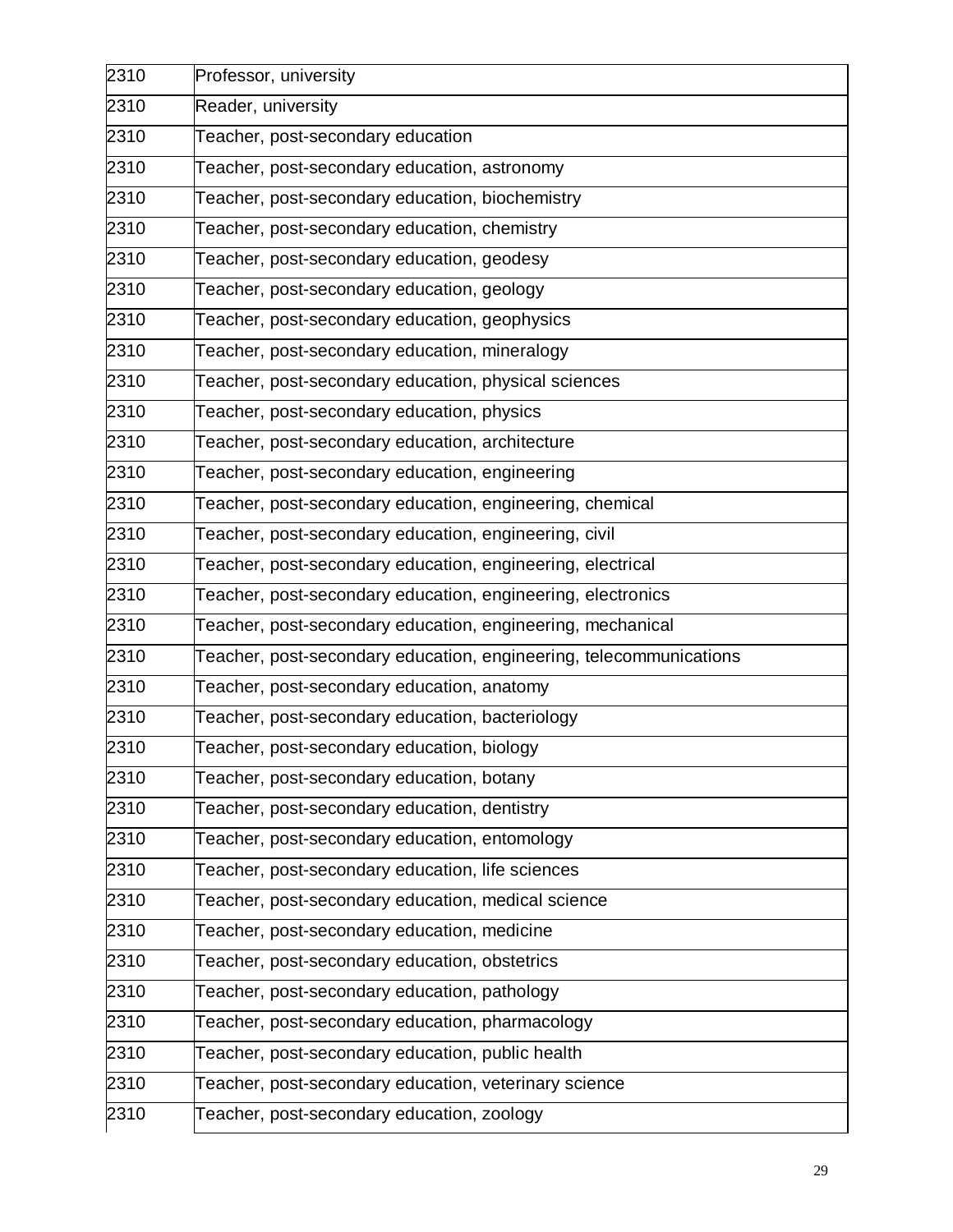| 2310 | Teacher, post-secondary education, community development |
|------|----------------------------------------------------------|
| 2310 | Teacher, post-secondary education, mathematics           |
| 2310 | Teacher, post-secondary education, statistics            |
| 2310 | Teacher, post-secondary education, accountancy           |
| 2310 | Teacher, post-secondary education, business management   |
| 2310 | Teacher, post-secondary education, commerce              |
| 2310 | Teacher, post-secondary education, economics             |
| 2310 | Teacher, post-secondary education, management            |
| 2310 | Teacher, post-secondary education, law                   |
| 2310 | Teacher, post-secondary education, education             |
| 2310 | Teacher, post-secondary education, pedagogy              |
| 2310 | Teacher, post-secondary education, agricultural science  |
| 2310 | Teacher, post-secondary education, agronomy              |
| 2310 | Teacher, post-secondary education, animal husbandry      |
| 2310 | Teacher, post-secondary education, fishery               |
| 2310 | Teacher, post-secondary education, forestry              |
| 2310 | Teacher, post-secondary education, horticulture          |
| 2310 | Teacher, post-secondary education, husbandry             |
| 2310 | Teacher, post-secondary education, silviculture          |
| 2310 | Teacher, post-secondary education, anthropology          |
| 2310 | Teacher, post-secondary education, archaeology           |
| 2310 | Teacher, post-secondary education, demography            |
| 2310 | Teacher, post-secondary education, geography             |
| 2310 | Teacher, post-secondary education, government            |
| 2310 | Teacher, post-secondary education, history               |
| 2310 | Teacher, post-secondary education, international affairs |
| 2310 | Teacher, post-secondary education, numismatics           |
| 2310 | Teacher, post-secondary education, palaeography          |
| 2310 | Teacher, post-secondary education, philosophy            |
| 2310 | Teacher, post-secondary education, political science     |
| 2310 | Teacher, post-secondary education, prehistory            |
| 2310 | Teacher, post-secondary education, psychology            |
| 2310 | Teacher, post-secondary education, religion              |
| 2310 | Teacher, post-secondary education, social science        |
| 2310 | Teacher, post-secondary education, sociology             |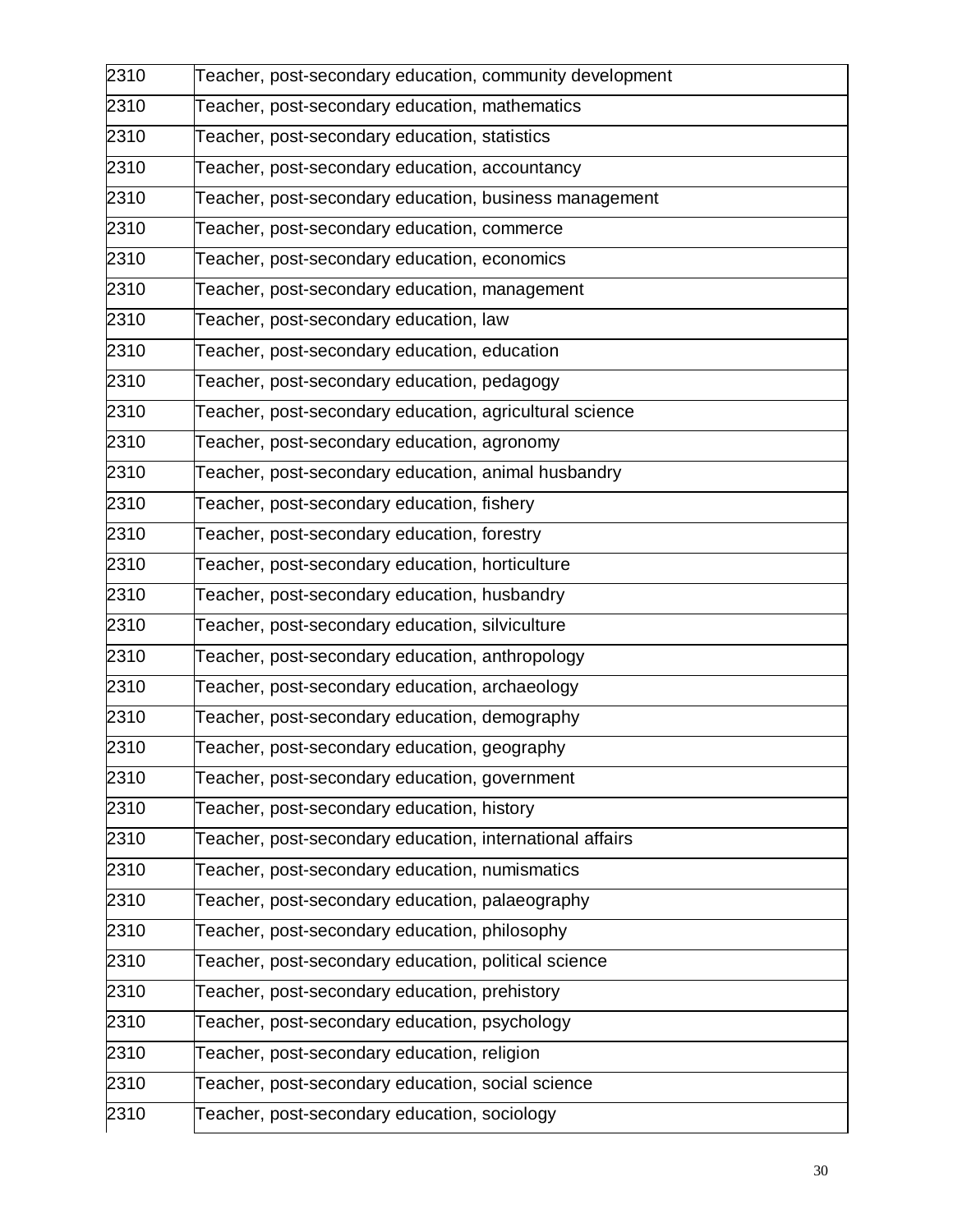| 2310 | Teacher, post-secondary education, theology                |
|------|------------------------------------------------------------|
| 2310 | Teacher, post-secondary education, art criticism           |
| 2310 | Teacher, post-secondary education, art history             |
| 2310 | Teacher, post-secondary education, journalism              |
| 2310 | Teacher, post-secondary education, languages               |
| 2310 | Teacher, post-secondary education, linguistics             |
| 2310 | Teacher, post-secondary education, literature              |
| 2310 | Teacher, post-secondary education, philology               |
| 2310 | Teacher, post-secondary education, chiropractic            |
| 2310 | Teacher, post-secondary education, dietetics               |
| 2310 | Teacher, post-secondary education, medical therapy         |
| 2310 | Teacher, post-secondary education, nursing                 |
| 2310 | Teacher, post-secondary education, occupational therapy    |
| 2310 | Teacher, post-secondary education, optometry               |
| 2310 | Teacher, post-secondary education, osteopathy              |
| 2310 | Teacher, post-secondary education, physiotherapy           |
| 2310 | Teacher, post-secondary education, radiology               |
| 2310 | Teacher, post-secondary education, construction technology |
| 2310 | Teacher, post-secondary education, engineering technology  |
| 2310 | Teacher, post-secondary education, industrial arts         |
| 2310 | Teacher, post-secondary education, industrial design       |
| 2310 | Teacher, post-secondary education, industrial technology   |
| 2310 | Teacher, post-secondary education, metallurgy              |
| 2310 | Teacher, post-secondary education, mining technology       |
| 2310 | Teacher, post-secondary education, textile technology      |
| 2310 | Teacher, post-secondary education, advertising             |
| 2310 | Teacher, post-secondary education, art                     |
| 2310 | Teacher, post-secondary education, computer science        |
| 2310 | Teacher, post-secondary education, dancing                 |
| 2310 | Teacher, post-secondary education, drama                   |
| 2310 | Teacher, post-secondary education, family planning         |
| 2310 | Teacher, post-secondary education, food technology         |
| 2310 | Teacher, post-secondary education, forensic science        |
| 2310 | Teacher, post-secondary education, home economics          |
| 2310 | Teacher, post-secondary education, librarianship           |
|      |                                                            |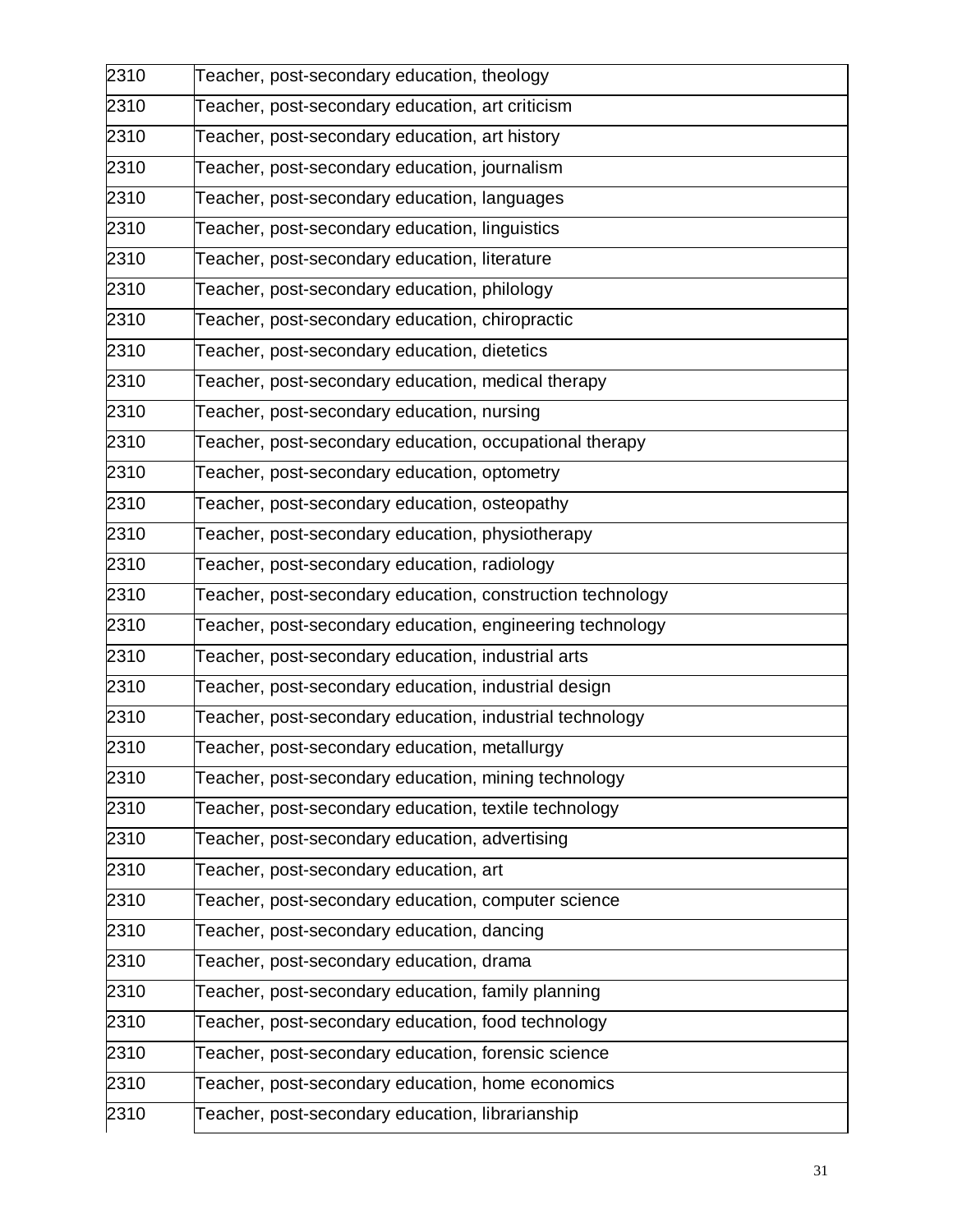| 2310 | Teacher, post-secondary education, marketing                   |
|------|----------------------------------------------------------------|
| 2310 | Teacher, post-secondary education, meteorology                 |
| 2310 | Teacher, post-secondary education, military science            |
| 2310 | Teacher, post-secondary education, music                       |
| 2310 | Teacher, post-secondary education, navigation                  |
| 2310 | Teacher, post-secondary education, public administration       |
| 2310 | Teacher, post-secondary education, sales methods               |
| 2310 | Teacher, post-secondary education, sculpture                   |
| 2310 | Teacher, post-secondary education, telecommunications services |
| 2310 | Teacher, post-secondary education, trade unionism              |
| 2310 | Teacher, post-secondary education, transport services          |
| 2310 | Teacher, post-secondary, statistics                            |
| 232  | <b>SECONDARY EDUCATION TEACHING PROFESSIONALS</b>              |
| 2320 | Secondary education teaching professionals                     |
| 2320 | Teacher, secondary education                                   |
| 2320 | Teacher, secondary education, language                         |
| 2320 | Teacher, secondary education, languages and literature         |
| 2320 | Teacher, secondary education, linguistics                      |
| 2320 | Teacher, secondary education, literature                       |
| 2320 | Teacher, secondary education, mathematics                      |
| 2320 | Teacher, secondary education, biology                          |
| 2320 | Teacher, secondary education, botany                           |
| 2320 | Teacher, secondary education, chemistry                        |
| 2320 | Teacher, secondary education, geology                          |
| 2320 | Teacher, secondary education, life sciences                    |
| 2320 | Teacher, secondary education, natural sciences                 |
| 2320 | Teacher, secondary education, physics                          |
| 2320 | Teacher, secondary education, zoology                          |
| 2320 | Teacher, secondary education, archaeology                      |
| 2320 | Teacher, secondary education, economics                        |
| 2320 | Teacher, secondary education, geography                        |
| 2320 | Teacher, secondary education, government                       |
| 2320 | Teacher, secondary education, history                          |
| 2320 | Teacher, secondary education, religion                         |
| 2320 | Teacher, secondary education, social studies                   |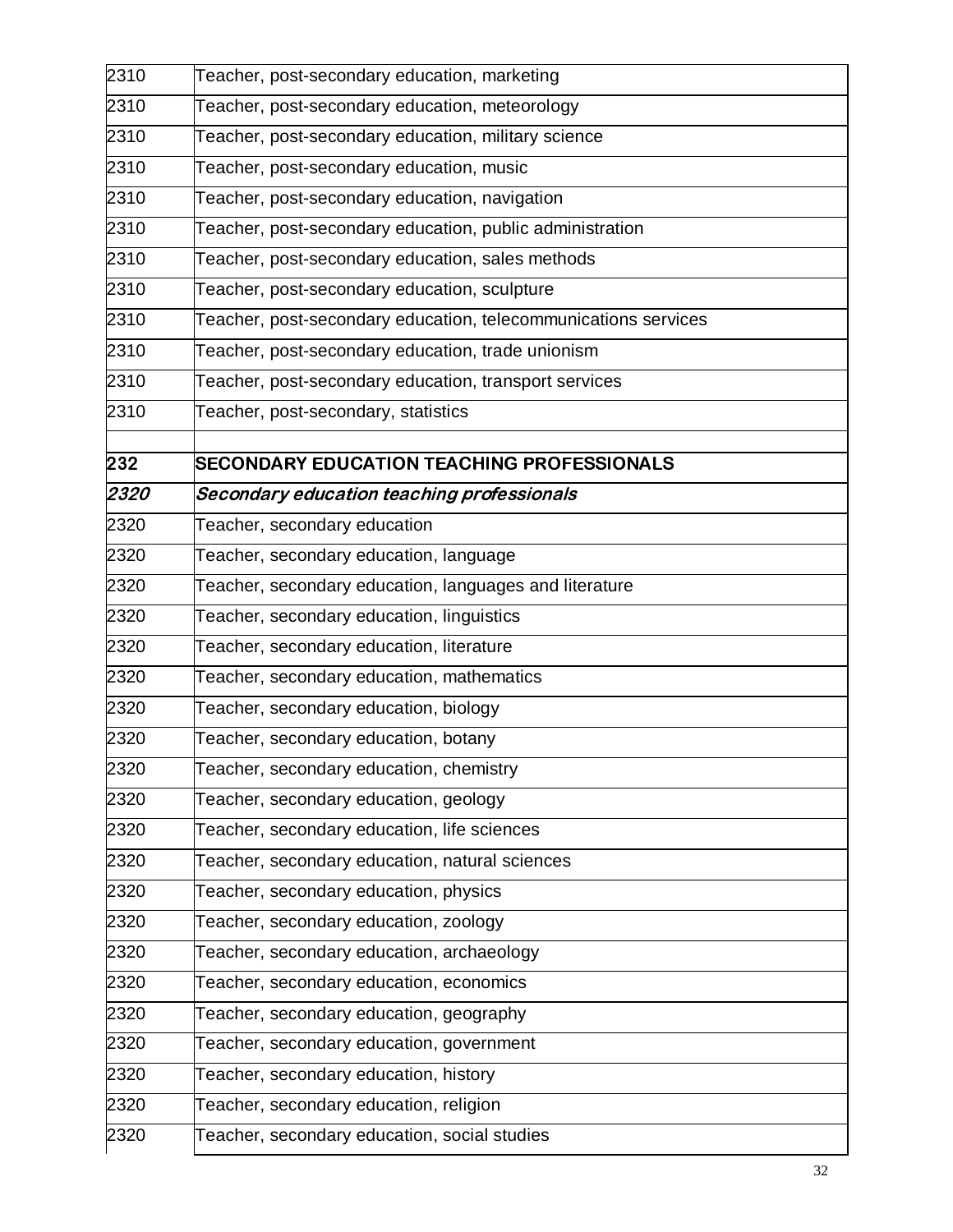| 2320 | Teacher, secondary education, sociology                  |
|------|----------------------------------------------------------|
| 2320 | Teacher, secondary education, art                        |
| 2320 | Teacher, secondary education, art history                |
| 2320 | Teacher, secondary education, dancing                    |
| 2320 | Teacher, secondary education, drama                      |
| 2320 | Teacher, secondary education, fine arts                  |
| 2320 | Teacher, secondary education, music                      |
| 2320 | Teacher, secondary education, sculpture                  |
| 2320 | Teacher, secondary education, commercial and secretarial |
| 2320 | Teacher, secondary education, commercial subjects        |
| 2320 | Teacher, secondary education, secretarial subjects       |
| 2320 | Teacher, secondary education, typing                     |
| 2320 | Teacher, secondary education, agricultural science       |
| 2320 | Teacher, secondary education, domestic science           |
| 2320 | Teacher, secondary education, nursing                    |
| 2320 | Teacher, secondary education, bricklaying                |
| 2320 | Teacher, secondary education, computer science           |
| 2320 | Teacher, secondary education, engineering                |
| 2320 | Teacher, secondary education, handicrafts and crafts     |
| 2320 | Teacher, secondary education, metalwork                  |
| 2320 | Teacher, secondary education, photography                |
| 2320 | Teacher, secondary education, printing                   |
| 2320 | Teacher, secondary education, stonemasonry               |
| 2320 | Teacher, secondary education, technical drawing          |
| 2320 | Teacher, secondary education, technical education        |
| 2320 | Teacher, secondary education, vocational training        |
| 2320 | Teacher, secondary education, woodwork                   |
| 2320 | Teacher, secondary education, adult literacy             |
| 2320 | Teacher, secondary education, pedagogy                   |
| 2320 | Teacher, secondary education, philosophy                 |
| 2320 | Teacher, secondary education, physical education         |
| 233  | PRIMARY AND PRE-PRIMARY EDUCATION TEACHING PROFESSIONALS |
| 2331 | Primary education teaching professionals                 |
| 2331 | Teacher, primary education, professional                 |
| 2331 | Teacher, primary education, reading, professional        |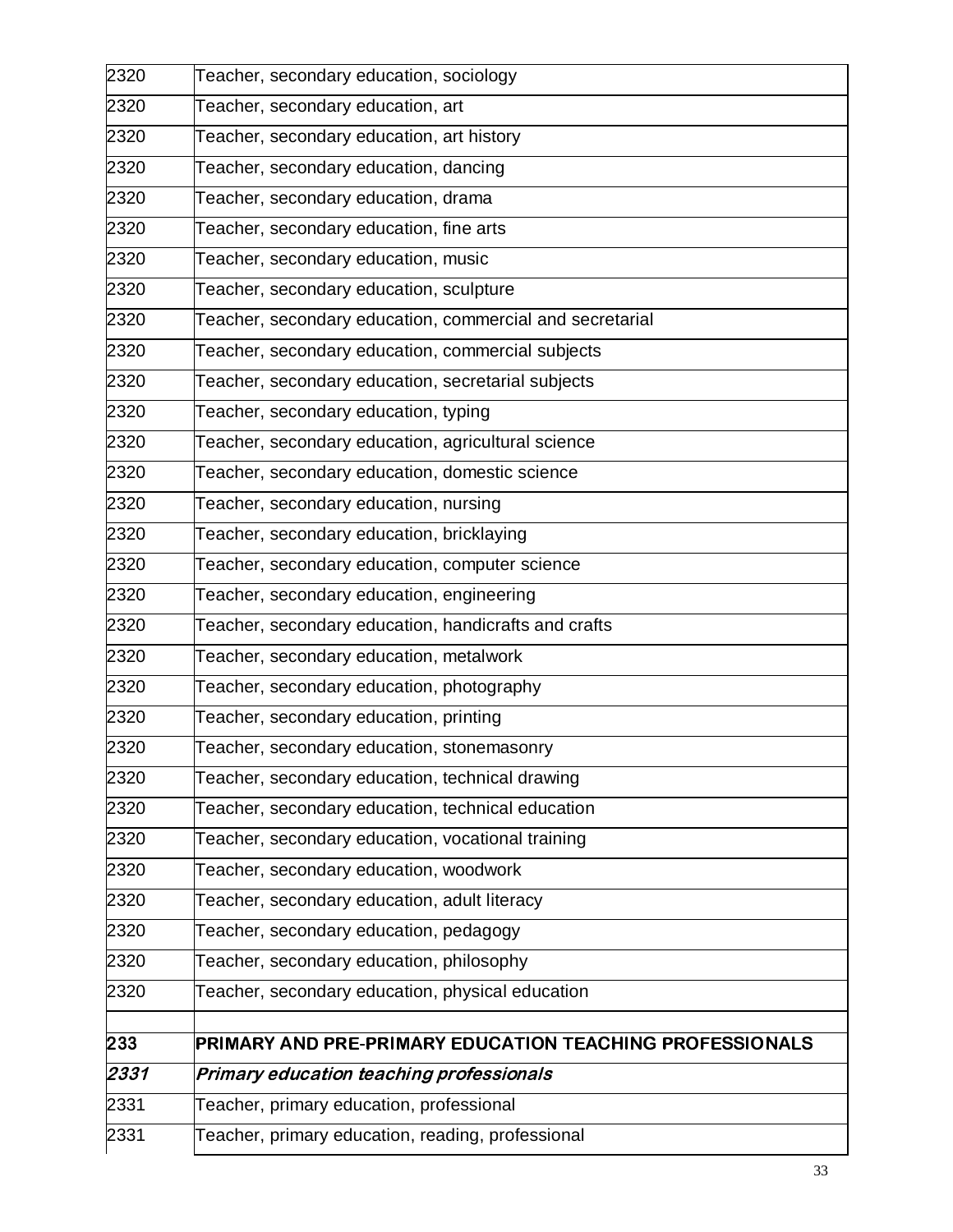| 2331 | Teacher, primary education, writing, professional                        |
|------|--------------------------------------------------------------------------|
| 2332 | Pre-primary education teaching professionals                             |
| 2332 | Teacher, nursery, professional                                           |
| 2332 | Teacher, pre-primary education, professional                             |
| 2332 | Teacher, kindergarten, professional                                      |
| 234  | <b>SPECIAL EDUCATION TEACHING PROFESSIONALS</b>                          |
| 2340 | Special education teaching professionals                                 |
| 2340 | Teacher, special education, for the blind, professional                  |
| 2340 | Teacher, special education, for the deaf, professional                   |
| 2340 | Teacher, special education, for the mentally handicapped, professional   |
| 2340 | Teacher, remedial, professional                                          |
| 2340 | Teacher, special education, for the dumb, professional                   |
| 2340 | Teacher, special education, for the physically handicapped, professional |
| 2340 | Teacher, special education, remedial (professional)                      |
| 235  | <b>OTHER TEACHING PROFESSIONALS</b>                                      |
| 2351 | <b>Education methods specialists</b>                                     |
| 2351 | Adviser, education                                                       |
| 2351 | Adviser, education methods                                               |
| 2351 | Adviser, teaching methods                                                |
| 2351 | Curricula developer                                                      |
| 2351 | Specialist, audio-visual and other teaching aids                         |
| 2351 | Specialist, audio-visual teaching aids                                   |
| 2351 | Specialist, teaching aids                                                |
| 2351 | Specialist, visual teaching aids                                         |
| 2352 | <b>School inspectors</b>                                                 |
| 2352 | Inspector, school                                                        |
| 239  | OTHER EDUCATION PROFESSIONALS NOT ELSEWHERE CLASSIFIED                   |
| 2390 | Teaching not elsewhere classified                                        |
| 24   | <b>OTHER PROFESSIONALS</b>                                               |
| 241  | <b>BUSINESS PROFESSIONALS</b>                                            |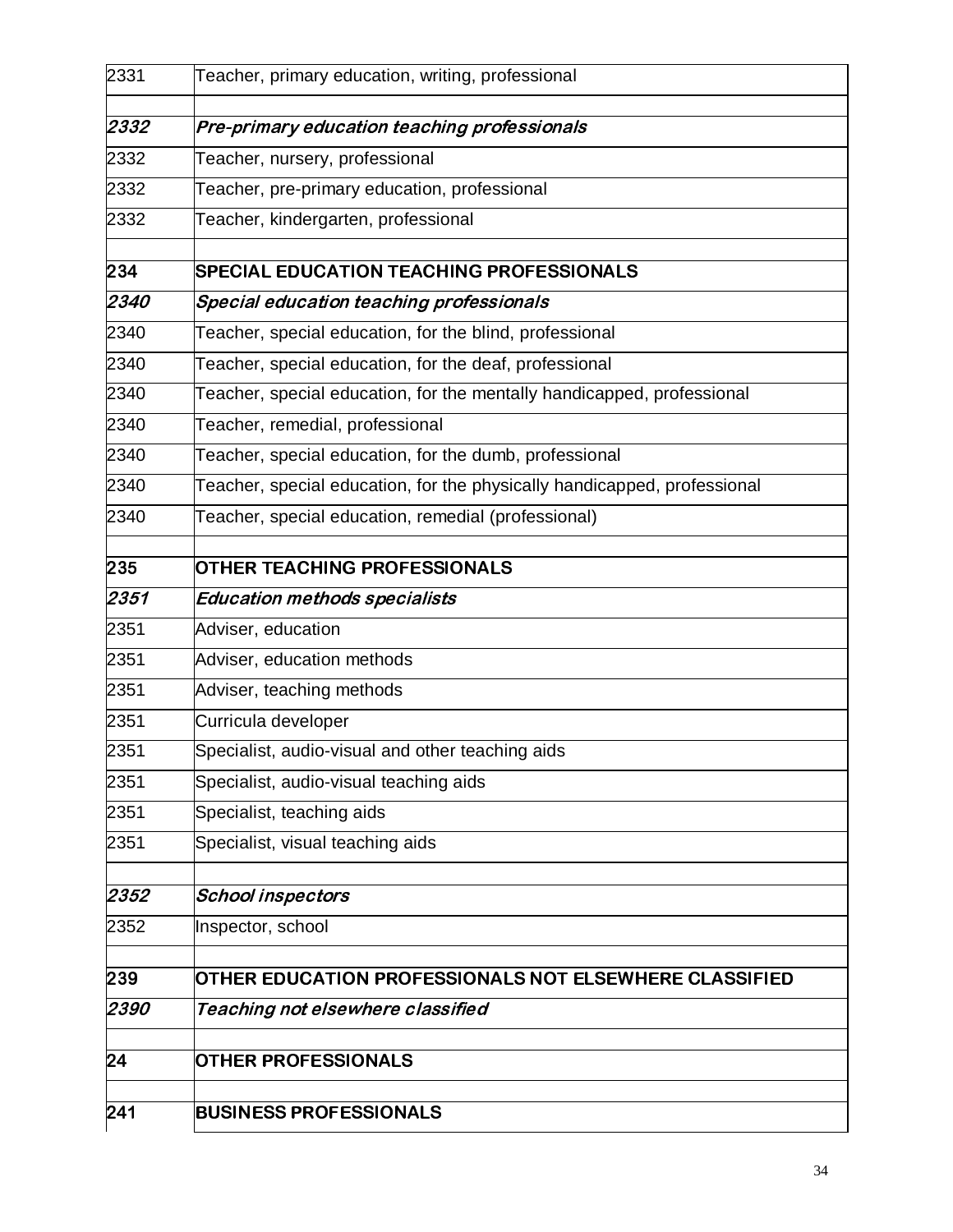| 2411 | <b>Accountants</b>                                     |
|------|--------------------------------------------------------|
| 2411 | Accountant                                             |
| 2411 | Accountant, auditing                                   |
| 2411 | Accountant, chartered                                  |
| 2411 | Accountant, company                                    |
| 2411 | Accountant, cost                                       |
| 2411 | Accountant, municipal                                  |
| 2411 | Accountant, public                                     |
| 2411 | <b>Auditor</b>                                         |
| 2412 | Personnel and careers professionals                    |
| 2412 | Conciliator, labour-management relations               |
| 2412 | Interviewer, employment                                |
| 2412 | Officer, industrial relations                          |
| 2412 | Officer, personnel                                     |
| 2412 | Officer, staff training                                |
| 2412 | Adviser, careers                                       |
| 2412 | Counsellor, employment                                 |
| 2412 | Counsellor, vocational guidance                        |
| 2412 | Officer, occupational guidance                         |
| 2412 | Student counsellor, vocational                         |
| 2412 | Analyst, job                                           |
| 2412 | Analyst, occupational                                  |
| 2412 | Officer, personnel safety                              |
| 2412 | Specialist, personnel                                  |
| 2419 | <b>Business professionals not elsewhere classified</b> |
| 2419 | Specialist, business efficiency                        |
| 2419 | Engineer, methods                                      |
| 2419 | Specialist, sales promotion methods                    |
| 2419 | Analyst, market research                               |
| 2419 | Officer, press liaison                                 |
| 2419 | Officer, public information                            |
| 2419 | Officer, public relations                              |
| 2419 | Publicity agent                                        |
| 2419 | Patent agent                                           |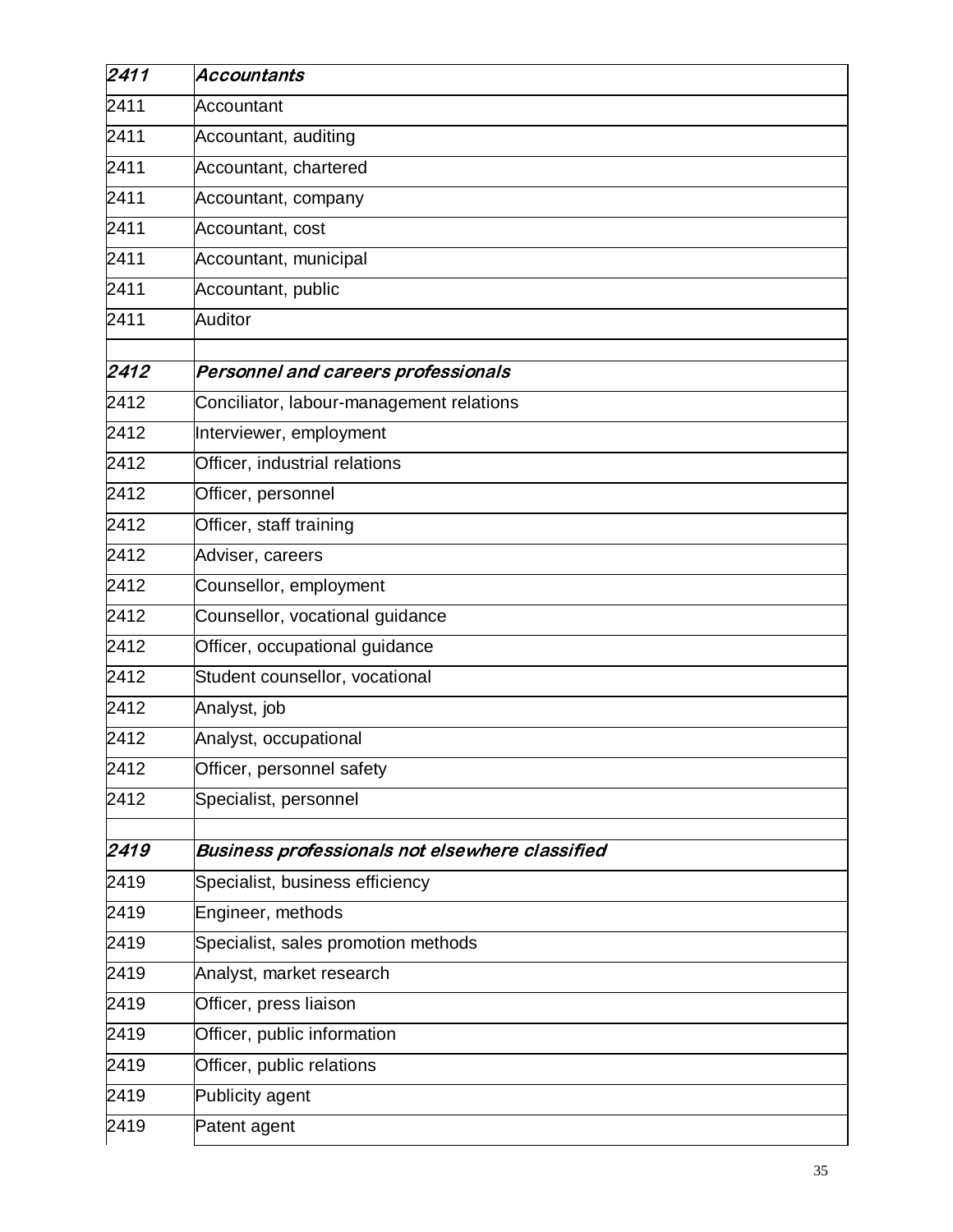| 2419 | Home economist                               |
|------|----------------------------------------------|
| 2419 | Account executive, advertising               |
|      |                                              |
| 242  | <b>EGAL PROFESSIONALS</b>                    |
| 2421 | Lawyers, attorneys and related occupations   |
| 2421 | Advocate                                     |
| 2421 | Attorney                                     |
| 2421 | <b>Barrister</b>                             |
| 2421 | Lawyer                                       |
| 2421 | _awyer, civil                                |
| 2421 | Lawyer, conveyancing                         |
| 2421 | Lawyer, criminal                             |
| 2421 | Lawyer, litigation                           |
| 2421 | Prosecutor                                   |
| 2421 | Solicitor                                    |
| 2422 | Chief judge                                  |
| 2422 | Judge                                        |
| 2422 | Judge, appeal court                          |
| 2422 | Judge, arbitration court                     |
| 2422 | Judge, circuit court                         |
| 2422 | Judge, district court                        |
| 2422 | Judge, high court                            |
| 2422 | Judge, probate                               |
| 2422 | Judge, puisne                                |
| 2422 | Judge, supreme court                         |
| 2422 | Judge, assize                                |
| 2422 | Magistrate                                   |
| 2429 | Legal professionals not elsewhere classified |
| 2429 | Adviser, legal                               |
| 2429 | Appeals referee, social security claims      |
| 2429 | Drafter, parliamentary                       |
| 2429 | Jurist, except attorney or judge             |
| 2429 | Notary                                       |
| 2429 | Attorney, insurance claims                   |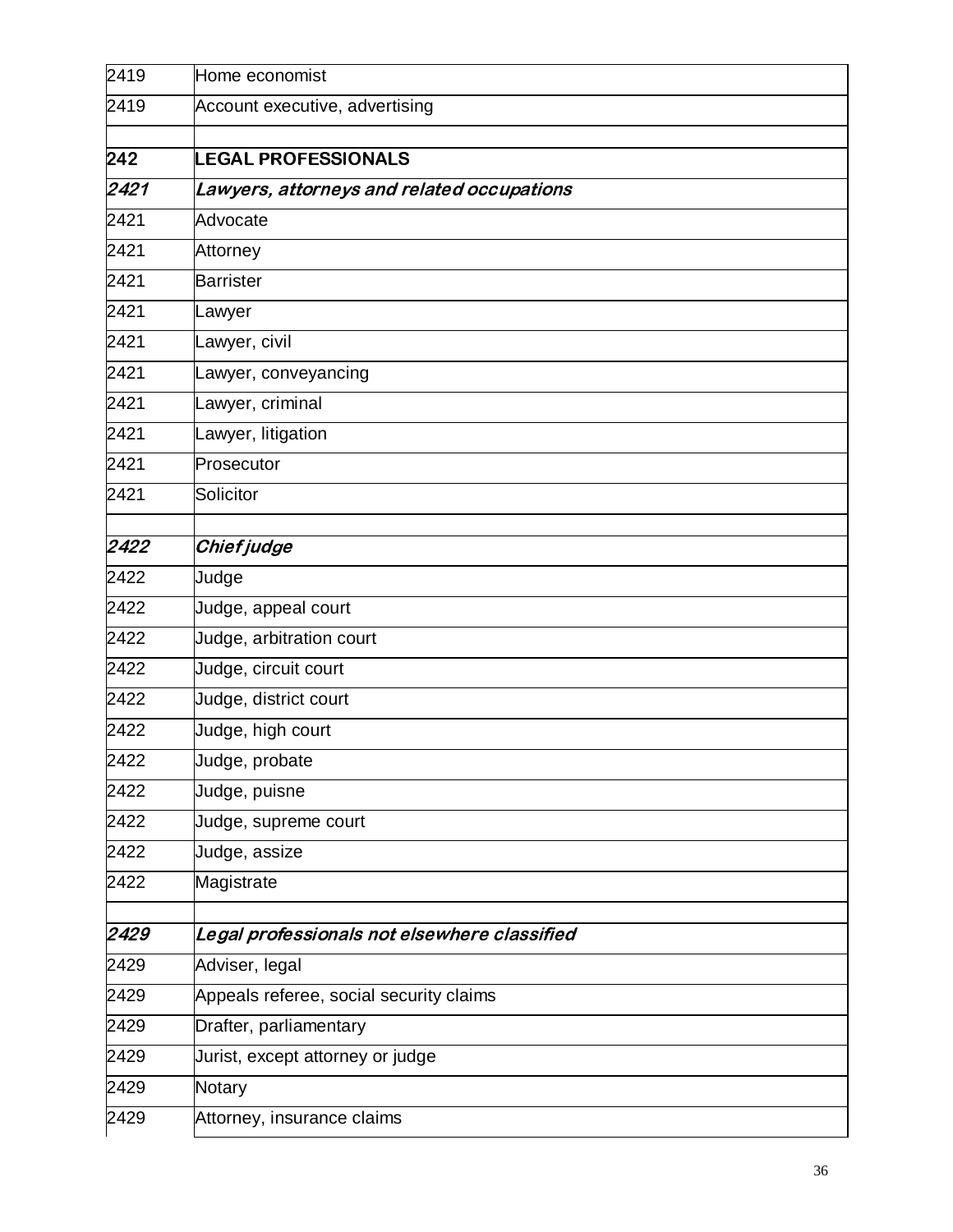| 2429 | Coroner                                                      |
|------|--------------------------------------------------------------|
| 243  | ARCHIVISTS, LIBRARIANS AND RELATED INFORMATION PROFESSIONALS |
| 2431 | <b>Archivists and curators</b>                               |
| 2431 | Archivist                                                    |
| 2431 | Curator, art gallery                                         |
| 2431 | Curator, museum                                              |
| 2432 | Librarians and related information professionals             |
| 2432 | Librarian                                                    |
| 2432 | Documentalist                                                |
| 2432 | Information scientist, business services                     |
| 2432 | Information scientist, technical information                 |
| 244  | SOCIAL SCIENCE AND RELATED PROFESSIONALS                     |
| 2441 | Economists                                                   |
| 2441 | Econometrician                                               |
| 2441 | Economist                                                    |
| 2441 | Economist, econometrics                                      |
| 2441 | Economist, agricultural                                      |
| 2441 | Economist, analyst, finance                                  |
| 2441 | Economist, international trade                               |
| 2441 | Economist, labour                                            |
| 2441 | Economist, price                                             |
| 2441 | Economist, taxation                                          |
| 2441 | Economist, finance                                           |
| 2442 | Sociologists, anthropologists and related professionals      |
| 2442 | Criminologist                                                |
| 2442 | Penologist                                                   |
| 2442 | Social pathologist                                           |
| 2442 | Sociologist                                                  |
| 2442 | Sociologist, criminology                                     |
| 2442 | Sociologist, industrial                                      |
| 2442 | Sociologist, penology                                        |
| 2442 | Sociologist, social pathology                                |
| 2442 | Anthropologist                                               |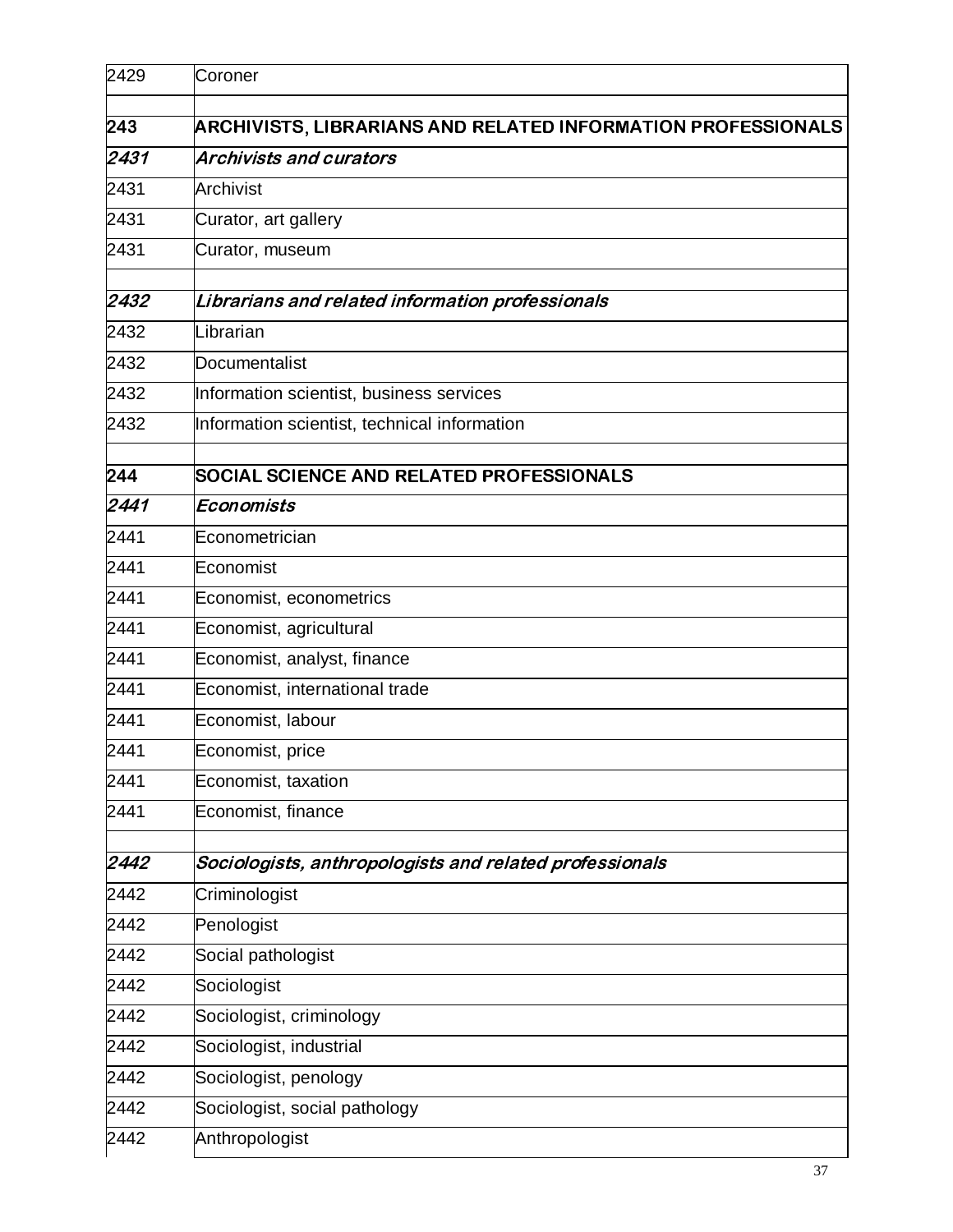| 2442 | Archaeologists                                    |
|------|---------------------------------------------------|
| 2442 | Ethnologist                                       |
| 2442 | Geographer                                        |
| 2442 | Geographer, economic                              |
| 2442 | Geographer, physical                              |
| 2442 | Geographer, political                             |
| 2443 | Philosophers, historians and political scientists |
| 2443 | <b>Historian</b>                                  |
| 2443 | Historian, economic                               |
| 2443 | Historian, political                              |
| 2443 | Historian, social                                 |
| 2443 | Philosopher                                       |
| 2443 | Philosopher, political                            |
| 2443 | <b>Political scientist</b>                        |
| 2443 | Genealogist                                       |
| 2444 | Philologists, translators and interpreters        |
| 2444 | Etymologist                                       |
| 2444 | Graphologist                                      |
| 2444 | Lexicographer                                     |
| 2444 | Linguist                                          |
| 2444 | Morphologist                                      |
| 2444 | Philologist                                       |
| 2444 | Philologist, etymology                            |
| 2444 | Philologist, graphology                           |
| 2444 | Philologist, lexicography                         |
| 2444 | Philologist, linguistics                          |
| 2444 | Philologist, morphology                           |
| 2444 | Philologist, phonology                            |
| 2444 | Philologist, semantics                            |
| 2444 | Phonologist                                       |
| 2444 | Semasiologist                                     |
| 2444 | Translator                                        |
| 2444 |                                                   |
|      | Interpreter                                       |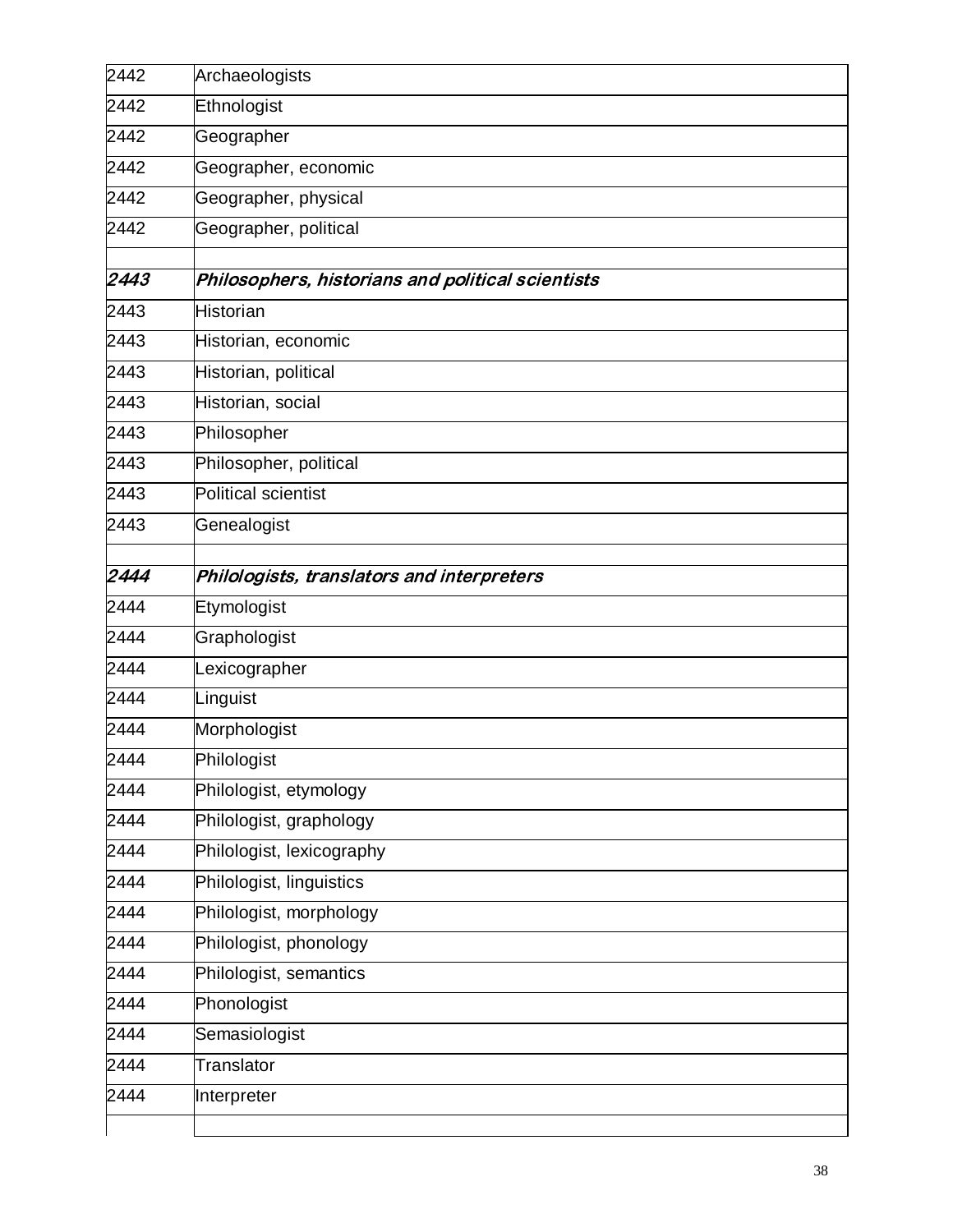| 2445 | Psychologists                                 |
|------|-----------------------------------------------|
| 2445 | Psychologist                                  |
| 2445 | Psychologist, clinical                        |
| 2445 | Psychologist, educational                     |
| 2445 | Psychologist, experimental                    |
| 2445 | Psychologist, research                        |
| 2445 | Psychologist, industrial                      |
| 2445 | Psychologist, occupational                    |
| 2445 | Psychologist, social                          |
| 2446 | Social work professionals                     |
| 2446 | Social worker, professional                   |
| 2446 | Social worker, professional, enterprise       |
| 2446 | Almoner, professional                         |
| 2446 | Caseworker, professional                      |
| 2446 | Caseworker, professional, child welfare       |
| 2446 | Caseworker, professional, family welfare      |
| 2446 | Caseworker, professional, social welfare      |
| 2446 | Housefather, professional                     |
| 2446 | Housemother, professional                     |
| 2446 | Social worker, professional, medical          |
| 2446 | Welfare worker, professional                  |
| 2446 | Welfare worker, professional, moral welfare   |
| 2446 | Welfare worker, professional, prison          |
| 2446 | Social worker, professional, community centre |
| 2446 | Social worker, professional, cultural centre  |
| 2446 | Warden, community centre, professional        |
| 2446 | Housemaster, professional, approved school    |
| 2446 | Parole officer, professional                  |
| 2446 | Probation officer, professional               |
| 2446 | Social worker, professional, delinquency      |
| 2446 | Social worker, professional, probation        |
| 2446 | Warden, probation home, professional          |
| 2446 | Social worker, professional, psychiatric      |
| 2446 | Welfare worker, professional, mental health   |
| 2446 | Social worker, professional, family planning  |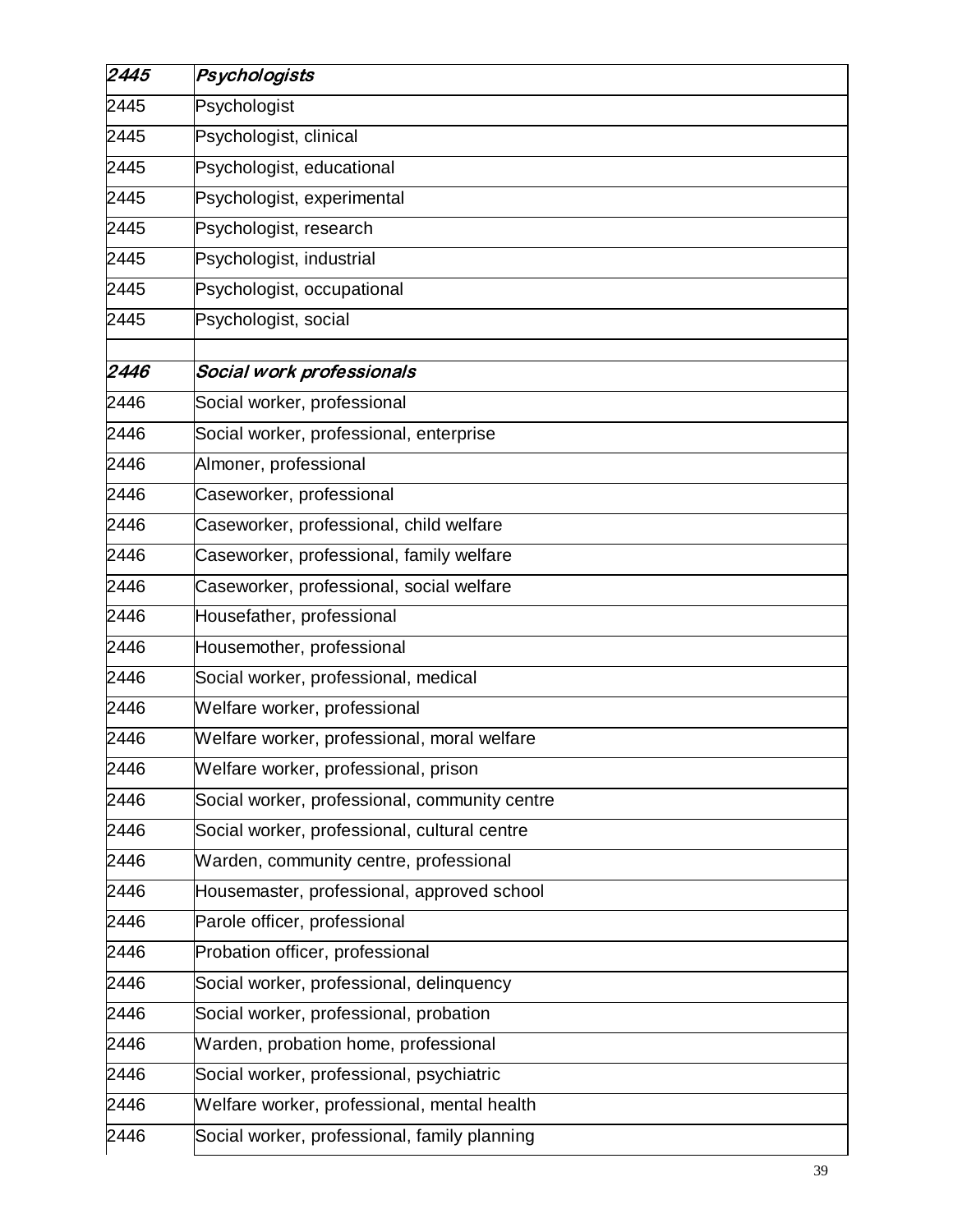| 2446 | Social worker, professional, home-help service                    |
|------|-------------------------------------------------------------------|
| 2446 | Welfare worker, professional, the deaf                            |
| 2446 | Welfare worker, professional, the physically handicapped          |
| 2449 | Social science and related professionals not elsewhere classified |
| 2449 | Social science and related professionals not elsewhere classified |
| 245  | <b>WRITERS AND CREATIVE OR PERFORMING ARTISTS</b>                 |
| 2451 | Authors, journalists and other writers                            |
| 2451 | Author                                                            |
| 2451 | Biographer                                                        |
| 2451 | <b>Dramatist</b>                                                  |
| 2451 | Essayist                                                          |
| 2451 | Novelist                                                          |
| 2451 | Playwright                                                        |
| 2451 | Poet                                                              |
| 2451 | Writer                                                            |
| 2451 | Writer, short story                                               |
| 2451 | Critic                                                            |
| 2451 | Critic, art                                                       |
| 2451 | Critic, book                                                      |
| 2451 | Critic, drama                                                     |
| 2451 | Critic, film                                                      |
| 2451 | Critic, literary                                                  |
| 2451 | Critic, music                                                     |
| 2451 | Critic, radio                                                     |
| 2451 | Critic, television                                                |
| 2451 | Columnist                                                         |
| 2451 | Correspondent, media                                              |
| 2451 | Journalist                                                        |
| 2451 | Journalist, media                                                 |
| 2451 | Writer, feature                                                   |
| 2451 | Editor, newspapers                                                |
| 2451 | Editor, periodicals                                               |
| 2451 | Editor, press                                                     |
| 2451 | Editor-in-chief                                                   |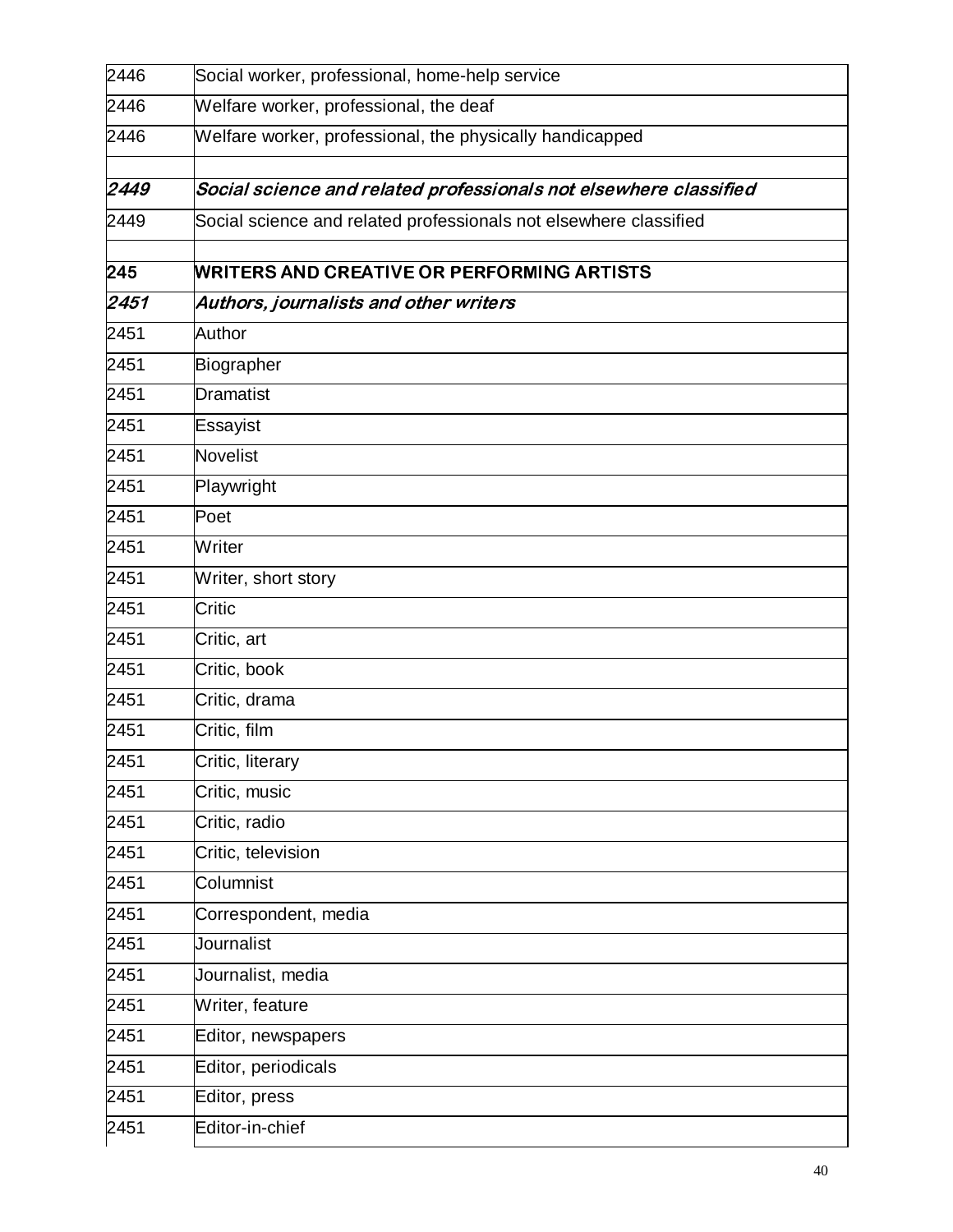| 2451 | Editor-in-chief, newspapers             |
|------|-----------------------------------------|
| 2451 | Editor-in-chief, periodicals            |
| 2451 | Editor, city                            |
| 2451 | Editor, fashion                         |
| 2451 | Editor, features                        |
| 2451 | Editor, financial                       |
| 2451 | Editor, foreign                         |
| 2451 | Editor, sports                          |
| 2451 | Sub-editor, newspaper                   |
| 2451 | Sub-editor, periodicals                 |
| 2451 | Reporter, journalism, media             |
| 2451 | Reporter, journalism, media, crime      |
| 2451 | Reporter, journalism, media, fashion    |
| 2451 | Reporter, journalism, media, newspapers |
| 2451 | Reporter, journalism, media, sports     |
| 2451 | Commentator, news                       |
| 2451 | Editor, continuity                      |
| 2451 | Editor, script                          |
| 2451 | Editor                                  |
| 2451 | Editor, books                           |
| 2451 | Editor, copy                            |
| 2451 | Editor, proofreading                    |
| 2451 | Copywriter, advertising                 |
| 2451 | Copywriter, publicity                   |
| 2451 | Writer, public information              |
| 2451 | Writer, publicity                       |
| 2451 | Copywriter, technical                   |
| 2451 | Writer, handbook                        |
| 2451 | Writer, technical                       |
| 2451 | Commentator, extempore                  |
| 2451 | Commentator, sports                     |
| 2451 | Writer, continuity                      |
| 2451 | Writer, drama                           |
| 2451 | Writer, lyric                           |
| 2451 | Writer, scenario                        |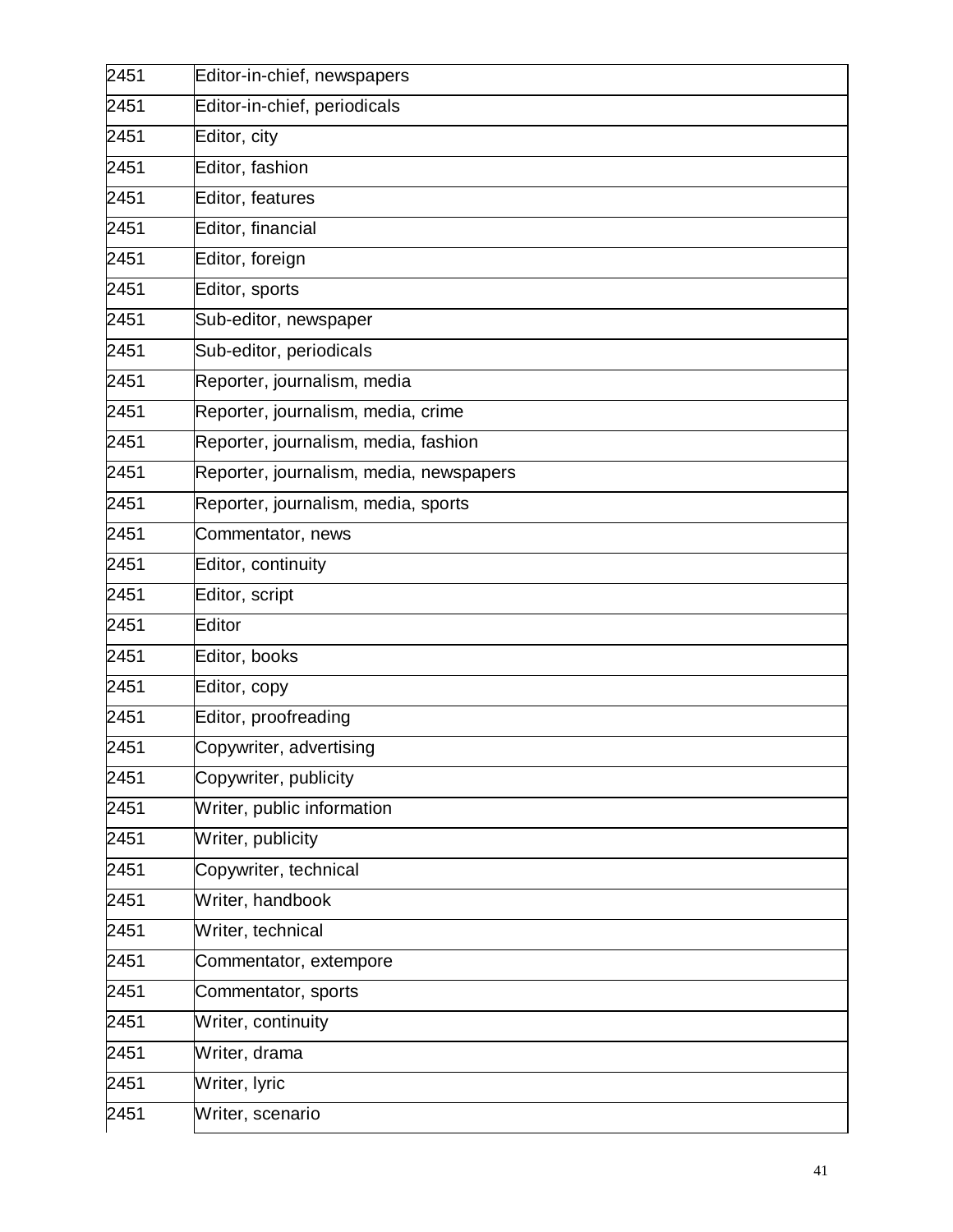| 2451 | Writer, script                          |
|------|-----------------------------------------|
| 2451 | Writer, song                            |
| 2451 | Proofreader                             |
|      |                                         |
| 2452 | Sculptors, painters and related artists |
| 2452 | Modeller, sculpture                     |
| 2452 | Sculptor                                |
| 2452 | Artist, landscape                       |
| 2452 | Artist, paintings                       |
| 2452 | Painter, portrait                       |
| 2452 | Caricaturist                            |
| 2452 | Cartoonist                              |
| 2452 | Cartoonist, motion picture              |
| 2452 | Engraver-etcher, artistic               |
| 2452 | Restorer, picture                       |
| 2452 | Artist, creative                        |
| 2452 | Artist, painter                         |
| 2452 | Painter, miniatures                     |
| 2452 | Artist, commercial                      |
| 2452 | Artist, graphic                         |
| 2452 | Artist, poster                          |
| 2452 | Artist, fashion creation                |
| 2453 | Composers, musicians and singers        |
| 2453 | Composer, music                         |
| 2453 | Musicologist                            |
| 2453 | Arranger, music                         |
| 2453 | Orchestrator                            |
| 2453 | Transcriber, music                      |
| 2453 | Conductor, orchestra                    |
| 2453 | Bassoonist                              |
| 2453 | <b>Cellist</b>                          |
| 2453 | Clarinettist                            |
| 2453 | Drummer                                 |
| 2453 | Guitarist                               |
| 2453 | Harpist                                 |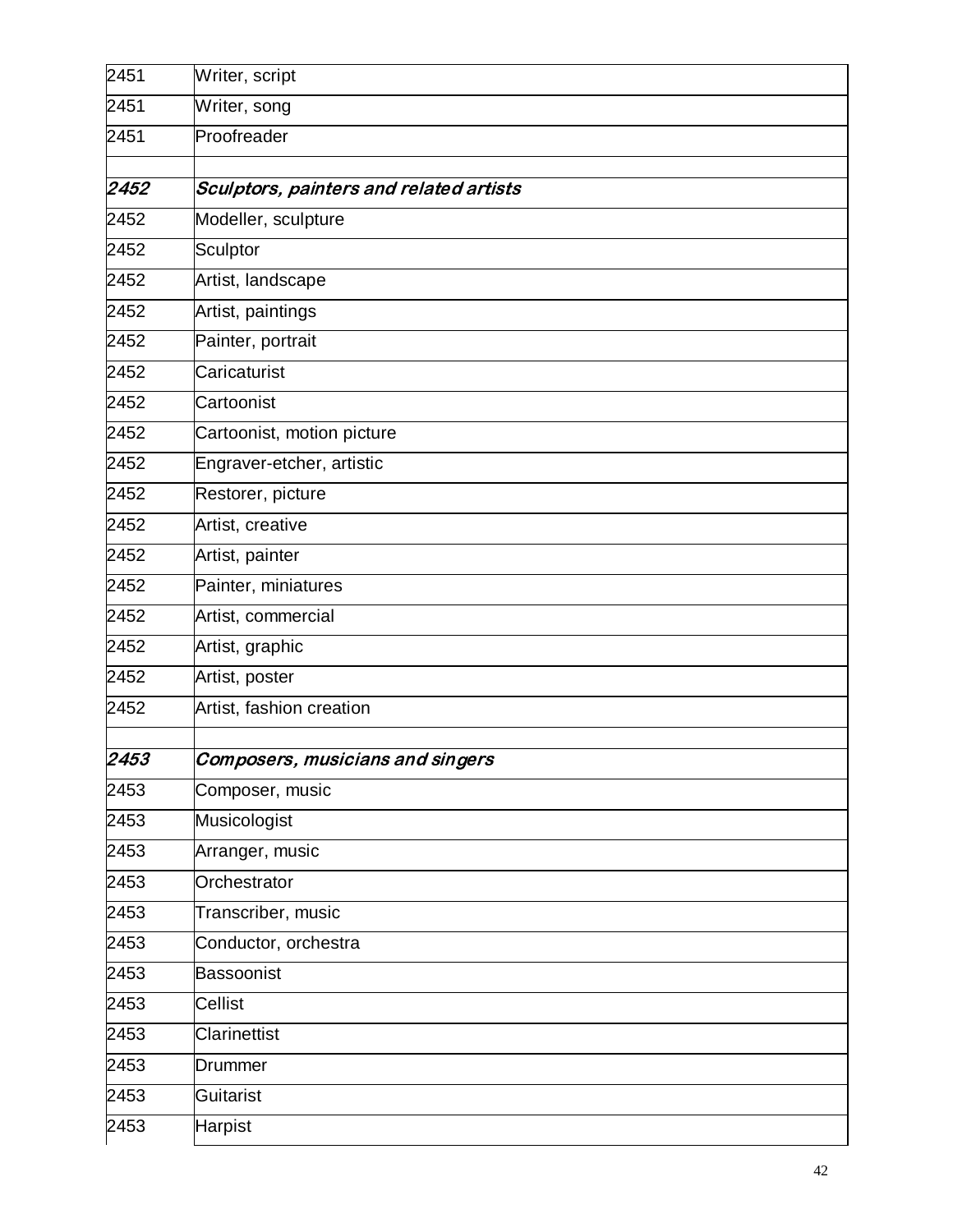| 2453 | Instrumentalist        |
|------|------------------------|
| 2453 | Musician, instrumental |
| 2453 | <b>Oboist</b>          |
| 2453 | Organist               |
| 2453 | Percussionist          |
| 2453 | Pianist                |
| 2453 | Saxophonist            |
| 2453 | Sitar player           |
| 2453 | Trombonist             |
| 2453 | Trumpeter              |
| 2453 | Violinist              |
| 2453 | <b>Baritone</b>        |
| 2453 | Contralto              |
| 2453 | Mezzo-soprano          |
| 2453 | Singer, bass           |
| 2453 | Singer, choir          |
| 2453 | Singer, concert        |
| 2453 | Singer, jazz           |
| 2453 | Singer, opera          |
| 2453 | Singer, popular music  |
| 2453 | Soprano                |
| 2453 | Tenor                  |
| 2453 | Choirmaster            |
| 2453 | Chorus master          |
| 2453 | Conductor, vocal group |

| $\sqrt{2454}$ | Choreographers and dancers                   |
|---------------|----------------------------------------------|
| 2454          | Arranger, ballet                             |
| 2454          | Choreographer                                |
| 2454          | <b>Ballerina</b>                             |
| 2454          | Dancer, ballet                               |
| 2454          | Dancer, ballroom                             |
| 2455          | Film, stage and related actors and directors |
| 2455          | Actor                                        |
| 2455          | Actor, character                             |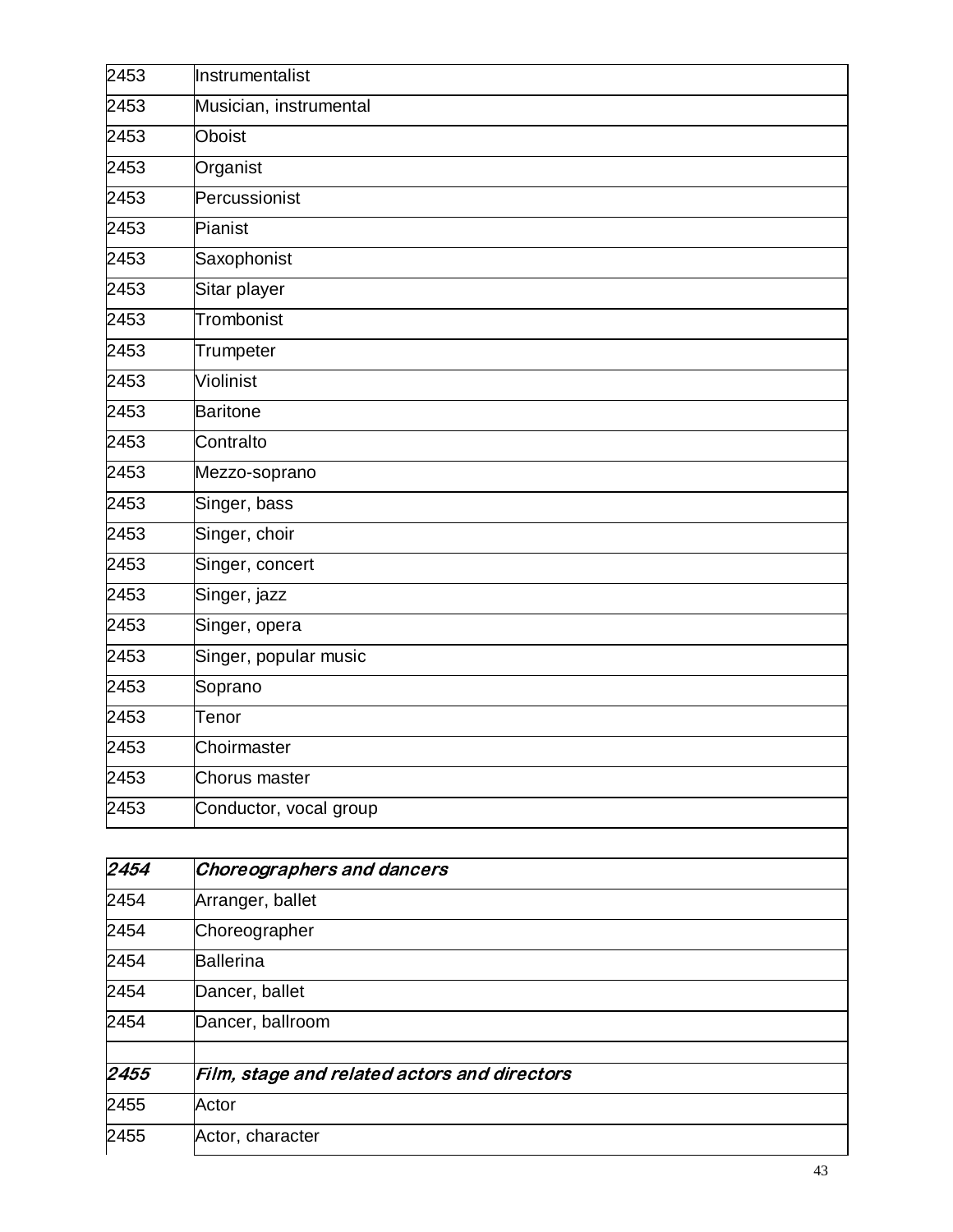| 2455 | Actor, comic                                   |
|------|------------------------------------------------|
| 2455 | Actor, dramatic                                |
| 2455 | Actor, film                                    |
| 2455 | Director, stage                                |
| 2455 | Director, theatrical                           |
| 2455 | Director, motion picture                       |
| 2455 | Director, radio                                |
| 2455 | Director, television                           |
| 2455 | Storyteller                                    |
| 2455 | Storyteller, radio or television               |
| 2455 | Impersonator                                   |
| 246  | <b>RELIGIOUS PROFESSIONALS</b>                 |
| 2460 | Religious professionals                        |
| 2460 | Archbishop                                     |
| 2460 | <b>Bishop</b>                                  |
| 2460 | Bonze                                          |
| 2460 | Chaplain                                       |
| 2460 | Curate                                         |
| 2460 | Imam                                           |
| 2460 | Minister, religion                             |
| 2460 | Monk, professional                             |
| 2460 | Nun, professional                              |
| 2460 | Pastor                                         |
| 2460 | Poojari                                        |
| 2460 | Priest                                         |
| 2460 | Rabbi                                          |
| 2460 | Rector, religion                               |
| 2460 | Talapoin                                       |
| 2460 | Vicar                                          |
| 2460 | Missionary                                     |
| 2460 | Theologian                                     |
|      |                                                |
| 249  | Other professionals not elsewhere classified   |
| 2490 | Other professionals not elsewhere classified   |
| 3    | <b>TECHNICIANS AND ASSOCIATE PROFESSIONALS</b> |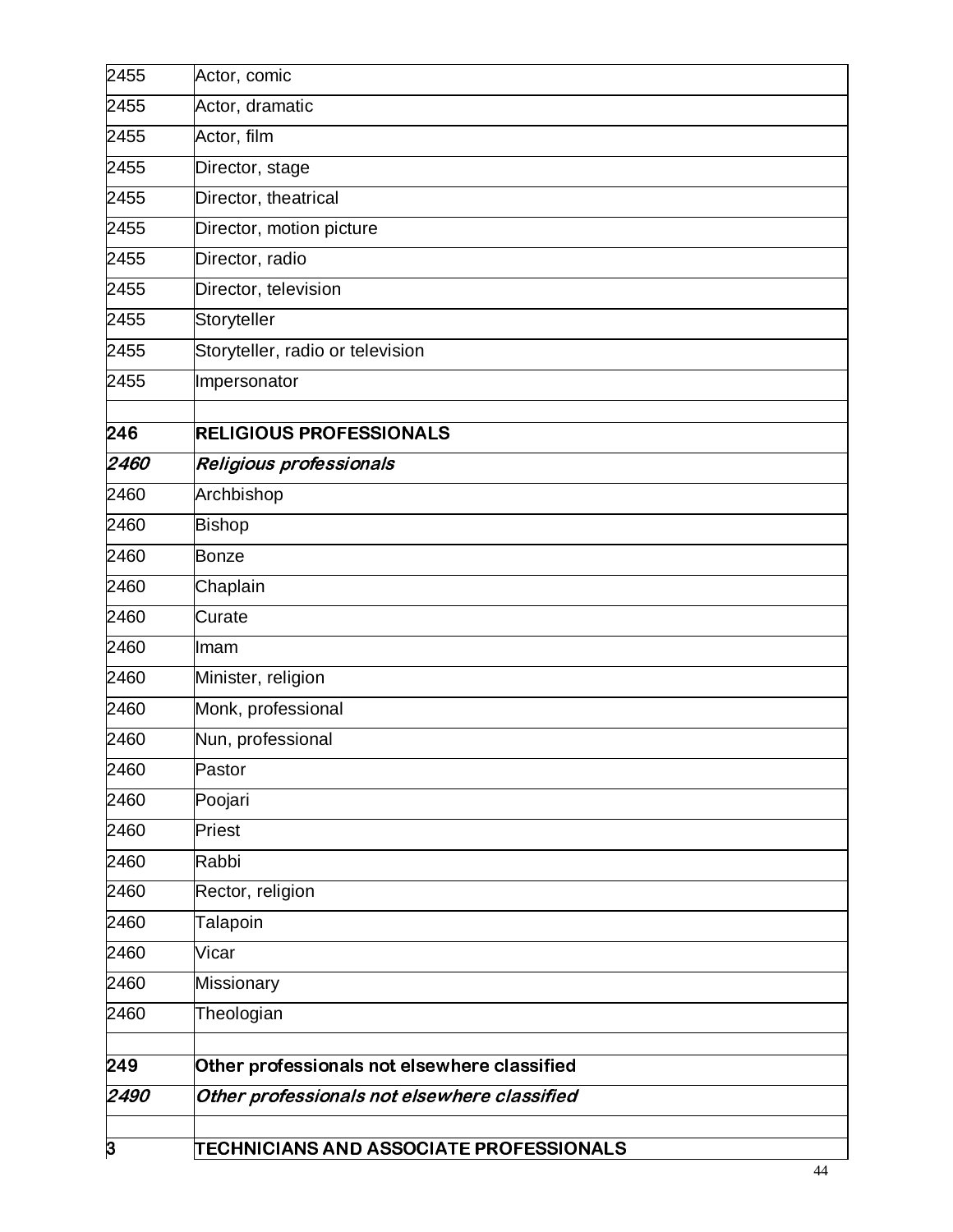| $\overline{31}$ | NATURAL AND ENGINEERING SCIENCE ASSOCIATE PROFESSIONALS          |
|-----------------|------------------------------------------------------------------|
| 311             | <b>NATURAL AND ENGINEERING SCIENCE TECHNICIANS</b>               |
| 3111            | Natural science technicians                                      |
| 3111            | Technician, chemistry                                            |
| 3111            | Technician, physics                                              |
| 3111            | Technician, astronomy                                            |
| 3111            | Technician, geology                                              |
| 3111            | Technician, geophysics                                           |
| 3111            | Technician, meteorology                                          |
| 3111            | Technician, oceanography                                         |
| 3112            | Civil engineering technicians                                    |
| 3112            | Technician, engineering, civil                                   |
| 3112            | Estimator, engineering, civil                                    |
| 3112            | Technician, surveying                                            |
| 3112            | <b>Clerk of works</b>                                            |
| 3112            | Technician, engineering, civil, construction                     |
| 3112            | Technician, engineering, civil, dredging                         |
| 3112            | Technician, engineering, civil, hydraulics                       |
| 3112            | Technician, engineering, civil, hydrology                        |
| 3112            | Technician, engineering, civil, irrigation                       |
| 3112            | Technician, engineering, civil, public health                    |
| 3112            | Technician, engineering, civil, sanitary                         |
| 3112            | Technician, engineering, civil, soil mechanics                   |
| 3112            | Technician, engineering, civil, structural                       |
| 3113            | Electrical engineering technicians                               |
| 3113            | Technician, engineering, electrical                              |
| 3113            | Technician, engineering, electrical, high voltage                |
| 3113            | Estimator, engineering, electrical                               |
| 3113            | Technician, engineering, electrical, electric power distribution |
| 3113            | Technician, engineering, electrical, electric power transmission |
| 3113            | Technician, engineering, electrical, electric traction           |
| 3113            | Technician, engineering, electrical systems                      |
| 3113            | Technician, engineering, electrical, electric illumination       |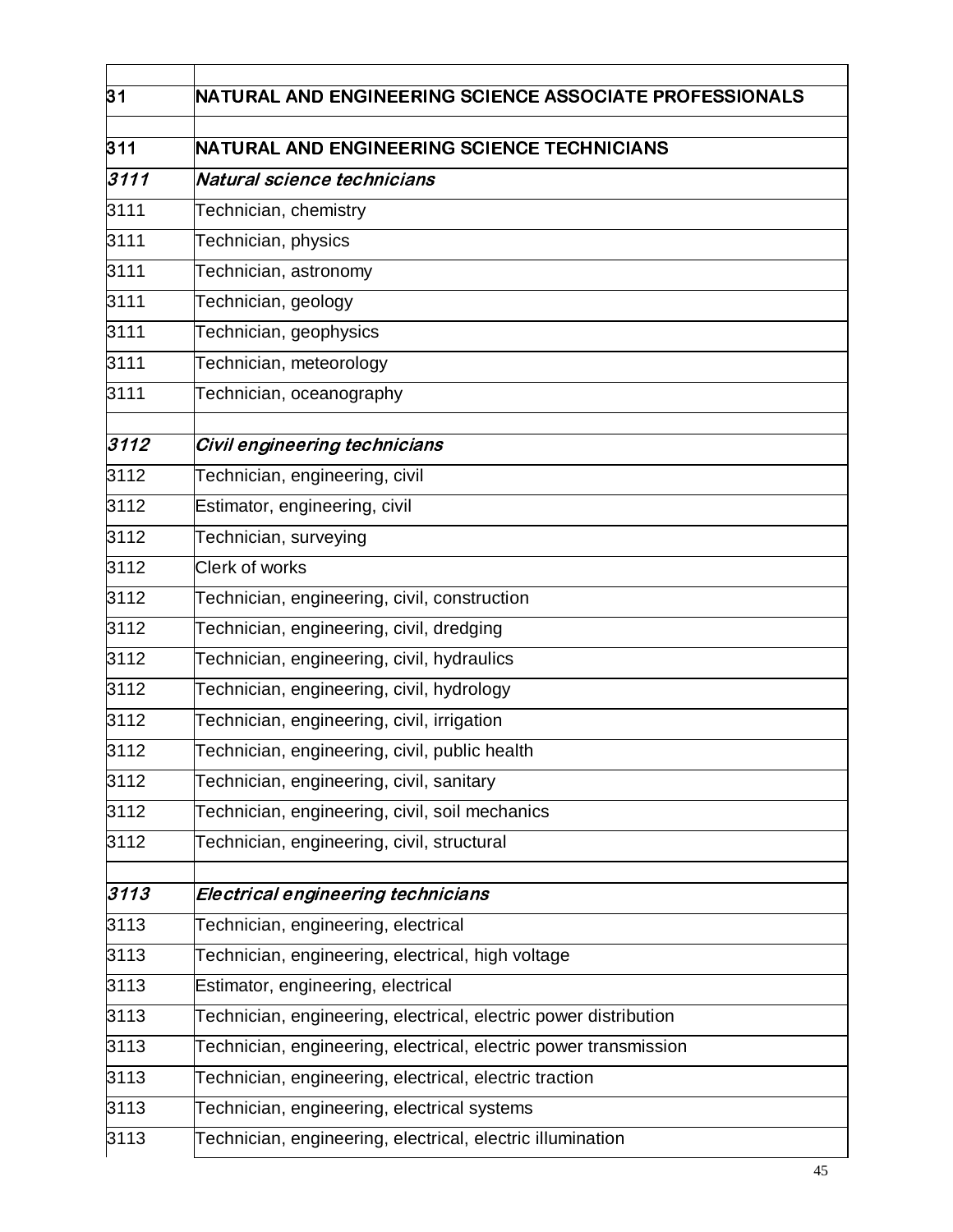| $\overline{3114}$ | Electronics and telecommunications engineering technicians                  |
|-------------------|-----------------------------------------------------------------------------|
| 3114              | Technician, engineering, electronics                                        |
| 3114              | Technician, engineering, telecommunications                                 |
| 3114              | Estimator, engineering, electronics                                         |
| 3114              | Technician, engineering, aerospace                                          |
| 3114              | Technician, engineering, electronics, computer hardware design              |
| 3114              | Technician, engineering, electronics, information engineering               |
| 3114              | Technician, engineering, electronics, instrumentation                       |
| 3114              | Technician, engineering, electronics, semiconductors                        |
| 3114              | Technician, engineering, telecommunications, aerospace                      |
| 3114              | Technician, engineering, telecommunications, radar                          |
| 3114              | Technician, engineering, telecommunications, radio                          |
| 3114              | Technician, engineering, telecommunications, signal systems                 |
| 3114              | Technician, engineering, telecommunications, telegraph                      |
| 3114              | Technician, engineering, telecommunications, telephone                      |
| 3114              | Technician, engineering, telecommunications, television                     |
|                   |                                                                             |
| 3115              | Mechanical engineering technicians                                          |
| 3115              | Technician, engineering, mechanical, diesel                                 |
| 3115              | Technician, engineering, mechanical, gas turbine                            |
| 3115              | Technician, engineering, mechanical, internal combustion                    |
| 3115              | Technician, engineering, mechanical, jet engine                             |
| 3115              | Technician, engineering, mechanical, locomotive engine                      |
| 3115              | Technician, engineering, mechanical, motor                                  |
| 3115              | Technician, engineering, motor and engine                                   |
| 3115              | Technician, engineering, mechanical, aeronautics                            |
| 3115              | Technician, engineering, mechanical, air-conditioning                       |
| 3115              | Technician, engineering, mechanical, heating, ventilation and refrigeration |
| 3115              | Technician, engineering, mechanical, refrigeration                          |
| 3115              | Estimator, engineering, mechanical                                          |
| 3115              | Surveyor, marine                                                            |
| 3115              | Technician, engineering, mechanical, agriculture                            |
| 3115              | Technician, engineering, mechanical, automotive                             |
| 3115              | Technician, engineering, mechanical, instruments                            |
| 3115              | Technician, engineering, mechanical, lubrication                            |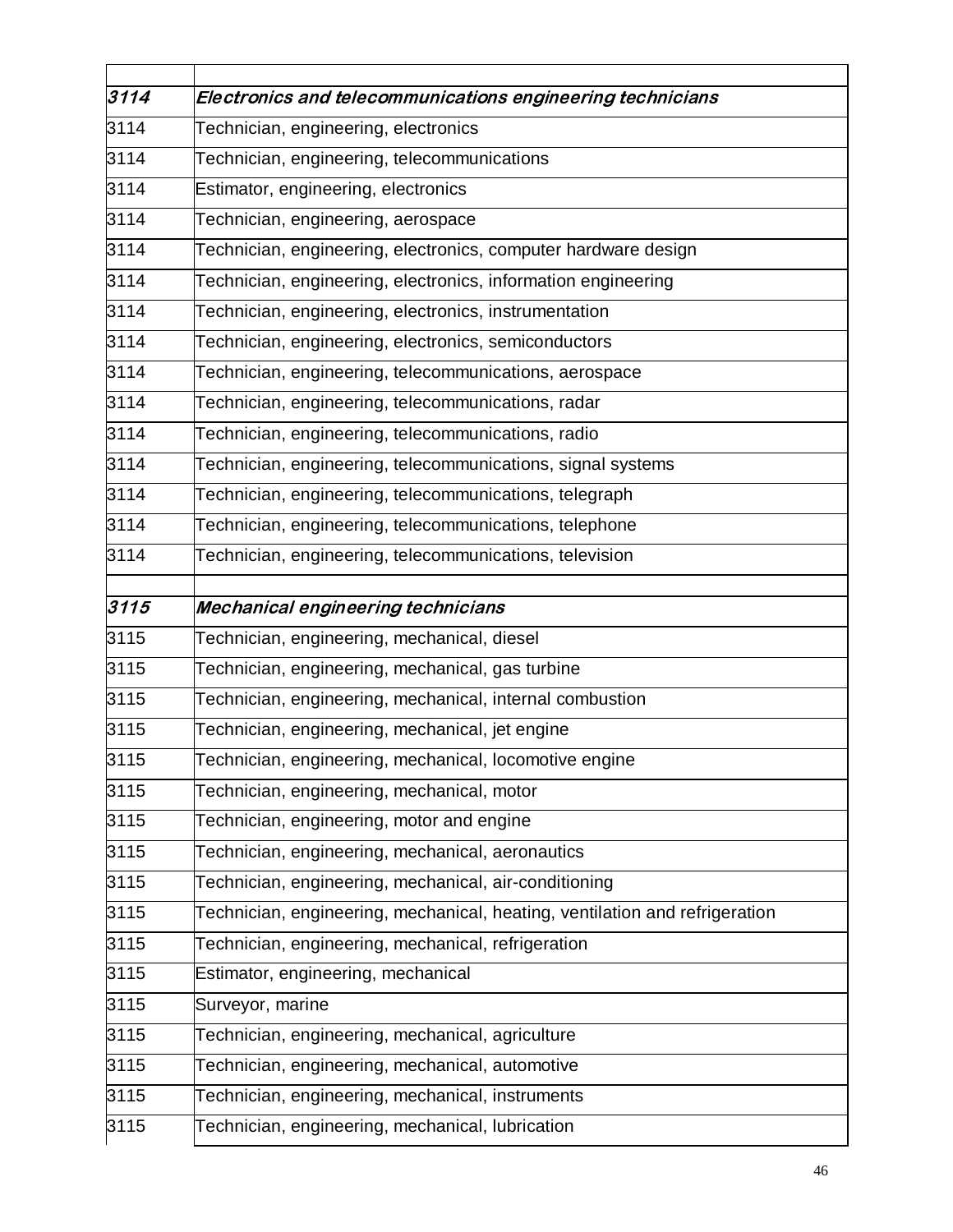| 3115              | Technician, engineering, mechanical, marine                         |
|-------------------|---------------------------------------------------------------------|
| 3115              | Technician, engineering, mechanical, naval                          |
| 3115              | Technician, engineering, mechanical, nuclear power                  |
| 3115              | Technician, engineering, mechanical, ship construction              |
| 3115              | Technician, engineering, naval                                      |
| 3115              | Technician, engineering, nuclear power                              |
| 3115              | Dockmaster, dry dock                                                |
| 3115              | Dockmaster, graving dock                                            |
| 3115              | Technician, engineering, aeronautics                                |
| 3115              | Technician, engineering, marine                                     |
| 3115              | Technician, engineering, mechanical                                 |
| 3115              | Technician, engineering, mechanical, industrial machinery and tools |
| 3115              | Technician, engineering, naval                                      |
|                   |                                                                     |
| 3116              | Chemical engineering technicians                                    |
| 3116              | Technician, engineering, petroleum                                  |
| 3116              | Estimator, engineering, chemical                                    |
| $31\overline{16}$ | Technician, engineering, chemical                                   |
| 3116              | Technician, engineering, chemical process                           |
| 3116              | Technician, engineering, natural gas production and distribution    |
| 3117              | Mining and metallurgical technicians                                |
| 3117              |                                                                     |
|                   | Technician, metallurgy, extractive                                  |
| 3117              | Technician, metallurgy, foundry                                     |
| 3117              | Technician, metallurgy, physical                                    |
| 3117              | Technician, metallurgy, assaying                                    |
| 3117              | Technician, metallurgy, radioactive minerals                        |
| 3117              | Technician, engineering, mining                                     |
| 3117              | Technician, engineering, mining, petroleum and natural gas          |
| 3117              | Technician, engineering, mining, coal                               |
| 3117              | Technician, engineering, mining, diamonds                           |
| 3117              | Technician, engineering, mining, metal                              |
| 3117              | Cementer, oil and gas wells                                         |
| 3117              | Acidiser, oil and gas wells                                         |
| 3117              | Treater, well acidising                                             |
| 3117              | Shooter, oil and gas wells                                          |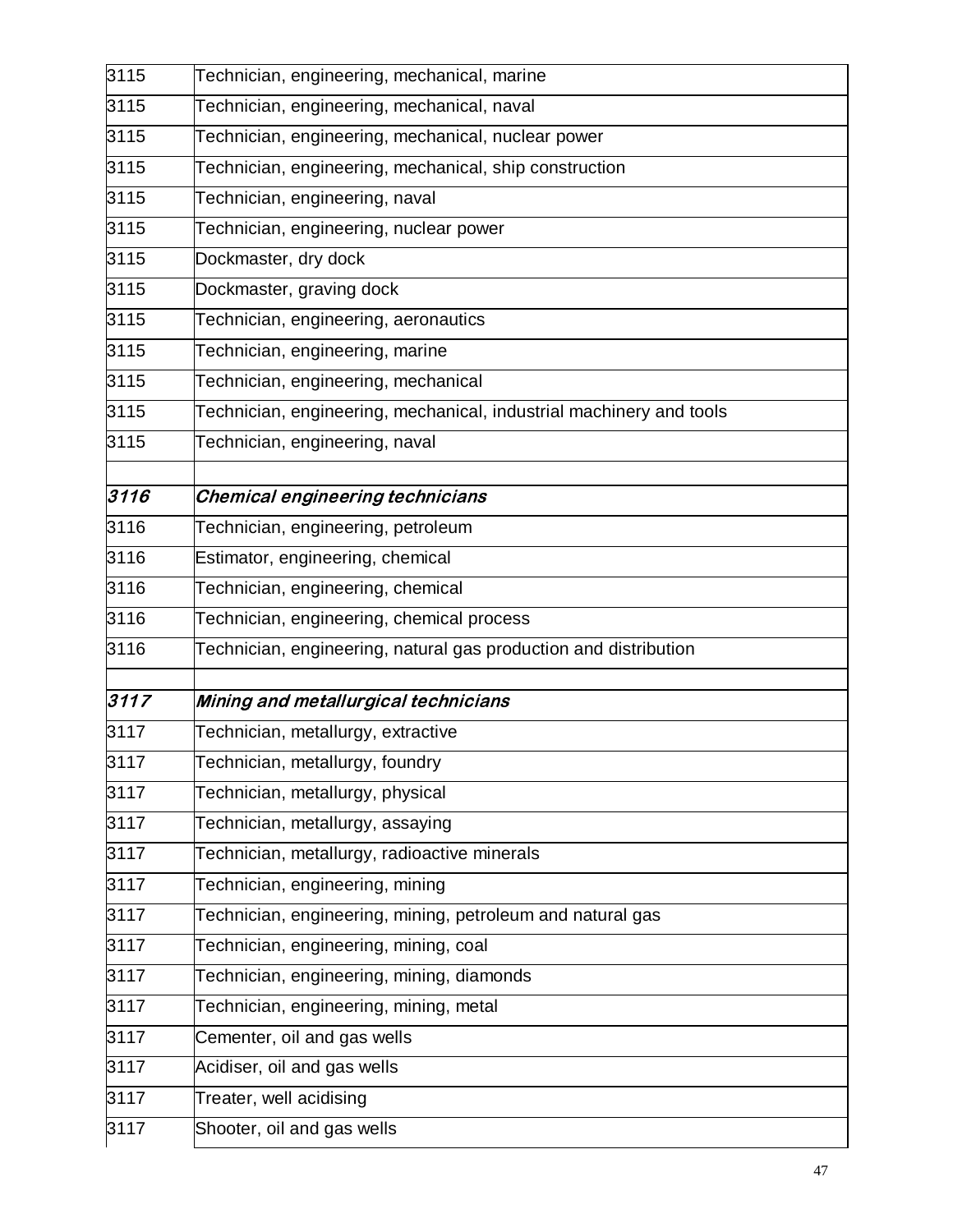| 3118 | <b>Draughtspersons</b>                                                |
|------|-----------------------------------------------------------------------|
| 3118 | Draughtsperson                                                        |
| 3118 | Draughtsperson, engineering                                           |
| 3118 | Draughtsperson, die                                                   |
| 3118 | Draughtsperson, engineering, aeronautical                             |
| 3118 | Draughtsperson, engineering, marine                                   |
| 3118 | Draughtsperson, engineering, mechanical                               |
| 3118 | Draughtsperson, jig and tool                                          |
| 3118 | Draughtsperson, engineering, electrical                               |
| 3118 | Draughtsperson, engineering, electronics                              |
| 3118 | Draughtsperson, engineering, civil                                    |
| 3118 | Draughtsperson, engineering, structural                               |
| 3118 | Draughtsperson, architectural                                         |
| 3118 | Draughtsperson, cartographical                                        |
| 3118 | Draughtsperson, technical                                             |
| 3118 | Illustrator, engineering                                              |
| 3118 | Illustrator, technical                                                |
| 3118 | Draughtsperson, lithographic                                          |
| 3118 | Draughtsperson, engineering, heating and ventilation systems          |
| 3118 | Draughtsperson, geological                                            |
| 3118 | Draughtsperson, topographical                                         |
| 3119 | Physical and engineering science technicians not elsewhere classified |
| 3119 | Technician, engineering, industrial layout                            |
| 3119 | Technician, engineering, methods                                      |
| 3119 | Technician, engineering, planning                                     |
| 3119 | Technician, engineering, production                                   |
| 3119 | Technician, engineering, industrial efficiency                        |
| 3119 | Technician, engineering, time and motion study                        |
| 3119 | Technician, engineering, work study                                   |
| 3119 | Technician, engineering, safety                                       |
| 3119 | Technician, engineering, systems (except computers)                   |
| 3119 | Technician, engineering, value                                        |
|      |                                                                       |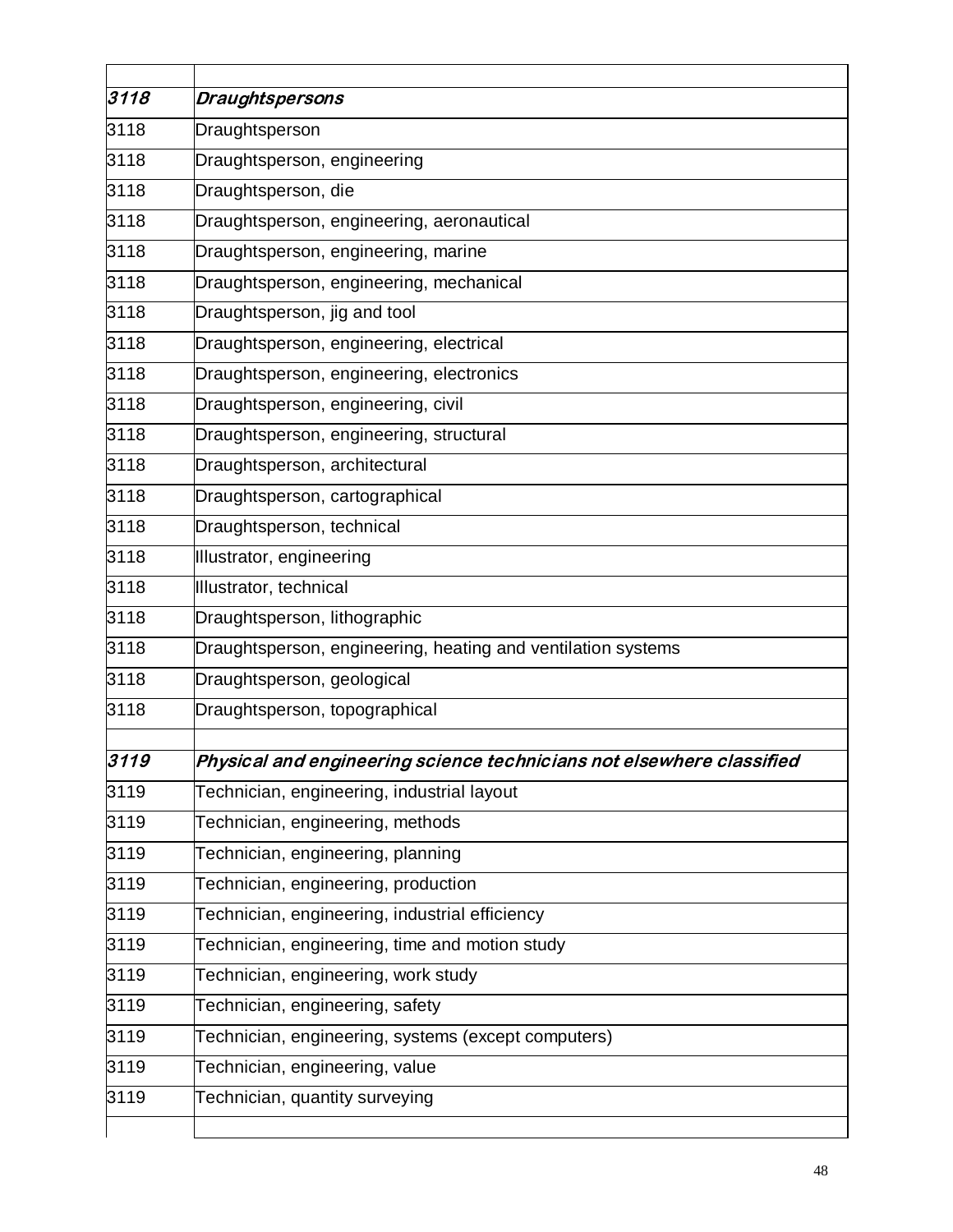| 312  | <b>COMPUTER ASSOCIATE PROFESSIONALS</b>                     |
|------|-------------------------------------------------------------|
| 3121 | <b>Computer assistants</b>                                  |
| 3121 | Assistant, computer, communications                         |
| 3121 | Assistant, computer, database analysis                      |
| 3121 | Assistant, computer, engineering                            |
| 3121 | Assistant, computer, programming                            |
| 3121 | Assistant, computer, systems analysis                       |
| 3121 | Assistant, computer, systems design                         |
| 3121 | Assistant, computer, user services                          |
| 3121 | Technician, computer                                        |
| 3121 | Technician, engineering, systems, computers                 |
| 3122 | Computer equipment operators                                |
| 3122 | Operator, computer peripheral equipment                     |
| 3122 | Operator, computer peripheral equipment, console            |
| 3122 | Operator, computer peripheral equipment, high-speed printer |
| 3123 | Industrial robot controllers                                |
| 3123 | Technician, robot                                           |
| 3123 | Controller, robot                                           |
| 212  | OPTICAL AND ELECTRONIC FOLUPMENT OPERATORS                  |

| 313  | <b>OPTICAL AND ELECTRONIC EQUIPMENT OPERATORS</b>               |
|------|-----------------------------------------------------------------|
| 3131 | Photographers and image and sound recording equipment operators |
| 3131 | Photographer                                                    |
| 3131 | Photographer, portrait                                          |
| 3131 | Photographer, advertising                                       |
| 3131 | Photographer, commercial                                        |
| 3131 | Photographer, fashion                                           |
| 3131 | Photographer, industrial                                        |
| 3131 | Photographer, news                                              |
| 3131 | Photographer, press                                             |
| 3131 | Assistant, motion picture                                       |
| 3131 | Cameraman, motion picture                                       |
| 3131 | Camerawoman, motion picture                                     |
| 3131 | Cinematographer                                                 |
| 3131 | Operator, camera, cinematography                                |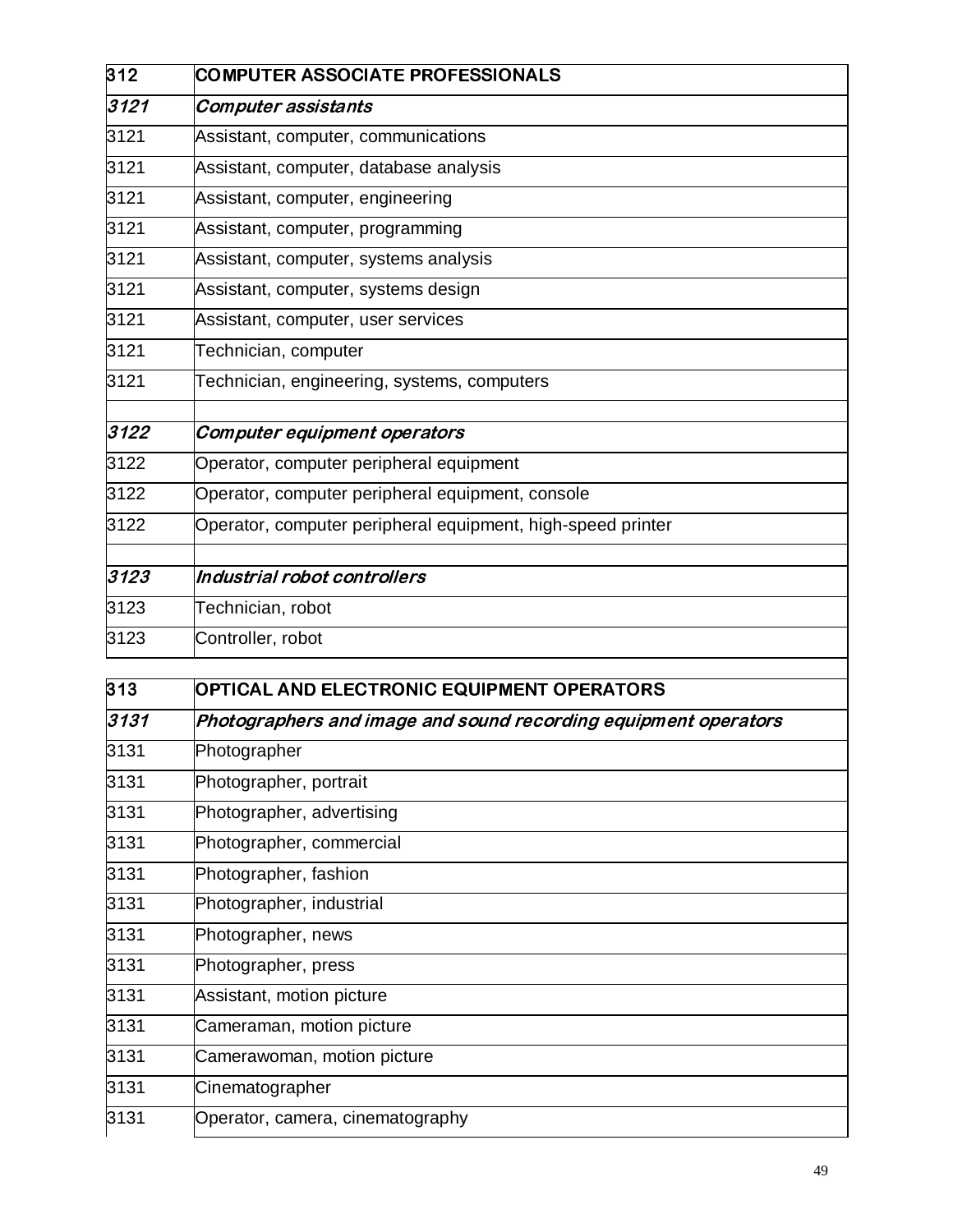| 3131 | Operator, camera, motion picture                        |
|------|---------------------------------------------------------|
| 3131 | Operator, camera, television                            |
| 3131 | Microphotographer                                       |
| 3131 | Photographer, aerial                                    |
| 3131 | Photographer, architecture                              |
| 3131 | Photographer, commercial illustration                   |
| 3131 | Photographer, medical                                   |
| 3131 | Photographer, microphotography                          |
| 3131 | Photographer, police                                    |
| 3131 | Photographer, scientific                                |
| 3131 | Operator, audio equipment, radio                        |
| 3131 | Operator, audio equipment, television                   |
| 3131 | Operator, recording equipment, video                    |
| 3131 | Operator, studio equipment, radio                       |
| 3131 | Operator, studio equipment, television                  |
| 3131 | Operator, recording equipment, discs                    |
| 3131 | Operator, recording equipment, sound                    |
| 3131 | Operator, recording equipment, tape                     |
| 3131 | Operator, recording equipment, wire                     |
| 3131 | Technician, sound, studio, radio                        |
| 3131 | Technician, sound, studio, television                   |
| 3131 | Operator, microphone                                    |
| 3131 | Editor, sound, motion picture                           |
| 3131 | Operator, dubbing equipment                             |
| 3131 | Operator, recording equipment, sound mixing             |
| 3131 | Sound mixer                                             |
| 3131 | Technician, sound-effects                               |
| 3131 | Technician, sound-testing                               |
| 3132 | Broadcasting and telecommunications equipment operators |
| 3132 | Operator, telecommunications equipment                  |
| 3132 | Operator, radio equipment, land-based                   |
| 3132 | Operator, morse code                                    |
| 3132 | Operator, telegraphic equipment                         |
| 3132 | Telegrapher                                             |
| 3132 | Officer, ship, radio                                    |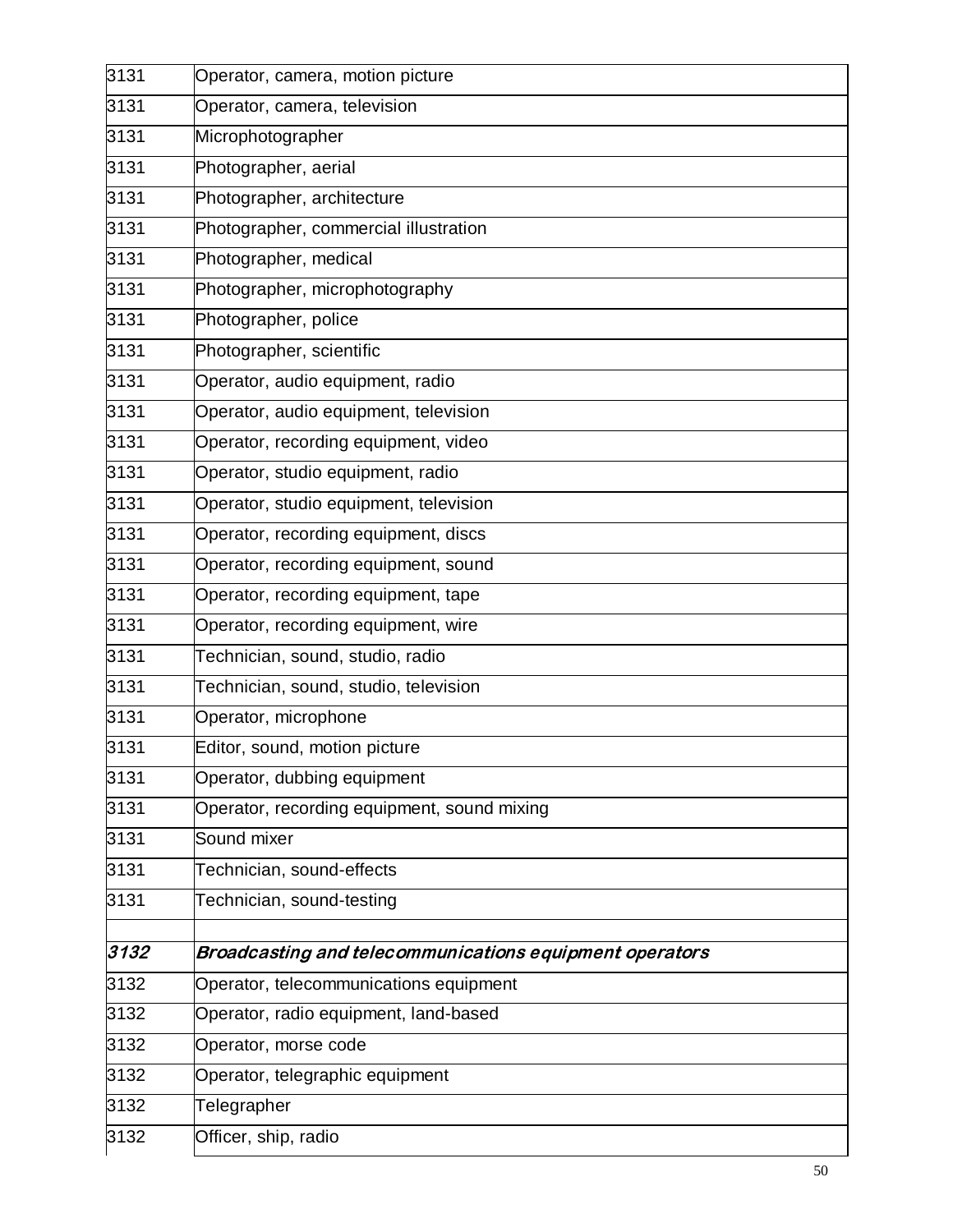| 3132        | Operator, radio equipment, sea-based                                |
|-------------|---------------------------------------------------------------------|
| 3132        | Operator, radio equipment, flight                                   |
| 3132        | Operator, transmitting equipment, radio                             |
| 3132        | Operator, transmitting equipment, television                        |
| 3132        | Operator, broadcasting equipment, radio                             |
| 3132        | Operator, broadcasting equipment, telecine                          |
| 3132        | Operator, broadcasting equipment, television                        |
| 3132        | Operator, broadcasting equipment, video                             |
| 3132        | Operator, control-room equipment, radio                             |
| 3132        | Operator, control-room equipment, television                        |
| 3132        | Operator, broadcasting equipment, field                             |
| 3132        | Operator, public address equipment                                  |
| 3132        | Projectionist, cinema                                               |
| 3133        | <b>Medical equipment operators</b>                                  |
| 3133        | Operator, medical radiography equipment                             |
| 3133        | Operator, medical X-ray equipment                                   |
| 3133        | Operator, scanning equipment                                        |
| 3133        | Operator, audiometric equipment                                     |
| 3133        | Operator, electrocardiograph equipment                              |
| 3133        | Operator, electroencephalograph equipment                           |
| 3133        | Operator, scanning equipment, optical                               |
| <i>3139</i> | Optical and electronic equipment operators not elsewhere classified |
| 314         | SHIP AND AIRCRAFT CONTROLLERS AND TECHNICIANS                       |
| 3141        | Ships' engineers                                                    |
| 3141        | Chief engineer, ship                                                |
| 3141        | Engineer, ship                                                      |
| 3141        | Engineer, ship, first                                               |
| 3141        | Engineer, ship, second                                              |
| 3141        | Engineer, ship, third                                               |
| 3141        | Engineer, ship, fourth                                              |
| 3141        | Superintendent, marine, technical                                   |
| 3142        | Ships' deck officers and pilots                                     |
| 3142        | Captain, ship/sea                                                   |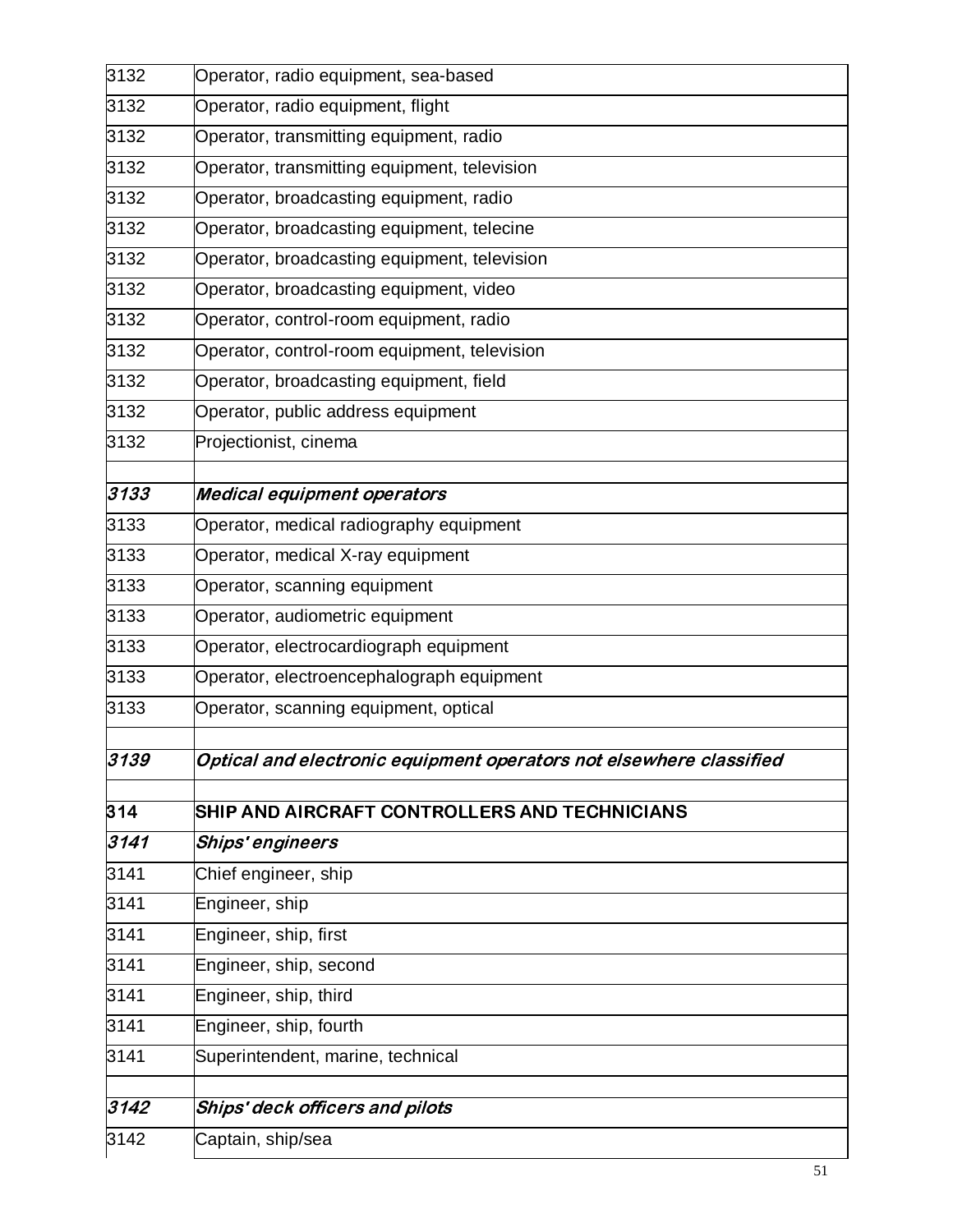| 3142 | Master, ship, sea                                                      |  |
|------|------------------------------------------------------------------------|--|
| 3142 | Captain, ship, inland waterways                                        |  |
| 3142 | Master, ship, inland waterways                                         |  |
| 3142 | Officer, ship, deck                                                    |  |
| 3142 | Officer, ship, navigation                                              |  |
| 3142 | Shipmate                                                               |  |
| 3142 | Pilot, ship                                                            |  |
| 3142 | Captain, port                                                          |  |
| 3142 | Superintendent, marine, deck                                           |  |
| 3142 | Pilot, hovercraft                                                      |  |
| 3142 | Skipper, yacht                                                         |  |
| 3143 | Aircraft pilots and related associate professionals                    |  |
| 3143 | Captain, aircraft                                                      |  |
| 3143 | Pilot, helicopter                                                      |  |
| 3143 | Pilot, seaplane                                                        |  |
| 3143 | Pilot, aircraft                                                        |  |
| 3143 | Pilot, test                                                            |  |
| 3143 | Test pilot, aircraft                                                   |  |
| 3143 | Navigator, flight                                                      |  |
| 3143 | Engineer, flight                                                       |  |
| 3144 | Air traffic controllers                                                |  |
| 3144 | Controller, air traffic                                                |  |
| 3144 | Operator, air traffic control equipment                                |  |
| 3145 | Air traffic safety technicians                                         |  |
| 3145 | Technician, air traffic safety                                         |  |
| 3149 | Ship and aircraft controllers and technicians not elsewhere classified |  |
| 315  | <b>SAFETY AND QUALITY INSPECTORS</b>                                   |  |
| 3151 | <b>Building and fire inspectors</b>                                    |  |
| 3151 | Inspector, fire                                                        |  |
| 3151 | Specialist, fire prevention                                            |  |
| 3151 | Fire investigator                                                      |  |
| 3151 | Inspector, building                                                    |  |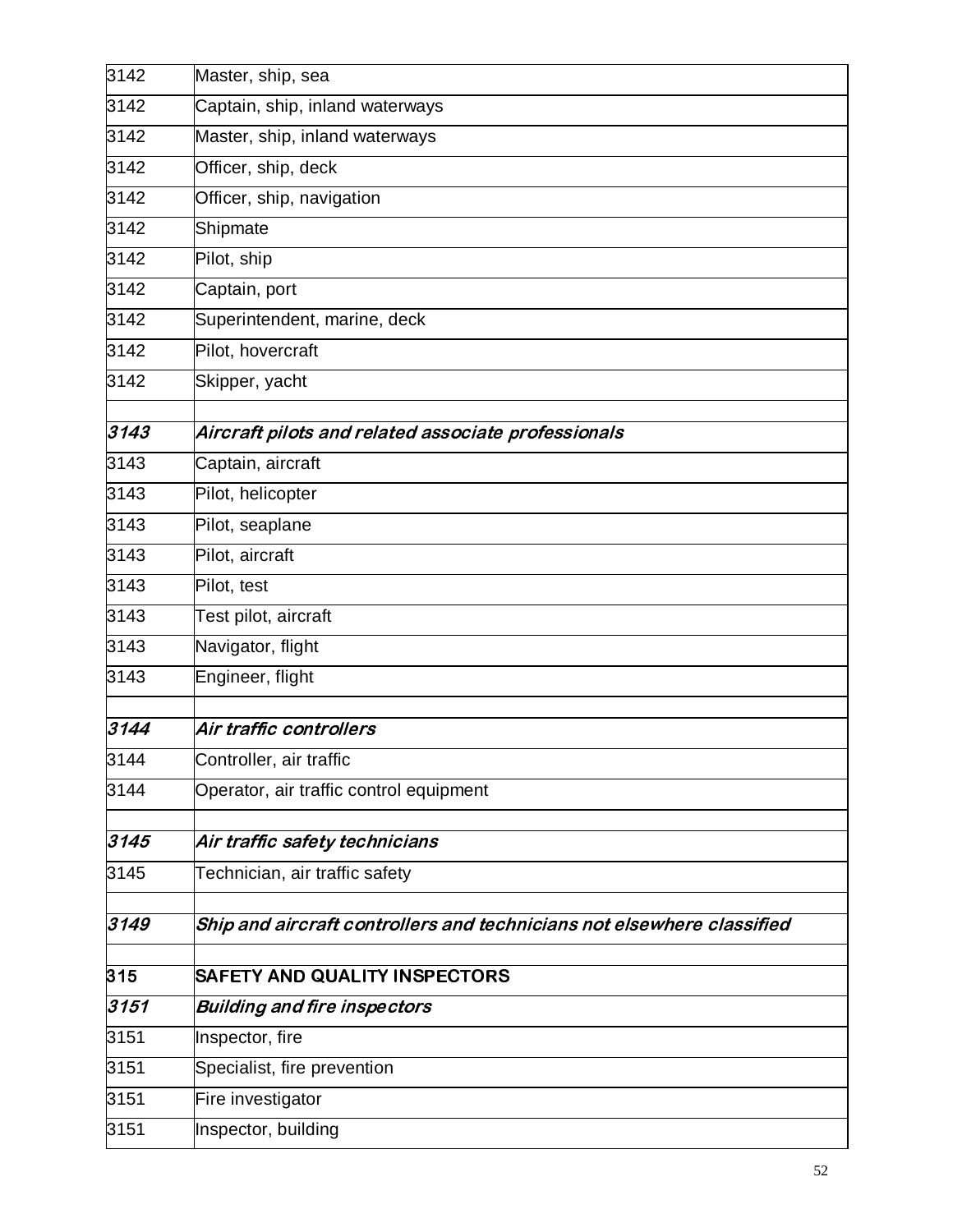| 3152 |                                                           |
|------|-----------------------------------------------------------|
|      | Safety, health and quality inspectors                     |
| 3152 | Inspector, safety and health, child care                  |
| 3152 | Inspector, occupational safety                            |
| 3152 | Inspector, safety and health                              |
| 3152 | Inspector, safety and health, consumer protection         |
| 3152 | Inspector, safety and health, electricity                 |
| 3152 | Inspector, safety and health, establishments              |
| 3152 | Inspector, safety and health, factories                   |
| 3152 | Inspector, safety and health, industrial waste-processing |
| 3152 | Inspector, safety and health, labour                      |
| 3152 | Inspector, safety and health, pollution                   |
| 3152 | Inspector, safety and health, working conditions          |
| 3152 | Inspector, safety and health, shops                       |
| 3152 | Inspector, safety and health, vehicles                    |
| 3152 | Examiner, cloth                                           |
| 3152 | Examiner, fabrics                                         |
| 3152 | Inspector, quality, fabrics                               |
| 3152 | Inspector, quality, mechanical products                   |
| 3152 | Inspector, quality, electrical products                   |
| 3152 | Inspector, quality, electronic products                   |
| 3152 | Quality inspector, electrical products                    |
| 3152 | Quality inspector, electronic products                    |
| 3152 | Quality inspector, mechanical products                    |
| 3152 | Inspector, product safety                                 |
| 3152 | Inspector, quality                                        |
| 3152 | Inspector, quality, industrial processes                  |
| 3152 | Inspector, quality, products                              |
| 3152 | Inspector, quality, services                              |
| 3152 | Inspector, vehicles, technical standards inspection       |
| 3152 | Quality inspector                                         |
| 3152 | Quality inspector, processes                              |
| 3152 | Quality inspector, products                               |
| 3152 | Quality inspector, services                               |
|      |                                                           |

 $\overline{\phantom{a}}$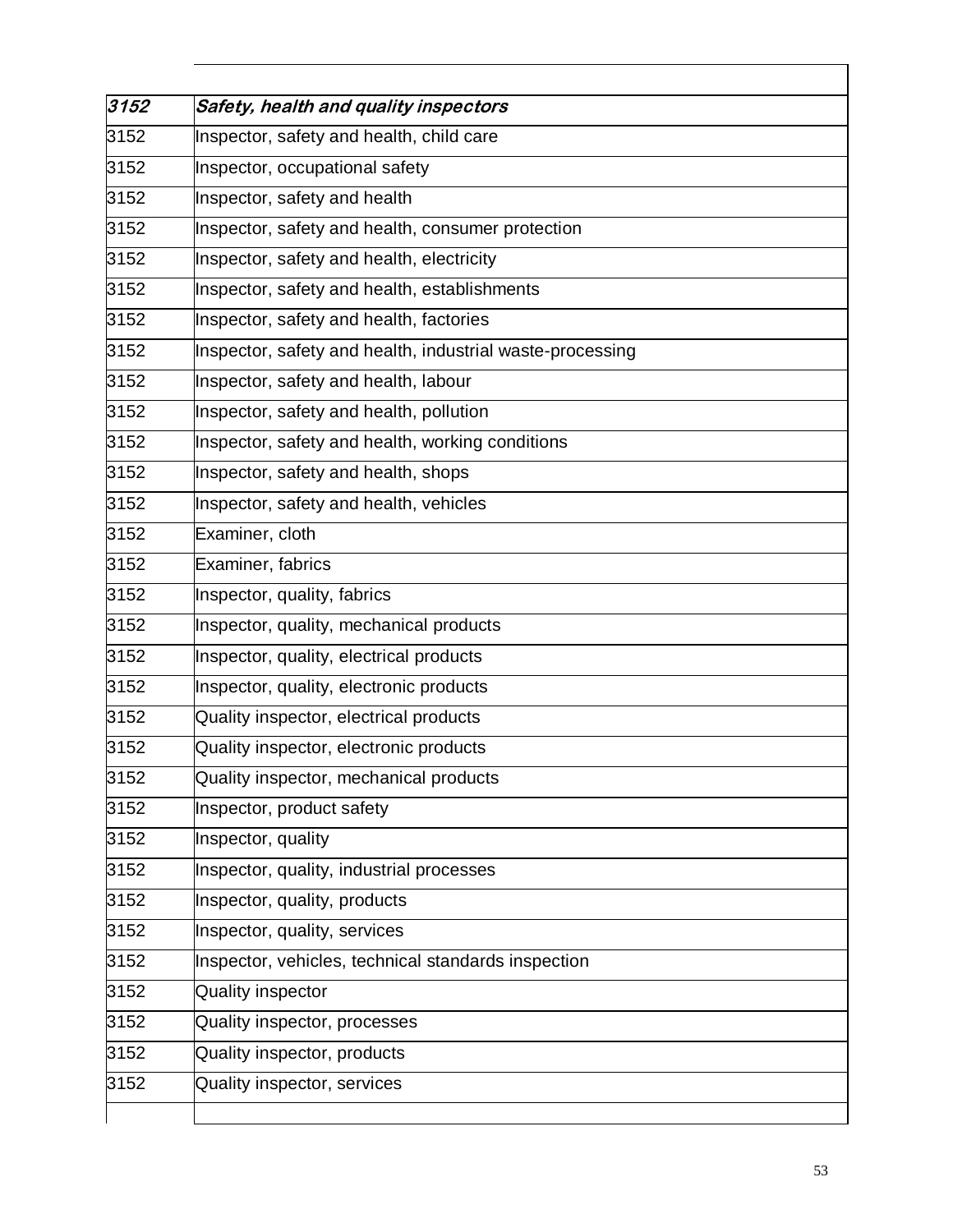| 319             | PHYSICAL AND ENGINEERING SCIENCE ASSOCIATE PROFESSIONALS<br><b>NOT ELSEWHERE CLASSIFIED</b> |
|-----------------|---------------------------------------------------------------------------------------------|
| 3190            | Physical and engineering science associate professionals not elsewhere<br>classified        |
| 32 <sub>2</sub> | LIFE SCIENCE AND HEALTH ASSOCIATE PROFESSIONALS                                             |
| 321             | <b>LIFE SCIENCE TECHNICIANS AND RELATED ASSOCIATE PROFESSIONALS</b>                         |
| 3211            | Life science technicians                                                                    |
| 3211            | Technician, anatomy                                                                         |
| 3211            | Technician, bacteriology                                                                    |
| 3211            | Technician, biochemistry                                                                    |
| 3211            | Technician, biology                                                                         |
| 3211            | Technician, biophysics                                                                      |
| 3211            | Technician, botany                                                                          |
| 3211            | Technician, ecology                                                                         |
| 3211            | Technician, genetics                                                                        |
| 3211            | Technician, pathology                                                                       |
| 3211            | Technician, pharmacology                                                                    |
| 3211            | Technician, zoology                                                                         |
| 3211            | Technician, blood-bank                                                                      |
| 3211            | Technician, cytology                                                                        |
| 3211            | Technician, haematology                                                                     |
| 3211            | Technician, histology                                                                       |
| 3211            | Technician, medical science                                                                 |
| 3211            | Technician, serology                                                                        |
| 3211            | Technician, tissue                                                                          |
| 3211            | <b>Taxidermist</b>                                                                          |
| 3211            | Technician, physiology                                                                      |
| 3211            | Xylogogist                                                                                  |
| 3212            | Agronomy and forestry technicians                                                           |
| 3212            | Technician, agronomy                                                                        |
| 3212            | Technician, arboriculture                                                                   |
| 3212            | Technician, crop research                                                                   |
| 3212            | Technician, floriculture                                                                    |
| 3212            | Technician, forestry                                                                        |
| 3212            | Technician, horticulture                                                                    |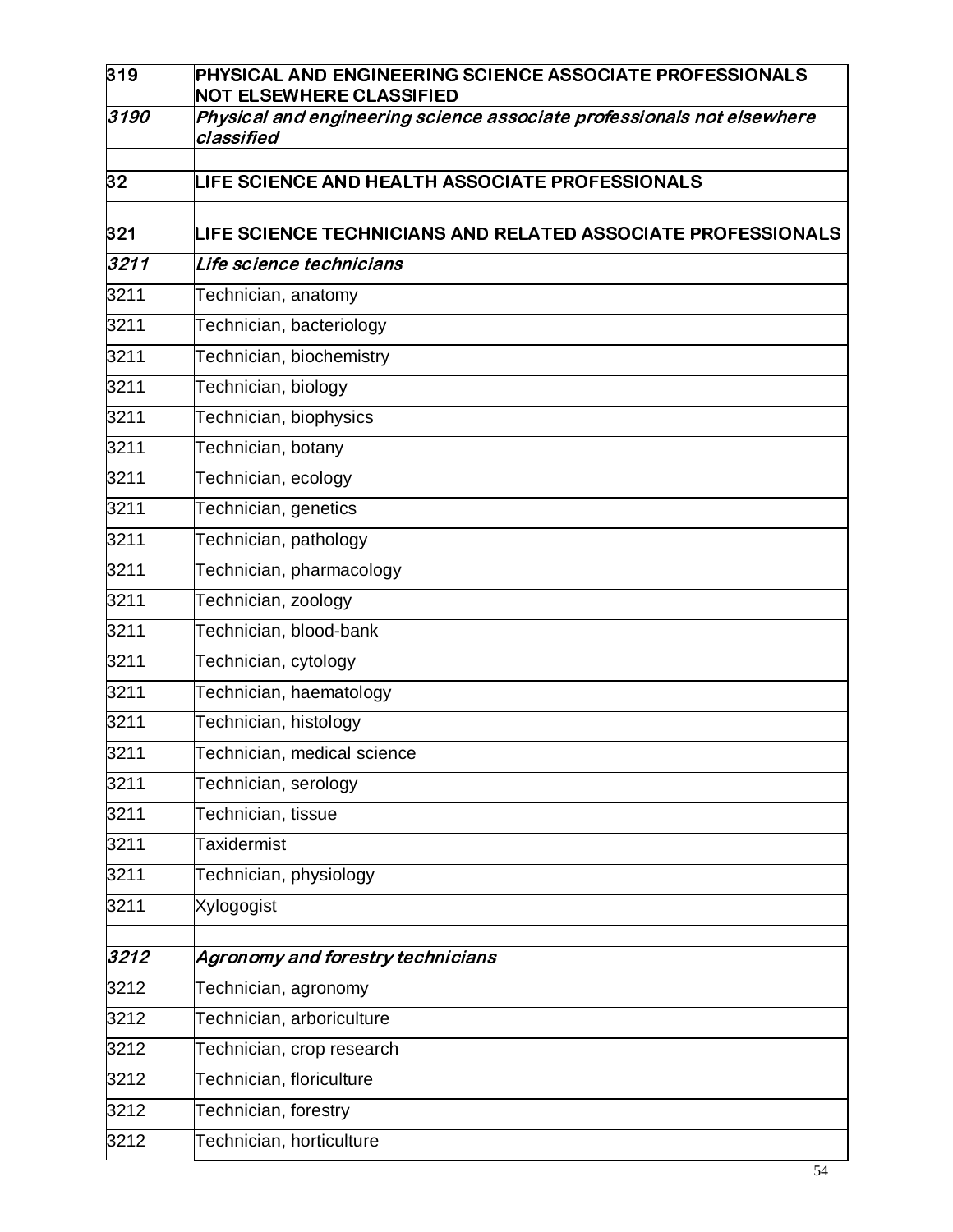| 3212 | Technician, olericulture                     |
|------|----------------------------------------------|
| 3212 | Technician, pomology                         |
| 3212 | Technician, silviculture                     |
| 3212 | Technician, soil science                     |
| 3213 | Farming and forestry advisers/consultants    |
| 3213 | Adviser, agricultural                        |
| 3213 | Adviser, farming                             |
|      |                                              |
| 3213 | Adviser, forestry                            |
| 3213 | Farming demonstrator                         |
| 322  | <b>MODERN HEALTH ASSOCIATE PROFESSIONALS</b> |
| 3221 | <b>Medical assistants</b>                    |
| 3221 | Assistant, medical                           |
| 3221 | Assistant, medical, family planning          |
| 3222 | Sanitarians                                  |
| 3222 | Inspector, sanitary                          |
| 3222 | Sanitarian                                   |
|      |                                              |
| 3223 | Dieticians and nutritionists                 |
| 3223 | <b>Dietician</b>                             |
| 3223 | Dietician, therapeutic                       |
| 3223 | Nutritionist                                 |
| 3223 | Consultant, dietetic, food processing        |
| 3224 | Optometrists and opticians                   |
| 3224 | Optician, ophthalmic                         |
| 3224 | Optometrist                                  |
| 3224 | Orthoptist                                   |
| 3224 | Optician, dispensing                         |
|      |                                              |
| 3225 | Dental assistants                            |
| 3225 | Assistant, dental                            |
| 3225 | Auxiliary, dental                            |
| 3225 | Assistant, dental, school service            |
| 3225 | Hygienist, dental                            |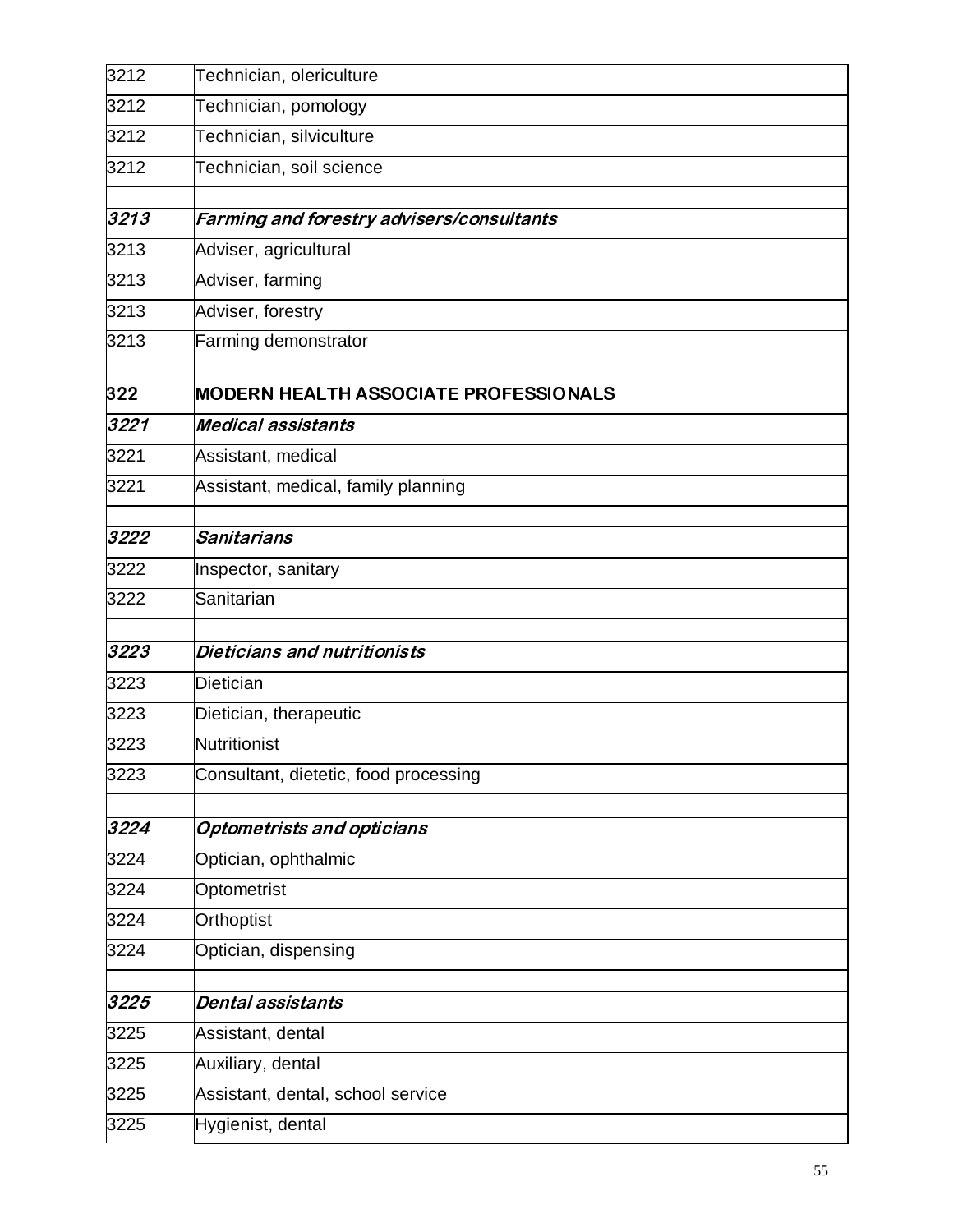| 323          | NURSING AND MIDWIFERY ASSOCIATE PROFESSIONALS                                                     |
|--------------|---------------------------------------------------------------------------------------------------|
|              |                                                                                                   |
| 3229<br>3229 | Therapist, speech<br>Modern health services professions (except nursing) not elsewhere classified |
| 3229         | Therapist, orientation of the blind                                                               |
| 3229         | Therapist, occupational                                                                           |
| 3229         | Practitioner, homeopathic                                                                         |
| 3229         | Orthophonist                                                                                      |
| 3229         | Orthoepist                                                                                        |
| 3229         | Homeopath                                                                                         |
|              | classified                                                                                        |
| 3229         | Modern health associate professionals (except nursing) not elsewhere                              |
| 3228         | Assistant, pharmaceutical                                                                         |
| 3228         | Pharmaceutical assistants                                                                         |
| 3227         | Vaccinator, veterinary                                                                            |
| 3227         | Assistant, veterinary, artificial insemination                                                    |
| 3227         | Assistant, veterinary                                                                             |
| 3227         | Veterinary assistants                                                                             |
| 3226         | Podiatrist                                                                                        |
| 3226         | Technician, prosthetic                                                                            |
| 3226         | Technician, orthopaedic                                                                           |
| 3226         | Fitter, artificial limb                                                                           |
| 3226         | Chiropractor                                                                                      |
| 3226         | Osteopath, lay                                                                                    |
| 3226         | Masseuse                                                                                          |
| 3226         | Masseur                                                                                           |
| 3226         | Gymnast, remedial                                                                                 |
| 3226         | Therapist, recreational                                                                           |
| 3226         | Therapist, physical                                                                               |
| 3226         | Physiotherapist                                                                                   |
| 3226         | Electrotherapist                                                                                  |
| 3226         | Physiotherapists and related associate professionals                                              |
| 3225         | Prophylactician                                                                                   |
| 3225         | Hygienist, oral                                                                                   |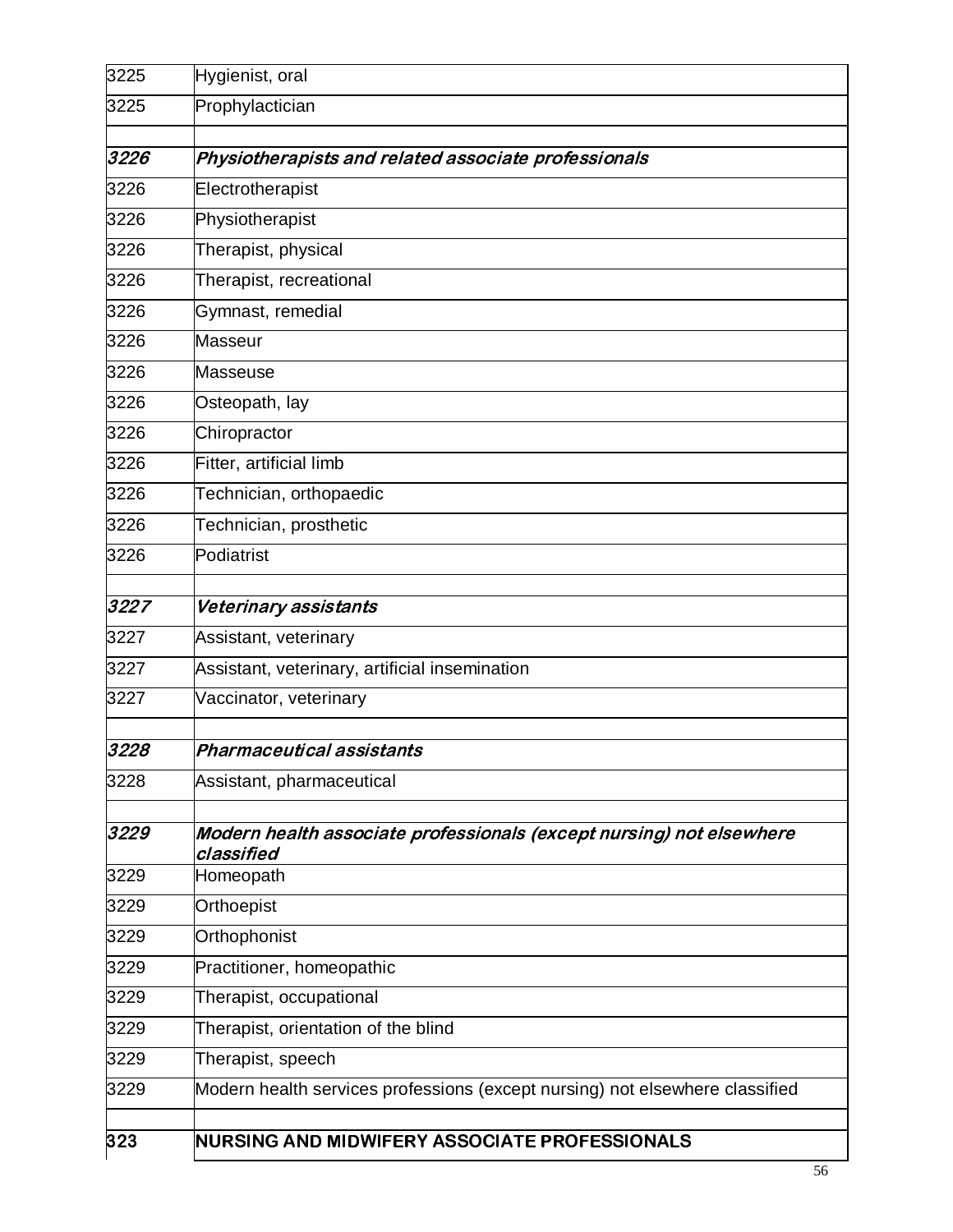| 3231 | Nursing associate professionals                                                    |
|------|------------------------------------------------------------------------------------|
| 3231 | Nurse, associate professional, charge                                              |
| 3231 | Nurse, associate professional, clinic                                              |
| 3231 | Nurse, associate professional, district                                            |
| 3231 | Officer, principal nursing, associate professional                                 |
| 3231 | Sister, nursing, associate professional                                            |
| 3231 | Nurse, associate professional, anaesthetics                                        |
| 3231 | Nurse, associate professional, maternity                                           |
| 3231 | Nurse, associate professional, obstetrics                                          |
| 3231 | Nurse, associate professional, orthopaedic                                         |
| 3231 | Nurse, associate professional, pediatric                                           |
| 3231 | Nurse, associate professional, psychiatric                                         |
| 3231 | Nurse, associate professional, industrial                                          |
| 3231 | Nurse, associate professional, occupational health                                 |
| 3231 | Nurse, associate professional, consultant                                          |
| 3231 | Nurse, associate professional, school                                              |
| 3232 | Midwifery associate professionals                                                  |
| 3232 | Midwife, associate professional, district                                          |
| 3232 | Midwife, associate professional                                                    |
| 324  | TRADITIONAL MEDICINE PRACTITIONERS AND FAITH HEALERS                               |
| 3241 | Traditional medicine practitioners                                                 |
| 3241 | Healer, drugless treatment                                                         |
| 3241 | Healer, herbal                                                                     |
| 3241 | Healer, village                                                                    |
| 3241 | Naturopath                                                                         |
| 3242 | <b>Faith healers</b>                                                               |
| 3242 | <b>Faith healer</b>                                                                |
| 3242 | Healer, faith                                                                      |
| 3243 | Informal faith healers                                                             |
| 3243 | Sangoma, inyanga                                                                   |
| 3243 | Muti-seller                                                                        |
|      |                                                                                    |
| 329  | LIFE SCIENCE AND HEALTH ASSOCIATE PROFESSIONALS NOT<br><b>ELSEWHERE CLASSIFIED</b> |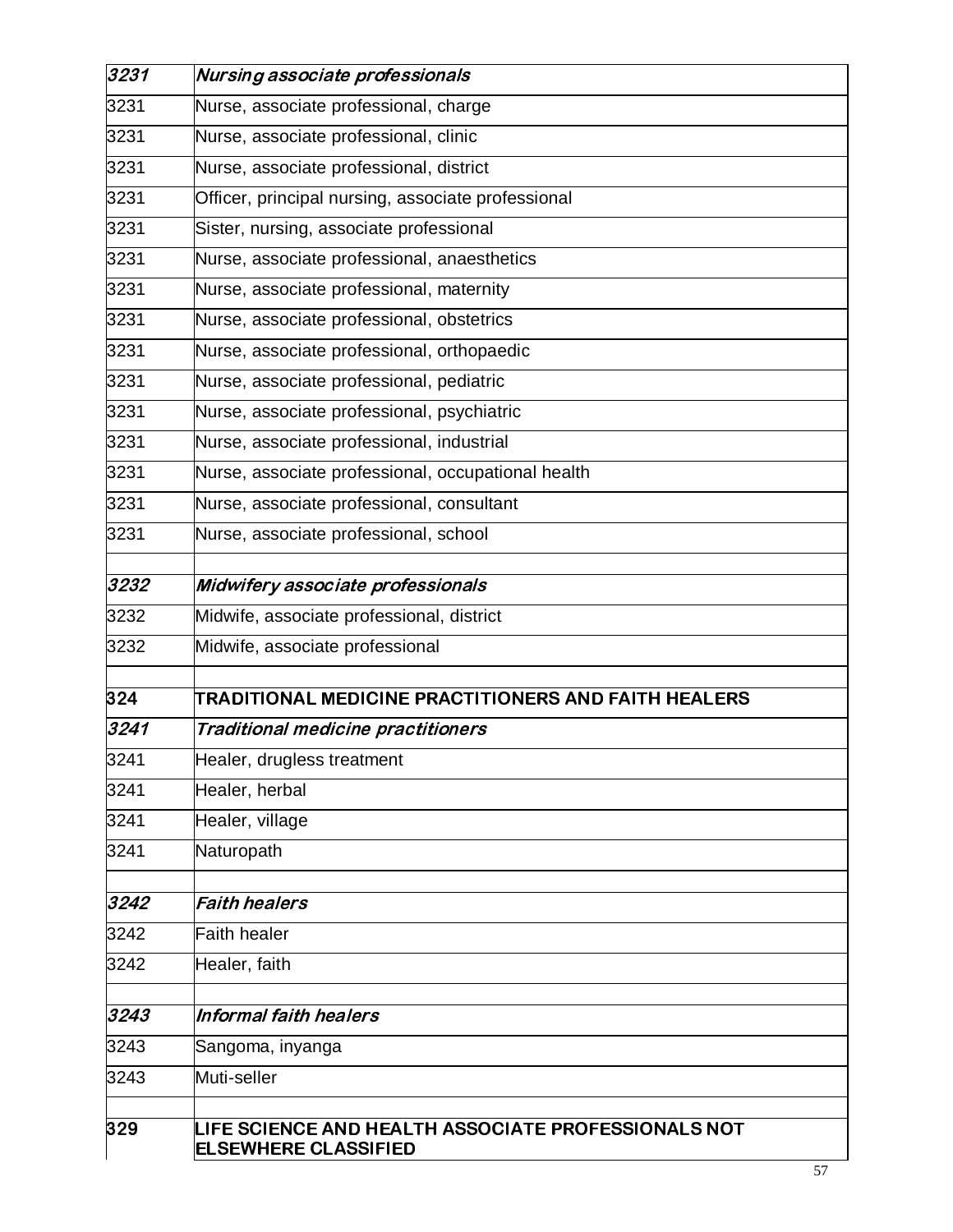| 3291 | Life science and health associate professionals not elsewhere classified           |
|------|------------------------------------------------------------------------------------|
| 33   | <b>TEACHING ASSOCIATE PROFESSIONALS</b>                                            |
| 331  | PRIMARY EDUCATION TEACHING ASSOCIATE PROFESSIONALS                                 |
| 3310 | Primary education teaching associate professionals                                 |
| 3310 | Teacher, primary education, associate professional                                 |
| 3310 | Teacher, primary education, reading, associate professional                        |
| 3310 | Teacher, primary education, writing, associate professional                        |
| 332  | PRE-PRIMARY EDUCATION TEACHING ASSOCIATE PROFESSIONALS                             |
| 3320 | Pre-primary education teaching associate professionals                             |
| 3320 | Teacher, nursery, associate professional                                           |
| 3320 | Teacher, pre-primary education, associate professional                             |
| 3320 | Teacher, kindergarten, associate professional                                      |
| 333  | <b>SPECIAL EDUCATION TEACHING ASSOCIATE PROFESSIONALS</b>                          |
| 3330 | Special education teaching associate professionals                                 |
| 3330 | Teacher, special education, for the blind, associate professional                  |
| 3330 | Teacher, special education, for the deaf, associate professional                   |
| 3330 | Teacher, special education, for the mentally handicapped, associate professional   |
| 3330 | Teacher, remedial, associate professional                                          |
| 3330 | Teacher, special education, for the dumb, associate professional                   |
| 3330 | Teacher, special education, for the physically handicapped, associate professional |
| 3330 | Teacher, special education, remedial, associate professional                       |
| 334  | OTHER TEACHING ASSOCIATE PROFESSIONALS                                             |
| 3340 | Other teaching associate professionals                                             |
| 3340 | Instructor, flying                                                                 |
| 3340 | Pilot, check                                                                       |
| 3340 | Instructor, sailing                                                                |
| 3340 | Instructor, driving                                                                |
| 3340 | Driving school                                                                     |
| 339  | TEACHING ASSOCIATE PROFESSIONALS NOT ELSEWHERE CLASSIFIED                          |
| 3391 | Teaching associate professionals not elsewhere classified                          |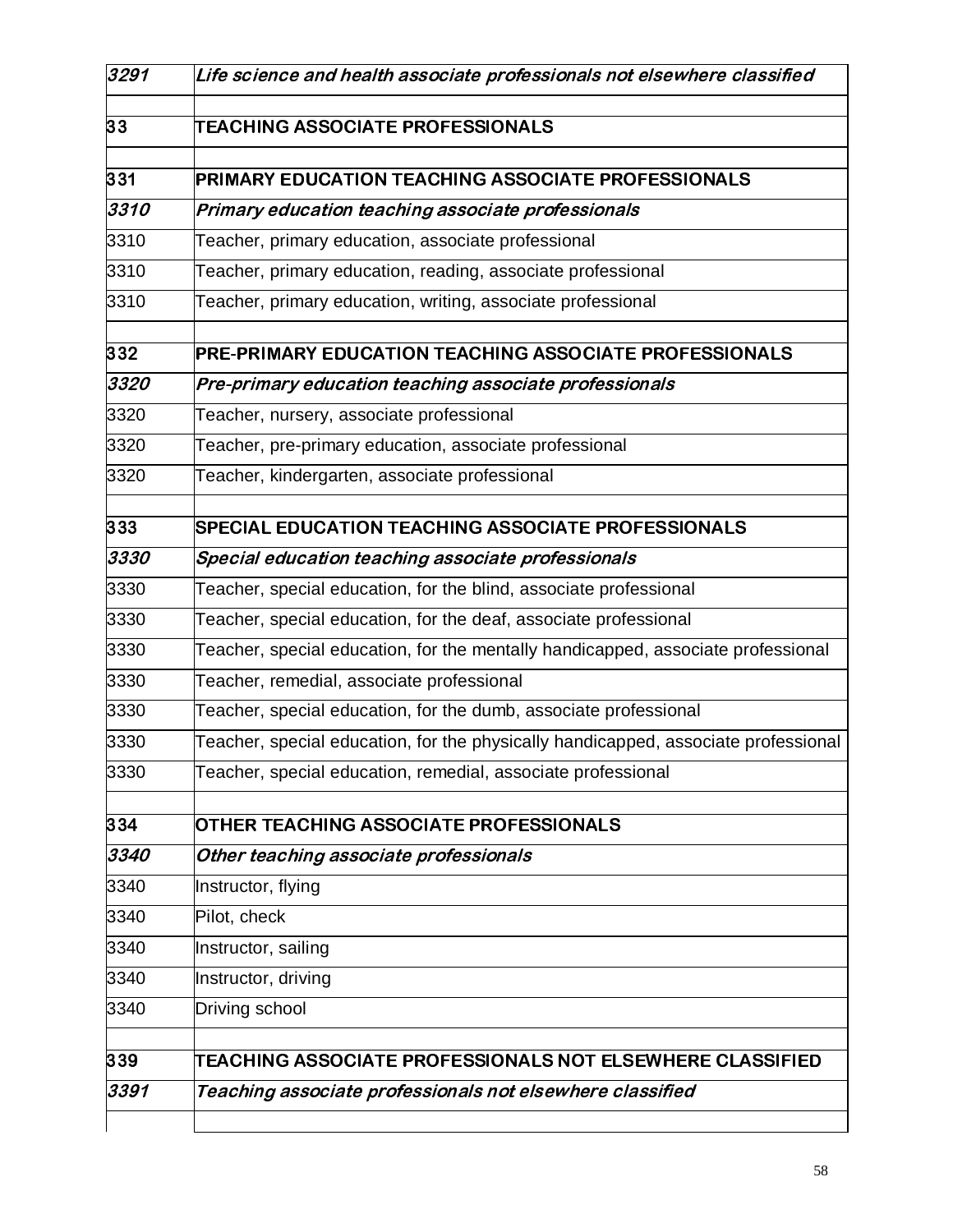| 34   | <b>OTHER ASSOCIATE PROFESSIONALS</b>             |
|------|--------------------------------------------------|
|      |                                                  |
| 341  | <b>FINANCE AND SALES ASSOCIATE PROFESSIONALS</b> |
| 3411 | Securities and finance dealers and brokers       |
| 3411 | Broker, foreign exchange                         |
| 3411 | Broker, investment                               |
| 3411 | Broker, securities                               |
| 3411 | Broker, stocks and shares                        |
| 3411 | Salesperson, bond                                |
| 3411 | Salesperson, securities                          |
| 3411 | Sharebroker                                      |
| 3411 | Stockbroker                                      |
| 3411 | Jobber, stock                                    |
| 3412 | Insurance representatives                        |
| 3412 | <b>Underwriter</b>                               |
| 3412 | Underwriter, insurance                           |
| 3412 | Agent, insurance                                 |
| 3412 | Broker, insurance                                |
| 3412 | Insurance broker                                 |
| 3412 | Agent, group insurance                           |

| 3413 | Estate agents                                  |  |
|------|------------------------------------------------|--|
| 3413 | Agent, estate                                  |  |
| 3413 | Agent, house                                   |  |
| 3413 | Agent, property                                |  |
| 3413 | Realtor                                        |  |
| 3413 | Salesperson, property                          |  |
| 3413 | Salesperson, real-estate                       |  |
| 3414 | Travel consultants and organisers              |  |
| 3414 | Consultant, travel                             |  |
| 3414 | Organiser, travel                              |  |
| 3415 | Technical and commercial sales representatives |  |
| 3415 | Agent, sales, engineering                      |  |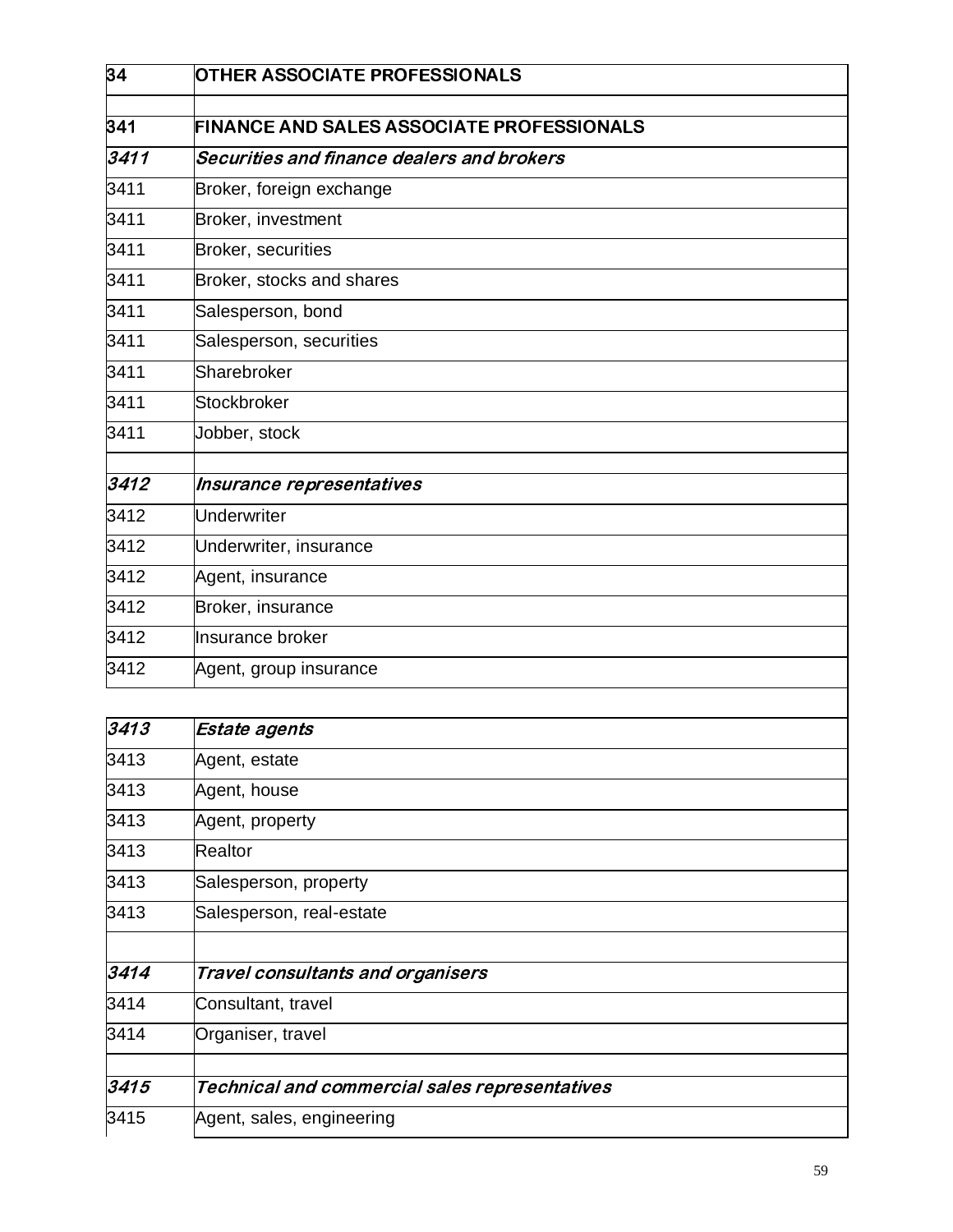| 3415 | Agent, sales, technical                 |
|------|-----------------------------------------|
| 3415 | Representative, sales, engineering      |
| 3415 | Representative, sales, technical        |
| 3415 | Salesperson, engineering                |
| 3415 | Salesperson, technical                  |
| 3415 | Adviser, after-sales service            |
| 3415 | Agent, sales, commercial                |
| 3415 | Canvasser                               |
| 3415 | Commercial traveller                    |
| 3415 | Representative, sales, commercial       |
| 3415 | Salesperson, commercial                 |
| 3415 | Salesperson, travelling                 |
| 3415 | Agent, sales, manufacturing             |
| 3415 | Representative, sales, manufacturing    |
| 3415 | Salesperson, manufacturing              |
| 3416 | <b>Buyers</b>                           |
| 3416 |                                         |
| 3416 | <b>Buyer</b>                            |
|      | Buyer, merchandise, retail trade        |
| 3416 | Buyer, merchandise, wholesale trade     |
| 3416 | Purchaser, merchandise                  |
| 3416 | Purchaser, merchandise, retail trade    |
| 3416 | Purchaser, merchandise, wholesale trade |
| 3416 | Agent, procurement                      |
| 3416 | Agent, purchasing                       |
| 3416 | Buyer, supplies                         |
| 3416 | Commodity speculator, informal          |
| 3417 | Appraisers, valuers and auctioneers     |
| 3417 | Auctioneer                              |
| 3417 | Adjuster, claims                        |
| 3417 | Adjuster, claims, insurance             |
| 3417 | Appraiser                               |
| 3417 | Assessor, claims                        |
| 3417 | Assessor, insurance                     |
| 3417 | Assessor, loss                          |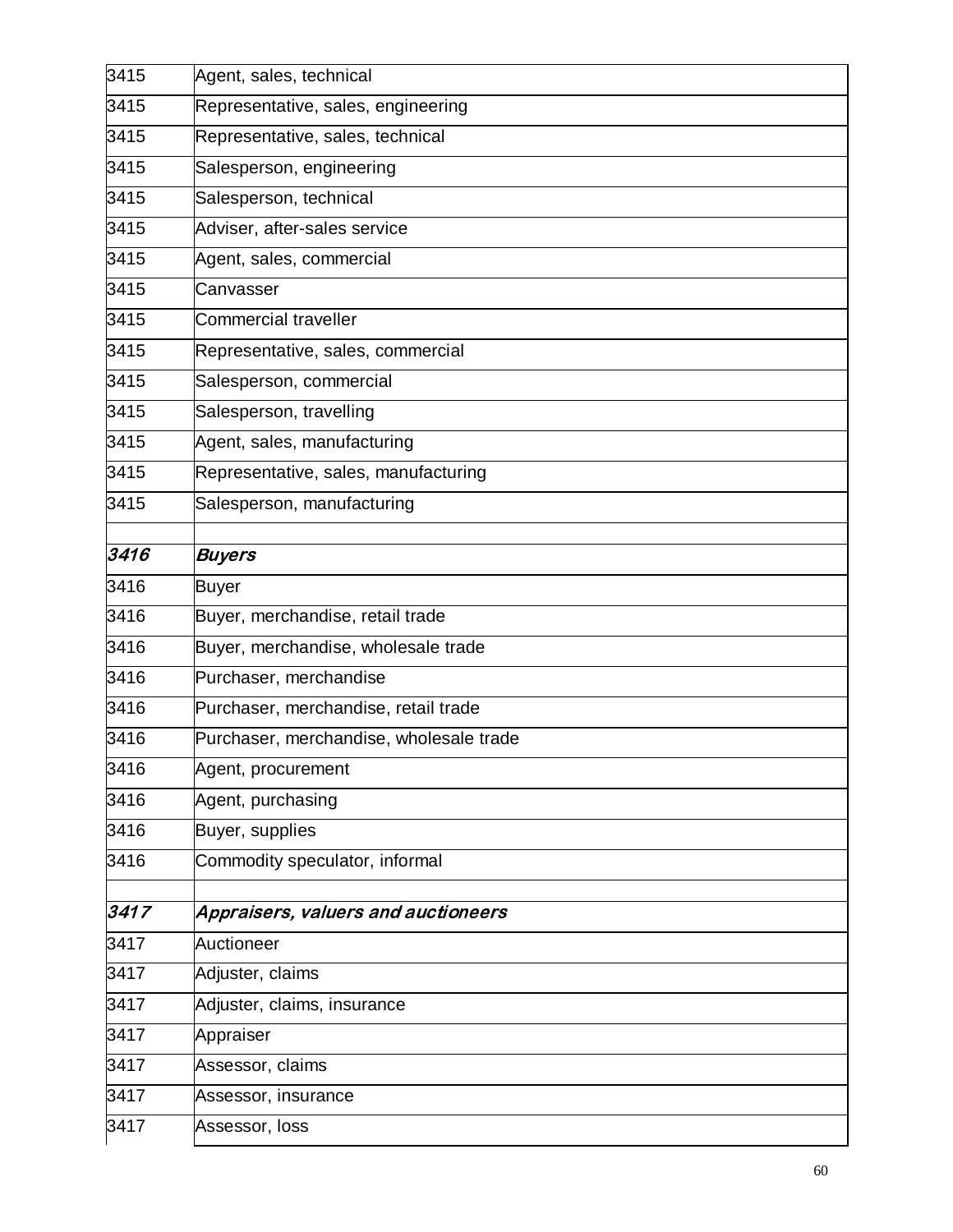| 3417 | Inspector, claims                                                   |
|------|---------------------------------------------------------------------|
| 3417 | Inspector, insurance claims                                         |
| 3417 | Valuer                                                              |
| 3418 | Stokvel operator                                                    |
| 3419 | Finance and sales associate professionals not elsewhere classified  |
| 342  | <b>BUSINESS SERVICES AGENTS AND TRADE BROKERS</b>                   |
| 3421 | Trade brokers                                                       |
| 3421 | Broker, commodity                                                   |
| 3421 | Broker, shipping                                                    |
| 3421 | Broker, trade                                                       |
| 3422 | Clearing and forwarding agents                                      |
| 3422 | Agent, clearing                                                     |
| 3422 | Agent, forwarding                                                   |
| 3422 | Agent, shipping                                                     |
| 3423 | <b>Employment agents and labour contractors</b>                     |
| 3423 | Agent, employment                                                   |
| 3423 | Contractor, labour                                                  |
| 3423 | Officer, job placement                                              |
| 3423 | Officer, youth employment                                           |
| 3423 | Youth employment officer                                            |
| 3429 | Business services agents and trade brokers not elsewhere classified |
| 3429 | Agent, literary                                                     |
| 3429 | Agent, musical performance                                          |
| 3429 | Agent, sports                                                       |
| 3429 | Agent, theatrical                                                   |
| 3429 | Promoter, sports                                                    |
| 3429 | Representative, business services                                   |
| 3429 | Representative, business services, advertising space                |
| 3429 | Salesperson, business services                                      |
| 3429 | Representative, business services, advertising                      |
| 3429 | Salesperson, business services, advertising                         |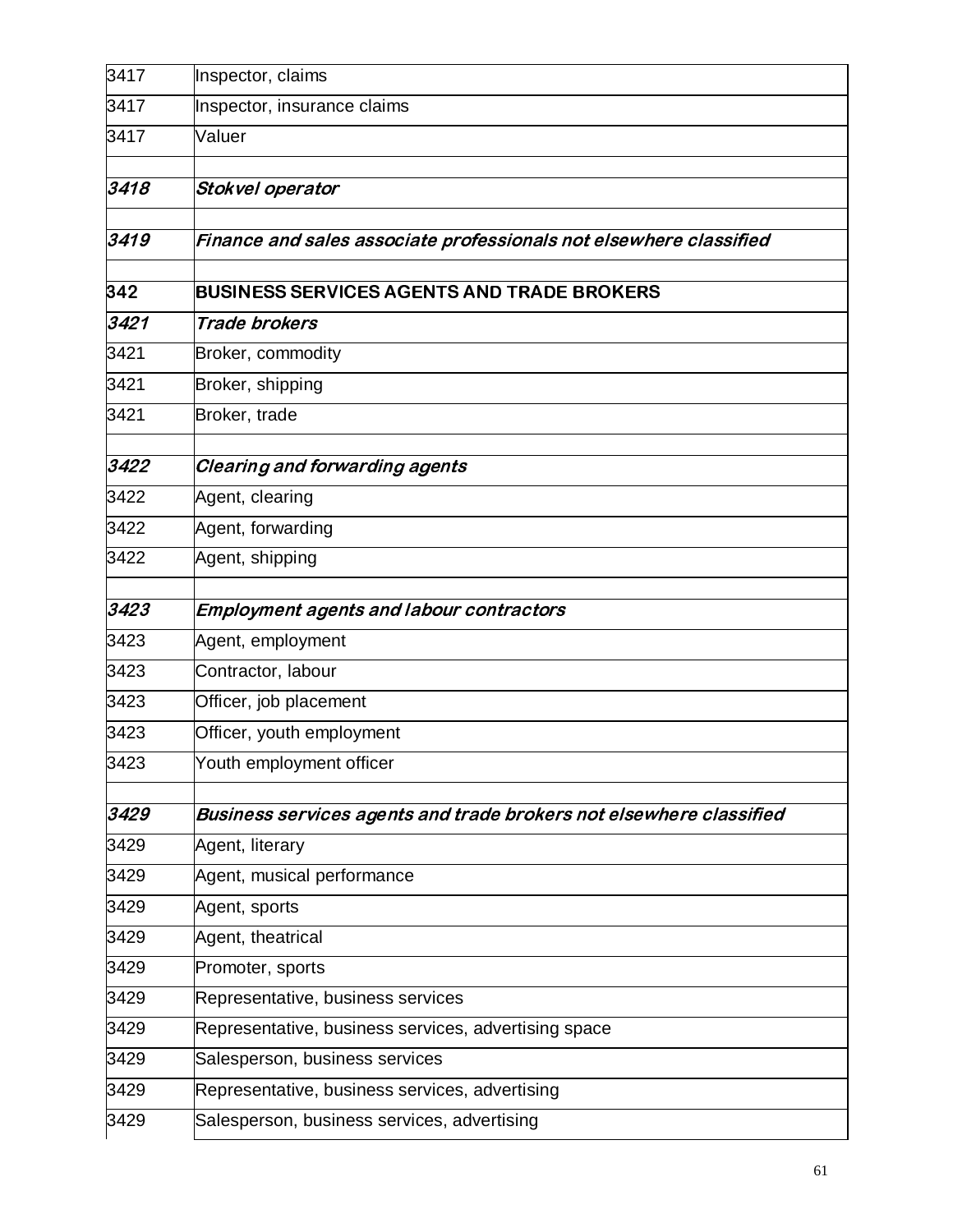| 3429 | Salesperson, business services, advertising space              |
|------|----------------------------------------------------------------|
| 343  | <b>ADMINISTRATIVE ASSOCIATE PROFESSIONALS</b>                  |
| 3431 | Administrative secretaries and related associate professionals |
| 3431 | Administrative secretary                                       |
| 3431 | Secretary, administrative                                      |
| 3431 | Reporter, administrative, verbatim                             |
| 3431 | Verbatim reporter                                              |
| 3431 | Assistant, correspondence                                      |
| 3431 | Reporter, administrative, court                                |
| 3432 | Legal and related business associate professionals             |
| 3432 | Assistant, barrister's                                         |
| 3432 | Assistant, legal                                               |
| 3432 | Assistant, solicitor's                                         |
| 3432 | Clerk, conveyancing                                            |
| 3432 | Clerk, court                                                   |
| 3432 | Clerk, judge's                                                 |
| 3432 | Clerk, law                                                     |
| 3432 | Clerk, probate                                                 |
| 3432 | Assistant, broker                                              |
| 3432 | Assistant, insurance, adjustment                               |
| 3432 | Assistant, insurance, claims                                   |
| 3432 | Assistant, insurance, policy                                   |
| 3432 | Clerk, insurance                                               |
| 3432 | Assistant, bank                                                |
| 3432 | <b>Bailiff</b>                                                 |
| 3433 | <b>Bookkeepers</b>                                             |
| 3433 | <b>Bookkeeper</b>                                              |
| 3433 | Bookkeeper, ledger                                             |
| 3434 | Statistical, mathematical and related associate professionals  |
| 3434 | Assistant, accounting                                          |
| 3434 | Assistant, actuarial                                           |
| 3434 | Assistant, mathematical                                        |
| 3434 | Assistant, statistical                                         |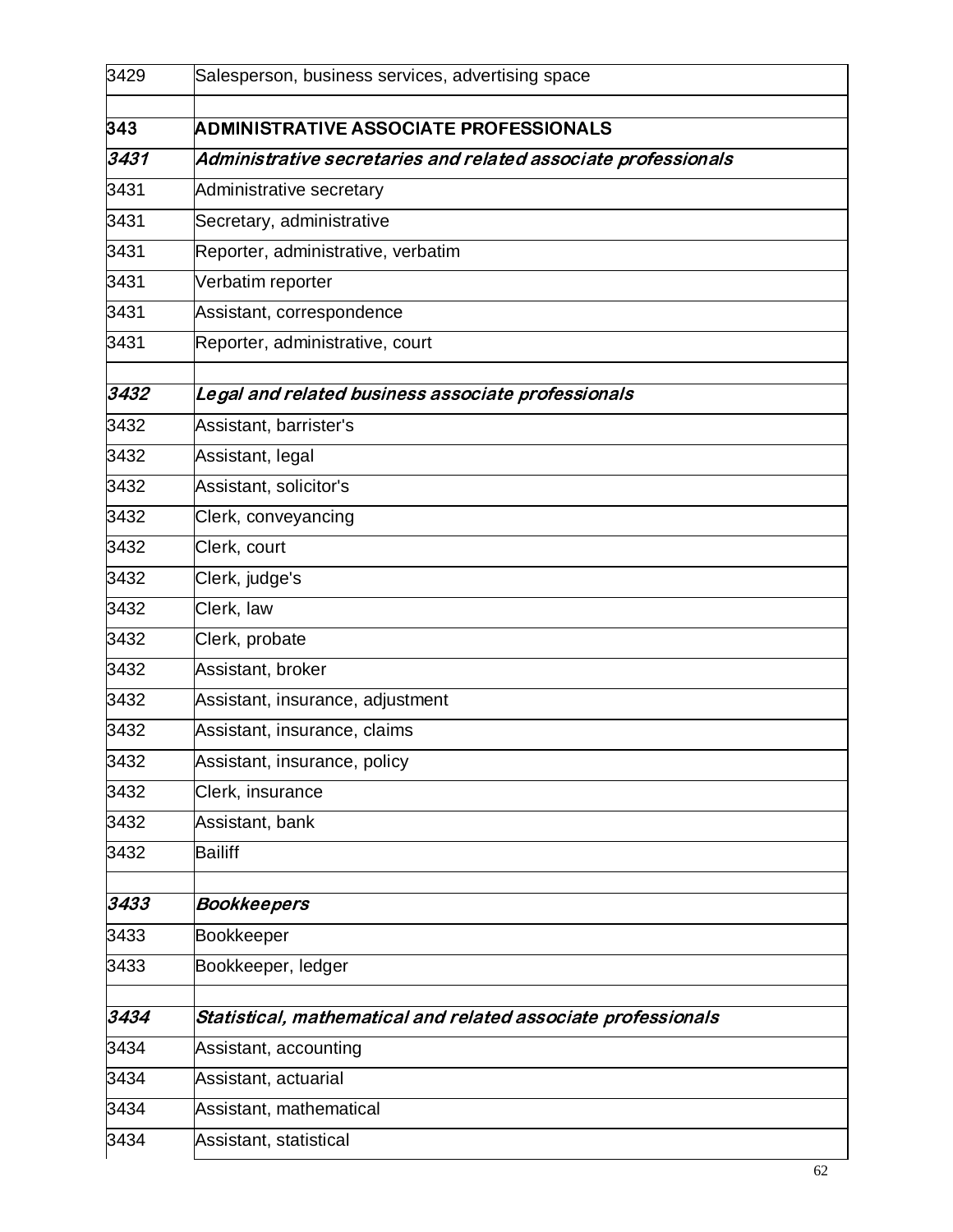| 3439 | Administrative associate professionals not elsewhere classified       |
|------|-----------------------------------------------------------------------|
| 3439 | Consul                                                                |
| 3439 | Courier, diplomatic                                                   |
| 3439 | Executive secretary, committee                                        |
| 3439 | Executive secretary, consular office                                  |
| 3439 | Executive secretary, government administration                        |
| 3439 | Executive secretary, non-government administration                    |
| 3439 | Official, consular                                                    |
| 3439 | Secretary, executive, committee                                       |
| 3439 | Secretary, executive, consular office                                 |
| 3439 | Secretary, executive, government administration                       |
| 3439 | Secretary, executive, non-government administration                   |
| 344  | CUSTOMS, TAX AND RELATED GOVERNMENT ASSOCIATE<br><b>PROFESSIONALS</b> |
| 3441 | <b>Customs and border inspectors</b>                                  |
| 3441 | Inspector, border                                                     |
| 3441 | Inspector, customs                                                    |
| 3441 | Officer, passport checking                                            |
| 3442 | Government tax and excise officials                                   |
| 3442 | Inspector, tax                                                        |
| 3442 | Officer, excise                                                       |
| 3442 | Officer, tax                                                          |
| 3443 | Government social benefits officials                                  |
| 3443 | Inspector, pensions                                                   |
| 3443 | Officer, pensions                                                     |
| 3443 | Officer, social benefits                                              |
| 3443 | Officer, social security claims                                       |
| 3444 | <b>Government licensing officials</b>                                 |
| 3444 | Inspector, licensing                                                  |
| 3444 | Officer, immigration                                                  |
| 3444 | Officer, licensing                                                    |
| 3444 | Officer, passport issuing                                             |
|      |                                                                       |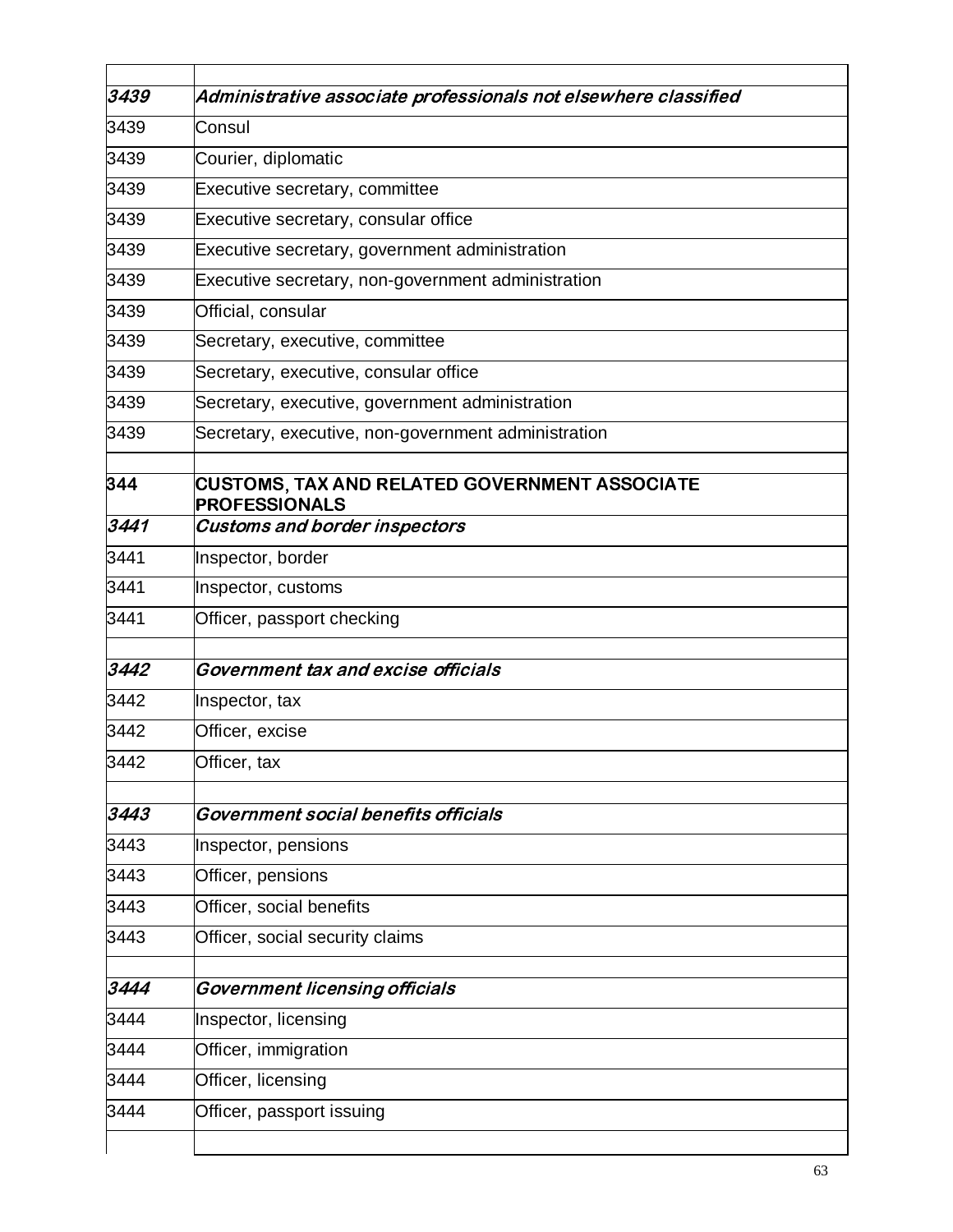| 3449 | Customs, tax and related government associate professionals not<br>elsewhere classified |
|------|-----------------------------------------------------------------------------------------|
| 3449 | Censor, government administration                                                       |
| 3449 | Inspector, civil service                                                                |
| 3449 | Inspector, government administration                                                    |
| 3449 | Inspector, price                                                                        |
| 3449 | Inspector, wage                                                                         |
| 3449 | Inspector, weights and measures                                                         |
| 3449 | Officer, civil defence                                                                  |
| 3449 | Officer, civil service commission                                                       |
| 3449 | Officer, electoral                                                                      |
| 345  | <b>POLICE INSPECTORS AND DETECTIVES</b>                                                 |
| 3450 | Police inspectors and detectives                                                        |
| 3450 | Agent, inquiry, police                                                                  |
| 3450 | Detective                                                                               |
| 3450 | Inspector, police                                                                       |
| 3450 | Detective, store                                                                        |
| 3450 | Private detective                                                                       |
| 3450 | Private investigator                                                                    |
| 346  | <b>SOCIAL WORK ASSOCIATE PROFESSIONALS</b>                                              |
| 3460 | Social work associate professionals                                                     |
| 3460 | Social worker, associate professional                                                   |
| 3460 | Social worker, associate professional, enterprise                                       |
| 3460 | Almoner, associate professional                                                         |
| 3460 | Caseworker, associate professional                                                      |
| 3460 | Caseworker, associate professional, child welfare                                       |
| 3460 | Caseworker, associate professional, family welfare                                      |
| 3460 | Caseworker, associate professional, social welfare                                      |
| 3460 | Housefather, associate professional                                                     |
| 3460 | Housemother, associate professional                                                     |
| 3460 | Social worker, associate professional, medical                                          |
| 3460 | Welfare worker, associate professional                                                  |
| 3460 | Welfare worker, associate professional, moral welfare                                   |
| 3460 | Welfare worker, associate professional, prison                                          |
| 3460 | Social worker, associate professional, community centre                                 |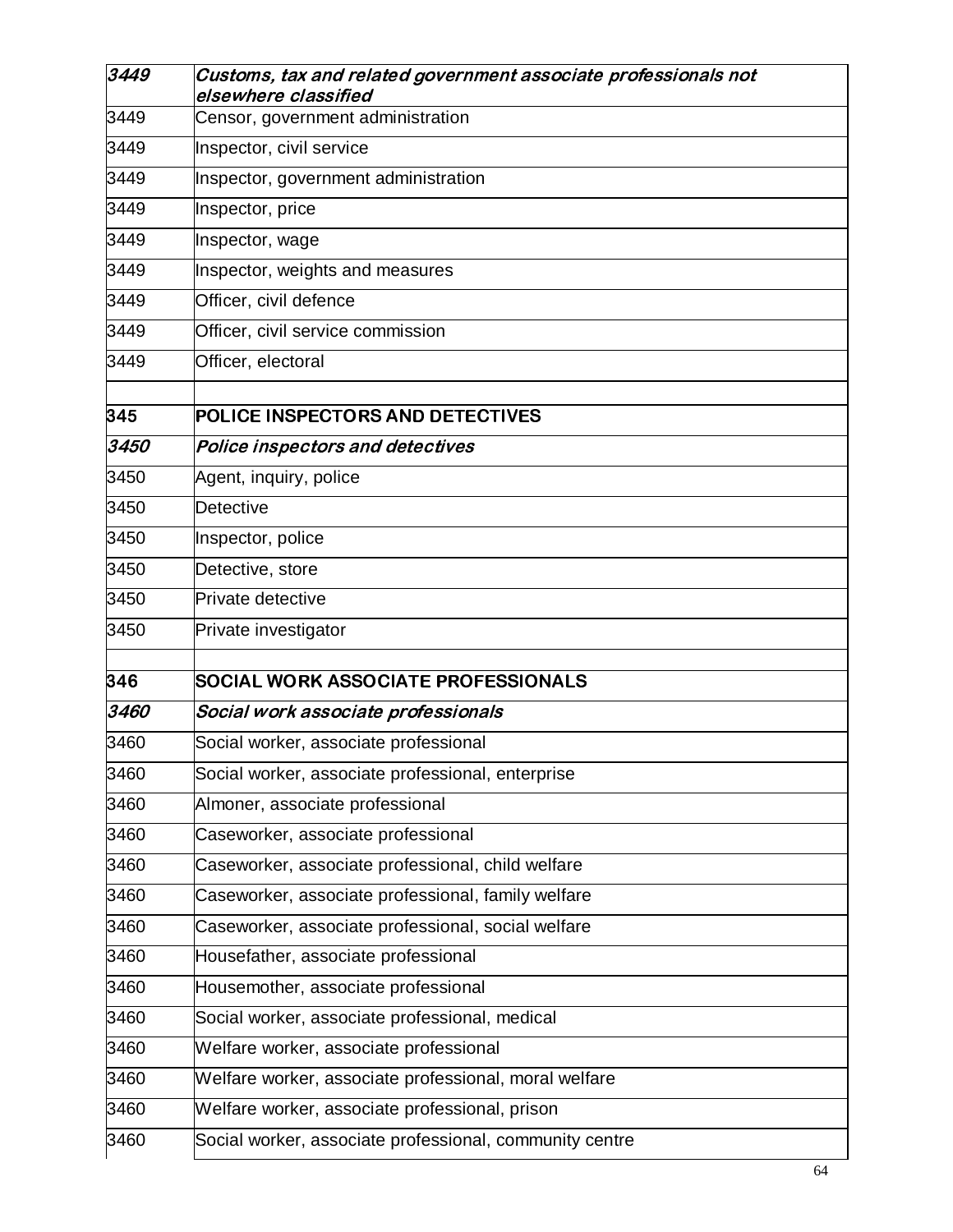| 3460 | Social worker, associate professional, cultural centre             |
|------|--------------------------------------------------------------------|
| 3460 | Housemaster, associate professional, approved school               |
| 3460 | Parole officer, associate professional                             |
| 3460 | Probation officer, associate professional                          |
| 3460 | Social worker, associate professional, delinquency                 |
| 3460 | Social worker, associate professional, probation                   |
| 3460 | Warden, probation home, associate professional                     |
| 3460 | Social worker, associate professional, psychiatric                 |
| 3460 | Welfare worker, associate professional, mental health              |
| 3460 | Social worker, associate professional, family planning             |
| 3460 | Social worker, associate professional, home-help service           |
| 3460 | Welfare worker, associate professional, the deaf                   |
| 3460 | Welfare worker, associate professional, the physically handicapped |
| 3460 | Warden, community centre, associate professionals                  |
|      |                                                                    |
| 347  | ARTISTIC, ENTERTAINMENT AND SPORTS ASSOCIATE PROFESSIONALS         |
| 3471 | Decorators and commercial designers                                |
| 3471 | Designer, graphic                                                  |
| 3471 | Designer, poster                                                   |
| 3471 | Designer, typographical                                            |
| 3471 | Illustrator, advertising                                           |
| 3471 | Illustrator, book                                                  |
| 3471 | Decorator, interior                                                |
| 3471 | Decorator, motion picture set                                      |
| 3471 | Designer, decoration                                               |
| 3471 | Designer, interior decoration                                      |
| 3471 | Designer, commercial products                                      |
| 3471 | Designer, dress                                                    |
| 3471 | Designer, fashion                                                  |
| 3471 | Designer, furniture                                                |
| 3471 | Designer, industrial products                                      |
| 3471 | Designer, jewellery                                                |
| 3471 | Designer, package                                                  |
| 3471 | Designer, textile                                                  |
| 3471 | Decorator, display                                                 |
| 3471 | Decorator, display, windows                                        |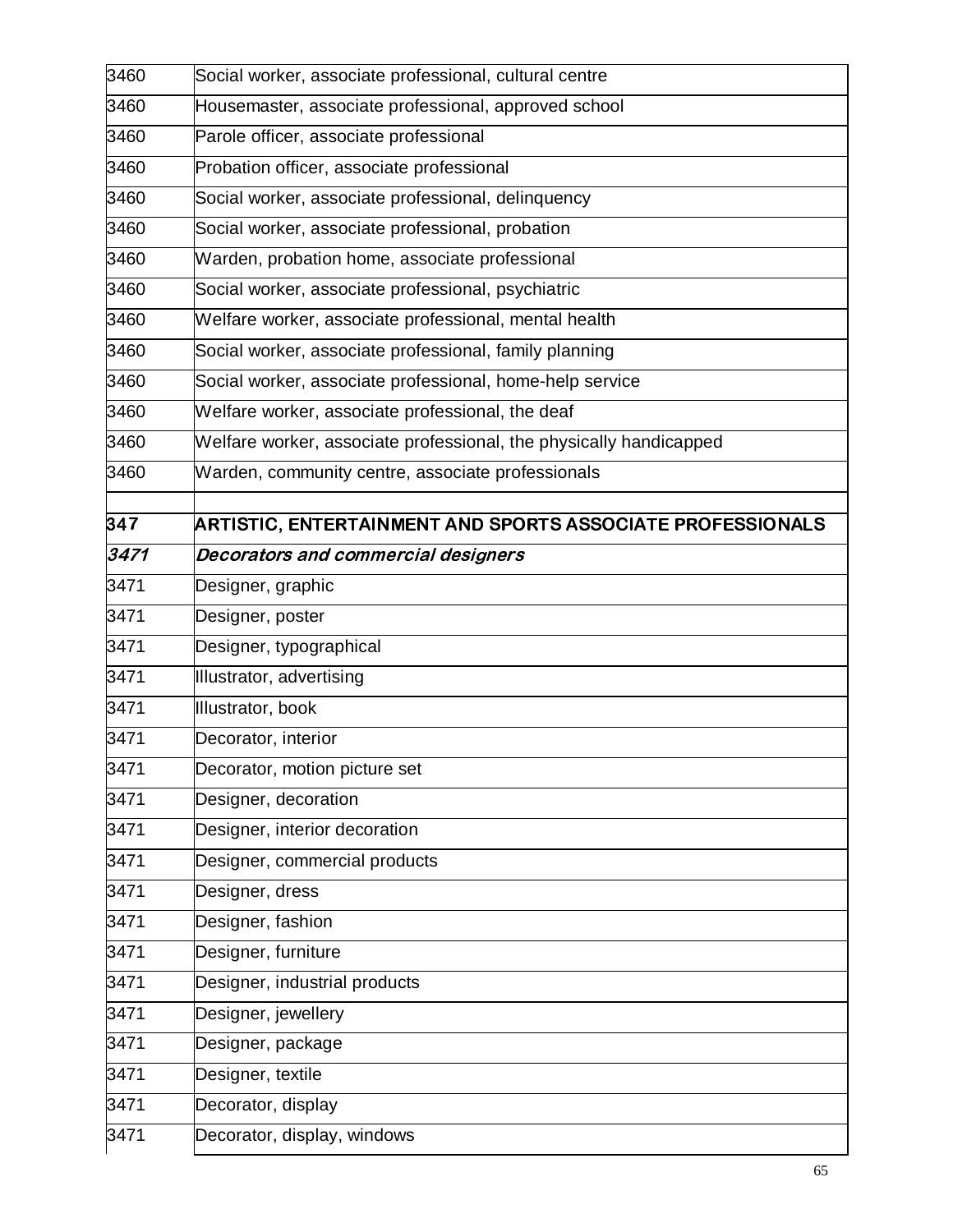| 3471 | Designer, display                                               |
|------|-----------------------------------------------------------------|
| 3471 | Designer, display, windows                                      |
| 3471 | Designer, exhibition                                            |
| 3471 | Designer, armorial                                              |
| 3471 | Designer, scenery                                               |
| 3471 | Designer, stage set                                             |
| 3471 | <b>Tattooist</b>                                                |
| 3472 | Radio, television and other announcers                          |
| 3472 | Announcer, news                                                 |
| 3472 | Announcer, radio                                                |
| 3472 | Announcer, television                                           |
| 3472 | Interviewer, media                                              |
| 3472 | Newscaster                                                      |
| 3472 | Compère                                                         |
| 3472 | Disc jockey                                                     |
| 3473 | Street, nightclub and related musicians, singers and dancers    |
| 3473 | <b>Band leader</b>                                              |
|      |                                                                 |
| 3473 | <b>Bandmaster</b>                                               |
| 3473 | Conductor, band                                                 |
| 3473 | Musician, nightclub                                             |
| 3473 | Musician, street                                                |
| 3473 | Singer, nightclub                                               |
| 3473 | Singer, street                                                  |
| 3473 | Dancer, chorus                                                  |
| 3473 | Dancer, nightclub                                               |
| 3473 | Dancer, tap                                                     |
| 3473 | Vocalist, informal                                              |
| 3474 | Clowns, magicians, acrobats and related associate professionals |
| 3474 | Clown                                                           |
| 3474 | Comic, circus                                                   |
| 3474 | Conjuror                                                        |
| 3474 | <b>Illusionist</b>                                              |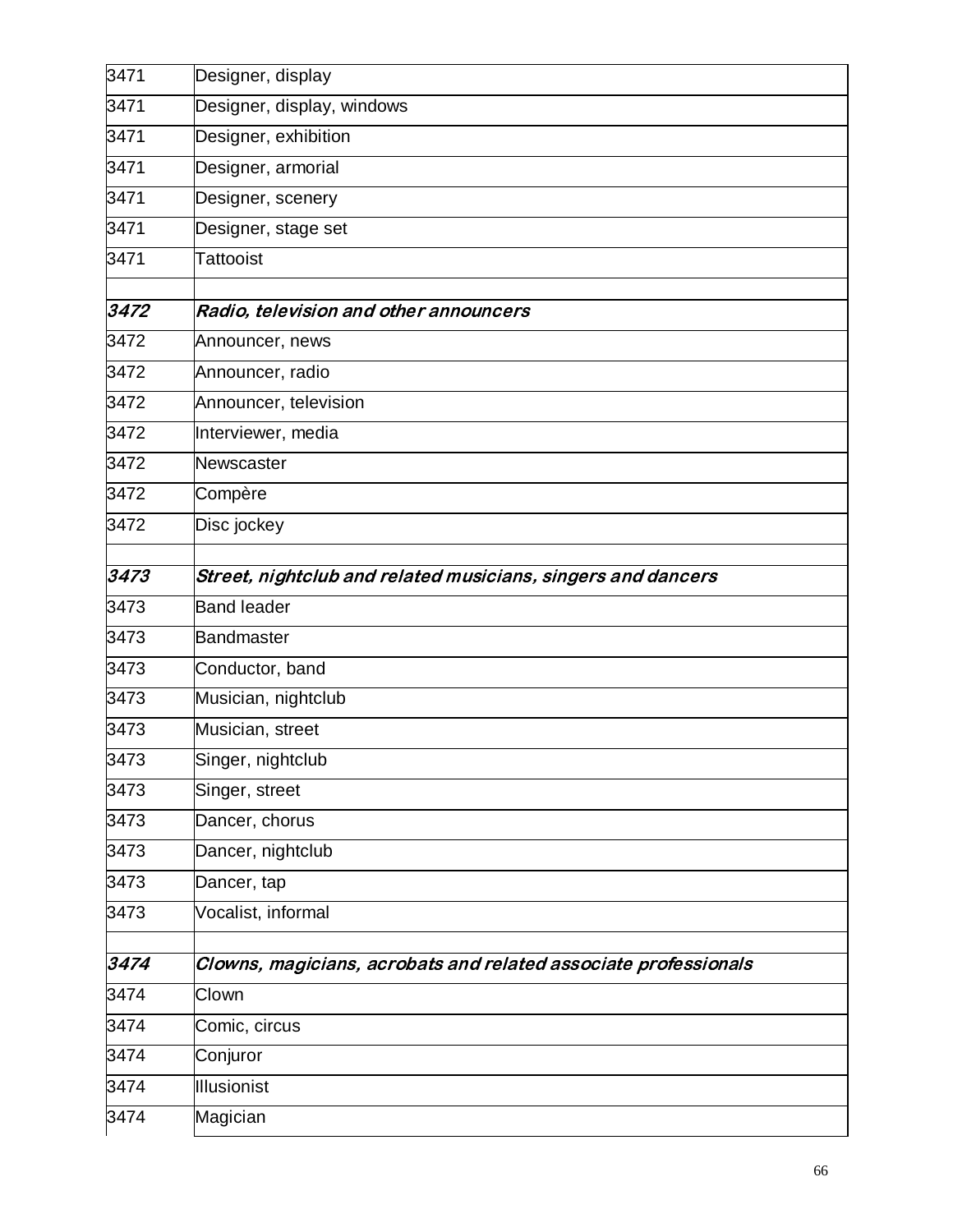| 3474 | Prestidigitator                                             |
|------|-------------------------------------------------------------|
| 3474 | Acrobat                                                     |
| 3474 | Contortionist                                               |
| 3474 | Tumbler                                                     |
| 3474 | Aerialist                                                   |
| 3474 | Artist, trapeze                                             |
| 3474 | Artist, high-wire                                           |
| 3474 | Artist, tight-rope                                          |
| 3474 | Juggler                                                     |
| 3474 | Trainer, wild animal                                        |
| 3474 | Artist, striptease                                          |
| 3474 | Hypnotist                                                   |
| 3474 | Imitator                                                    |
| 3474 | Imitator, animal noise                                      |
| 3474 | Puppeteer                                                   |
| 3474 | Tamer, wild animal                                          |
| 3474 | Ventriloquist                                               |
|      |                                                             |
| 3475 | Athletes, sportspersons and related associate professionals |
| 3475 | Athlete                                                     |
| 3475 | <b>Boxer</b>                                                |
|      |                                                             |
| 3475 | Cycle racer                                                 |
| 3475 | Driver, motor racing                                        |
| 3475 | Jockey                                                      |
| 3475 | Player, sports                                              |
| 3475 | Racer, cycle                                                |
| 3475 | Sportsman, professional                                     |
| 3475 | Sportwoman, professional                                    |
| 3475 | Wrestler                                                    |
| 3475 | Coach, athletic                                             |
| 3475 | Coach, games                                                |
| 3475 | Coach, sports                                               |
| 3475 | Instructor, sports                                          |
| 3475 | Trainer, boxing                                             |
| 3475 | Trainer, golf                                               |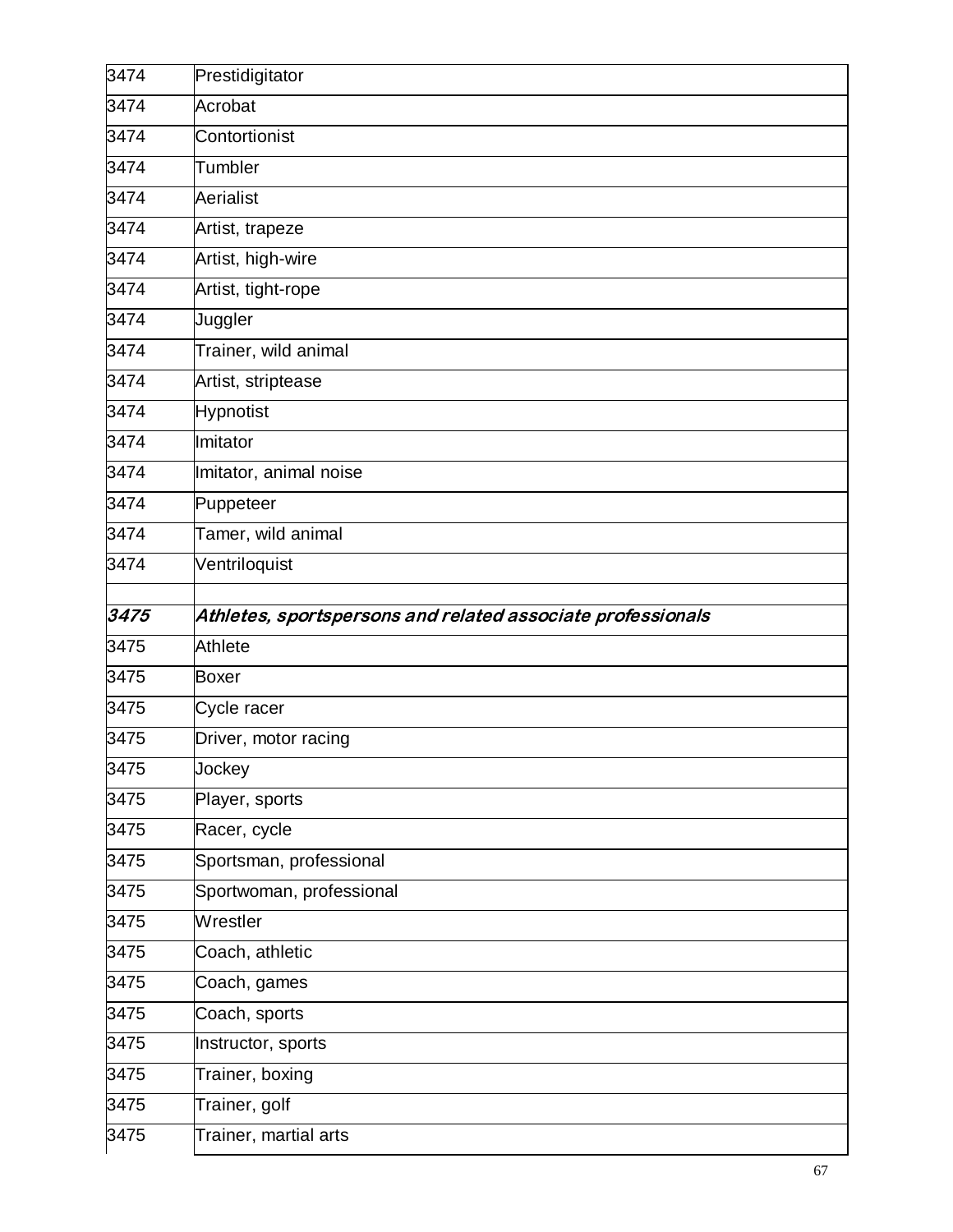| 3475         | Trainer, sports                                                                  |
|--------------|----------------------------------------------------------------------------------|
| 3475         | Trainer, wrestling                                                               |
| 3475         | Trainer, yoga                                                                    |
| 3475         | Judge, sports                                                                    |
| 3475         | Official, sports                                                                 |
| 3475         | Sports administrator                                                             |
| 3475         | Referee, sports                                                                  |
| 3475         | Umpire, sports                                                                   |
| 3475         | Trainer, physical                                                                |
| 3475         | Instructor, billiards                                                            |
| 3475         | Instructor, bridge                                                               |
| 3475         | Instructor, chess                                                                |
| 3479         | Art, entertainment and sport associate professionals not elsewhere<br>classified |
| 348          | <b>RELIGIOUS ASSOCIATE PROFESSIONALS</b>                                         |
| 3480         | Religious associate professionals                                                |
| 3480         | Evangelist                                                                       |
| 3480         | Lay preacher                                                                     |
| 3480         | Monk, associate professional                                                     |
| 3480         | Nun, associate professional                                                      |
| 3480         | Preacher, lay                                                                    |
| 3480         | Religious worker                                                                 |
| 3480         | Salvationist                                                                     |
| 3480         | Lay worker                                                                       |
| 3480         | Parish worker                                                                    |
| 349          | <b>OTHER ASSOCIATE PROFESSIONALS NOT ELSEWHERE CLASSIFIED</b>                    |
| 3490         | Other associate professionals not elsewhere classified                           |
| 3491         | <b>Stokvel</b>                                                                   |
| 350          | ASSOCIATE PROFESSIONALS IN ARMED FORCES AND SIVIL SERVICE                        |
|              |                                                                                  |
| 3500<br>3500 | Captain<br>Major                                                                 |
| 3500         | Lieutenant                                                                       |
| 3500         | Lieutenant Colonel                                                               |
| 3500         | Colonel                                                                          |
| 3500         | Superentant                                                                      |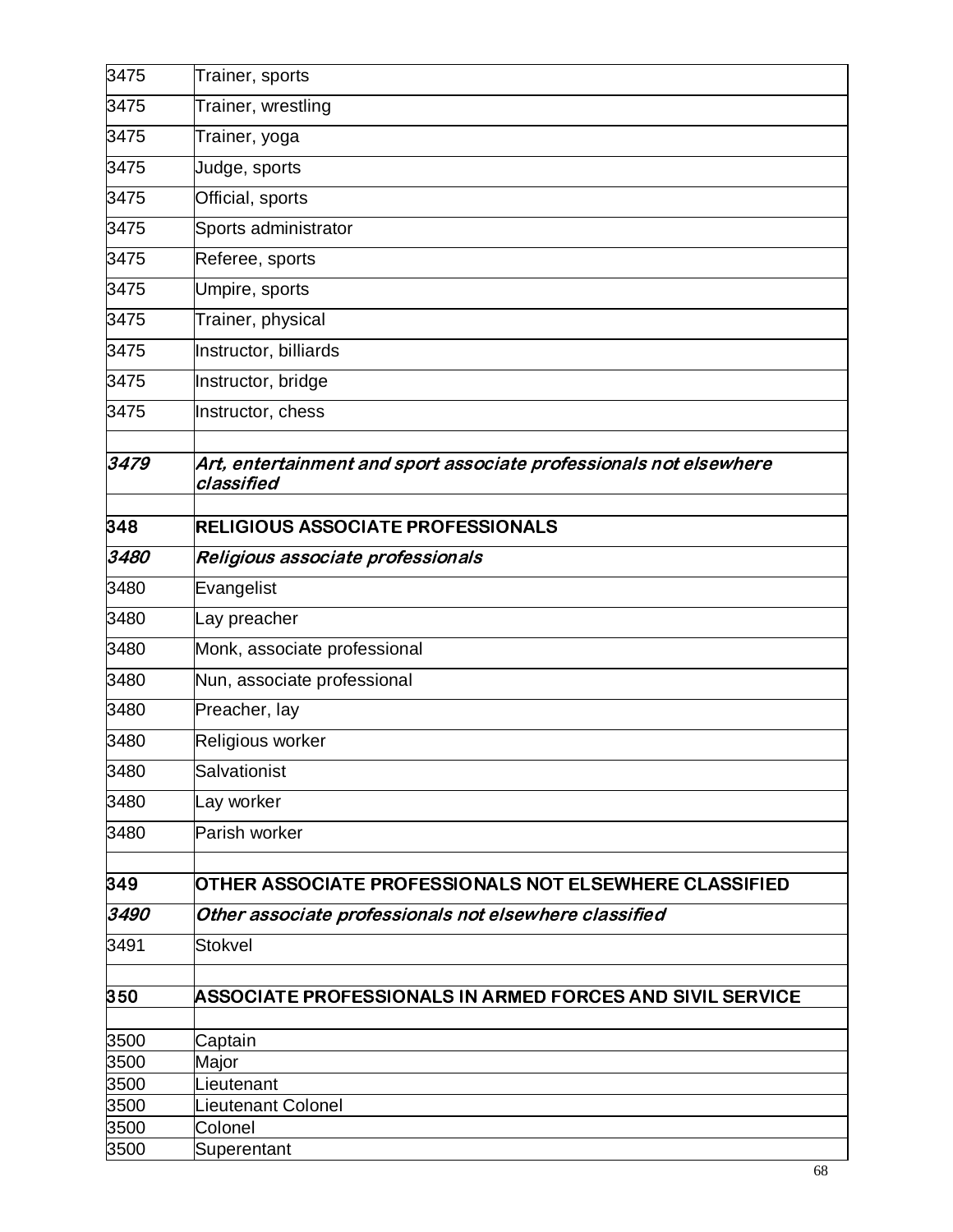| 3500 | Senior Superentant        |
|------|---------------------------|
| 3500 | <b>Assistant Director</b> |
| 3500 | Deputy Director           |
| 3500 | Admin Officer             |
| 3500 | Senior Admin. Officer     |
|      |                           |

| 4               | <b>CLERKS</b>                                      |
|-----------------|----------------------------------------------------|
| $\overline{41}$ | <b>OFFICE CLERKS</b>                               |
|                 |                                                    |
| 411             | <b>SECRETARIES AND KEYBOARD-OPERATING CLERKS</b>   |
| 4111            | Stenographers and typists                          |
|                 | <b>Justowriter</b>                                 |
| 4111            |                                                    |
| 4111            | Stenographer                                       |
| 4111            | Stenographer, typing                               |
| 4111            | Typist, shorthand                                  |
| 4111            | Typist, stenography                                |
| 4111            | Clerk, typing                                      |
| 4111            | Typist                                             |
| 4111            | Typist, clerical                                   |
| 4111            | Typist, copy                                       |
| 4111            | Typist, invoice                                    |
| 4111            | Typist, statistical                                |
| 4111            | Clerk, justowriting                                |
| 4111            | Typist, perforator                                 |
| 4111            | Typist, varityping                                 |
| 4111            | Varitypist                                         |
|                 |                                                    |
| 4112            | Word-processor and related operators               |
| 4112            | Clerk, word processing                             |
| 4112            | Clerk, telefax                                     |
| 4112            | Clerk, telegraph                                   |
| 4112            | Clerk, teleprinter                                 |
| 4112            | Clerk, telex                                       |
| 4112            | Teletypist                                         |
|                 |                                                    |
| 4113            | Data entry operators                               |
| 4113            | Clerk, data entry, punching machine, card and tape |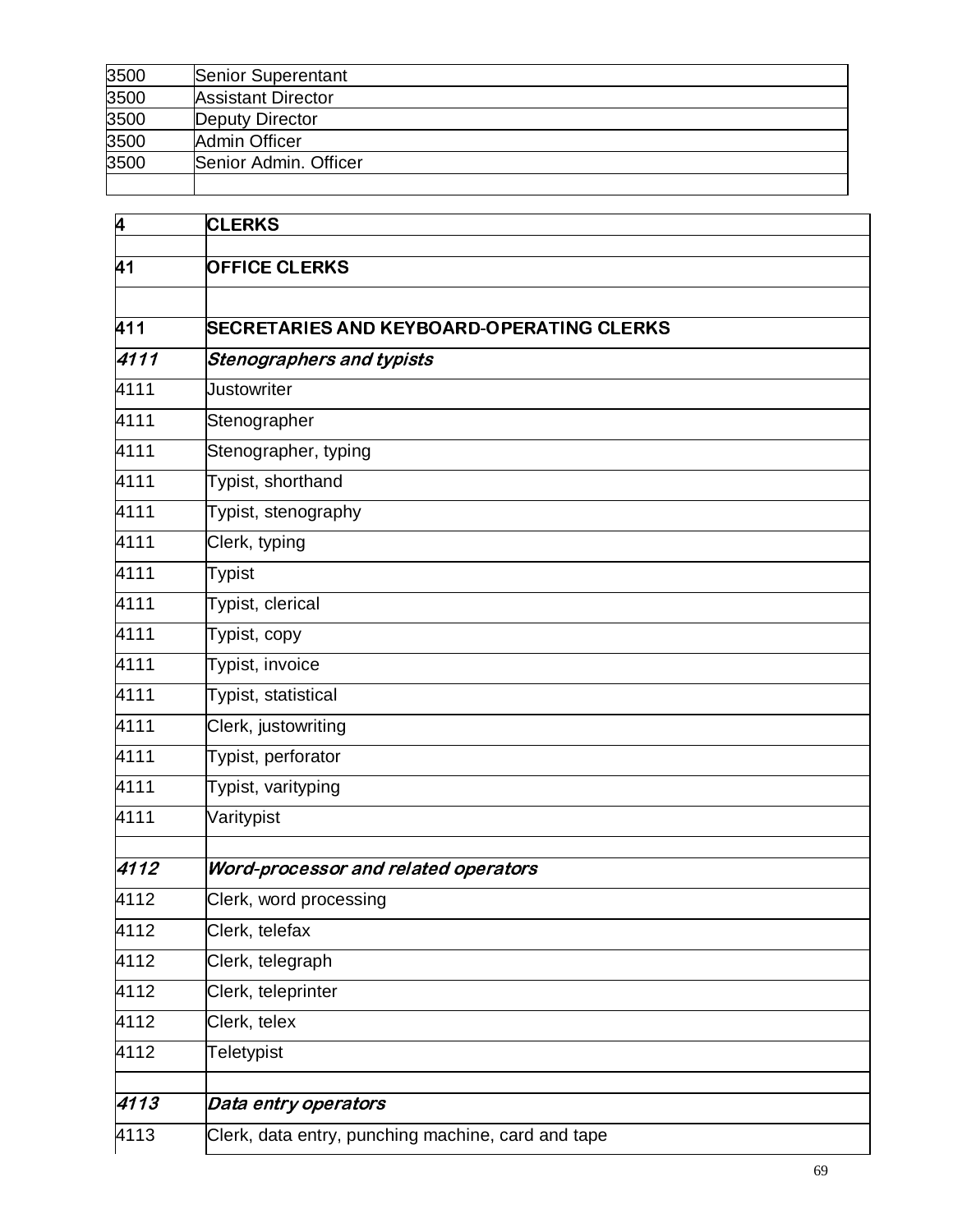| 4113 | Clerk, data entry, punching machine, keys  |
|------|--------------------------------------------|
| 4113 | Clerk, data entry                          |
| 4113 | Clerk, data entry, computer                |
| 4113 | Clerk, data entry, electronic mail         |
| 4113 | Clerk, data entry, converter, tape-to-card |
| 4113 | Clerk, data entry, converter, tape-to-page |
| 4113 | Clerk, data entry, sorting machine         |
| 4113 | Clerk, data entry, tabulating machine      |
| 4113 | Clerk, data entry, converter, card-to-tape |
| 4114 | Calculating-machine operators              |
| 4114 | Clerk, accounting machine                  |
| 4114 | Clerk, bookkeeping machine                 |
| 4114 | Clerk, invoicing machine                   |
| 4114 | Clerk, posting machine                     |
| 4114 | Clerk, adding machine                      |
| 4114 | Clerk, calculating machine                 |
| 4114 | Clerk, comptometer                         |
| 4114 | Clerk, computing machine                   |
| 4115 | Secretaries                                |
| 4115 | Secretary                                  |
| 4115 | Secretary, stenography                     |
| 4115 | Secretary, stenography, typing             |
| 4115 | Secretary, typing                          |
| 4115 | Secretary, word processing                 |
| 412  | <b>NUMERICAL CLERKS</b>                    |
| 4121 | Accounting and bookkeeping clerks          |
| 4121 | Clerk, accounts                            |
| 4121 | Clerk, bookkeeping                         |
| 4121 | Clerk, bookkeeping, accounts               |
| 4121 | Clerk, bookkeeping, discount               |
| 4121 | Clerk, bookkeeping, interest accrual       |
| 4121 |                                            |
|      | Clerk, ledger                              |
| 4121 | Clerk, office cash                         |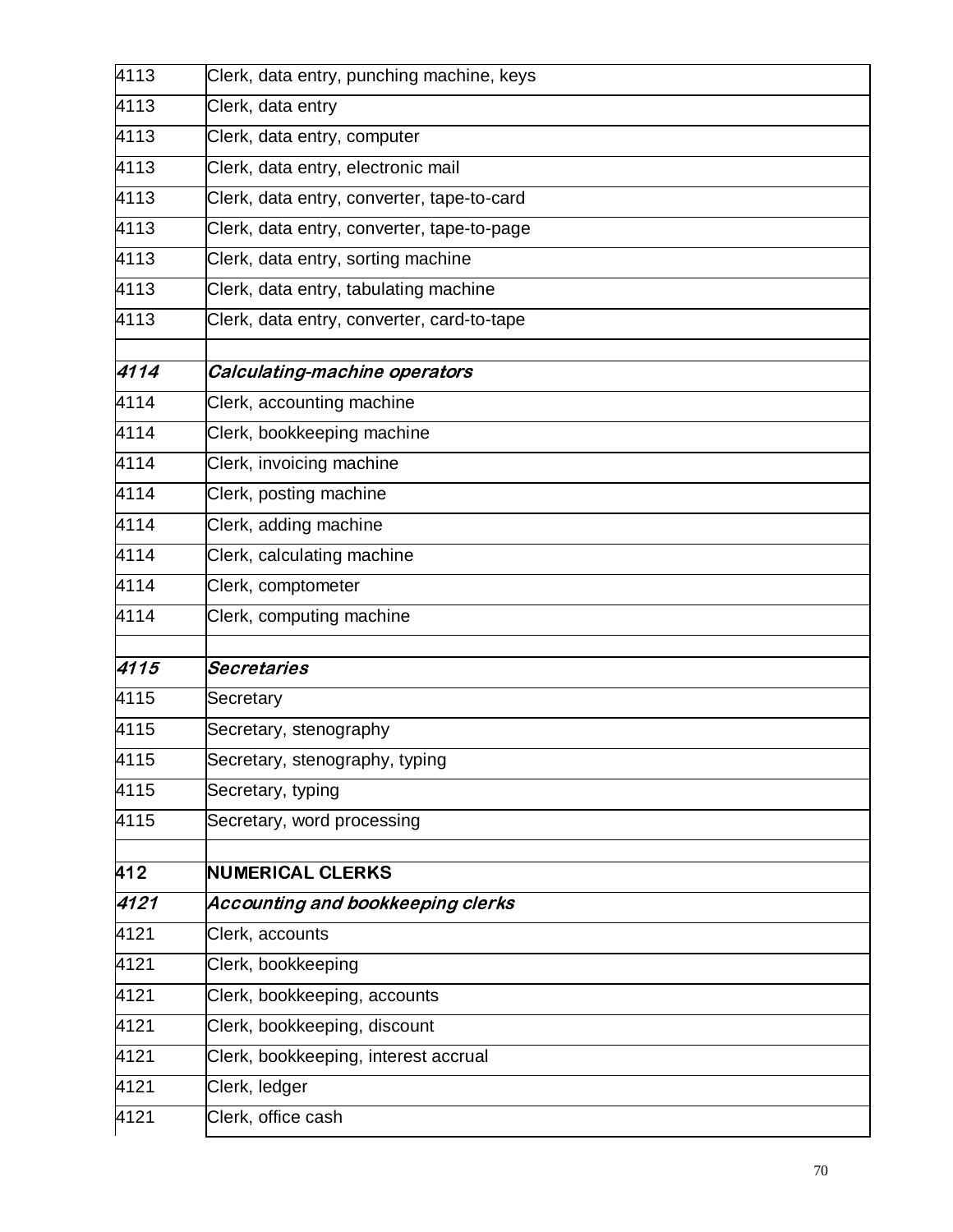| 4121 | Clerk, auction                                 |
|------|------------------------------------------------|
| 4121 | Clerk, audit                                   |
| 4121 | Clerk, cost computing                          |
| 4121 | Clerk, estimating                              |
| 4121 | Clerk, payroll                                 |
| 4121 | Clerk, salaries                                |
| 4121 | Clerk, wages                                   |
| 4121 | Clerk, invoice                                 |
|      |                                                |
| 4122 | Statistical finance clerks                     |
| 4122 | Clerk, adjustment                              |
| 4122 | Clerk, bond                                    |
| 4122 | Clerk, brokerage                               |
| 4122 | Clerk, collateral                              |
| 4122 | Clerk, credit                                  |
| 4122 | Clerk, finance                                 |
| 4122 | Clerk, investment                              |
| 4122 | Clerk, mortgage                                |
| 4122 | Clerk, rating                                  |
| 4122 | Clerk, securities                              |
| 4122 | Clerk, tax                                     |
| 4122 | Clerk, actuarial                               |
| 4122 | Clerk, statistical                             |
|      |                                                |
| 413  | <b>MATERIAL-RECORDING AND TRANSPORT CLERKS</b> |
| 4131 | <b>Stock clerks</b>                            |
| 4131 | Clerk, freight                                 |
| 4131 | Clerk, freight, dispatching                    |
| 4131 | Clerk, freight, inward                         |
| 4131 | Clerk, freight, receiving                      |
| 4131 | Clerk, freight, routing                        |
| 4131 | Clerk, freight, shipping                       |
| 4131 | Clerk, freight, traffic                        |
| 4131 | Clerk, stock                                   |
| 4131 | Clerk, stock, control                          |
| 4131 | Clerk, stock, control, inventory               |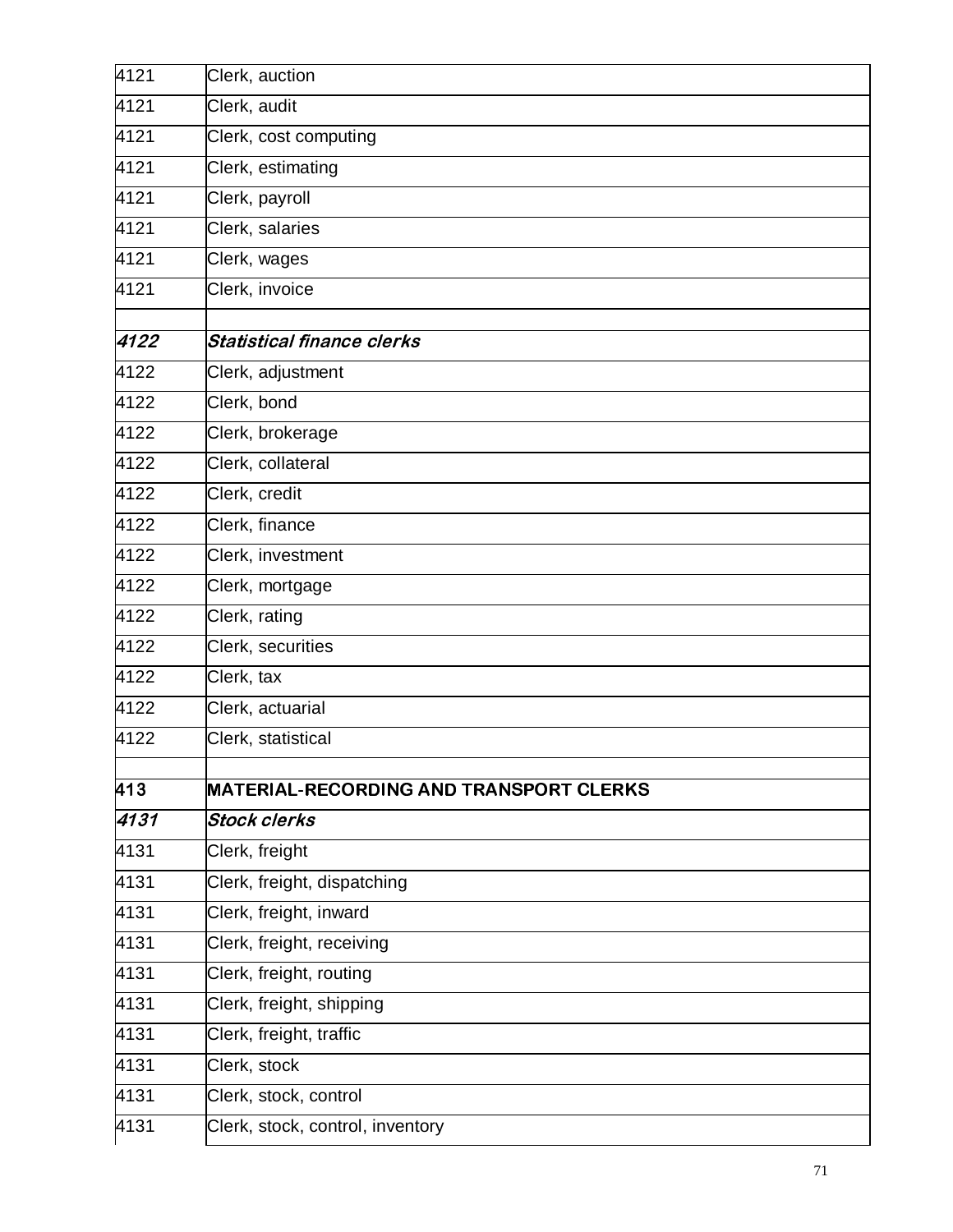| 4131 | Clerk, stock, control, records                              |
|------|-------------------------------------------------------------|
| 4131 | Clerk, stock, records                                       |
| 4131 | Attendant, tool crib                                        |
| 4131 | Clerk, stock, storeroom                                     |
| 4131 | Clerk, supply                                               |
| 4131 | Clerk, warehouse                                            |
| 4131 | Storekeeper                                                 |
| 4131 | Clerk, weighing                                             |
| 4131 | Clerk, weighing, scale                                      |
| 4131 | Clerk, weighing, tally                                      |
| 4131 | Clerk, depository, furniture                                |
| 4132 | <b>Production clerks</b>                                    |
| 4132 |                                                             |
|      | Clerk, order, materials                                     |
| 4132 | Clerk, planning, materials                                  |
| 4132 | Clerk, schedule, materials                                  |
| 4132 | Clerk, production planning                                  |
| 4132 | Clerk, production planning, coordination                    |
| 4132 | Clerk, production planning, schedule                        |
| 4133 | Transport clerks                                            |
| 4133 | Controller, clerical, railway service                       |
| 4133 | Superintendent, clerical, railway depot                     |
| 4133 | Controller, clerical, railway service, freight              |
| 4133 | Controller, clerical, train                                 |
| 4133 | Dispatcher, clerical, railway                               |
| 4133 | Dispatcher, clerical, train                                 |
| 4133 | Inspector, clerical, railway transport service              |
| 4133 | Clerk, goods, railway                                       |
| 4133 | Yardmaster, railway                                         |
| 4133 | Controller, clerical, road transport service                |
| 4133 | Dispatcher, clerical, bus                                   |
| 4133 | Dispatcher, clerical, road transport (except bus and truck) |
| 4133 | Dispatcher, clerical, truck                                 |
| 4133 | Superintendent, clerical, road transport depot              |
| 4133 | Superintendent, clerical, road transport traffic            |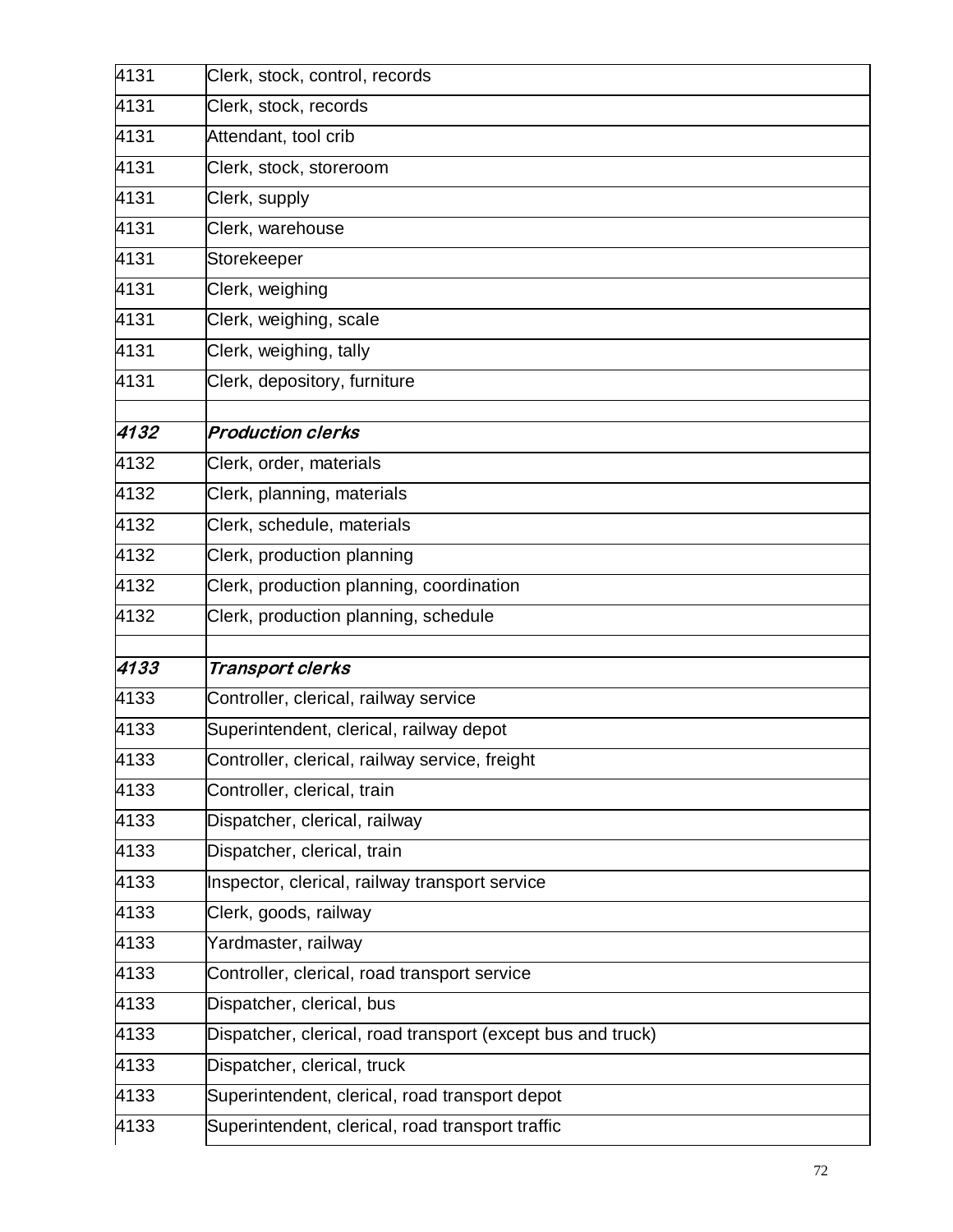| 4133 | Inspector, clerical, road transport service        |
|------|----------------------------------------------------|
| 4133 | Controller, clerical, air transport service        |
| 4133 | Controller, clerical, airline traffic              |
| 4133 | Clerk, air transport operations                    |
| 4133 | Clerk, dispatch, air transport                     |
| 4133 | Clerk, flight operations                           |
| 4133 | Dispatcher, clerical, aircraft                     |
| 4133 | Dispatcher, clerical, boat                         |
| 4133 | Dispatcher, clerical, gas pipelines                |
| 4133 | Dispatcher, clerical, oil pipelines                |
| 4133 | Float master                                       |
| 4133 | Superintendent, clerical, barge                    |
| 4133 | Superintendent, clerical, cargo                    |
| 4133 | Superintendent, clerical, ferry                    |
| 4133 | Superintendent, clerical, quay                     |
| 4133 | Superintendent, clerical, water transport terminal |
| 4133 | Superintendent, clerical, wharf                    |
| 4133 | Wharfinger                                         |
| 4133 | Clerk, transport                                   |
| 414  | LIBRARY, MAIL AND RELATED CLERKS                   |
| 4141 | Library and filing clerks                          |
| 4141 | Clerk, book-loan                                   |
|      |                                                    |
| 4141 | Clerk, library                                     |
| 4141 | Clerk, library, acquisitions                       |
| 4141 | Clerk, classification                              |
| 4141 | Clerk, filing                                      |
| 4141 | Clerk, index                                       |
| 4141 | Clerk, document duplication                        |
| 4141 | Clerk, photocopying                                |
| 4141 | Clerk, reproduction processes, office              |
| 4141 | Mimeographer                                       |
| 4142 |                                                    |
|      | Mail carriers and sorting clerks                   |
| 4142 | Controller, clerical, mail                         |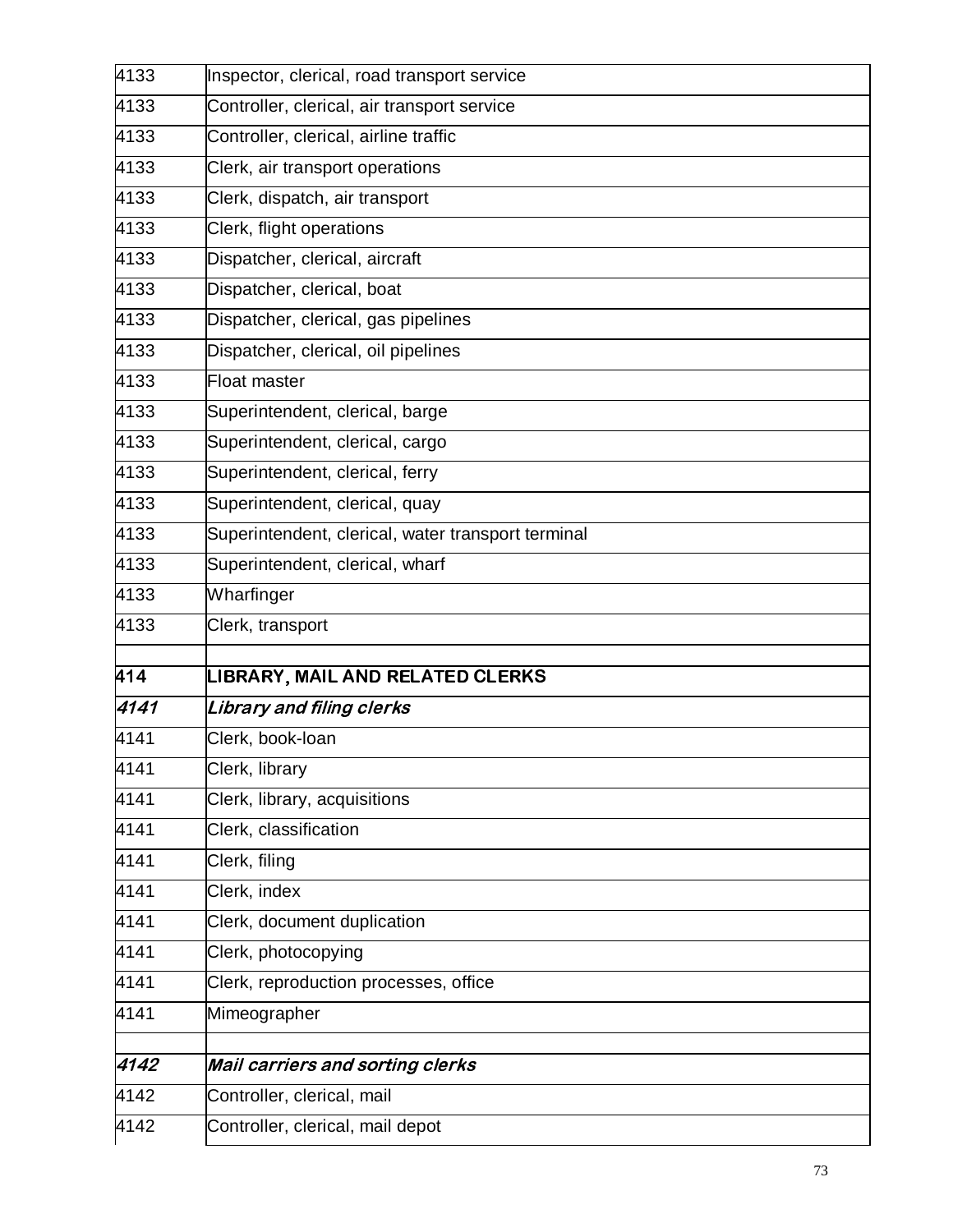| 4142 | Controller, clerical, postal service                                                                |
|------|-----------------------------------------------------------------------------------------------------|
| 4142 | Clerk, mail, sorting                                                                                |
| 4142 | Postman                                                                                             |
| 4142 | Postwoman                                                                                           |
| 4142 | Clerk, mail, dispatch                                                                               |
| 4142 | Courier, travel                                                                                     |
| 4142 | Mailman                                                                                             |
| 4142 | Mailwoman                                                                                           |
| 4142 | Post carrier                                                                                        |
| 4143 | Coding, proof-reading and related clerks                                                            |
| 4143 | Clerk, listing                                                                                      |
| 4143 | Clerk, coding                                                                                       |
| 4143 | Clerk, coding, data-processing                                                                      |
| 4143 | Clerk, coding, statistics                                                                           |
| 4143 | Coder, clerical                                                                                     |
| 4143 | Coder, clerical, data-processing                                                                    |
| 4143 | Coder, clerical, statistics                                                                         |
| 4143 | Clerk, proof reading                                                                                |
| 4143 | Clerk, proof reading, printing                                                                      |
| 4143 | Proof-reader, clerical                                                                              |
| 4143 | Clerk, document-sorting machine                                                                     |
| 4143 | Clerk, franking machine                                                                             |
| 4143 | Clerk, scripts                                                                                      |
| 4144 | Scribes and related workers                                                                         |
| 4144 | Public writer                                                                                       |
| 4144 | <b>Scribe</b>                                                                                       |
| 4144 | Clerk, form-filling assistance                                                                      |
| 419  | OTHER OFFICE CLERKS AND CLERKS NOT ELSEWHERE CLASSIFIED<br><b>(EXCEPT CUSTOMER SERVICES CLERKS)</b> |
| 4190 | Other office clerks and clerks not elsewhere classified                                             |
| 4190 | Timekeeper                                                                                          |
| 4190 | Clerk, compilation, directory                                                                       |
| 4190 | Clerk, records, personnel                                                                           |
| 4190 | Compiler, clerical, directory                                                                       |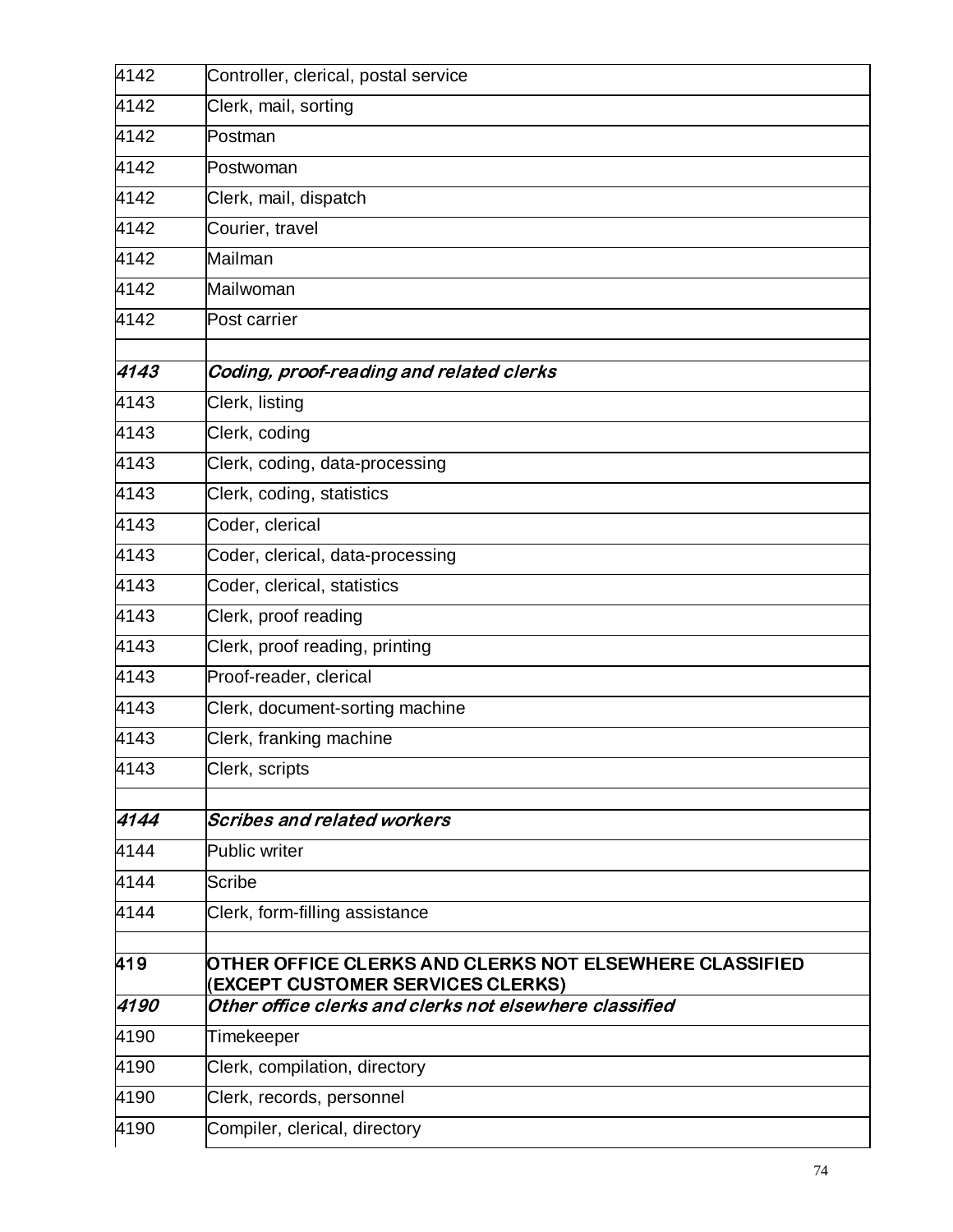| 4190 | Clerk, list, addresses                      |
|------|---------------------------------------------|
| 4190 | Clerk, addressing machine                   |
| 4190 | Clerk, list, mail                           |
|      |                                             |
| 42   | <b>CUSTOMER SERVICES CLERKS</b>             |
|      |                                             |
| 421  | <b>CASHIERS, TELLERS AND RELATED CLERKS</b> |
| 4211 | <b>Cashiers and ticket clerks</b>           |
| 4211 | Cashier, office                             |
| 4211 | Clerk, cash-accounting                      |
| 4211 | Cashier, bank                               |
| 4211 | Cashier, booking-office                     |
| 4211 | Cashier, box-office                         |
| 4211 | Cashier, cash desk                          |
| 4211 | Cashier, check-out, self-service store      |
| 4211 | Cashier, restaurant                         |
| 4211 | Cashier, store                              |
| 4211 | Clerk, ticket issuing (except travel)       |
| 4211 | Clerk, toll collection                      |
| 4211 | Clerk, bookmaking                           |
| 4212 | Tellers and other counter clerks            |
| 4212 | Cashier, currency exchange                  |
| 4212 | Money changer                               |
| 4212 | Clerk, post office counter                  |
| 4212 | Cashier, change-booth                       |
|      |                                             |
| 4213 | <b>Bookmakers and croupiers</b>             |
| 4213 | <b>Bookmaker</b>                            |
| 4213 | Bookmaker, betting pool                     |
| 4213 | Bookmaker, pari-mutuel system               |
| 4213 | Bookmaker, ticket writing                   |
| 4213 | Bookmaker, totalizator                      |
| 4213 | Croupier                                    |
| 4213 | Croupier, gambling-table                    |
|      |                                             |
| 4214 | Pawnbrokers and moneylenders                |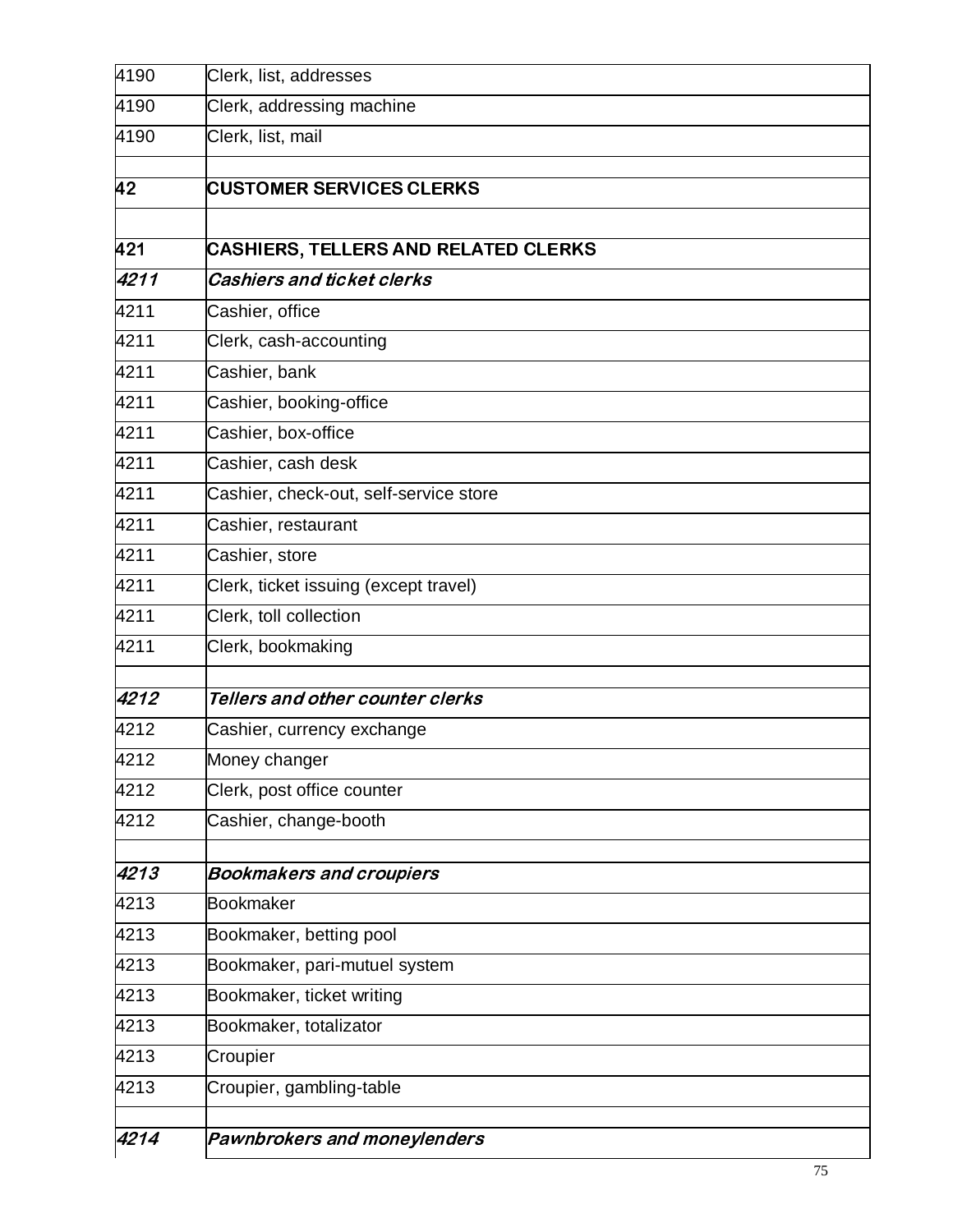| 4214 | Moneylender                                              |
|------|----------------------------------------------------------|
| 4214 | Pawnbroker                                               |
|      |                                                          |
| 4215 | Debt-collectors and related workers                      |
| 4215 | Clerk, bills                                             |
| 4215 | Collector, charity                                       |
| 4215 | Collector, debt                                          |
| 4215 | Collector, payment                                       |
| 4215 | Collector, rent                                          |
| 422  | <b>CLIENT INFORMATION CLERKS</b>                         |
| 4221 | Travel agency and related clerks                         |
| 4221 | Clerk, ticket issuing, travel                            |
| 4221 | Clerk, travel                                            |
| 4221 | Clerk, travel, airlines                                  |
| 4221 | Clerk, travel, railway                                   |
| 4221 | Clerk, travel agency                                     |
| 4221 | Clerk, travel agency, bookings                           |
| 4221 | Clerk, travel agency, reservations                       |
| 4222 | Receptionists and information clerks                     |
| 4222 | Receptionist                                             |
| 4222 | Receptionist, hotel                                      |
| 4222 | Receptionist, dental                                     |
| 4222 | Receptionist, medical                                    |
| 4222 | Clerk, appointments                                      |
| 4222 | Clerk, information                                       |
| 4222 | Clerk, inquiries                                         |
| 4223 | Telephone switchboard operators                          |
| 4223 | Switchboard operator, telephone                          |
| 4223 | Telephonist                                              |
| 429  | <b>CUSTOMER SERVICES CLERKS NOT ELSEWHERE CLASSIFIED</b> |
| 4290 | Customer services clerks not elsewhere classified        |
|      |                                                          |
| 5    | <b>SERVICE WORKERS AND SHOP AND MARKET SALES WORKERS</b> |
|      |                                                          |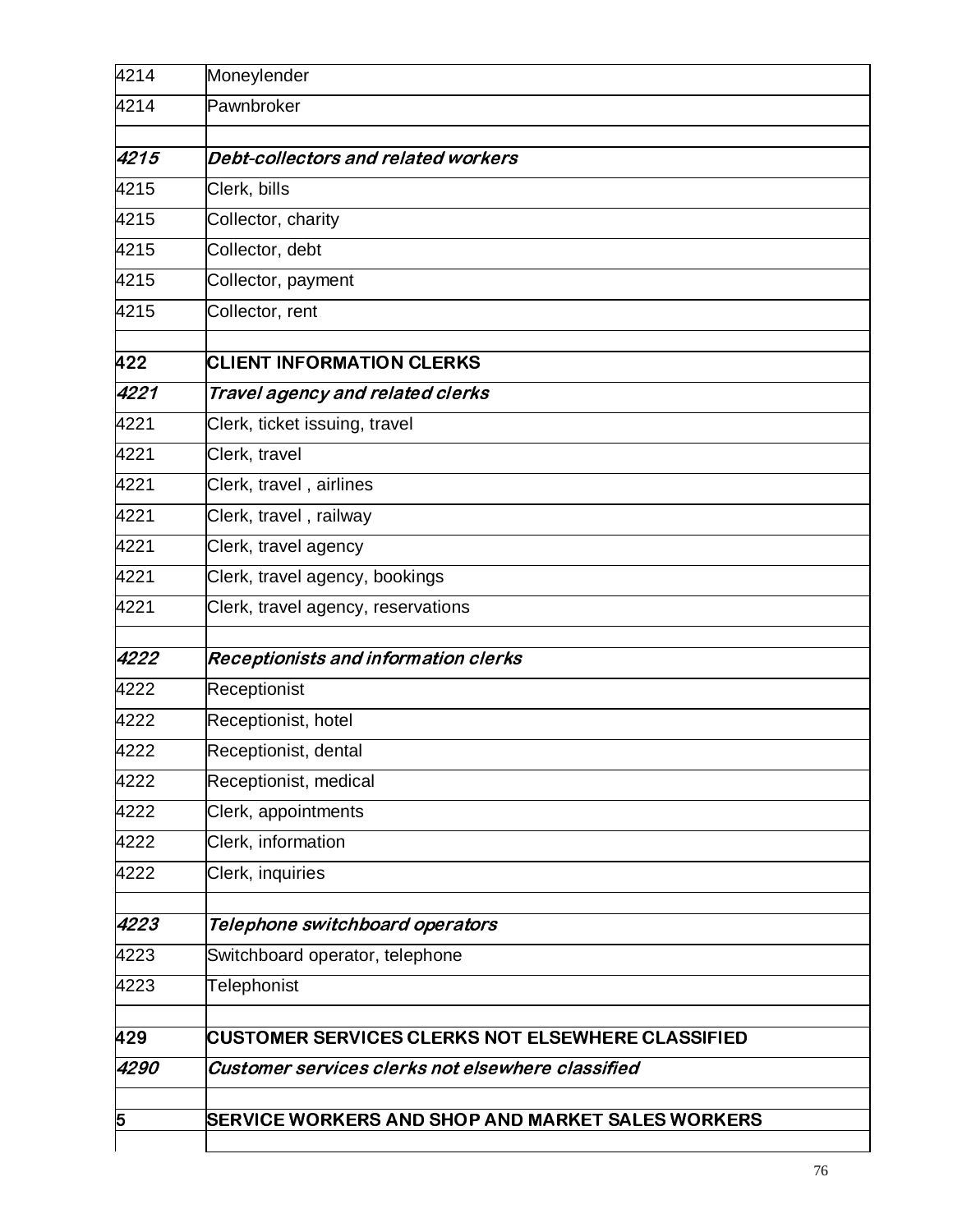| 51   | <b>PERSONAL AND PROTECTIVE SERVICES WORKERS</b>                         |
|------|-------------------------------------------------------------------------|
| 511  | TRAVEL ATTENDANTS AND RELATED WORKERS                                   |
| 5111 | Travel attendants and travel stewards                                   |
| 5111 | Chief steward, ship                                                     |
| 5111 | Chief stewardess, ship                                                  |
| 5111 | Steward, ship                                                           |
| 5111 | Steward, ship, cabin                                                    |
| 5111 | Stewardess, ship                                                        |
| 5111 | Stewardess, ship, cabin                                                 |
| 5111 | Attendant, airport                                                      |
| 5111 | Attendant, flight                                                       |
| 5111 | Attendant, ship, cabin                                                  |
| 5111 | Purser, aircraft                                                        |
| 5112 | Transport conductors and transport occupations not elsewhere classified |
| 5112 | Conductor, train                                                        |
| 5112 | Guard, railway                                                          |
| 5112 | Conductor, Pullman car                                                  |
| 5112 | Conductor, sleeping car                                                 |
| 5112 | Conductor, bus                                                          |
| 5112 | Conductor, tram                                                         |
| 5112 | Conductor, trolley-bus                                                  |
| 5112 | Conductor, cable car                                                    |
| 5112 | Conductor, ferryboat                                                    |
| 5112 | Conductor, hovercraft                                                   |
| 5112 | Transport of goods                                                      |
| 5113 | <b>Travel guides</b>                                                    |
| 5113 | Guide, travel, bus                                                      |
| 5113 | Guide, travel                                                           |
| 5113 | Guide, art gallery                                                      |
| 5113 | Guide, museum                                                           |
| 5113 | Guide, travel, art gallery                                              |
| 5113 | Guide, travel, museum                                                   |
| 5113 | Guide, travel, sightseeing                                              |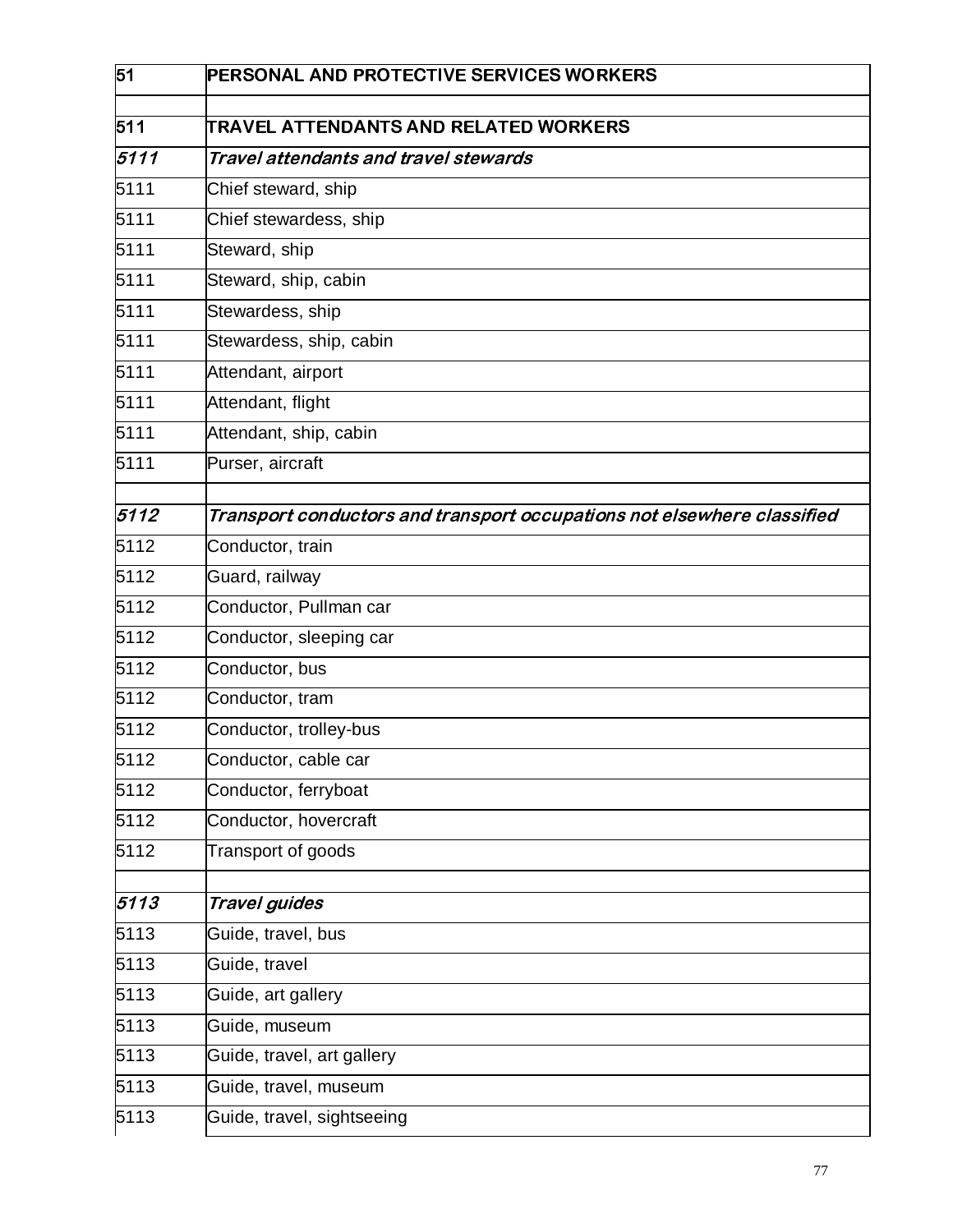| 5113 | Guide, travel, alpine                               |
|------|-----------------------------------------------------|
| 5113 | Guide, travel, fishing                              |
| 5113 | Guide, travel, game park                            |
| 5113 | Guide, travel, hunting                              |
| 5113 | Guide, travel, industrial establishment             |
| 5113 | Guide, travel, safari                               |
| 512  | <b>HOUSEKEEPING AND RESTAURANT SERVICES WORKERS</b> |
| 5121 |                                                     |
|      | Housekeepers and related workers                    |
| 5121 | Housekeeper                                         |
| 5121 | Housekeeper, executive                              |
| 5121 | Chief steward, hotel                                |
| 5121 | Chief stewardess, hotel                             |
| 5121 | Steward, hotel                                      |
| 5121 | Steward, house                                      |
| 5121 | Stewardess, hotel                                   |
| 5121 | Stewardess, house                                   |
| 5121 | Matron, housekeeping                                |
| 5121 | <b>Butler</b>                                       |
| 5121 | Warden, camp                                        |
| 5121 | Warden, dormitory                                   |
|      |                                                     |
| 5122 | Cooks                                               |
| 5122 | Chef de cuisine                                     |
| 5122 | Cook, head                                          |
| 5122 | Cook                                                |
| 5122 | Cook, restaurant                                    |
| 5122 | Cook, vegetable                                     |
| 5122 | Cook, ship                                          |
| 5122 | Cook, ship, mess                                    |
| 5122 | Cook, special diets                                 |
| 5122 | Cook, work camp                                     |
| 5122 | Cook, preserving                                    |
|      |                                                     |
| 5123 | <b>Waiters, waitresses and bartenders</b>           |
| 5123 | Steward, mess                                       |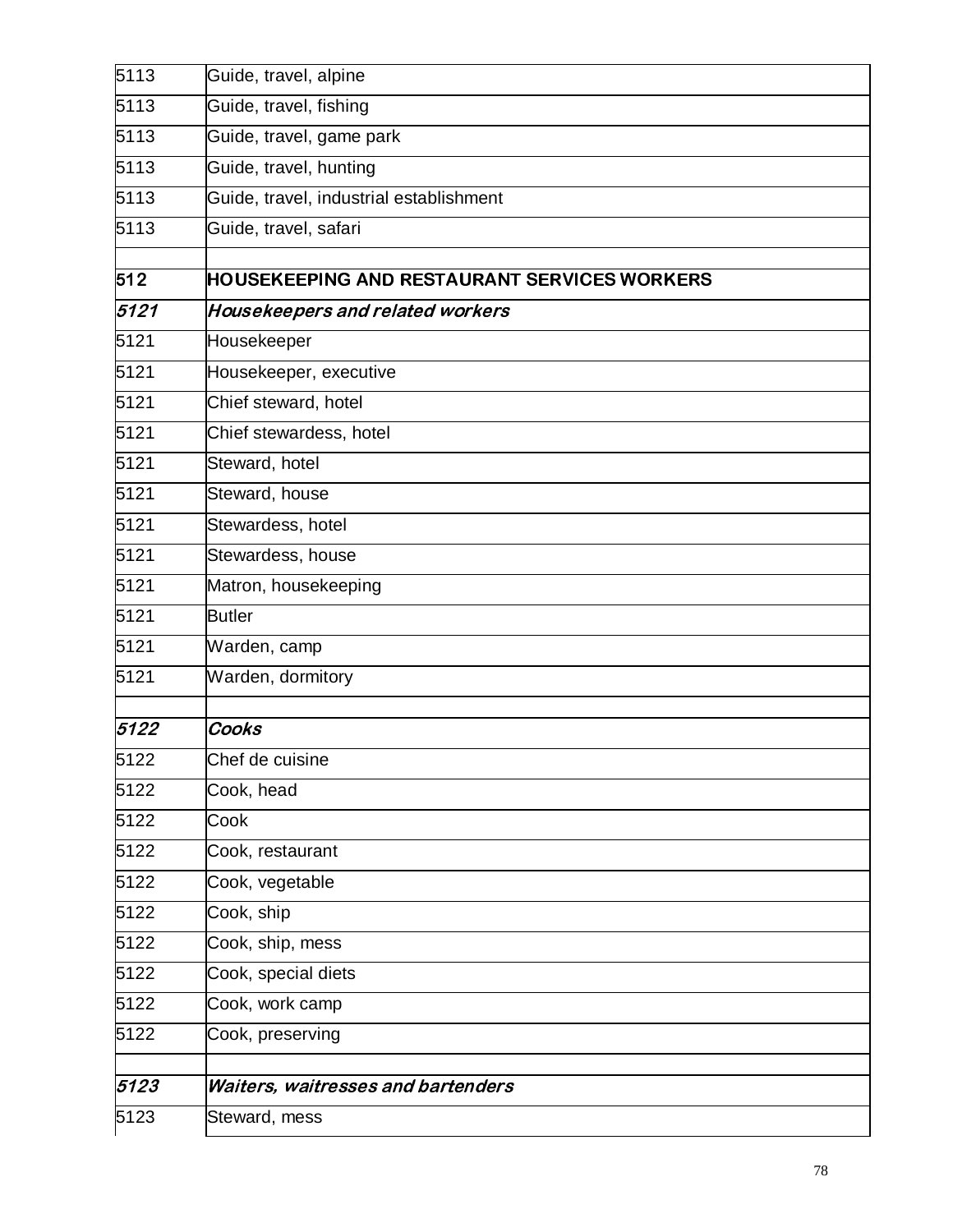| 5123 | Steward, ship, dining saloon    |
|------|---------------------------------|
| 5123 | Stewardess, mess                |
| 5123 | Stewardess, ship, dining saloon |
| 5123 | Waiter                          |
| 5123 | Waiter, railway dining car      |
| 5123 | Waitress                        |
| 5123 | Waitress, railway dining car    |
| 5123 | Maitre d'hotel                  |
| 5123 | Waiter, head                    |
| 5123 | Waitress, head                  |
| 5123 | Steward, ship, mess             |
| 5123 | Stewardess, ship, mess          |
| 5123 | Waiter, banquet                 |
| 5123 | Waiter, formal                  |
| 5123 | Waitress, banquet               |
| 5123 | Waitress, formal                |
| 5123 | Steward, wine                   |
| 5123 | Stewardess, ship, wine          |
| 5123 | Waiter, wine                    |
| 5123 | Waitress, wine                  |
| 5123 | <b>Bartender</b>                |
| 5123 | Attendant, canteen              |
| 5123 | Attendant, restaurant seating   |
|      |                                 |
| 5124 | Tavern and shebeen operators    |
| 5124 | Tavern operator                 |
| 5124 | Shebeen operator                |
| 5125 | <b>Caterers</b>                 |
| 5125 | Catering services               |
| 5125 | Caterer                         |
|      |                                 |
| 5126 | <b>Accomodation occupations</b> |
| 5126 | Letting rooms                   |
| 5126 | Taking in boarders/lodgers      |
| 5126 | Landlord/landlady               |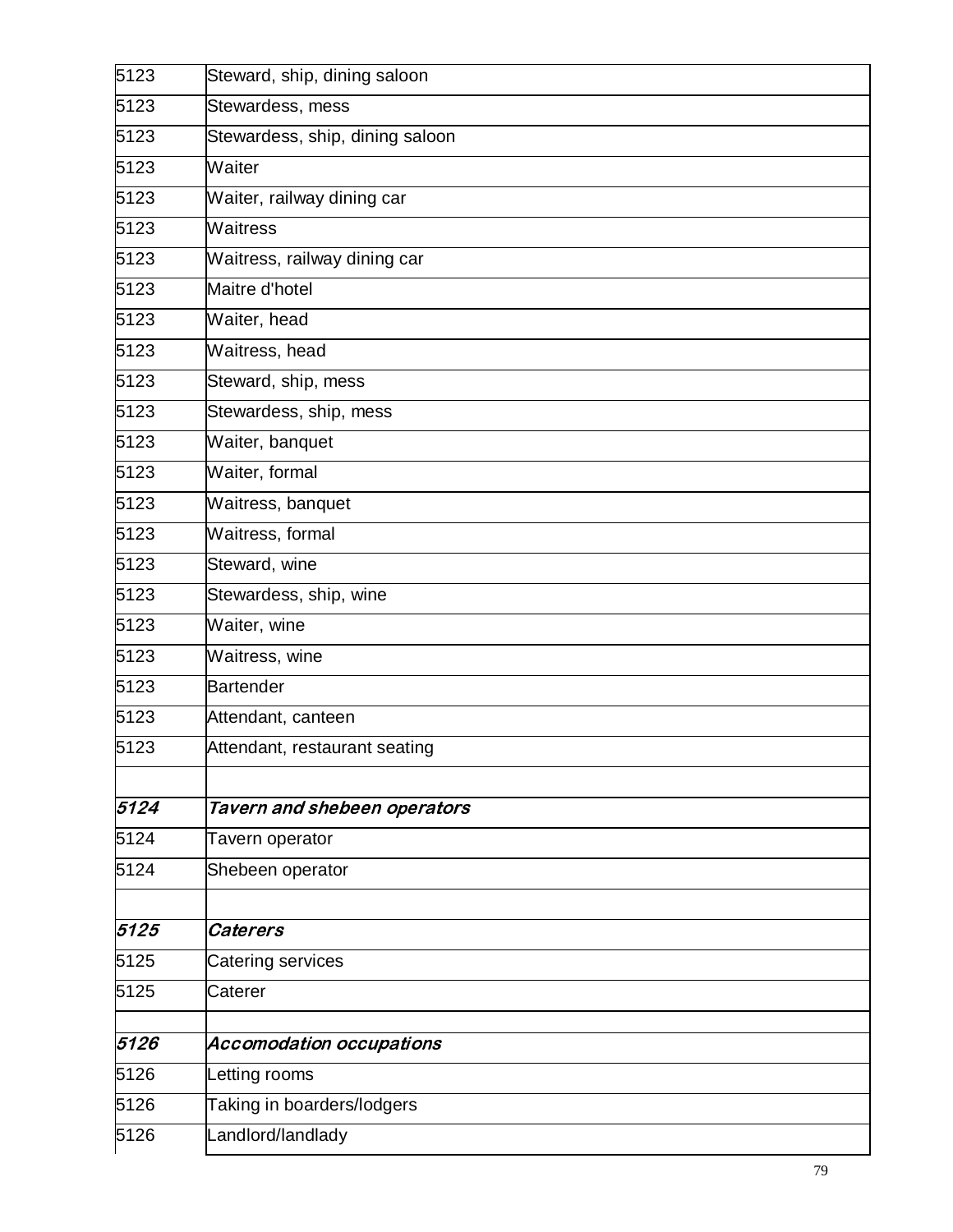| 5131 | Personal care of children and babies                       |
|------|------------------------------------------------------------|
| 5131 | Child-care workers                                         |
| 5131 | Attendant, schoolchildren                                  |
| 5131 | Governess, children                                        |
| 5131 | Nanny                                                      |
| 5131 | Nursemaid                                                  |
| 5131 | Baby minding/daymother                                     |
| 5132 | Institution-based personal care workers                    |
| 5132 | Aid, dental                                                |
| 5132 | Aid, nursing, clinic                                       |
| 5132 | Aid, nursing, hospital                                     |
| 5132 | Ambulance man                                              |
| 5132 | Ambulance woman                                            |
| 5132 | Attendant, dental                                          |
| 5132 | Attendant, first-aid                                       |
| 5132 | Attendant, hospital                                        |
| 5132 | Attendant, nursing (except home)                           |
| 5132 |                                                            |
|      | Orderly                                                    |
| 5133 | Home-based personal care workers                           |
| 5133 | Aid, nursing, home                                         |
| 5133 | Attendant, nursing, home                                   |
| 5139 | Personal care and related workers not elsewhere classified |
| 5139 | Aid, pharmacy                                              |
| 5139 | Aid, veterinary                                            |
|      |                                                            |
| 514  | <b>OTHER PERSONAL SERVICES WORKERS</b>                     |
| 5141 | Hairdressers, barbers, beauticians and related workers     |
| 5141 | Chiropodist                                                |
| 5141 | Beautician, make-up, studio                                |
| 5141 | Hairdresser, women                                         |
| 5141 | <b>Barber</b>                                              |
| 5141 | Hairdresser                                                |
| 5141 | Hairdresser, men                                           |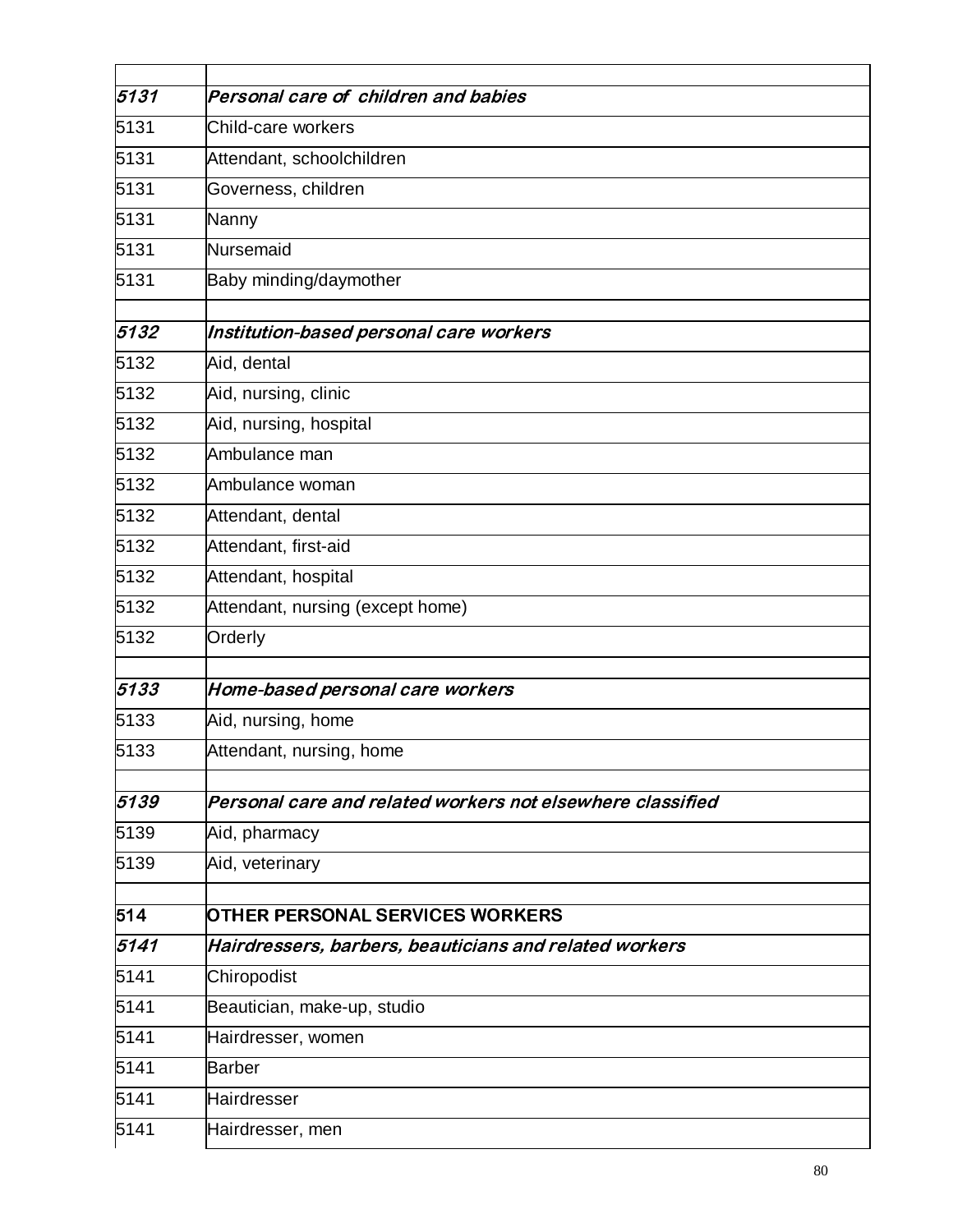| 5141 | Beautician                                               |
|------|----------------------------------------------------------|
| 5141 | Cosmetologist                                            |
| 5141 | Manicurist                                               |
| 5141 | Beautician, make-up, stage                               |
| 5141 | Make-up artist, stage                                    |
| 5141 | Make-up artist, studio                                   |
| 5141 | Attendant, bath                                          |
| 5141 | Attendant, bath, hot-room                                |
| 5141 | Attendant, bath, sauna                                   |
| 5141 | Attendant, bath, turkish                                 |
| 5141 | Dresser, wig, stage                                      |
| 5141 | Trichologist                                             |
|      |                                                          |
| 5142 | <b>Companions and valets</b>                             |
| 5142 | Companion, man's                                         |
| 5142 | Maid, lady's                                             |
| 5142 | Maid, personal                                           |
| 5142 | Manservant                                               |
| 5142 | Valet                                                    |
| 5142 | Valet, personal                                          |
| 5142 | Companion                                                |
| 5142 | Companion, lady's                                        |
| 5142 | Valet, hotel                                             |
| 5143 | <b>Undertakers and embalmers</b>                         |
| 5143 | <b>Funeral director</b>                                  |
| 5143 | Mortician                                                |
| 5143 | Undertaker                                               |
| 5143 | Crematorium worker                                       |
| 5143 | Embalmer                                                 |
| 5143 | Attendant, funeral                                       |
| 5143 | Attendant, undertaker                                    |
|      |                                                          |
| 5149 | Other personal services workers not elsewhere classified |
| 5149 | Escort, social                                           |
| 5149 | Host, club                                               |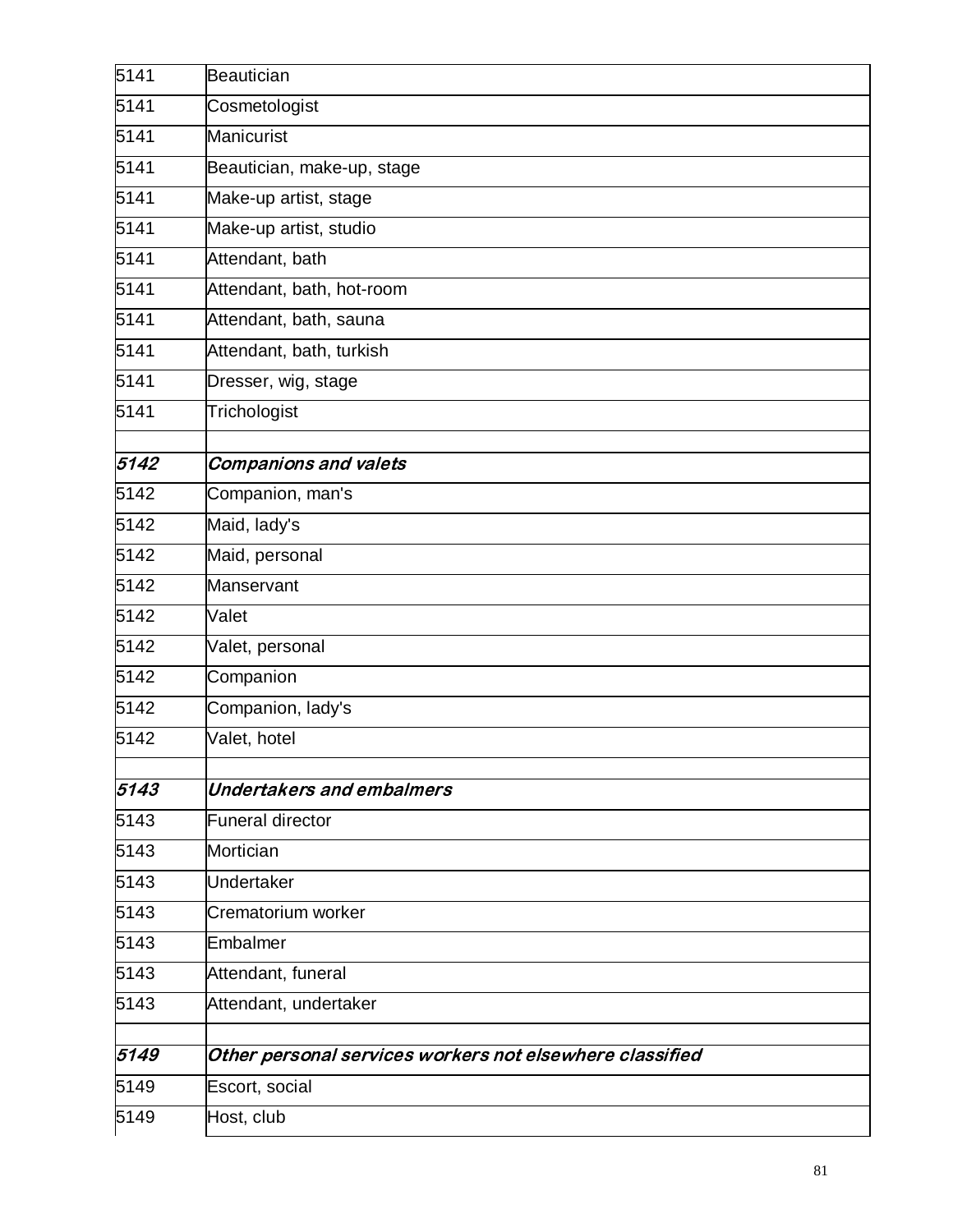| 5149 | Hostess, club                                      |
|------|----------------------------------------------------|
| 5149 | Partner, dancing                                   |
| 5149 | Personal services workers not elsewhere classified |
| 515  | ASTROLOGERS, FORTUNE-TELLERS AND RELATED WORKERS   |
| 5151 | Astrologers and related workers                    |
| 5151 | Astrologer                                         |
|      |                                                    |
| 5152 | Fortune-tellers, palmists and related workers      |
| 5152 | Fortune-teller                                     |
| 5152 | Numerologist                                       |
| 5152 | Palmist                                            |
| 516  | <b>PROTECTIVE SERVICES WORKERS</b>                 |
| 5161 | Fire-fighters                                      |
| 5161 | Fire-fighter                                       |
| 5161 | Patrolman, forest fire                             |
| 5161 | Patrolwoman, forest fire                           |
| 5161 | Salvageman, fire                                   |
| 5161 | Salvagewoman, fire                                 |
| 5161 | Fire-fighter, aircraft accidents                   |
| 5161 | Fire-fighter, forest                               |
| 5162 |                                                    |
|      | <b>Police officers</b>                             |
| 5162 | Constable                                          |
| 5162 | Patrolman, police                                  |
| 5162 | Patrolwoman, police                                |
| 5162 | Police officer                                     |
| 5162 | Police officer, harbour                            |
| 5162 | Police officer, river                              |
| 5162 | Police officer, traffic                            |
| 5162 | Guard, police service                              |
| 5163 | Prison guards                                      |
| 5163 | Gaoler                                             |
| 5163 | Guard, prison                                      |
| 5163 | Warder, prison                                     |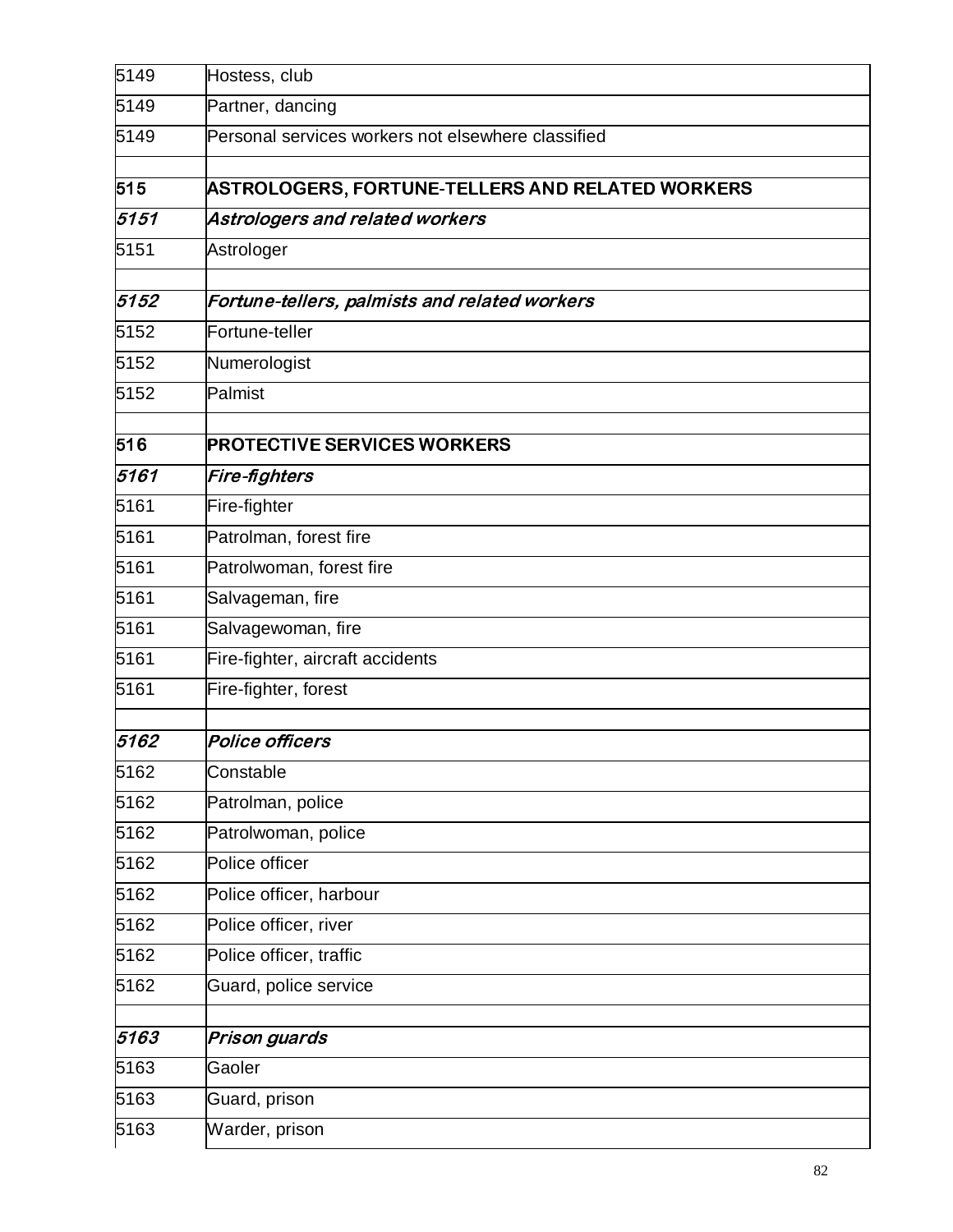| 5169 | Protective services workers not elsewhere classified                               |
|------|------------------------------------------------------------------------------------|
| 5169 | Guard, security                                                                    |
| 5169 | Patrolman, security                                                                |
| 5169 | Patrolwoman, security                                                              |
| 5169 | Bodyguard                                                                          |
| 5169 | Coastguard                                                                         |
| 5169 | Guard, beach                                                                       |
| 5169 | Lifeguard                                                                          |
| 5169 | Patrolman, beach                                                                   |
| 5169 | Patrolwoman, beach                                                                 |
| 5169 | Warden, traffic                                                                    |
| 5169 | Game warden                                                                        |
| 5169 | Warden, bird sanctuary                                                             |
| 5169 | Warden, wildlife                                                                   |
| 519  | <b>PERSONAL AND PROTECTIVE SERVICES WORKERS NOT ELSEWHERE</b><br><b>CLASSIFIED</b> |
| 5190 | Personal and protective services workers not elsewhere classified                  |
| 52   | <b>MODELS, SALESPERSONS AND DEMONSTRATORS</b>                                      |
| 521  | <b>FASHION AND OTHER MODELS</b>                                                    |
| 5210 | Fashion and other models                                                           |
| 5210 | Mannequin                                                                          |
| 5210 | Model, clothing display                                                            |
| 5210 | Model, fashion                                                                     |
| 5210 | Model, advertising                                                                 |
| 5210 | Model, artist                                                                      |
| 522  | <b>SHOP SALESPERSONS AND DEMONSTRATORS</b>                                         |
| 5220 | Shop salespersons and demonstrators                                                |
| 5220 | Salesperson, wholesale establishment                                               |
| 5220 | Attendant, shop                                                                    |
| 5220 | Salesperson, retail establishment                                                  |
| 5220 | Salesperson, shop                                                                  |
| 5220 | Demonstrator                                                                       |
|      |                                                                                    |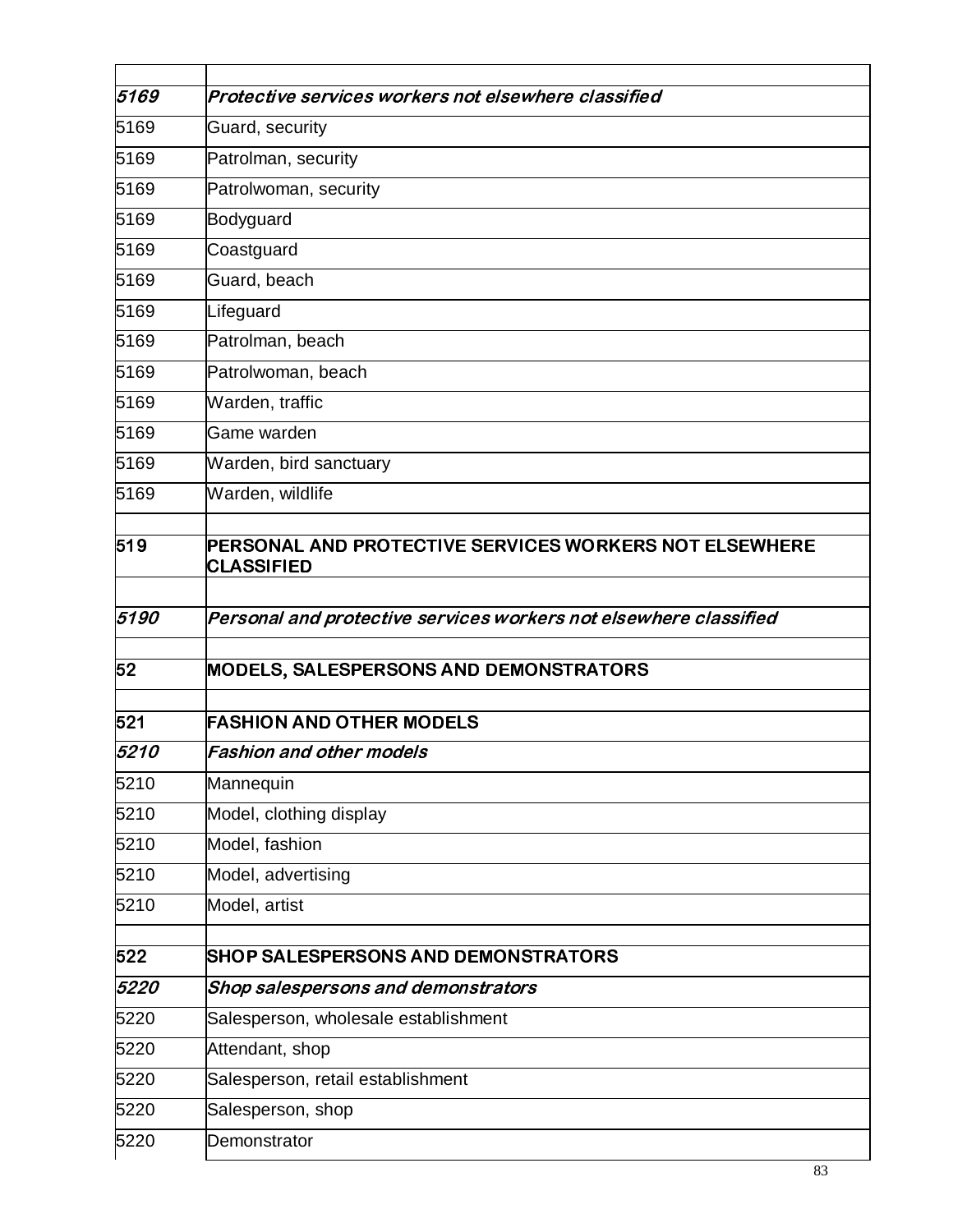| 6111         | Field crop and vegetable growers                                                                                                             |
|--------------|----------------------------------------------------------------------------------------------------------------------------------------------|
| 611          | <b>MARKET GARDENERS AND CROP GROWERS</b>                                                                                                     |
| 61           | <b>MARKET-ORIENTED SKILLED AGRICULTURAL AND FISHERY WORKERS</b>                                                                              |
| 6            | <b>SKILLED AGRICULTURAL AND FISHERY WORKERS</b>                                                                                              |
|              |                                                                                                                                              |
| 5300<br>5300 | Airman<br>Flight Sergeant                                                                                                                    |
| 5300         | eading Seaman.                                                                                                                               |
| 5300         | Able Seaman                                                                                                                                  |
| 5300         | lSeaman                                                                                                                                      |
| 5300         | <b>Chief Petty Officer</b>                                                                                                                   |
| 5300         | Petty Officer                                                                                                                                |
| 5300         | Soldiers                                                                                                                                     |
| 5300         | Pioneer                                                                                                                                      |
| 5300         | Corporal                                                                                                                                     |
| 5300         | Lance Koperal                                                                                                                                |
| 5300         | Private                                                                                                                                      |
| 5300<br>5300 | Staff sergeant<br><b>Warrant Officer</b>                                                                                                     |
| 5300         | Sergeant                                                                                                                                     |
| 530          | <b>SERVICE WORKERS IN THE ARMED FORCES AND SIVIL SERVICE</b>                                                                                 |
|              |                                                                                                                                              |
| 529<br>5291  | MODELS, SALESPERSONS AND DEMONSTRATORS NOT ELSEWHERE<br><b>CLASSIFIED</b><br>Models, salespersons and demonstrators not elsewhere classified |
|              |                                                                                                                                              |
| 5231         | Spaza shop operator                                                                                                                          |
| 5230         | Flower arranging                                                                                                                             |
| 5230         | Florist                                                                                                                                      |
| 5230         | Bootlegger                                                                                                                                   |
| 5230         | Beer and liqour brewer and distiller                                                                                                         |
| 5230         | Salesperson, street stall                                                                                                                    |
|              | Salesperson, market                                                                                                                          |
| 5230         |                                                                                                                                              |
| 5230         | Salesperson, kiosk                                                                                                                           |
| 5230         | Stall and market salespersons                                                                                                                |
| 523          | <b>STALL AND MARKET SALESPERSONS</b>                                                                                                         |
| 5220         | Attendant, service station, automobiles                                                                                                      |
| 5220         | Attendant, petrol pump                                                                                                                       |
| 5220         | Assistant, shop, orders                                                                                                                      |
|              |                                                                                                                                              |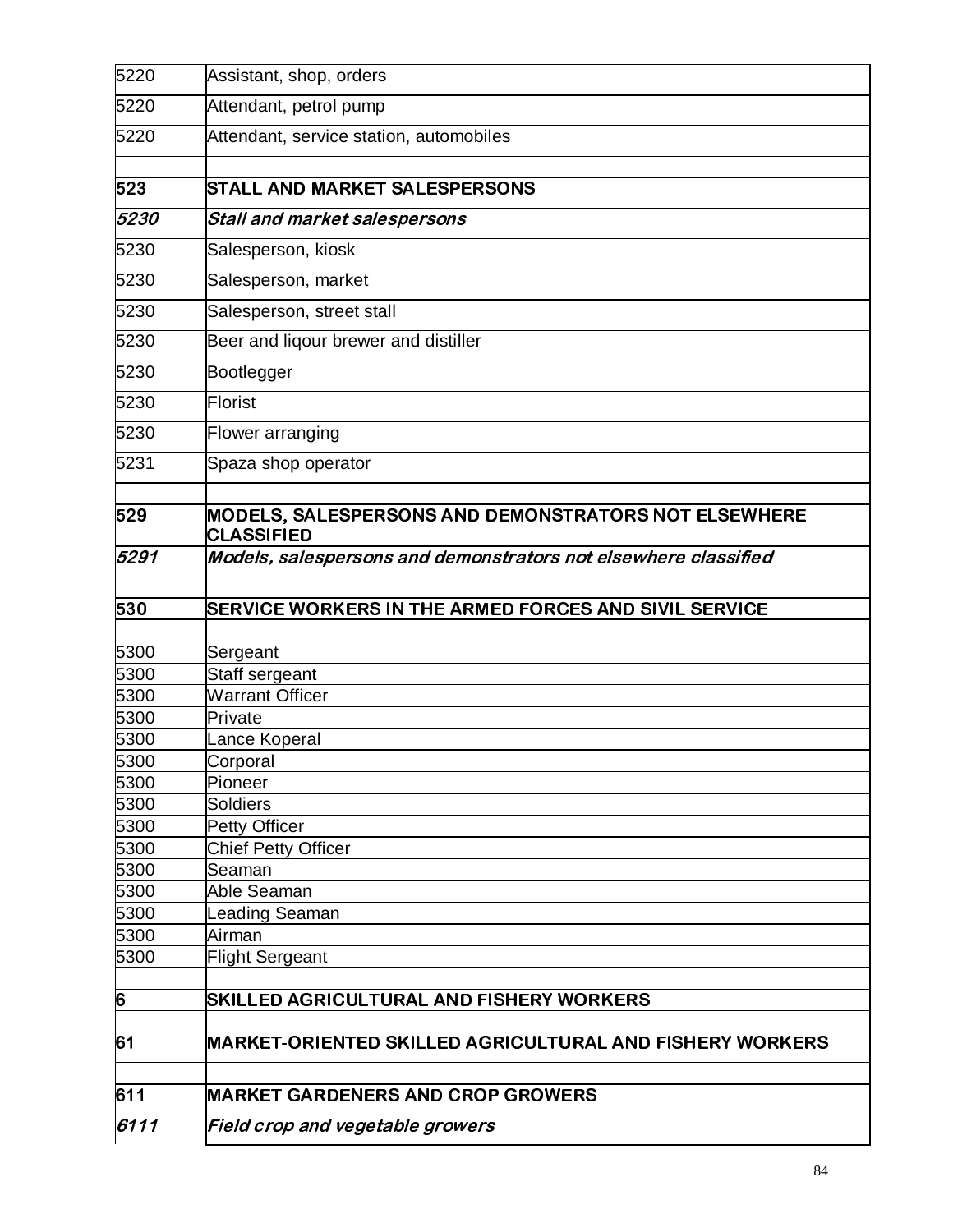| 6111 | Farmer, alfalfa                           |
|------|-------------------------------------------|
| 6111 | Farmer, cereal                            |
| 6111 | Farmer, corn                              |
| 6111 | Farmer, cotton                            |
| 6111 | Farmer, field crop                        |
| 6111 | Farmer, field vegetable                   |
| 6111 | Farmer, flax                              |
| 6111 | Farmer, grain                             |
| 6111 | Farmer, groundnut                         |
| 6111 | Farmer, jute                              |
| 6111 | Farmer, maize                             |
| 6111 | Farmer, rice                              |
| 6111 | Farmer, sisal                             |
| 6111 | Farmer, soya-bean                         |
| 6111 | Farmer, sugar-beet                        |
| 6111 | Farmer, sugar-cane                        |
| 6111 | Farmer, tobacco                           |
| 6111 | Farmer, vegetable                         |
| 6111 | Farmer, wheat                             |
| 6111 | Grower, field crop                        |
| 6111 | Grower, field vegetable                   |
| 6111 | Grower, soya-bean                         |
| 6111 | Grower, sugar-beet                        |
| 6111 | Planter, cotton                           |
| 6111 | Planter, sugar-cane                       |
| 6111 | Planter, tobacco                          |
| 6111 | Agricultural, garden production, informal |
| 6111 | Farm worker, skilled, cotton              |
| 6111 | Farm worker, skilled, field crops         |
| 6111 | Farm worker, skilled, flax                |
| 6111 | Farm worker, skilled, groundnut           |
| 6111 | Farm worker, skilled, irrigation          |
| 6111 | Farm worker, skilled, jute                |
| 6111 | Farm worker, skilled, potato              |
| 6111 | Farm worker, skilled, rice                |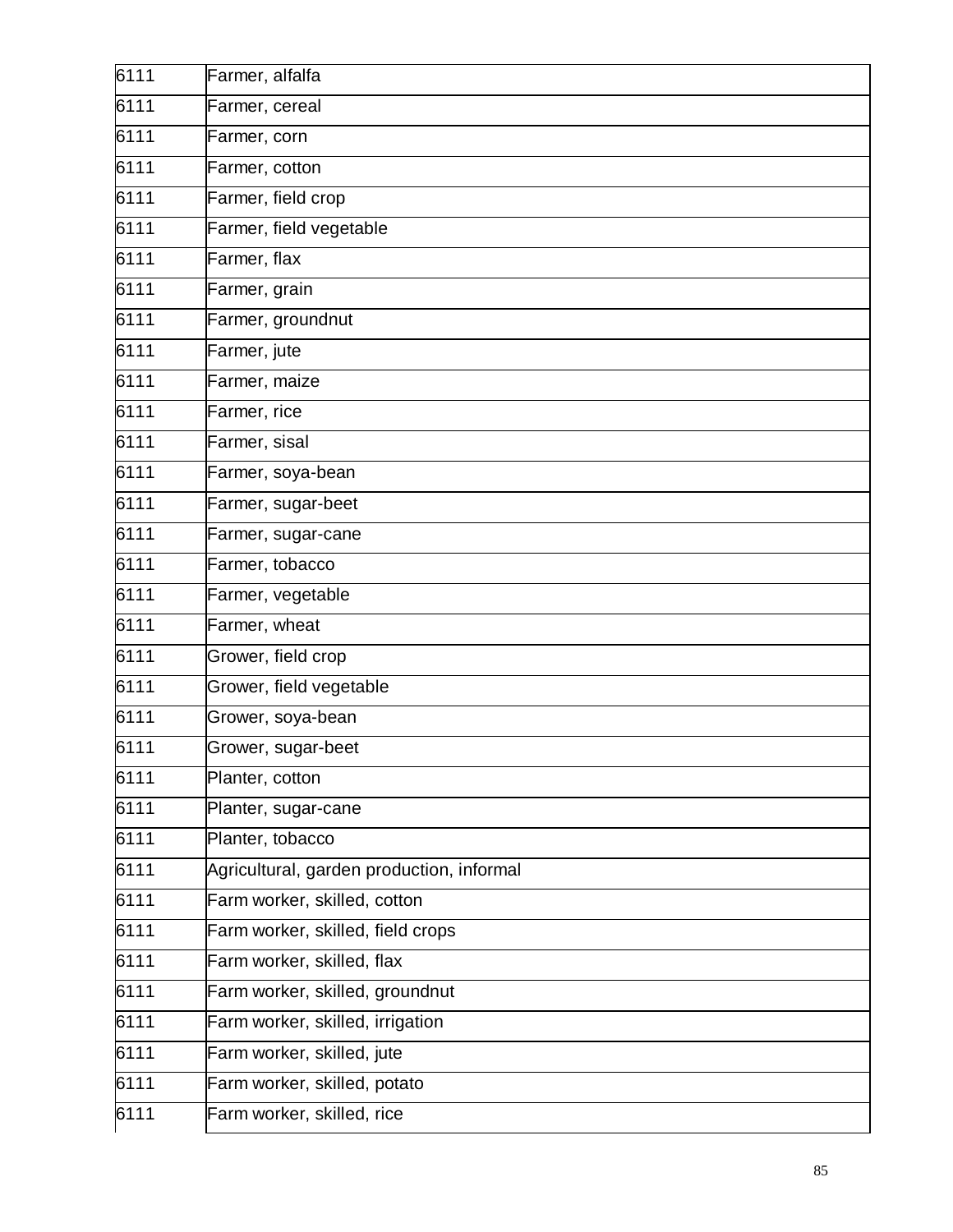| 6111 | Farm worker, skilled, sugar-beet |
|------|----------------------------------|
| 6111 | Farm worker, skilled, sugar-cane |
| 6111 | Farm worker, skilled, tobacco    |
| 6111 | Farm worker, skilled, vegetables |
| 6111 | Farm worker, skilled, wheat      |
|      |                                  |
| 6112 | Tree and shrub crop growers      |
| 6112 | Grower, tree crop                |
| 6112 | Farmer, cocoa                    |
| 6112 | Farmer, coconut                  |
| 6112 | Farmer, coffee                   |
| 6112 | Farmer, copra                    |
| 6112 | Farmer, fruit                    |
| 6112 | Farmer, hops                     |
| 6112 | Farmer, nut                      |
| 6112 | Farmer, orchard                  |
| 6112 | Farmer, rubber plantation        |
| 6112 | Farmer, shrub crop               |
| 6112 | Farmer, tea plantation           |
| 6112 | Farmer, tree crop                |
| 6112 | Farmer, viniculture              |
| 6112 | Grower, cocoa                    |
| 6112 | Grower, coconut                  |
| 6112 | Grower, coffee                   |
| 6112 | Grower, rubber                   |
| 6112 | Grower, shrub crop               |
| 6112 | Planter, copra                   |
| 6112 | Planter, tea                     |
| 6112 | Viniculturist                    |
| 6112 | Winegrower                       |
| 6112 | Farmer, rubber                   |
| 6112 | Farmer, tea                      |
| 6112 | Farmer, vineyard                 |
| 6112 | Farm worker, skilled, fruit      |
| 6112 | Farm worker, skilled, grove      |
| 6112 | Farm worker, skilled, orchard    |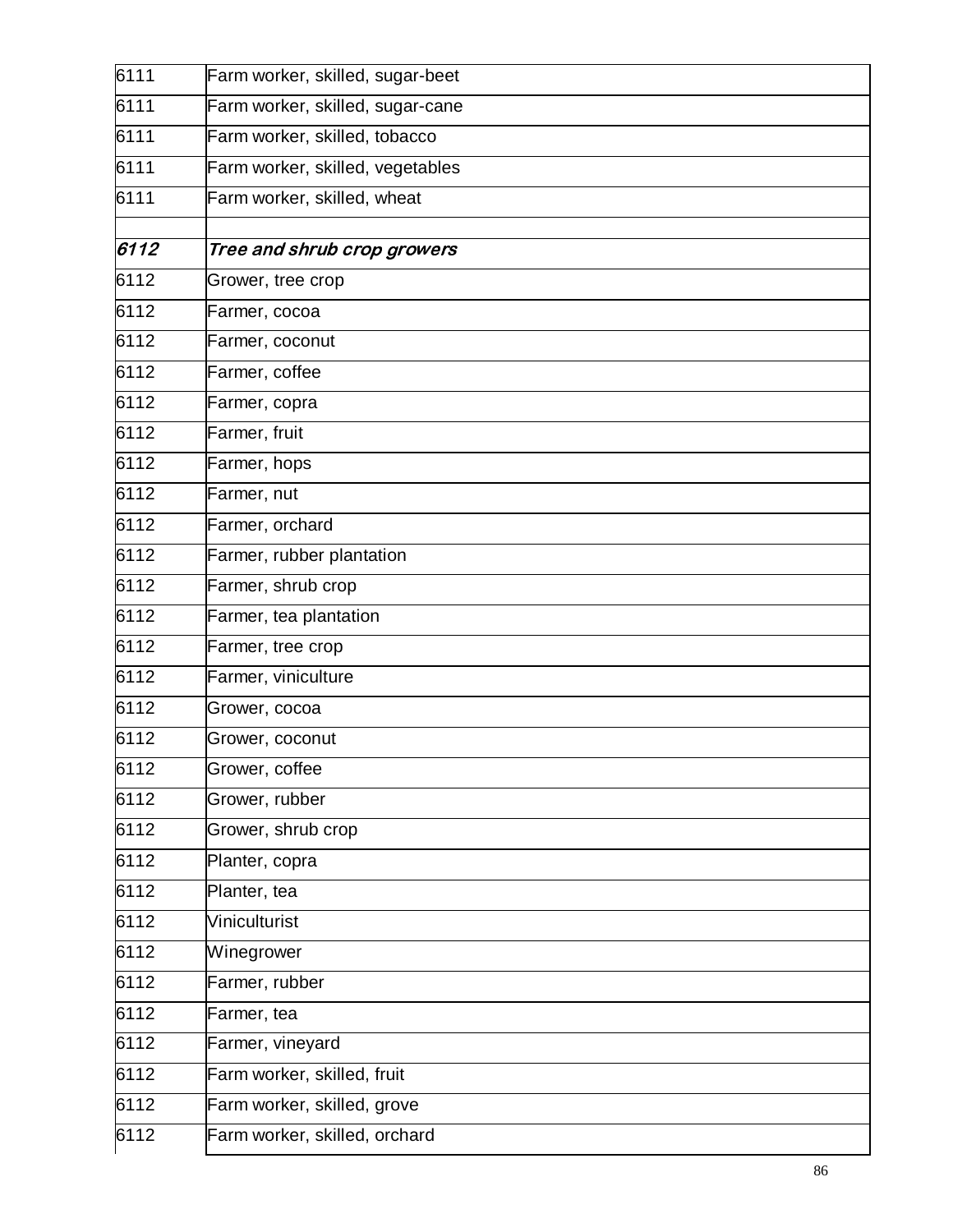| 6112 | Farm worker, skilled, shrub crop                 |
|------|--------------------------------------------------|
| 6112 | Farm worker, skilled, tree crop                  |
| 6112 | Farm worker, skilled, vineyard                   |
| 6112 | Farm worker, skilled, tea                        |
| 6112 | Plantation worker, skilled, rubber               |
| 6112 | Budder and grafter, fruit tree                   |
| 6112 | Farm worker, skilled, cocoa                      |
| 6112 | Farm worker, skilled, coffee                     |
| 6112 | Farm worker, skilled, hops                       |
| 6112 | Grafter, fruit tree                              |
| 6112 | Pruner, fruit trees                              |
| 6112 | Pruner, shrub crops                              |
| 6112 | Plantation worker, skilled, shrub crop           |
| 6112 | Plantation worker, skilled, tree crop            |
| 6112 | Plantation worker, skilled, tea                  |
| 6112 | Tapper, maple-syrup                              |
| 6112 | Tapper, pine resin                               |
| 6112 | Tapper, rubber tree                              |
| 6112 | Tapper, toddy                                    |
| 6113 | Gardeners, horticultural and nursery growers     |
| 6113 | Grower, carnation                                |
| 6113 | Grower, flower                                   |
| 6113 | Grower, horticultural nursery                    |
| 6113 | Grower, market gardening                         |
| 6113 | Grower, nursery                                  |
| 6113 |                                                  |
| 6113 | Grower, nursery, bulbs<br>Grower, nursery, seeds |
|      |                                                  |
| 6113 | Grower, nursery, vegetables                      |
| 6113 | Grower, rose                                     |
| 6113 | Grower, tulip                                    |
| 6113 | Horticultural grower                             |
| 6113 | Nurseryman                                       |
| 6113 | Nurserywoman                                     |
| 6113 | Grower, mushroom                                 |
| 6113 | Grower, nursery, spices                          |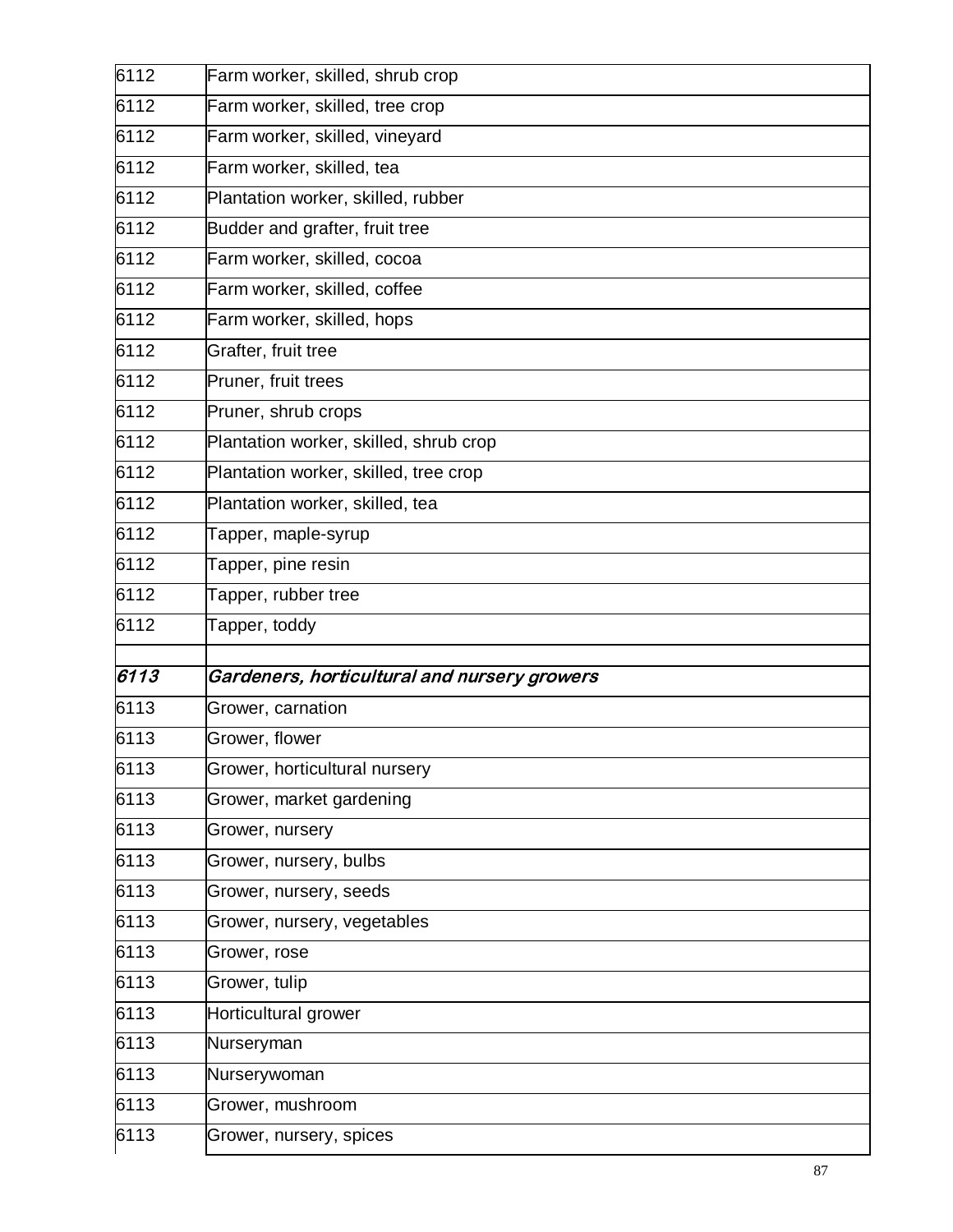| 6113 | Grower, osier                                        |
|------|------------------------------------------------------|
| 6113 | Grower, reed                                         |
| 6113 | Market gardener                                      |
| 6113 | Cultivator, mushroom                                 |
| 6113 | Market gardening worker, skilled                     |
| 6113 | Gardener, seed propagation                           |
| 6113 | Greenhouse worker, skilled                           |
| 6113 | Horticultural worker, skilled                        |
| 6113 | Gardener                                             |
| 6113 | Gardener, jobbing                                    |
| 6113 | Gardener, park                                       |
| 6113 | Gardener, greenhouse                                 |
| 6113 | Greenkeeper                                          |
| 6113 | Groundsman                                           |
| 6113 | Groundswoman                                         |
| 6113 | Farm worker, skilled, mushroom                       |
| 6113 | Budder and grafter, shrubs                           |
| 6113 | Farm worker, skilled, nursery                        |
| 6114 | <b>Mixed-crop growers</b>                            |
| 6114 | Farmer, mixed crop                                   |
| 6114 | Farm worker, skilled, mixed crop                     |
| 612  | MARKET-ORIENTED ANIMAL PRODUCERS AND RELATED WORKERS |
| 6121 | Dairy and livestock producers                        |
| 6121 | Breeder, cattle                                      |
| 6121 | Breeder, stud                                        |
| 6121 | Farmer, cattle                                       |
| 6121 | Farmer, fur, domestic animals                        |
| 6121 | Farmer, horse breeding                               |
| 6121 | Farmer, horse raising                                |
| 6121 | Farmer, livestock                                    |
| 6121 | Farmer, pig                                          |
| 6121 | Farmer, ranch                                        |
| 6121 | Farmer, sheep raising                                |
| 6121 | Farmer, stud breeding                                |
|      |                                                      |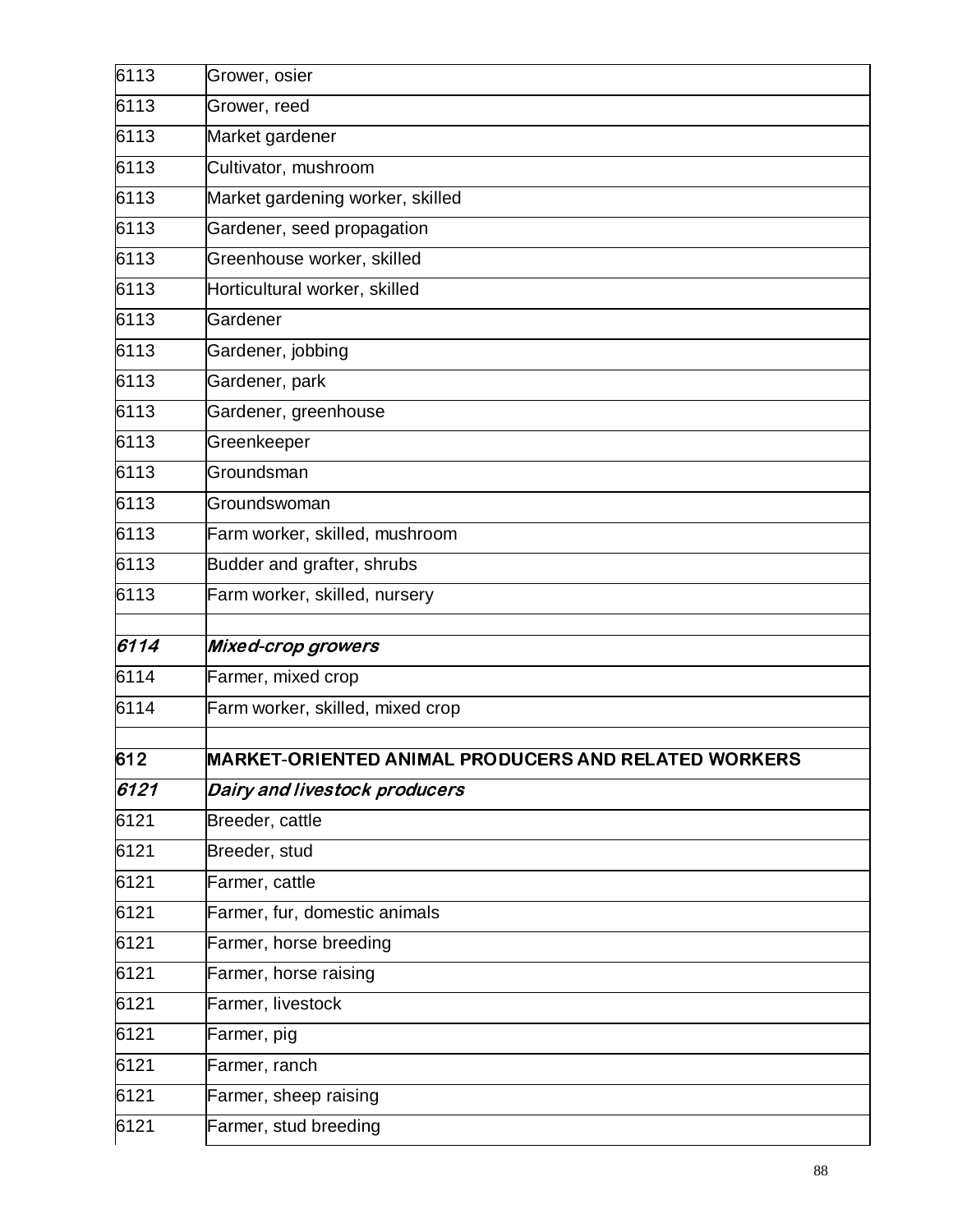| 6121 | Grazier                                            |
|------|----------------------------------------------------|
| 6121 | Raiser, cattle                                     |
| 6121 | Raiser, pig                                        |
| 6121 | Raiser, sheep                                      |
| 6121 | Rancher, cattle                                    |
| 6121 | Farmer, dairy                                      |
| 6121 | Farmer, milk                                       |
| 6121 | Breeder, cat                                       |
| 6121 | Breeder, dog                                       |
| 6121 | Farmer, sheep                                      |
| 6121 | Farmer, sheep, astrakhan                           |
| 6121 | Farmer, pelt                                       |
| 6121 | Farm worker, skilled, cattle                       |
| 6121 | Shepherd                                           |
| 6121 | Kennel worker, skilled                             |
| 6121 | Shearer, sheep                                     |
| 6121 | Farm worker, skilled, livestock                    |
| 6121 | Farm worker, skilled, sheep                        |
| 6121 | Farm worker, skilled, pig                          |
| 6121 | Farm worker, skilled, domestic fur-bearing animals |
| 6121 | Farm worker, skilled, dairy                        |
| 6122 | <b>Poultry producers</b>                           |
| 6122 | Breeder, poultry                                   |
| 6122 | Farmer, battery                                    |
| 6122 | Farmer, chicken                                    |
| 6122 | Farmer, duck                                       |
| 6122 | Farmer, egg production                             |
| 6122 | Farmer, goose                                      |
| 6122 | Farmer, poultry, hatching and breeding             |
| 6122 | Farmer, turkey                                     |
| 6122 | Hatcher and breeder, poultry                       |
| 6122 | Farm worker, skilled, poultry                      |
| 6122 |                                                    |
| 6122 | Hatchery worker, skilled, poultry                  |
|      | Operator, incubator                                |
|      |                                                    |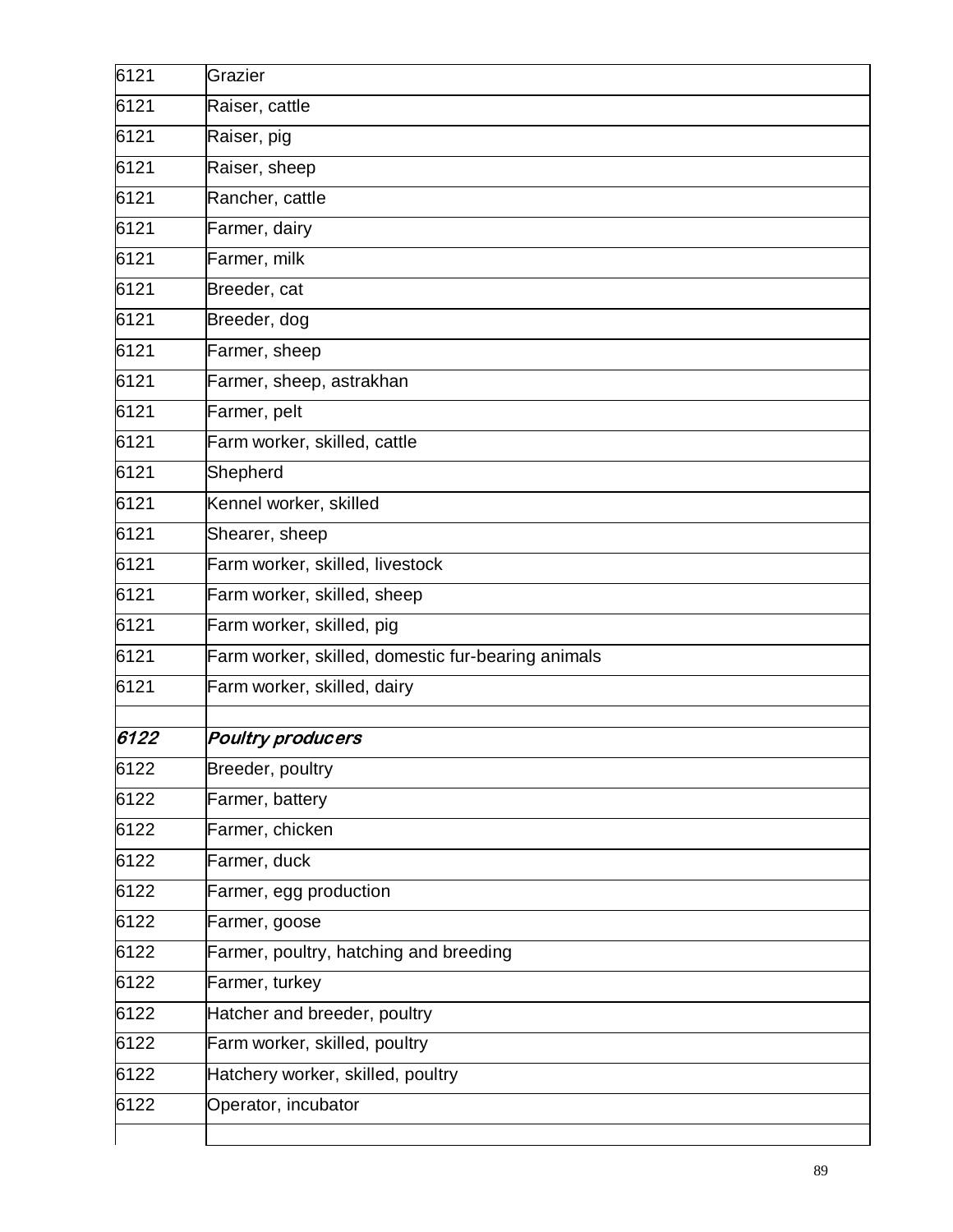| 6123 | Apiarists and sericulturists                               |
|------|------------------------------------------------------------|
| 6123 | Apiarist                                                   |
| 6123 | Farmer, apiary                                             |
| 6123 | Farmer, beekeeping                                         |
| 6123 | Farmer, sericulture                                        |
| 6123 | Farmer, silkworm raising                                   |
| 6123 | Raiser, silkworm                                           |
| 6123 | Sericulturist                                              |
| 6123 | Beekeeper                                                  |
| 6123 | Apiary worker, skilled                                     |
| 6123 | Beekeeping worker, skilled                                 |
| 6123 | Sericultural worker, skilled                               |
| 6124 | Farmer, mixed animal husbandry                             |
| 6124 | Farm worker, skilled, mixed animal husbandry               |
|      |                                                            |
| 6129 | Breeder, bird                                              |
| 6129 | Breeder, game bird                                         |
| 6129 | Breeder, laboratory animal                                 |
| 6129 | Breeder, laboratory animal, mouse                          |
| 6129 | Breeder, lion                                              |
| 6129 | Breeder, deer                                              |
| 6129 | Breeder, reptile                                           |
| 6129 | Breeder, reptile, snake                                    |
| 6129 | Breeder, snail                                             |
| 6129 | Raiser, laboratory animal                                  |
| 6129 | Raiser, ostrich                                            |
| 6129 | Farmer, fur, non-domesticated animals                      |
| 6129 | Keeper, aviary                                             |
| 6129 | Keeper, kennel                                             |
| 6129 | Farm worker, skilled, non-domesticated fur-bearing animals |
| 6129 | Farm worker, skilled, ostrich                              |
| 6129 | Horsebreaker                                               |
| 6129 | Keeper, zoo                                                |
| 6129 | Trainer, dog                                               |
| 6129 | Trainer, horsebreaking                                     |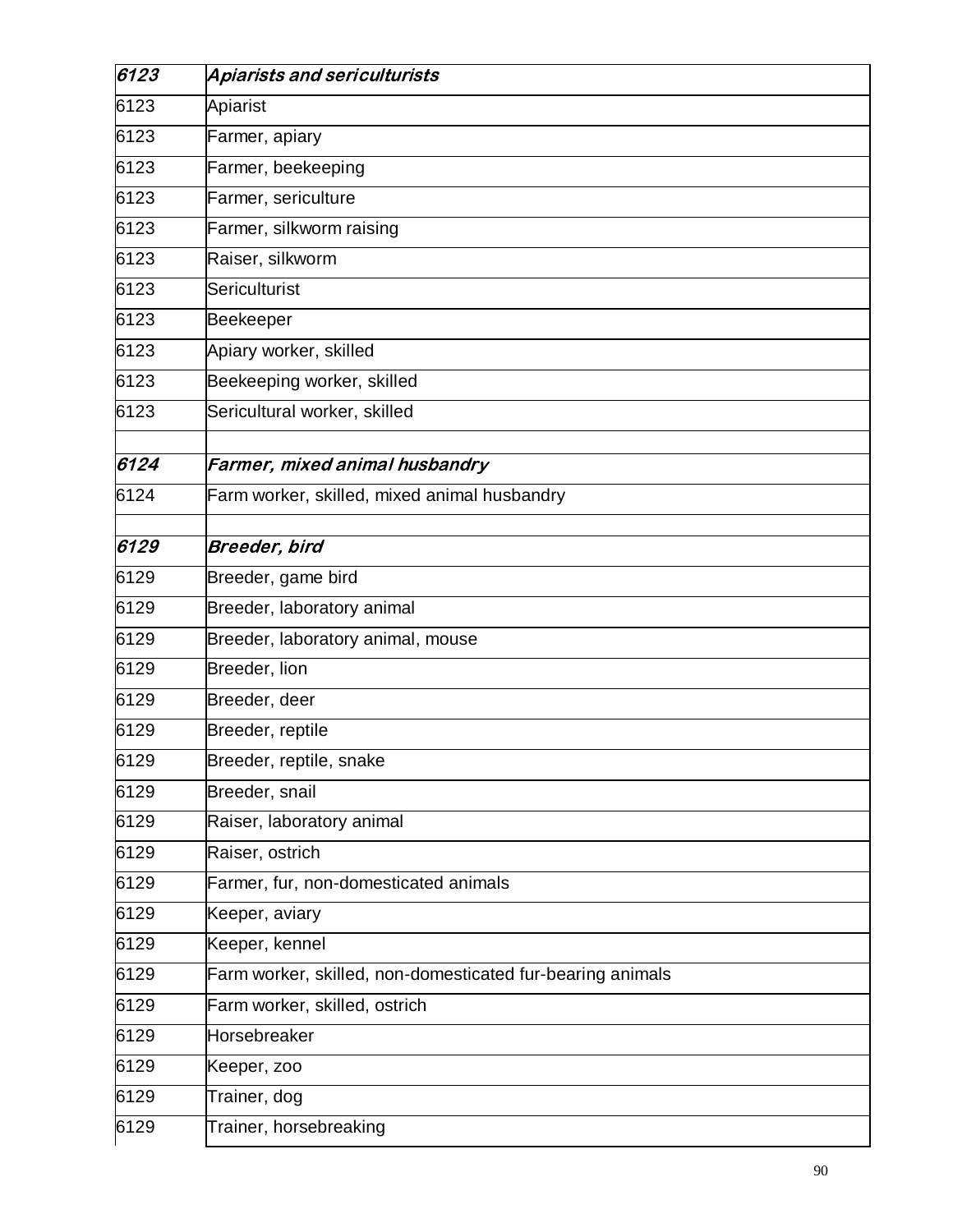| 6129 | Trainer, racehorse                                                          |
|------|-----------------------------------------------------------------------------|
| 6129 | Zookeeper                                                                   |
| 6129 | Gamekeeper                                                                  |
| 6129 | Keeper, animal reserve                                                      |
| 6129 | Laboratory worker, skilled, animals                                         |
| 6129 | Zoo worker, skilled                                                         |
| 6129 | Market-oriented animal produce and related workers not elsewhere classified |
| 613  | <b>MARKET-ORIENTED CROP AND ANIMAL PRODUCERS</b>                            |
| 6130 | Farmer, mixed farming                                                       |
| 6130 | Farm worker, skilled, mixed farming                                         |
|      |                                                                             |
| 614  | <b>FORESTRY AND RELATED WORKERS</b>                                         |
| 6141 | <b>Forestry workers and loggers</b>                                         |
| 6141 | Logger                                                                      |
| 6141 | Lumberjack                                                                  |
| 6141 | Cross-cutter, logging                                                       |
| 6141 | Cutter, timber, forestry                                                    |
| 6141 | Feller, logging                                                             |
| 6141 | Climber, logging                                                            |
| 6141 | High climber, logging                                                       |
| 6141 | Topper, logging                                                             |
| 6141 | Cutter, pole and pile                                                       |
| 6141 | Cutter, railway tie                                                         |
| 6141 | Cutter, sleeper                                                             |
| 6141 | Woodcutter, forest                                                          |
| 6141 | Forester                                                                    |
| 6141 | Forestry worker, skilled                                                    |
| 6141 | Forestry worker, skilled, afforestation                                     |
| 6141 | Woodman                                                                     |
| 6141 | Woodwoman                                                                   |
| 6141 | Marker, timber                                                              |
| 6141 | Marker, tree                                                                |
| 6141 | Planter, forestry                                                           |
| 6141 | Pruner and trimmer, forestry                                                |
| 6141 | Ranger, forest                                                              |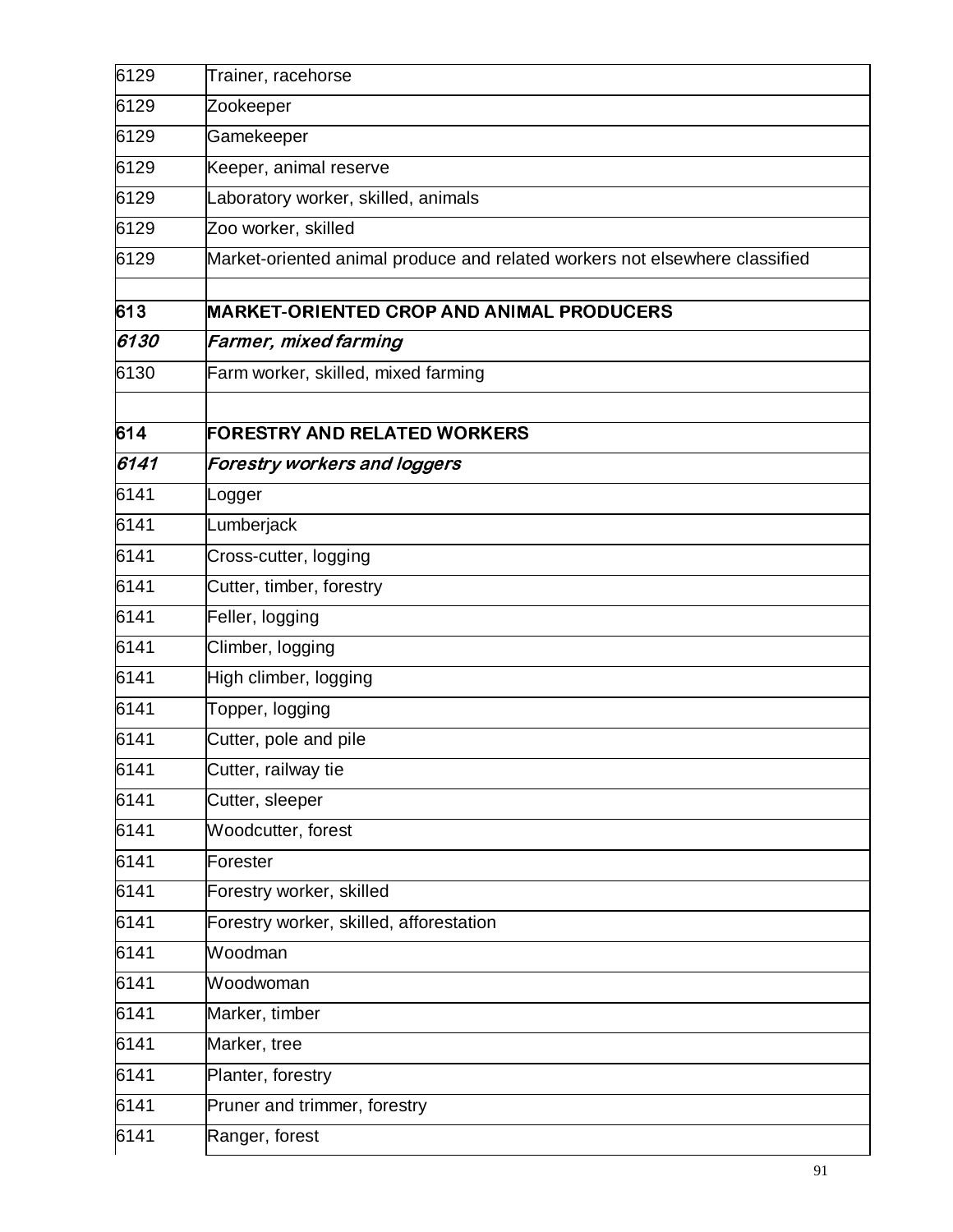| 6141 | Stripper, cork bark                                                  |
|------|----------------------------------------------------------------------|
| 6141 | Assembler, raft                                                      |
| 6141 | Bucker, logging                                                      |
| 6141 | Cruiser, timber                                                      |
| 6141 | Driver, raft, logging                                                |
| 6141 | Feller-bucker, tree                                                  |
| 6141 | Maker, log-raft                                                      |
| 6141 | Rider, timber                                                        |
| 6141 | Scaler, log                                                          |
| 6142 | Charcoal burners and related workers                                 |
| 6142 | Forestry worker, skilled, charcoal burning (traditional techniques)  |
| 6142 | Forestry worker, skilled, wood distillation (traditional techniques) |
| 6142 | Burner, charcoal                                                     |
| 615  | <b>FISHERY WORKERS, HUNTERS AND TRAPPERS</b>                         |
| 6151 | Aquatic-life cultivation workers                                     |
| 6151 | Farm worker, skilled, fish                                           |
| 6151 | Farmer, fish                                                         |
| 6151 | Farmer, seafood                                                      |
| 6151 | Fishery worker, skilled, pisciculture                                |
| 6151 | Hatcher, fish                                                        |
| 6151 | Hatchery worker, skilled, fish                                       |
| 6151 | Farm worker, skilled, oyster                                         |
| 6151 | Farmer, oyster                                                       |
| 6151 | Cultivator, algae                                                    |
| 6151 | Cultivator, pearl                                                    |
| 6151 | Farm worker, skilled, seafood                                        |
| 6152 | Inland and coastal waters fishery workers                            |
| 6152 | Fisherman, coastal waters                                            |
| 6152 | Fisherman, inland waters                                             |
| 6152 | Fisherwoman, coastal waters                                          |
| 6152 | Fisherwoman, inland waters                                           |
| 6152 | Fishery worker, skilled, coastal waters                              |
| 6152 | Fishery worker, skilled, inland                                      |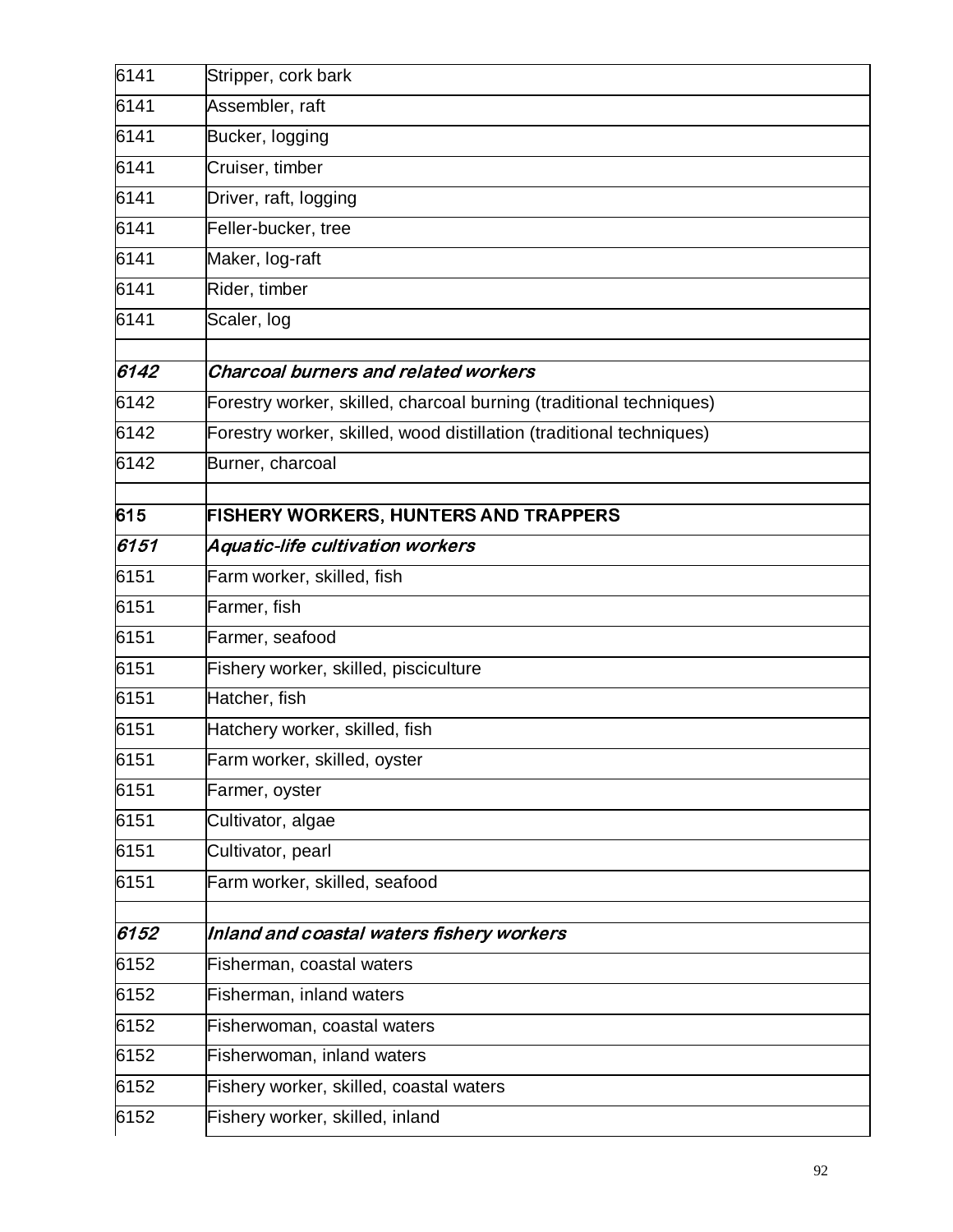| 6152 | Diver, oyster                                                                                      |
|------|----------------------------------------------------------------------------------------------------|
| 6152 | Diver, pearl                                                                                       |
| 6152 | Diver, sponge                                                                                      |
| 6152 | Sponge hooker                                                                                      |
| 6153 | Deep-sea fishery workers                                                                           |
| 6153 | Crewman, drifter                                                                                   |
| 6153 | Crewman, trawler                                                                                   |
| 6153 | Crewwoman, drifter                                                                                 |
| 6153 | Crewwoman, trawler                                                                                 |
| 6153 | Fisherman, deep-sea                                                                                |
| 6153 | Fisherwoman, deep-sea                                                                              |
| 6153 | Fishery worker, skilled, deep-sea                                                                  |
| 6154 | <b>Hunters and trappers</b>                                                                        |
| 6154 | Fisherwoman, seal                                                                                  |
| 6154 | Fisherman, seal                                                                                    |
| 6154 | Hunter, seal                                                                                       |
| 6154 | <b>Hunter</b>                                                                                      |
| 6154 | Hunter, professional                                                                               |
| 6154 | Trapper - Fur                                                                                      |
| 6154 | Crewman, whaling vessel                                                                            |
| 6154 | Crewwoman, whaling vessel                                                                          |
| 6154 | Flenser, whale                                                                                     |
| 6154 | Game beater                                                                                        |
| 6154 | Harpooner, whale                                                                                   |
| 6154 | Stripper, blubber                                                                                  |
| 6154 | Trapper-hunter, fur                                                                                |
| 619  | <b>MARKET-ORIENTED SKILLED AGRICULTURAL AND FISHERY WORKERS</b><br><b>NOT ELSEWHERE CLASSIFIED</b> |
| 6190 | Market-oriented skilled agricultural and fishery workers not elsewhere<br>classified               |
| 62   | <b>SUBSISTENCE AGRICULTURAL AND FISHERY WORKERS</b>                                                |
| 621  | <b>SUBSISTENCE AGRICULTURAL AND FISHERY WORKERS</b>                                                |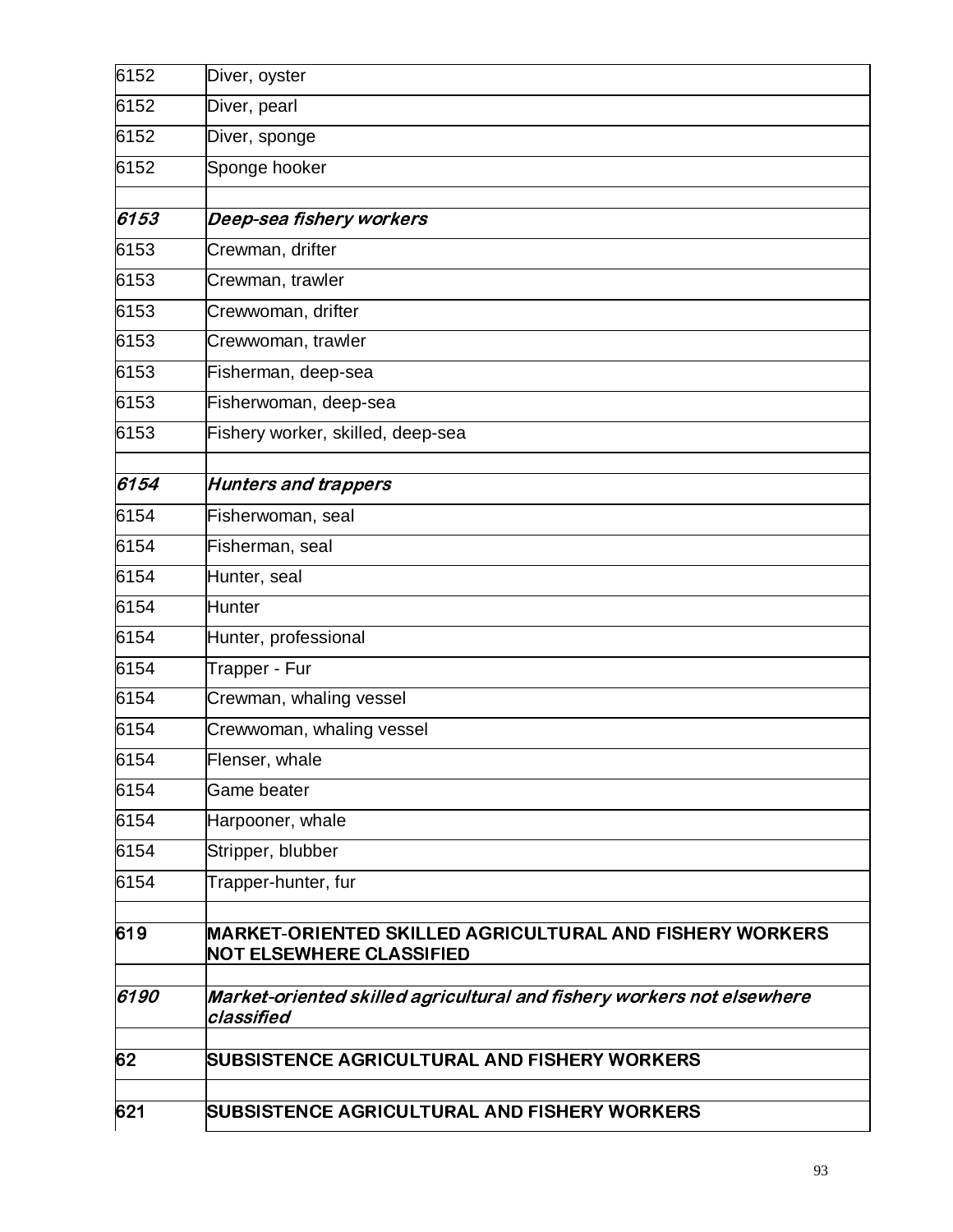| 6210 | Subsistence agricultural and fishery workers         |
|------|------------------------------------------------------|
| 6210 | Farm worker, skilled, subsistence farming            |
| 6210 | Farmer, subsistence farming                          |
|      |                                                      |
| 7    | <b>CRAFT AND RELATED TRADES WORKERS</b>              |
| 71   | <b>EXTRACTION AND BUILDING TRADES WORKERS</b>        |
| 711  | <b>MINERS, SHOTFIRERS, STONE CUTTERS AND CARVERS</b> |
| 7111 | Miners and quarry workers                            |
| 7111 | <b>Miner</b>                                         |
| 7111 | Miner, surface                                       |
| 7111 | Miner, underground                                   |
| 7111 | Quarrier                                             |
| 7111 | Piler, mine                                          |
| 7111 | Timbering worker, mine                               |
| 7111 | Timbering worker, quarry                             |
| 7111 | Timbering worker/ underground                        |
| 7111 | Sampler, mine                                        |
| 7111 | Clipper, mine                                        |
| 7111 | Drawer, prop/mine                                    |
| 7111 | Drawer, prop/quarry                                  |
| 7111 | Drawer, timber/mine                                  |
| 7111 | Drawer, timber/quarry                                |
| 7111 | Miner, hydraulic/placer mining                       |
| 7111 | Robber, timber/mine                                  |
| 7111 | Sampler, core                                        |
| 7111 | Sampler, quarry                                      |
| 7111 | Bolter, roof-mine                                    |
| 7112 | <b>Shotfirers and blasters</b>                       |
| 7112 | <b>Blaster</b>                                       |
| 7112 | Shotfirer                                            |
|      |                                                      |
| 7113 | Stone splitters, cutters and carvers                 |
| 7113 | Splitter, stone                                      |
| 7113 | Cutter-finisher, stone                               |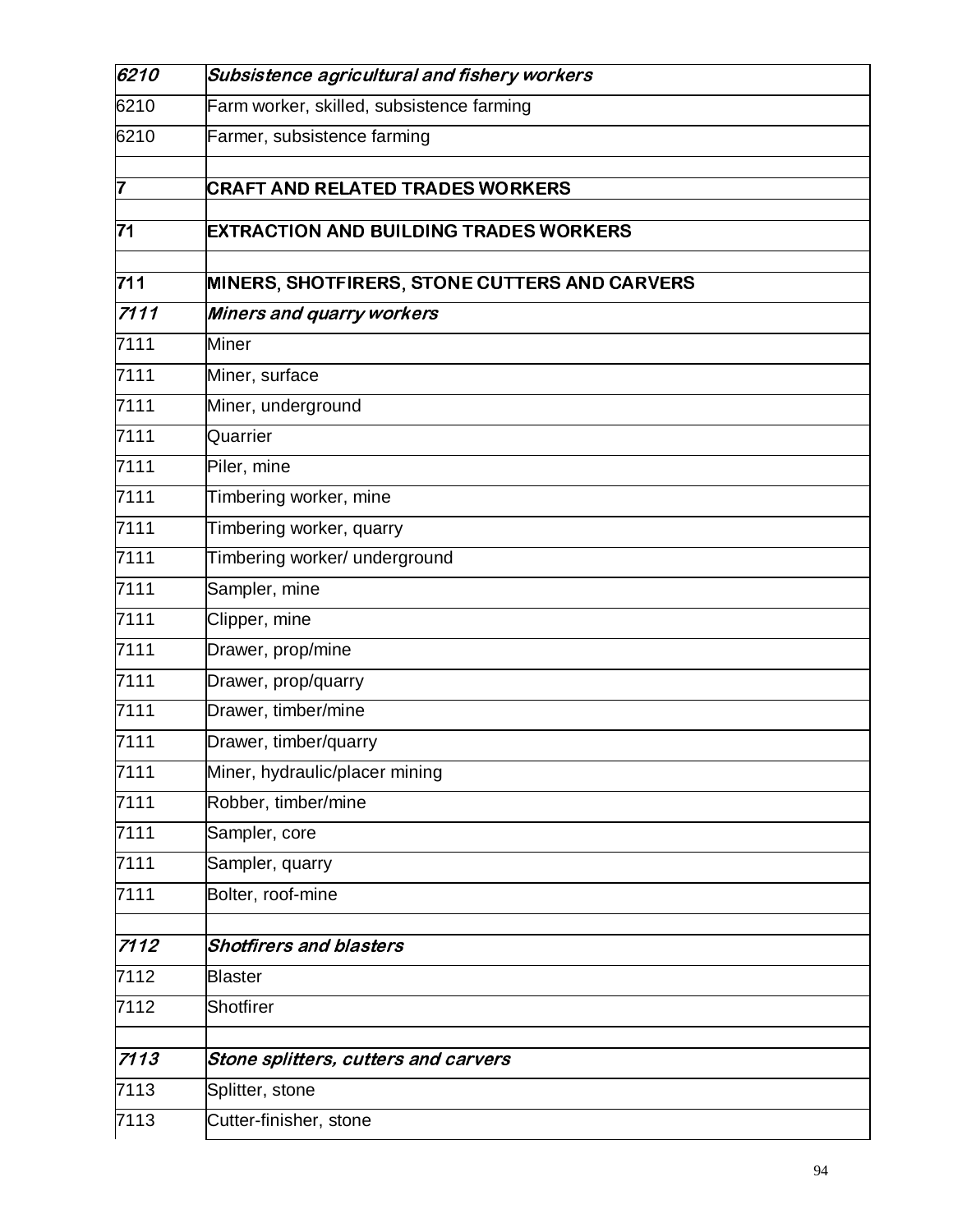| 7113<br>Dresser, stone                                  |  |
|---------------------------------------------------------|--|
| 7113<br>Finisher, stone                                 |  |
| 7113<br>Grinder, slate                                  |  |
| 7113<br>Grinder, stone                                  |  |
| 7113<br>Planer, stone                                   |  |
| 7113<br>Polisher, granite                               |  |
| 7113<br>Polisher, marble                                |  |
| 7113<br>Polisher, slate                                 |  |
| 7113<br>Polisher, stone                                 |  |
| 7113<br>Sawyer, stone                                   |  |
| 7113<br>Grader, stone                                   |  |
| 7113<br>Stonework layout worker                         |  |
| 7113<br>Stoneworker                                     |  |
| 7113<br>Setter-operator, lathe/stone                    |  |
| 7113<br>Tuner, stone                                    |  |
| 7113<br>Cutter, stone                                   |  |
| 7113<br>Cutter, stone/lettering                         |  |
| 7113<br>Carver, stone                                   |  |
| 7113<br>Carver-setter, monument                         |  |
| 7113<br>Mason, monument                                 |  |
| 7113<br>Driller, stone                                  |  |
| 7113<br>Sandblaster, stonecutting                       |  |
| 7113<br>Shotblaster, stonecutting                       |  |
| 721<br><b>BUILDING FRAME AND RELATED TRADES WORKERS</b> |  |
| 7121<br><b>Builders, traditional materials</b>          |  |
| 7121<br>Builder, house/traditional materials            |  |
| 7121<br>Housebuilder, traditional materials             |  |
| 7122<br><b>Bricklayers and stonemasons</b>              |  |
| 7122<br>Bricklayer, construction                        |  |
| 7122<br>Bricklayer, chimney                             |  |
| Builder, chimney<br>7122                                |  |
| Bricklayer, firebrick<br>7122                           |  |
| Bricklayer, kiln<br>7122                                |  |
| Bricklayer, oven<br>7122                                |  |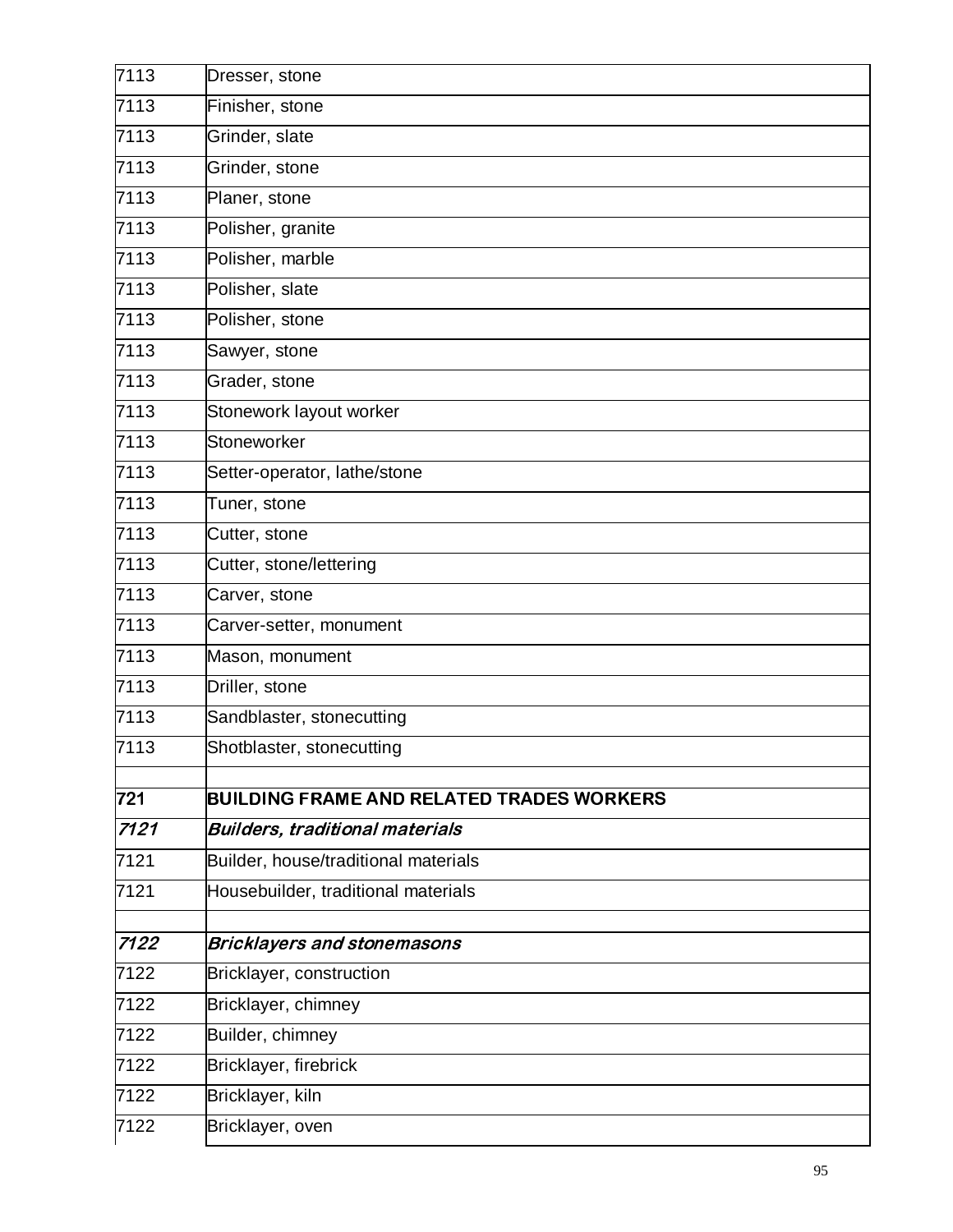| 7122 | Firebrick layer                                          |
|------|----------------------------------------------------------|
| 7122 | Stonemason, construction                                 |
| 7122 | Stonemason, facings                                      |
| 7122 | Paviour                                                  |
| 7122 | Stonemason, paving                                       |
| 7122 | Bricklayer, ingot mould lining                           |
| 7122 | Bricklayer, furnace lining                               |
| 7122 | Tuckpointer                                              |
|      |                                                          |
| 7123 | Concrete placers, concrete finishers and related workers |
| 7123 | Placer, concrete                                         |
| 7123 | Caster, concrete products                                |
| 7123 | Shutterer, concrete moulding                             |
| 7123 | Iron worker, concrete reinforcement                      |
| 7123 | Finisher, cement                                         |
| 7123 | Finisher, concrete                                       |
| 7123 | Terrazzo worker                                          |
| 7123 | Concrete mixer                                           |
| 7123 | Mixer, concrete                                          |
|      |                                                          |
|      |                                                          |
| 7124 | <b>Carpenters and joiners</b>                            |
| 7124 | Carpenter                                                |
| 7124 | Joiner                                                   |
| 7124 | Carpenter, construction                                  |
| 7124 | Carpenter, first fixing                                  |
| 7124 | Carpenter, second fixing                                 |
| 7124 | Carpenter-joiner                                         |
| 7124 | Joiner, construction                                     |
| 7124 | Carpenter, stage                                         |
| 7124 | Carpenter, theatre                                       |
| 7124 | Shipwright, wood                                         |
| 7124 | Joiner, ship                                             |
| 7124 | Boatbuilder, wood                                        |
| 7124 | Builder, barge/wooden                                    |
| 7124 | Carpenter, ship's                                        |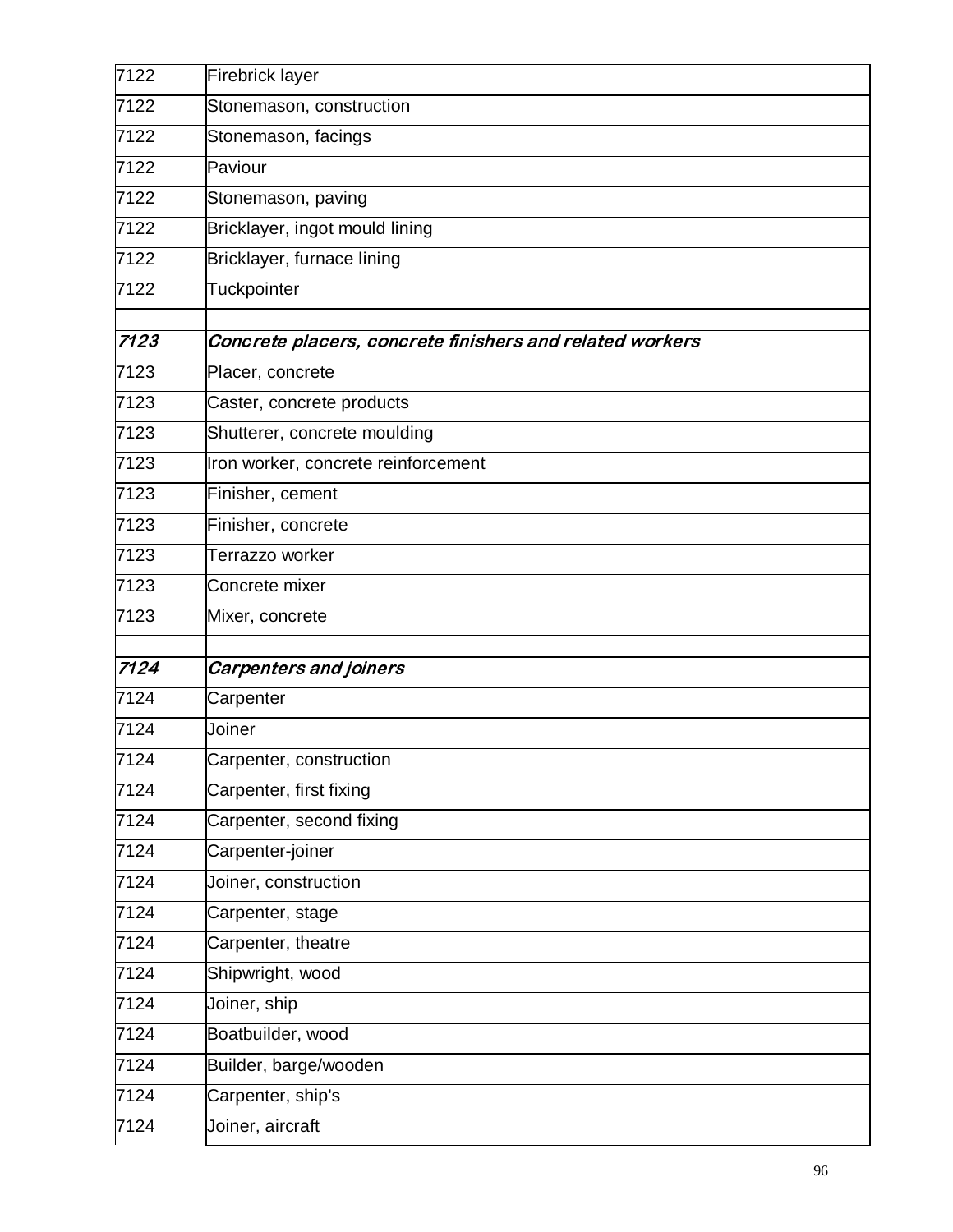| 7124 | Carpenter, bench                                            |
|------|-------------------------------------------------------------|
| 7124 | Fitter, shop                                                |
| 7124 | Joiner, bench                                               |
| 7124 | Shopfitter                                                  |
| 7124 | Carpenter, bridge                                           |
| 7124 | Carpenter, maintenance                                      |
| 7124 | Carpenter, mine                                             |
| 7124 | Carpenter, wharf                                            |
| 7124 | Maker, mast and spar/wood                                   |
| 7129 | Building frame and related workers not elsewhere classified |
| 7129 | <b>Billboard erector</b>                                    |
| 7129 | Erector, billboard                                          |
| 7129 | Builder, house/non-traditional materials                    |
| 7129 | Housebuilder, non-traditional materials                     |
| 7129 | Maintenance worker, building                                |
| 7129 | Repairer, building                                          |
| 7129 | Repairer, chimney                                           |
| 7129 | Steeplejack                                                 |
| 7129 | Rigger, scaffolding                                         |
| 7129 | Scaffolder                                                  |
| 7129 | Demolition worker                                           |
| 7129 | Wrecker, building                                           |
| 7129 | Layer, drain                                                |
| 7129 | Bracer, construction                                        |
| 7129 | Erector, prefabricated buildings                            |
| 7129 | Fixer, prefabricated buildings                              |
| 7129 | Shorer, construction                                        |
| 7129 | Timbering worker, construction                              |
| 713  | <b>BUILDING FINISHERS AND RELATED TRADES WORKERS</b>        |
| 7131 | Roofers                                                     |
| 7131 | Roofer                                                      |
| 7131 | Roofer, slate                                               |
| 7131 | Roofer, tile                                                |
| 7131 | Roofer, composite materials                                 |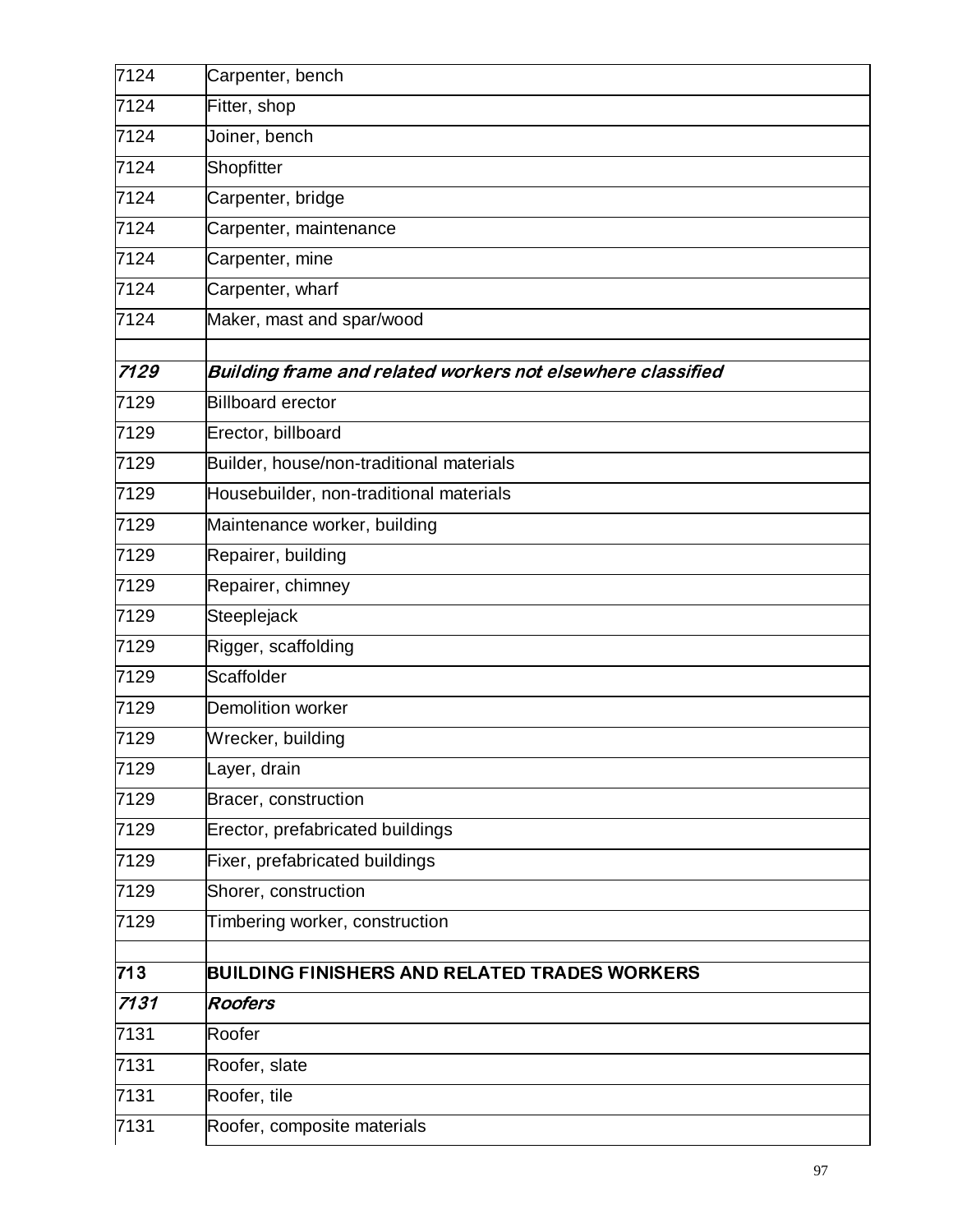| 7131 | Roofer, asphalt                                                 |
|------|-----------------------------------------------------------------|
| 7131 | Roofer, metal                                                   |
| 7131 | Thatcher (Houses, Lapas)                                        |
| 7131 | Roofer, wood-shingle                                            |
|      |                                                                 |
| 7132 | Floor layers and tile setters                                   |
| 7132 | Setter, marble                                                  |
| 7132 | Setter, tile                                                    |
| 7132 | Tiler                                                           |
| 7132 | Tiler, floor                                                    |
| 7132 | Tiler, wall                                                     |
| 7132 | Cutter-setter, mosaic                                           |
| 7132 | Floor layer, parquetry                                          |
| 7132 | Layer, parquetry                                                |
| 7132 | Parquetry worker                                                |
| 7132 | Floor layer, wood block                                         |
| 7132 | Layer, wood block                                               |
| 7132 | Floor layer, tile                                               |
| 7132 | Layer, composition tile                                         |
| 7132 | Layer, tile                                                     |
| 7133 | <b>Plasterers</b>                                               |
| 7133 | Plasterer                                                       |
| 7133 |                                                                 |
|      | Plasterer, ornamental                                           |
| 7133 | Mason, stucco                                                   |
| 7133 | Plasterer, stucco                                               |
| 7133 | Plasterer, fibrous sheet                                        |
| 7134 | <b>Insulation workers</b>                                       |
| 7134 | Insulation worker                                               |
| 7134 | Insulation worker, building                                     |
| 7134 | Insulation worker, acoustical                                   |
| 7134 | Insulation worker, soundproofing                                |
| 7134 | Insulation worker, boiler and pipe                              |
| 7134 | Lagger, boiler and pipe                                         |
| 7134 | Insulation worker, refrigeration and air-conditioning equipment |
|      |                                                                 |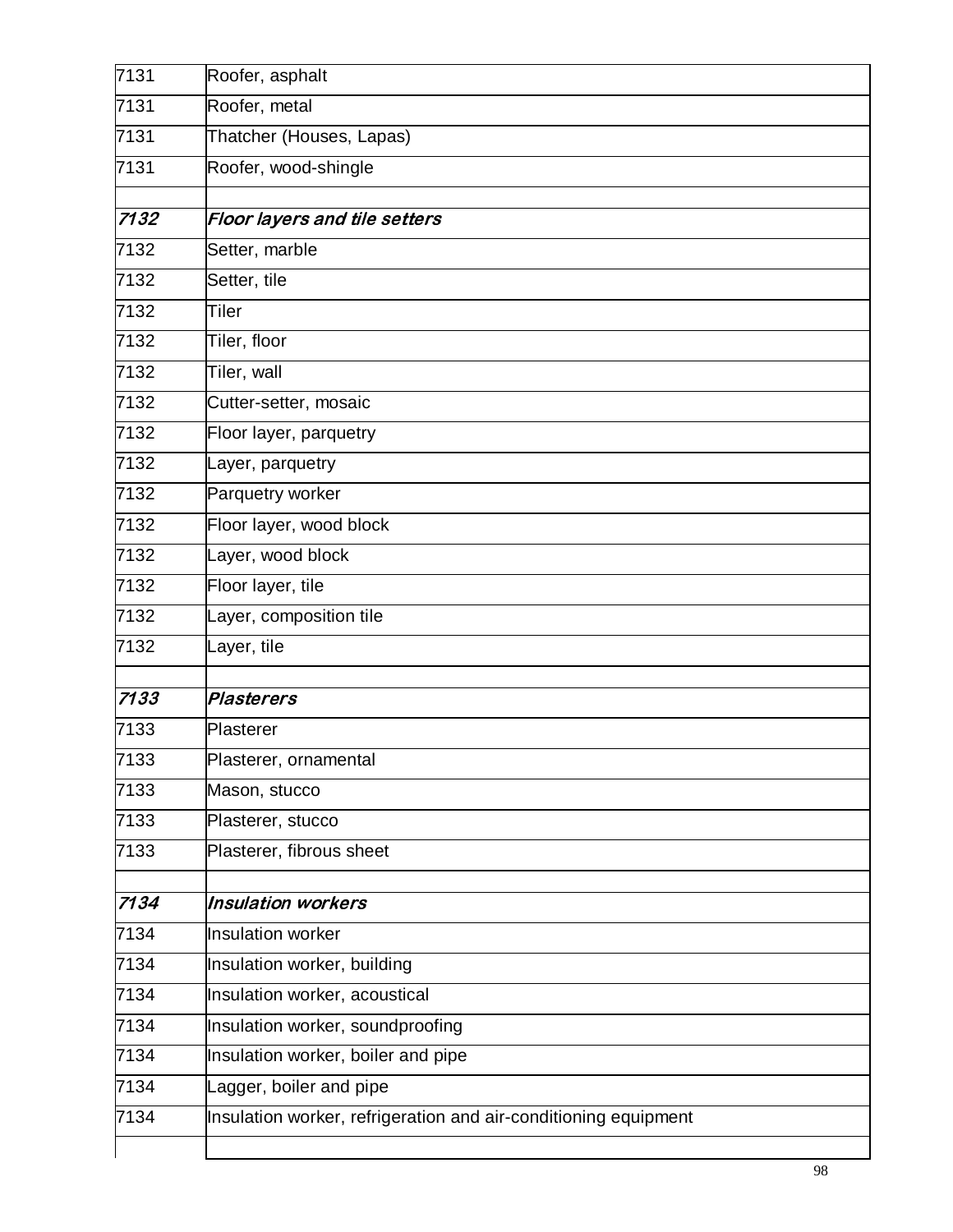| 7135 | Glaziers                                 |
|------|------------------------------------------|
| 7135 | Glazier                                  |
| 7135 | Glazier, building                        |
| 7135 | Glazier, double glazing                  |
| 7135 | Glazier, structural                      |
| 7135 | Setter, glass/buildings                  |
| 7135 | Glazier, patent roofing                  |
| 7135 | Glazier, roofing                         |
| 7135 | Fitter, plate-glass                      |
| 7135 | Glazier, plate-glass                     |
| 7135 | Glazier, leaded-glass                    |
| 7135 | Glazier, stained-glass                   |
| 7135 | Setter, artistic/glass                   |
| 7135 | Glazier, vehicle                         |
|      |                                          |
| 7136 | Plumbers and pipe fitters                |
| 7136 | Plumber                                  |
| 7136 | Fitter, pipe                             |
| 7136 | Fitter, pipe/sewerage                    |
| 7136 | Fitter, pipe/ventilation                 |
| 7136 | Fitter, pipe/water supply                |
| 7136 | Fitter, pipe/gas                         |
| 7136 | Fitter, pipe/marine                      |
| 7136 | Plumber, ship                            |
| 7136 | Fitter, pipe/aircraft                    |
| 7136 | Fitter, tube/aircraft                    |
| 7136 | Fitter, pipe, steam                      |
| 7136 | Plumber, chemical                        |
| 7136 | Jointer, pipe-laying                     |
| 7136 | Layer, pipe                              |
| 7136 | Layer-jointer, mains pipes               |
| 7136 | Pipeline worker                          |
| 7136 | Digger, well                             |
| 7136 | Sinker, well                             |
|      |                                          |
| 7137 | <b>Building and related electricians</b> |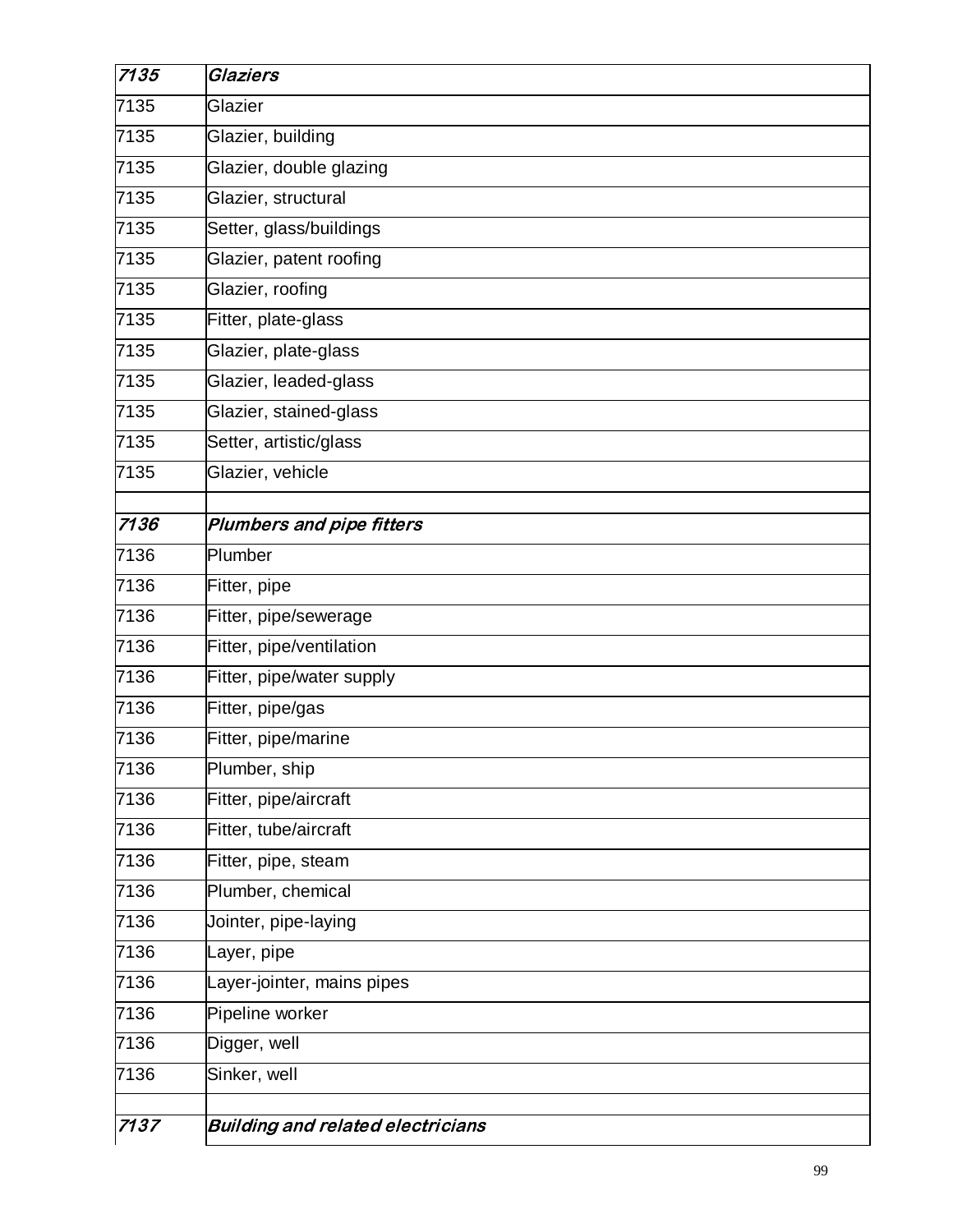| 7137 | Electrician                                                                |
|------|----------------------------------------------------------------------------|
| 7137 | Electrician, building                                                      |
| 7137 | Electrician, building/ electrical installation                             |
| 7137 | Electrician, stage and studio                                              |
| 7137 | Electrician, theatre                                                       |
| 7137 | Electrician, building maintenance                                          |
| 7137 | Electrician, building/ electrical maintenance                              |
| 7137 | Electrician, building repairs                                              |
| 7137 | Electrician, mine                                                          |
| 7137 | Electrician, neon-lighting                                                 |
| 714  | PAINTERS, BUILDING STRUCTURE CLEANERS AND RELATED TRADES<br><b>WORKERS</b> |
| 7141 | Painters and related workers                                               |
| 7141 | Brush-painter, construction                                                |
| 7141 | Outside painter, construction                                              |
| 7141 | Painter, building                                                          |
| 7141 | Painter, construction                                                      |
| 7141 | Painter, house                                                             |
| 7141 | Painter, outside/ construction                                             |
| 7141 | Painter-decorator, buildings                                               |
| 7141 | Spray-painter, construction                                                |
| 7141 | Painter, ship's hull                                                       |
| 7141 | Painter, structural steel                                                  |
| 7141 | Painter, motion picture set                                                |
| 7141 | Painter, stage scenery                                                     |
| 7141 | Whitewasher                                                                |
| 7141 | Painter-decorator, wallcarpeting                                           |
| 7141 | Painter-decorator, wallcovering                                            |
| 7141 | Painter-decorator, wallpapering                                            |
| 7141 | Paperhanger                                                                |
| 7141 | Wallpaper hanger                                                           |
| 7142 | Varnishers and related painters                                            |
| 7142 | Sprayer, metal                                                             |
| 7142 | Painter, manufactured articles                                             |
| 7142 | Varnisher, manufactured articles                                           |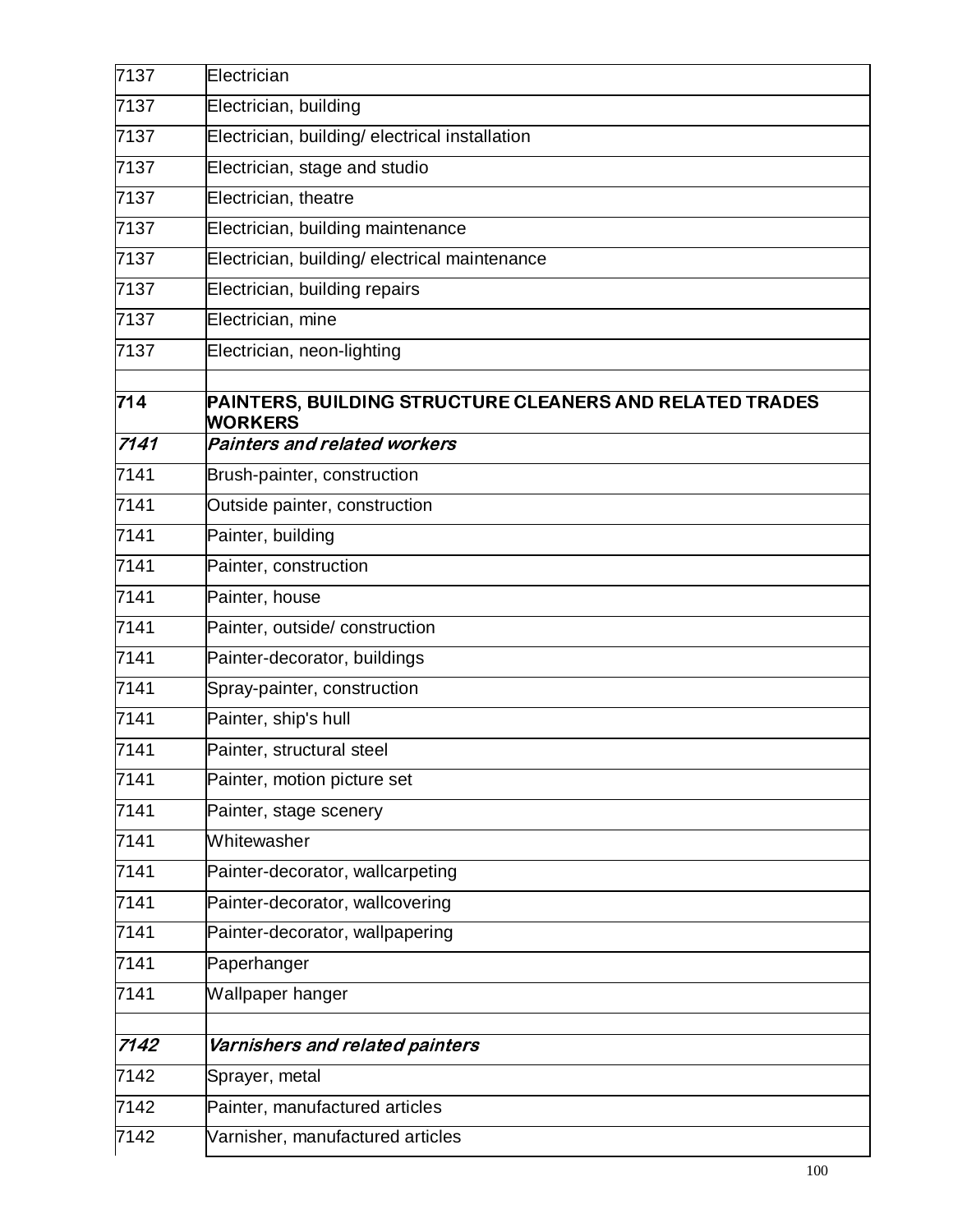| 7142 | Painter, automobile                                             |
|------|-----------------------------------------------------------------|
| 7142 | Painter, vehicle                                                |
| 7142 | Varnisher, vehicle                                              |
| 7142 | Painter, metal                                                  |
| 7142 | Varnisher, metal                                                |
|      |                                                                 |
| 7143 | <b>Building structure cleaners</b>                              |
| 7143 | Chimney sweep                                                   |
| 7143 | Cleaner, chimney flue                                           |
| 7143 | Sweep, chimney                                                  |
| 7143 | Exterminator                                                    |
| 7143 | Sandblaster, building exteriors                                 |
| 7143 | Cleaner, building exteriors                                     |
| 719  | EXTRACTION AND BUILDING TRADES WORKERS NOT ELSEWHERE            |
|      | <b>CLASSIFIED</b>                                               |
| 7190 | Extraction and building trades workers not elsewhere classified |
| 7190 | Extraction and building trades workers not elsewhere classified |
| 72   | <b>METAL, MACHINERY AND RELATED TRADES WORKERS</b>              |
|      |                                                                 |
| 7211 | Metal moulders and coremakers                                   |
| 7211 | Ladler, metal                                                   |
| 7211 | Moulder, metal castings                                         |
| 7211 | Moulder, metal castings/ bench                                  |
| 7211 | Moulder, metal castings/ stump                                  |
| 7211 | Moulder, metal castings/tub                                     |
| 7211 | Moulder, metal castings/ floor and pit                          |
| 7211 | Moulder, metal castings/pit                                     |
| 7211 | Coremaker, metal                                                |
| 7212 | <b>Welders and flamecutters</b>                                 |
| 7212 | Welder                                                          |
| 7212 | Welder, gas and electric                                        |
| 7212 | Welder, acetylene                                               |
| 7212 | Welder, gas                                                     |
| 7212 | Welder, oxyacetylene                                            |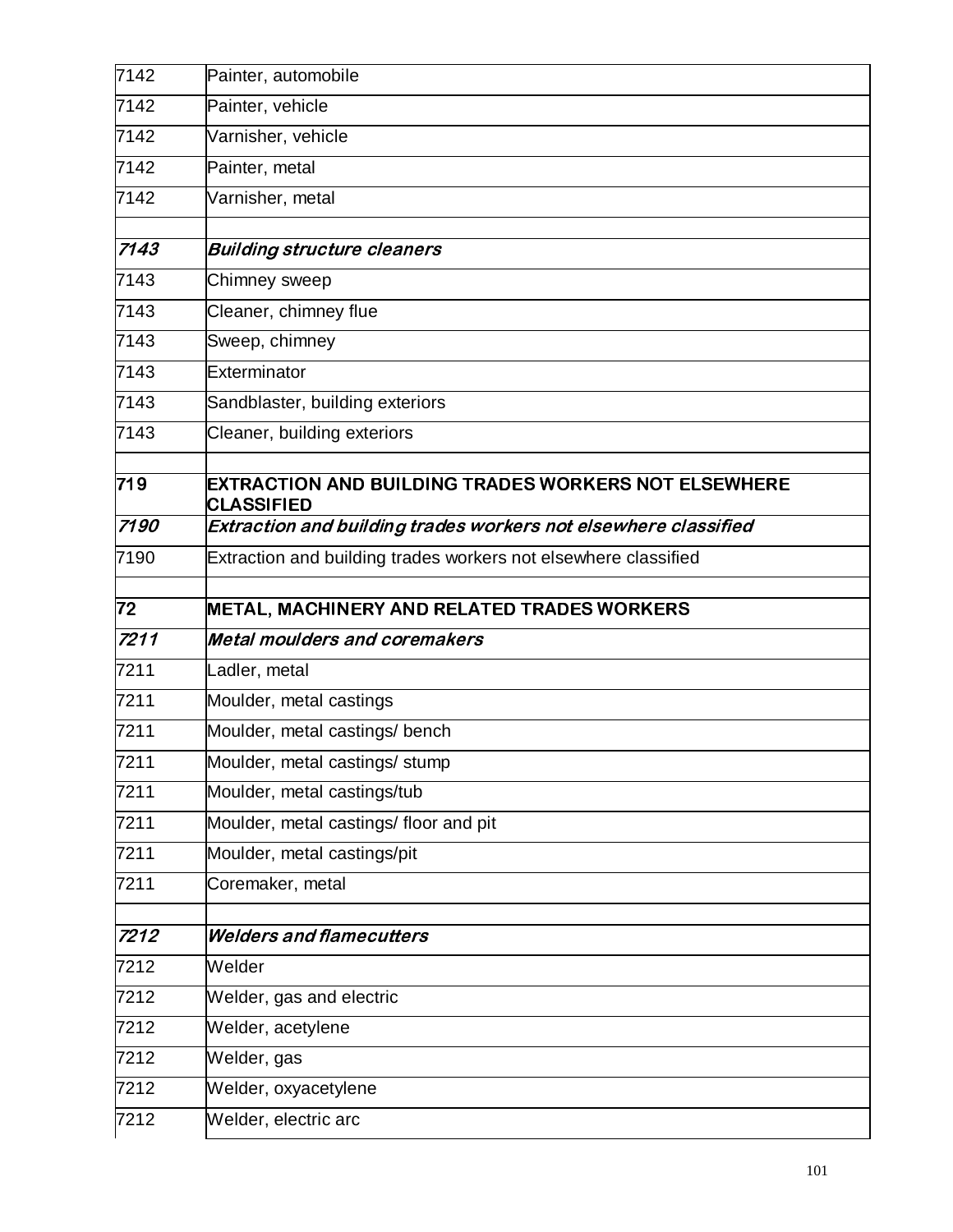| 7212 | Welder, thermite                     |
|------|--------------------------------------|
| 7212 | Welder, butt                         |
| 7212 | Welder, contact                      |
| 7212 | Welder, flash                        |
| 7212 | Welder, resistance                   |
| 7212 | Welder, seam                         |
| 7212 | Welder, spot                         |
| 7212 | Burner, lead                         |
| 7212 | <b>Brazier</b>                       |
| 7212 | Brazier, flame                       |
| 7212 | Brazier, induction                   |
| 7212 | Flamecutter                          |
| 7212 | Solderer                             |
| 7212 | Brazier, furnace                     |
| 7212 | Setter-operator, soldering           |
| 7212 | Setter-operator, soldering/jewellery |
| 7212 | Setter-operator, soldering/ metal    |
| 7212 | Solderer, dip                        |
| 7212 | Solderer, furnace                    |
| 7212 | Solderer, torch                      |
|      |                                      |
| 7213 | <b>Sheet-metal workers</b>           |
| 7213 | Sheet-metal worker                   |
| 7213 | Marker, sheet metal                  |
| 7213 | Coppersmith                          |
| 7213 | Sheet-metal worker, copper           |
| 7213 | Sheet-metal worker, tin              |
| 7213 | Tinsmith                             |
| 7213 | <b>Boilersmith</b>                   |
| 7213 | Maker, boiler                        |
| 7213 | Sheet-metal worker, ornamental       |
| 7213 | Beater, vehicle panel                |
| 7213 | Beater, aircraft panel               |
| 7213 | Sheet-metal worker, aircraft         |
| 7213 | Sheet-metal worker, vehicles         |
| 7213 | Sheet-metal worker, furniture        |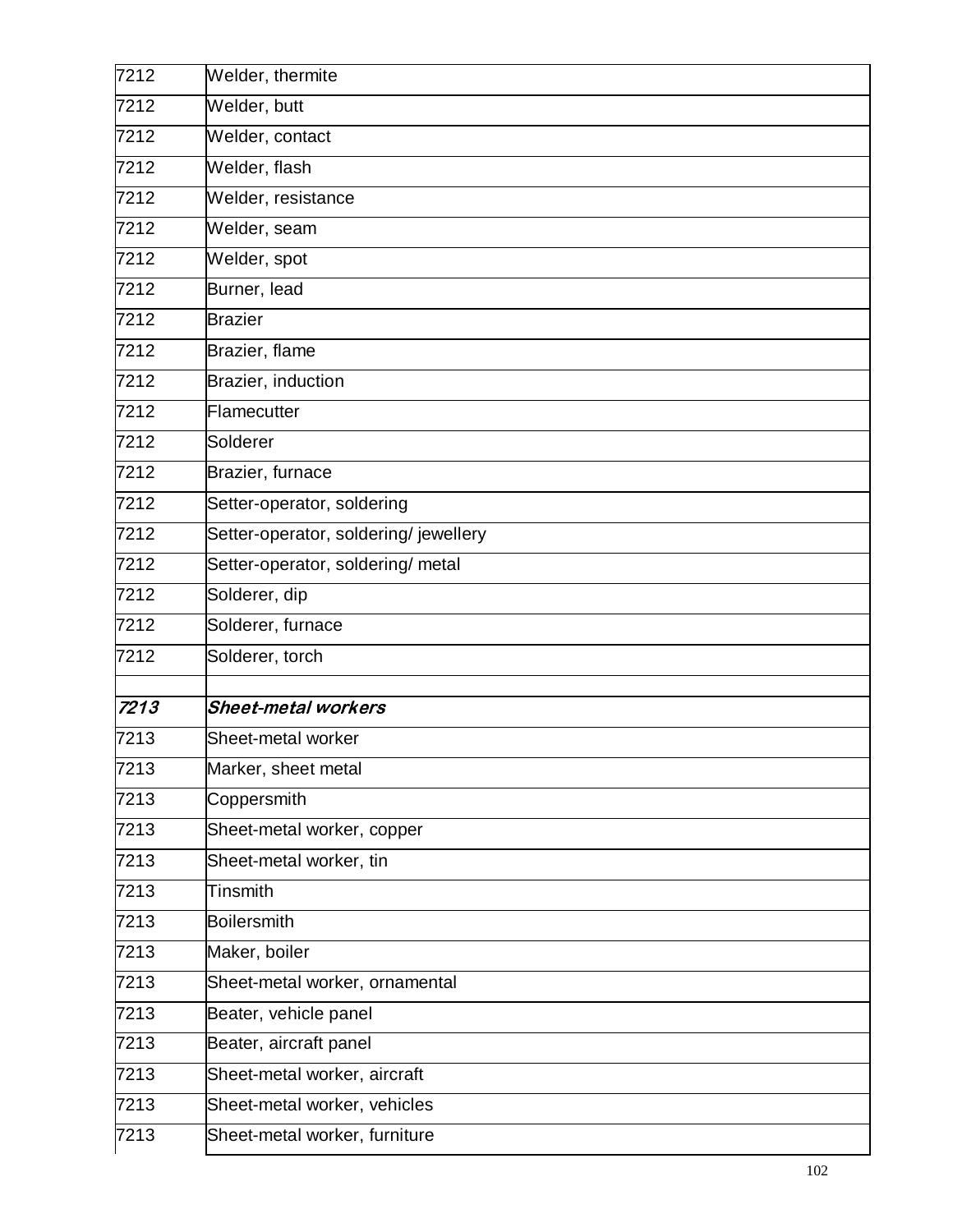| 7214 | Structural-metal preparers and erectors  |
|------|------------------------------------------|
| 7214 | Erector, structural metal                |
| 7214 | Preparer, structural metal               |
| 7214 | Loftsman, structural metal               |
| 7214 | Loftswoman, structural metal             |
| 7214 | Marker, structural metal                 |
| 7214 | Structural steel worker, workshop        |
| 7214 | Erector, constructional steel            |
| 7214 | Erector, ship's beam and frame           |
| 7214 | Shipwright, metal                        |
| 7214 | Plater, ship                             |
| 7214 | <b>Riveter</b>                           |
| 7214 | Riveter, pneumatic                       |
| 7214 | Bender, metal plate                      |
| 7215 | <b>Riggers and cable splicers</b>        |
| 7215 | Rigger                                   |
| 7215 | Rigger, hoisting equipment               |
| 7215 | Splicer, cable and rope                  |
| 7215 | Rigger, hoisting equipment/ construction |
| 7215 | Rigger, ship                             |
| 7215 | Rigger, aircraft                         |
| 7215 | Rigger, oil and gas well                 |
| 7215 | Cable worker, bridge                     |
| 7215 | Cable worker, suspension bridge          |
| 7215 | Spinner-squeezer, cable                  |
| 7215 | Spinner-squeezer, wire                   |
| 7215 | Rigger, railway cable                    |
| 7215 | Rigger, ski-lift                         |
| 7216 | <b>Underwater workers</b>                |
| 7216 | Frogman, salvage                         |
| 7216 | Frogwoman, salvage                       |
| 7216 | Diver, salvage                           |
| 7216 | Underwater worker                        |
|      |                                          |
|      |                                          |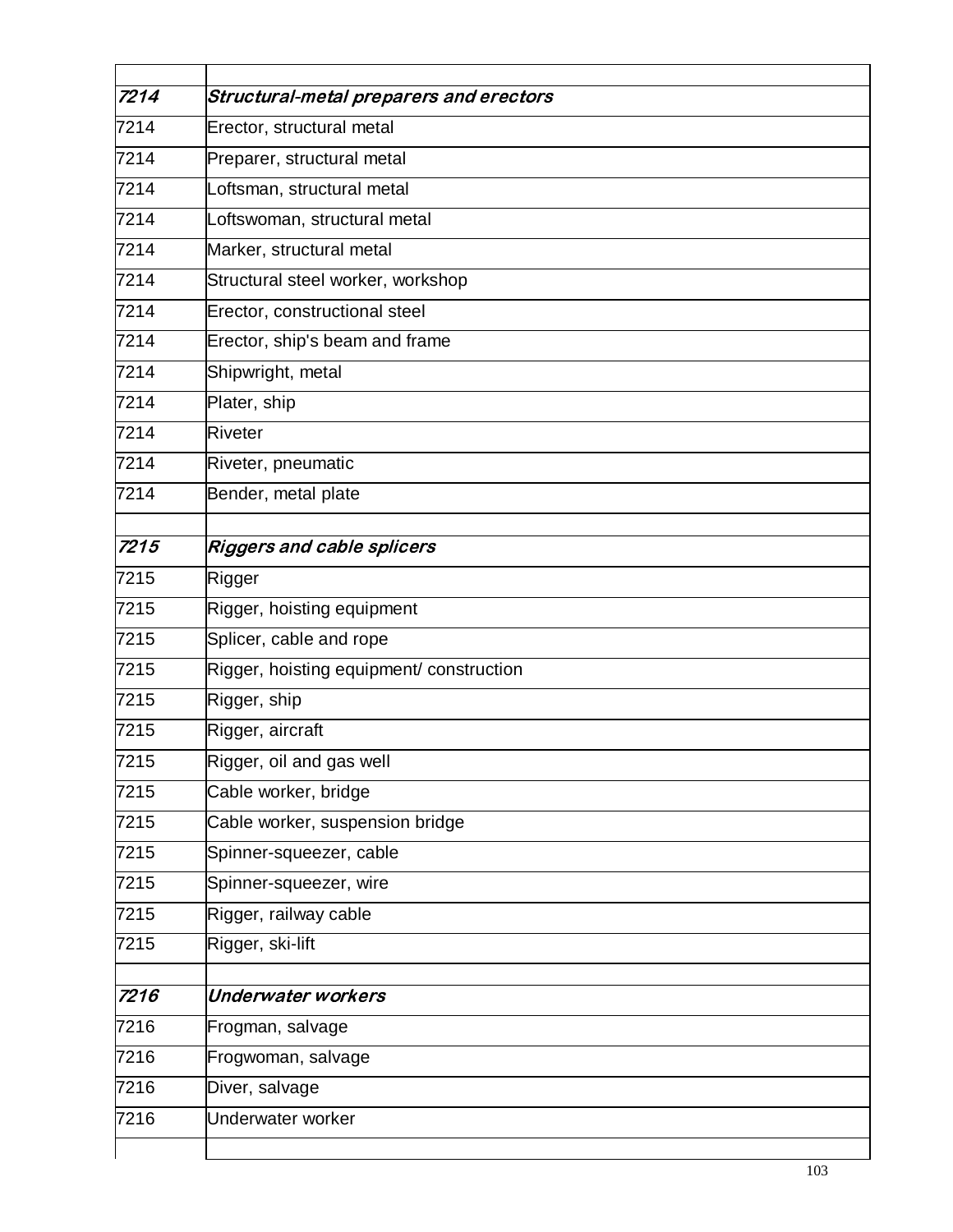| 722  | BLACKSMITHS, TOOL-MAKERS AND RELATED TRADES WORKERS  |
|------|------------------------------------------------------|
| 7221 | Blacksmiths, hammer-smiths and forging-press workers |
| 7221 | Caster, metal                                        |
| 7221 | Drawer, wire                                         |
| 7221 | Blacksmith                                           |
| 7221 | Farrier                                              |
| 7221 | Smith, agricultural implement                        |
| 7221 | Smith, anvil                                         |
| 7221 | Toolsmith                                            |
| 7221 | Drop forger                                          |
| 7221 | Hammersmith                                          |
| 7221 | Hammersmith, forge                                   |
| 7221 | Drop-hammer worker                                   |
| 7221 | Forging-press worker                                 |
| 7221 | Press-operator, forging/metal                        |
| 7221 | Smith, bulldozer                                     |
| 7221 | Driver, forge hammer                                 |
| 7221 | Former, metal                                        |
|      |                                                      |
| 7222 | Tool-makers and related workers                      |
| 7222 | Maker, press tool                                    |
| 7222 | Maker, tap-die                                       |
| 7222 | Maker, tool                                          |
| 7222 | Maker, tool and die                                  |
| 7222 | Toolmaker                                            |
| 7222 | Maker, gauge                                         |
| 7222 | Maker, jig-gauge                                     |
| 7222 | Pattern-maker, metal foundry                         |
| 7222 | Marker, metal                                        |
| 7222 | Finisher, die                                        |
| 7222 | Maker, template                                      |
| 7222 | Maker, tool/diamond-pointed                          |
| 7222 | Gunsmith/armament fitter/weapons assembler           |
| 7222 | Locksmith                                            |
|      |                                                      |
| 7223 | Machine-tool setters and setter-operators            |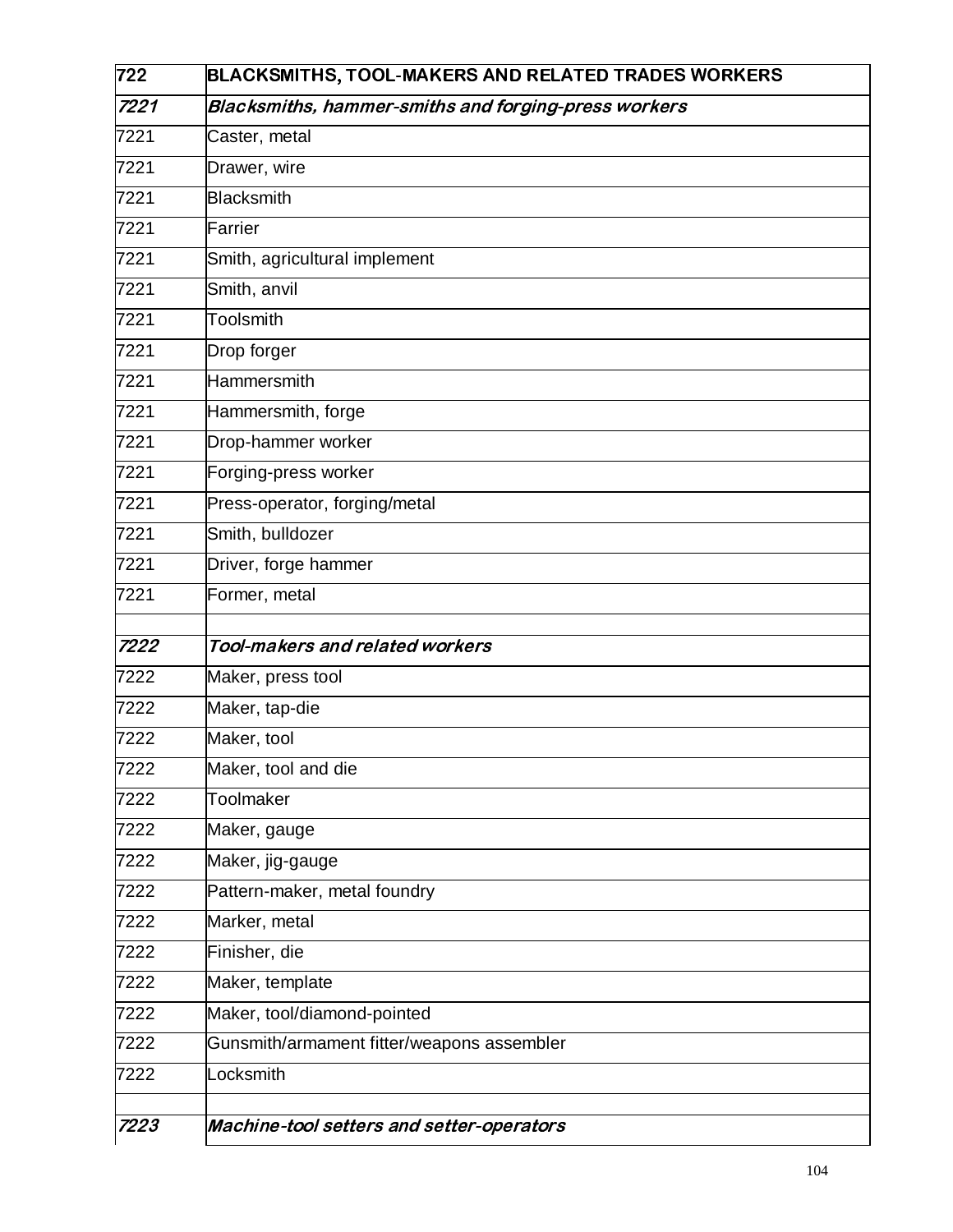| 7223 | Setter-operator, extruding machine/metalworking           |
|------|-----------------------------------------------------------|
| 7223 | Setter, machine tool                                      |
| 7223 | Setter, metalworking machine                              |
| 7223 | Setter-operator, machine tool                             |
| 7223 | Setter-operator, metalworking machine                     |
| 7223 | Setter-operator, lathe/ metalworking                      |
| 7223 | Turner                                                    |
| 7223 | Setter-operator, milling machine/metalworking             |
| 7223 | Setter-operator, planing machine/metalworking             |
| 7223 | Setter-operator, boring machine/metalworking              |
| 7223 | Setter-operator, drilling machine/metalworking            |
| 7223 | Setter-operator, reaming machine/metalworking             |
| 7223 | Setter-operator, grinding machine/metalworking            |
| 7223 | Setter-operator, precision-grinding machine/ metalworking |
| 7223 | Setter-operator, honing machine/metalworking              |
| 7223 | Setter-operator, numerical control machine/ metalworking  |
| 7223 | Setter-operator, cutting machine/metalworking             |
| 7223 | Setter-operator, die-sinking machine/metalworking         |
| 7223 | Setter-operator, lapping machine/metalworking             |
| 7223 | Setter-operator, routing machine/metalworking             |
| 7223 | Setter-operator, shaping machine/metalworking             |
| 7223 | Borer, metal                                              |
| 7223 | Driller, metal                                            |
| 7223 | Spinner, metal                                            |
| 7223 | Spinner, sheet-metal                                      |
| 7223 | Maker, toy/metal                                          |
| 7223 | Toymaker, metal                                           |
| 7224 | Metal wheel-grinders, polishers and tool sharpeners       |
| 7224 | Bluer, metal                                              |
| 7224 | Finisher, cast-metal articles                             |
| 7224 | Cleaner, metal                                            |
| 7224 | Burnisher, metal                                          |
| 7224 | Finisher, metal                                           |
| 7224 | Grinder, machine tool                                     |
| 7224 | Grinder, metal                                            |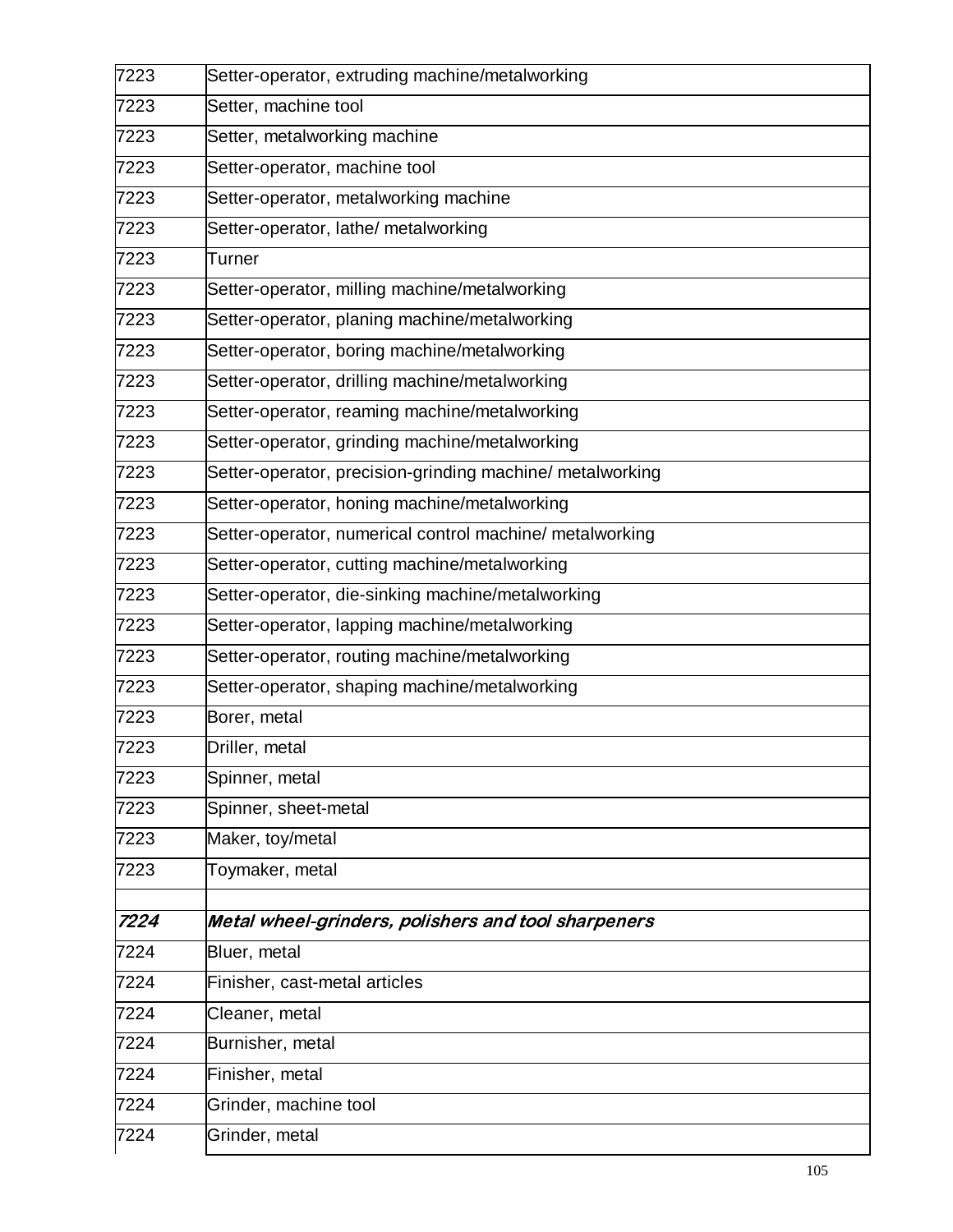| 723  | <b>MACHINERY MECHANICS AND FITTERS</b> |
|------|----------------------------------------|
|      |                                        |
| 7224 | Sharpener, itinerant                   |
| 7224 | Polisher, metal/sand polishing         |
| 7224 | Polisher, metal/mirror-finish          |
| 7224 | Polisher, metal/emery polishing        |
| 7224 | Polisher, metal                        |
| 7224 | Buffer, metal                          |
| 7224 | Grinder, textile-carding machine       |
| 7224 | Sharpener, saw                         |
| 7224 | Repairer, saw                          |
| 7224 | Sharpener, tool                        |
| 7224 | Sharpener, knife                       |
| 7224 | Sharpener, cutting instruments         |
| 7224 | Grinder, tool                          |
| 7224 | Wheel-grinder, metal                   |
|      |                                        |

| 7231 | Motor vehicle mechanics and fitters     |
|------|-----------------------------------------|
| 7231 | Fitter, engine/motor-vehicle            |
| 7231 | Mechanic, automobile                    |
| 7231 | Mechanic, engine/diesel (motor vehicle) |
| 7231 | Mechanic, engine/motor vehicle          |
| 7231 | Mechanic, garage                        |
| 7231 | Mechanic, motor vehicle                 |
| 7231 | Mechanic, motor truck                   |
| 7231 | Mechanic, truck                         |
| 7231 | Mechanic, motor cycle                   |
| 7231 | Mechanic, automobile transmission       |
| 7231 | Mechanic, bus                           |
| 7231 | Mechanic, motor-vehicle transmission    |
| 7231 | Mechanic, tractor                       |
| 7231 | Repairer, motor vehicle                 |
| 7231 | Tuner, engine-driving                   |
| 7231 | Tuner, vehicle engine                   |
| 7231 | Repairer, bicycle                       |
| 7231 | Repairer, pedal cycle                   |
|      |                                         |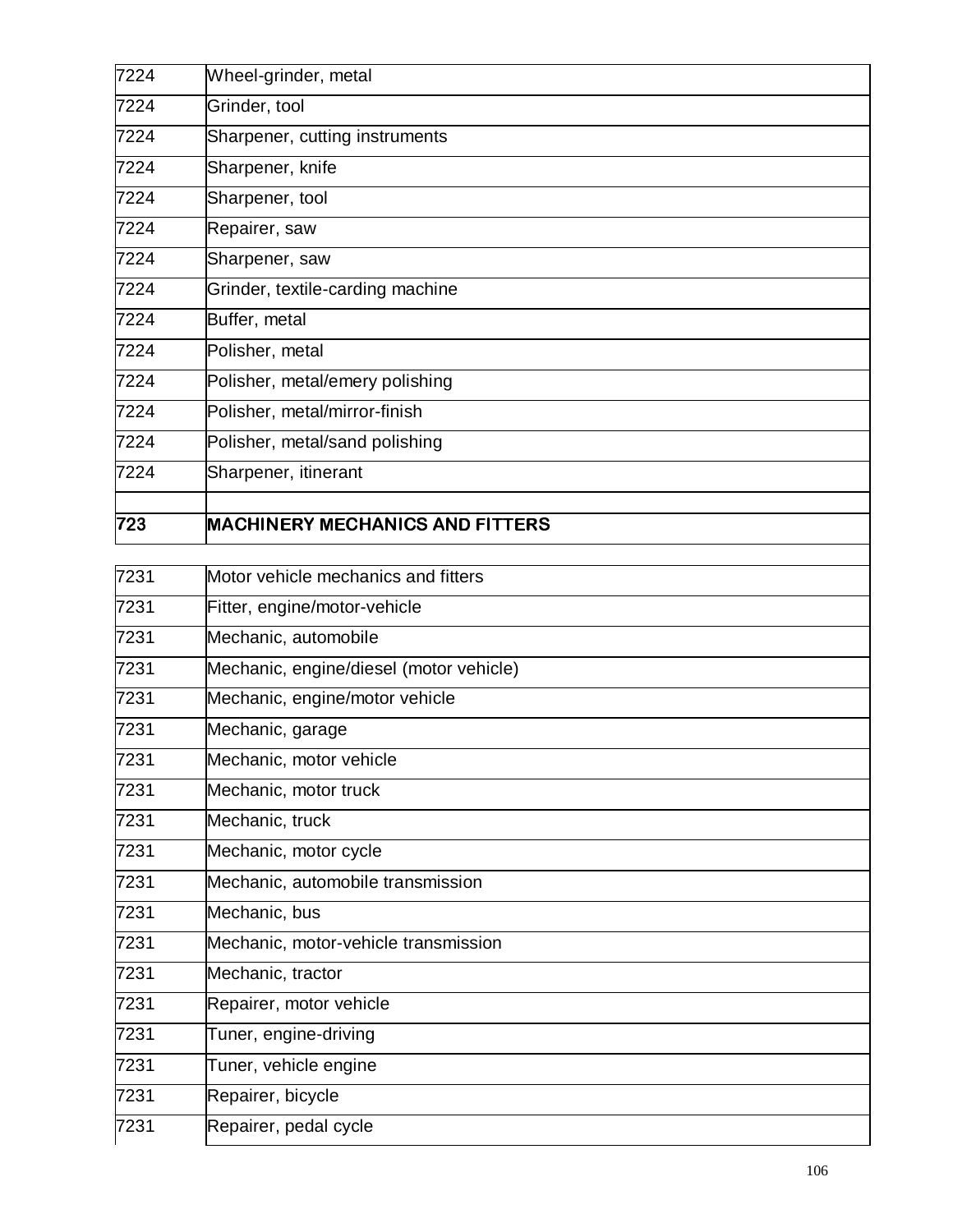| 7231 | Panelbeater                                                  |
|------|--------------------------------------------------------------|
| 7232 | Aircraft engine mechanics and fitters                        |
|      |                                                              |
| 7232 | Fitter, engine/aircraft                                      |
| 7232 | Erector, metal airframe                                      |
| 7232 | Fitter-assembler, airframe                                   |
| 7232 | Aeromechanic                                                 |
| 7232 | Repairer, engine/aircraft                                    |
| 7232 | Mechanic, engine/aircraft                                    |
| 7233 | Argricultural- or industrial-machinery mechanics and fitters |
| 7233 | Fitter, industrial machinery                                 |
| 7233 | Fitter, engine/marine                                        |
| 7233 | Fitter, turbine                                              |
| 7233 | Fitter, machine-tool                                         |
| 7233 | Fitter, metalworking machinery                               |
| 7233 | Fitter, mining machinery                                     |
| 7233 | Fitter, printing machinery                                   |
| 7233 | Fitter, textile machinery                                    |
| 7233 | Fitter, woodworking machinery                                |
| 7233 | Fitter, agricultural machinery                               |
| 7233 | Fitter, earth-moving equipment                               |
| 7233 | Fitter, office machinery                                     |
| 7233 | Erector-installer, agricultural machinery                    |
| 7233 | Erector-installer, industrial machinery                      |
| 7233 | Erector, refrigeration and air-conditioning equipment        |
| 7233 | Mechanic, air-conditioning equipment                         |
| 7233 | Mechanic, refrigeration and air-conditioning equipment       |
| 7233 | Mechanic, refrigeration equipment                            |
| 7233 | Fitter, engine/steam                                         |
| 7233 | Mechanic, industrial machinery                               |
| 7233 | Mechanic, engine/steam                                       |
| 7233 | Mechanic, engine/diesel (except motor vehicle)               |
| 7233 | Mechanic, turbine                                            |
| 7233 | Mechanic, machine tool                                       |
| 7233 | Mechanic, mining machinery                                   |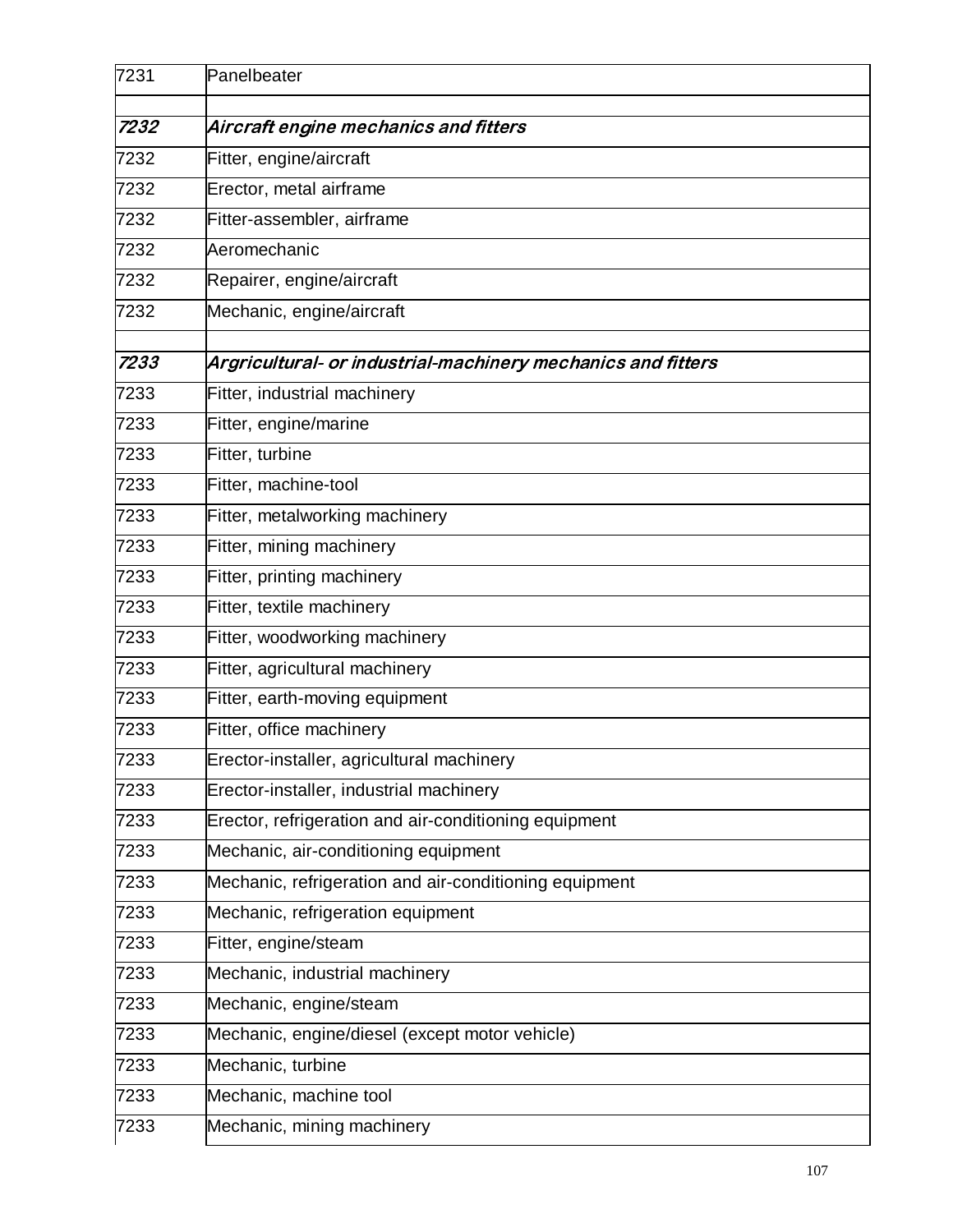| 7233 | Mechanic, printing machinery                                     |
|------|------------------------------------------------------------------|
| 7233 | Mechanic, textile machinery                                      |
| 7233 | Mechanic, woodworking machinery                                  |
| 7233 | Mechanic, agricultural machinery                                 |
| 7233 | Mechanic, farm machinery                                         |
| 7233 | Mechanic, construction machinery                                 |
| 7233 | Mechanic, earth-moving equipment                                 |
| 7233 | Mechanic, typewriter                                             |
| 7233 | Fitter, plant maintenance                                        |
| 7233 | Mechanic, plant maintenance                                      |
| 7233 | Mechanic, lift                                                   |
| 7233 | Millwright                                                       |
| 7233 | Oiler and greaser                                                |
| 7233 | Mechanic, ship                                                   |
| 7233 | Oiler and greaser, ship                                          |
| 724  | <b>ELECTRICAL AND ELECTRONIC EQUIPMENT MECHANICS AND FITTERS</b> |
| 7241 | <b>Electrical mechanics and fitters</b>                          |
| 7241 | Fitter, electrical                                               |
| 7241 | Fitter, dynamo                                                   |
| 7241 | Fitter, electrical/generator                                     |
| 7241 | Fitter, electrical/magneto                                       |
| 7241 | Fitter, electrical/motor                                         |
| 7241 | Fitter, electrical/transformer                                   |
| 7241 | Fitter, electrical/control apparatus                             |
| 7241 | Fitter, electrical/rheostat                                      |
| 7241 | Fitter, electrical/switchgear                                    |
| 7241 | Fitter, electrical/instruments                                   |
| 7241 | Fitter, electrical/elevator and related equipment                |
| 7241 | Builder, armature                                                |
| 7241 | Builder, commutator                                              |
| 7241 | Fitter, electrical/refrigeration and air-conditioning            |
| 7241 | Fitter, electrical/signalling equipment                          |
| 7241 | Electrician, aircraft                                            |
| 7241 |                                                                  |
|      | Electrician, ship                                                |
| 7241 | Electrician, locomotive                                          |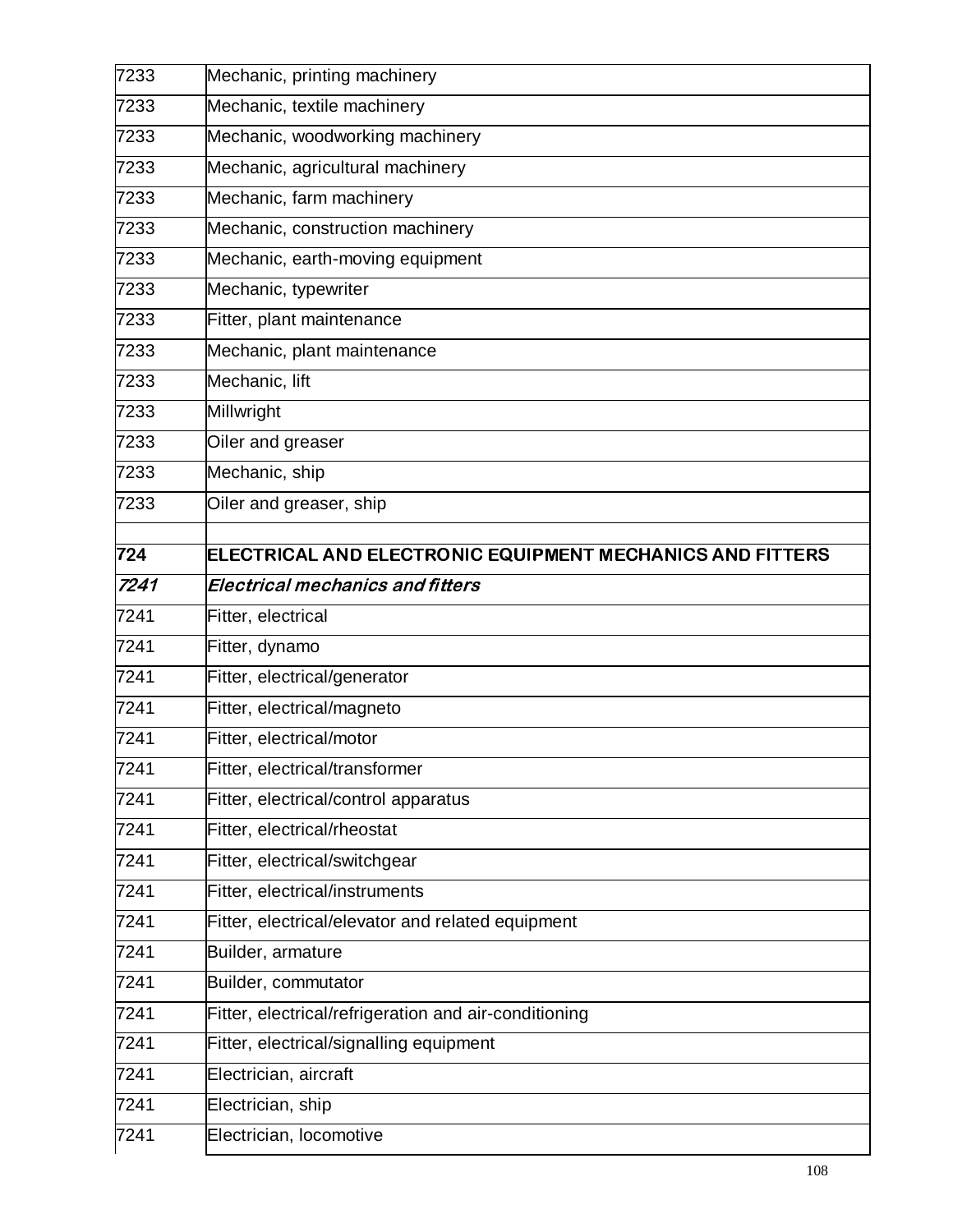| 7241 | Electrician, motor vehicle                        |
|------|---------------------------------------------------|
| 7241 | Electrician, tram                                 |
| 7241 | Electrician, vehicle                              |
| 7241 | Mechanic, electrical                              |
| 7241 | Repairer, electrical equipment                    |
| 7241 | Servicer, electrical equipment                    |
| 7242 | Electronic fitters                                |
| 7242 | Fitter, electronics                               |
| 7242 | Fitter, electronics/prototype                     |
| 7242 | Fitter, electronics/audio-visual equipment        |
| 7242 | Fitter, electronics/radar                         |
| 7242 | Fitter, electronics/radio                         |
| 7242 | Fitter, electronics/ telecommunications equipment |
| 7242 | Fitter, electronics/television                    |
| 7242 | Fitter, electronics/medical equipment             |
| 7242 | Fitter, electronics/computer equipment            |
| 7242 | Fitter, electronics/data-processing equipment     |
| 7242 | Fitter, electronics/industrial equipment          |
| 7242 | Fitter, electronics/signalling equipment          |
| 7242 | Fitter, electronics/signalling systems            |
| 7242 | Fitter, electronics/ instruments                  |
| 7242 | Fitter, electronics/ meteorological equipment     |
| 7243 | <b>Electronic mechanics and servicers</b>         |
| 7243 | Mechanic, electronics/accounting-machine          |
| 7243 | Mechanic, electronics/ business machine           |
| 7243 | Mechanic, electronics/ calculating machine        |
| 7243 | Mechanic, electronics/office machine              |
| 7243 | Mechanic, electronics                             |
| 7243 | Repairer, electronics equipment                   |
| 7243 | Mechanic, electronics/computer                    |
| 7243 | Mechanic, electronics/audio-visual equipment      |
| 7243 | Mechanic, electronics/radio                       |
| 7243 | Mechanic, electronics/ television                 |
| 7243 | Repairer, electronics equipment/audio-visual      |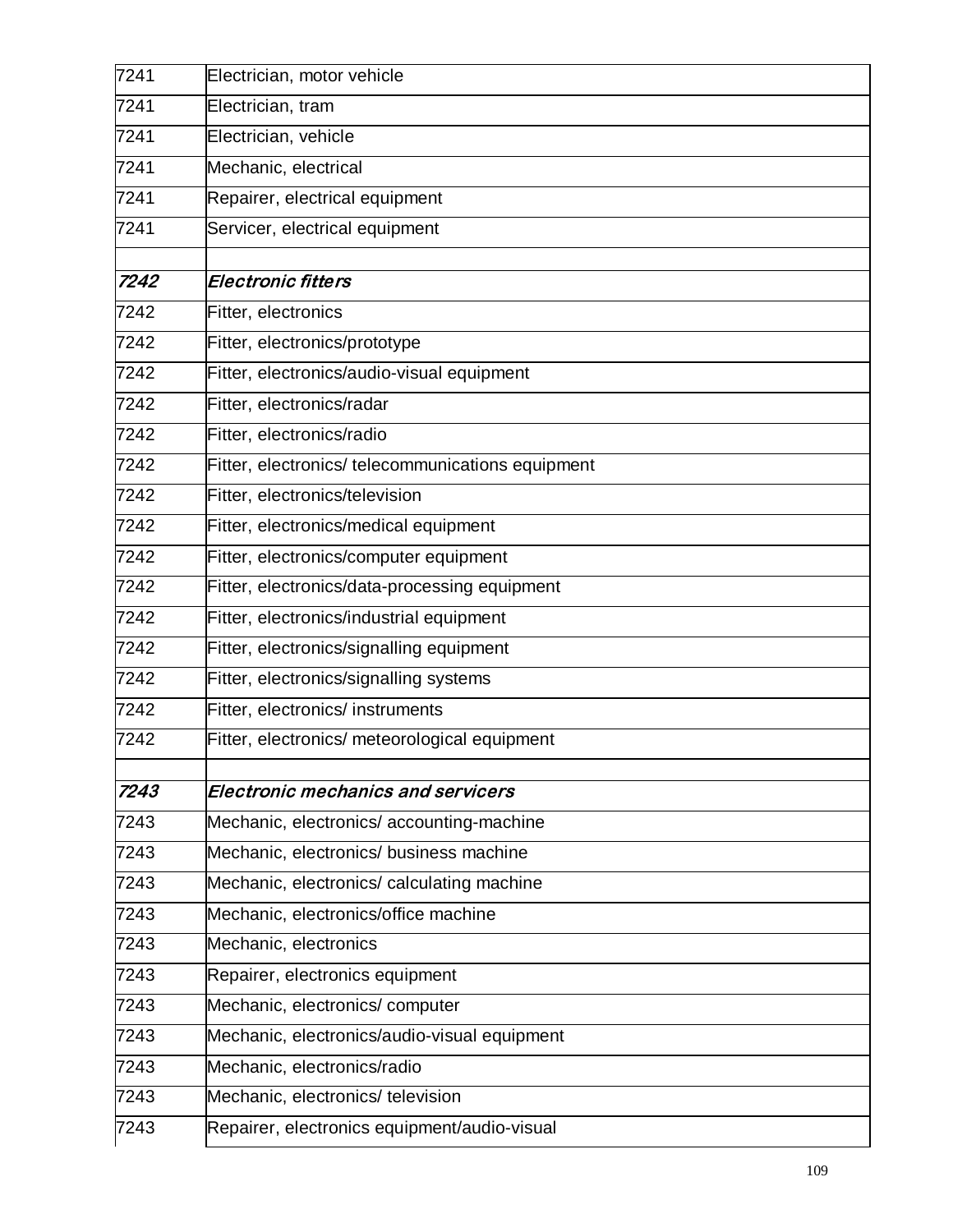| 7243 | Repairer, electronics equipment/radio                   |
|------|---------------------------------------------------------|
| 7243 | Repairer, electronics equipment/television              |
| 7243 | Servicer, electronics equipment/audio-visual            |
| 7243 | Servicer, electronics equipment/radio                   |
| 7243 | Servicer, electronics equipment/television              |
| 7243 | Erector, radio aerial                                   |
| 7243 | Erector, television aerial                              |
| 7244 | Telegraph and telephone installers and servicers        |
| 7244 | Installer, telegraph                                    |
| 7244 | Installer, telephone                                    |
| 7244 | Mechanic, telegraph                                     |
| 7244 | Mechanic, telephone                                     |
| 7244 | Servicer, telegraph                                     |
| 7244 | Servicer, telephone                                     |
| 7245 | Electrical line installers, repairers and cable joiners |
| 7245 | Cable worker, electric power/ overhead cables           |
| 7245 | Line worker, electric power                             |
| 7245 | Wire worker, electric power/ overhead wires             |
| 7245 | Cable worker, electric traction/overhead cables         |
| 7245 | Line worker, electric traction                          |
| 7245 | Wire worker, electric traction/overhead wires           |
| 7245 | Cable worker, telegraph                                 |
| 7245 | Cable worker, telephone                                 |
| 7245 | Line worker, telegraph                                  |
| 7245 | Line worker, telephone                                  |
| 7245 | Wire worker, telegraph                                  |
| 7245 | Wire worker, telephone                                  |
| 7245 | Jointer, cable                                          |
| 7245 | Jointer, cable, electric                                |
| 7245 | Jointer, cable, telegraph                               |
| 7245 | Jointer, cable, telephone                               |
| 7245 | Plumber-jointer, electric cable                         |
| 7245 | Cable worker, electric power/ underground cables        |
| 7245 | Wire worker, electric power/ underground wires          |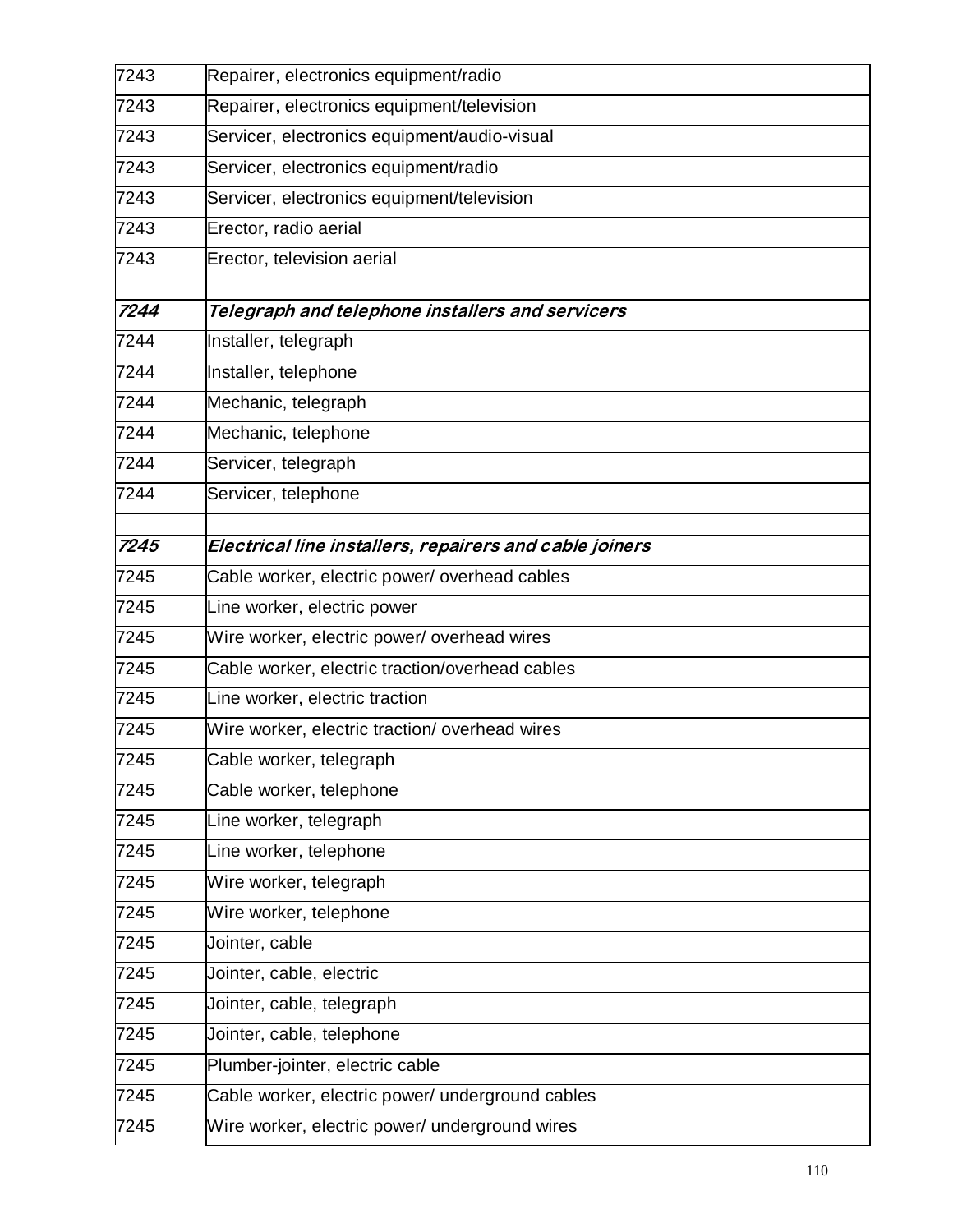| 7245 | Layer, underground cable                                             |
|------|----------------------------------------------------------------------|
| 729  | METAL, MACHINERY AND RELATED TRADES WORKERS NOT ELSEWHERE            |
|      | <b>CLASSIFIED</b>                                                    |
| 7290 | Metal, machinery and related trades workers not elsewhere classified |
| 7290 | Metal, machinery and related trades workers not elsewhere classified |
| 73   | PRECISION, HANDICRAFT, PRINTING AND RELATED TRADES WORKERS           |
| 731  | <b>PRECISION WORKERS IN METAL AND RELATED MATERIALS</b>              |
| 7311 | Precision-instrument/instrument makers and repairers                 |
| 7311 | Maker, clock                                                         |
| 7311 | Maker, watch                                                         |
| 7311 | Repairer, clock                                                      |
| 7311 | Repairer, watch                                                      |
| 7311 | Watch adjuster                                                       |
| 7311 | Balancer, scale                                                      |
| 7311 | Calibrator, precision instrument                                     |
| 7311 | Maker, barometer                                                     |
| 7311 | Maker, instrument/ meteorological                                    |
| 7311 | Maker, instrument/nautical                                           |
| 7311 | Maker, instrument/precision                                          |
| 7311 | Repairer, instrument/ precision                                      |
| 7311 | Maker, instrument/optical                                            |
| 7311 | Repairer, camera                                                     |
| 7311 | Repairer, instrument/optical                                         |
| 7311 | Maker, photographic equipment                                        |
| 7311 | Maker, precision instrument                                          |
| 7311 | Maker, artificial limb                                               |
| 7311 | Maker, brace/orthopaedic                                             |
| 7311 | Maker, orthopaedic appliance                                         |
| 7311 | Maker, surgical appliance                                            |
| 7311 | Maker, dental prosthesis                                             |
| 7311 | Mechanic, dental                                                     |
| 7311 | Repairer, dental prosthesis                                          |
| 7311 | Maker, instrument/dental                                             |
| 7311 | Maker, instrument/scientific                                         |
|      |                                                                      |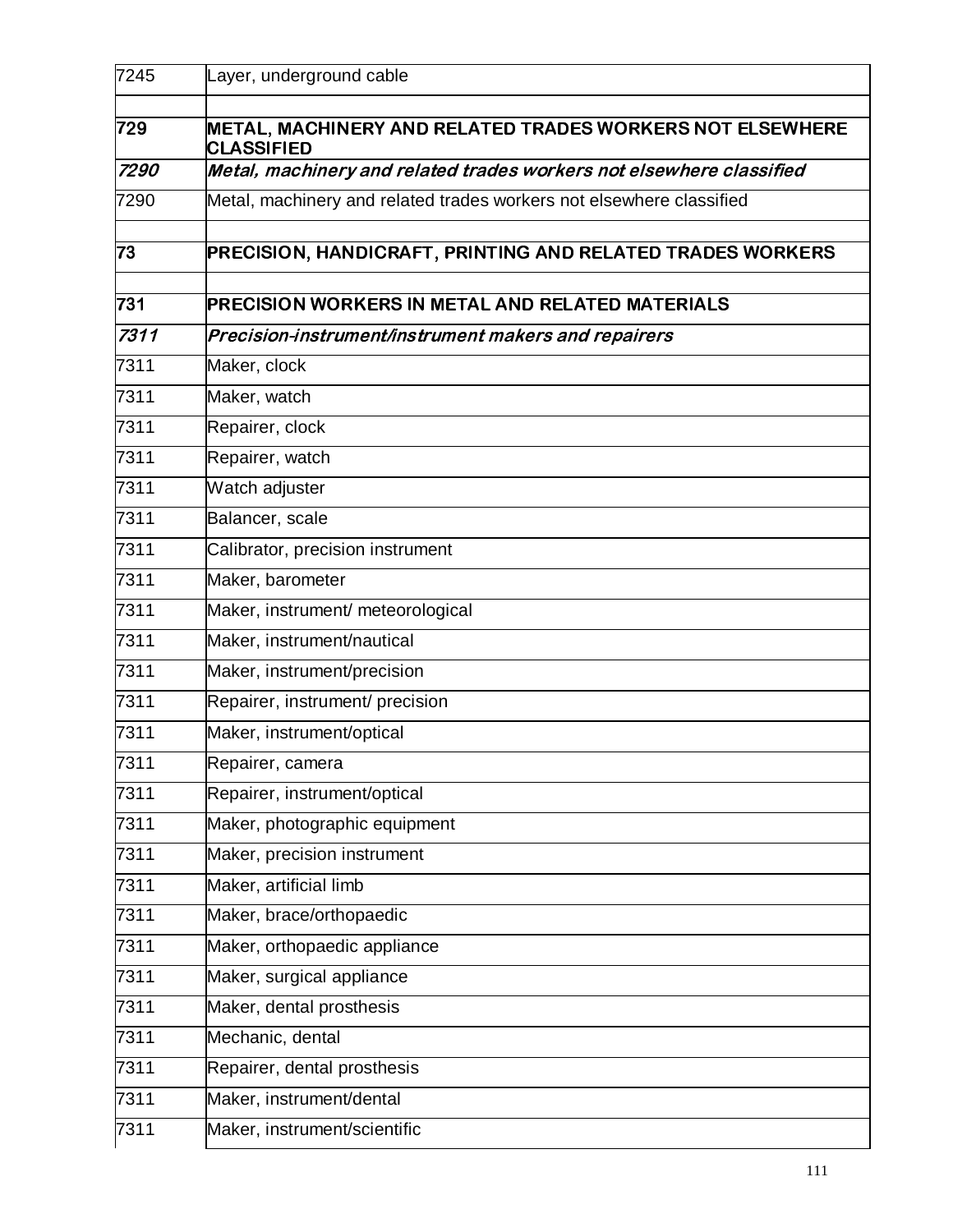| 7311 | Maker, instrument/surgical                  |
|------|---------------------------------------------|
| 7311 | Repairer, instrument/dental                 |
| 7311 | Repairer, instrument/ scientific            |
| 7311 | Repairer, instrument/ surgical              |
| 7311 | Repairer, photographic equipment            |
| 7311 | Repairer, surgical appliance                |
| 7311 | Repairer, orthopaedic appliance             |
| 7312 | <b>Musical-instrument makers and tuners</b> |
| 7312 | Maker, instrument/musical (string)          |
| 7312 |                                             |
|      | Maker, violin                               |
| 7312 | Repairer, instrument/ musical (string)      |
| 7312 | Maker, instrument/musical (woodwind)        |
| 7312 | Tone regulator, musical instruments         |
| 7312 | Maker, instrument/musical (brass)           |
| 7312 | Maker, instrument/musical (metal-wind)      |
| 7312 | Repairer, instrument/musical (wind)         |
| 7312 | Maker, accordion                            |
| 7312 | Maker, piano accordion                      |
| 7312 | Builder, organ                              |
| 7312 | Maker, organ                                |
| 7312 | Maker, organ, bellow                        |
| 7312 | Maker, organ, pipe                          |
| 7312 | Maker, piano                                |
| 7312 | Maker, piano, key                           |
| 7312 | Maker, piano, sound-board                   |
| 7312 | Stringer, piano                             |
| 7312 | Tuner, accordion                            |
| 7312 | Tuner, musical instrument                   |
| 7312 | Tuner, organ                                |
| 7312 | Tuner, piano                                |
| 7312 | Voicer, organ                               |
| 7312 | Maker, drum                                 |
| 7312 | Maker, xylophone                            |
| 7312 | Repairer, instrument, musical, percussion   |
|      |                                             |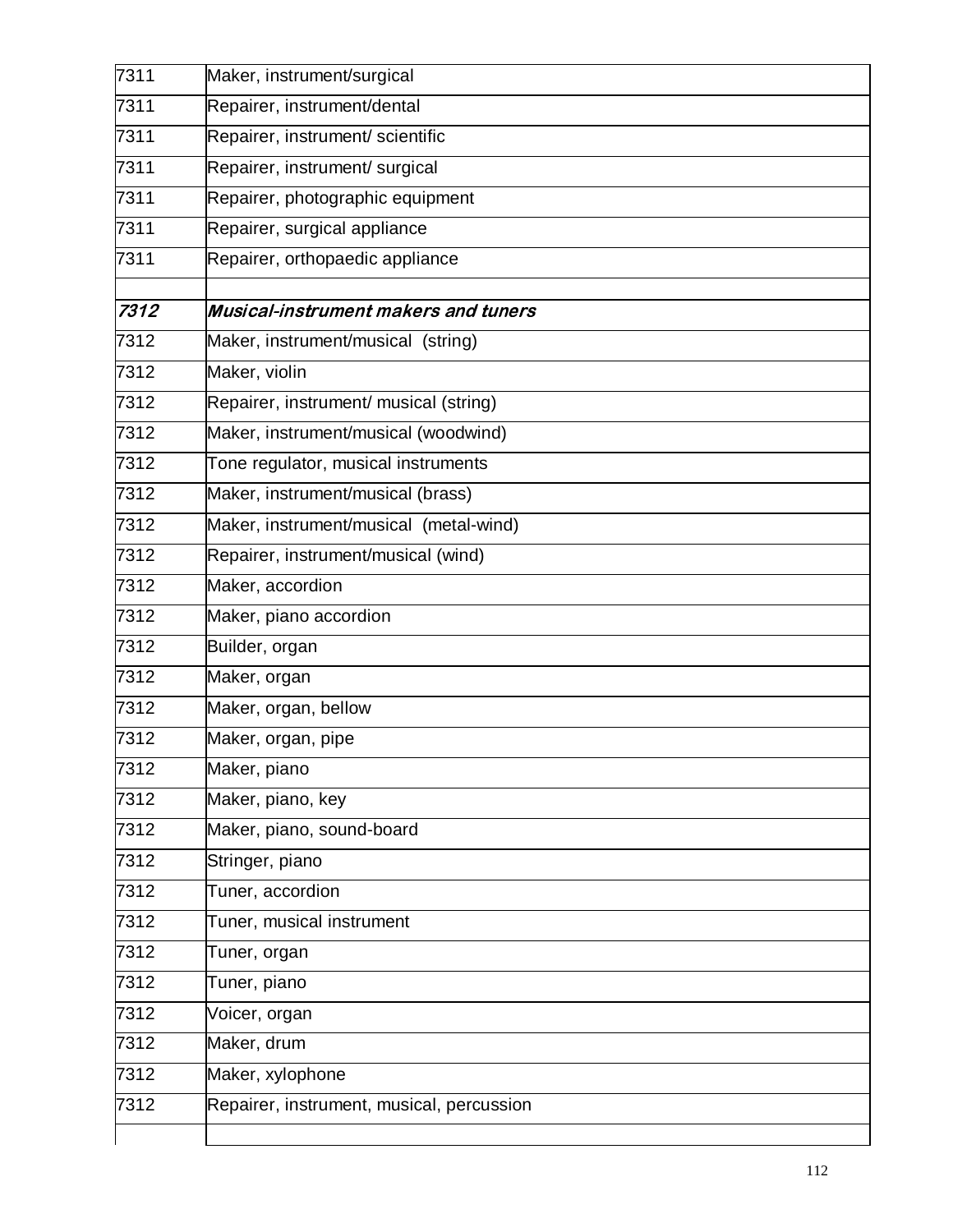| 7313 | Jewellery and precious-metal workers                |
|------|-----------------------------------------------------|
| 7313 | Maker, jewellery                                    |
| 7313 | Jeweller                                            |
| 7313 | Repairer, jewellery                                 |
| 7313 | Cutter-polisher, gems                               |
| 7313 | Cutter-polisher, industrial diamonds                |
| 7313 | Cutter-polisher, jewels                             |
| 7313 | Lapidary                                            |
| 7313 | Polisher, industrial diamonds                       |
| 7313 | Sawyer, industrial diamonds                         |
| 7313 | Setter, gem                                         |
| 7313 | Setter, diamond                                     |
| 7313 | Setter, jewels                                      |
| 7313 | Goldsmith                                           |
| 7313 | Pewtersmith                                         |
| 7313 | Silversmith                                         |
| 7313 | Roller, precious metal                              |
| 7313 | Gold beater                                         |
| 7313 | Maker, precious-metal leaf                          |
| 7313 | Engraver, jewellery                                 |
| 7313 | Caster, jewellery moulds                            |
| 7313 | Cutter, precious metal                              |
| 7313 | Driller, precious metal                             |
| 7313 | Enameller, jewellery                                |
| 7313 | Hammersmith, precious-metal articles                |
| 7313 | Maker, precious-metal chain                         |
| 7313 | Mounter, jewellery                                  |
| 7313 | Polisher, jewellery                                 |
| 7313 | Spinner, precious metal                             |
| 732  | POTTERS, GLASS-MAKERS AND RELATED TRADES WORKERS    |
| 7321 | Abrasive wheel formers, potters and related workers |
| 7321 | Potter                                              |
| 7321 | Modeller, pottery and porcelain                     |
| 7321 | Maker, pottery and porcelain mould                  |
| 7321 | Thrower, pottery and porcelain                      |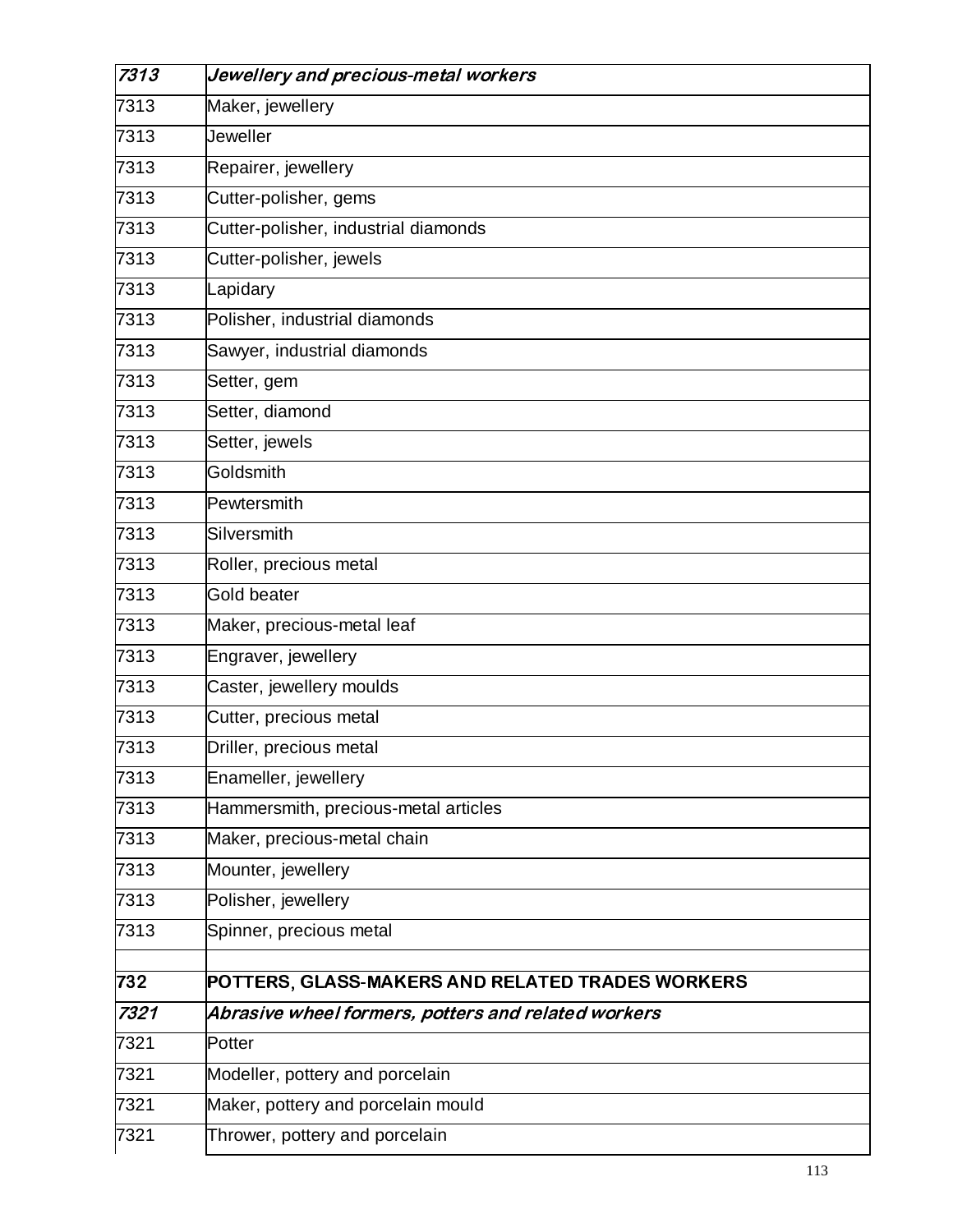| 7321 | Jiggerer, pottery and porcelain               |
|------|-----------------------------------------------|
| 7321 | Caster, pottery and porcelain                 |
| 7321 | Moulder, brick and tile                       |
| 7321 | Presser, pottery and porcelain                |
| 7321 | Presser, clay extruding                       |
| 7321 | Moulder, abrasive wheel                       |
| 7321 | Driller, pottery                              |
| 7321 | Handler, pottery                              |
| 7321 | Maker, pottery, spout                         |
| 7321 | Turner, pottery and porcelain                 |
| 7321 | Dipper, ceramics                              |
| 7321 | Burnisher, ceramics                           |
| 7321 | Jollier, pottery and porcelain                |
| 7321 | Sticker-up, pottery                           |
|      |                                               |
| 7322 | Glass-makers, cutters, grinders and finishers |
| 7322 | <b>Glass worker</b>                           |
| 7322 | Grinder, glass                                |
| 7322 | Blower, glass                                 |
| 7322 | Blower, scientific glass                      |
| 7322 | Moulder, glass lens                           |
| 7322 | Cutter, glass                                 |
| 7322 | Cutter, glass, optical                        |
| 7322 | Slicer, optical glass                         |
| 7322 | Slitter, optical glass                        |
| 7322 | Beveller, glass                               |
| 7322 | Grinder, glass edge                           |
| 7322 | Grinder, glass lens                           |
| 7322 | Polisher, glass/lenses                        |
| 7322 | Bender, glass                                 |
| 7322 | Borer, glass                                  |
| 7322 | Driller, glass                                |
| 7322 | Finisher, glass                               |
| 7322 | Gatherer, glass                               |
| 7322 | Ladler, glass                                 |
| 7322 | Moulder, glass                                |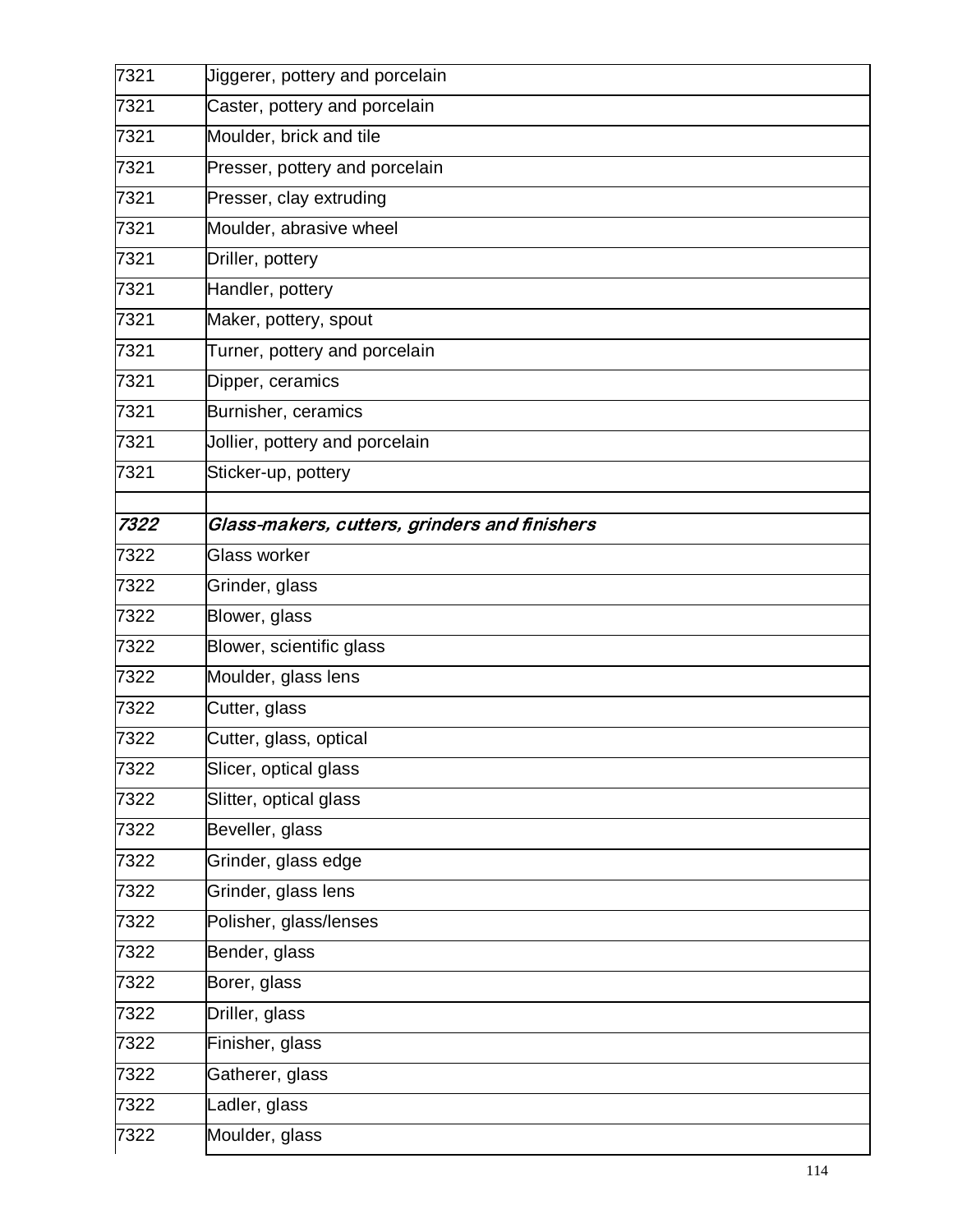| 7322 | Polisher, glass                                 |
|------|-------------------------------------------------|
| 7322 | Setter-operator, lathe/glass                    |
|      |                                                 |
| 7323 | Glass engravers and etchers                     |
| 7323 | Cutter, crystal glass                           |
| 7323 | Cutter, intaglio glass                          |
| 7323 | Engraver, glass                                 |
| 7323 | Etcher, glass                                   |
| 7323 | Froster, glass sandblasting                     |
| 7323 | Sandblaster, glass decorating                   |
| 7323 | Cutter-shaper, decorative glass                 |
| 7323 | Marker, glass engraving                         |
| 7323 | Waxer, glass sandblasting                       |
| 7324 | Glass, ceramics and related decorative painters |
| 7324 | Enameller, glass                                |
| 7324 | Painter, decorative/glass                       |
| 7324 | Decorator, ceramics/ freehand painting          |
| 7324 | Decorator, pottery                              |
| 7324 | Enameller, ceramics                             |
| 7324 | Painter, decorative/ceramics                    |
| 7324 | Decorator, ceramics                             |
| 7324 | Rubber stamper, ceramics                        |
| 7324 | Stenciller, ceramics decoration                 |
| 7324 | Transferrer, ceramics decoration                |
| 7324 | Decorator, ceramics/ aerographing               |
| 7324 | Decorator, ceramics/spray-painting              |
| 7324 | Silverer, glass                                 |
| 7324 | Silverer, mirror                                |
| 7324 | Enameller, metal articles                       |
| 7324 | Toucher-up, ceramics decoration                 |
| 7324 | Tracer, ceramics decoration                     |
| 7324 | Painter, decorative                             |
| 7324 | Brush-painter, except construction              |
| 7324 | Spray-painter, except construction              |
| 7324 | Dipper, metal articles                          |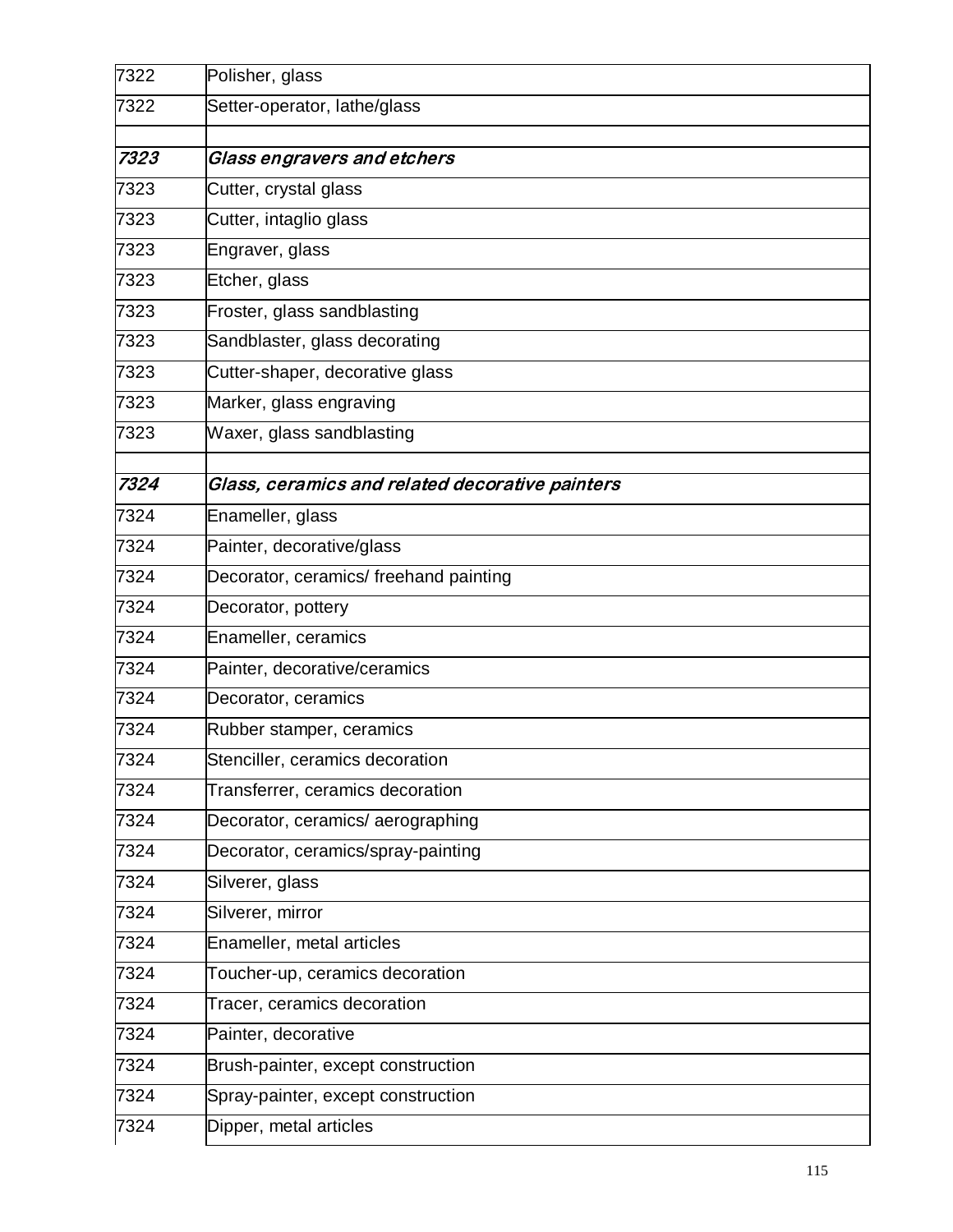| 7324 | Letterer, sign-writing                                                       |
|------|------------------------------------------------------------------------------|
| 7324 | Painter, decorative/sign                                                     |
| 7324 | Signwriter                                                                   |
| 7324 | Signpainter                                                                  |
| 733  | HANDICRAFT WORKERS IN WOOD, TEXTILE, LEATHER AND RELATED<br><b>MATERIALS</b> |
| 7331 | Handicraft workers in wood and related materials                             |
| 7331 | Handicraft worker, wooden articles                                           |
| 7331 | Handicraft worker, stone articles                                            |
| 7331 | Handicraft worker, paper articles                                            |
| 7331 | Handicraft worker, basketry                                                  |
| 7331 | Handicraft worker, reed weaving                                              |
| 7331 | Handicraft worker, straw articles                                            |
| 7331 | <b>Brickmaker</b>                                                            |
| 7331 | Handicraft worker, beads                                                     |
| 7331 | Carver                                                                       |
| 7331 | Handicraft worker, candlemaking                                              |
| 7332 | Handicraft workers in textile, leather and related materials                 |
| 7332 | Handicraft worker, textile weaving                                           |
| 7332 | Handicraft worker, carpets                                                   |
| 7332 | Handicraft worker, textiles                                                  |
| 7332 | Handicraft worker, garment knitting                                          |
| 7332 | Handicraft worker, garments                                                  |
| 7332 | Handicraft worker, leather                                                   |
| 7332 | Handicraft worker, leather accessories                                       |
| 7332 | Carpet maker                                                                 |
| 734  | <b>PRINTING AND RELATED TRADES WORKERS</b>                                   |
| 7341 | Compositors, typesetters and related workers                                 |
| 7341 | Printer                                                                      |
| 7341 | Printer, job                                                                 |
| 7341 | Compositor, printing                                                         |
| 7341 | Typesetter                                                                   |
| 7341 | Intertype operator                                                           |
| 7341 | Linotyper                                                                    |
|      |                                                                              |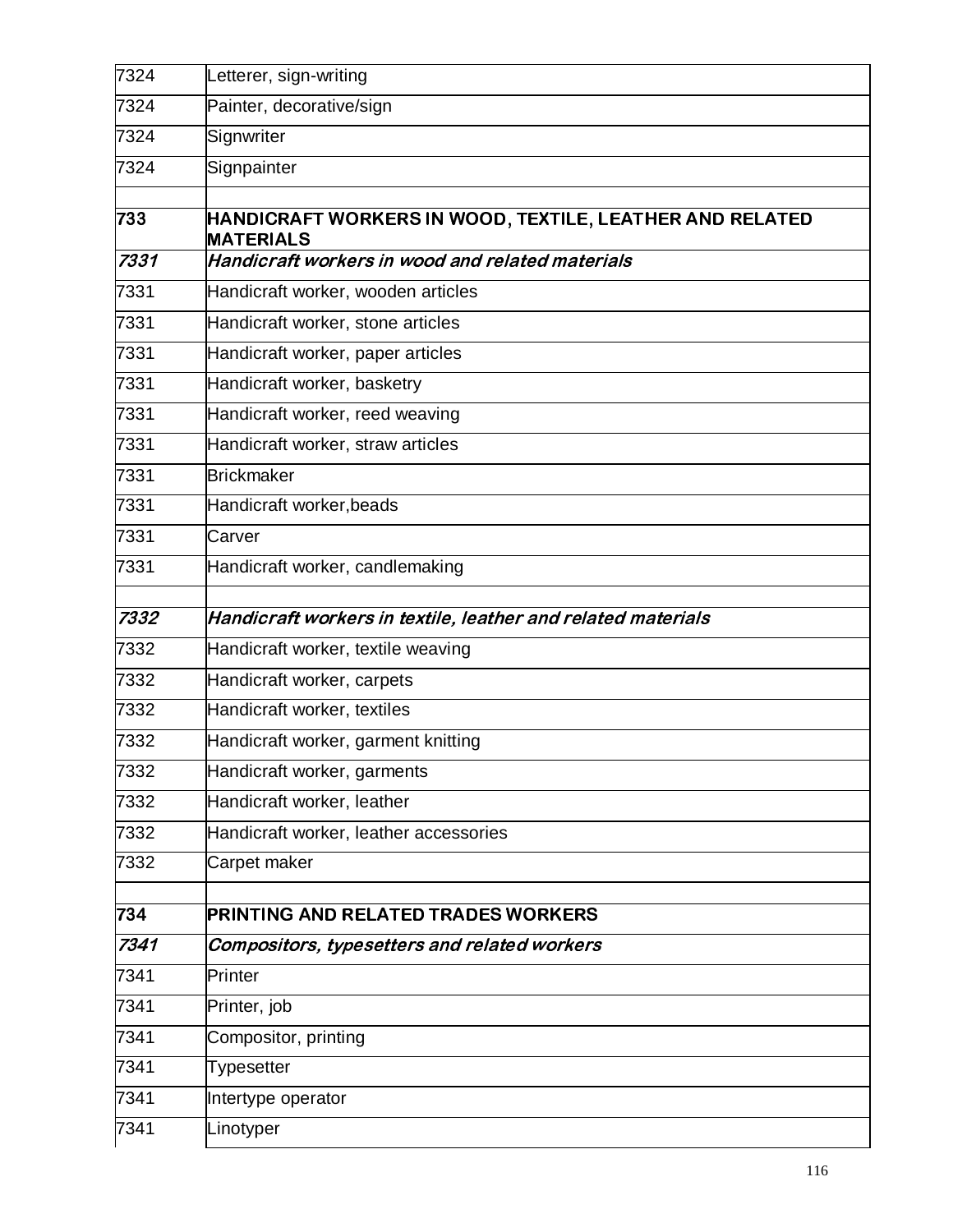| 7341 | Typesetter, linotype                                                     |
|------|--------------------------------------------------------------------------|
| 7341 | Typographer                                                              |
| 7341 | Monotyper                                                                |
| 7341 | Setter, printing machine                                                 |
| 7341 | Setter-operator, casting machine/printing type                           |
| 7341 | Maker-up, printing                                                       |
| 7341 | Imposer, printing                                                        |
| 7341 | Stonehand, printing                                                      |
| 7341 | Operator, desktop publishing equipment                                   |
| 7341 | Photo typesetter, printing                                               |
| 7341 | Photo-composer, printing                                                 |
| 7341 | Typesetter, photo-type                                                   |
| 7341 | Maker, braille plate                                                     |
| 7341 | Maker-up, photo-typesetting                                              |
| 7341 | Proof-presser                                                            |
| 7341 | Layer-on, printing press                                                 |
| 7341 | Taker-off, printing press                                                |
|      |                                                                          |
| 7342 | Stereotypers and electrotypers                                           |
| 7342 | Caster, stereotype                                                       |
| 7342 | Moulder, stereotype                                                      |
| 7342 | Stereotyper                                                              |
| 7342 | Caster, electrotype                                                      |
| 7342 | Electrotyper                                                             |
| 7342 | Moulder, electrotype                                                     |
| 7343 |                                                                          |
| 7343 | Printing engravers and etchers<br>Engraver, printing/ lithographic stone |
| 7343 | Engraver, printing/metal die                                             |
| 7343 | Engraver, printing/metal plate                                           |
| 7343 | Engraver, printing/linoleum block                                        |
| 7343 | Engraver, printing/rubber block                                          |
| 7343 | Engraver, printing/wood block                                            |
| 7343 | Engraver, printing/metal roller                                          |
| 7343 | Engraver, printing/ pantograph                                           |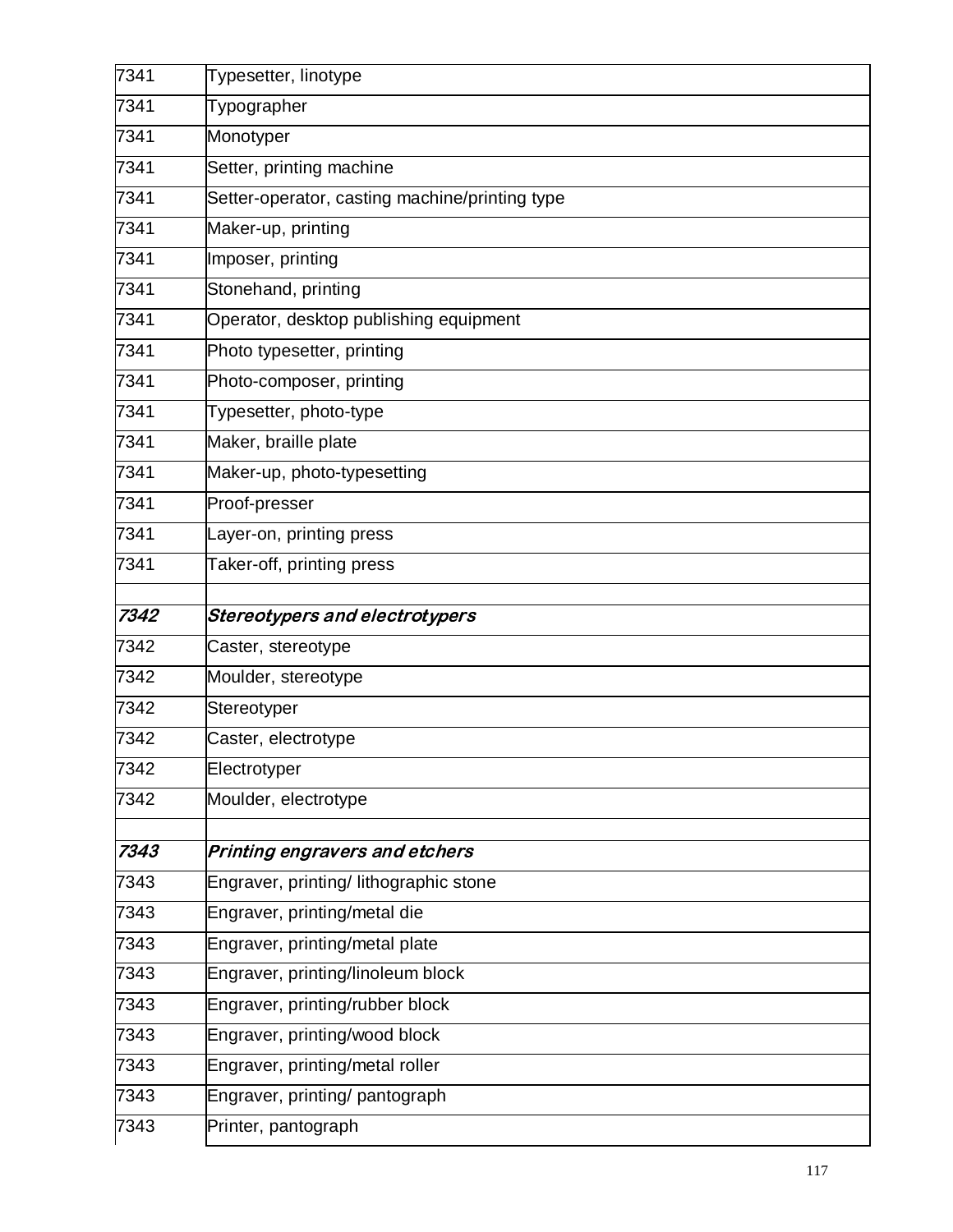| 7343 | Transferrer, lithographic                           |
|------|-----------------------------------------------------|
| 7343 | Transferrer, lithographic/ direct                   |
| 7343 | Transferrer, lithographic/ printing                 |
| 7343 | Etcher, printing/metal engraving                    |
| 7343 | Etcher, printing/metal plate                        |
| 7343 | Etcher, printing/metal roller                       |
| 7343 | Engraver, printing/music printing                   |
| 7343 | Maker, stencil/printing plate                       |
| 7343 | Tuscher, lithographic                               |
| 7343 | Engraver, printing/ photogravure                    |
| 7343 | Photo-engraver                                      |
| 7343 | Cameraman, photogravure                             |
| 7343 | Camerawoman, photogravure                           |
| 7343 | Photographer, photogravure                          |
| 7343 | Photolithographer                                   |
| 7343 | Retoucher, photogravure                             |
| 7343 | Maker, photogravure/ printing plate                 |
| 7343 | Transferrer, photo-mechanical/printing plates       |
| 7343 | Etcher, printing/ photogravure                      |
| 7343 | Finisher, photo-engraving/ printing plates          |
| 7343 | Retoucher, printing plates                          |
| 7343 | Cameraman, xerography/ offset printing              |
| 7343 | Camerawoman, xerography/ offset printing            |
| 7343 | Grainer, photo-engraving/ printing plates           |
| 7343 | Grainer, photogravure/ printing plates              |
| 7343 | Mounter, photo-engraving/ printing plates           |
| 7343 | Mounter, photogravure/ printing                     |
| 7343 | Proofer, photogravure                               |
| 7343 | Prover, photo-engraving                             |
| 7343 | Prover, photogravure                                |
| 7344 | Photographic and related workers                    |
| 7344 | Darkroom worker, film developing/colour photography |
| 7344 | Developer, film/colour                              |
| 7344 | Developer, negative/colour                          |
| 7344 | Developer, photograph/colour                        |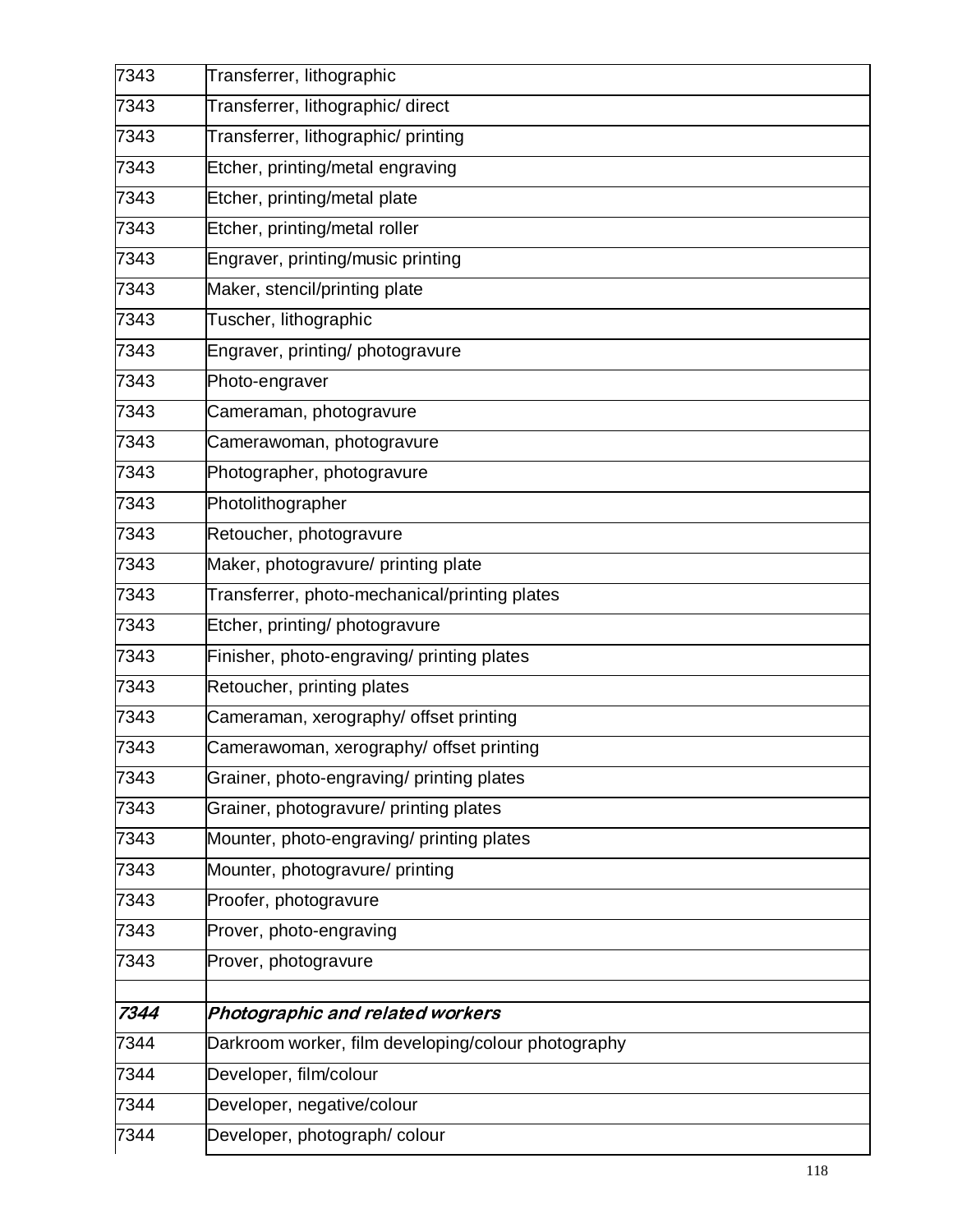| 7344 | Developer, positive/colour                                   |
|------|--------------------------------------------------------------|
| 7344 | Darkroom worker, film developing/black-and-white photography |
| 7344 | Developer, film/black-and-white                              |
| 7344 | Developer, negative, black-and-white                         |
| 7344 | Developer, photograph, black-and-white                       |
| 7344 | Developer, positive, black-and-white                         |
| 7344 | Darkroom worker, photograph printing                         |
| 7344 | Printer, film                                                |
| 7344 | Printer, photograph                                          |
| 7344 | Darkroom worker, photograph enlarging                        |
| 7344 | Enlarger, photograph                                         |
| 7344 | Printer, projection                                          |
| 7344 | Repairer, cinefilm                                           |
| 7344 | Developer, film/x-ray                                        |
| 7344 | Developer, photographic plate                                |
| 7344 | Developer, print                                             |
| 7345 | Bookbinders and related workers                              |
| 7345 | <b>Bookbinder</b>                                            |
| 7345 | <b>Bookbinding sewer</b>                                     |
| 7345 | Collator, bookbinding                                        |
| 7345 | Forwarder, bookbinding                                       |
| 7345 | Embosser, book                                               |
| 7345 | Finisher, book                                               |
| 7345 | Edge gilder, bookbinding                                     |
| 7345 | Edge marbler, bookbinding                                    |
| 7346 | Silk-screen, block and textile printers                      |
| 7346 | Cutter, stencil/silk-screen                                  |
| 7346 | Printer, silk-screen                                         |
| 7346 | Stenciller, silk-screen                                      |
| 7346 | Printer, block                                               |
| 7346 | Printer, textile                                             |
| 7346 | Embosser, paper                                              |
| 7346 | Maker, stencil/silk-screen                                   |
| 7346 | Stamper, heraldic printing                                   |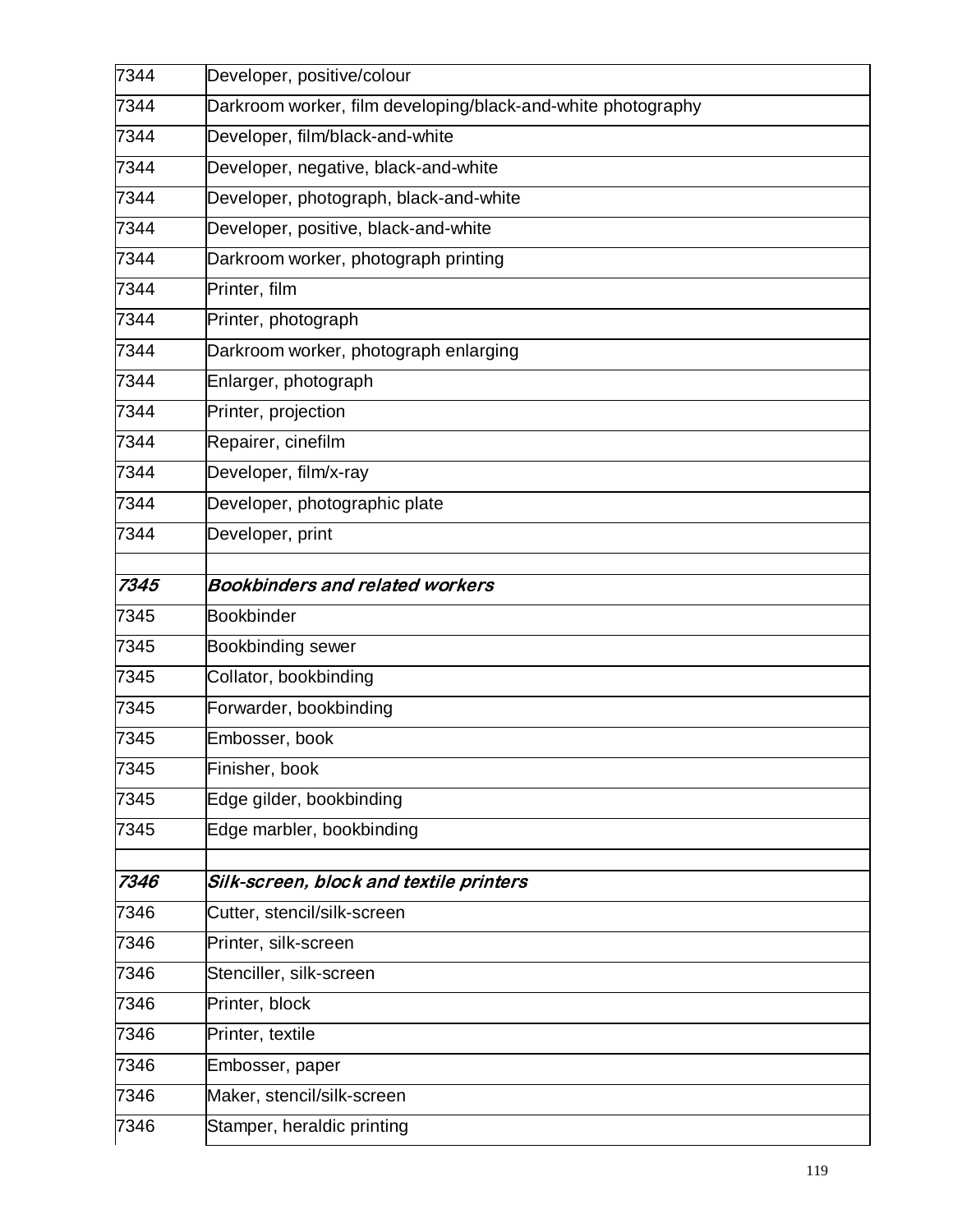| 739               | <b>PRECISION, HANDICRAFT, PRINTING AND RELATED TRADES WORKERS</b><br><b>NOT ELSEWHERE CLASSIFIED</b> |
|-------------------|------------------------------------------------------------------------------------------------------|
| 7390              | Precision, handicraft, printing and related trades workers not elsewhere<br>classified               |
| 74                | OTHER CRAFT AND RELATED TRADES WORKERS                                                               |
| 741               | <b>FOOD PROCESSING AND RELATED TRADES WORKERS</b>                                                    |
| 7411              | Butchers, fishmongers and related food preparers                                                     |
| 7411              | <b>Blockman</b>                                                                                      |
| 7411              | <b>Butcher</b>                                                                                       |
| 7411              | Dresser, meat                                                                                        |
| 7411              | Slaughterer                                                                                          |
| 7411              | Cutter, meat                                                                                         |
| $\overline{7}411$ | Maker, sausage                                                                                       |
| 7411              | Boner, meat                                                                                          |
| 7411              | Dresser, poultry                                                                                     |
| 7411              | Dresser, tripe                                                                                       |
| 7411              | Eviscerator, animal                                                                                  |
| 7411              | Flayer                                                                                               |
| 7411              | Knacker                                                                                              |
| 7411              | Offal worker                                                                                         |
| 7411              | Skinner, animal                                                                                      |
| 7411              | Splitter, carcass                                                                                    |
| 7411              | Sticker, animal                                                                                      |
| 7411              | Stripper, gut                                                                                        |
| 7411              | Stunner, animal                                                                                      |
| 7411              | Trimmer, meat                                                                                        |
| 7411              | Briner, foodstuffs                                                                                   |
| 7411              | Curer, bacon                                                                                         |
| 7411              | Curer, fish                                                                                          |
| 7411              | Curer, meat                                                                                          |
| 7411              | Pickler, fish                                                                                        |
| 7411              | Pickler, meat                                                                                        |
| 7411              | Salter, fish                                                                                         |
| 7411              | Salter, meat                                                                                         |
| 7411              | Smokehouse worker, fish                                                                              |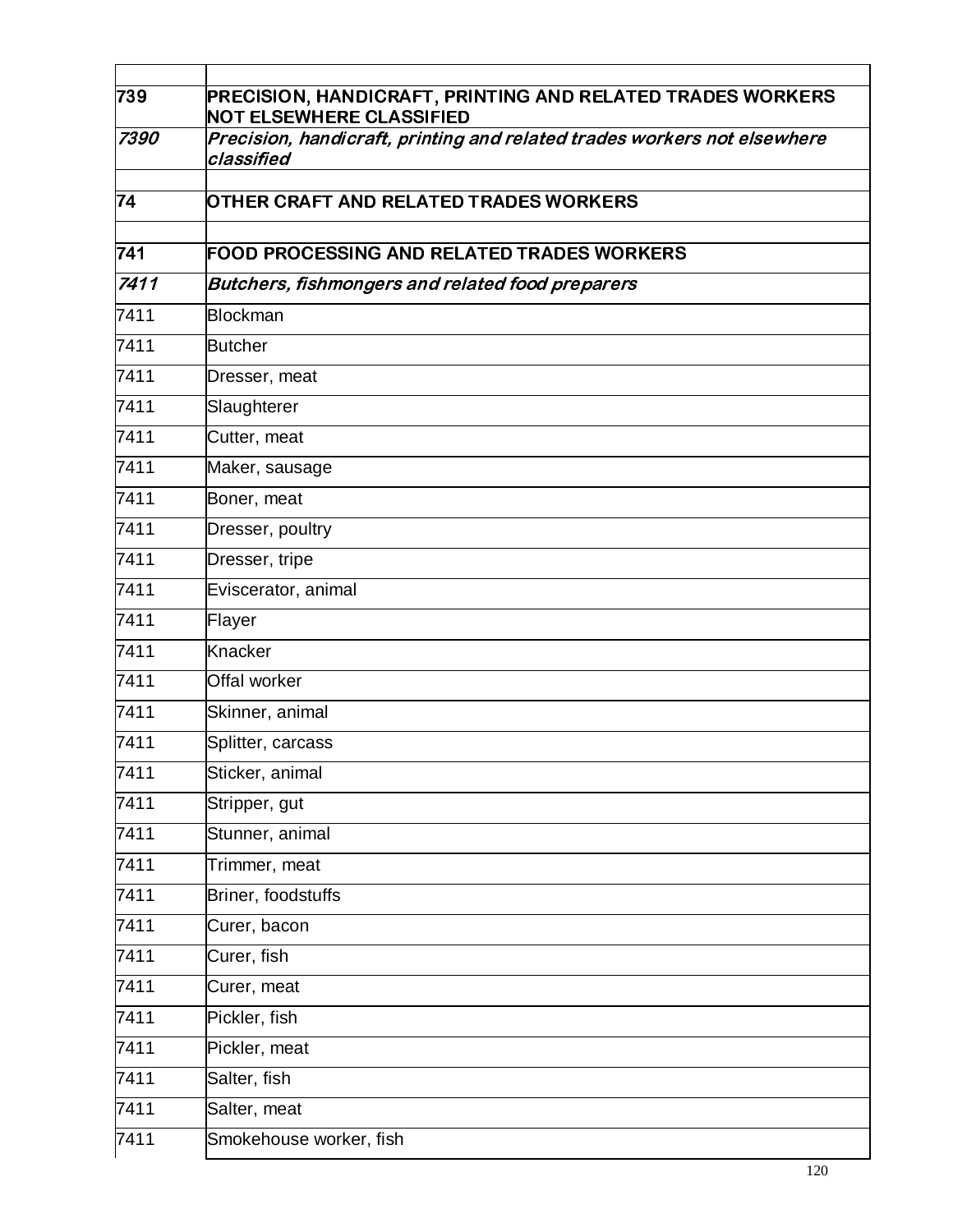| 7411 | Smokehouse worker, meat                                |
|------|--------------------------------------------------------|
| 7411 | Preserver, sauces and condiments                       |
| 7411 | Boner, fish                                            |
| 7411 | Cutter, fish                                           |
| 7411 | Dresser, fish                                          |
| 7411 | Filleter, fish                                         |
| 7411 | Fishmonger                                             |
| 7411 | Maker, string/gut                                      |
| 7411 | Shactor                                                |
| 7412 | Millers, bakers, pastry-cooks and confectionery makers |
| 7412 | Pastry-cook                                            |
| 7412 | <b>Baker</b>                                           |
| 7412 | Baker, bread                                           |
| 7412 | Mixer, bread dough                                     |
| 7412 | Oven worker, bread                                     |
| 7412 | Table hand, bread                                      |
| 7412 | Baker, pastry                                          |
| 7412 | Maker, pastry                                          |
| 7412 | Maker, pie                                             |
| 7412 | Maker, sponge cake                                     |
| 7412 | Mixer, flour confectionery                             |
| 7412 | Mixer, pie paste                                       |
| 7412 | Oven worker, flour confectionery                       |
| 7412 | Table hand, flour confectionery                        |
| 7412 | Maker, noodle                                          |
| 7412 | Presser, noodle extruding                              |
| 7412 | Concher, chocolate                                     |
| 7412 | Confectioner                                           |
| 7412 | Grinder, chocolate                                     |
| 7412 | Maker, chocolate                                       |
| 7412 | Mixer, chocolate                                       |
| 7412 | Presser, chocolate production                          |
| 7412 | Refiner, chocolate                                     |
| 7412 | Cutter, sugar confectionery                            |
| 7412 | Maker, confectionery                                   |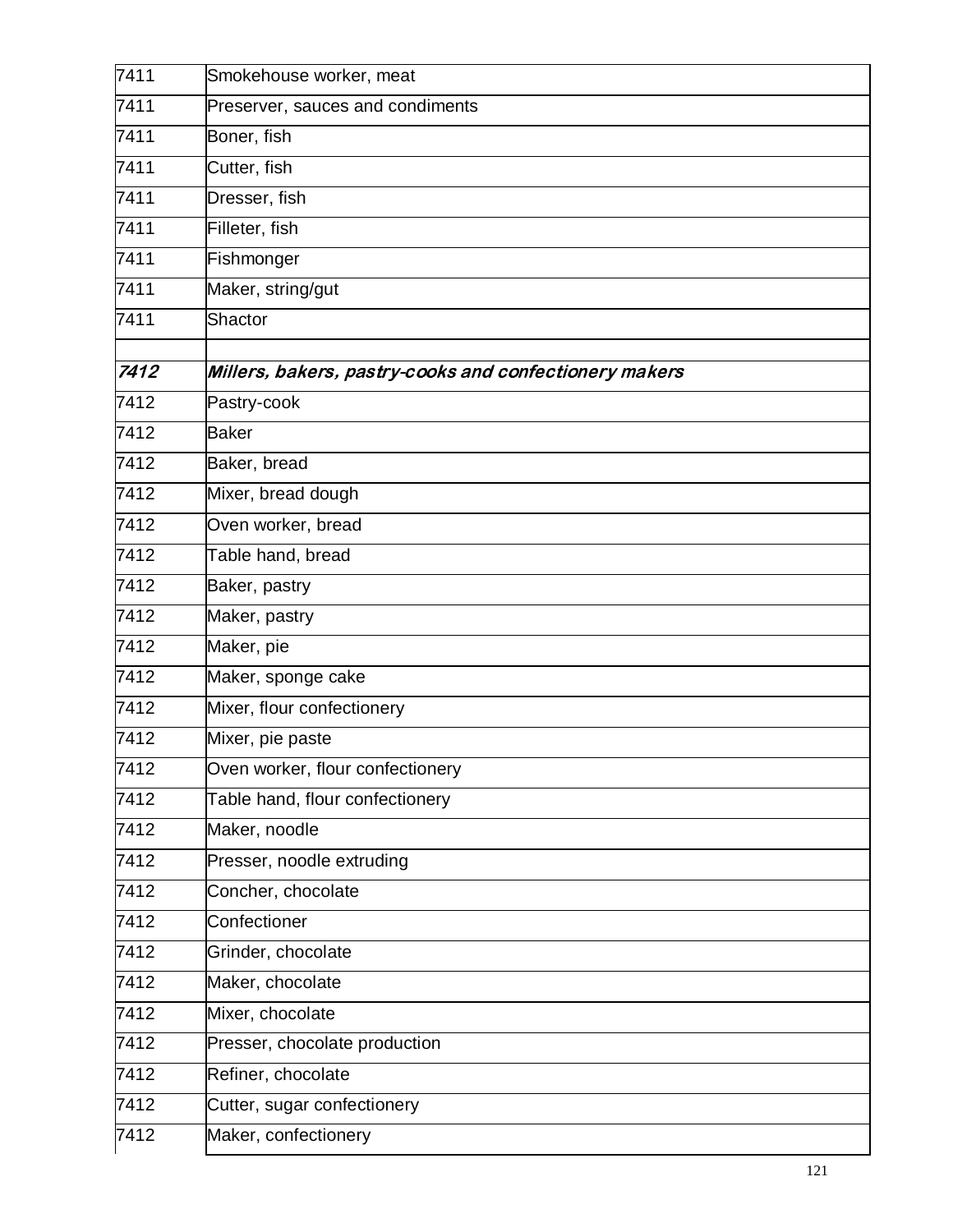| 7412 | Mixer, sugar confectionery             |
|------|----------------------------------------|
| 7412 | Roller, sugar confectionery            |
| 7412 | Baker, biscuit                         |
| 7412 | Dipper, sugar confectionery            |
| 7412 | Maker, biscuit                         |
| 7412 | Maker, chewing-gum                     |
| 7412 | Moulder, chocolate                     |
| 7412 | Oven worker, biscuits                  |
| 7412 | Temperer, chocolate                    |
| 7412 | Maker, yeast                           |
|      |                                        |
| 7413 | Dairy-products makers                  |
| 7413 | Maker, dairy products                  |
| 7413 | Maker, butter                          |
| 7413 | Maker, cheese                          |
| 7413 | Maker, ice cream                       |
| 7414 | Fruit, vegetable and related preserves |
| 7414 | Maker, sugar/traditional methods       |
| 7414 | Pickler, fruit                         |
| 7414 | Pickler, vegetables                    |
| 7414 | Canner, fruit                          |
| 7414 | Canner, vegetable                      |
| 7414 | Preserver, fruit                       |
| 7414 | Preserver, vegetable                   |
| 7414 | Expeller, oil                          |
| 7414 | Maker, fruit juice                     |
| 7414 | Maker, vegetable juice                 |
| 7414 | Preserver, fruit juice                 |
| 7414 | Preserver, vegetable juice             |
|      |                                        |
| 7415 | Food and beverage tasters and graders  |
| 7415 | Grader, meat                           |
| 7415 | Grader, food                           |
| 7415 | Grader, vegetable                      |
| 7415 | Taster, food                           |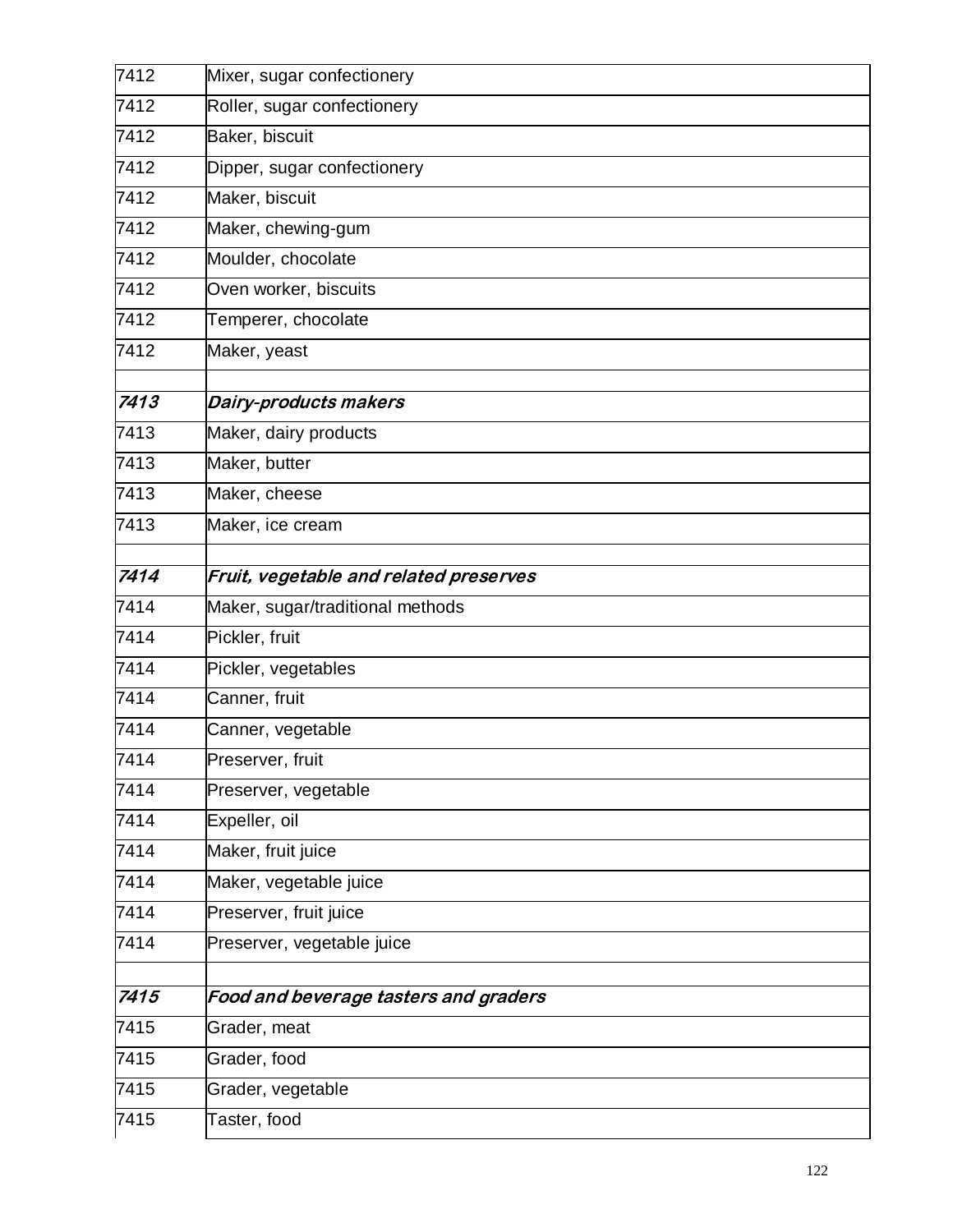| 7415 | Taster, icecream                              |
|------|-----------------------------------------------|
| 7415 | Taster, juice                                 |
| 7415 | Taster, coffee                                |
| 7415 | Taster, tea                                   |
| 7415 | Taster, liquor                                |
| 7415 | Taster, wine                                  |
| 7415 | Grader, fruit                                 |
| 7415 | Grader, oil                                   |
|      |                                               |
| 7416 | Tobacco preparers and tobacco products makers |
| 7416 | Grader, tobacco                               |
| 7416 | Blender, tobacco                              |
| 7416 | Bulker, tobacco                               |
| 7416 | Mixer, tobacco                                |
| 7416 | Conditioner, tobacco leaves                   |
| 7416 | Dipper, tobacco                               |
| 7416 | Tobacco worker, conditioning                  |
| 7416 | Stemmer, tobacco                              |
| 7416 | Stripper, tobacco leaf                        |
| 7416 | Tobacco worker, leaf stemming                 |
| 7416 | Tobacco worker, leaf stripping                |
| 7416 | Cutter, tobacco                               |
| 7416 | Tobacco worker, cutting                       |
| 7416 | Drier, tobacco                                |
| 7416 | Dryer, tobacco                                |
| 7416 | Flavourer, tobacco                            |
| 7416 | Stover, tobacco                               |
| 7416 | Tobacco worker, drying                        |
| 7416 | Maker, cigar                                  |
| 7416 | Moulder, cigar                                |
| 7416 | Roller, cigar                                 |
| 7416 | Presser, cigar                                |
| 7416 | Sorter, cigar                                 |
| 7416 | Maker, cigarette                              |
| 7416 | Blender, snuff                                |
| 7416 | Drier, snuff                                  |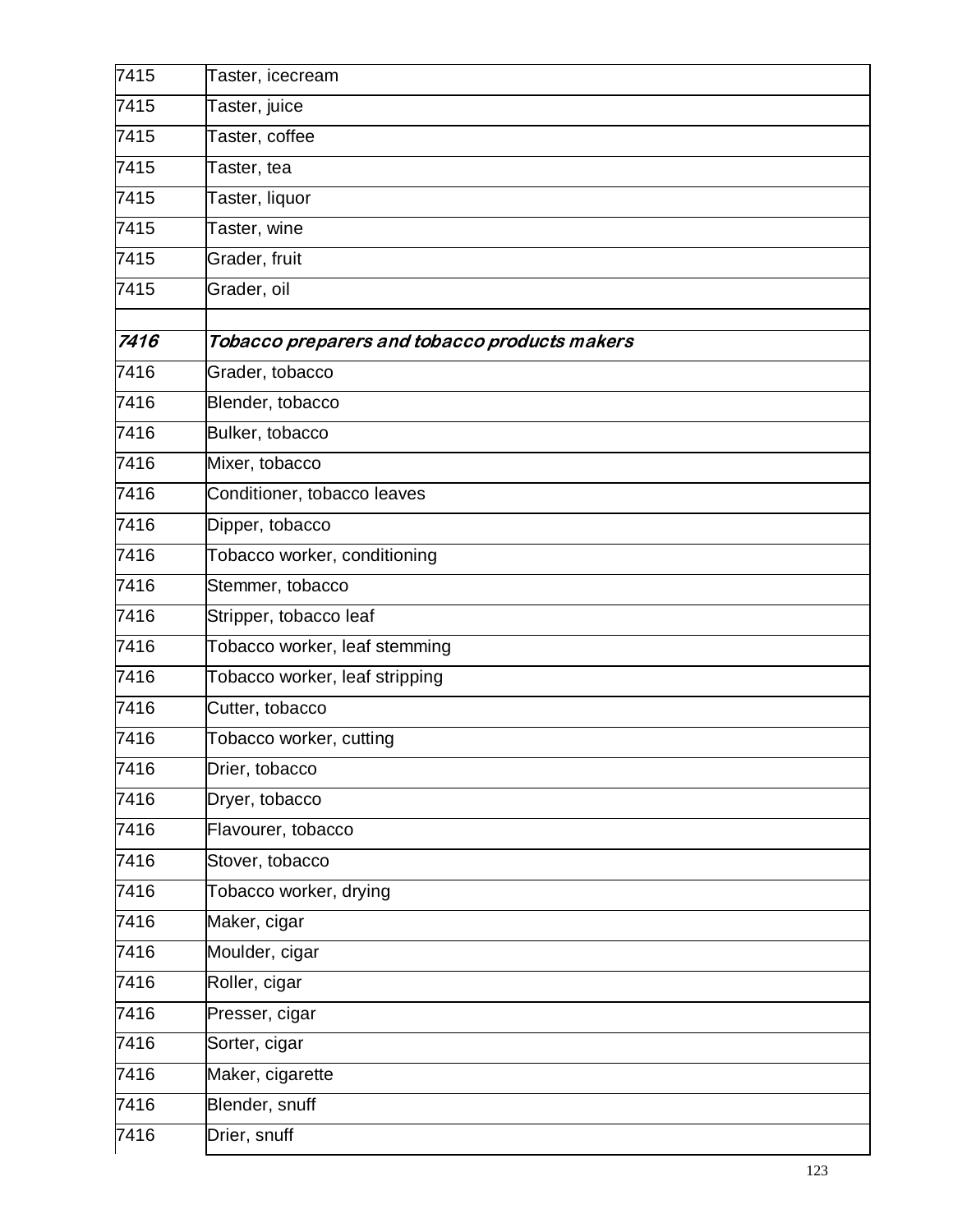| 7416         | Grinder, snuff                                                      |
|--------------|---------------------------------------------------------------------|
| 7416         | Maker, snuff                                                        |
| 7416         | Mixer, snuff                                                        |
| 7416         | Screener, snuff                                                     |
| 7416         | Maker, tobacco cake                                                 |
| 7416         | Maker, tobacco plug                                                 |
| 7417         | Sour milk producer                                                  |
| 7417         | Sour milk producer                                                  |
| 7419         | Food processing and related trades workers not elsewhere classified |
|              |                                                                     |
| 742          | <b>WOOD TREATERS, CABINET-MAKERS AND RELATED TRADES WORKERS</b>     |
| 7421         | <b>Wood treaters</b>                                                |
| 7421         | Wood seasoner                                                       |
| 7421         | Dipper, wood treatment                                              |
| 7421         | Impregnator, wood                                                   |
| 7421         | Wood treater                                                        |
| 7421         | Wood incising worker                                                |
|              | Woodworker, treating                                                |
| 7421<br>7421 | Grader, wood                                                        |

| 7422 | Cabinet-makers and related workers |
|------|------------------------------------|
| 7422 | Maker, paper                       |
| 7422 | Cabinetmaker                       |
| 7422 | Maker, cabinet                     |
| 7422 | Maker, chair                       |
| 7422 | Maker, clock case                  |
| 7422 | Maker, instrument case             |
| 7422 | Maker, frame                       |
| 7422 | Maker, piano case                  |
| 7422 | Tenoner                            |
| 7422 | Builder, coach body/wooden         |
| 7422 | Builder, vehicle body/ wooden      |
| 7422 | Builder, vehicle frame/ wooden     |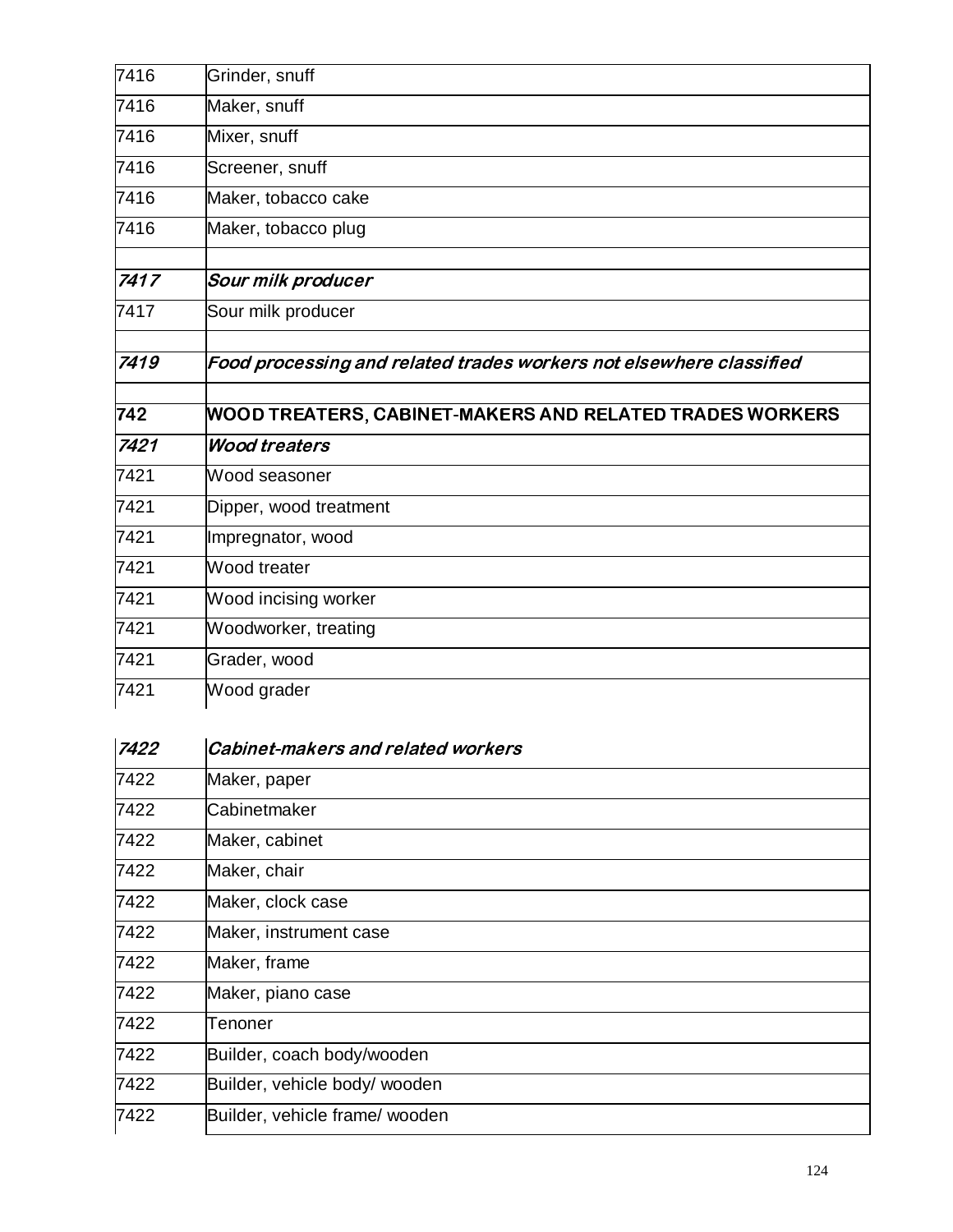| 7422 | Cartwright                                       |
|------|--------------------------------------------------|
| 7422 | Wheelwright                                      |
| 7422 | Cooper                                           |
| 7422 | Maker, barrel                                    |
| 7422 | Maker, cask                                      |
| 7422 | Maker, tank/wooden                               |
| 7422 | Pattern-maker, wood patterns                     |
| 7422 | Maker, model/ wooden                             |
| 7422 | Carver, wood                                     |
| 7422 | Veneer applier                                   |
| 7422 | Finisher, wooden furniture                       |
| 7422 | Stainer, wooden furniture                        |
| 7422 | Varnisher, wooden furniture                      |
| 7422 | Maker, pipe/smoking                              |
| 7422 | Maker, pipe/smoking(wood)                        |
| 7422 | Inlayer, marquetry                               |
| 7422 | Bender, wood                                     |
| 7422 | Maker, clog                                      |
| 7422 | Maker, coffin                                    |
| 7422 | Maker, ladder/wood                               |
| 7422 | Maker, picture frame                             |
| 7422 | Maker, sports equipment/ wood                    |
| 7422 | Marker, woodworking                              |
| 7422 | Maker, furniture/cane                            |
| 7423 | Woodworking-machine setters and setter-operators |
| 7423 | Setter, woodworking machine                      |
| 7423 | Setter-operator, woodworking machine             |
| 7423 | Sawyer, precision woodworking                    |
| 7423 | Sawyer, wood                                     |
| 7423 | Setter-operator, fret-saw/ woodworking           |
| 7423 | Setter-operator, jigsaw/ woodworking             |
| 7423 | Tuner, wood                                      |
| 7423 | Turner, wood                                     |
| 7423 | Wood tuner                                       |
| 7423 | Wood turner                                      |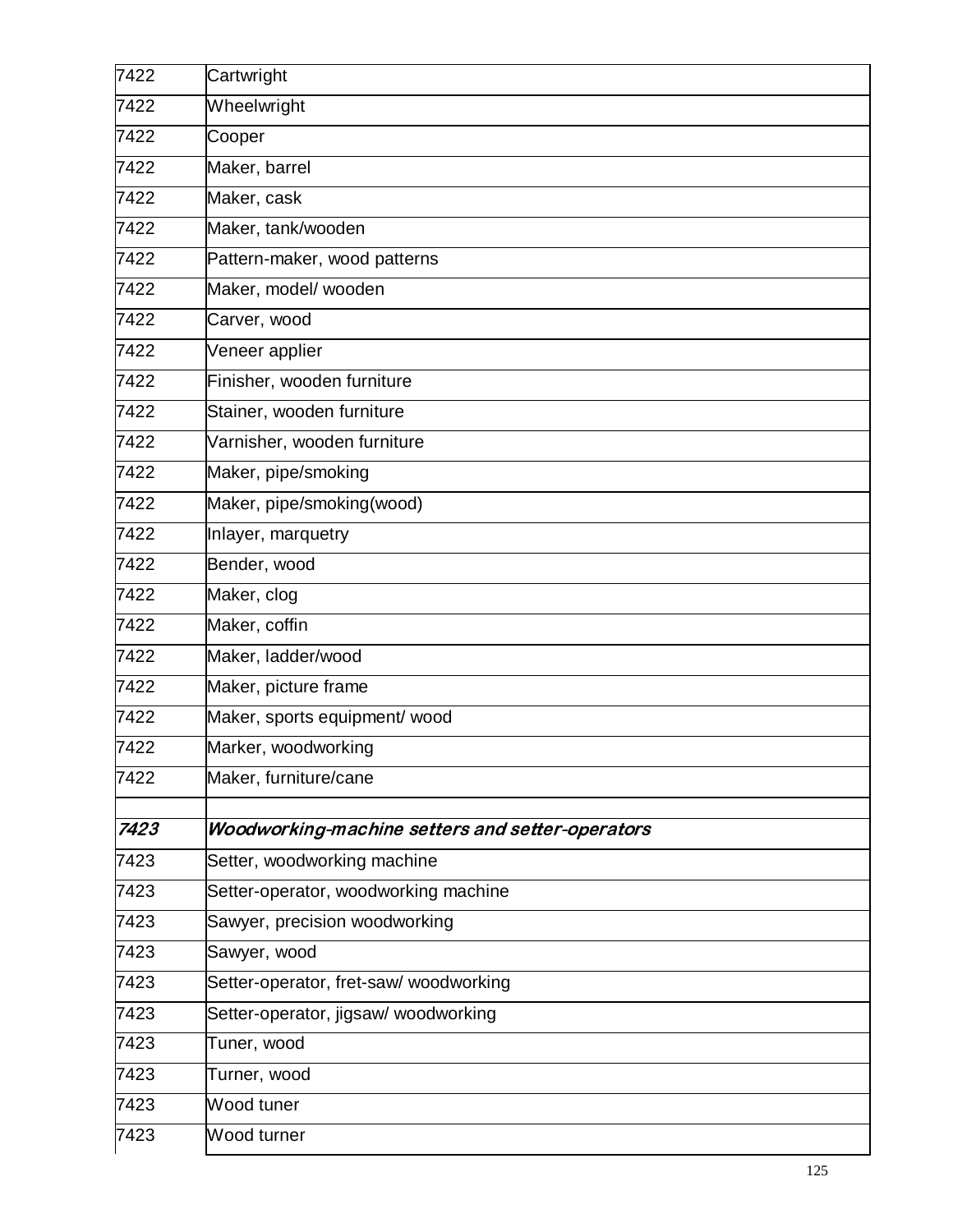| 7423 | Setter-operator, lathe/ woodworking                |
|------|----------------------------------------------------|
| 7423 | Setter-operator, shaping machine/woodworking       |
| 7423 | Setter-operator, routing machine/woodworking       |
| 7423 | Setter-operator, planing machine/woodworking       |
| 7423 | Setter-operator, carving machine/woodworking       |
| 7423 | Borer, wood                                        |
| 7423 | Woodworker, dovetailing                            |
| 7423 | Woodworker, dowelling                              |
| 7423 | Woodworker, morticing                              |
| 7423 | Woodworker, sanding                                |
| 7423 | Woodworker, tenoning                               |
| 7424 | Basketry weavers, brush makers and related workers |
| 7424 | Creeler                                            |
| 7424 | Maker, basket                                      |
| 7424 | Weaver, basket                                     |
| 7424 | Maker, brush                                       |
| 7424 | Maker, broom                                       |
| 7424 | Maker, furniture/basket                            |
| 7424 | Maker, furniture/wicker                            |
| 7424 | Weaver, straw                                      |
| 7424 | Maker, footwear/raffia                             |
| 7424 | Maker, toy/wooden                                  |
| 743  | TEXTILE, GARMENT AND RELATED TRADES WORKERS        |
| 7431 | <b>Fibre preparers</b>                             |
| 7431 | Preparer, fibre/textiles                           |
| 7431 | Classer, fibre/textiles                            |
| 7431 | Grader, fibre/textiles                             |
| 7431 | Scourer, wool                                      |
| 7431 | Blender, fibre/textiles                            |
| 7431 | Picker, fibre/textiles                             |
| 7431 | Carder, fibre/textiles                             |
| 7431 | Fibre lapper, textiles                             |
| 7431 | Sliver lapper                                      |
| 7431 | Comber, fibre/textiles                             |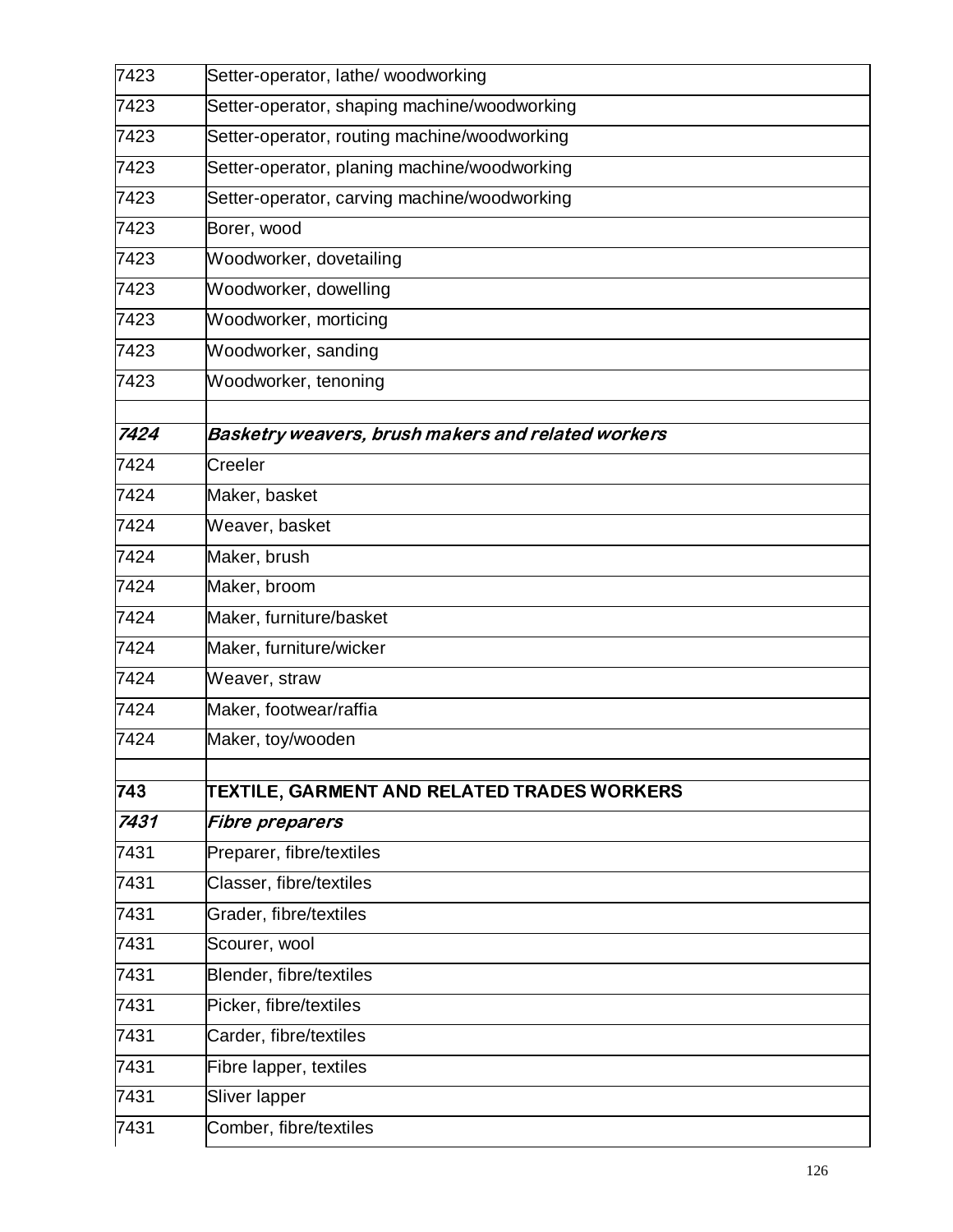| 7431 | Drawer, fibre/textiles                |
|------|---------------------------------------|
| 7431 | Rover, fibre/ textiles                |
| 7431 | Opener, fibre/ textiles               |
| 7431 | Teaser, textiles                      |
| 7431 | Bleacher, fibre/textiles              |
| 7431 | Willeyer                              |
|      |                                       |
| 7432 | Weavers, knitters and related workers |
| 7432 | Spinner, thread and yarn              |
| 7432 | Fixer, loom                           |
| 7432 | Fixer, loom/ jacquard                 |
| 7432 | Fixer, loom, weaving                  |
| 7432 | Setter, loom                          |
| 7432 | Setter, knitting-machine              |
| 7432 | Drawer-in, textile weaving            |
| 7432 | Threader, loom                        |
| 7432 | Weaver, cloth                         |
| 7432 | Maker, tapestry                       |
| 7432 | Weaver, tapestry                      |
| 7432 | Weaver, jacquard                      |
| 7432 | Weaver, carpet                        |
| 7432 | Repairer, fabrics                     |
| 7432 | Stripper, bobbin                      |
| 7432 | Tufter, carpet weaving                |
| 7432 | Knitter                               |
| 7432 | Knitter, garments                     |
| 7432 | Ribbon lapper                         |
| 7432 | Maker, braid                          |
| 7432 | Crocheter                             |
| 7432 | Maker, fishing net                    |
| 7432 | Maker, net                            |
| 7432 | Maker, safety net                     |
|      |                                       |
| 7433 | Tailors, dressmakers and hatters      |
| 7433 | Wardrobe mistress, stage and studio   |
| 7433 | Coner, hat forms                      |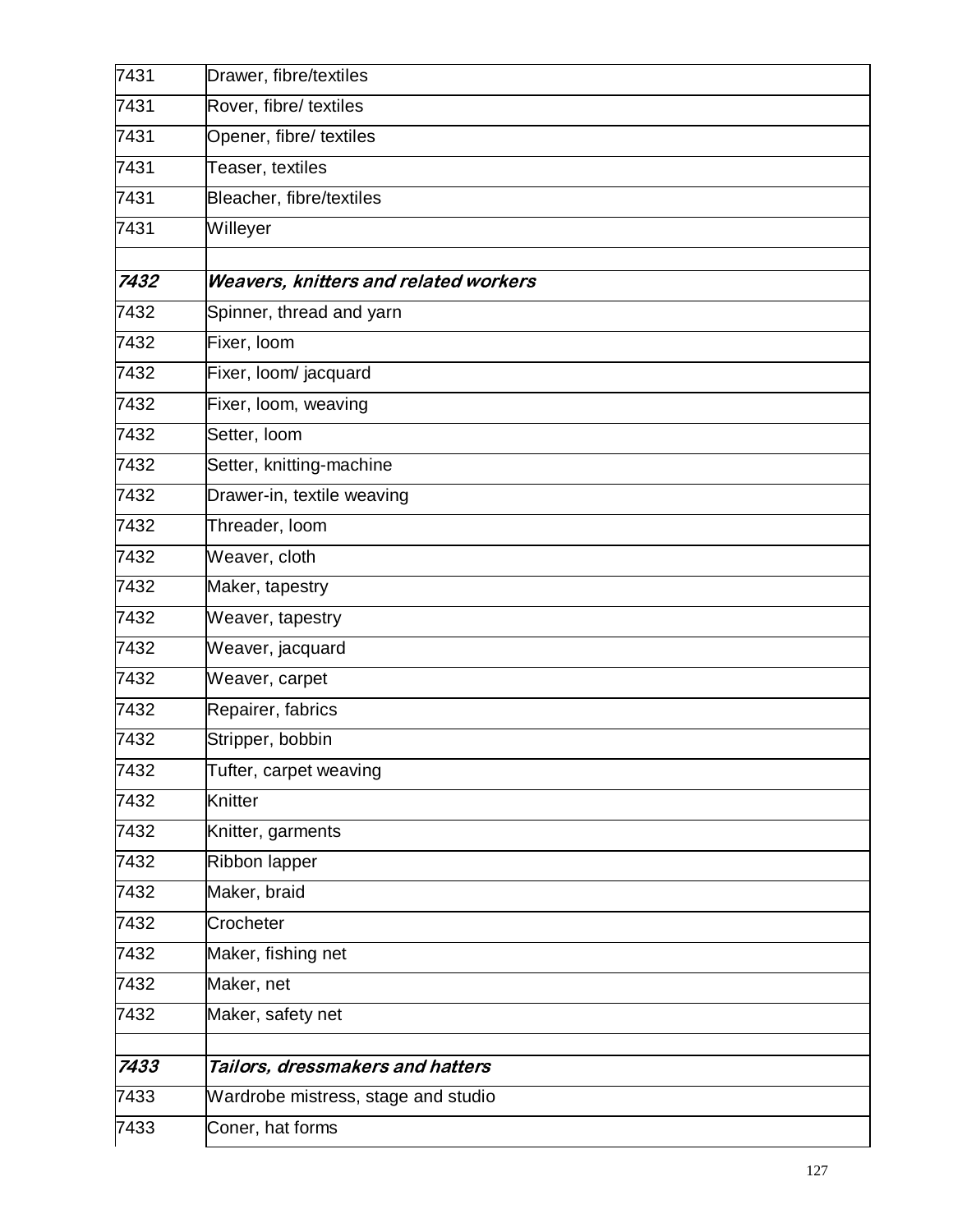| 7433 | Tailor                                                  |
|------|---------------------------------------------------------|
| 7433 | Tailor, bespoke                                         |
| 7433 | Tailor, garment/made-to-measure                         |
| 7433 | Tailor, garment/ready-to-wear                           |
| 7433 | Dressmaker                                              |
| 7433 | Maker, gown                                             |
| 7433 | <b>Clothes finisher</b>                                 |
| 7433 | Dressmaker, theatrical                                  |
| 7433 | Maker, blouse                                           |
| 7433 | Maker, corset                                           |
| 7433 | Maker, lingerie                                         |
| 7433 | Maker, shirt                                            |
| 7433 | Tailor, alteration                                      |
| 7433 | Tailor, theatrical                                      |
| 7433 | Maker, hat                                              |
| 7433 | <b>Milliner</b>                                         |
| 7433 | Maker, cap                                              |
| 7433 | Maker, wig                                              |
|      | <b>Furriers and related workers</b>                     |
| 7434 |                                                         |
| 7434 | Fur tailor                                              |
| 7434 | Furrier                                                 |
| 7434 | Grader, fur                                             |
| 7434 | Matcher, fur                                            |
| 7434 | Sorter, fur                                             |
| 7434 | Cutter, fur                                             |
| 7434 | Nailer, fur                                             |
| 7434 | Trimmer, fur                                            |
| 7435 | Textile, leather and related pattern-makers and cutters |
| 7435 | Jacquard design copyist                                 |
| 7435 | Pattern-maker, fur                                      |
| 7435 | Pattern-maker, garment                                  |
| 7435 | Pattern-maker, caps                                     |
| 7435 | Pattern-maker, hats                                     |
| 7435 | Marker, garment                                         |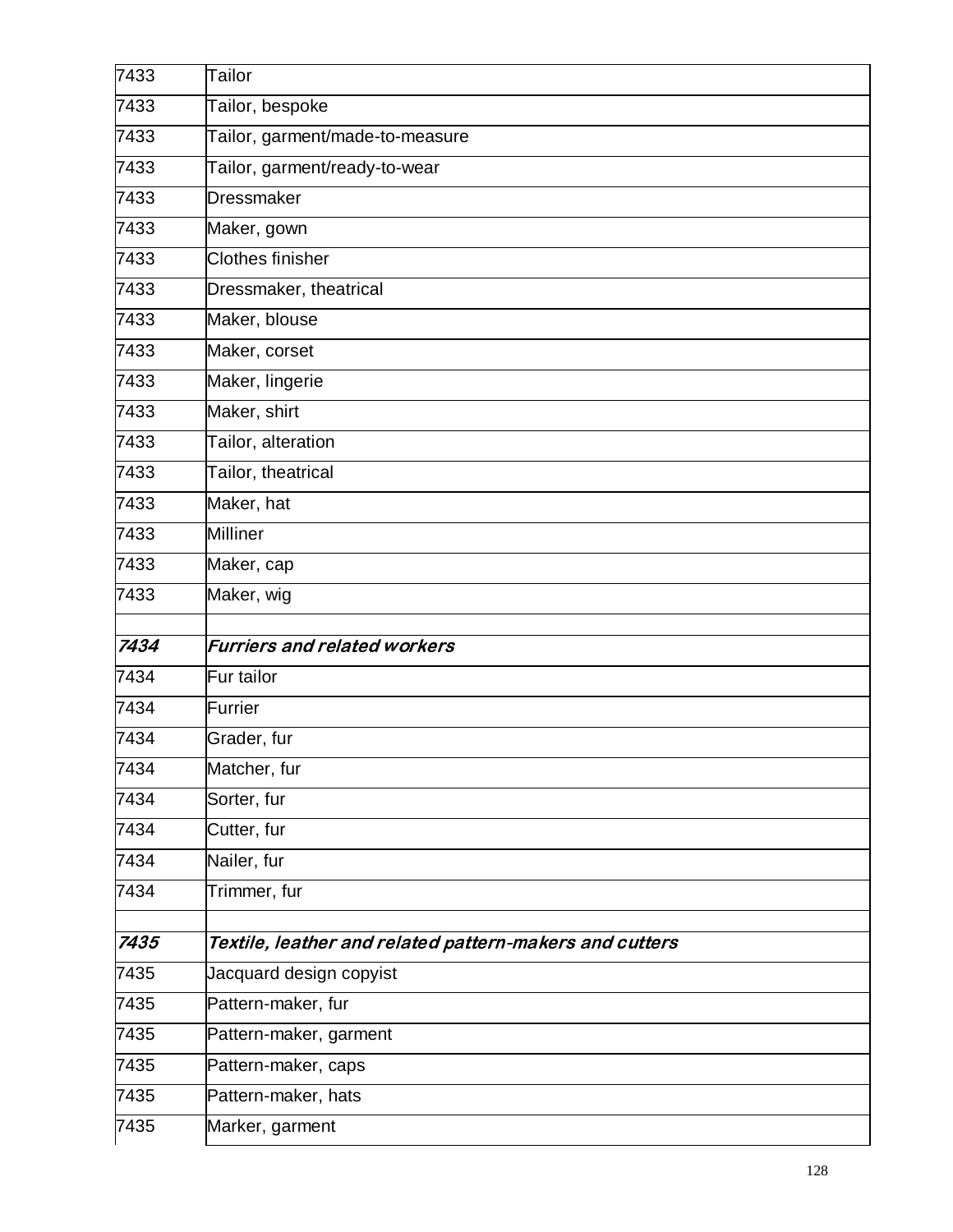| 7435 | Cutter, garment                          |
|------|------------------------------------------|
| 7435 | Cutter, tailor's                         |
| 7435 | Cutter, glove                            |
| 7435 | Cutter, mattress                         |
| 7435 | Cutter, sail                             |
| 7435 | Cutter, tent                             |
| 7435 | Cutter, umbrella                         |
| 7435 | Cutter, upholstery                       |
| 7435 | Pattern-maker, gloves                    |
| 7435 | Pattern-maker, mattresses                |
| 7435 | Pattern-maker, sails                     |
| 7435 | Pattern-maker, tents                     |
| 7435 | Pattern-maker, umbrellas                 |
| 7435 | Pattern-maker, upholstery                |
|      |                                          |
| 7436 | Sewers, embroiderers and related workers |
| 7436 | <b>Seamstress</b>                        |
| 7436 | Sewer                                    |
| 7436 | Sewer, garments                          |
| 7436 | Sewer, textile                           |
| 7436 | Sewer, fur                               |
| 7436 | Embroiderer                              |
| 7436 | Sewer, hat                               |
| 7436 | Sewer, mattress                          |
| 7436 | Sewer, sail                              |
| 7436 | Sewer, tent                              |
| 7436 | Sewer, upholstery                        |
| 7436 | Maker, awning                            |
| 7436 | Maker, sail, tent and awning             |
| 7436 | Maker, tent                              |
| 7436 | Maker, umbrella                          |
| 7436 | Maker, artificial flower                 |
| 7436 | Maker, carpet                            |
| 7436 | Sewer, footwear                          |
| 7436 | Sewer, leather                           |
| 7436 | Maker, toy/dolls and stuffed toys        |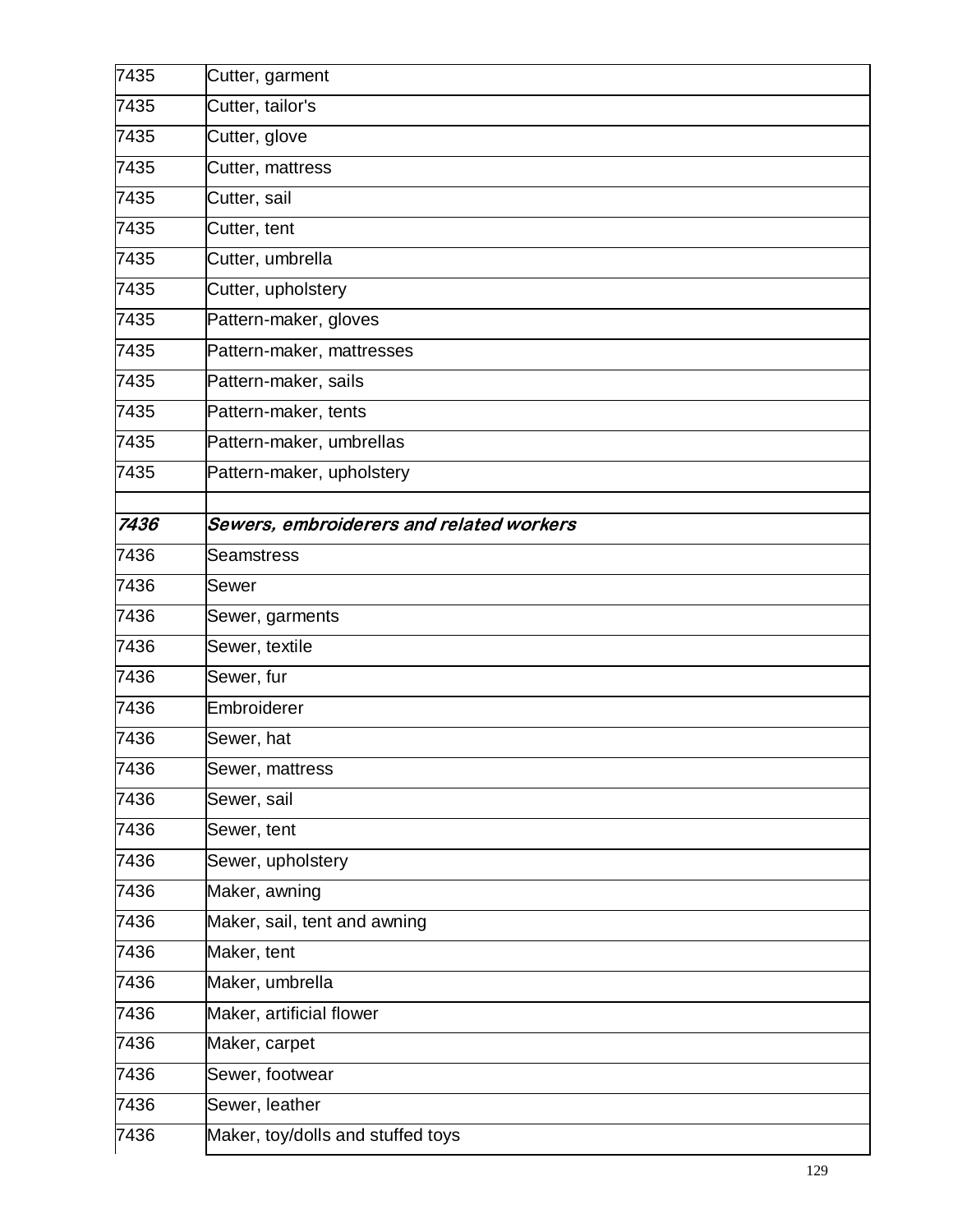| 7436 | Maker, toy/stuffed toys                     |
|------|---------------------------------------------|
| 7436 | Maker, toy/soft toys                        |
|      |                                             |
| 7437 | Upholsterers and related workers            |
| 7437 | Upholsterer, furniture                      |
| 7437 | Upholsterer, aircraft                       |
| 7437 | Upholsterer, automobile                     |
| 7437 | Upholsterer, railway carriage               |
| 7437 | Upholsterer, vehicle                        |
| 7437 | Maker, mattress                             |
| 7437 | Maker, bedding                              |
| 7437 | Maker, furniture/soft furnishing            |
| 7437 | Maker, quilt                                |
| 7437 | Maker, soft furnishing                      |
| 7437 | Upholsterer, soft furnishing                |
| 744  | PELT, LEATHER AND SHOEMAKING TRADES WORKERS |
| 7441 | Pelt dressers, tanners and fellmongers      |
| 7441 | Classer, hide                               |
| 7441 | Classer, skin                               |
| 7441 | Grader, hide                                |
| 7441 | Grader, skin                                |
| 7441 | Fellmonger                                  |
| 7441 | Dehairer, hide                              |
| 7441 | Flesher, hide                               |
| 7441 | Flesher-dehairer, hide                      |
| 7441 | Splitter, hide                              |
| 7441 | Tanner                                      |
| 7441 | Tanner, hide                                |
| 7441 | Tanner, leather                             |
| 7441 | Currier, leather                            |
| 7441 | Dyer, vat, leather                          |
| 7441 | Dyer-stainer, leather                       |
| 7441 | Stainer, leather                            |
| 7441 | Buffer, leather                             |
| 7441 | Dyer, leather                               |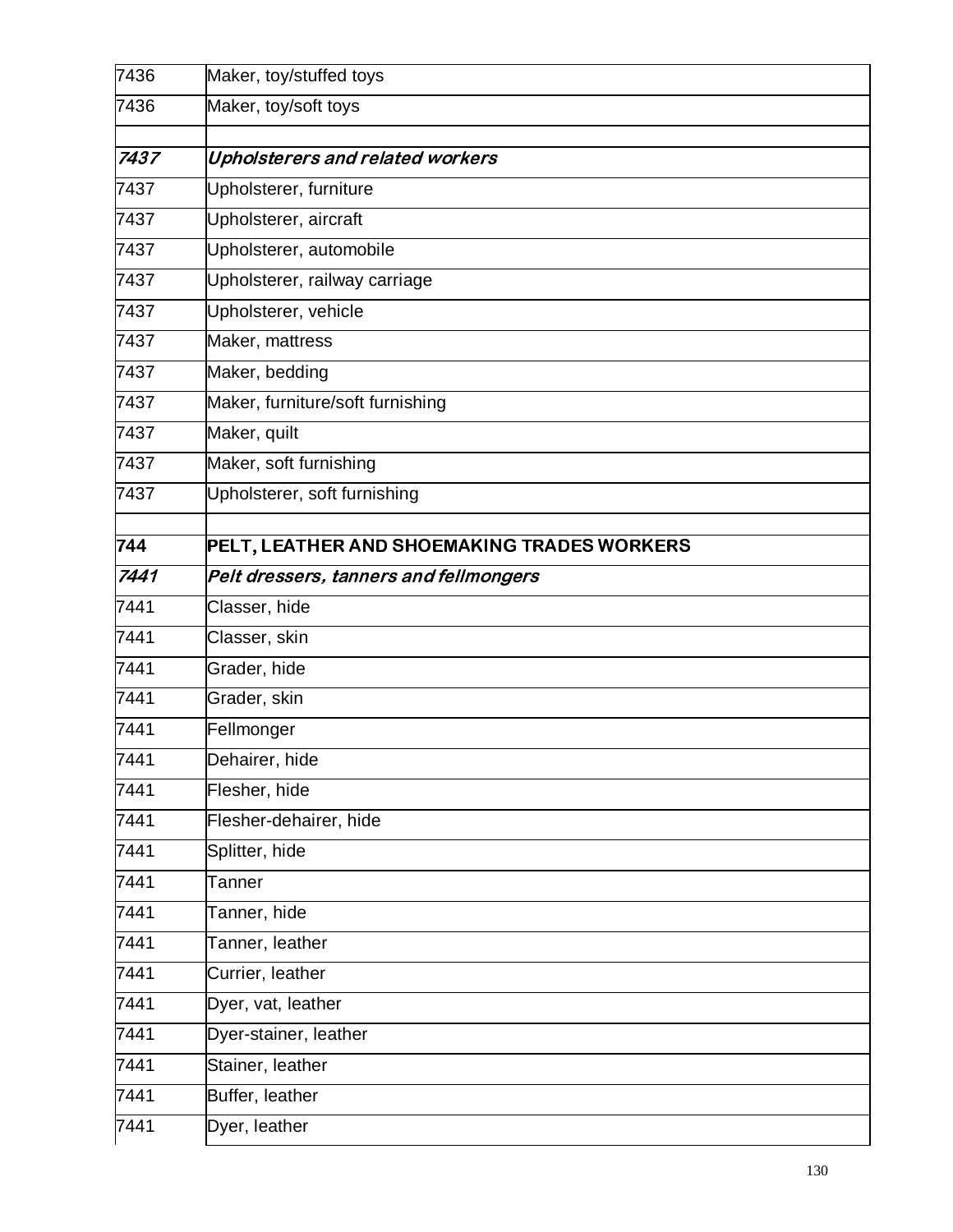| 7441 | Dyer-stainer                      |
|------|-----------------------------------|
| 7441 | Dyer-stainer, spray               |
| 7441 | Polisher, leather                 |
| 7441 | Stretcher, leather                |
| 7441 | Dresser, pelt                     |
| 7441 | Classer, pelt                     |
| 7441 | Grader, pelt                      |
| 7441 | Flesher, pelt                     |
| 7441 | Plucker-trimmer, pelt             |
| 7441 | Puller, pelt                      |
| 7441 | Dyer, pelt                        |
| 7441 | Finisher, pelt                    |
| 7441 | Stretcher, pelt                   |
| 7441 | Dyer, vat/pelt                    |
| 7441 | Pickler, pelt                     |
| 7441 | Shaver, fur                       |
| 7442 | Shoe-makers and related workers   |
| 7442 | Maker, footwear                   |
| 7442 | Shoemaker                         |
| 7442 | Shoemaker, bespoke                |
| 7442 | Maker, footwear/orthopaedic       |
| 7442 | Maker, surgical footwear          |
| 7442 | Shoemaker, orthopaedic            |
| 7442 | Cobbler                           |
| 7442 | Repairer, footwear                |
| 7442 | Maker, footwear/sport             |
| 7442 | Maker, sports equipment/ footwear |
| 7442 | Shoemaker, sports                 |
| 7442 | Pattern-maker, footwear           |
| 7442 | Cutter, footwear/clicker          |
| 7442 | Cutter, footwear                  |
| 7442 | Burnisher, footwear/uppers        |
| 7442 | Cementer, footwear/uppers         |
| 7442 | Fitter, footwear/uppers           |
| 7442 | Folder, footwear/uppers           |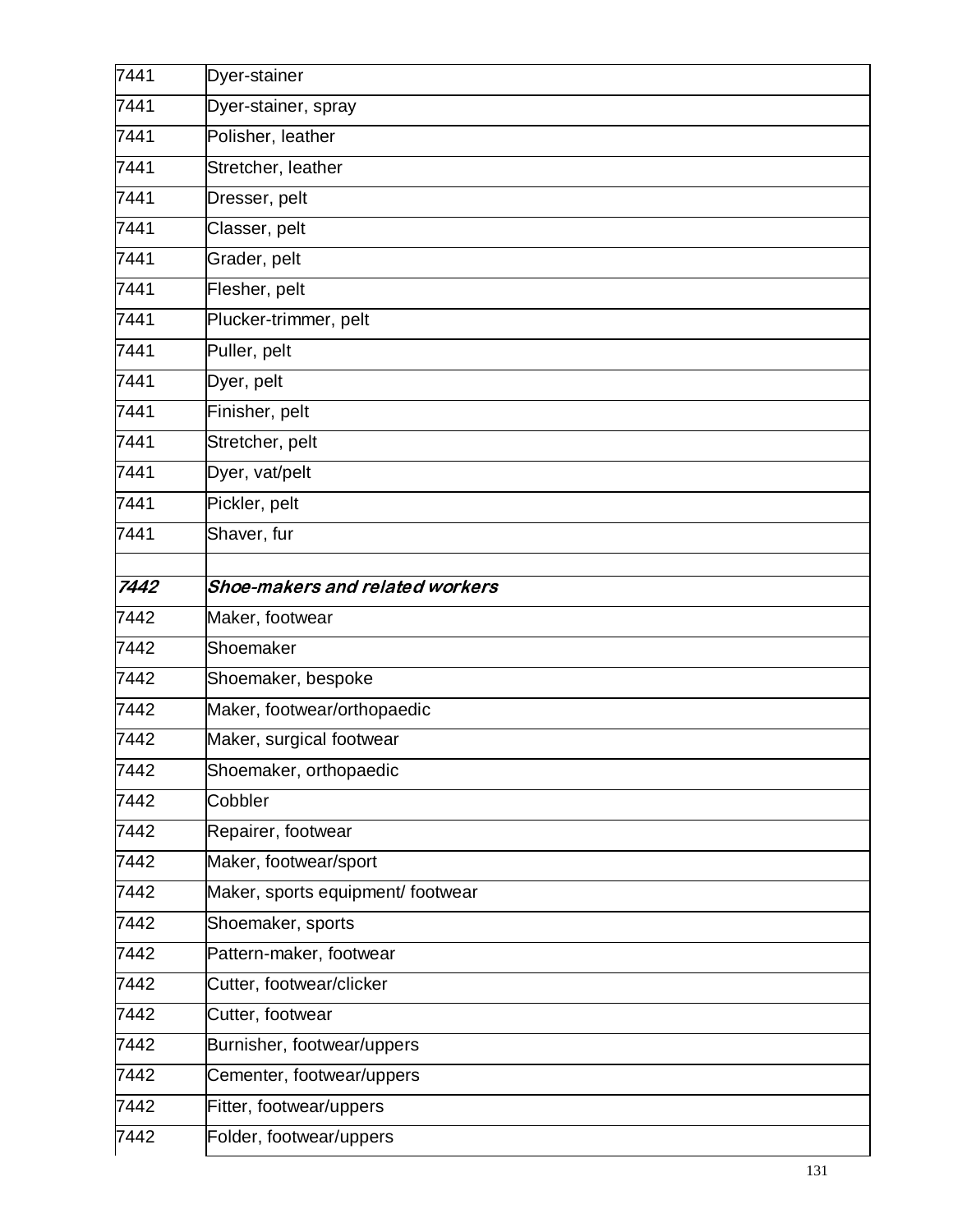| 7442 | Preparer, footwear/uppers                                                 |
|------|---------------------------------------------------------------------------|
| 7442 | Skiver, footwear                                                          |
| 7442 | Presser, footwear/soles                                                   |
| 7442 | Channeller, footwear/soles                                                |
| 7442 | Fitter, footwear/soles                                                    |
| 7442 | Grader, footwear/soles                                                    |
| 7442 | Preparer, footwear/soles                                                  |
| 7442 | Rounder, footwear                                                         |
| 7442 | Sorter, footwear                                                          |
| 7442 | Splitter, footwear                                                        |
| 7442 | Laster, footwear                                                          |
| 7442 | Burnisher, footwear/heels                                                 |
| 7442 | Finisher, footwear                                                        |
| 7442 | Stainer, footwear                                                         |
| 7442 | Taker-off, footwear finishing                                             |
| 7442 | Trimmer, footwear finishing                                               |
| 7442 | Eyeletter, footwear                                                       |
| 7442 | Polisher, footwear                                                        |
| 7442 | Socker, footwear                                                          |
| 7442 | Maker, leather goods                                                      |
| 7442 | Maker, harness                                                            |
| 7442 | Maker, saddle                                                             |
| 7442 | Saddler                                                                   |
| 7442 | Cutter, leather                                                           |
| 7442 | Maker, horse collar                                                       |
| 7442 | Maker, panel/saddlery                                                     |
| 7442 | Maker, whip                                                               |
| 7442 | Shoemaker, raffia                                                         |
| 749  | OTHER CRAFT AND RELATED TRADES WORKERS NOT ELSEWHERE<br><b>CLASSIFIED</b> |
| 7490 | Other craft and related trades workers not elsewhere classified           |
| 7491 | <b>Basket maker</b>                                                       |
| 7492 | Grass broom maker                                                         |
| 8    | PLANT AND MACHINE OPERATORS AND ASSEMBLERS                                |
|      |                                                                           |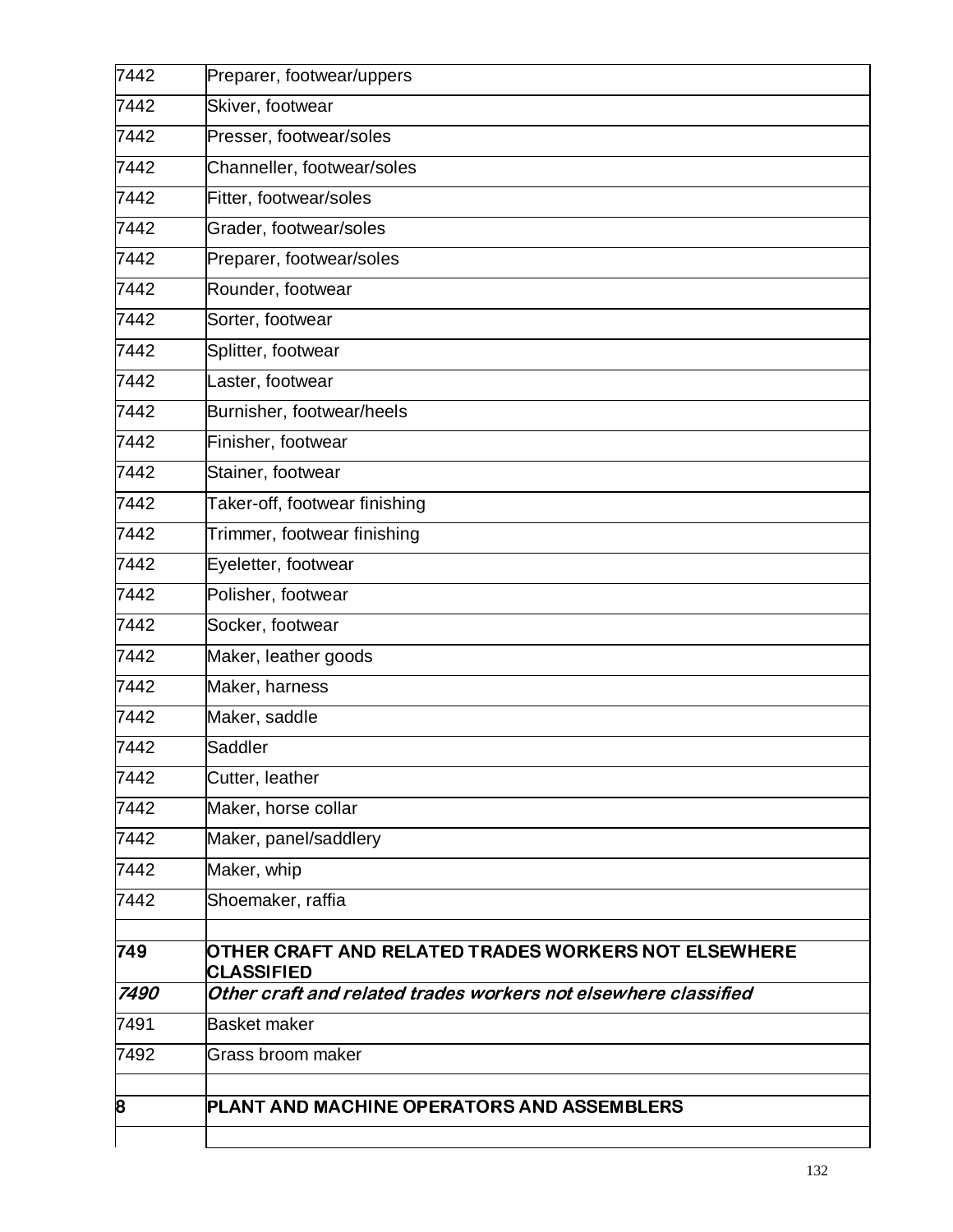| 81   | STATIONARY-PLANT AND RELATED OPERATORS            |
|------|---------------------------------------------------|
| 811  | MINING- AND MINERAL-PROCESSING-PLANT OPERATORS    |
| 8111 | Mining-plant operators                            |
| 8111 | Machine-operator, channelling/mine                |
| 8111 | Machine-operator, cutting/ mine                   |
| 8111 | Machine-operator, drilling/ mine                  |
| 8111 | Machine-operator, drilling/ quarry                |
| 8111 | Machine-operator, mining/ continuous              |
| 8112 | Mineral-ore- and stone-processing-plant operators |
| 8112 | Machine-operator, mineral processing              |
| 8112 | Machine-operator, stone processing                |
| 8112 | Operator, mineral-processing plant                |
| 8112 | Operator, stone-processing plant                  |
| 8112 | Machine-operator, splitting/ stone                |
| 8112 | Machine-operator, crushing/coal                   |
| 8112 | Machine-operator, crushing/ mineral ore           |
| 8112 | Machine-operator, crushing/rock                   |
| 8112 | Machine-operator, crushing/ stone                 |
| 8112 | Machine-operator, milling/ minerals               |
| 8112 | Machine-operator, milling/ stone                  |
| 8112 | Machine-operator, pulverising/minerals            |
| 8112 | Tender, jig                                       |
| 8112 | Flotation worker, copper                          |
| 8112 | Flotation worker, minerals                        |
| 8112 | Flotation worker, molybdenum                      |
| 8112 | Precipitator, gold                                |
| 8112 | Precipitator, silver                              |
| 8112 | Operator, breaker/gyratory                        |
| 8112 | Operator, cone/mine                               |
| 8112 | Operator, gravitation equipment/mine              |
| 8112 | Cyanide worker, separation equipment              |
| 8112 | Machine-operator, magnetic ore processing         |
| 8112 | Machine-operator, washing/ minerals               |
| 8112 | Machine-operator, cutting/ stone                  |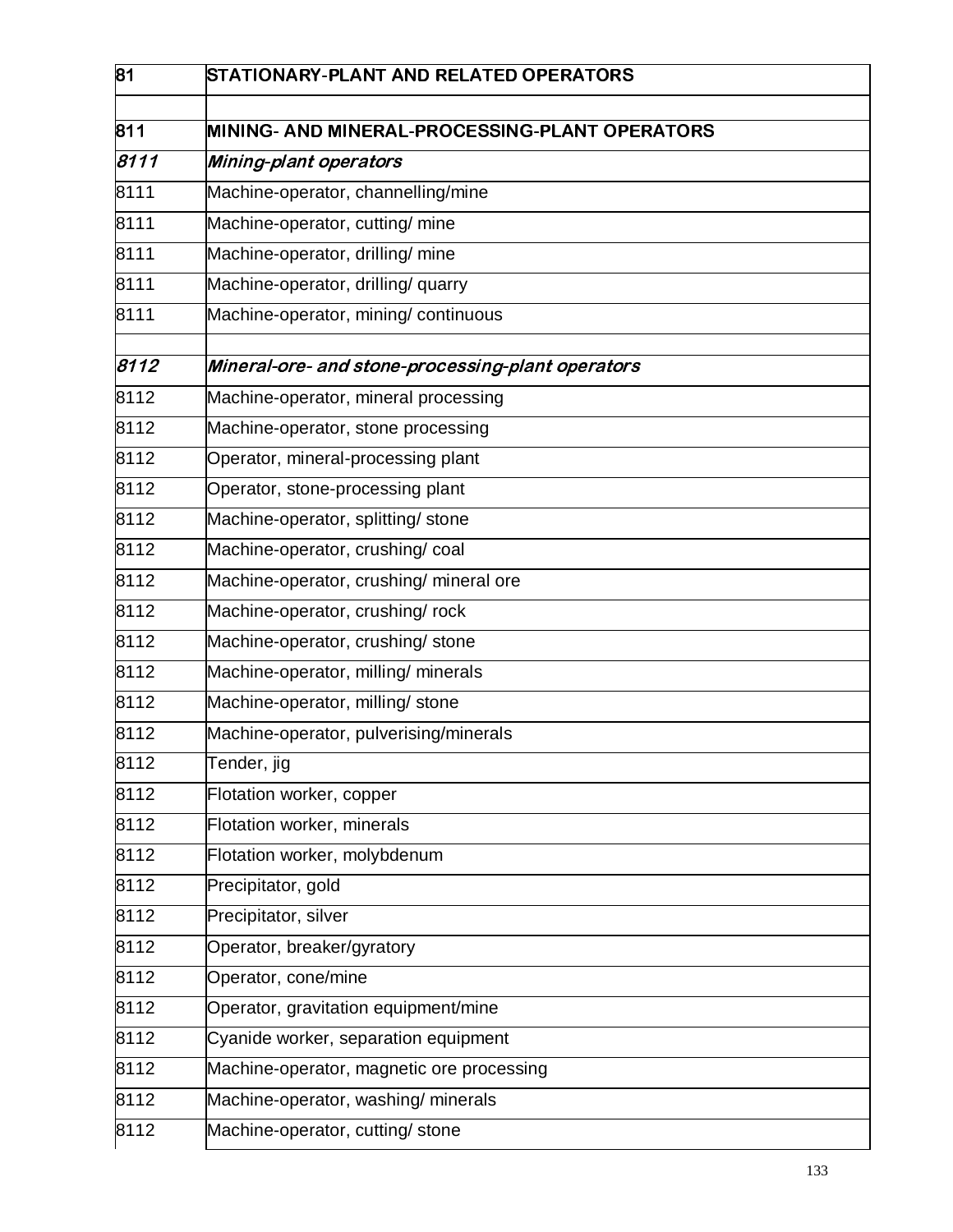| 8112 | Machine-operator, grinding/stone                          |
|------|-----------------------------------------------------------|
| 8112 | Machine-operator, planing/ stone                          |
| 8112 | Machine-operator, sawing/ stone                           |
| 8112 | Machine-operator, drilling/ stone                         |
|      |                                                           |
| 8113 | Well drillers and borers and related workers              |
| 8113 | Operator, derrick/oil and gas wells                       |
| 8113 | Operator, drilling equipment/ rotary, (oil and gas wells) |
| 8113 | Operator, drilling equipment/ cable (oil and gas wells)   |
| 8113 | Operator, pulling equipment/ oil and gas wells            |
| 8113 | Operator, boring equipment/ wells                         |
| 8113 | Operator, drilling equipment/ wells                       |
| 812  | <b>METAL-PROCESSING-PLANT OPERATORS</b>                   |
| 8121 | Ore and metal furnace operators                           |
| 8121 | Furnace-operator, converting/steel                        |
| 8121 | Furnace-operator, refining/ steel                         |
| 8121 | Furnace-operator, smelting/ metal                         |
| 8121 | Furnace-operator, smelting/ metal (blast furnace)         |
| 8121 | Furnace-operator, refining/ steel (open-hearth furnace)   |
| 8121 | Furnace-operator, converting/steel (oxygen furnace)       |
| 8121 | Furnace-operator, converting/steel (Bessemer furnace)     |
| 8121 | Furnace-operator, converting/steel (Thomas furnace)       |
| 8121 | Furnace-operator, refining/ steel (electric-arc furnace)  |
| 8121 | Furnace-operator, converting/non-ferrous metal            |
| 8121 | Furnace-operator, refining/ non-ferrous metal             |
| 8121 | Furnace-operator, puddling                                |
| 8122 | Metal melters, casters and rolling-mill operators         |
| 8122 | Operator, rolling-mill/steel (hot-rolling)                |
| 8122 | Operator, rolling-mill/steel (continuous)                 |
| 8122 | Operator, rolling-mill/steel (cold-rolling)               |
| 8122 | Operator, rolling-mill/non-ferrous metal                  |
| 8122 | Operator, rolling-mill/ seamless pipe and tube            |
| 8122 | Manipulator, rolling-mill                                 |
| 8122 | Furnace-operator, melting/ metal                          |
|      |                                                           |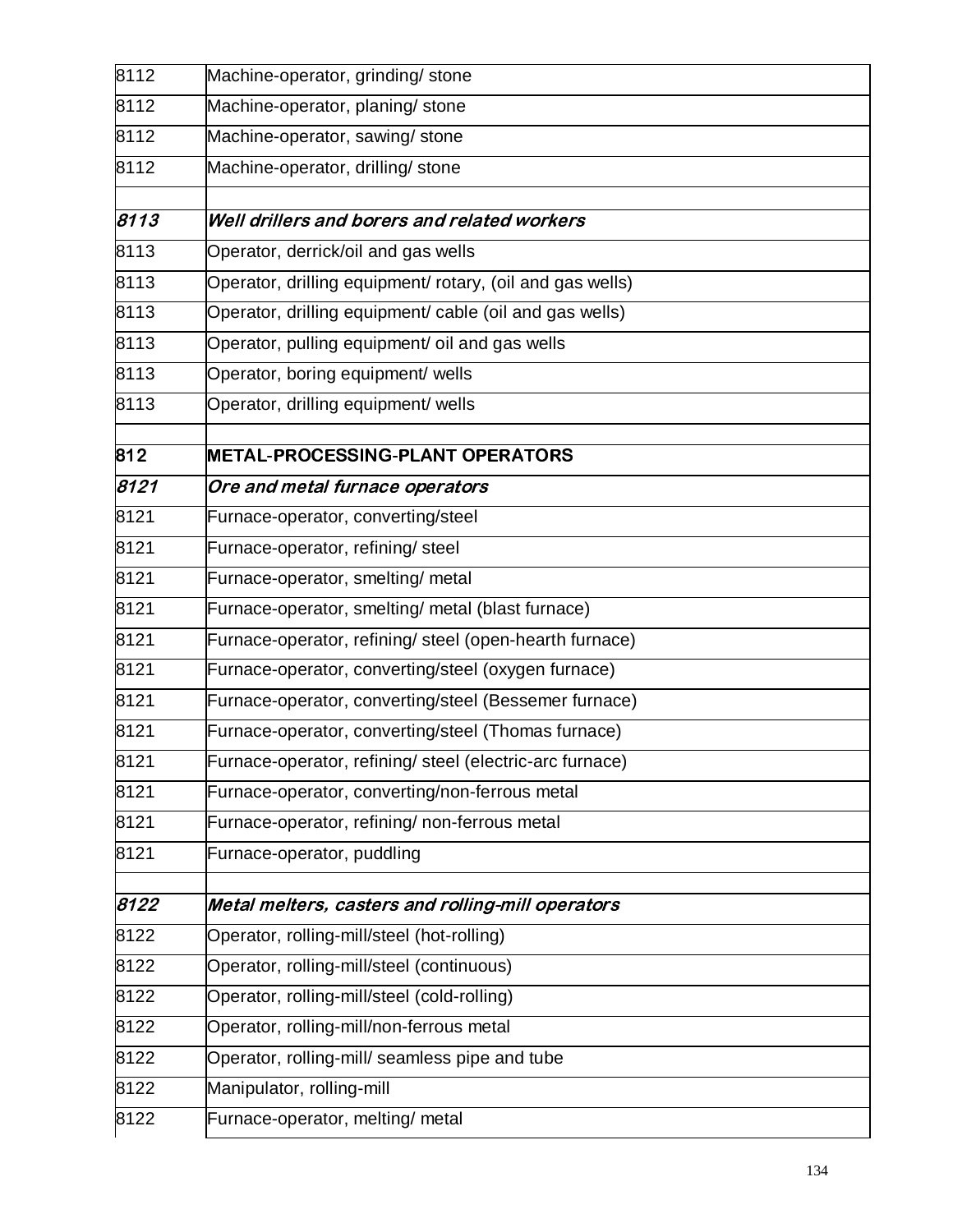| 8122 | Furnace-operator, melting/ metal (crucible furnace)                |
|------|--------------------------------------------------------------------|
| 8122 | Furnace-operator, melting/ metal (electric-arc furnace)            |
| 8122 | Furnace-operator, melting/ metal (open-hearth furnace)             |
| 8122 | Furnace-operator, melting/ metal (reverberatory furnace)           |
| 8122 | Furnace-operator, melting/ metal (cupola furnace)                  |
| 8122 | Furnace-operator, reheating/ metal                                 |
| 8122 | Machine-operator, casting/ metal                                   |
| 8122 | Machine-operator, pouring/ metal                                   |
| 8122 | Operator, ladle/metal pouring                                      |
| 8122 | Machine-operator, casting/centrifugal (cylindrical metal products) |
| 8122 | Machine-operator, casting/ die (non-ferrous metal)                 |
| 8122 | Machine-operator, casting/ continuous rod (non-ferrous metal)      |
| 8123 | Metal-heat-treating-plant operators                                |
| 8123 | Annealer                                                           |
| 8123 | Furnace-operator, annealing/ metal                                 |
| 8123 | Furnace-operator, hardening/ metal                                 |
| 8123 | Furnace-operator, heat-treating/metal                              |
| 8123 | Operator, heat-treating plant/ metal                               |
| 8123 | Furnace-operator, case-hardening/metal                             |
| 8123 | <b>Nitrider</b>                                                    |
| 8123 | Operator, carbonation equipment/metal                              |
| 8123 | Machine-operator, tempering/ metal                                 |
| 8123 | Machine-operator, mixing/ metal                                    |
| 8124 | <b>Metal drawers and extruders</b>                                 |
| 8124 | Machine-operator, drawing/wire                                     |
| 8124 | Machine-operator, drawing/ metal                                   |
| 8124 | Machine-operator, drawing/ seamless pipe                           |
| 8124 | Machine-operator, drawing/ seamless tube                           |
| 8124 | Machine-operator, extruding/ metal                                 |
| 8124 | Press-operator, extruding/ metal                                   |
| 813  | <b>GLASS, CERAMICS AND RELATED PLANT OPERATORS</b>                 |
| 8131 | Glass and ceramics kiln and related machine operators              |
| 8131 | Machine-operator, bending/ glass                                   |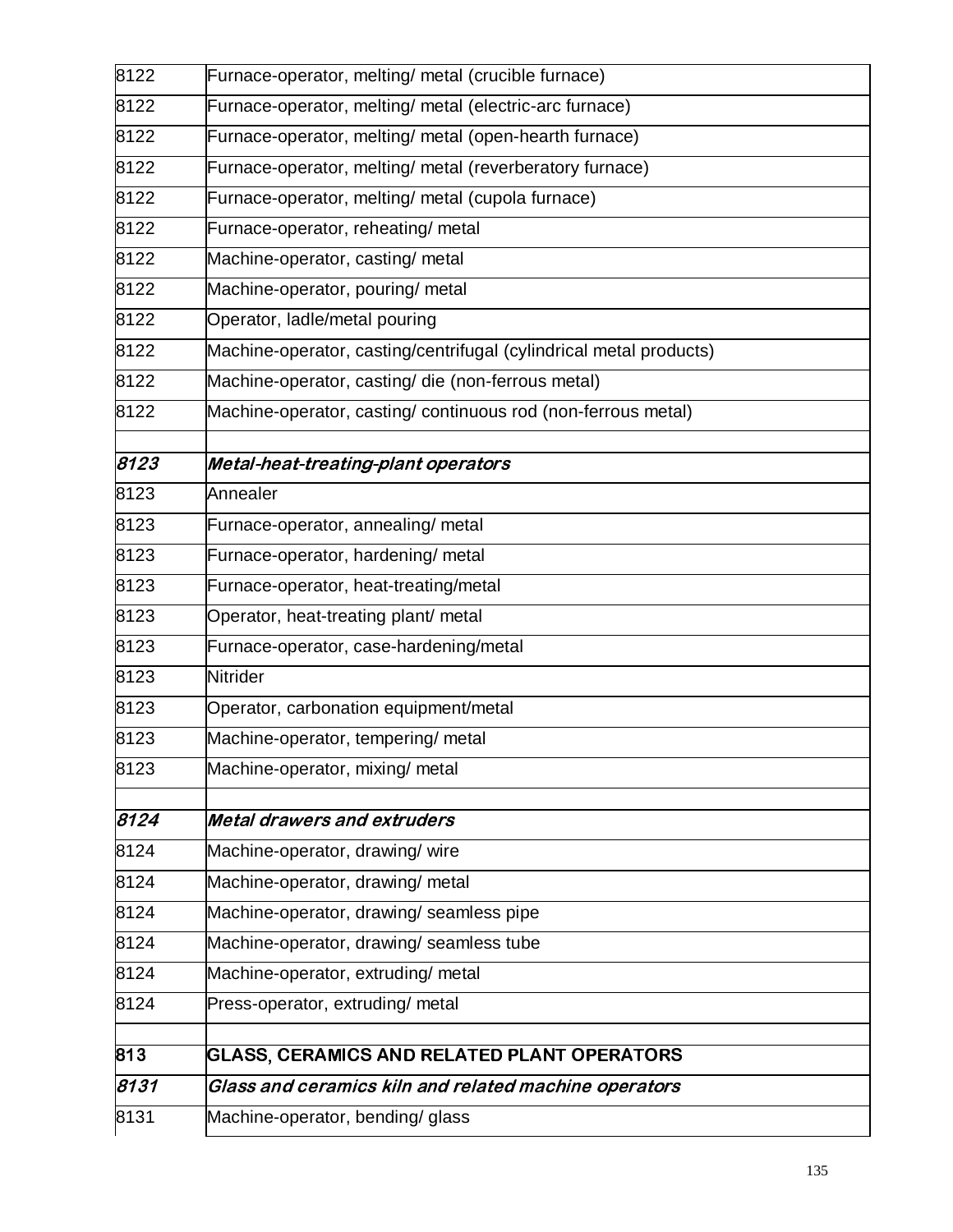| 8131 | Machine-operator, cutting/ glass                   |
|------|----------------------------------------------------|
| 8131 | Machine-operator, grinding/ glass                  |
| 8131 | Machine-operator, blowing/ glass                   |
| 8131 | Machine-operator, bottle production                |
| 8131 | Machine-operator, moulding/ glass                  |
| 8131 | Machine-operator, pressing/ glass                  |
| 8131 | Machine-operator, drawing/ glass                   |
| 8131 | Machine-operator, rolling/ plate glass             |
| 8131 | Machine-operator, polishing/ plate glass           |
| 8131 | Kiln-operator, float glass bath                    |
| 8131 | Machine-operator, polishing/ glass lens            |
| 8131 | Machine-operator, glass rod production             |
| 8131 | Machine-operator, glass tube production            |
| 8131 | Machine-operator, drilling/ glass                  |
| 8131 | Operator, ladle/glass                              |
| 8131 | Machine-operator, pottery and porcelain production |
| 8131 | Machine-operator, casting/ pottery and porcelain   |
| 8131 | Machine-operator, drilling/ pottery                |
| 8131 | Machine-operator, glass production                 |
| 8131 | Machine-operator, glass products                   |
| 8131 | Furnace-operator, glass production                 |
| 8131 | Furnace-operator, smelting/ glass                  |
| 8131 | Furnace-operator, annealing/ glass                 |
| 8131 | Furnace-operator, lehr                             |
| 8131 | Furnace-operator, tempering/ glass                 |
| 8131 | Machine-operator, tempering/ glass                 |
| 8131 | Kiln-operator, pottery and porcelain               |
| 8131 | Kiln-operator, pottery and porcelain/biscuit kiln  |
| 8131 | Kiln-operator, pottery and porcelain/dry kiln      |
| 8131 | Kiln-operator, pottery and porcelain/glost kiln    |
| 8131 | Kiln-operator, pottery and porcelain/oven kiln     |
| 8131 | Machine-operator, ceramics production              |
| 8131 | Kiln-operator, brick and tile                      |
| 8131 | Kiln-operator, brick and tile/ dry kiln            |
| 8131 | Kiln-operator, brick and tile/ oven kiln           |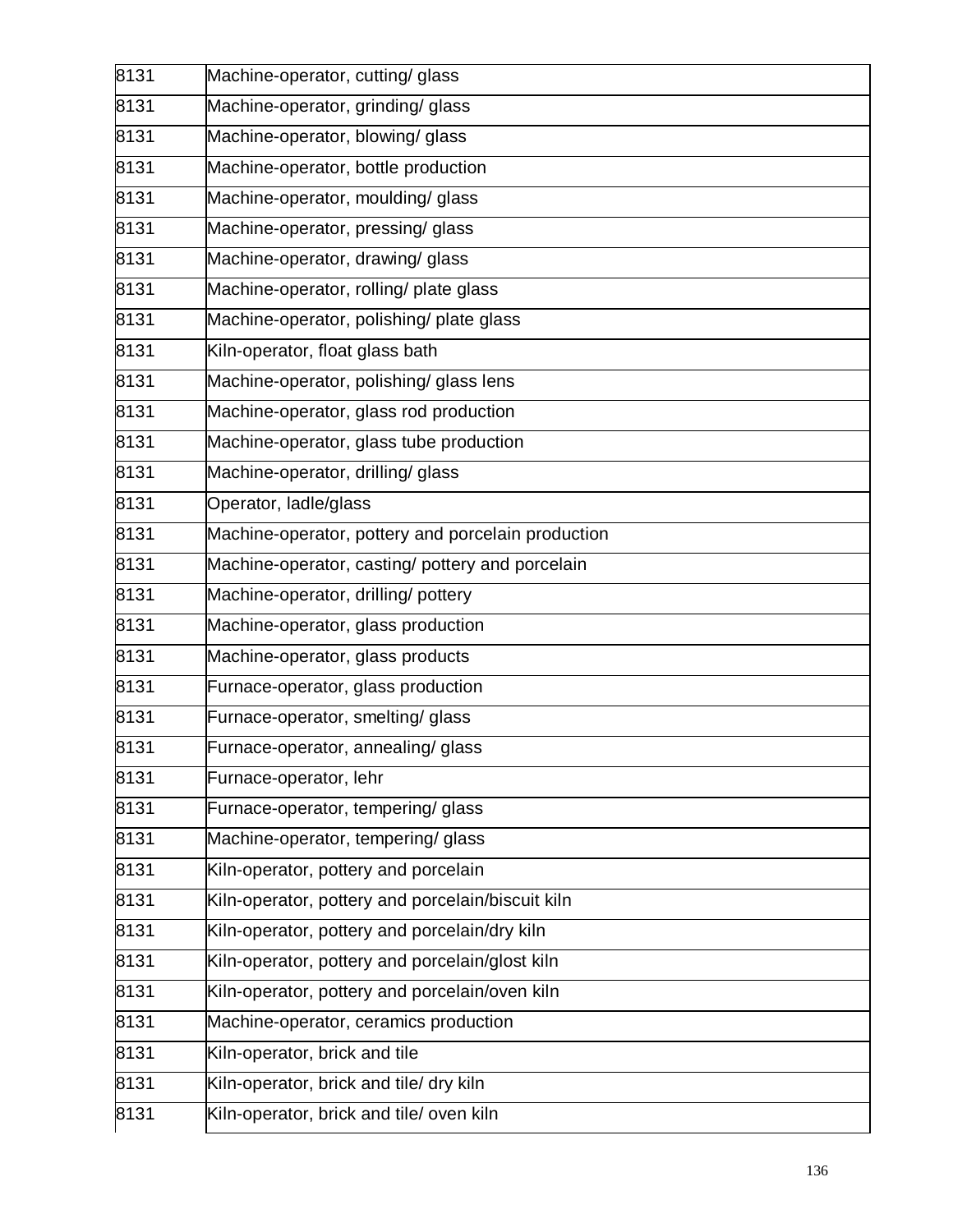| 8131 | Kiln-operator, brick and tile/ retort kiln                           |
|------|----------------------------------------------------------------------|
| 8131 | Kiln-operator, tile/biscuit kiln                                     |
| 8131 | Kiln-operator, tile/glost kiln                                       |
| 8131 | Machine-operator, engraving/ glass                                   |
| 8131 | Machine-operator, etching/ glass                                     |
| 8131 | Operator, sandblasting equipment/glass                               |
| 8131 | Machine-operator, finishing/ glass                                   |
| 8131 | Machine-operator, polishing/ glass                                   |
| 8131 | Machine-operator, painting/ glass                                    |
| 8131 | Machine-operator, painting/ ceramics                                 |
| 8131 | Machine-operator, plating/ glass                                     |
| 8139 | Glass, ceramics and related plant operators not elsewhere classified |
| 8139 | Operator, die-press/pottery and porcelain                            |
| 8139 | Press-operator, extruding/clay                                       |
| 8139 | Machine-operator, mixing/ glass                                      |
| 8139 | Machine-operator, grinding/clay                                      |
| 8139 | Machine-operator, mixing/clay                                        |
| 8139 | Kiln-operator, frit                                                  |
| 8139 | Machine-operator, glaze production                                   |
| 8139 | Machine-operator, grinding/ glaze                                    |
| 8139 | Machine-operator, mixing/ glaze                                      |
| 8139 | Machine-operator, mixing/abrasives                                   |
| 8139 | Machine-operator, glass-fibre production                             |
| 8139 | Operator, pug-mill/clay                                              |
| 8139 | Press-operator, filtering/clay                                       |
| 814  | WOOD-PROCESSING-AND PAPERMAKINGPLANT OPERATORS                       |
| 8141 | Wood-processing-plant operators                                      |
| 8141 | Machine-operator, seasoning/wood                                     |
| 8141 | Machine-operator, treating/wood                                      |
| 8141 | _athe-operator, cutting/wood                                         |
| 8141 | Machine-operator, boring/wood                                        |
| 8141 | Machine-operator, drilling/wood                                      |
| 8141 | Machine-operator, milling/wood                                       |
| 8141 | Machine-operator, planing/wood                                       |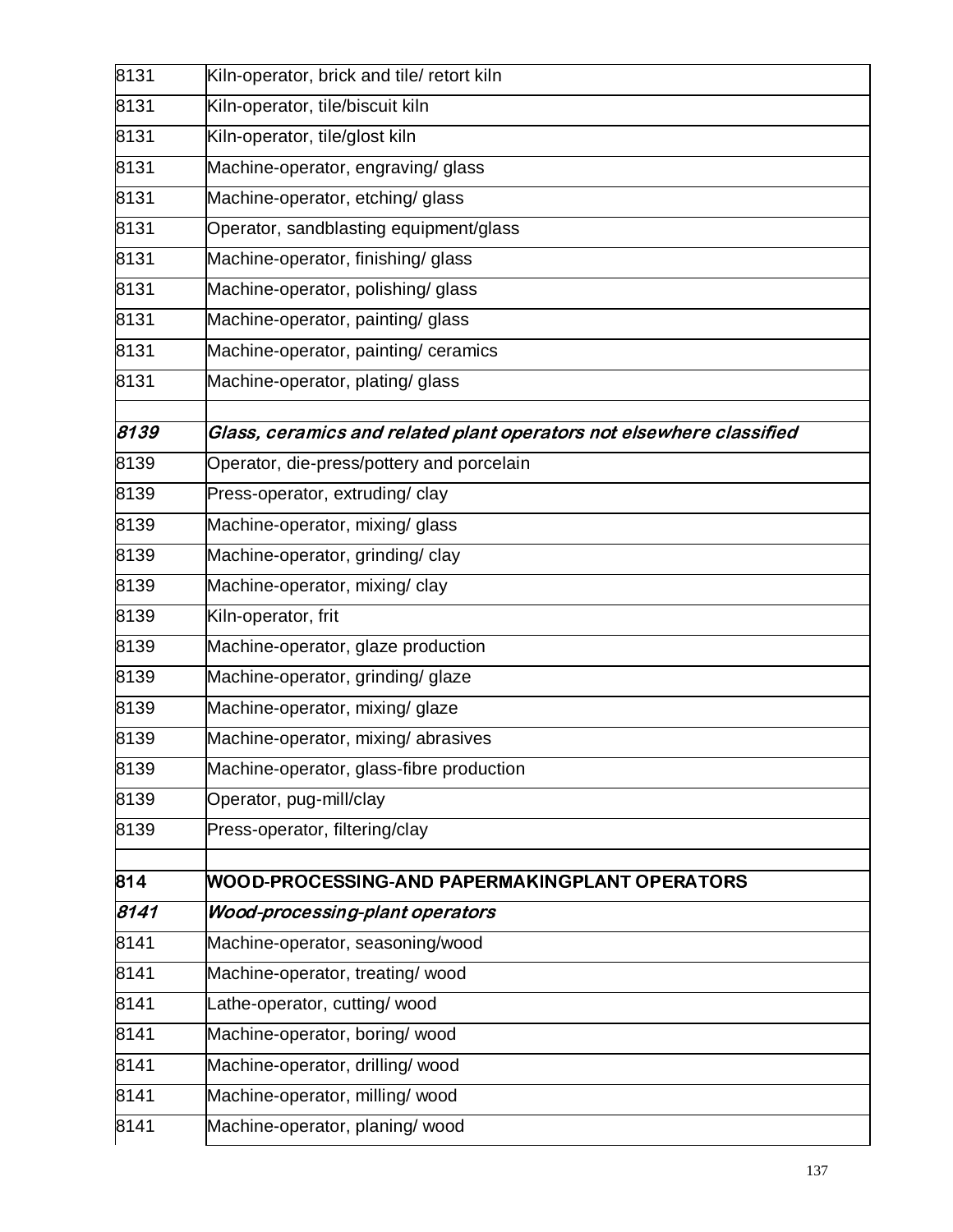| 8141 | Machine-operator, wood processing      |
|------|----------------------------------------|
| 8141 | Operator, sawmill                      |
| 8141 | Operator, wood-processing plant        |
| 8141 | Sawyer, sawmill                        |
| 8141 | Machine-operator, sawing/wood          |
| 8141 | Sawyer, edge                           |
| 8141 | Operator, band saw                     |
| 8141 | Operator, sawmill/bandsaw              |
| 8141 | Lathe-operator, cutting/veneer         |
| 8141 | Machine-operator, cutting/ veneer      |
| 8141 | Machine-operator, cutting/wood         |
| 8141 | Machine-operator, plywood core laying  |
| 8141 | Press-operator, plywood                |
| 8141 | Press-operator, veneer                 |
| 8141 | Machine-operator, shaping/wood         |
| 8141 | Machine-operator, shaving/wood         |
| 8141 | Machine-operator, tempering/wood       |
| 8141 | Operator, cut-off saw/barrel staves    |
| 8141 | Operator, cut-off saw/log staves       |
| 8142 | Paper-pulp plant operators             |
| 8142 | Operator, paper-pulp plant             |
| 8142 | Machine-operator, grinding/wood        |
| 8142 | Machine-operator, pulping/wood         |
| 8142 | Machine-operator, chipping/wood        |
| 8142 |                                        |
|      | Operator, chipper/paper pulp           |
| 8142 | Operator, boiler/paper pulp            |
| 8142 | Operator, digester/paper pulp          |
| 8142 | Operator, bleacher/paper               |
| 8142 | Operator, beater/paper pulp            |
| 8142 | Operator, refinery/paper pulp          |
| 8142 | Operator, screener/paper pulp          |
| 8143 | Papermaking-plant operators            |
| 8143 | Machine-operator, cardboard production |
| 8143 | Machine-operator, papermaking          |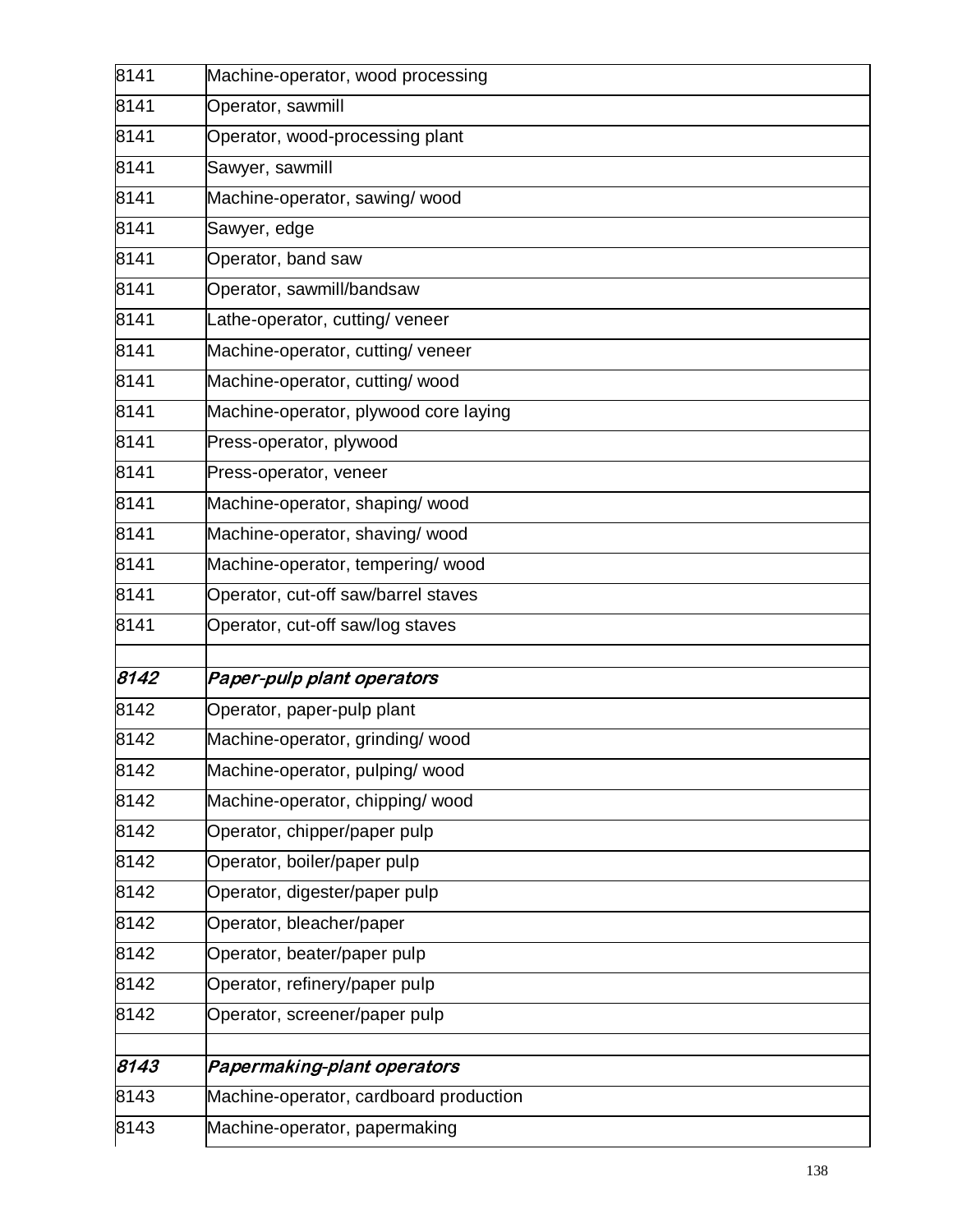| 8143 | Machine-operator, papermaking/back end                        |
|------|---------------------------------------------------------------|
| 8143 | Operator, papermaking plant                                   |
| 8143 | Machine-operator, papermaking/wet end                         |
| 8143 | Operator, supercalender                                       |
| 8143 | Machine-operator, coating/ paper                              |
| 8143 | Operator, combiner/paper production                           |
| 8143 | Press-operator, hardboard                                     |
| 815  | <b>CHEMICAL-PROCESSING-PLANT OPERATORS</b>                    |
| 8151 | Crushing-, grinding- and chemical-mixingmachinery operators   |
| 8151 | Machine-operator, crushing/ chemical and related processes    |
| 8151 | Machine-operator, grinding/ chemical and related processes    |
| 8151 | Machine-operator, milling/ chemical and related processes     |
| 8151 | Machine-operator, pulverising/chemical and related processes  |
| 8151 | Operator, mill/chemical and related processes                 |
| 8151 | Machine-operator, blending/ chemical and related processes    |
| 8151 | Machine-operator, compounding/chemical and related processes  |
| 8151 | Machine-operator, mixing/ chemical and related processes      |
|      |                                                               |
| 8152 | Chemical-heat-treating-plant operators                        |
| 8152 | Operator, heat-treating plant/ chemical and related processes |
| 8152 | Operator, boiler/chemical and related processes               |
| 8152 | Operator, cooking equipment/chemical and related processes    |
| 8152 | Operator, kettle/chemical and related processes               |
| 8152 | Operator, roasting equipment/chemical and related processes   |
| 8152 | Furnace-operator, chemical and related processes              |
| 8152 | Kiln-operator, chemical and related processes                 |
| 8152 | Operator, burner/chemical and related processes               |
| 8152 | Operator, calciner/chemical and related processes             |
| 8152 | Operator, chemical and related processing plant               |
| 8152 | Operator, drier/chemical and related processes                |
| 8152 | Operator, oven/chemical and related processes                 |
| 8152 | Operator, retort/chemical and related processes               |
| 8152 | Kiln-operator, cement production                              |
| 8152 | Operator, autoclave/chemical and related processes            |
| 8152 | Operator, cement production plant                             |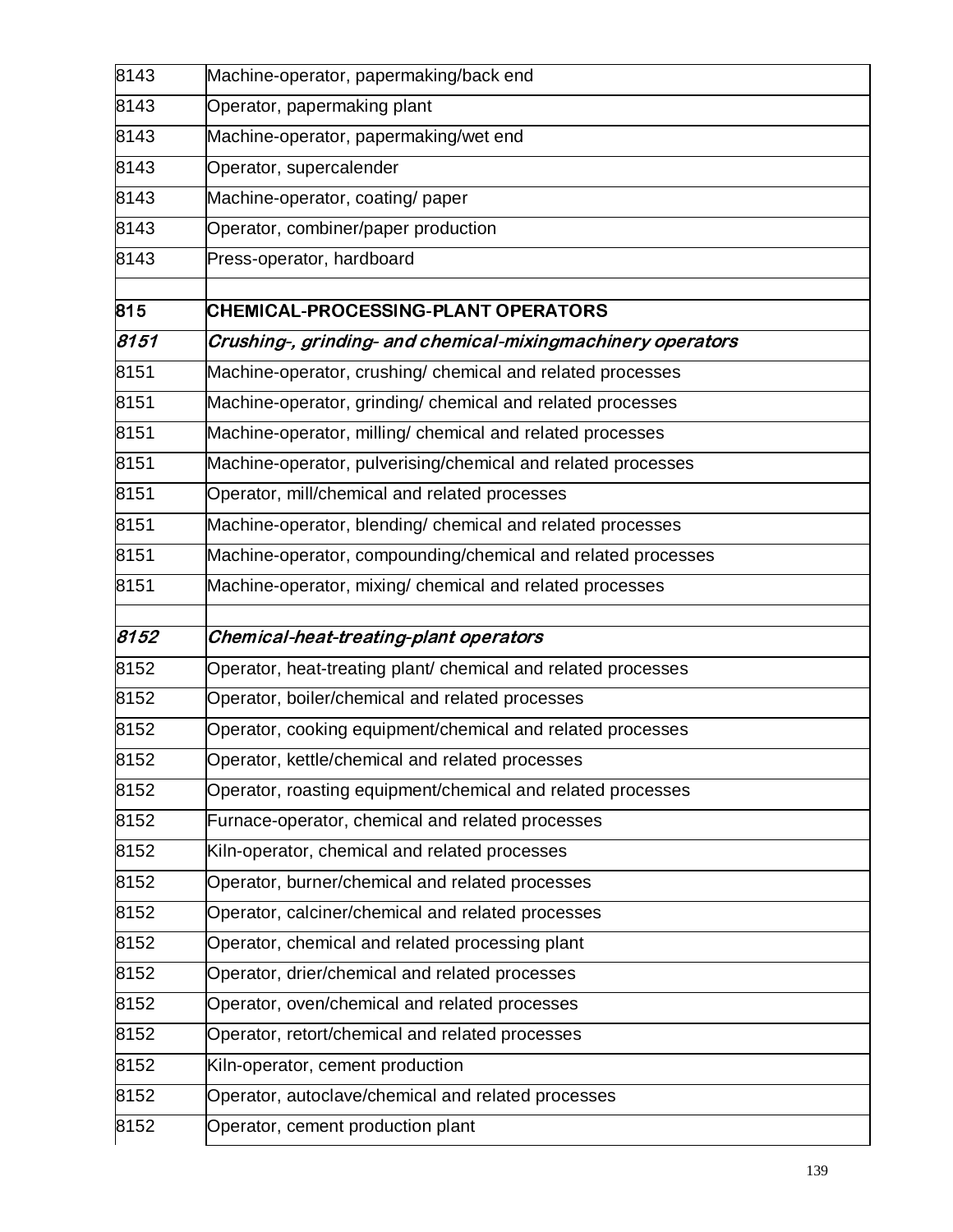| 8152 | Operator, spray-drier/ chemical and related processes                                      |
|------|--------------------------------------------------------------------------------------------|
| 8153 | Chemical-filtering and separating-equipment                                                |
| 8153 | Operator, filter/chemical and related processes                                            |
| 8153 | Filter-press operator/ chemical and related materials                                      |
| 8153 | Operator, expeller/chemical and related materials                                          |
| 8153 | Operator, filter/rotary drum                                                               |
| 8153 | Operator, centrifugal separator/chemical and related processes                             |
| 8153 | Operator, separator/chemical and related processes                                         |
| 8153 | Operator, dehydrator/oilfield                                                              |
| 8153 | Operator, treating equipment/ crude oil                                                    |
| 8153 | Operator, extractor/chemical and related materials                                         |
| 8153 | Operator, screener/chemical and related materials                                          |
| 8153 | Operator, sifting equipment/ chemical and related materials                                |
| 8154 | Chemical-still and reactor operators (exept petroleum and natural gas)                     |
| 8154 | Operator, distiller/batch chemical processes (except petroleum and natural gas)            |
| 8154 | Operator, still/batch chemical processes (except petroleum and natural gas)                |
| 8154 | Operator, distiller/ continuous chemical processes (except petroleum and natural<br>gas)   |
| 8154 | Operator, still/continuous chemical processes                                              |
| 8154 | Operator, converter/ chemical processes (except petroleum and natural gas)                 |
| 8154 | Operator, reactor-converter/ chemical processes                                            |
| 8154 | Operator, reactor/chemical processes (except petroleum and natural gas)                    |
| 8154 | Operator, evaporator/ chemical processes (except petroleum and natural gas)                |
| 8154 | Operator, vacuum pan/ chemical and related processes (except petroleum and<br>natural gas) |
| 8154 | Operator, extractor/wood distillation                                                      |
| 8154 | Operator, distiller/turpentine                                                             |
| 8154 | Operator, still/turpentine                                                                 |
| 8155 | Petroleum- and natural-gas-refining-plant                                                  |
| 8155 | Operator, treater/ desulphurisation (petroleum and natural gas refining)                   |
| 8155 | Operator, treater/petroleum and natural gas refining                                       |
| 8155 | Operator, pumping-station/ petroleum and natural gas                                       |
| 8155 | Operator, refinery/petroleum and natural gas                                               |
| 8155 | Operator, still-pump/ petroleum and natural gas refining                                   |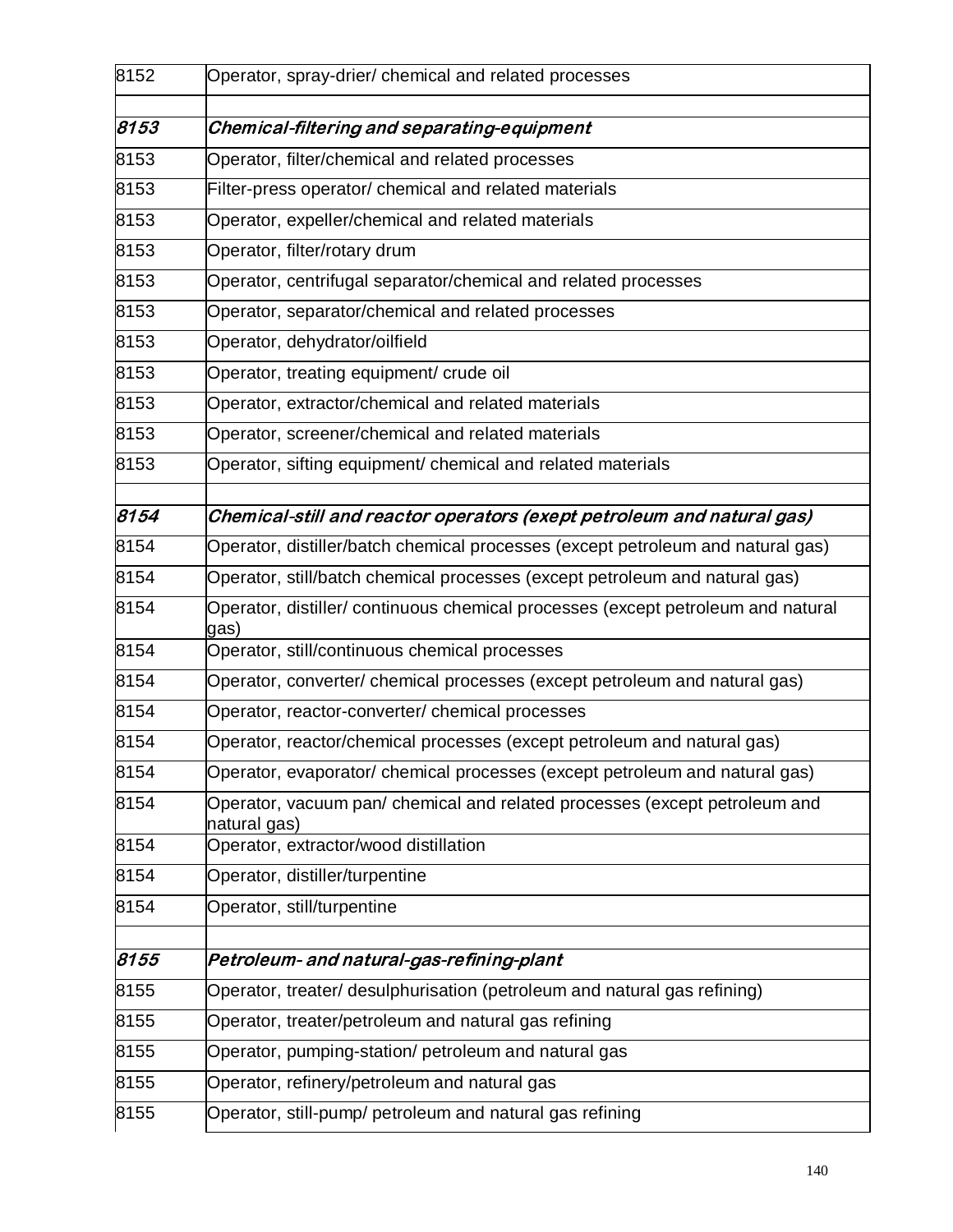| 8155 | Operator, distiller/petroleum and natural gas refining       |
|------|--------------------------------------------------------------|
| 8155 | Operator, still/petroleum and natural gas refining           |
| 8155 | Operator, control-panel/ petroleum and natural gas refinery  |
| 8155 | Operator, blender/petroleum and natural gas refining (ethyl) |
| 8155 | Operator, compounder/ petroleum and natural gas refining     |
| 8155 | Operator, paraffin plant                                     |
| 8159 | Chemical-processing-plant operators not elsewhere classified |
| 8159 | Operator, bleacher/ chemicals                                |
| 8159 | Kiln-operator, coke/retort kiln                              |
| 8159 | Machine-operator, coke production                            |
| 8159 | Operator, burner/coke production                             |
| 8159 | Operator, coke production plant                              |
| 8159 | Operator, oven/coke production                               |
| 8159 |                                                              |
|      | Machine-operator, coal gas/liquid fuel production            |
| 8159 | Operator, retort/coal gas                                    |
| 8159 | Kiln-operator, charcoal production                           |
| 8159 | Machine-operator, charcoal production                        |
| 8159 | Operator, burner/charcoal production                         |
| 8159 | Machine-operator, synthetic-fibre production                 |
| 8159 | Operator, synthetic-fibre production plant                   |
| 8159 | Hot cell technician                                          |
| 8159 | Operator, chemical processing plant/radioactive materials    |
| 8159 | Operator, treater/radioactive waste                          |
| 8159 | Machine-operator, fertiliser production                      |
| 8159 | Operator, chemical processing plant/electric cells           |
| 8159 | Operator, fertiliser plant                                   |
| 8159 | Operator, liquefaction plant/ gases                          |
| 8159 | Operator, rubber processing plant                            |
| 816  | POWER-PRODUCTION AND RELATED PLANT OPERATORS                 |
| 8161 | Power-production plant operators                             |
| 8161 | Operator, generator/electric power                           |
| 8161 | Operator, generator/electric power (steam)                   |
| 8161 | Operator, steam power plant                                  |
|      |                                                              |
| 8161 | Operator, generator/electric power (hydroelectric)           |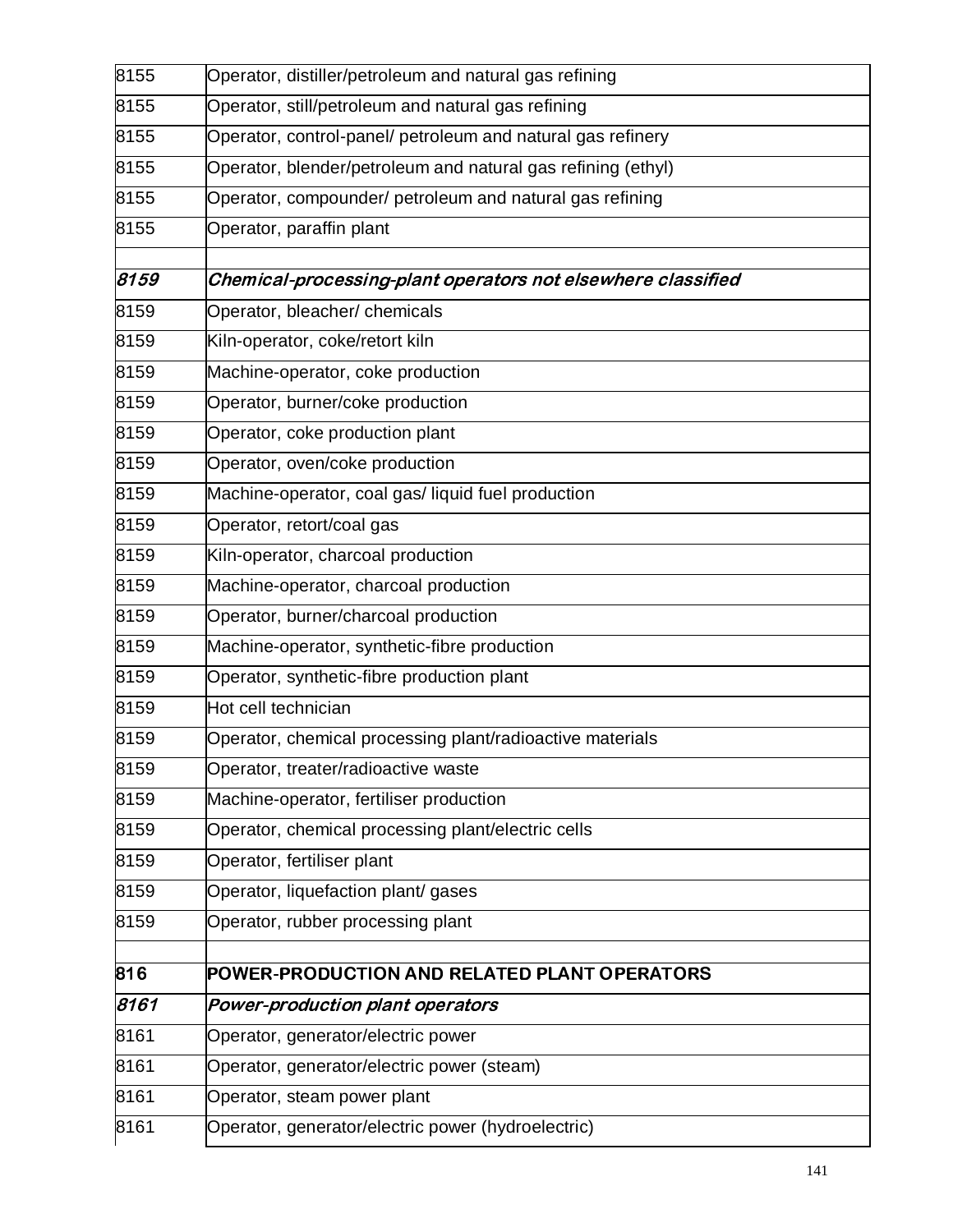| 8161 | Operator, hydroelectric power plant                         |
|------|-------------------------------------------------------------|
| 8161 | Operator, nuclear power plant                               |
| 8161 | Operator, reactor/nuclear power                             |
| 8161 | Operator, turbine/electricity generation                    |
| 8161 | Operator, turbine/power station                             |
| 8161 | Operator, switchboard/ electrical power station             |
| 8161 | Operator, switchboard/ power station generator              |
| 8161 | Dispatcher, load/electrical power station                   |
| 8161 | Operator, electric power plant                              |
| 8161 | Operator, gas plant/electric power generation               |
| 8161 | Operator, geo-thermal power plant                           |
| 8161 | Operator, natural gas plant/ electric power generating      |
| 8161 | Operator, rectifier/electric current                        |
| 8161 | Operator, solar power plant                                 |
| 8161 | Operator, tidal power plant                                 |
| 8161 | Operator, wind-energy plant/ electric power generating      |
| 8162 | Steam-engine and boiler operators                           |
| 8162 | Fireperson, boiler plant                                    |
| 8162 | Operator, boiler plant/steam                                |
| 8162 | Operator, steam engine                                      |
| 8162 | Fireperson, ship                                            |
| 8162 | Operator, boiler/ship                                       |
| 8162 | Stoker, ship                                                |
| 8162 | Fireperson, locomotive boiler                               |
| 8162 | Operator, boiler/locomotive                                 |
| 8163 | Incinirator, water-treatment and related plant              |
| 8163 | Operator, compressor/air                                    |
| 8163 | Operator, compressor/gas                                    |
| 8163 | Operator, pumping-station/water                             |
| 8163 | Operator, pumping-station/ except petroleum and natural gas |
| 8163 | Operator, filter/water                                      |
| 8163 | Operator, purification plant/ water                         |
| 8163 | Operator, treater/water                                     |
| 8163 | Operator, water purification plant                          |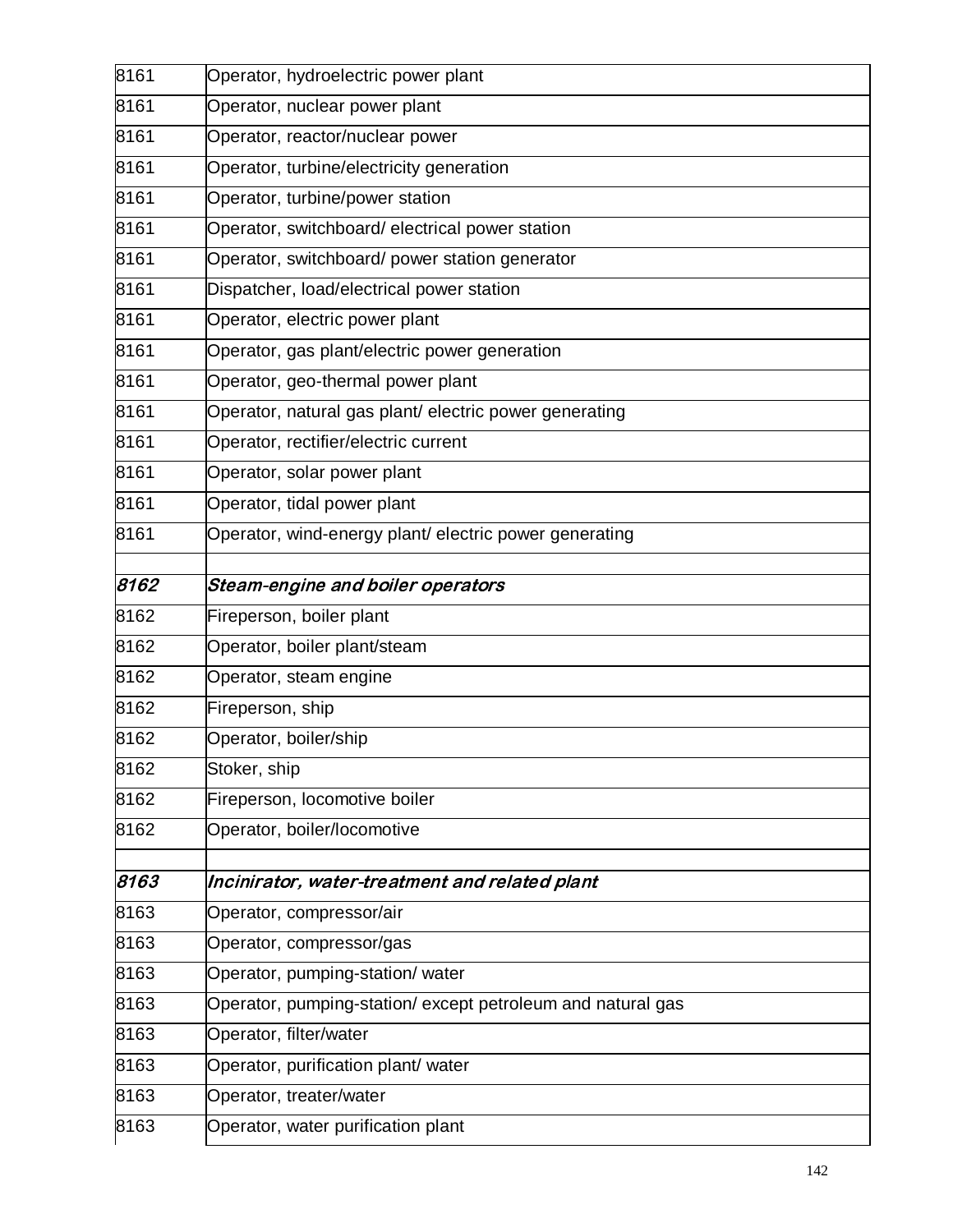| 8163 | Operator, water treatment plant                                           |
|------|---------------------------------------------------------------------------|
| 8163 | Furnace-operator, refuse disposal                                         |
| 8163 | Operator, incinerator/refuse disposal                                     |
| 8163 | Machine-operator, ice production                                          |
| 8163 | Operator, cooling plant                                                   |
| 8163 | Operator, freezer                                                         |
| 8163 | Operator, refrigeration system                                            |
| 8163 | Operator, heating plant                                                   |
| 8163 | Operator, ventilation equipment                                           |
| 8163 | Operator, desilting basin                                                 |
| 8163 | Operator, reservoir/water                                                 |
| 8163 | Operator, sewage plant                                                    |
| 8163 | Tender, water dam                                                         |
| 817  | AUTOMATED-ASSEMBLY-LINE AND INDUSTRIAL-ROBOT OPERATORS                    |
| 8171 | Automated-assembly-line operators                                         |
| 8171 | Machine-operator, automated assembly line                                 |
| 8171 | Operator, assembly-line/ automated                                        |
| 8172 | Industrial-robot operators                                                |
| 8172 | Operator, robot                                                           |
| 819  | STATIONARY-PLANT AND RELATED OPERATORS NOT ELSEWHERE<br><b>CLASSIFIED</b> |
| 8190 | Stationary-plant and related operators not elsewhere classified           |
| 82   | <b>MACHINE OPERATORS AND ASSEMBLERS</b>                                   |
| 821  | METAL-AND MINERAL-PRODUCTS MACHINE OPERATORS                              |
| 8211 | <b>Machine-tool operators</b>                                             |
| 8211 | Machine-operator, jewellery production                                    |
| 8211 | Machine-operator, moulding/ metal                                         |
| 8211 | Machine-operator, core-blowing                                            |
| 8211 | Machine-operator, coremaking/ metal                                       |
| 8211 | Machine-operator, coremaking/tube                                         |
| 8211 | Machine-operator, forging/ metal                                          |
| 8211 | Machine-operator, tool production                                         |
| 8211 | Machine-operator, machine tool                                            |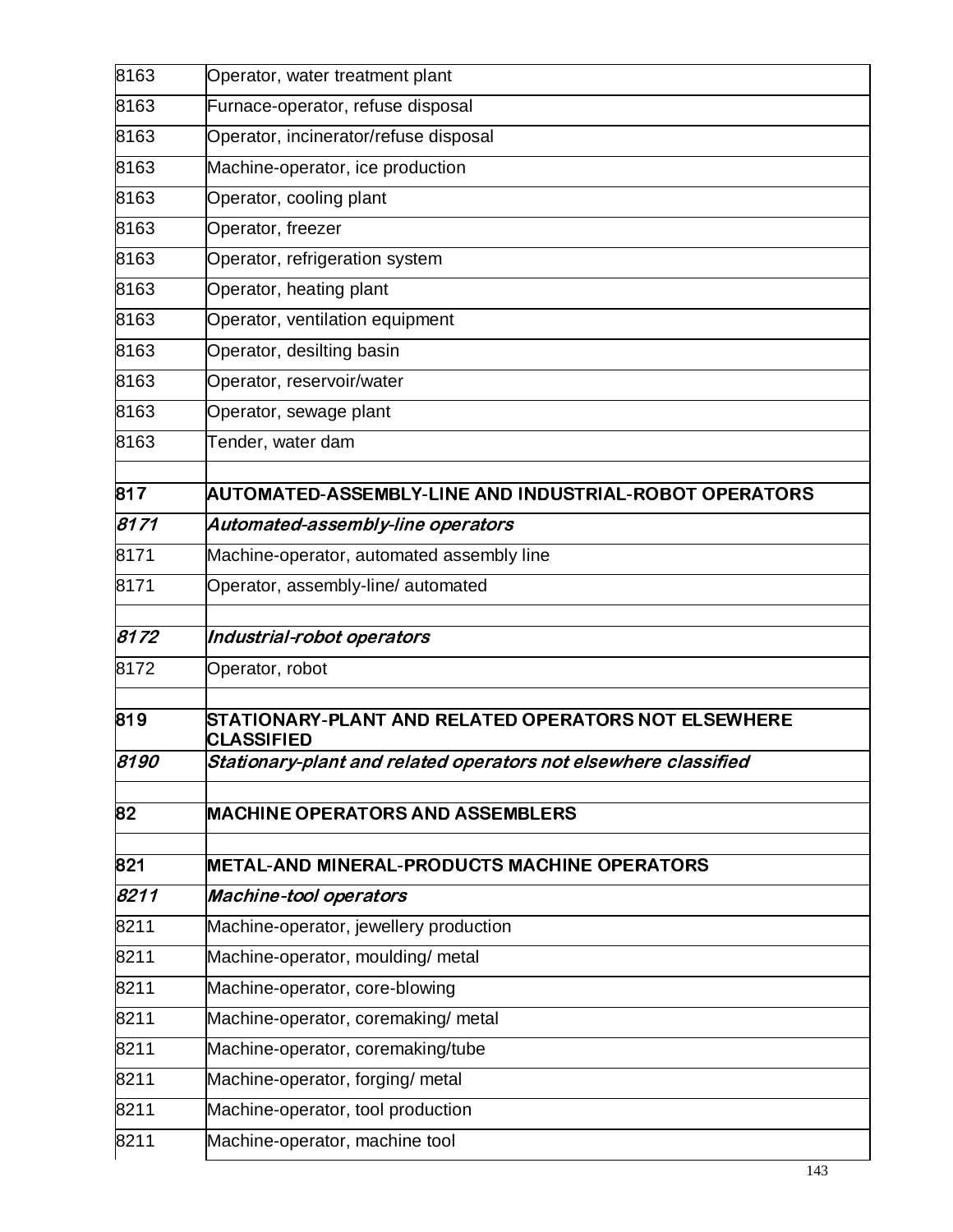| 8211 | Machine-operator, metal products                |
|------|-------------------------------------------------|
| 8211 | Operator, machine-tool                          |
| 8211 | Lathe-operator, capstan/ metalworking           |
| 8211 | Lathe-operator, centre/ metalworking            |
| 8211 | Lathe-operator, engine/ metalworking            |
| 8211 | Lathe-operator, metalworking                    |
| 8211 | Lathe-operator, turret/ metalworking            |
| 8211 | Machine-operator, milling/ metal                |
| 8211 | Machine-operator, planing/ metal                |
| 8211 | Machine-operator, boring/ metal                 |
| 8211 | Machine-operator, drilling/ metal               |
| 8211 | Machine-operator, reaming/ metal                |
| 8211 | Machine-operator, grinding/ metal               |
| 8211 | Machine-operator, precision grinding/metal      |
| 8211 | Machine-operator, honing/ metal                 |
| 8211 | Machine-operator, sawing/ metal                 |
| 8211 | Machine-operator, automatic transfer/components |
| 8211 | Machine-operator, lapping/ metal                |
| 8211 | Machine-operator, shaping/ metal                |
| 8211 | Machine-operator, burnishing/metal              |
| 8211 | Machine-operator, sharpening/metal              |
| 8211 | Machine-operator, grinding/ machine-tool        |
| 8211 | Machine-operator, grinding/ tool                |
| 8211 | Machine-operator, buffing/ metal                |
| 8211 | Machine-operator, spinning/ metal               |
| 8211 | Machine-operator, forming/ metal                |
| 8211 | Press-operator, metal/except forging            |
| 8211 | Press-operator, punching/ metal                 |
| 8211 | Press-operator, stamping/ metal                 |
| 8211 | Machine-operator, bending/ metal                |
| 8211 | Machine-operator, cutting/ metal                |
| 8211 | Machine-operator, shearing/ metal               |
| 8211 | Operator, power-shear                           |
| 8211 | Machine-operator, cable production              |
| 8211 | Machine-operator, engraving/ metal              |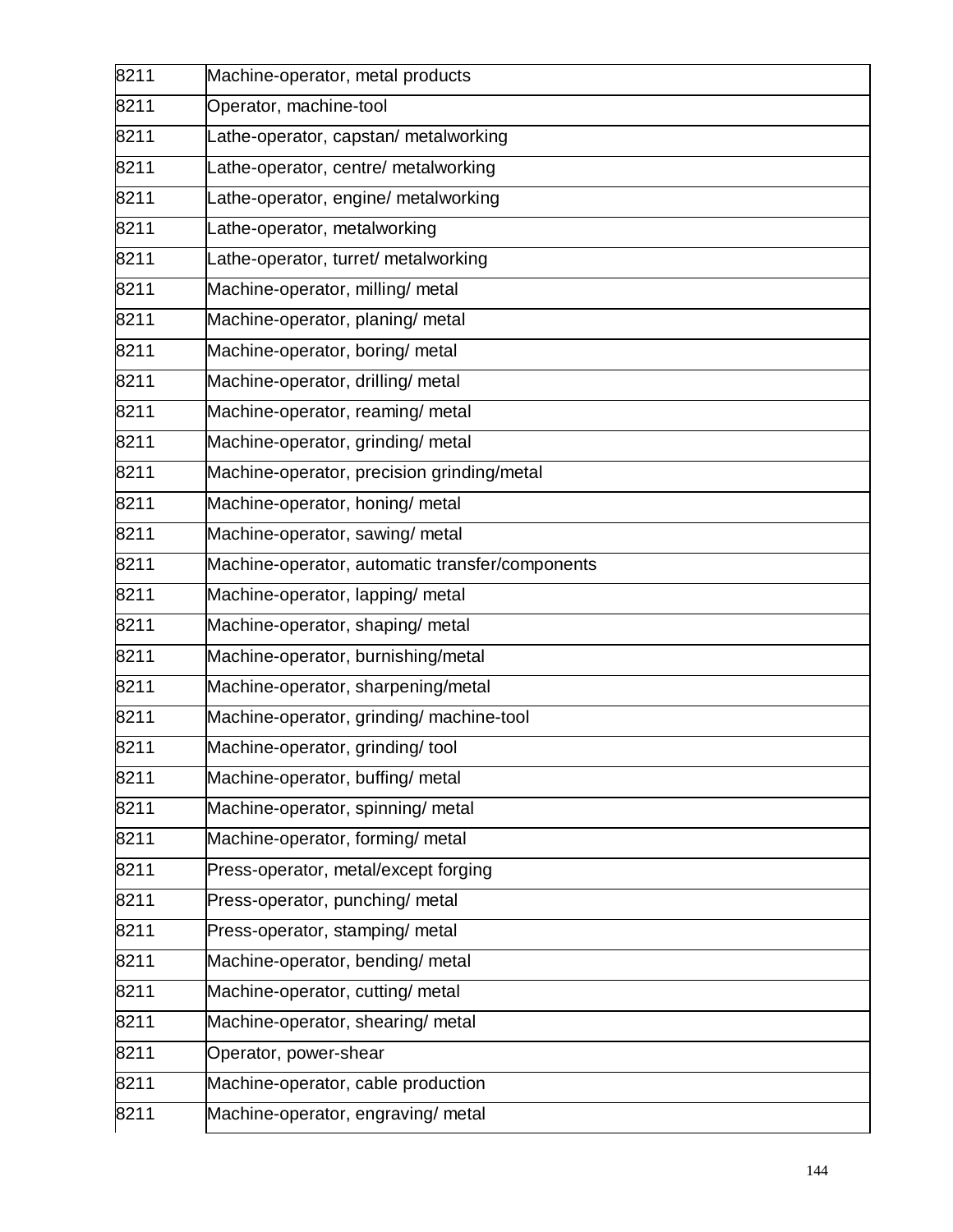| 8211 | Machine-operator, minting/ metal                    |
|------|-----------------------------------------------------|
| 8211 | Machine-operator, needle production                 |
| 8211 | Machine-operator, nut production/metal              |
| 8211 | Machine-operator, pipe production                   |
| 8211 | Machine-operator, rivet production                  |
| 8211 | Machine-operator, sports equipment/metal            |
| 8211 | Machine-operator, wire goods production             |
| 8211 | Machine-operator, wiring/electric                   |
| 8211 | Machine-operator, clock production                  |
| 8211 | Machine-operator, watch production                  |
| 8211 | Machine-operator, armature production               |
| 8211 | Machine-operator, commutator production             |
| 8211 | Machine-operator, welding/ metal                    |
| 8211 | Machine-operator, flamecutting/metal                |
| 8211 | Machine-operator, boiler production                 |
| 8211 | Machine-operator, riveting                          |
| 8211 | Machine-operator, etching/ metal                    |
| 8211 | Machine-operator, toy production/metal              |
| 8212 | Cement and other mineral products machine operators |
| 8212 | Cement and other mineral products machine operators |
| 8212 | Machine-operator, mineral products                  |
| 8212 | Machine-operator, stone products                    |
| 8212 | Machine-operator, finishing/ stone                  |
| 8212 | Machine-operator, polishing/ stone                  |
| 8212 | Lathe-operator, stoneworking                        |
| 8212 | Machine-operator, cutting/ stone products           |
| 8212 | Machine-operator, carving/ stone products           |
| 8212 | Machine-operator, engraving/stone                   |
| 8212 | Machine-operator, industrial-diamonds production    |
| 8212 | Machine-operator, cutting/ industrial diamonds      |
| 8212 | Machine-operator, polishing/ industrial diamonds    |
| 8212 |                                                     |
|      | Machine-operator, cast-concrete products            |
| 8212 | Machine-operator, asbestos-cement products          |
| 8212 | Machine-operator, cement products                   |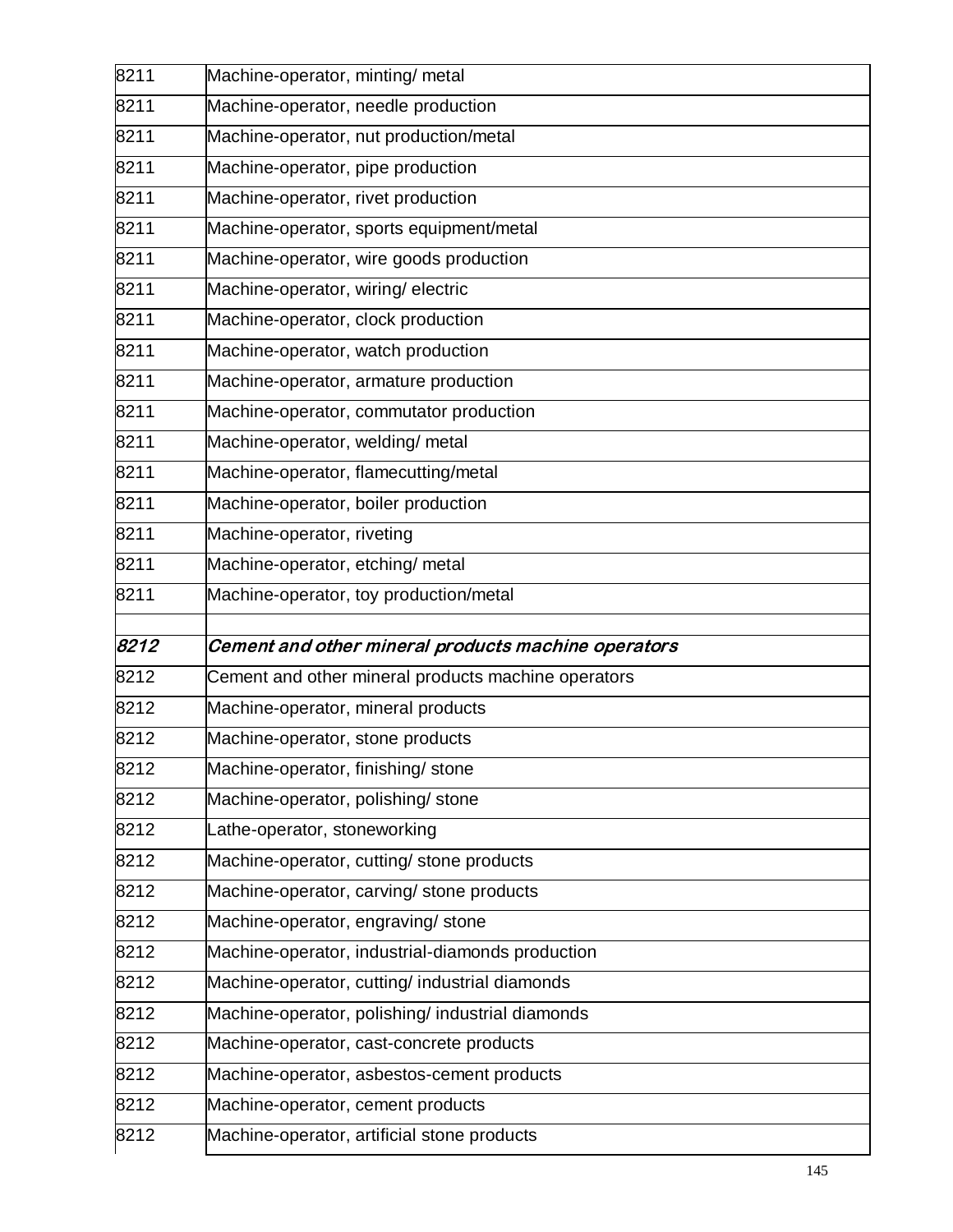| 8212 | Machine-operator, cast-stone products                                |
|------|----------------------------------------------------------------------|
| 8212 | Machine-operator, abrasive-coatings production                       |
| 8212 | Machine-operator, cutting/ mosiac                                    |
| 8212 | Machine-operator, finishing/concrete                                 |
| 8212 | Operator, concrete-mixing plant                                      |
|      |                                                                      |
| 822  | <b>CHEMICAL-PRODUCTS MACHINE OPERATORS</b>                           |
| 8221 | Pharmaceutical- and toiletery-products machine operators             |
| 8221 | Machine-operator, detergent production                               |
| 8221 | Machine-operator, pharmaceutical products                            |
| 8221 | Machine-operator, toiletries production                              |
| 8221 | Operator, distilling equipment/perfume                               |
| 8221 | Operator, granulation equipment/pharmaceutical and toiletry products |
| 8221 | Operator, moulding equipment/toiletries                              |
| 8221 | Operator, still/perfume                                              |
| 8222 | Ammunition- and explosive-products machine operators                 |
| 8222 | Machine-operator, ammunition products                                |
| 8222 | Machine-operator, explosives production                              |
| 8222 | Machine-operator, fireworks production                               |
| 8222 | Machine-operator, match production                                   |
|      |                                                                      |
| 8223 | Metal-finishing-, plating- and coating-machine operators             |
| 8223 | Electroplater                                                        |
| 8223 | Machine-operator, electroplating/metal                               |
| 8223 | Machine-operator, refining/ metal                                    |
| 8223 | Machine-operator, dipping/ metal                                     |
| 8223 | Machine-operator, galvanising/metal                                  |
| 8223 | Machine-operator, plating/ metal                                     |
| 8223 | Machine-operator, coating/ metal                                     |
| 8223 | Machine-operator, coating/wire                                       |
| 8223 | Machine-operator, plating/wire                                       |
| 8223 | Machine-operator, spraying/ metal                                    |
| 8223 | Anodiser                                                             |
| 8223 | Sherardiser                                                          |
| 8223 | Machine-operator, bluing/ metal                                      |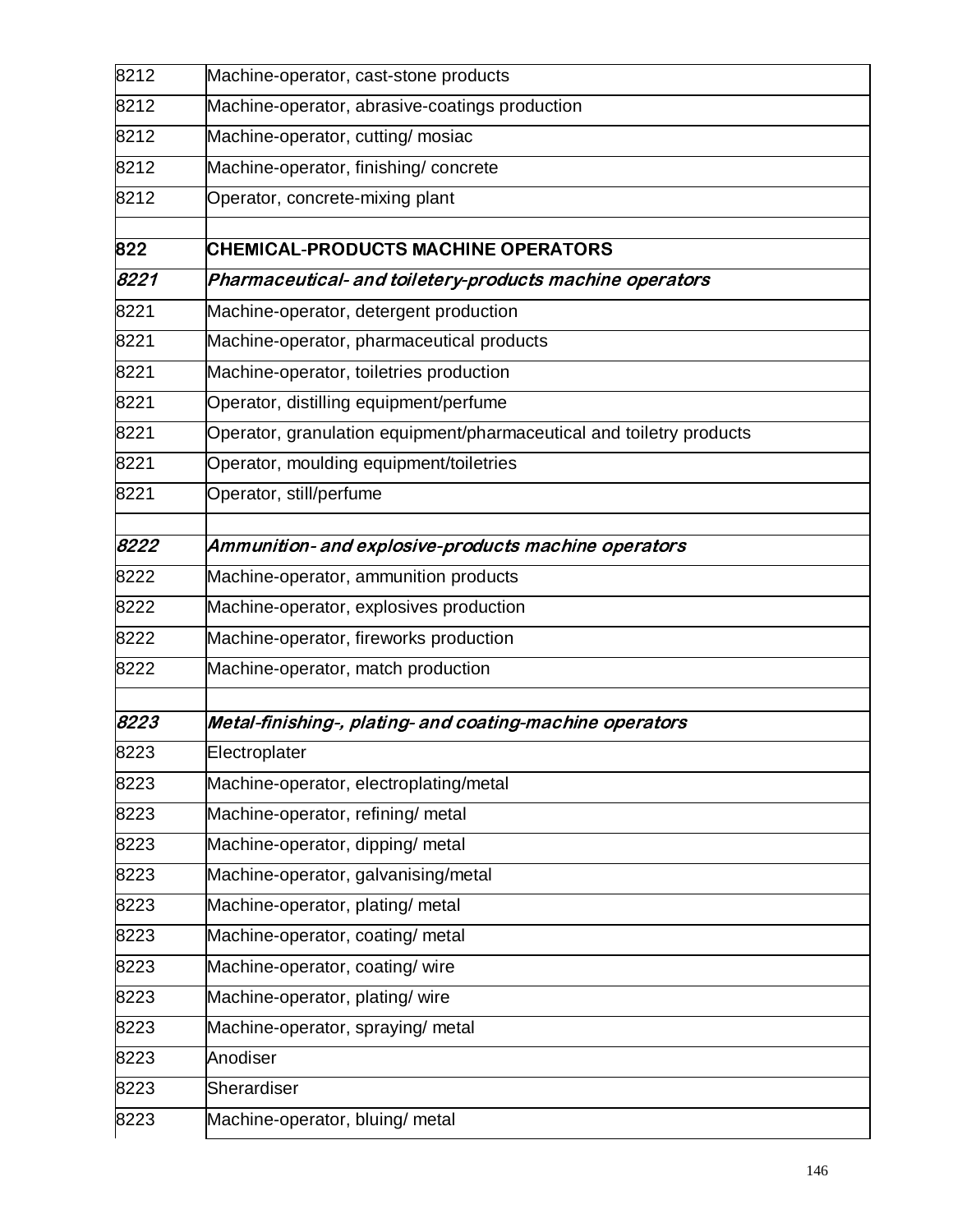| 8223 | Fettler                                                      |
|------|--------------------------------------------------------------|
| 8223 | Machine-operator, finishing/ cast metal articles             |
| 8223 | Machine-operator, shotblasting/metal                         |
| 8223 | Operator, sandblasting equipment/metal                       |
| 8223 | Machine-operator, degreasing/metal                           |
| 8223 | Operator, cleaning equipment/metal                           |
| 8223 | Machine-operator, finishing/ metal                           |
| 8223 | Machine-operator, laminating/metal                           |
| 8223 | Machine-operator, polishing/ metal                           |
| 8223 | Machine-operator, painting/ metal                            |
| 8224 | Photographic-products machine operators                      |
| 8224 | Machine-operator, photographic products                      |
| 8224 | Machine-operator, developing/photography                     |
| 8224 | Machine-operator, film developing                            |
| 8224 | Machine-operator, photographic film developing               |
| 8224 | Machine-operator, printing/ photography (black-and-white)    |
| 8224 | Machine-operator, printing/ photography (colour)             |
| 8224 | Machine-operator, enlarging/ photography                     |
| 8224 | Machine-operator, developing/motion picture film             |
| 8224 | Machine-operator, film paper production                      |
| 8224 | Machine-operator, photographic film production               |
| 8224 | Machine-operator, photographic paper production              |
| 8224 | Machine-operator, photographic plate production              |
| 8229 | Chemical-products machine operators not elsewhere classified |
| 8229 | Machine-operator, chlorine gas production                    |
| 8229 | Machine-operator, halogen gas production                     |
| 8229 | Machine-operator, hydrogen gas production                    |
| 8229 | Machine-operator, lead production                            |
| 8229 | Machine-operator, washing/ chemical and related materials    |
| 8229 | Machine-operator, linoleum production                        |
| 8229 | Machine-operator, candle production                          |
| 8229 | Machine-operator, pencil production                          |
| 823  | <b>RUBBER- AND PLASTIC-PRODUCTS MACHINE OPERATORS</b>        |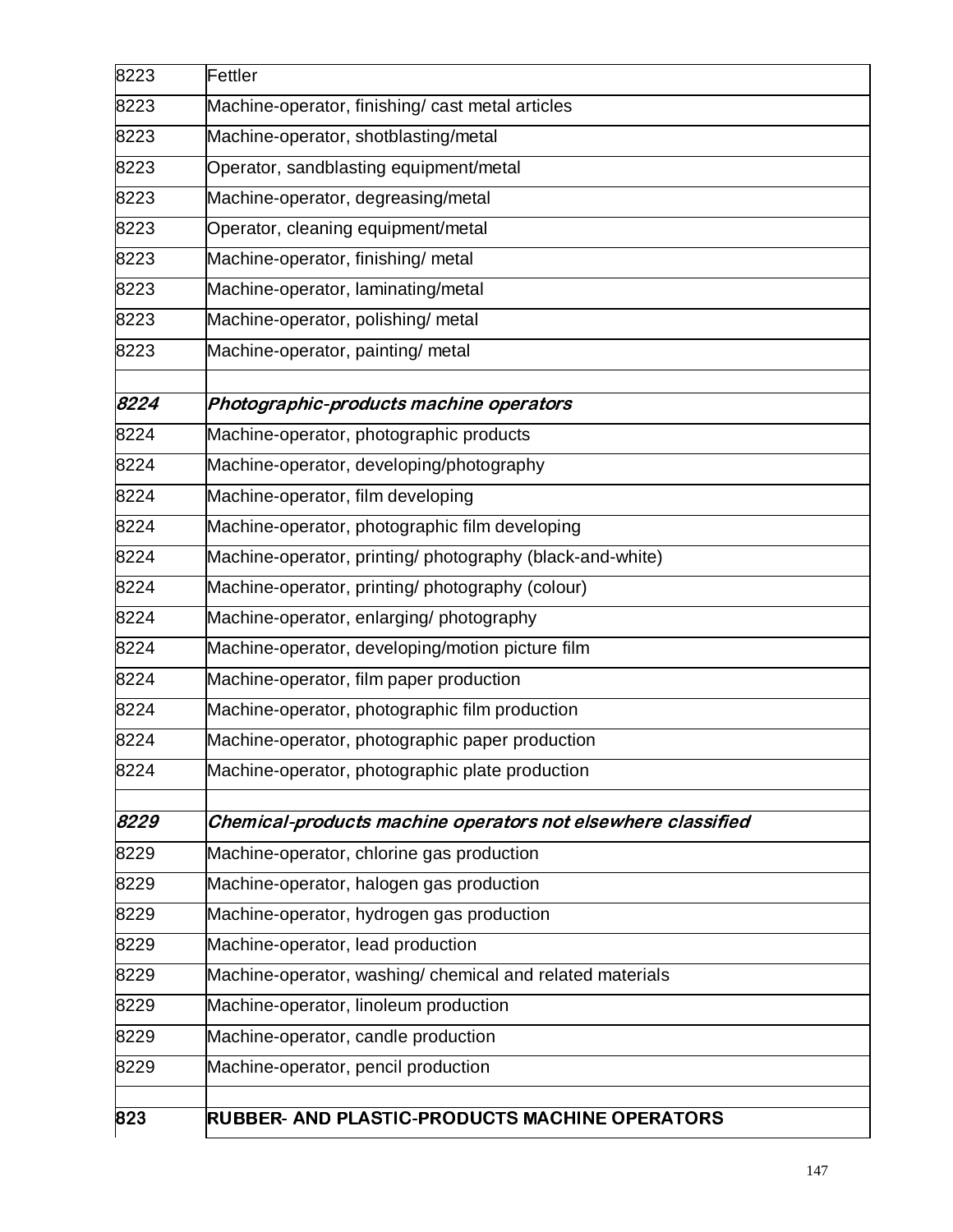| 8231 | Rubber-products machine operators                |
|------|--------------------------------------------------|
| 8231 | Machine-operator, compounding/rubber             |
| 8231 | Machine-operator, extruding/rubber               |
| 8231 | Machine-operator, milling/rubber                 |
| 8231 | Machine-operator, rubber processing              |
| 8231 | Operator, calender/rubber                        |
| 8231 | Machine-operator, moulding/tyres                 |
| 8231 | Machine-operator, moulding/rubber                |
| 8231 | Machine-operator, coating/rubber                 |
| 8231 | Machine-operator, embossing/rubber               |
| 8231 | Machine-operator, rubber products                |
| 8231 | Machine-operator, vulcanising/rubber goods       |
| 8231 | Machine-operator, vulcanising/tyres              |
| 8231 | Machine-operator, rebuilding/ tyres              |
| 8231 | Machine-operator, tyre production                |
| 8231 | Machine-operator, rubber stamp production        |
|      |                                                  |
| 8232 | Plastic-products machine operators               |
| 8232 | Machine-operator, plastic products               |
| 8232 | Machine-operator, plastics production            |
| 8232 | Machine-operator, injection moulding/plastics    |
| 8232 | Machine-operator, compression moulding/ plastics |
| 8232 | Machine-operator, extruding/ plastics            |
| 8232 | Machine-operator, laminating/plastics            |
| 8232 | Machine-operator, fabrication/plastic products   |
| 8232 | Machine-operator, buffing/ plastics              |
| 8232 | Machine-operator, carving/ plastics              |
| 8232 | Machine-operator, casting/ plastic products      |
| 8232 | Machine-operator, cutting/ plastics              |
| 8232 | Machine-operator, drilling/ plastics             |
| 8232 | Machine-operator, etching/ plastics              |
| 8232 | Machine-operator, finishing/ plastics            |
| 8232 | Machine-operator, grinding/ plastics             |
| 8232 | Machine-operator, moulding/ plastics             |
|      |                                                  |
| 824  | <b>WOOD-PRODUCTS MACHINE OPERATORS</b>           |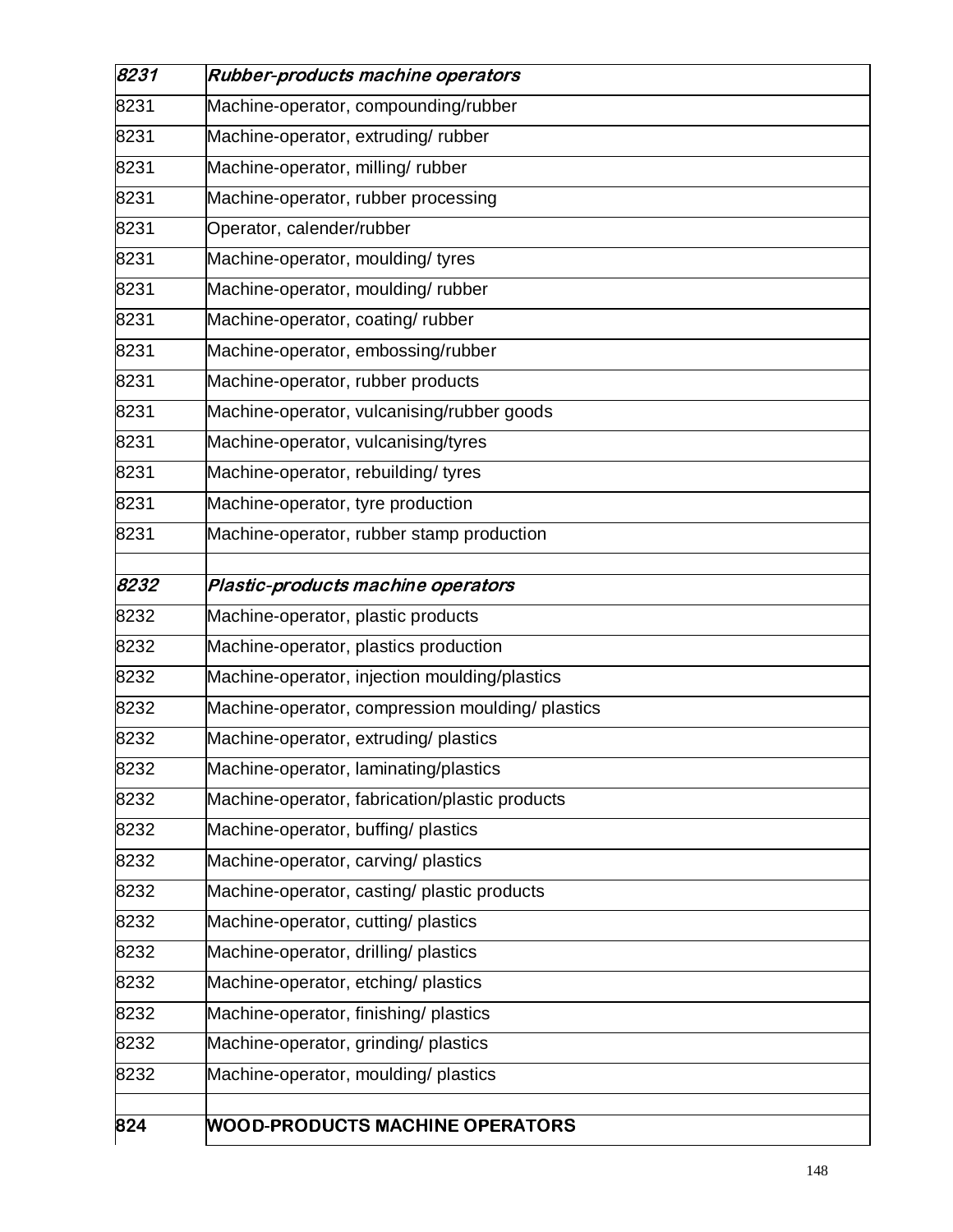| 8240 | <b>Wood-products machine operators</b>                   |
|------|----------------------------------------------------------|
| 8240 | Machine-operator, wood products                          |
| 8240 | Production worker, wood products                         |
| 8240 | Machine-operator, woodworking                            |
| 8240 | Lathe-operator, woodworking                              |
| 8240 | Machine-operator, carving/wood                           |
| 8240 | Machine-operator, engraving/wood                         |
| 8240 | Machine-operator, etching/wood                           |
| 8240 | Machine-operator, finishing/wood                         |
| 8240 | Machine-operator, polishing/wood                         |
| 8240 | Machine-operator, furniture production                   |
| 8240 | Machine-operator, bending/wood                           |
| 8240 | Machine-operator, marking/wood                           |
| 8240 | Machine-operator, sports equipment/wood                  |
| 8240 | Machine-operator, painting/wood                          |
| 8240 | Machine-operator, toy production/wood                    |
| 825  | PRINTING-, BINDING- AND PAPER-PRODUCTS MACHINE OPERATORS |
| 8251 | Printing-machine operators                               |
| 8251 | Machine-operator, casting/ printing type                 |
| 8251 | Machine-operator, photo-typesetting                      |
| 8251 | Machine-operator, printing                               |
| 8251 | Operator, letterpress/cylinder                           |
| 8251 | Press-operator, printing/ cylinder                       |
| 8251 | Operator, letterpress/platen                             |
| 8251 | Press-operator, printing/ platen                         |
| 8251 | Operator, letterpress/rotary                             |
| 8251 | Press-operator, printing/ rotary                         |
| 8251 | Press-operator, printing/ offset                         |
| 8251 | Press-operator, printing/ rotary offset                  |
| 8251 | Press-operator, printing/ offset lithographic            |
| 8251 | Press-operator, printing/ direct lithographic            |
| 8251 | Press-operator, printing/ rotogravure                    |
| 8251 | Press-operator, printing/ wallpaper                      |
| 8251 | Machine-operator, printing/ textiles                     |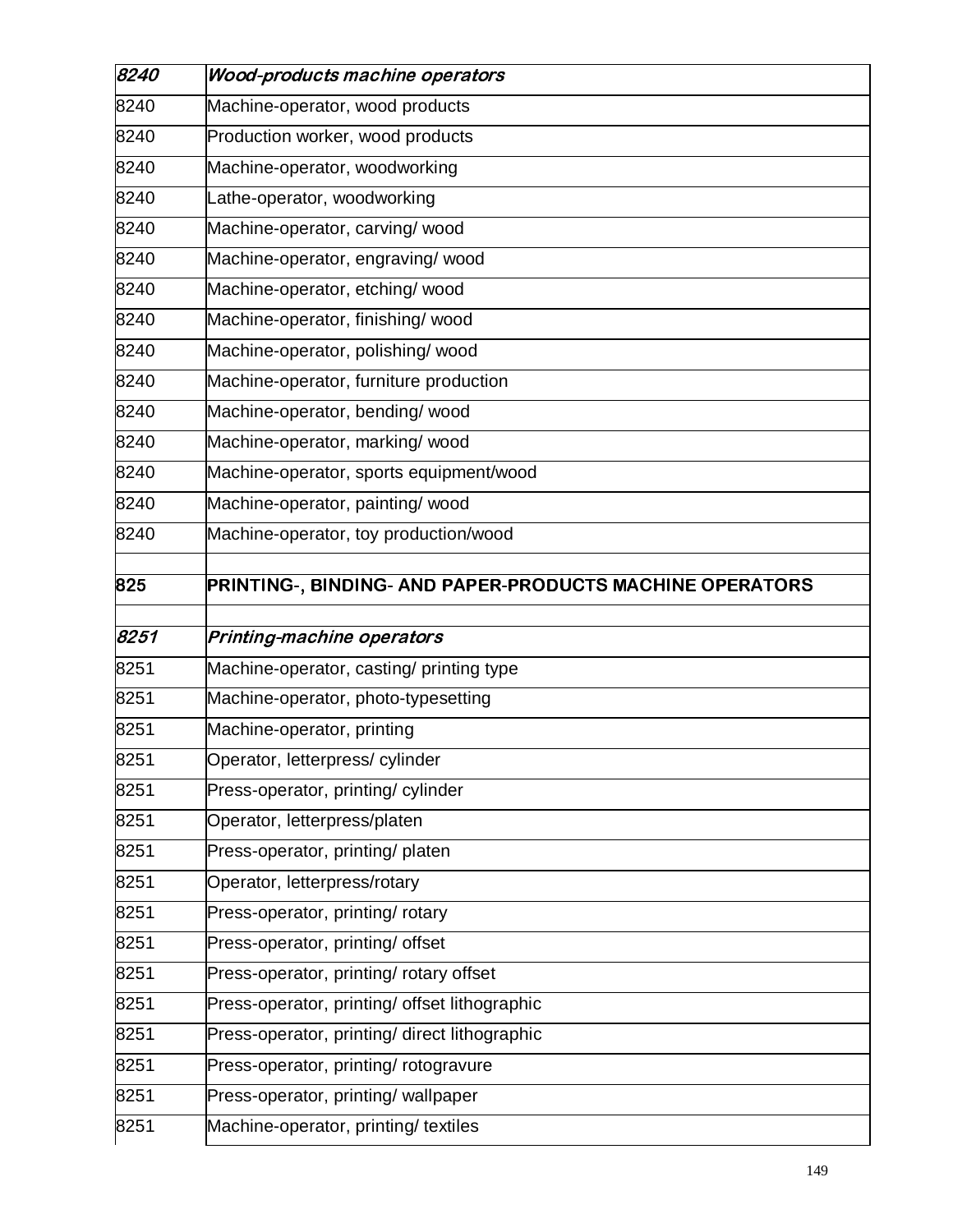| 8252 | <b>Bookbinding-machine operators</b>                      |
|------|-----------------------------------------------------------|
| 8252 | Machine-operator, bookbinding                             |
| 8252 | Machine-operator, embossing/books                         |
|      |                                                           |
| 8253 | Paper-products machine operators                          |
| 8253 | Machine-operator, paper products                          |
| 8253 | Machine-operator, paperboard products                     |
| 8253 | Machine-operator, paper box production                    |
| 8253 | Machine-operator, lining/cardboard                        |
| 8253 | Machine-operator, cutting/ paper-boxes                    |
| 8253 | Machine-operator, folding/ paper boxes                    |
| 8253 | Machine-operator, envelope and paper bag production       |
| 8253 | Machine-operator, cellophane bag production               |
| 8253 | Machine-operator, polythene bag production                |
| 8253 | Machine-operator, cardboard products                      |
| 8253 | Machine-operator, embossing/paper                         |
| 826  | TEXTILE-, FUR- AND LEATHER-PRODUCTS MACHINE OPERATORS     |
| 8261 | Fibre-preparing-, spinning- and winding-machine operators |
|      |                                                           |
| 8261 | Machine-operator, spinning/ synthetic fibre               |
| 8261 | Machine-operator, fibre preparing                         |
| 8261 | Machine-operator, textile fibre preparing                 |
| 8261 | Machine-operator, blending/ textile fibres                |
| 8261 | Machine-operator, lapping/ribbon                          |
| 8261 | Machine-operator, lapping/sliver                          |
| 8261 | Machine-operator, lapping/ textile fibres                 |
| 8261 | Machine-operator, combing/ textile fibres                 |
| 8261 | Machine-operator, drawing-frame/textile fibres            |
| 8261 | Machine-operator, roving-frame/textile fibres             |
| 8261 | Machine-operator, washing/ textile fibres                 |
| 8261 | Machine-operator, spinning/ thread and yarn               |
| 8261 | Machine-operator, doubling/ thread and yarn               |
| 8261 | Machine-operator, twining/ thread and yarn                |
| 8261 | Machine-operator, twisting/ thread and yarn               |
| 8261 | Machine-operator, reeling/ thread and yarn                |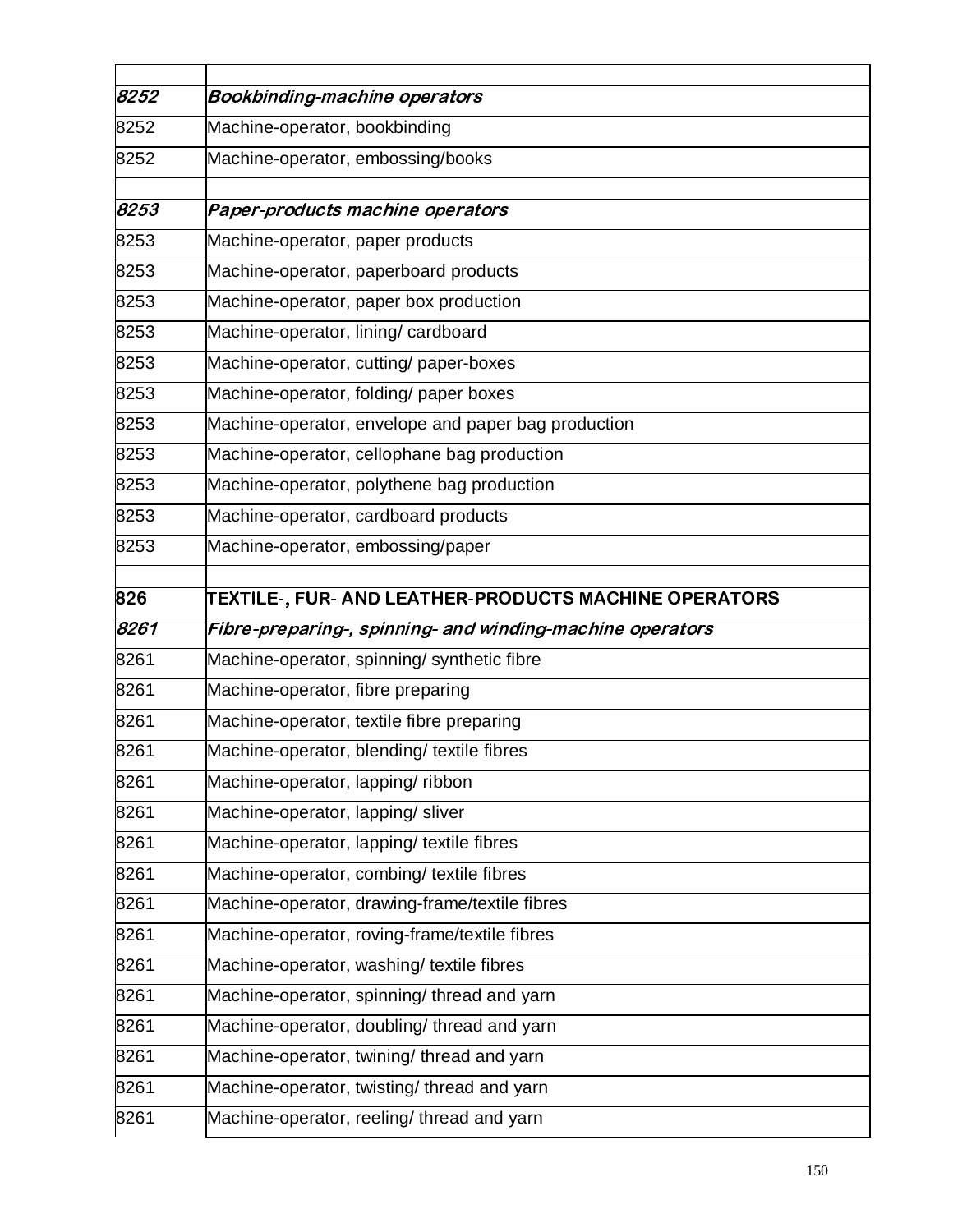| 8261 | Machine-operator, skeining/ thread and yarn       |
|------|---------------------------------------------------|
| 8261 | Machine-operator, spooling/ thread and yarn       |
| 8261 | Machine-operator, winding/ thread and yarn        |
| 8261 | Baller, thread and yarn                           |
| 8262 | Weaving- and knitting-machine operators           |
| 8262 | Jacquard card cutter                              |
| 8262 | Jacquard card lacer                               |
| 8262 | Machine-operator, warping/ beam (textile weaving) |
| 8262 | Machine-operator, drawing-in/textile weaving      |
| 8262 | Machine-operator, threading/ loom                 |
| 8262 | Machine-operator, cloth production                |
| 8262 | Machine-operator, weaving                         |
| 8262 | Machine-operator, weaving/fabrics                 |
| 8262 | Machine-operator, weaving/jacquard                |
| 8262 | Operator, loom/jacquard                           |
| 8262 | Machine-operator, weaving/laces                   |
| 8262 | Operator, loom/lace production                    |
| 8262 | Machine-operator, weaving/ carpets                |
| 8262 | Operator, loom/carpet weaving                     |
| 8262 | Machine-operator, knitting                        |
| 8262 | Machine-operator, knitting/ garment               |
| 8262 | Machine-operator, knitting/hosiery                |
| 8262 | Machine-operator, crocheting                      |
| 8262 | Machine-operator, lace production                 |
| 8262 | Machine-operator, net production                  |
| 8262 | Machine-operator, embroidery                      |
| 8262 | Machine-operator, carpet production               |
| 8263 | Sewing-machine operators                          |
| 8263 | Machine-operator, sewing                          |
| 8263 | Machine-operator, sewing/embroidery               |
| 8263 | Machine-operator, sewing/fur                      |
| 8263 | Machine-operator, sewing/ garments                |
| 8263 | Machine-operator, sewing/hats                     |
| 8263 | Machine-operator, sewing/ textile products        |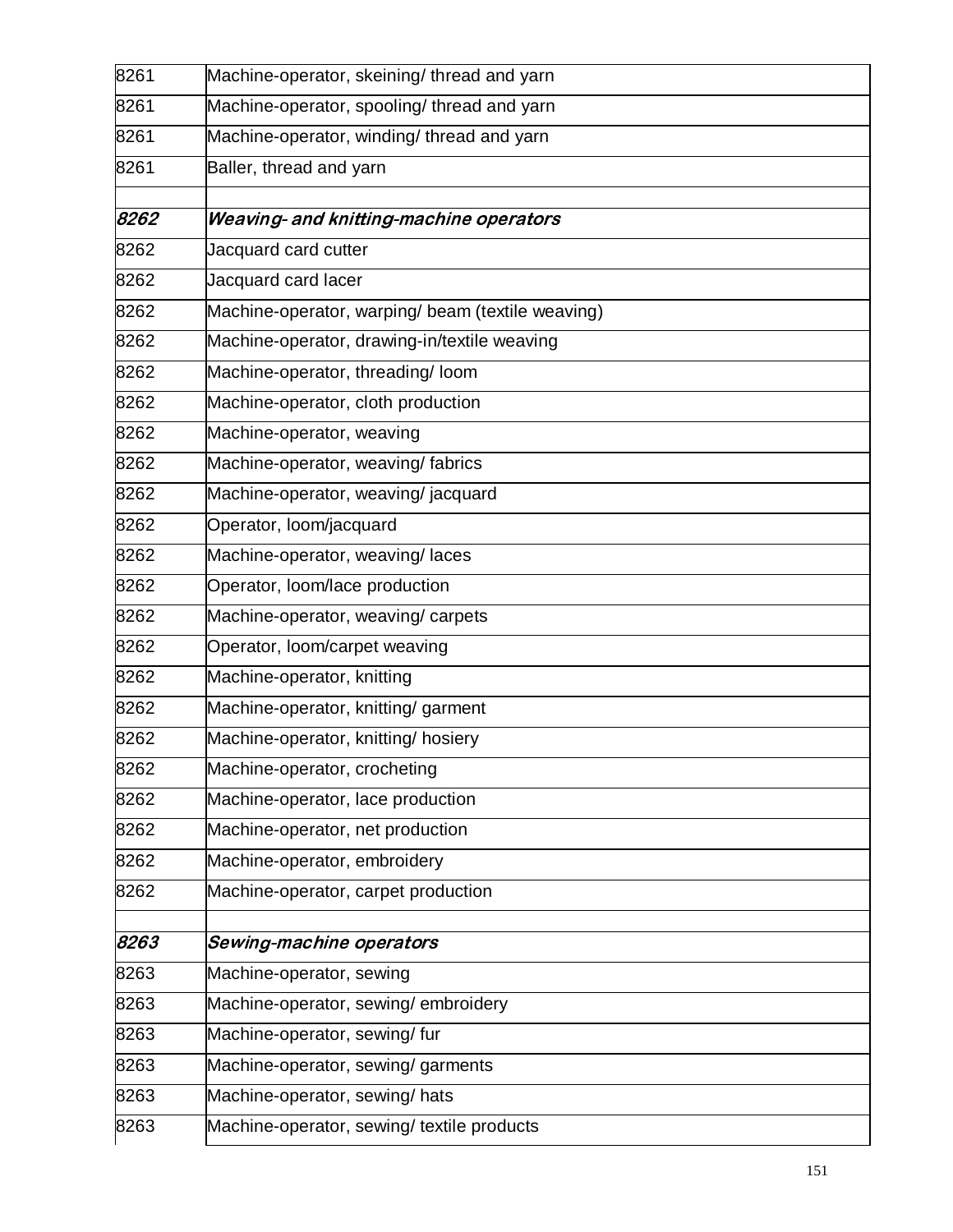| 8263 | Machine-operator, sewing/ upholstery               |
|------|----------------------------------------------------|
| 8263 | Machine-operator, sewing/footwear                  |
| 8263 | Machine-operator, sewing/leather                   |
|      |                                                    |
| 8264 | Bleaching-, dyeing- and cleaning-machine operators |
| 8264 | Machine-operator, laundering                       |
| 8264 | Machine-operator, washing/laundry                  |
| 8264 | Operator, cleaning equipment/laundry               |
| 8264 | Machine-operator, dry-cleaning                     |
| 8264 | Machine-operator, laundry                          |
| 8264 | Machine-operator, pressing/laundry                 |
| 8264 | Calenderer, laundry                                |
| 8264 | Machine-operator, drying/laundry                   |
| 8264 | Operator, cleaning equipment/carpets               |
| 8264 | Machine-operator, bleaching/ textiles              |
| 8264 | Machine-operator, dyeing/yarn                      |
| 8264 | Machine-operator, dyeing/fabric                    |
| 8264 | Machine-operator, dyeing/ garments                 |
| 8264 | Machine-operator, washing/cloth                    |
| 8264 | Machine-operator, washing/yarn                     |
| 8264 | Operator, cleaning equipment/cloth                 |
| 8264 | Operator, cleaning equipment/textiles              |
| 8264 | Machine-operator, degumming/silk                   |
| 8264 | Machine-operator, shrinking/ textiles              |
| 8264 | Operator, fulling-mill/textiles                    |
| 8264 | Machine-operator, waterproofing/cloth              |
| 8264 | Machine-operator, waterproofing/fabric             |
| 8264 | Machine-operator, waterproofing/textiles           |
| 8264 | Machine-operator, silk weighting                   |
| 8264 | Calenderer, cloth                                  |
| 8264 | Operator, calender/textiles                        |
| 8264 | Press-operator, steam/ textiles                    |
| 8264 | Press-operator, textile                            |
| 8264 | Machine-operator, drying/ textiles                 |
| 8264 | Machine-operator, dyeing/ textile fibres           |
|      |                                                    |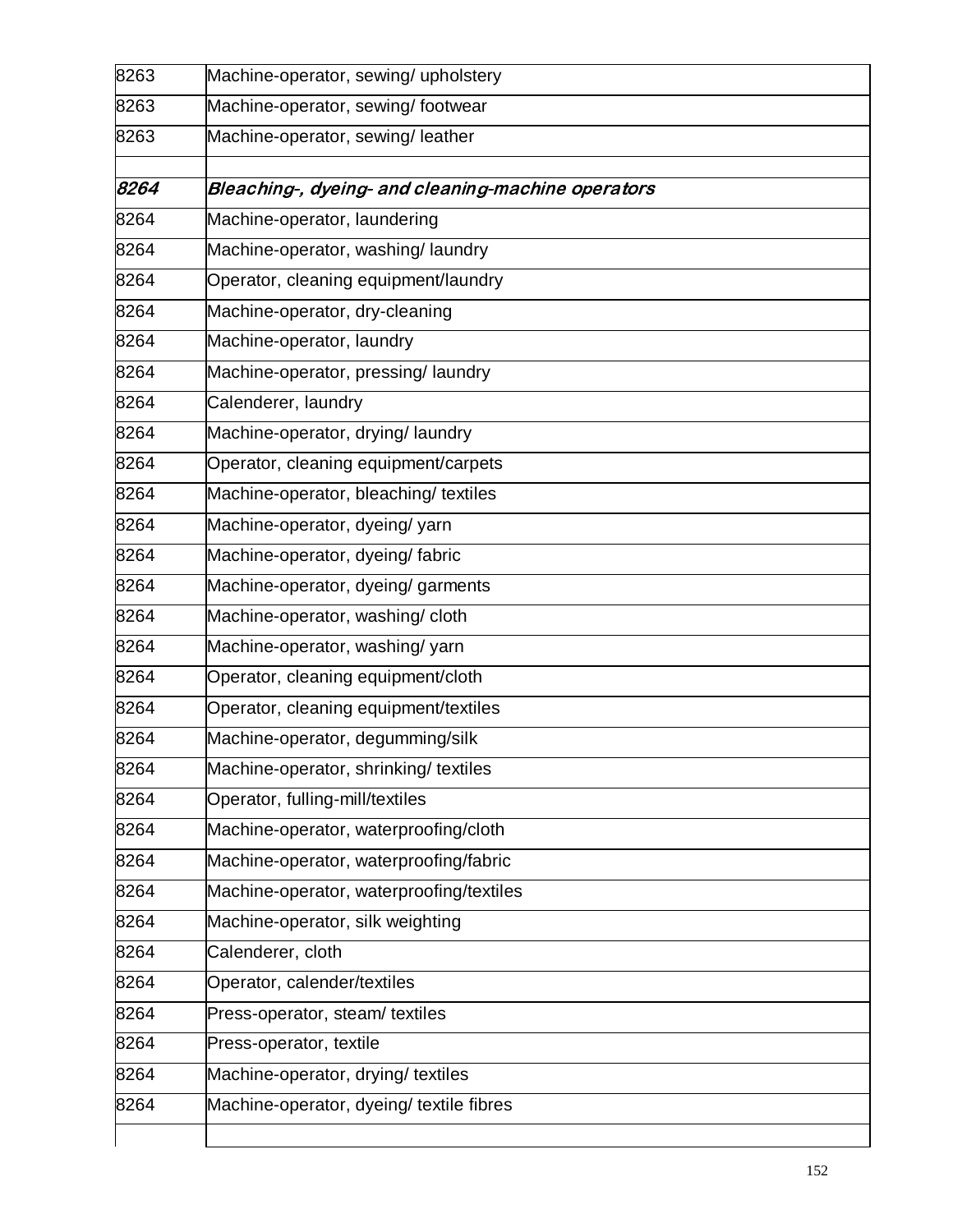| 8265 | Fur- and leather-preparing-machine operators                                      |
|------|-----------------------------------------------------------------------------------|
| 8265 | Machine-operator, mixing/fur fibre                                                |
| 8265 | Machine-operator, dehairing/hide                                                  |
| 8265 | Machine-operator, fleshing/ hide                                                  |
| 8265 | Machine-operator, hide processing                                                 |
| 8265 | Machine-operator, tanning                                                         |
| 8265 | Machine-operator, leather preparing                                               |
| 8265 | Machine-operator, staining/ leather                                               |
| 8265 | Machine-operator, washing/hide                                                    |
| 8265 | Machine-operator, fleshing/ pelt                                                  |
| 8265 | Machine-operator, finishing/ pelt                                                 |
| 8265 | Machine-operator, fur preparing                                                   |
| 8265 | Machine-operator, pelt processing                                                 |
| 8265 | Machine-operator, cutting/leather                                                 |
| 8266 | Shoemaking- and related machine operators                                         |
| 8266 | Machine-operator, footwear production                                             |
| 8266 | Machine-operator, shoe production                                                 |
| 8266 | Machine-operator, footwear production/orthopaedic                                 |
| 8266 | Machine-operator, footwear production/raffia                                      |
| 8266 | Machine-operator, footwear production/sports                                      |
| 8269 | Textile-, fur- and leather-products machine operators not elsewhere<br>classified |
| 8269 | Machine-operator, braid production                                                |
| 8269 | Machine-operator, forming/felt hoods                                              |
| 8269 | Machine-operator, hat-making                                                      |
| 8269 | Blocker, hat                                                                      |
| 8269 | Machine-operator, blocking/hats                                                   |
| 8269 | Machine-operator, pattern-making/fur                                              |
| 8269 | Machine-operator, pattern-making/leather                                          |
| 8269 | Machine-operator, pattern-making/textiles                                         |
| 8269 | Machine-operator, mattress production                                             |
| 8269 | Machine-operator, cutting/ garments                                               |
| 8269 | Machine-operator, cutting/ textiles                                               |
| 827  | FOOD AND RELATED PRODUCTS MACHINE OPERATORS                                       |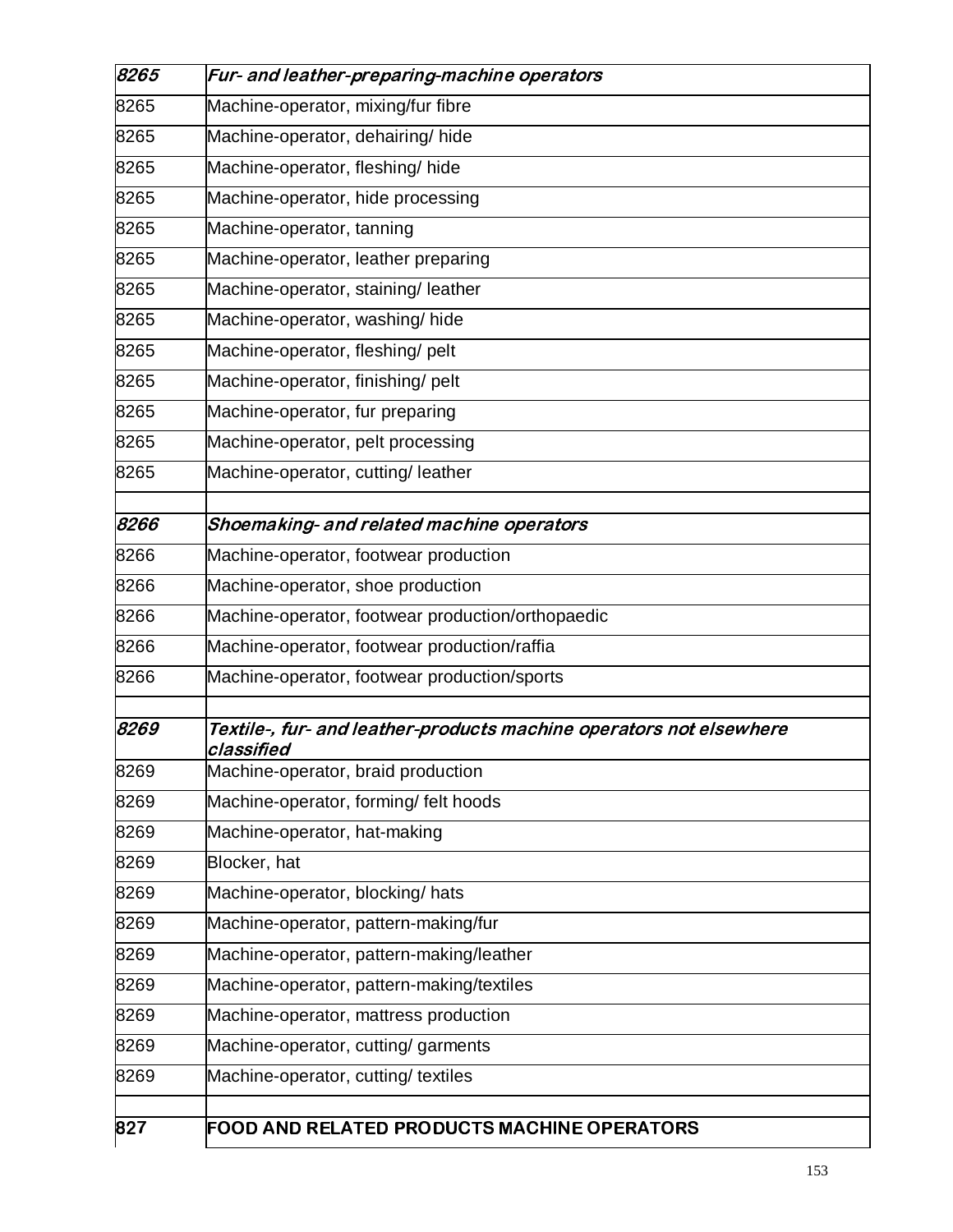| 8271 | Meat- and fish-processing-machine operators   |
|------|-----------------------------------------------|
| 8271 | Machine-operator, meat processing             |
| 8271 | Machine-operator, meat products               |
| 8271 | Machine-operator, washing/carcasses           |
| 8271 | Machine-operator, preserving/meat             |
| 8271 | Machine-operator, canning/ fish               |
| 8271 | Machine-operator, canning/ meat               |
| 8271 | Machine-operator, preserving/fish             |
| 8271 | Machine-operator, sterilising/fish            |
| 8271 | Machine-operator, sterilising/ meat           |
| 8271 | Operator, autoclave/meat and fish             |
| 8271 | Machine-operator, freezing/fish               |
| 8271 | Machine-operator, freezing/ meat              |
| 8271 | Machine-operator, curing/ meat                |
| 8271 | Machine-operator, fish processing             |
| 8271 | Machine-operator, fish products               |
| 8272 | Dairy-products machine operators              |
| 8272 | Machine-operator, dairy products              |
| 8272 | Machine-operator, pasteurising/dairy products |
| 8272 | Machine-operator, pasteurising/milk           |
| 8272 | Machine-operator, freezing/ dairy products    |
| 8272 | Machine-operator, milk powder production      |
| 8272 | Machine-operator, milk processing             |
| 8272 | Operator, vacuum pan/ condensed milk          |
| 8272 | Salter, cheese                                |
| 8273 | Grain- and spice-milling-machine operators    |
| 8273 | Machine-operator, milling/ grain              |
| 8273 | Operator, rolling-mill/grain                  |
| 8273 | Machine-operator, milling/rice                |
| 8273 | Machine-operator, milling/ spices             |
| 8273 | Operator, rolling-mill/spices                 |
| 8273 | Machine-operator, grain processing            |
| 8273 | Machine-operator, hulling/ grain              |
| 8273 | Machine-operator, husking/ grain              |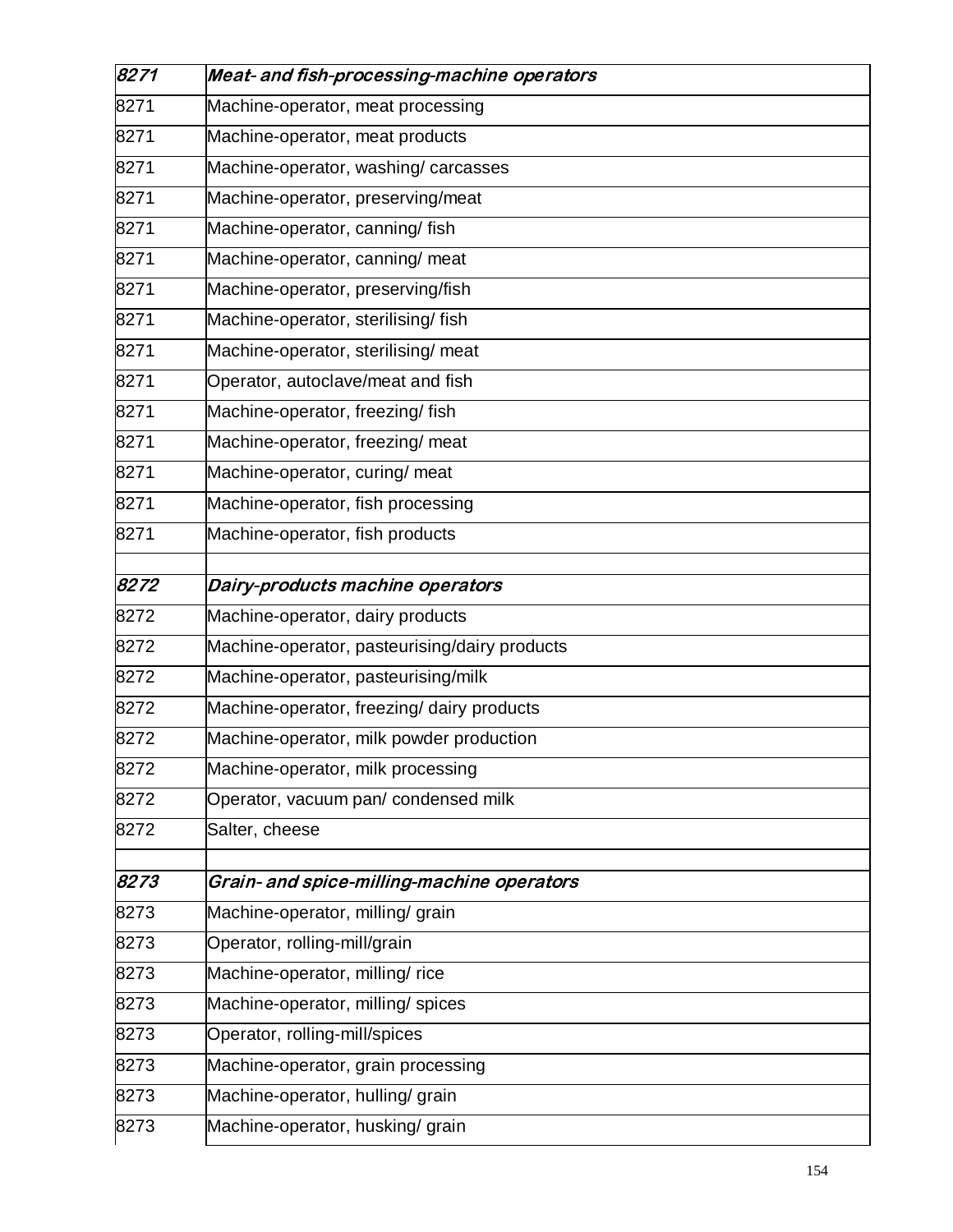| 8273 | Machine-operator, milling/ mustard seeds                     |
|------|--------------------------------------------------------------|
| 8274 | Baked-goods, cereal and chocolate-products machine operators |
| 8274 | Machine-operator, bread production                           |
| 8274 | Machine-operator, chocolate products                         |
| 8274 | Machine-operator, pastry production                          |
| 8274 | Machine-operator, noodle production                          |
| 8274 | Machine-operator, chocolate production                       |
| 8274 | Machine-operator, conching/ chocolate                        |
| 8274 | Machine-operator, confectionery production                   |
| 8274 | Machine-operator, bakery products                            |
| 8274 | Machine-operator, pasta production                           |
| 8275 | Fruit-, vegetable- and nut-processing machine operators      |
| 8275 | Machine-operator, sterilising/fruit                          |
| 8275 | Machine-operator, sterilising/ vegetables                    |
| 8275 | Operator, autoclave/fruit and vegetables                     |
| 8275 | Machine-operator, freezing/fruit                             |
| 8275 | Machine-operator, freezing/ vegetables                       |
| 8275 | Machine-operator, dehydrating/foodstuffs                     |
| 8275 | Machine-operator, drying/foodstuffs                          |
| 8275 | Operator, vacuum oven/foodstuffs                             |
| 8275 | Machine-operator, canning/ fruit                             |
| 8275 | Machine-operator, canning/ vegetables                        |
| 8275 | Machine-operator, fruit processing                           |
| 8275 | Machine-operator, preserving/fruit                           |
| 8275 | Machine-operator, preserving/vegetables                      |
| 8275 | Machine-operator, vegetable processing                       |
| 8275 | Machine-operator, washing/fruit                              |
| 8275 | Machine-operator, washing/vegetables                         |
| 8275 | Operator, evaporation equipment/food essences                |
| 8275 | Operator, vacuum pan/food essences                           |
| 8275 | Press-operator, fruit                                        |
| 8275 | Machine-operator, edible oil production                      |
| 8275 | Machine-operator, milling/oil-seed                           |
| 8275 | Press-operator, edible oils                                  |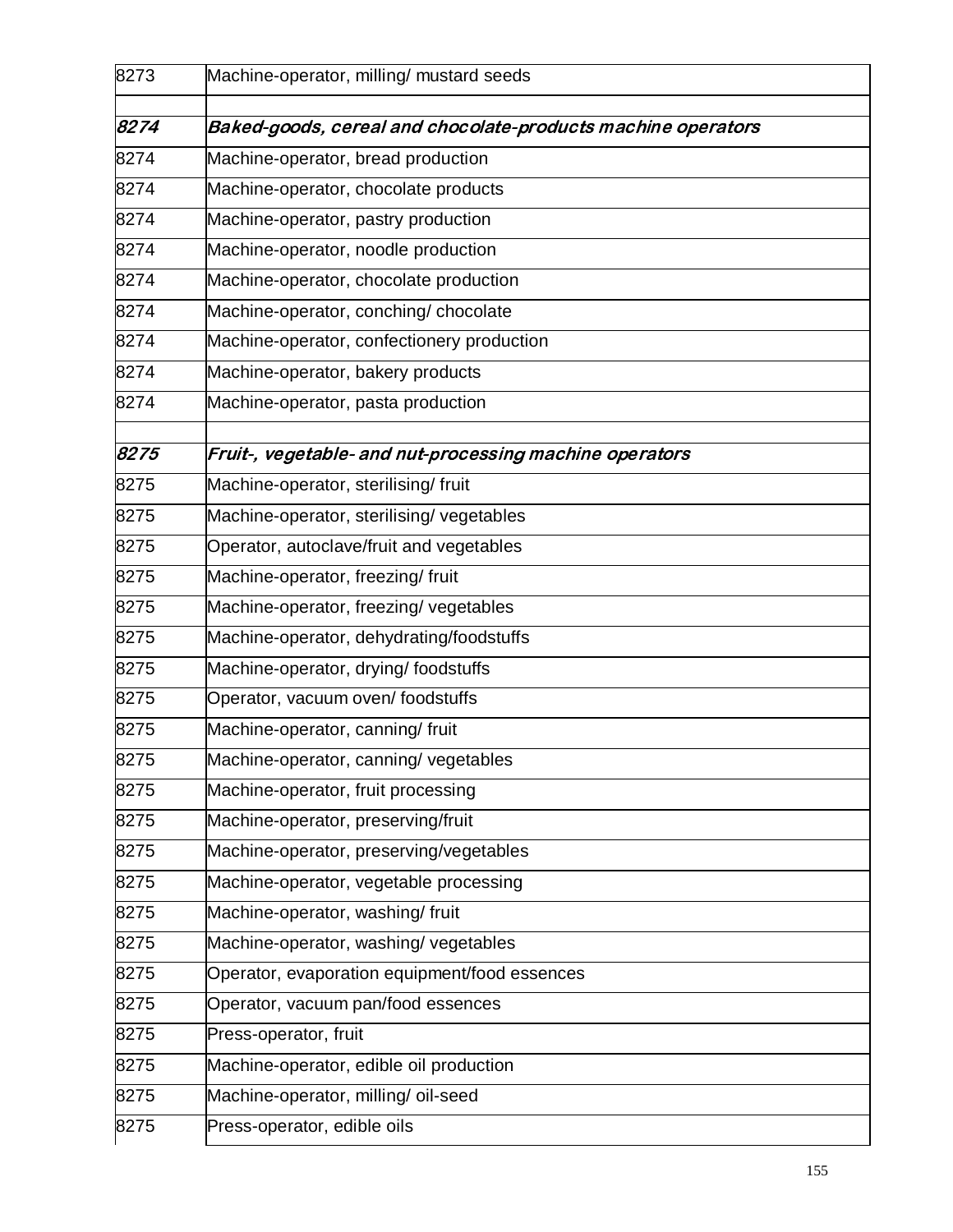| 8275 | Machine-operator, refining/ oils and fats            |
|------|------------------------------------------------------|
| 8275 | Operator, autoclave/oils and fats                    |
| 8275 | Operator, hydrogenation equipment/oils and fats      |
| 8275 | Machine-operator, blanching/ edible nuts             |
| 8275 | Machine-operator, edible nut processing              |
| 8275 | Machine-operator, fruit juice production             |
| 8275 | Machine-operator, margarine processing               |
| 8275 | Machine-operator, vegetable juice production         |
| 8276 | <b>Sugar production machine operators</b>            |
| 8276 |                                                      |
| 8276 | Machine-operator, refining/ sugar                    |
|      | Machine-operator, sugar production                   |
| 8276 | Operator, grinding equipment/sugar-cane              |
| 8276 | Operator, diffuser/beet sugar                        |
| 8276 | Operator, carbonation equipment/sugar refining       |
| 8276 | Operator, crystallising equipment/sugar refining     |
| 8276 | Machine-operator, refining/ sugar (continuous)       |
| 8277 | Tea-, coffee- and cocoa-processing machine operators |
| 8277 | Machine-operator, coffee-bean processing             |
| 8277 | Machine-operator, tea-leaf processing                |
| 8277 | Machine-operator, blending/, coffee                  |
| 8277 | Machine-operator, blending/, tea                     |
| 8277 | Operator, roasting equipment/ coffee                 |
| 8277 | Operator, roasting equipment/cocoa bean              |
| 8277 | Machine-operator, cocoa-bean processing              |
| 8277 | Winnower, cocoa bean                                 |
| 8278 | Brewers-, wine- and other beverage machine operators |
| 8278 | Machine-operator, distilling/, spirits               |
| 8278 | Operator, still/ spirits                             |
|      |                                                      |
| 8278 | <b>Brewer</b>                                        |
| 8278 | Machine-operator, brewing/, spirits                  |
| 8278 | Machine-operator, soft-drinks production             |
| 8278 | Machine-operator, malting/, spirits                  |
| 8278 | <b>Maltster</b>                                      |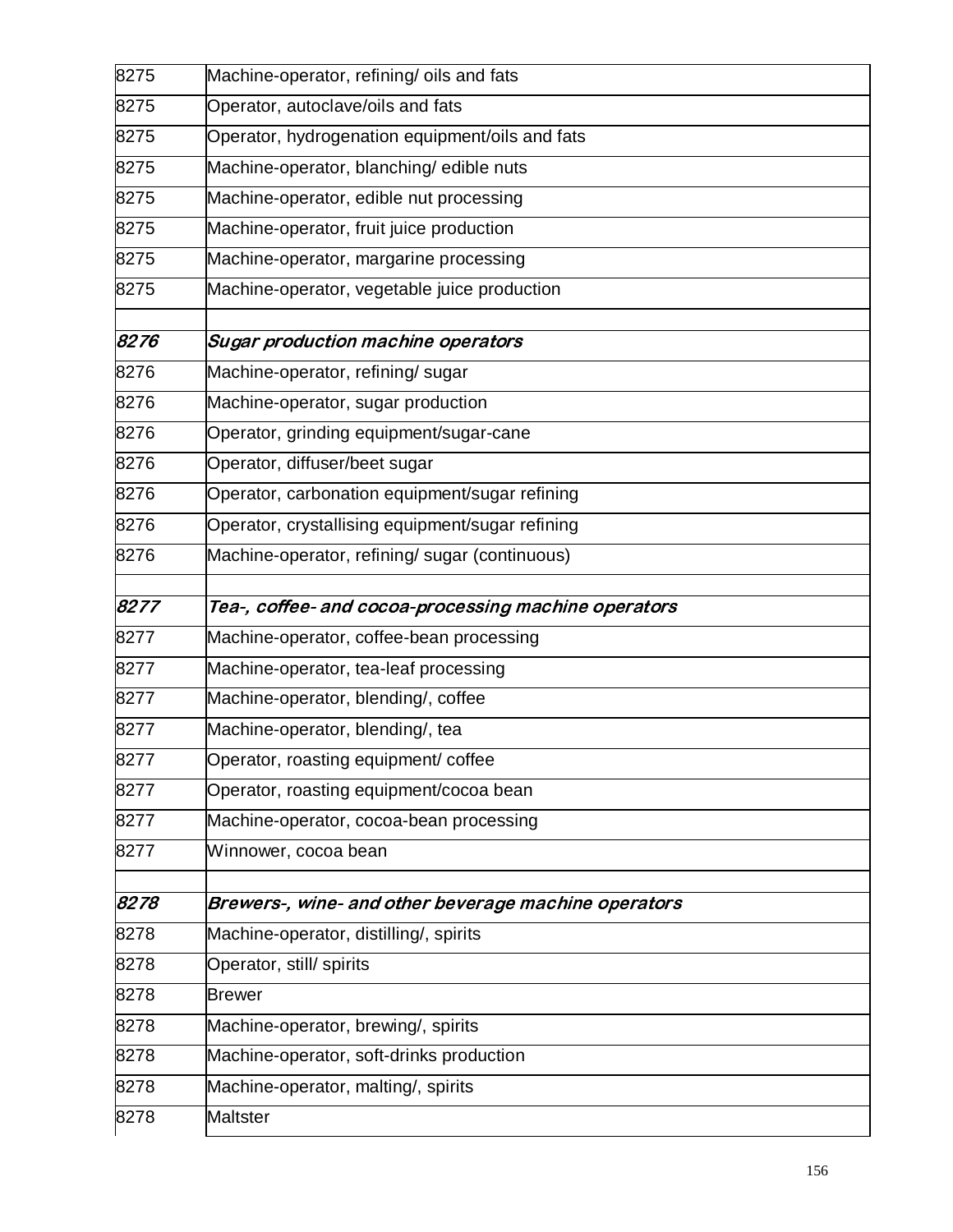| 8278 | Operator, germination equipment, malting/spirits |
|------|--------------------------------------------------|
| 8278 | Steeper, malting                                 |
| 8278 | Kiln-operator, malting/spirits                   |
| 8278 | Operator, cooking equipment/malt                 |
| 8278 | Operator, fermentation equipment/spirits         |
| 8278 | Operator, winemaking plant                       |
| 8278 | Machine-operator, vinegar making                 |
| 8278 | Machine-operator, blending/ spirits              |
| 8278 | Machine-operator, blending/wine                  |
| 8278 | Machine-operator, liqueur production             |
| 8278 | Machine-operator, washing/ bottles               |
|      |                                                  |
| 8279 | Tobacco production machine operators             |
| 8279 | Machine-operator, tobacco processing             |
| 8279 | Machine-operator, tobacco products               |
| 8279 | Machine-operator, blending/ tobacco              |
| 8279 | Operator, vacuum-conditioner/tobacco processing  |
| 8279 | Machine-operator, stripping/ tobacco leaf        |
| 8279 | Machine-operator, cutting/ tobacco leaf          |
| 8279 | Machine-operator, cigar production               |
| 8279 | Machine-operator, cigarette production           |
| 828  | <b>ASSEMBLERS</b>                                |
| 8281 | Mechanical-machinery assemblers                  |
| 8281 | Assembler, industrial machinery                  |
| 8281 | Assembler, mechanical machinery                  |
| 8281 | Assembler, vehicle                               |
| 8281 | Machine-operator, assembly line/vehicles         |
| 8281 | Machine-operator, assembly-line/aircraft         |
| 8281 | Assembler, engine/internal combustion            |
| 8281 | Assembler, engine/motor vehicles                 |
| 8281 | Assembler, aircraft                              |
| 8281 | Assembler, engine/aircraft                       |
| 8281 | Assembler, engine/marine                         |
| 8281 | Assembler, turbine                               |
| 8281 | Assembler, machine-tool                          |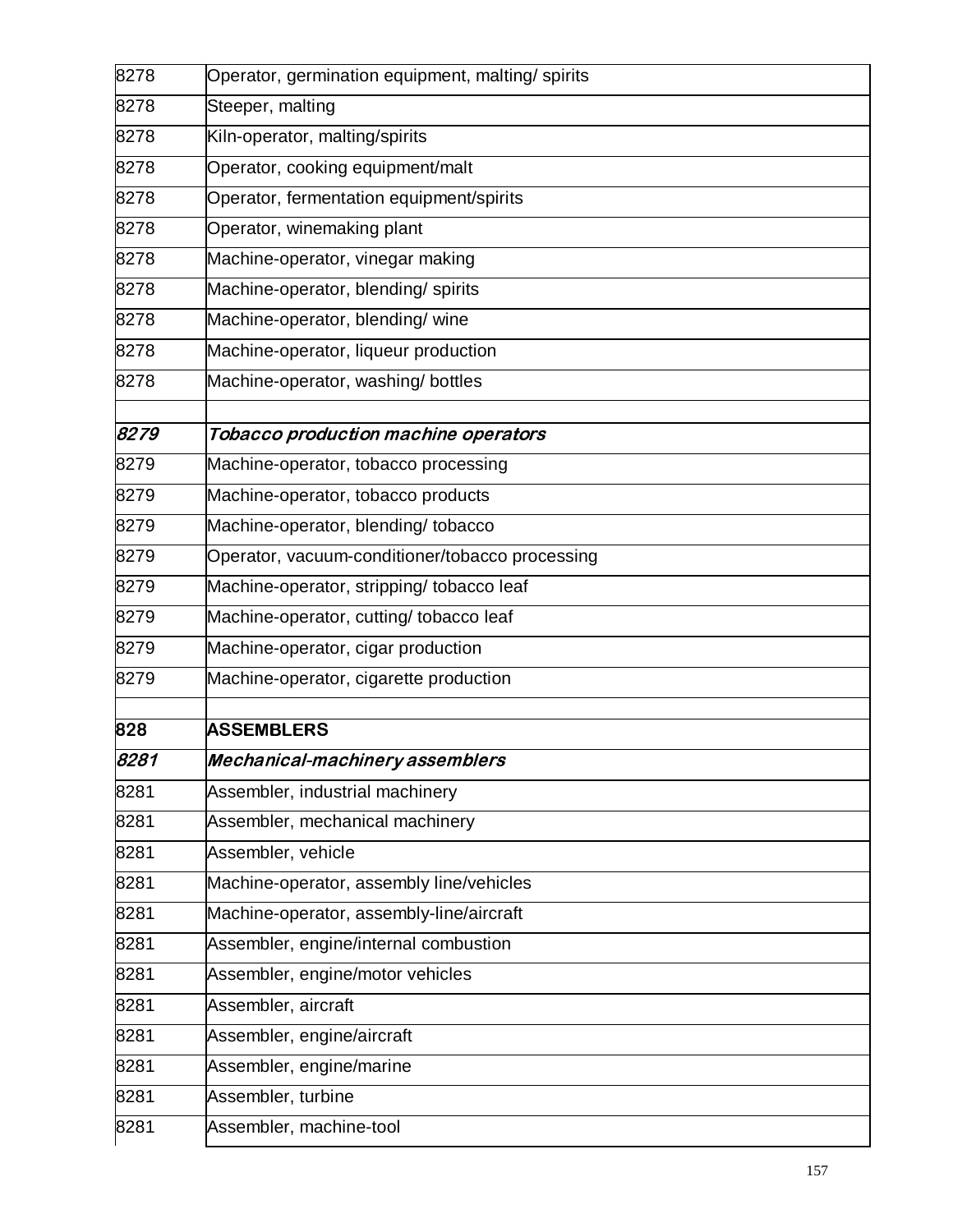| 8281 | Assembler, mining machinery                                  |
|------|--------------------------------------------------------------|
| 8281 | Assembler, printing machinery                                |
| 8281 | Assembler, textile machinery                                 |
| 8281 | Assembler, woodworking machinery                             |
| 8281 | Assembler, agricultural machinery                            |
| 8281 | Assembler, earth-moving equipment                            |
| 8281 | Assembler, engines/steam                                     |
| 8281 | Machine-operator, assembly-line/except vehicles and aircraft |
| 8281 | Machine-operator, vehicle assembly                           |
| 8282 | Electrical-equipment assemblers                              |
| 8282 | Assembler, electrical equipment                              |
| 8282 | Machine-operator, winding/armature                           |
| 8282 | Machine-operator, winding/ rotor coil                        |
| 8282 | Machine-operator, winding/ stator coil                       |
| 8282 | Machine-operator, winding/transformer coil                   |
| 8282 | Assembler, electrical components                             |
| 8283 | Electronic-equipment assemblers                              |
| 8283 | Assembler, office machinery                                  |
| 8283 | Assembler, chronometer                                       |
| 8283 | Assembler, clock                                             |
| 8283 | Assembler, watch                                             |
| 8283 | Assembler, precision instrument                              |
| 8283 | Assembler, audio-visual equipment                            |
| 8283 | Assembler, electronic equipment                              |
| 8283 | Assembler, radio                                             |
| 8283 | Assembler, television                                        |
| 8283 | Assembler, electronic components                             |
| 8283 | Assembler, hearing aid                                       |
| 8283 | Assembler, microelectronics equipment                        |
| 8283 | Machine-operator, winding/filament                           |
| 8284 | Metal-, rubber- and plastic-products assemblers              |
| 8284 | Assembler, metal products                                    |
| 8284 | Assembler, furniture/sheet-metal                             |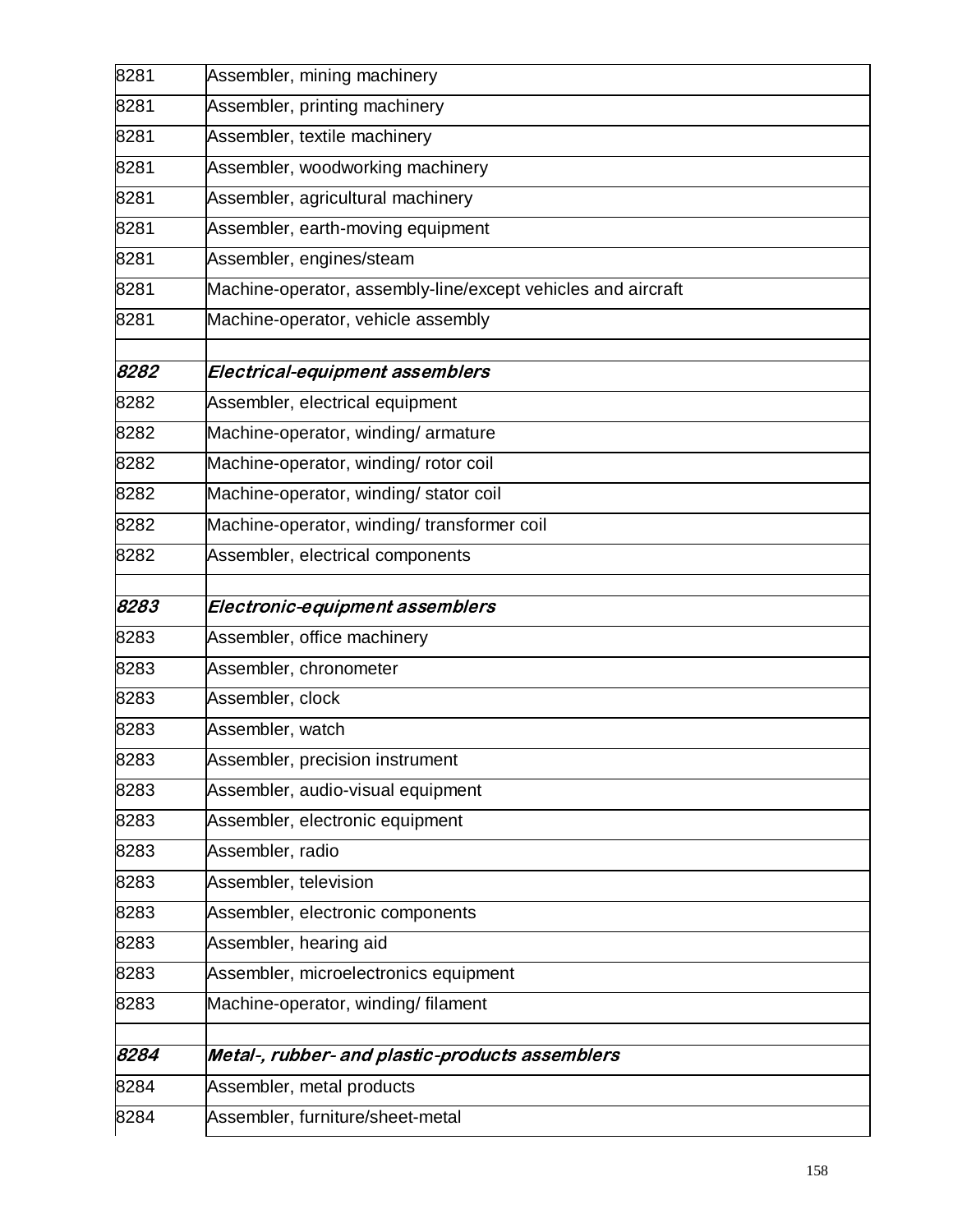| 8284  | Assembler, rubber products                                                |
|-------|---------------------------------------------------------------------------|
| 8284  | Assembler, plastic products                                               |
| 8285  | Wood and related products assemblers                                      |
| 8285  | Assembler, furniture/wood and related materials                           |
| 8285  | Assembler, wood products                                                  |
| 8286  | Paperboard, textile and related products assemblers                       |
| 8286  | Assembler, textile products                                               |
| 8286  | Assembler, leather products                                               |
| 8286  | Assembler, paperboard products                                            |
| 829   | OTHER MACHINE OPERATORS AND ASSEMBLERS NOT ELSEWHERE<br><b>CLASSIFIED</b> |
| 8290  | Other machine operators and assemblers not elsewhere classified           |
| 8290  | Operator, merry-go-round                                                  |
| 8290  | Machine-operator, pelletising                                             |
| 8290  | Assembler, composite products                                             |
| 8290  | Machine-operator, silicon chip production                                 |
| 8290  | Operator, marking equipment, roads                                        |
| 8290  | Machine-operator, insulation                                              |
| 8290  | Machine-operator, drain installation                                      |
| 8290  | Machine-operator, pipe installation                                       |
| 0.000 | $\mathbf{1}$                                                              |

| 8290 | Machine-operator, pipe installation            |
|------|------------------------------------------------|
| 8290 | Machine-operator, cable installation           |
| 8290 | Machine-operator, electrical line installation |
| 8290 | Machine-operator, bottling                     |
| 8290 | Machine-operator, capping                      |
| 8290 | Machine-operator, filling/containers           |
| 8290 | Machine-operator, packing                      |
| 8290 | Machine-operator, sealing                      |
| 8290 | Machine-operator, wrapping                     |
| 8290 | Machine-operator, branding                     |
| 8290 | Machine-operator, labelling                    |
| 8290 | Machine-operator, marking/ goods               |
| 8290 | Press-operator, baling                         |
| 8290 | Machine-operator, splicing/ cable and rope     |
|      |                                                |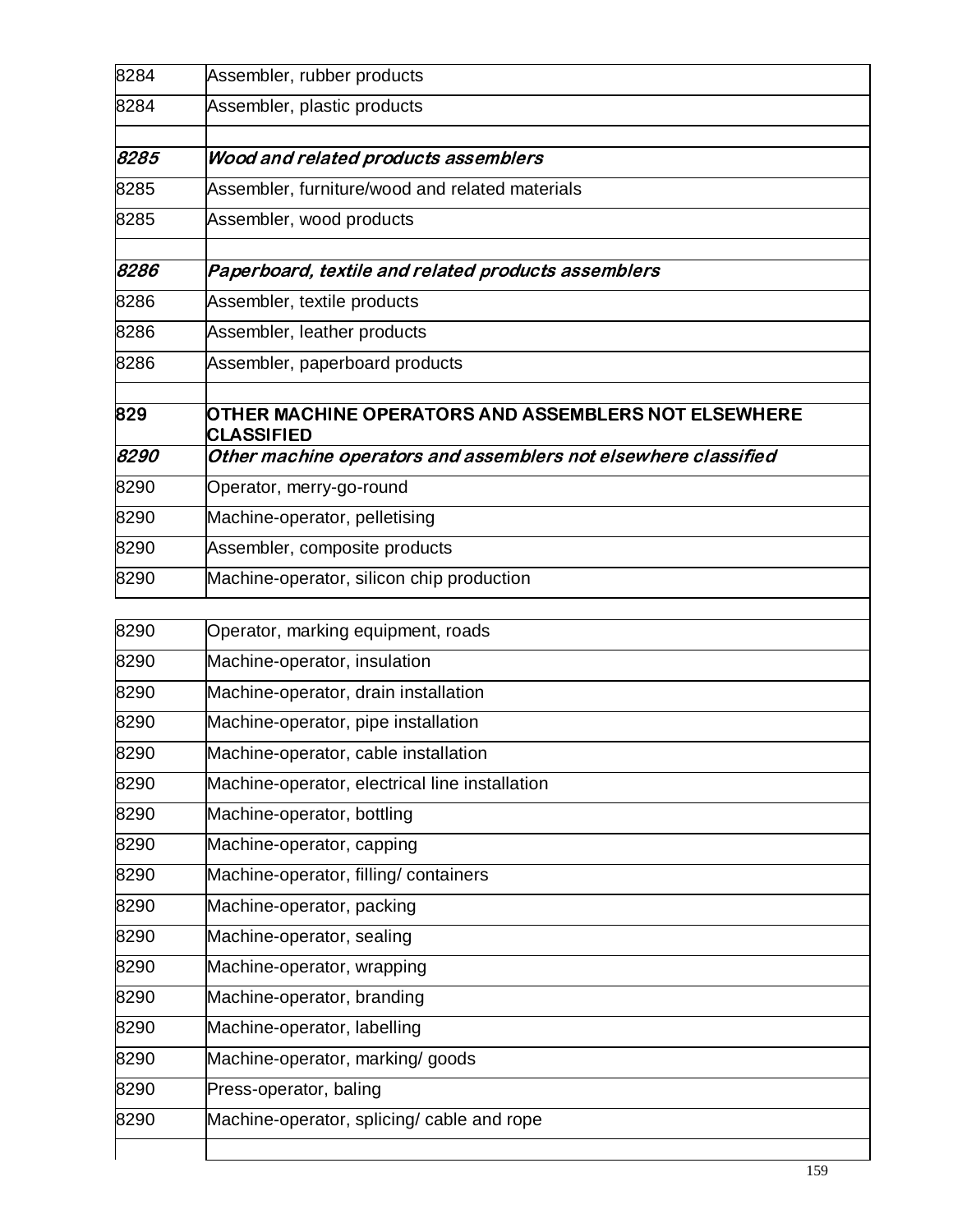| 83   | <b>DRIVERS AND MOBILE-PLANT OPERATORS</b>                 |
|------|-----------------------------------------------------------|
| 831  | <b>LOCOMOTIVE-ENGINE DRIVERS AND RELATED WORKERS</b>      |
| 8311 | Locomotive-engine drivers                                 |
| 8311 | Driver, locomotive                                        |
| 8311 | Driver, railway engine                                    |
| 8311 | Driver, railway engine/mine                               |
| 8311 | Driver, railway engine/quarry                             |
| 8311 | Driver, train                                             |
| 8311 | Driver-assistant, locomotive                              |
| 8311 | Driver-assistant, railway-engine                          |
| 8311 | Driver-assistant, train                                   |
| 8311 | Driver, elevated train                                    |
| 8311 | Driver, train/elevated                                    |
| 8311 | Driver, train/underground                                 |
| 8311 | Driver, underground train                                 |
| 8311 | Driver, engine/mine                                       |
| 8311 | Driver, engine/quarry                                     |
| 8311 | Driver, locomotive/mine                                   |
| 8311 | Driver, locomotive/quarry                                 |
| 8311 | Driver, shunting-engine                                   |
| 8312 | Railway brakers, signallers, shunters and related workers |
| 8312 | Braker, train/freight                                     |
| 8312 | Guard, freight train                                      |
| 8312 | Guard, goods train                                        |
| 8312 | Signaller, railway                                        |
| 8312 | Braker, railway                                           |
| 8312 | Coupler, railway yard                                     |
| 8312 | Shunter, railway                                          |
| 8312 | Braker, train/mine                                        |
| 8312 | Braker, train/quarry                                      |
| 832  | <b>MOTOR-VEHICLE DRIVERS AND RELATED WORKERS</b>          |
| 8321 | Motor-cycle drivers                                       |
| 8321 | Dispatch rider                                            |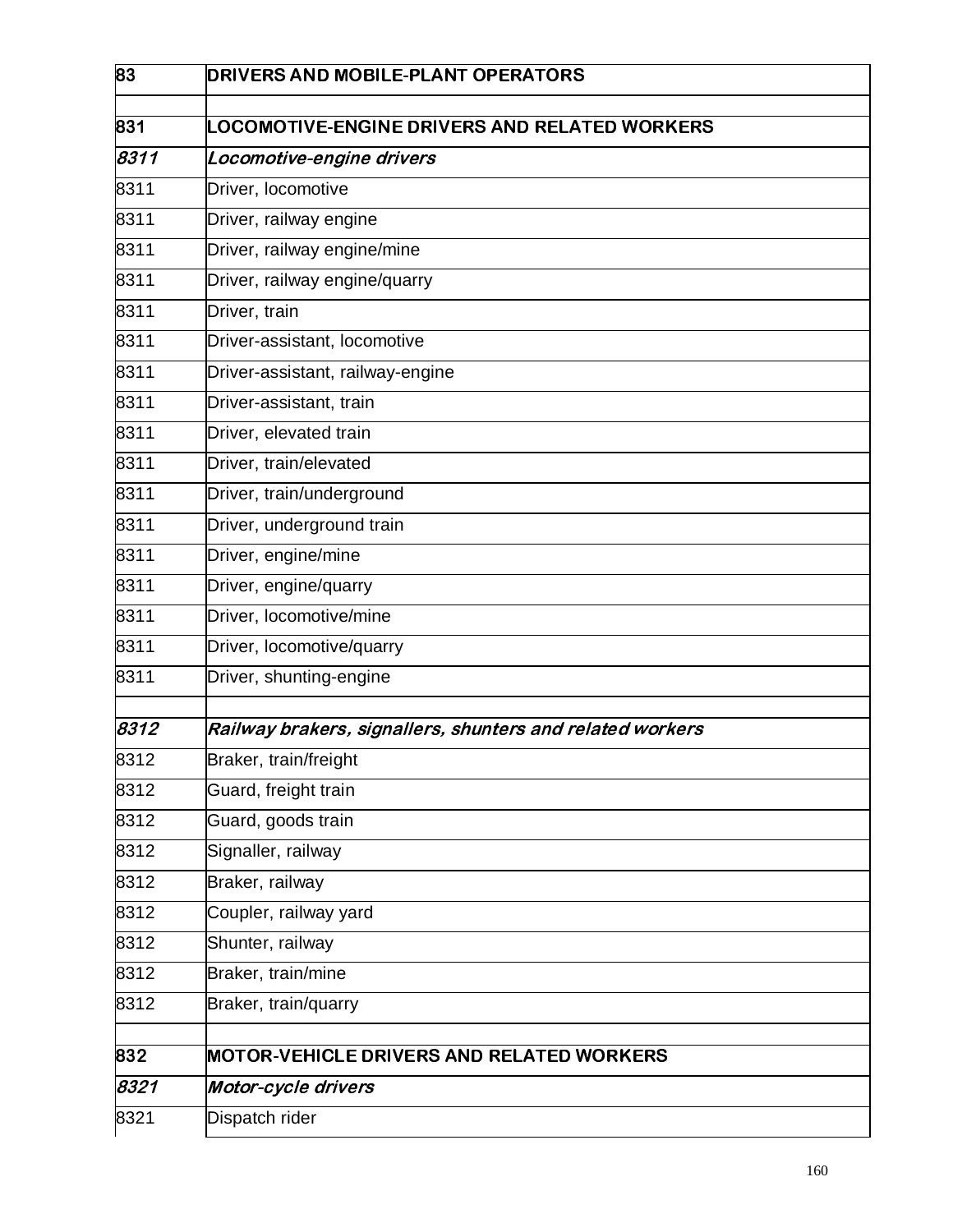| 8321 | Driver, dispatch                     |
|------|--------------------------------------|
| 8321 | Driver, motor cycle                  |
| 8321 | Driver, motor tricycle               |
| 8321 | Driver, motor tricycle/goods         |
| 8321 | Motor-cyclist                        |
| 8321 | Rider, dispatch                      |
| 8321 | Rider, motor cycle                   |
| 8322 |                                      |
| 8322 | Car, taxi and van drivers            |
|      | Driver, cab/ taxi                    |
| 8322 | Driver, taxi/motor-tricycle          |
| 8322 | Driver, van                          |
| 8322 | Chauffeur, motor car                 |
| 8322 | Driver, ambulance                    |
| 8322 | Driver, car                          |
| 8322 | Driver, car delivery                 |
| 8322 | Driver, mail van                     |
| 8322 | Driver, motor car                    |
| 8322 | Driver, postal van                   |
| 8323 |                                      |
|      | <b>Bus and tram drivers</b>          |
| 8323 | Driver, streetcar                    |
| 8323 | Driver, tram                         |
| 8323 | Driver, tramcar                      |
| 8323 | Driver, bus                          |
| 8323 | Driver, motor bus                    |
| 8323 | Driver, trolley-bus                  |
| 8324 | <b>Heavy truck and lorry drivers</b> |
| 8324 | Driver, dumper truck                 |
| 8324 |                                      |
|      | Driver, truck/dumper                 |
| 8324 | Operator, shuttle-car/mine           |
| 8324 | Operator, shuttle-car/quarry         |
| 8324 | Driver, lorry                        |
| 8324 | Driver, tanker                       |
| 8324 | Driver, trailer-truck                |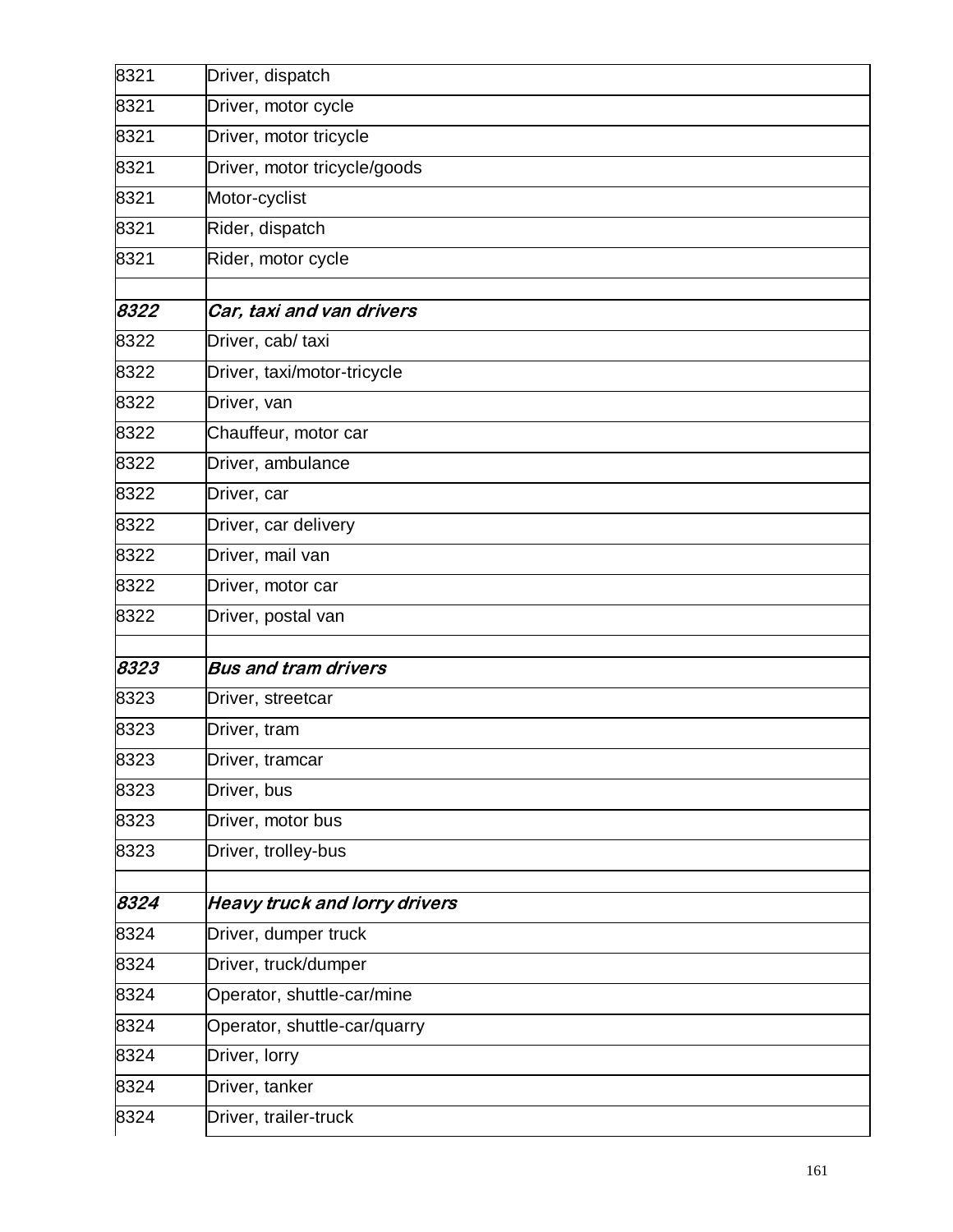| 8324 | Driver, truck                                              |
|------|------------------------------------------------------------|
| 8324 | Driver, truck/heavy                                        |
|      |                                                            |
| 8325 | Taxi driver, minibus taxi driver                           |
| 8325 | Taxi driver(informal/ shared/ long distance), minibus taxi |
| 833  | AGRICULTURAL AND OTHER MOBILE PLANT OPERATORS              |
| 8331 | Motorised farm and forestry plant operators                |
| 8331 | Driver, tractor                                            |
| 8331 | Operator, agricultural machinery                           |
| 8331 | Operator, baler/farm                                       |
| 8331 | Operator, combiner/ agricultural                           |
| 8331 | Operator, harvester                                        |
| 8331 | Operator, motorised farm equipment                         |
| 8331 | Operator, thresher                                         |
| 8331 | Operator, motorised forestry equipment                     |
| 8331 | Operator, forestry machinery                               |
| 8331 | Driver, lumber carrier                                     |
| 8331 | Driver, timber carrier                                     |
| 8332 | Earth-moving- and related plant operators                  |
| 8332 | Operator, earth-moving equipment                           |
| 8332 | Driver, excavating machine                                 |
| 8332 | Operator, excavator                                        |
| 8332 | Operator, shovel/mechanical                                |
| 8332 | Driver, digger/trench digging                              |
| 8332 | Driver, trench-digging machine                             |
| 8332 | Operator, digger/trench digging                            |
| 8332 | Driver, bulldozer                                          |
| 8332 | Operator, bulldozer                                        |
| 8332 | Operator, dredge                                           |
| 8332 | Operator, piledriver                                       |
| 8332 | Driver, road grader and scraper                            |
| 8332 | Operator, grader and scraper/construction                  |
| 8332 | Driver, road roller                                        |
| 8332 | Driver, steamroller                                        |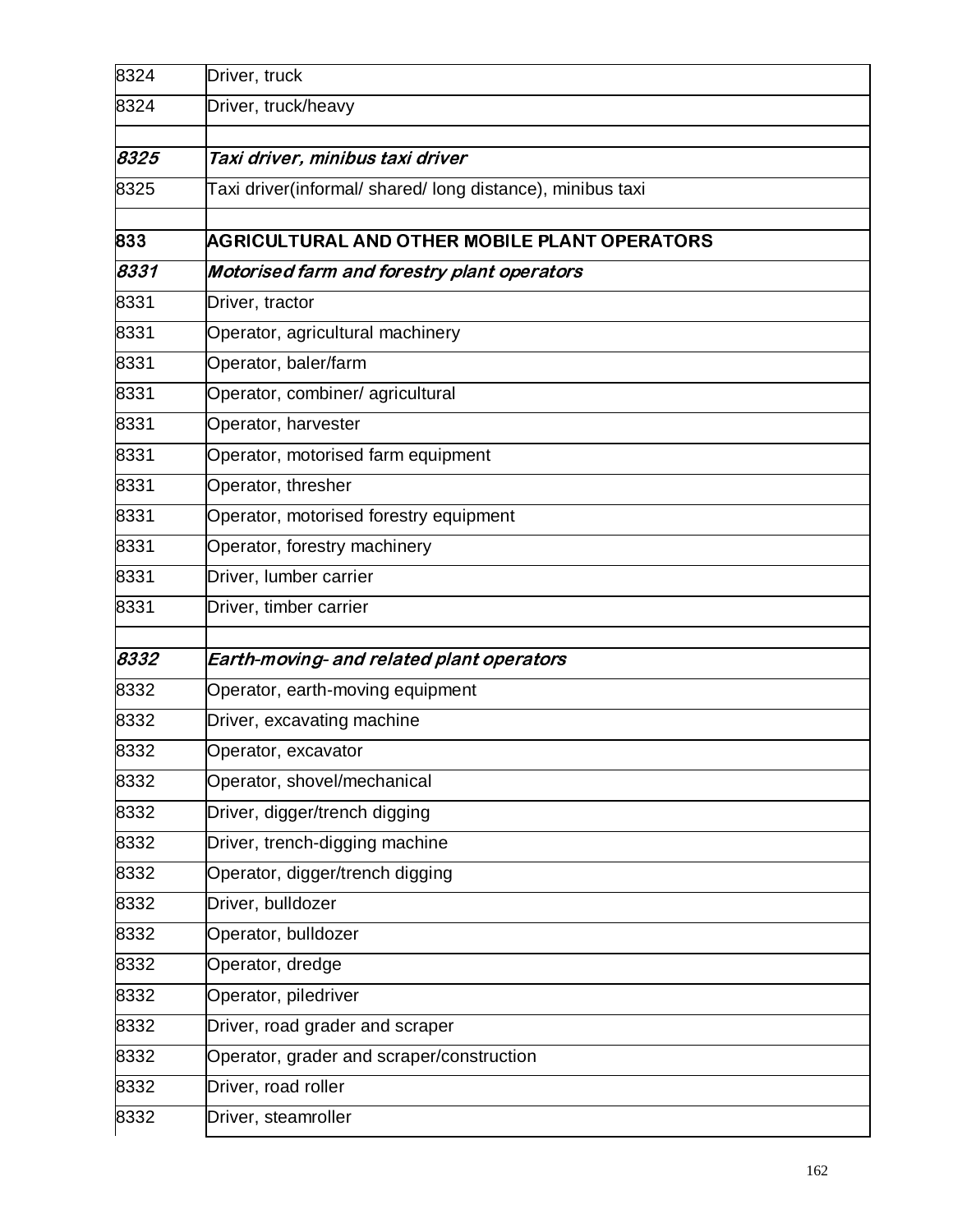| 8332 | Operator, roadroller                              |
|------|---------------------------------------------------|
| 8332 | Operator, paving machinery/ concrete              |
| 8332 | Operator, spreader/concrete paving (construction) |
| 8332 | Driver, tar-spreading machine                     |
| 8332 | Operator, paving machinery/ bituminous            |
| 8332 | Operator, road-surface laying machinery           |
| 8332 | Operator, spreader/asphalt                        |
| 8332 | Operator, spreader/tar                            |
| 8332 | Operator, drilling plant                          |
| 8332 | Operator, earth-boring machinery/construction     |
| 8332 | Operator, spreader/stone (construction)           |
| 8332 | Operator, tamping machinery/construction          |
| 8332 | Operator, tunnelling machinery/construction       |
| 8333 |                                                   |
|      | Crane, hoist and related plant operators          |
| 8333 | Operator, crane                                   |
| 8333 | Operator, hoist                                   |
| 8333 | Operator, crane/bridge                            |
| 8333 | Operator, crane/gantry                            |
| 8333 | Operator, crane/stationary jib                    |
| 8333 | Operator, crane/tower                             |
| 8333 | Operator, crane/crawler                           |
| 8333 | Operator, crane/mobile                            |
| 8333 | Operator, crane/tractor                           |
| 8333 | Operator, hoist/construction                      |
| 8333 | Driver, cage/mine                                 |
| 8333 | Operator, hoist/mine                              |
| 8333 | Banksman, mine                                    |
| 8333 | Bankswoman, mine                                  |
| 8333 | Onsetter, mine                                    |
| 8333 | Operator, cage/mine                               |
| 8333 | Tender, skip                                      |
| 8333 | Operator, donkey engine                           |
| 8333 | Operator, winch                                   |
| 8333 | Operator, bridge                                  |
| 8333 | Operator, bridge/bascule                          |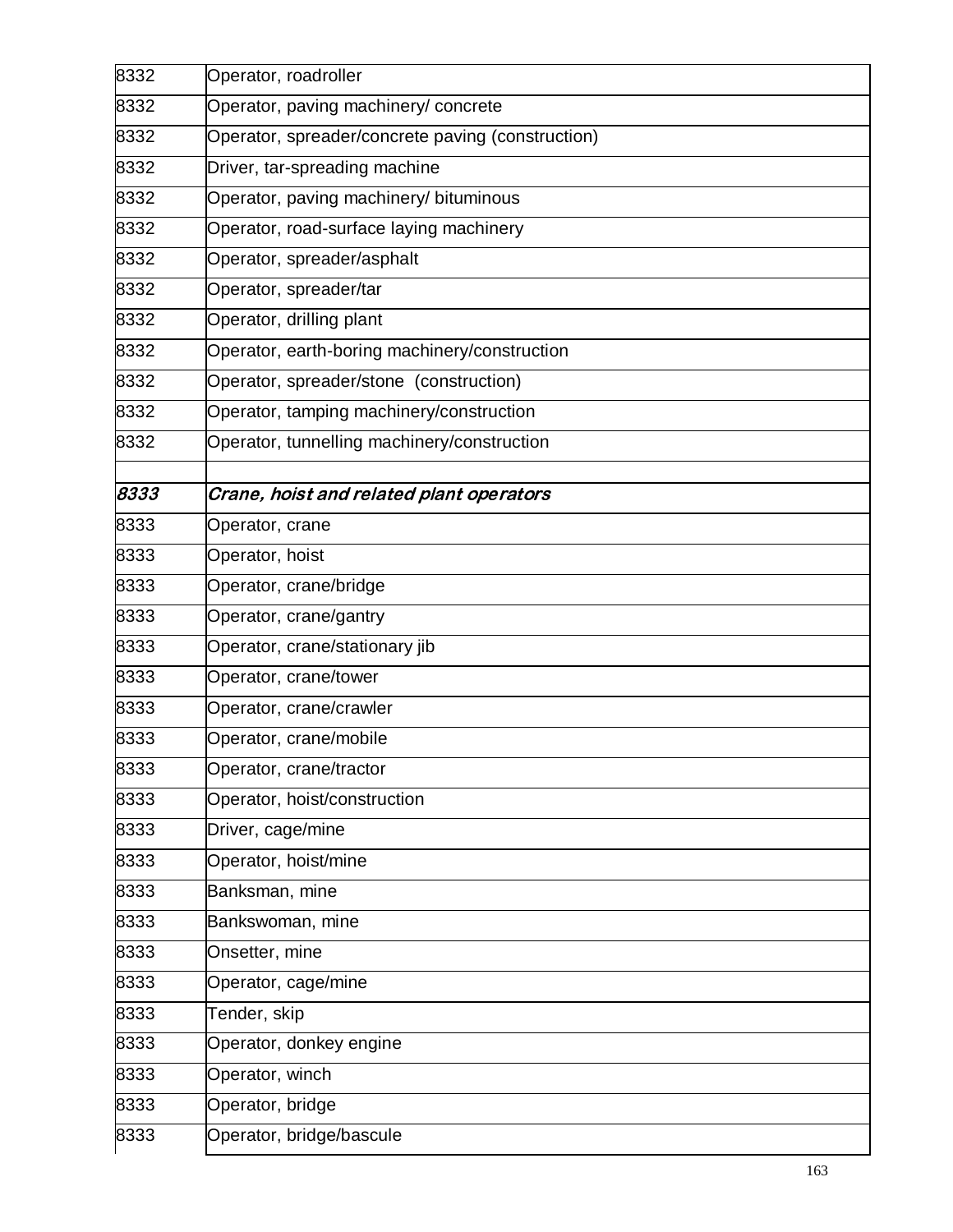| 8333 | Operator, bridge/opening                         |
|------|--------------------------------------------------|
| 8333 | Operator, bridge/swing                           |
| 8333 | Operator, drawbridge                             |
| 8333 | Operator, stationary engine and related operator |
| 8333 | Operator, boat/derrick                           |
| 8333 | Operator, crane/floating                         |
| 8333 | Operator, crane/locomotive                       |
| 8333 | Operator, crane/railway                          |
| 8333 | Operator, cable car                              |
| 8333 | Operator, chair-lift                             |
| 8333 | Operator, conveyer                               |
| 8333 | Operator, elevator/material-handling             |
| 8333 | Operator, ropeway/aerial                         |
| 8333 | Lock-keeper, canal or port                       |
| 8333 | Operator, lock/canal or port                     |
| 8333 | Attendant, dry dock                              |
| 8333 | Operator, sluice/dock                            |
| 8333 | Sluiceman, dock                                  |
| 8333 | Sluicewoman, dock                                |
| 8334 |                                                  |
| 8334 | Lifting-truck operators                          |
|      | Operator, truck/fork-lift                        |
| 8334 | Operator, truck/industrial                       |
| 8334 | Operator, truck/lifting                          |
| 834  | <b>SHIP'S DECK CREWS AND RELATED WORKERS</b>     |
| 8340 | Ship's deck crews and related workers            |
| 8340 | Boatswain                                        |
| 8340 | Crewman                                          |
| 8340 | Crewwoman                                        |
| 8340 | Sailor                                           |
| 8340 | Seaman, able                                     |
| 8340 | Seawoman, able                                   |
| 8340 | Deck hand, ship                                  |
| 8340 | Hand, deck                                       |
| 8340 | Seaman, ordinary                                 |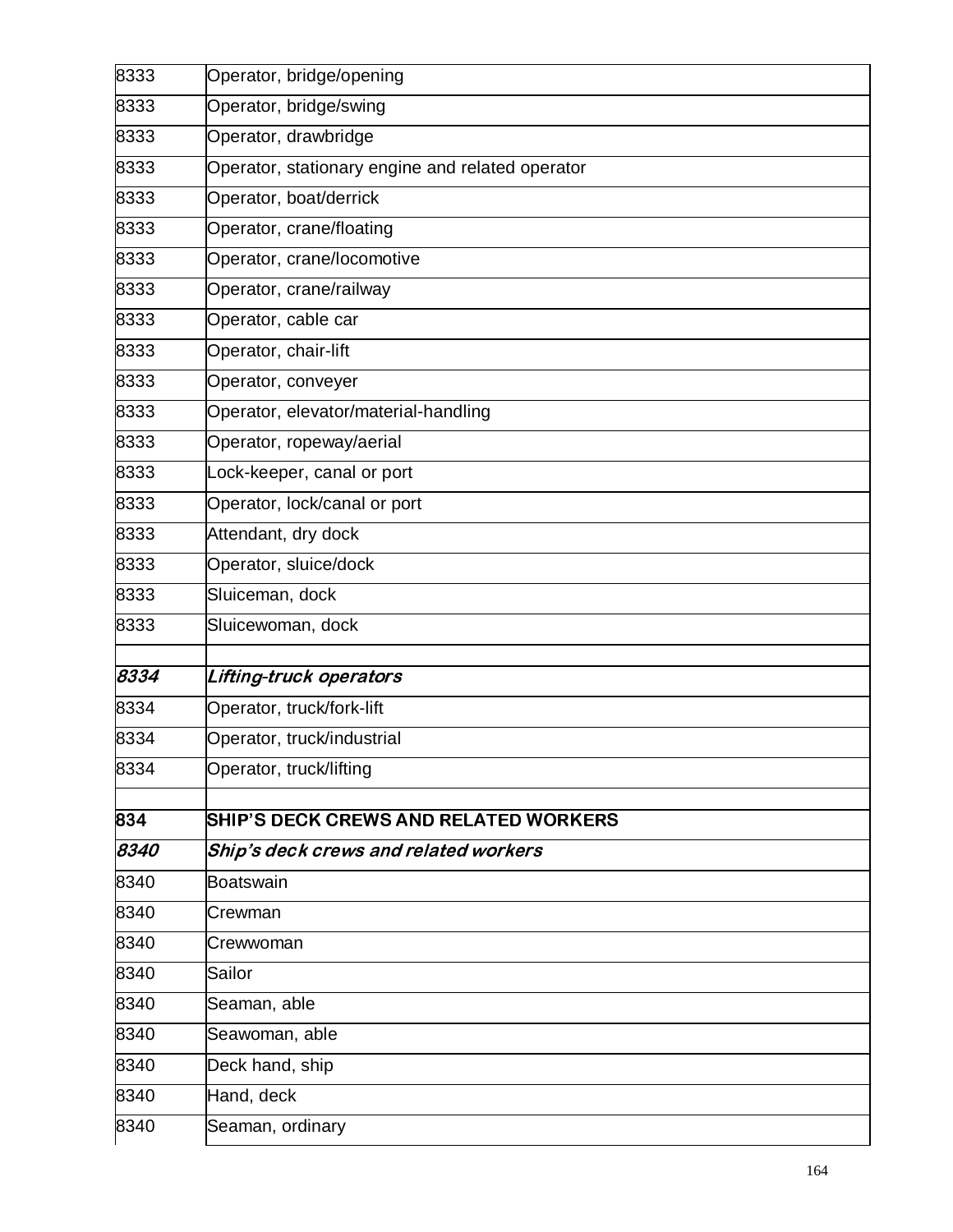| 8340 | Seawoman, ordinary                                                 |
|------|--------------------------------------------------------------------|
| 8340 | Boatman                                                            |
| 8340 | Boatman, ferry                                                     |
| 8340 | Boatman, motor                                                     |
| 8340 | Boatman, tug                                                       |
| 8340 | Boatwoman                                                          |
| 8340 | Boatwoman, ferry                                                   |
| 8340 | Boatwoman, motor                                                   |
| 8340 | Boatwoman, tug                                                     |
| 8340 | Coxswain, lifeboat                                                 |
| 8340 | Crewman, dredger                                                   |
| 8340 | Crewman, yacht                                                     |
| 8340 | Crewwoman, dredger                                                 |
| 8340 | Crewwoman, yacht                                                   |
| 8340 | Hand, cable-ship                                                   |
| 8340 | Lifeboatman                                                        |
| 8340 | Lifeboatwoman                                                      |
| 8340 | Lighterman                                                         |
| 8340 | Lighterwoman                                                       |
| 8340 | Lightshipman                                                       |
| 8340 | Lightshipwoman                                                     |
| 8340 | Operator, barge                                                    |
| 8340 | Waterman                                                           |
| 8340 | Waterwoman                                                         |
| 8340 | Keeper, lighthouse                                                 |
| 8340 | Lighthouse keeper                                                  |
| 839  | <b>DRIVERS AND MOBILE-PLANT OPERATORS NOT ELSEWHERE CLASSIFIED</b> |
| 8390 | Drivers and mobile-plant operators not elsewhere classified        |
| 9    | <b>ELEMENTARY OCCUPATIONS</b>                                      |
| 91   | <b>SALES AND SERVICES ELEMENTARY OCCUPATIONS</b>                   |
|      |                                                                    |
| 911  | <b>STREET VENDORS AND RELATED WORKERS</b>                          |
| 9111 | <b>Street food vendors</b>                                         |
| 9111 | Food and drink seller                                              |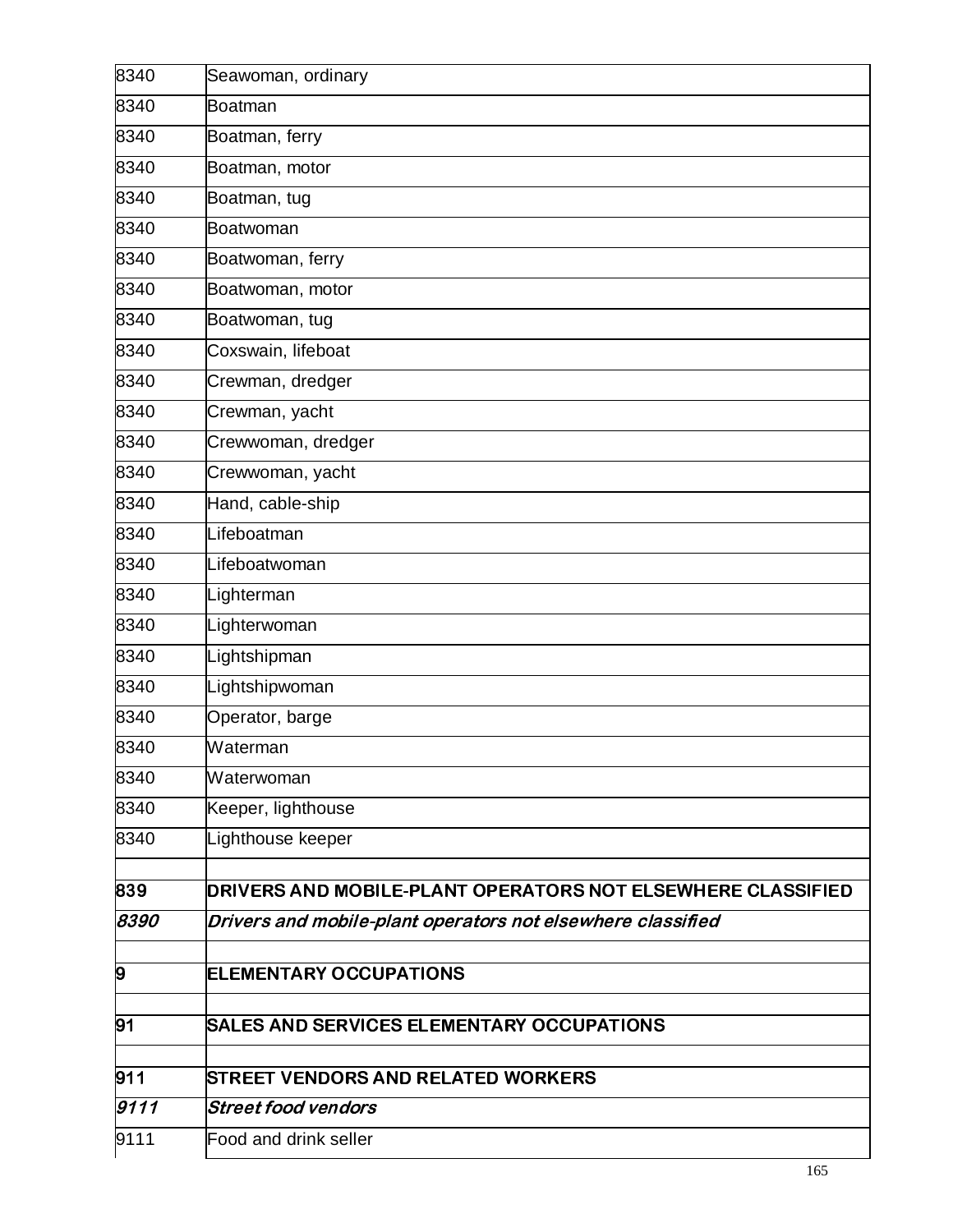| 9111 | Sale of water                                                                  |
|------|--------------------------------------------------------------------------------|
| 9111 | Vegetable seller                                                               |
| 9111 | Vendor, fresh-water                                                            |
| 9111 | Vendor, street/food                                                            |
| 9111 | Vendor, refreshments                                                           |
| 9111 | Vendor, refreshments/cinema                                                    |
| 9111 | Vendor, refreshments/ theatre                                                  |
| 9112 | Street vendors, non-food products                                              |
| 9112 | <b>Hawker</b>                                                                  |
| 9112 | Pedlar                                                                         |
| 9112 | <b>Tinker</b>                                                                  |
| 9112 | Vendor, street/non-food products                                               |
| 9112 | Newsvendor                                                                     |
| 9112 | Clothing seller                                                                |
| 9112 | Flower seller (informal)                                                       |
| 9112 | Jumble seller                                                                  |
| 9112 | Peddling                                                                       |
| 9112 | Vendor, newspapers                                                             |
| 9112 | Vendor, theatre programme                                                      |
| 9113 | Door-to-door and telephone salespersons                                        |
| 9113 | Roundsman, distribution/retail                                                 |
| 9113 | Roundswoman, distribution/retail                                               |
| 9113 | Salesperson, door-to-door                                                      |
| 9113 | Salesperson, telephone                                                         |
| 912  | <b>SHOE CLEANING AND OTHER STREET SERVICE ELEMENTARY</b><br><b>OCCUPATIONS</b> |
| 9120 | Shoe cleaning and other street service elementary occupations                  |
| 9120 | Errand boy                                                                     |
| 9120 | Errand girl                                                                    |
| 9120 | Billposter                                                                     |
| 9120 | Polisher, shoes                                                                |
| 9120 | Shiner, shoes                                                                  |
| 9120 | Shoe-black                                                                     |
| 9120 | Shoe-polisher                                                                  |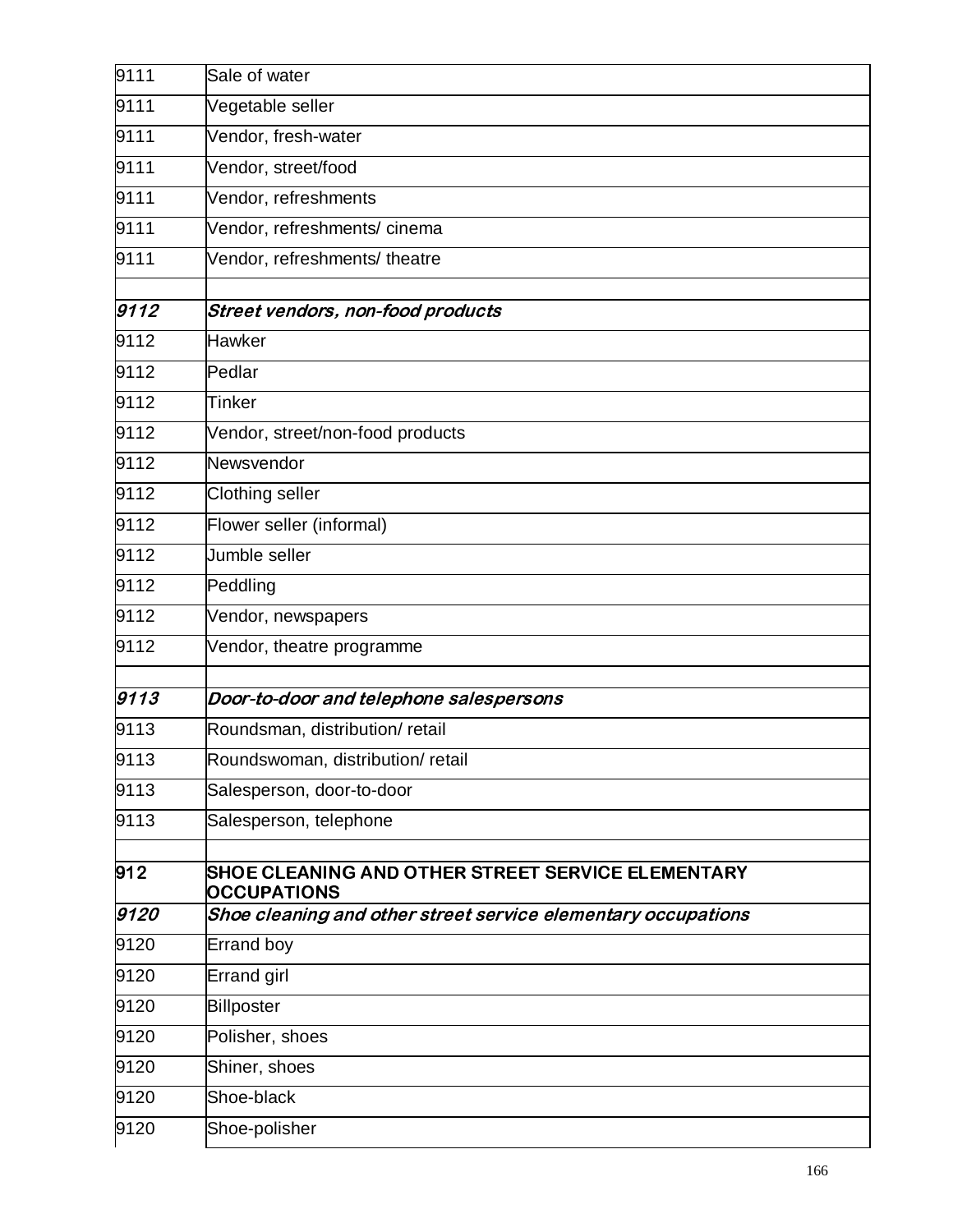| 9120 | Shoe-shiner                                                      |
|------|------------------------------------------------------------------|
| 9120 | Washer, hand/street (car windows)                                |
| 9120 | Car parking attendant                                            |
| 9120 | Car washer                                                       |
| 913  | DOMESTIC AND RELATED HELPERS, CLEANERS AND LAUNDERERS            |
| 9131 | Domestic helpers and cleaners                                    |
| 9131 | Cleaner, domestic                                                |
| 9131 | Helper, domestic                                                 |
| 9131 | Houseboy                                                         |
| 9131 | Housemaid                                                        |
| 9131 | Helper, domestic/parlour                                         |
| 9131 | Domestic worker                                                  |
| 9131 | Charworker, domestic                                             |
| 9131 | Washing and ironing and cleaner woman (informal)                 |
| 9131 | Cleaner                                                          |
| 9132 | Helpers and cleaners in offices, hotels and other establishments |
| 9132 | Helper, kitchen/non-domestic                                     |
| 9132 | Chambermaid                                                      |
| 9132 | Maid, chamber                                                    |
| 9132 | Charworker, factory                                              |
| 9132 | Charworker, hotel                                                |
| 9132 | Charworker, office                                               |
| 9132 | Charworker, restaurant                                           |
| 9132 | Cleaner, hotel                                                   |
| 9132 | Cleaner, office                                                  |
| 9132 | Cleaner, restaurant                                              |
| 9132 | Cleaner, aircraft                                                |
| 9132 | Cleaner, bus                                                     |
| 9132 | Cleaner, train                                                   |
| 9132 | Hand, kitchen                                                    |
| 9132 | Cleaner, factory                                                 |
| 9132 | Carpet cleaner                                                   |
| 9132 | Washer, hand/dishes                                              |
|      |                                                                  |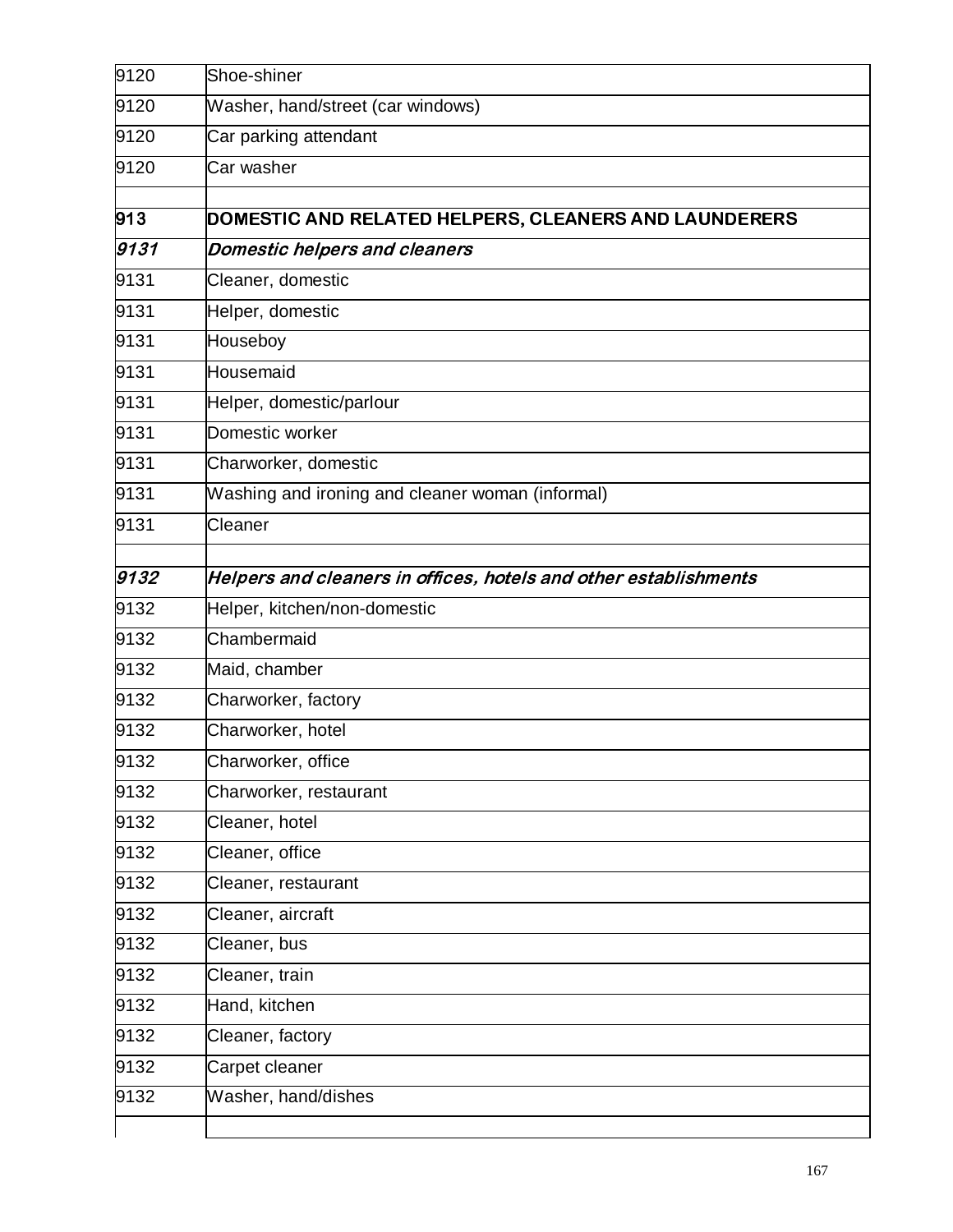| 9133 | <b>Hand-launderers and pressers</b>                     |
|------|---------------------------------------------------------|
| 9133 | Maid, linen                                             |
| 9133 | Launderer, hand                                         |
| 9133 | Washer, hand/laundry                                    |
| 9133 | Dry-cleaner, hand                                       |
| 9133 | Spotter, dry-cleaning                                   |
| 9133 | Ironer, hand                                            |
| 9133 | Presser, hand                                           |
| 914  | <b>BUILDING CARETAKERS, WINDOW AND RELATED CLEANERS</b> |
| 9141 | <b>Building caretakers</b>                              |
| 9141 | Concierge, building                                     |
| 9141 | Concierge, building/cleaning                            |
| 9141 | Caretaker, building                                     |
| 9141 | Caretaker, building/cleaning                            |
| 9141 | Janitor                                                 |
| 9141 | Sexton                                                  |
| 9141 | Verger                                                  |
| 9142 | Vehicle, window and related cleaners                    |
| 9142 | Cleaner, window                                         |
| 9142 | Cleaner, vehicles                                       |
| 9142 | Washer, hand/vehicle                                    |
| 915  | MESSENGERS, PORTERS, DOORKEEPERS AND RELATED WORKERS    |
| 9151 | Messengers, package and luggage porters and deliverers  |
| 9151 | Deliverer, hand                                         |
| 9151 | Messenger                                               |
| 9151 | Messenger boy                                           |
| 9151 | Messenger girl                                          |
| 9151 | Messenger, office                                       |
| 9151 | Messenger, telegraph                                    |
| 9151 | Post-runner                                             |
| 9151 | Runner post                                             |
| 9151 | Runner, messages                                        |
| 9151 | Deliverer, hand/newspapers                              |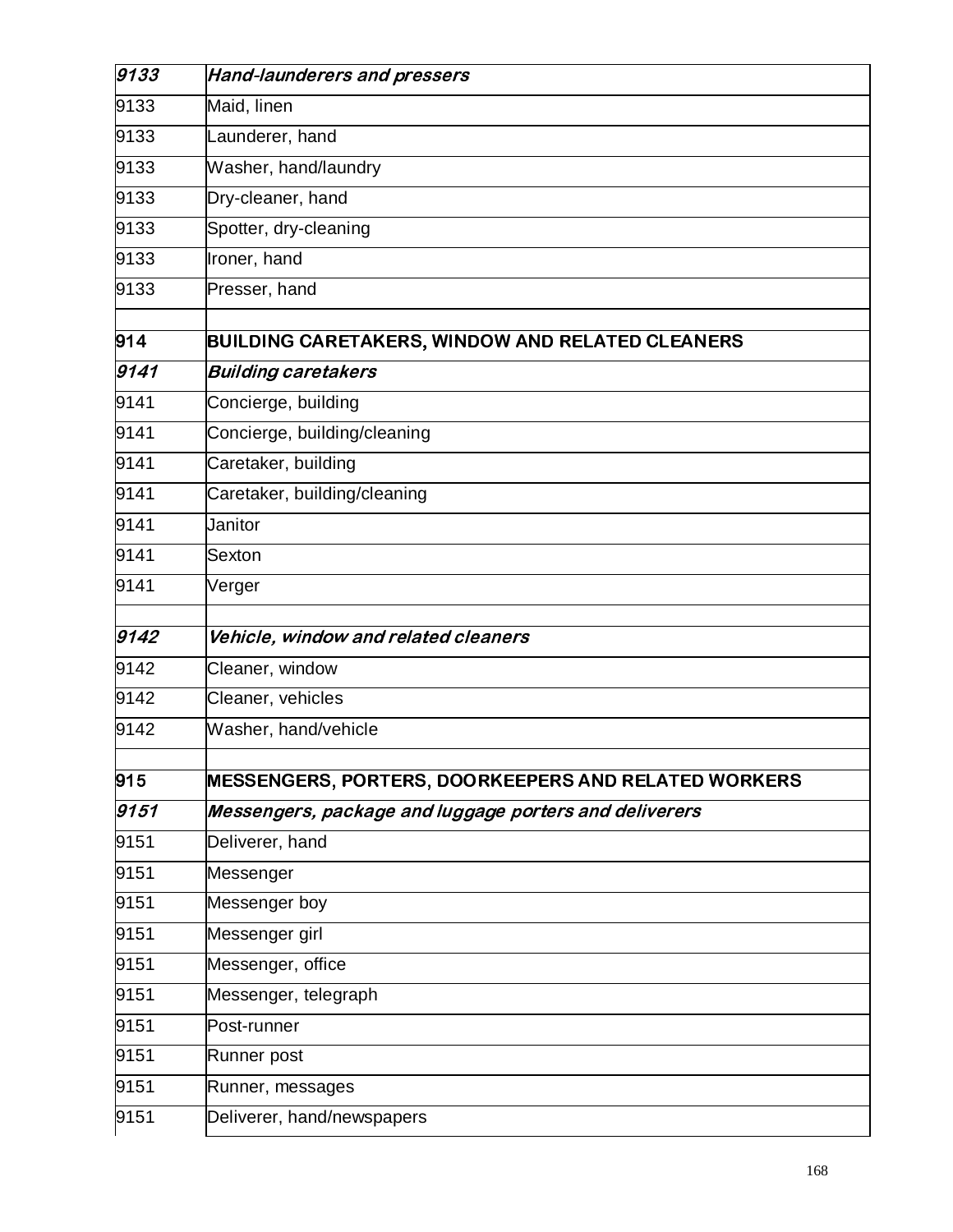| 9151 | Attendant, lift                                                     |
|------|---------------------------------------------------------------------|
| 9151 | <b>Bellboy</b>                                                      |
| 9151 | Caddie, golf                                                        |
| 9151 | Cellarman                                                           |
| 9151 | Cellarwoman                                                         |
| 9151 | Night-watchman (informal)                                           |
| 9151 | Parking indicator (informal)                                        |
| 9151 | Porter, luggage                                                     |
|      |                                                                     |
| 9152 | Doorkeepers, watchpersons and related workers                       |
| 9152 | Collector, ticket                                                   |
| 9152 | Concierge, hotel desk                                               |
| 9152 | Porter, hotel                                                       |
| 9152 | Gatekeeper                                                          |
| 9152 | Guard, art gallery                                                  |
| 9152 | Guard, museum                                                       |
| 9152 | Watchman                                                            |
| 9152 | Watchman, night                                                     |
| 9152 | Watchwoman                                                          |
| 9152 | Watchwoman, night                                                   |
| 9152 | Attendant, amusement park                                           |
| 9152 | Attendant, cloakroom                                                |
| 9152 | Attendant, fairground                                               |
| 9152 | Attendant, fun-fair                                                 |
| 9152 | Attendant, lavatory                                                 |
| 9152 | Attendant, parking lot                                              |
| 9152 | Attendant, rest-room                                                |
| 9152 | Doorkeeper                                                          |
| 9152 | <b>Usher</b>                                                        |
|      |                                                                     |
| 9153 | Vending-machine money collectors, meter readers and related workers |
| 9153 | Collector, coin machine                                             |
| 9153 | Collector, coin meter                                               |
| 9153 | Collector, turnstile                                                |
| 9153 | Collector, vending machine                                          |
| 9153 | Collector, vending machine, money                                   |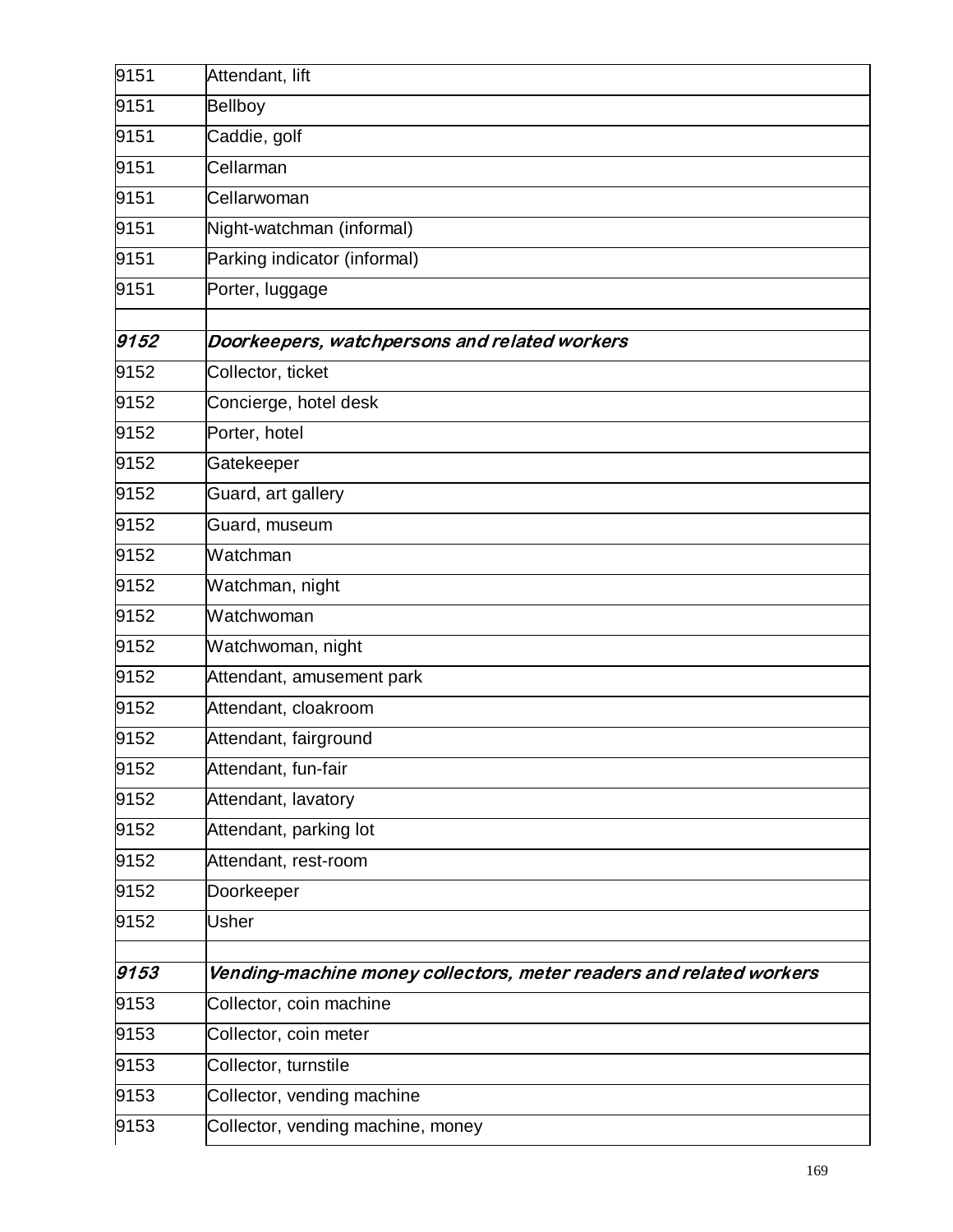| 9153       | Collector, vending machine, tokens                                                  |
|------------|-------------------------------------------------------------------------------------|
| 9153       | Meter reader                                                                        |
| 916        | GARBAGE COLLECTORS AND RELATED LABOURERS                                            |
| 9161       | Garbage collectors                                                                  |
| 9161       | Collector, garbage                                                                  |
| 9161       | Collector, refuse                                                                   |
| 9161       | Dustman                                                                             |
| 9161       | Dustwoman                                                                           |
| 9161       | Bone collector                                                                      |
| 9161       | Bottle collector                                                                    |
| 9161       | Carton and paper scavenger                                                          |
| 9161       | Dung collector                                                                      |
| 9161       | Fuel/wood collector                                                                 |
| 9161       | Garbage dump scavenger                                                              |
| 9161       | Garbage tin scavenger                                                               |
| 9162       | <b>Sweepers and related labourers</b>                                               |
| 9162       | Coalman                                                                             |
| 9162       | Coalwoman                                                                           |
| 9162       | Labourer, odd-jobbing                                                               |
| 9162       | Odd-job person                                                                      |
| 9162       | Sweeper, factory                                                                    |
| 9162       | Sweeper, house                                                                      |
| 9162       | Sweeper, park                                                                       |
| 9162       | Sweeper, street                                                                     |
| 9162       | Sweeper, yard                                                                       |
| 919        | <b>SALES AND SERVICES ELEMENTARY OCCUPATIONS NOT ELSEWHERE</b><br><b>CLASSIFIED</b> |
| 9190       | Sales and services elementary occupations not elsewhere classified                  |
| 9190       | Sales and services elementary occupations not elsewhere classified                  |
|            | <b>AGRICULTURAL, FISHERY AND RELATED LABOURERS</b>                                  |
|            |                                                                                     |
| 92<br> 921 | <b>AGRICULTURAL, FISHERY AND RELATED LABOURERS</b>                                  |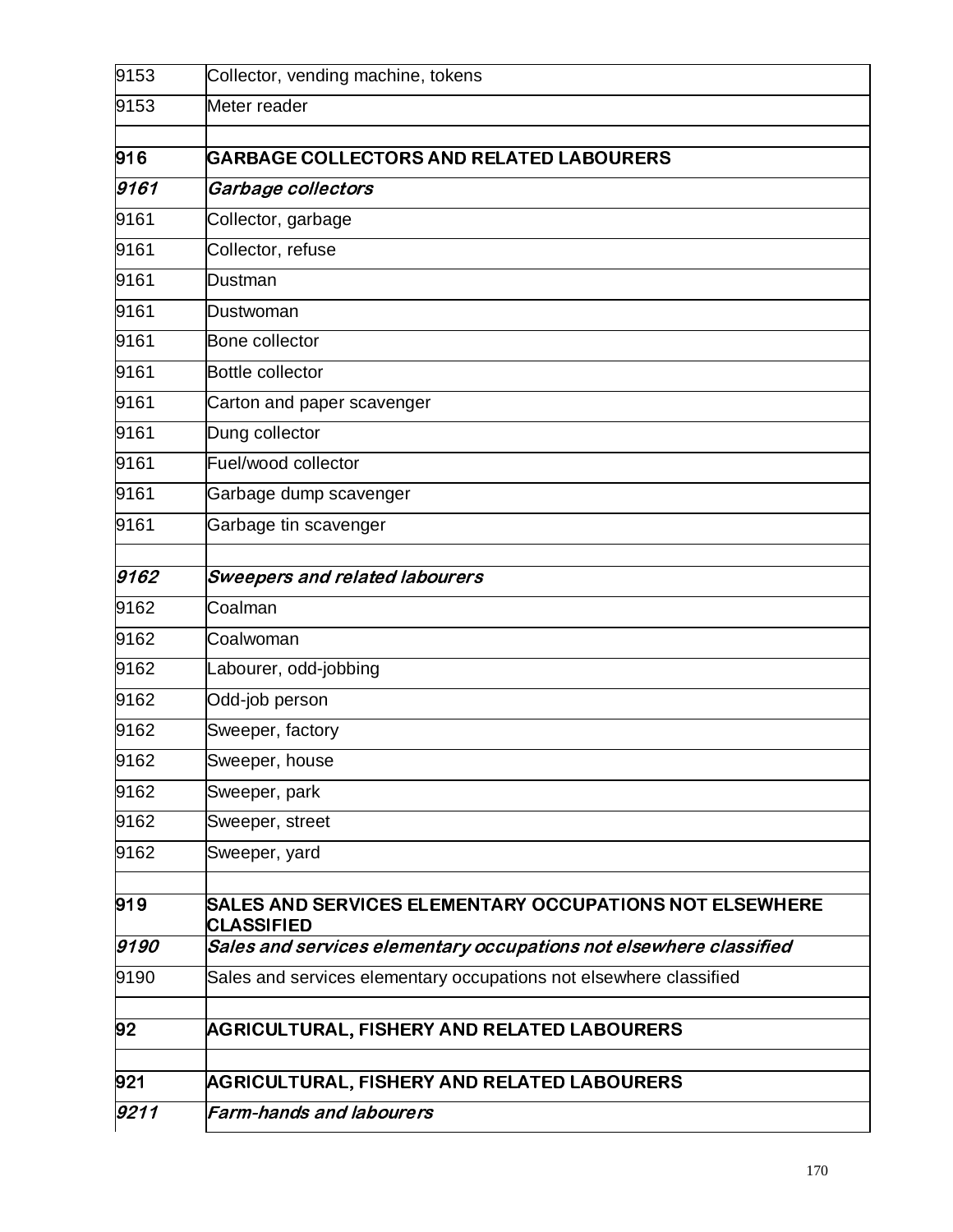| 9211 | Pastoralist                    |
|------|--------------------------------|
| 9211 | Hand, farm                     |
| 9211 | Hand, harvest                  |
| 9211 | Helper, farm                   |
| 9211 | Labourer, farm                 |
| 9211 | Hand, farm/field crops         |
| 9211 | Labourer, farm/field crops     |
| 9211 | Hand, farm/cotton picking      |
| 9211 | Labourer, farm/cotton          |
| 9211 | Cutter, sugar cane             |
| 9211 | Hand, harvest/field crops      |
| 9211 | Labourer, farm/potato digging  |
| 9211 | Picker, cotton                 |
| 9211 | Hand, farm/citrus fruit        |
| 9211 | Hand, farm/fruit picking       |
| 9211 | Hand, farm/orchard             |
| 9211 | Hand, farm/tea plucking        |
| 9211 | Hand, harvest/orchard          |
| 9211 | Picker, fruit                  |
| 9211 | Plucker, tea                   |
| 9211 | Hand, farm/livestock           |
| 9211 | Stockman, livestock            |
| 9211 | Stockwoman, livestock          |
| 9211 | Cowherd                        |
| 9211 | Hand, ranch, cattle            |
| 9211 | Labourer, cattle station       |
| 9211 | Stockman, beef cattle          |
| 9211 | Stockwoman, beef cattle        |
| 9211 | Hand, ranch/sheep              |
| 9211 | Stockman, sheep                |
| 9211 | Stockwoman, sheep              |
| 9211 | Hand, farm/fur-bearing animals |
| 9211 | Cowboy                         |
| 9211 | Cowgirl                        |
| 9211 | Drover, cattle                 |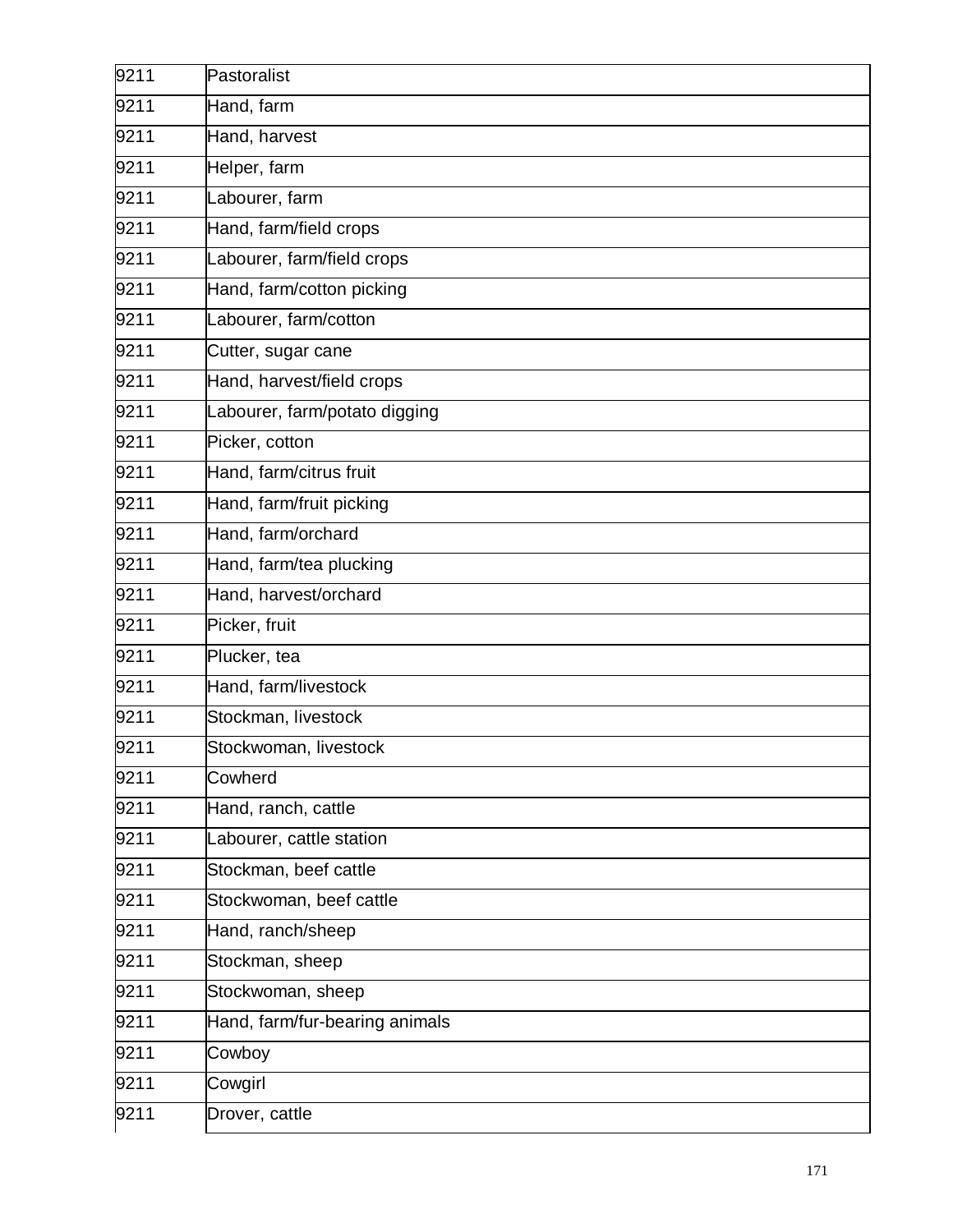| 9211 | Groom, stud                                                                     |
|------|---------------------------------------------------------------------------------|
| 9211 | Stable lad                                                                      |
| 9211 | Hand, farm/dairy                                                                |
| 9211 | Hand, farm/milch                                                                |
| 9211 | Hand, farm/milking                                                              |
| 9211 | Hand, farm/silk worms                                                           |
| 9211 | Labourer, roustabout                                                            |
| 9211 | Looking after cattle, poultry                                                   |
| 9212 | <b>Forestry labourers</b>                                                       |
| 9212 | Labourer, forestry                                                              |
| 9212 | Stump-grubber                                                                   |
| 9213 | Fishery, hunting and trapping labourers                                         |
| 9213 | Beachcomber                                                                     |
| 9213 | Gatherer, seaweed                                                               |
| 9213 | Gatherer, shellfish                                                             |
| 9213 | Labourer, fishery                                                               |
| 9213 | Labourer, hunting                                                               |
| 9213 | Labourer, trapping                                                              |
| 929  | AGRICULTURAL, FISHERY AND RELATED LABOURERS NOT ELSEWHERE<br><b>CLASSIFIED</b>  |
| 9290 | Agricultural, fishery and related labourers not elsewhere classified            |
| 9290 | Agricultural, fishery and related labourers not elsewhere classified            |
| 93   | LABOURERS IN MINING, CONSTRUCTION, MANUFACTURING AND<br><b>TRANSPORT</b>        |
| 931  | <b>MINING AND CONSTRUCTION LABOURERS</b>                                        |
| 9311 | Mining and quarrying labourers                                                  |
| 9311 | Labourer, digging/quarry                                                        |
| 9311 | Labourer, mining                                                                |
| 9312 | Construction and maintenance labourers: roads, dams and similar<br>construction |
| 9312 | Labourer, construction                                                          |
| 9312 | Labourer, construction/dams                                                     |
| 9312 | Labourer, construction/ roads                                                   |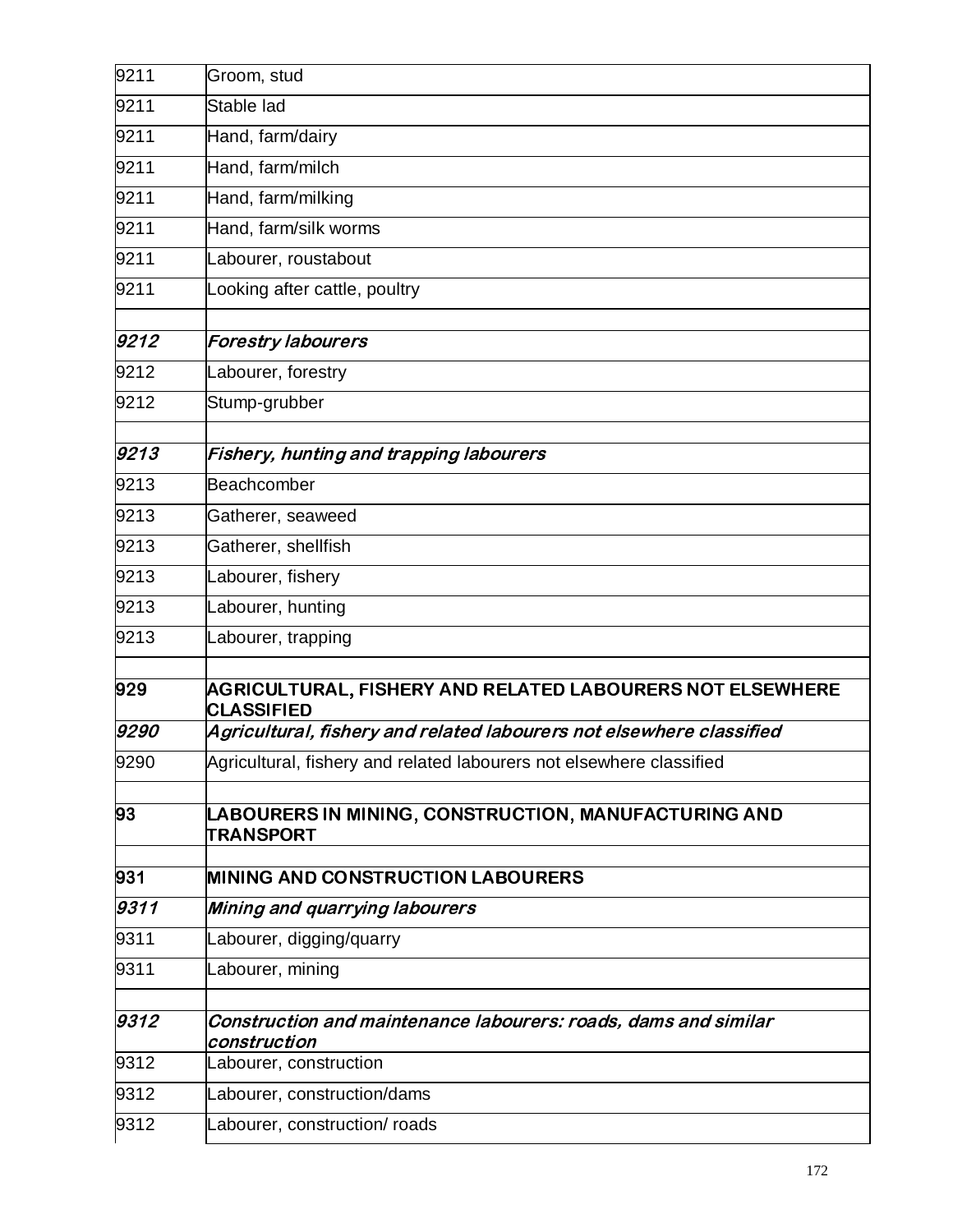| 9312 | Labourer, digging/ditch                        |
|------|------------------------------------------------|
| 9312 | Labourer, digging/grave                        |
| 9312 | Labourer, digging/trench                       |
| 9312 | Labourer, maintenance                          |
| 9312 | Labourer, maintenance/ dams                    |
| 9312 | Labourer, maintenance/ roads                   |
| 9312 | Labourer, tube well                            |
| 9312 | Labourer, water well                           |
| 9312 | Land clearer                                   |
| 9312 | Navvy                                          |
| 9312 | Shoveller                                      |
| 9312 | Trackman, railway                              |
| 9312 | Trackwoman, railway                            |
|      |                                                |
| 9313 | <b>Building construction labourers</b>         |
| 9313 | Handyman, building maintenance                 |
| 9313 | Handywoman, building maintenance               |
| 9313 | Handyman                                       |
| 9313 | Handywoman                                     |
| 9313 | Hod carrier                                    |
| 9313 | Labourer, construction, buildings              |
| 9313 | Labourer, demolition                           |
| 9313 | Stacker, building construction                 |
| 932  | <b>MANUFACTURING LABOURERS</b>                 |
| 9321 | <b>Assembling labourers</b>                    |
| 9321 | Winder, armature/hand                          |
| 9321 | Winder, coil/hand                              |
| 9321 | Winder, filament/hand                          |
| 9321 | Winder, rotor coil/hand                        |
| 9321 | Winder, stator coil/hand                       |
| 9321 | Winder, transformer coil/hand                  |
| 9321 | <b>Bottle sorter</b>                           |
| 9321 | Labourer, assembling                           |
| 9322 | Hand packers and other manufacturing labourers |
|      |                                                |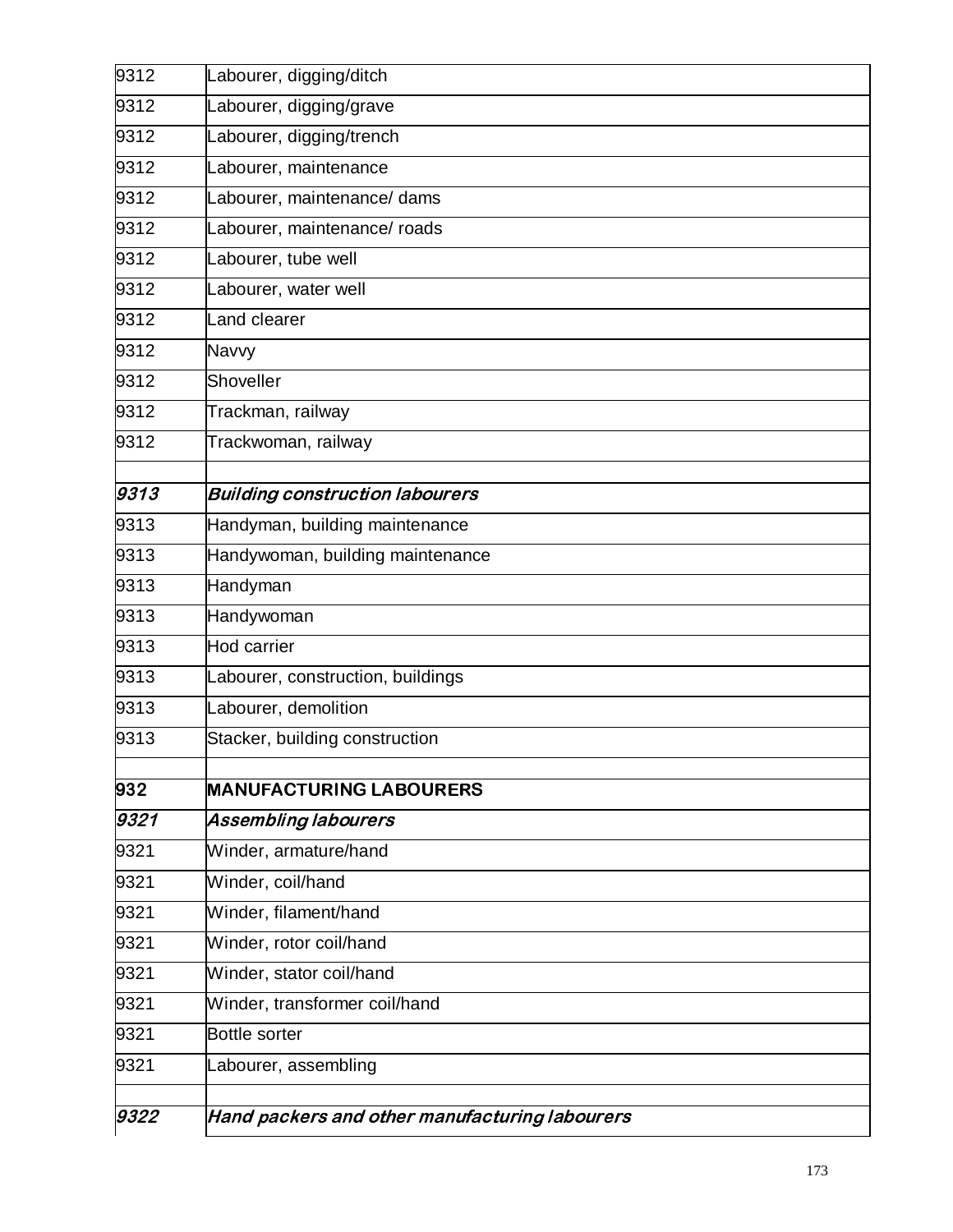| 9322         | Washer, hand/cloth                                                         |
|--------------|----------------------------------------------------------------------------|
| 9322         | Washer, hand/yarn                                                          |
| 9322         | Doffer, cloth                                                              |
| 9322         | Hand, shuttle                                                              |
| 9322         | Washer, hand/fibre                                                         |
| 9322         | Washer, hand/hide                                                          |
| 9322         | Washer, hand/carcass                                                       |
| 9322         | Hand, cannery                                                              |
| 9322         | Labourer, wine production                                                  |
| 9322         | Striker, blacksmith's                                                      |
| 9322         | Bagger, hand                                                               |
| 9322         | Bottler, hand                                                              |
| 9322         | Crater, hand                                                               |
| 9322         | Packer, hand                                                               |
| 9322         | Wrapper, hand                                                              |
| 9322         | Labeller, hand                                                             |
| 9322         | _abourer, manufacturing                                                    |
| 9322         | Washer, hand/manufacturing process                                         |
| 933          | TRANSPORT LABOURERS AND FREIGHT HANDLERS                                   |
| 9331         | Hand or pedal vehicle drivers                                              |
| 9331         | <b>Bicyclist</b>                                                           |
| 9331         | Driver, pedal vehicle                                                      |
| 9331         | Driver, tricycle/non-motorised                                             |
| 9331         | Rider, bicycle                                                             |
| 9331         | Rider, tricycle                                                            |
| 9331         | Tricyclist                                                                 |
| 9331         | Berther, dock                                                              |
| 9331         | Driver, rickshaw                                                           |
| 9331         |                                                                            |
|              | Driver, handtruck                                                          |
|              |                                                                            |
| 9332         | Drivers of animal-drawn vehicles and machinery                             |
| 9332         | Driver, farm equipment/non-motorised                                       |
| 9332         | Driver, animal-drawn vehicle/ road                                         |
| 9332<br>9332 | Driver, animal-drawn vehicle/ mine<br>Driver, animal-drawn vehicle/ quarry |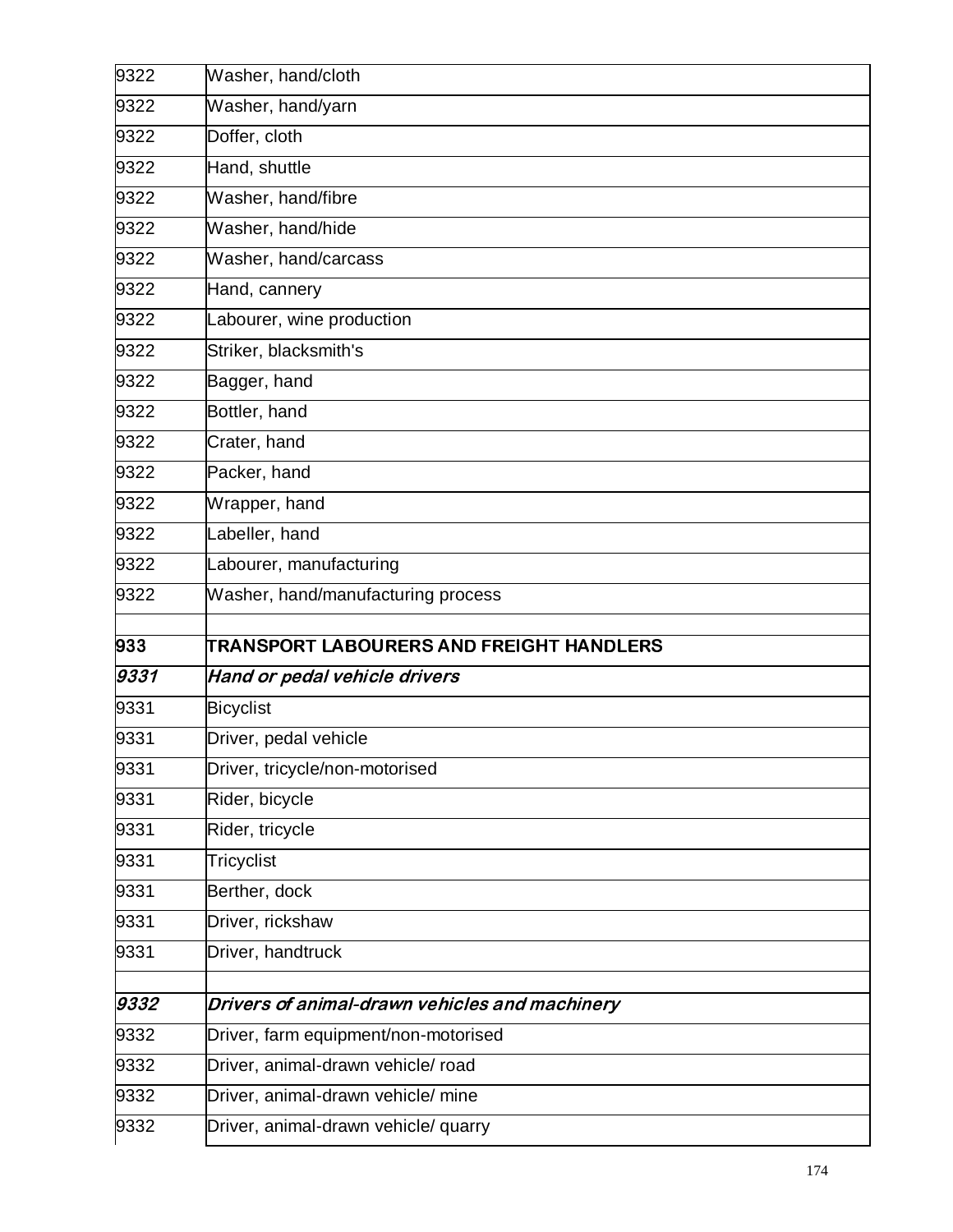| 9332 | Driver, animal/mine         |
|------|-----------------------------|
| 9332 | Driver, animal/quarry       |
| 9332 | Driver, animal train        |
| 9332 | Driver, animal train/camel  |
| 9332 | Driver, animal train/mule   |
| 9332 | Driver, elephant            |
| 9332 | Mahout                      |
|      |                             |
| 9333 | <b>Freight handlers</b>     |
| 9333 | Docker                      |
| 9333 | Freight handler             |
| 9333 | Loader, boat/liquids        |
| 9333 | Loader, ship                |
| 9333 | Loader, ship/liquids        |
| 9333 | Longshoreman                |
| 9333 | Longshorewoman              |
| 9333 | Stevedore                   |
| 9333 | Loader, railway vehicles    |
| 9333 | Loader, road vehicles       |
| 9333 | Loader, road vehicles/lorry |
| 9333 | Loader, road vehicles/truck |
| 9333 | Porter, goods-loading       |
| 9333 | Loader, aircraft            |
| 9333 | Loader, boat                |
| 9333 | Loader, boat/ gases         |
| 9333 | Loader, ship/petroleum      |
| 9333 | Porter, cold-storage        |
| 9333 | Porter, fish                |
| 9333 | Porter, food market         |
| 9333 | Porter, fruit               |
| 9333 | Porter, meat                |
| 9333 | Porter, shop                |
| 9333 | Porter, warehouse           |
| 9333 | Furniture mover             |
| 9333 | Loader, furniture           |
| 9333 | Remover, furniture          |